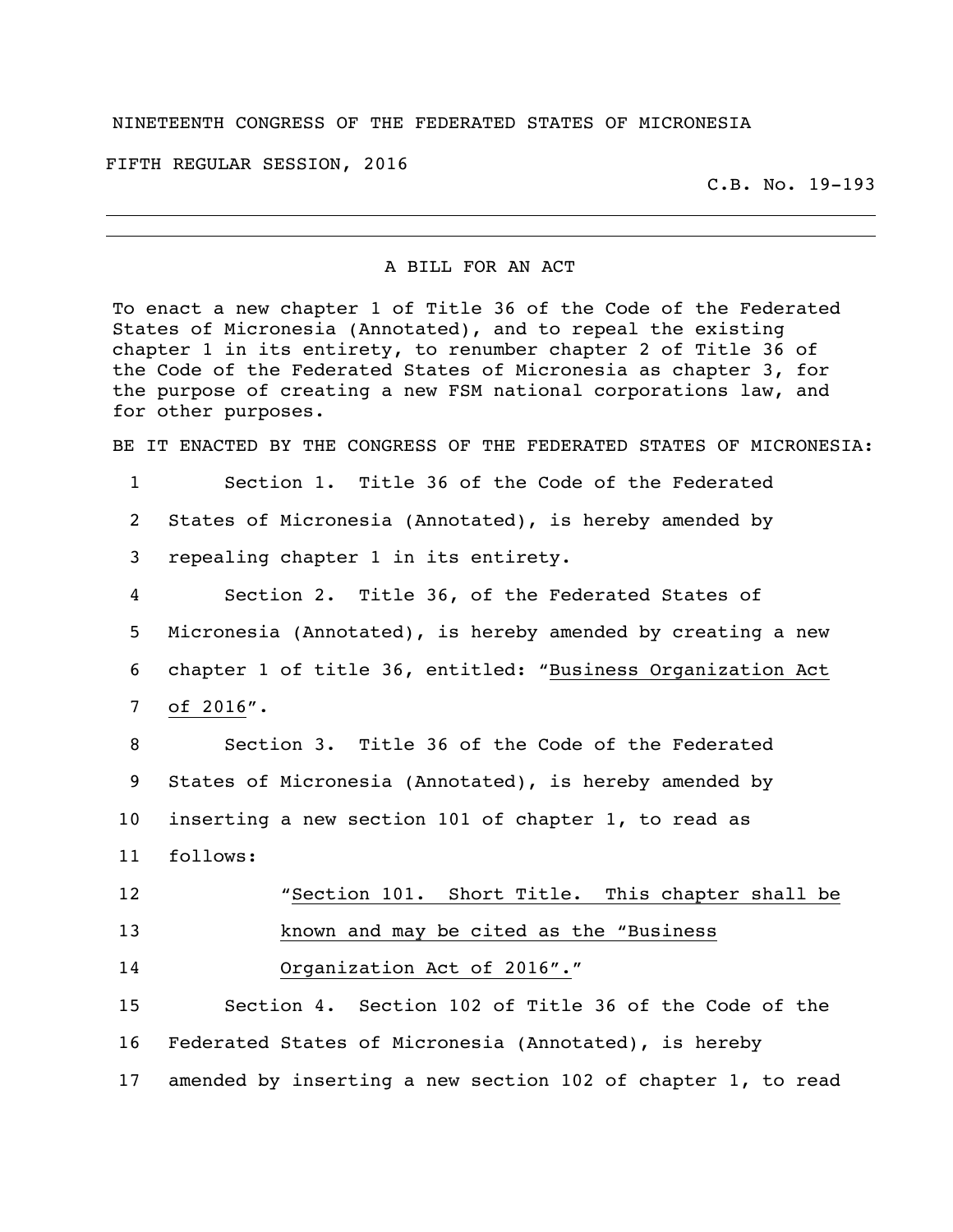as follows: "Section 102. Application. This chapter applies to Major Corporations as defined by 54 FSMC (312)(2) and to corporations permitted or required to be formed under the national laws of the Federated States of Micronesia. This chapter does not apply to any corporation formed under the laws of any State of the Federated States of Micronesia. Corporations formed under the national laws of the Federated States of Micronesia in existence on the effective date of 12 this Act remain in existence and henceforth are to be governed by the provisions of this Act." Section 5. Title 36 of the Code of the Federated States of Micronesia (Annotated), is hereby amended by inserting a new section 103 of chapter 1, to read as follows: "Section 103. Definitions. As used in this chapter: (1) "Articles of Incorporation" means articles of incorporation including amended and restated articles of incorporation and articles of merger; (2) "Authorized Shares" means the shares of all classes a domestic corporation is authorized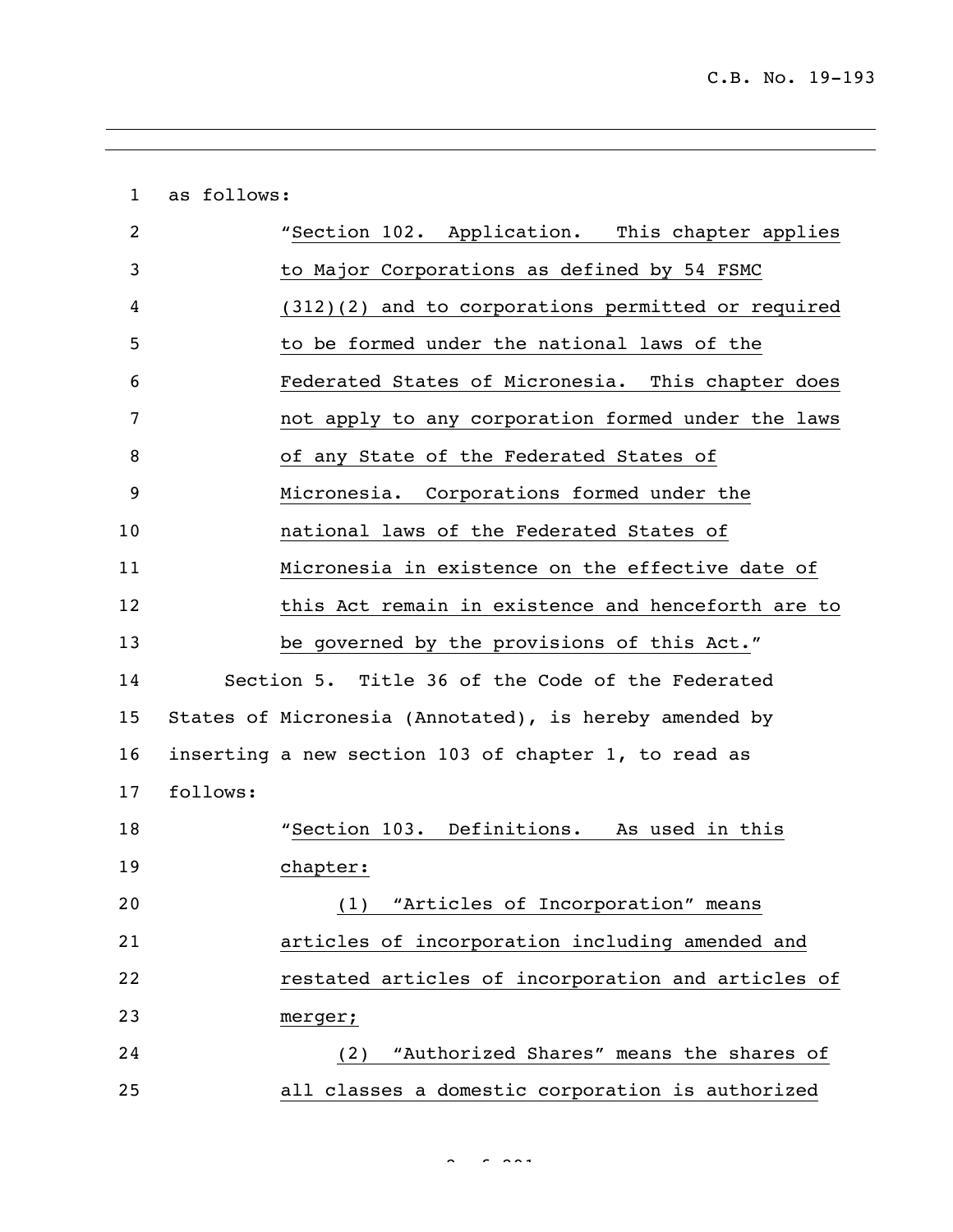| $\mathbf 1$    | to issue;                                          |
|----------------|----------------------------------------------------|
| $\overline{2}$ | (3) "Certificate of Incorporation" means the       |
| 3              | certificate issued by the Registrar at the time of |
| 4              | filing the articles of incorporation signifying    |
| 5              | the corporation's existence;                       |
| 6              | "Conspicuous" means so written that a<br>(4)       |
| 7              | reasonable person against whom the writing is to   |
| 8              | operate should have noticed it. For example,       |
| 9              | printing in italics or boldface or contrasting     |
| 10             | color, or typing in capitals or underlined, is     |
| 11             | conspicuous;                                       |
| 12             | (5) "Corporation" or "domestic corporation"        |
| 13             | means a corporation for profit, which is not a     |
| 14             | foreign corporation, incorporated under or subject |
| 15             | to this<br>chapter;                                |
| 16             | "Deliver" includes mail;<br>(6)                    |
| 17             | "Distribution" means a direct or<br>(7)            |
| 18             | indirect transfer of money or other property       |
| 19             | except its own shares or incurrence of             |
| 20             | indebtedness by a corporation to or for the        |
| 21             | benefit of its shareholders in respect of any of   |
| 22             | its shares. A distribution may be in the form of   |
| 23             | a declaration or payment of a dividend; a          |
| 24             | purchase, redemption, or other acquisition of      |
| 25             | shares; a distribution of indebtedness; or         |

 $3<sup>2</sup>$  of 291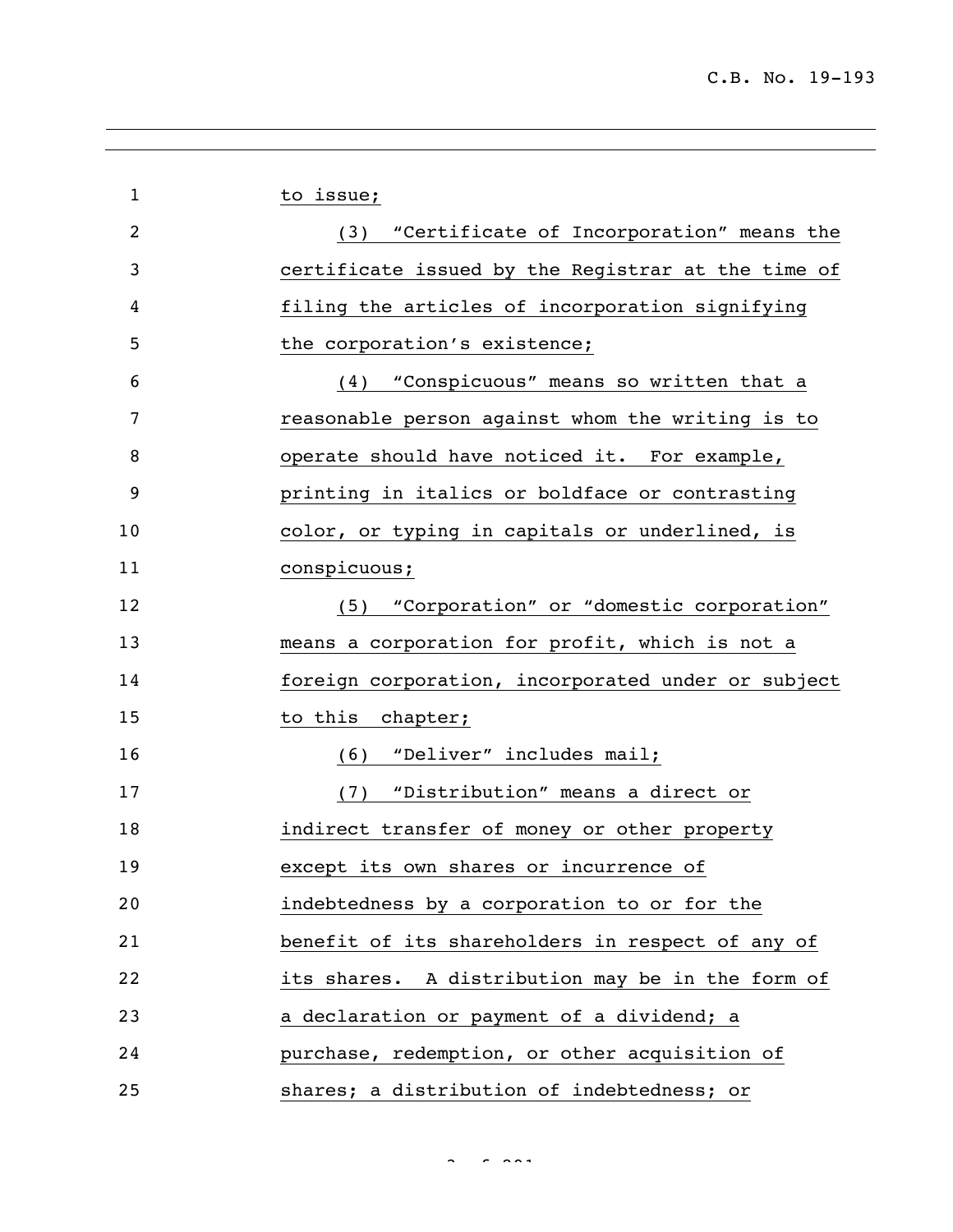| $\mathbf{1}$   | otherwise;                                         |
|----------------|----------------------------------------------------|
| $\overline{2}$ | (8) "Effective date of notice" is defined in       |
| 3              | section 104.                                       |
| 4              | "Electronic transmission" means any form<br>(9)    |
| 5              | of communication, not directly involving the       |
| 6              | physical transmission of paper, that creates a     |
| 7              | record that may be retained, retrieved, and        |
| 8              | reviewed by a recipient thereof, and that may be   |
| 9              | directly reproduced in paper form by such a        |
| 10             | recipient through an automated process;            |
| 11             | (10) "Employee" includes an officer, but not       |
| 12             | a director. A director may accept duties that      |
| 13             | make the director also an employee;                |
| 14             | (11) "Entity" includes domestic and foreign        |
| 15             | corporations, domestic professional corporations,  |
| 16             | domestic and foreign limited liability companies,  |
| 17             | domestic and foreign nonprofit corporations,       |
| 18             | domestic and foreign business trusts, estates,     |
| 19             | domestic and foreign partnerships, domestic and    |
| 20             | foreign limited partnerships, domestic and foreign |
| 21             | limited liability partnerships, trusts, two or     |
| 22             | more persons having a joint or common economic     |
| 23             | interest, associations and cooperative             |
| 24             | associations, and state, national, and foreign     |
| 25             | governments;                                       |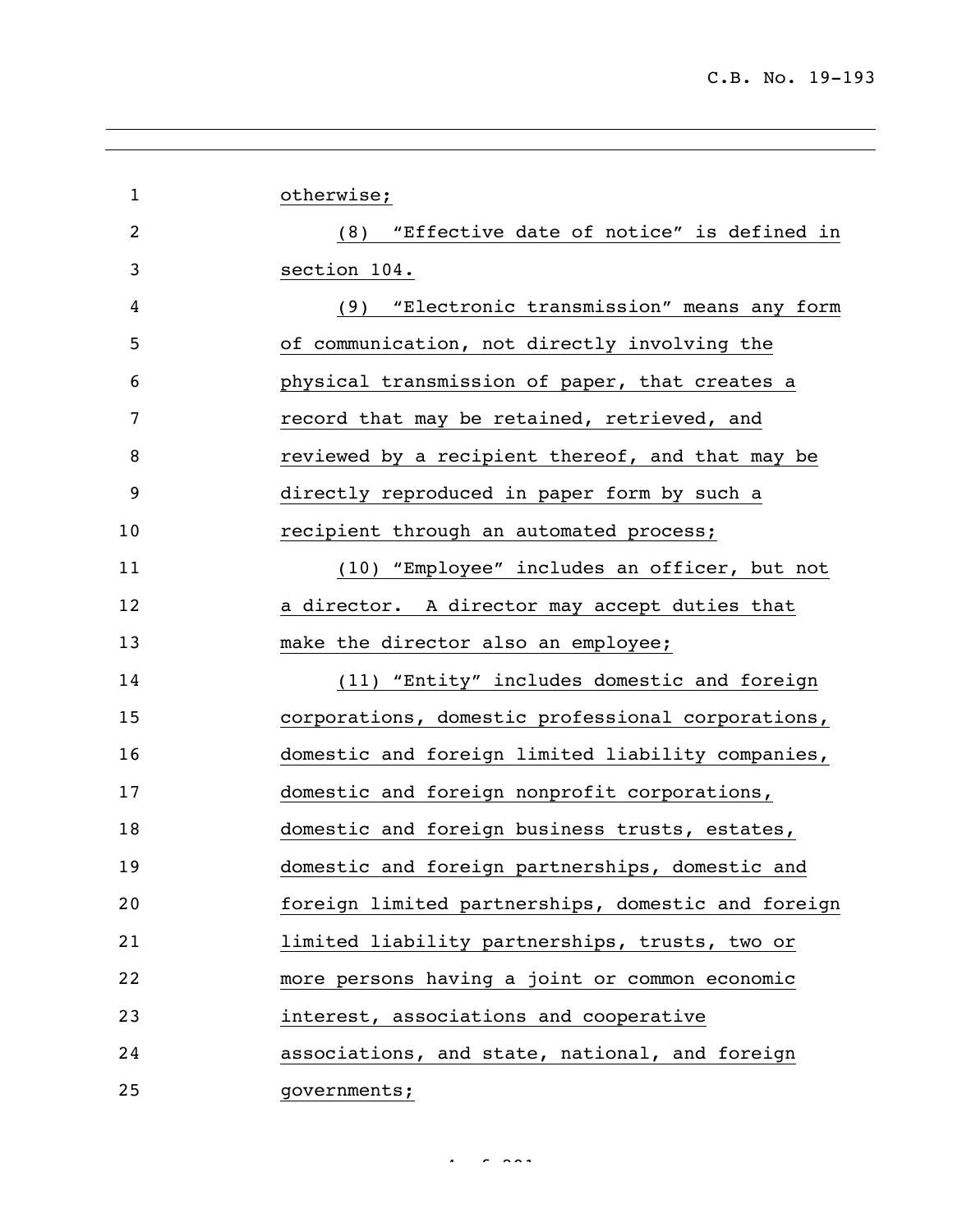| $\mathbf 1$ | (12) "Foreign corporation" means a                 |
|-------------|----------------------------------------------------|
| 2           | corporation for profit incorporated under a law    |
| 3           | other than the laws of the Federated States of     |
| 4           | Micronesia or any State thereof;                   |
| 5           | (13) "Governmental subdivision" includes any       |
| 6           | State or municipality;                             |
| 7           | (14) "Includes" denotes a partial definition;      |
| 8           | (15) "Individual" means a natural person;          |
| 9           | (16) "Means" denotes an exhaustive                 |
| 10          | definition;                                        |
| 11          | (17) "Notice" is defined in section 104;           |
| 12          | (18) "Person" includes individual and entity;      |
| 13          | (19) "Principal Office" means the office           |
| 14          | designated in the annual report where the          |
| 15          | principal executive officers of a domestic or      |
| 16          | foreign corporation are located.                   |
| 17          | (20) "Proceeding" includes civil suit and          |
| 18          | criminal, administrative and investigatory action; |
| 19          | (21) "Record date" means the date established      |
| 20          | under this chapter on which a corporation          |
| 21          | determines the identity of its shareholders and    |
| 22          | their shareholdings for purposes of this chapter.  |
| 23          | The determinations shall be made as of the close   |
| 24          | of business on the record date unless another time |
| 25          | for doing so is specified when the record date is  |

 $\sim$   $\sim$   $\sim$   $\sim$   $\sim$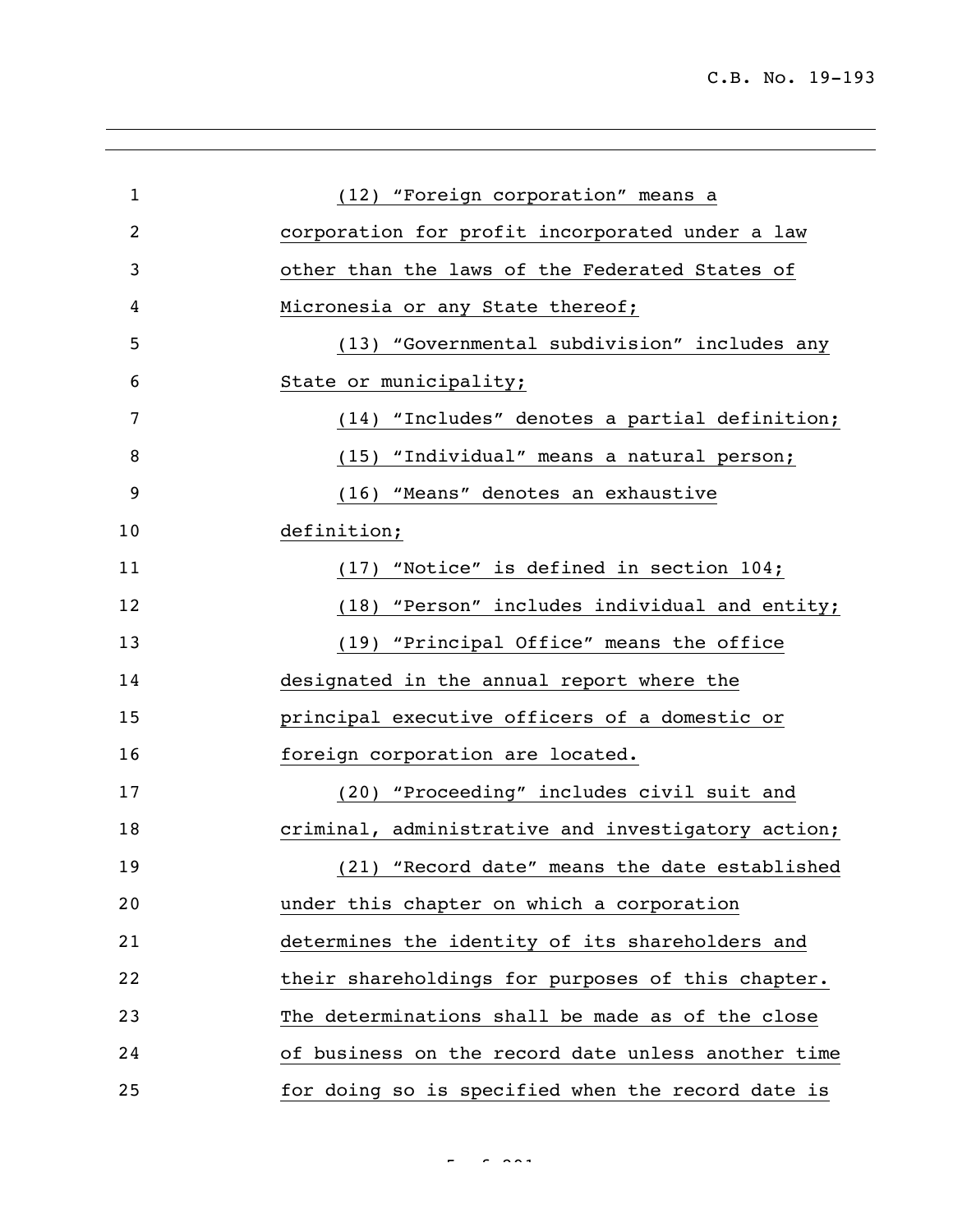| $\mathbf 1$ | fixed;                                            |
|-------------|---------------------------------------------------|
|             |                                                   |
| 2           | (22) "Registrar" means the Registrar of           |
| 3           | Corporations of the Government of the Federated   |
| 4           | States of Micronesia and includes Assistant       |
| 5           | Registrars;                                       |
| 6           | (23) "Secretary" means the corporate officer      |
| 7           | to whom the board of directors has delegated      |
| 8           | responsibility for preparation and custody of the |
| 9           | minutes of the meetings of the board of directors |
| 10          | and of the shareholders and for authenticating    |
| 11          | records of the corporation;                       |
| 12          | (24) "Shareholder" means the person is whose      |
| 13          | name shares are registered in the records of a    |
| 14          | corporation or the beneficial owner of shares to  |
| 15          | the extent of the rights granted by a nominee     |
| 16          | certificate on file with a corporation;           |
| 17          | (25) "Shares" means the units into which the      |
| 18          | proprietary interests in a corporation are        |
| 19          | divided;                                          |
| 20          | (26) "Subscriber" means a person who              |
| 21          | subscribes for shares in a corporation, whether   |
| 22          | before or after incorporation;                    |
| 23          | (27) "Voting group" means all shares of one       |
| 24          | or more classes or series that under the articles |
| 25          | of incorporation or this chapter are entitled to  |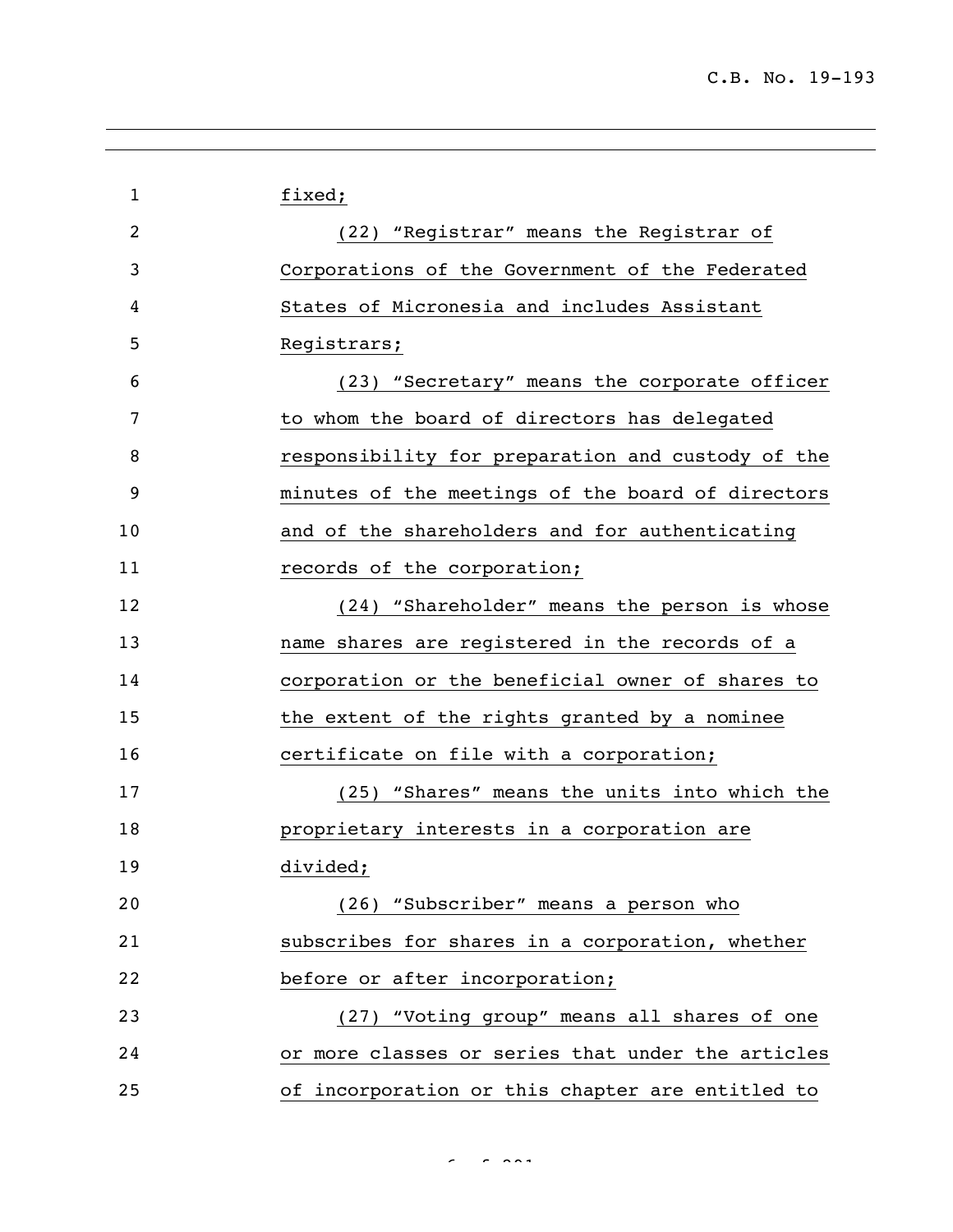| $\mathbf{1}$   | vote and be counted together collectively on a         |
|----------------|--------------------------------------------------------|
|                |                                                        |
| $\overline{2}$ | matter at a meeting of shareholders. All shares        |
| 3              | entitled by the articles of incorporation or this      |
| 4              | chapter to vote generally on the matter are for        |
| 5              | that purpose a single voting group."                   |
| 6              | Section 6. Title 36 of the Code of the Federated       |
| 7              | States of Micronesia (Annotated), is hereby amended by |
| 8              | inserting a new section 104 of chapter 1, to read as   |
| 9              | follows:                                               |
| 10             | "Section 104. Notice.                                  |
| 11             | (1) Notice under this chapter shall be in              |
| 12             | writing unless oral notice is reasonable under the     |
| 13             | circumstances.                                         |
| 14             | (2) Notice is effective if communicated in             |
| 15             | person; by telephone, telegraph, teletype,             |
| 16             | electronic transmission or other form of wire or       |
| 17             | wireless communication; or by mail or private          |
| 18             | carrier. If these forms of personal notice are         |
| 19             | impracticable, notice may be communicated by a         |
| 20             | newspaper of general circulation in the area where     |
| 21             | published; or by radio, television, or other form      |
| 22             | of public broadcast communication.                     |
| 23             | (3) Written notice by a domestic or foreign            |
| 24             | corporation to its shareholders, if in a               |
| 25             | comprehensible form, is effective five days after      |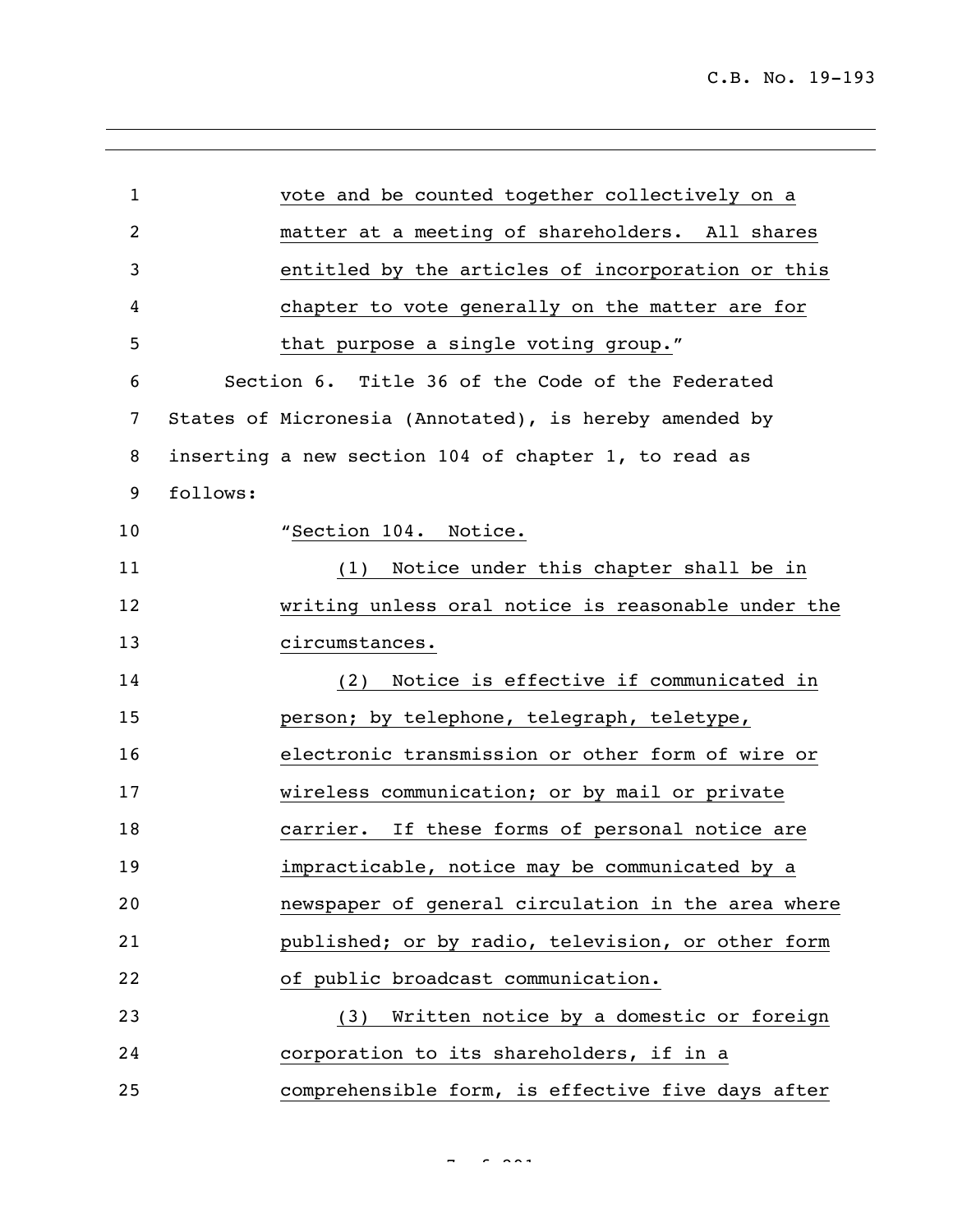| $\mathbf{1}$ | it is mailed, if mailed postpaid and correctly     |
|--------------|----------------------------------------------------|
| 2            | addressed to the shareholder's address shown in    |
| 3            | the corporation's current record of shareholders.  |
| 4            | (4) Written notice to a domestic or foreign        |
| 5            | corporation authorized to transact business in the |
| 6            | Federated States of Micronesia may be addressed to |
| 7            | its registered agent at its registered office or   |
| 8            | to the corporation or its secretary at its         |
| 9            | principal office shown in its most recent annual   |
| 10           | report or, in the case of a foreign corporation    |
| 11           | that has not yet delivered an annual report, in    |
| 12           | its application for a certificate of authority.    |
| 13           | (5) Except as provided in subsection (3)           |
| 14           | above and $(5)(c)$ below, written notice, if in a  |
| 15           | comprehensible form, is effective at the earliest  |
| 16           | of the following:                                  |
| 17           | When received;<br>(a)                              |
| 18           | Five days after its deposit in the<br>(b)          |
| 19           | Federated States of Micronesia mail, as            |
| 20           | evidenced by a postmark, if mailed postpaid        |
| 21           | and correctly addressed; or                        |
| 22           | On the date shown on the return<br>(C)             |
| 23           | receipt, if sent by registered or certified        |
| 24           | mail, return receipt requested, and the            |
| 25           | receipt is signed by or on behalf of the           |

 $8<sup>2</sup>$  of 291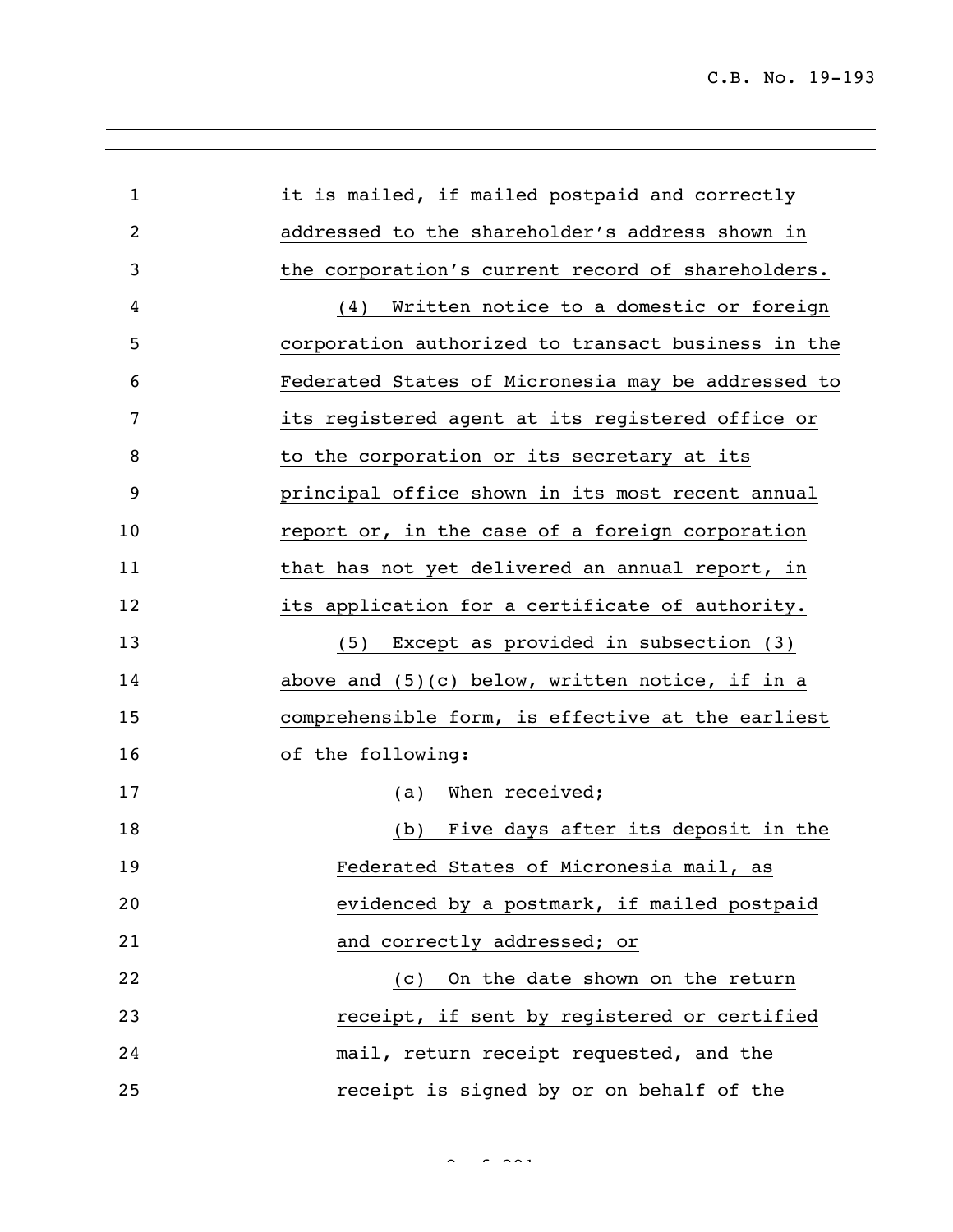| $\mathbf{1}$ | addressee.                                         |
|--------------|----------------------------------------------------|
| 2            | (6) Oral notice is effective when                  |
| 3            | communicated if communicated in a comprehensible   |
| 4            | manner.                                            |
| 5            | (7) If this chapter prescribes notice              |
| 6            | requirements for particular circumstances, those   |
| 7            | requirements govern. If articles of incorporation  |
| 8            | or bylaws prescribe notice requirements not        |
| 9            | inconsistent with this section or other provisions |
| 10           | of this chapter, those requirements govern.        |
| 11           | (8) Without limiting the manner by which           |
| 12           | notice otherwise may be given to shareholders,     |
| 13           | notice to shareholders given by the corporation    |
| 14           | under this chapter, the articles of incorporation, |
| 15           | or the bylaws shall be effective if provided by    |
| 16           | electronic transmission consented to by the        |
| 17           | shareholder by written notice to the corporation.  |
| 18           | Any consent shall be deemed revoked if:            |
| 19           | (a) The corporation is unable to                   |
| 20           | deliver by electronic transmission two consecutive |
| 21           | notices given by the corporation in accordance     |
| 22           | with such consent; and                             |
| 23           | The inability to deliver becomes<br>(b)            |
| 24           | known to the secretary or an assistant secretary   |
| 25           | of the corporation, to the transfer agent, or      |
|              |                                                    |

 $9 \times 2919$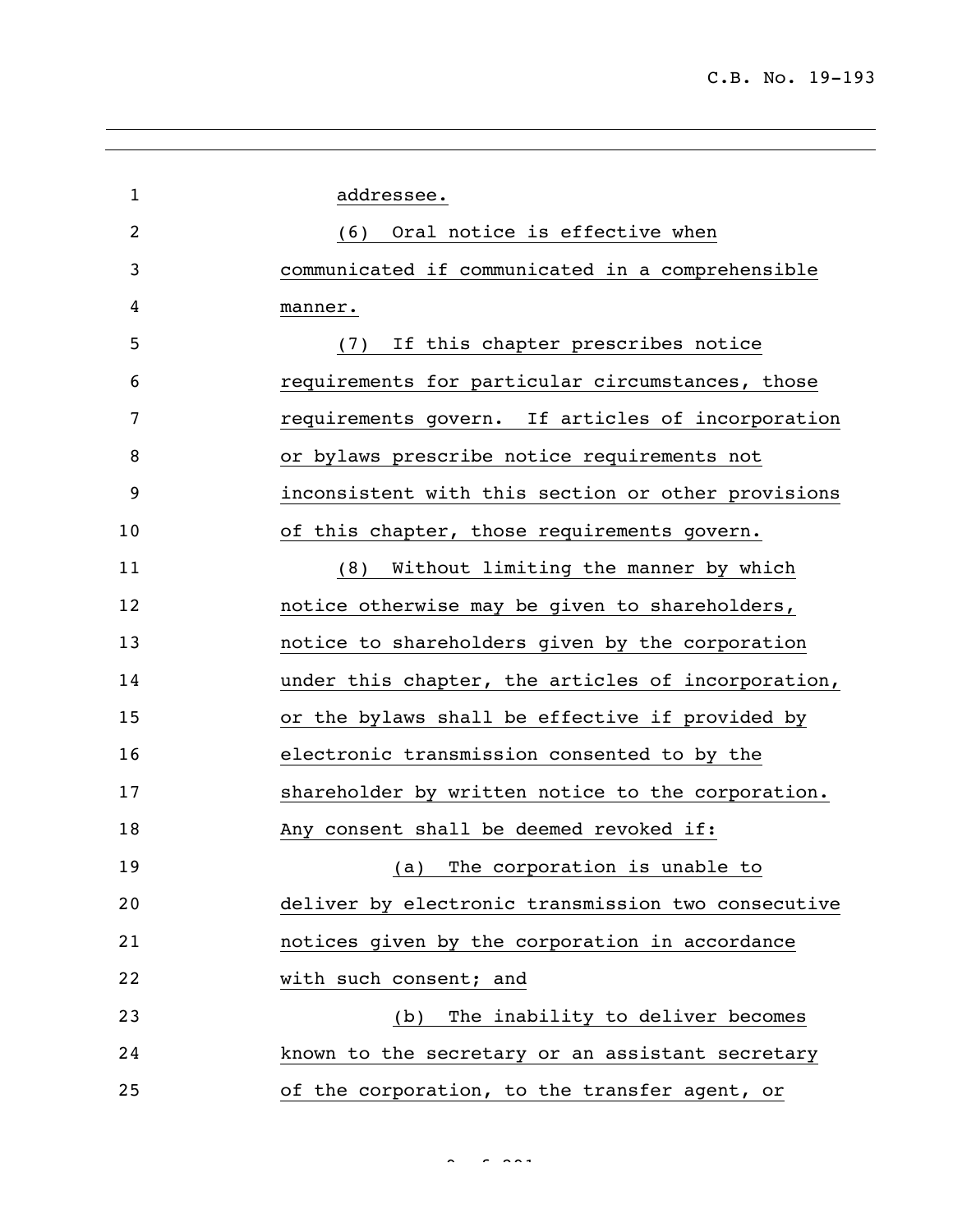| $\mathbf{1}$ | other person responsible for giving notice;        |
|--------------|----------------------------------------------------|
| 2            | provided that the inadvertent failure to treat     |
| 3            | such inability as a revocation shall not           |
| 4            | invalidate any meeting or other action.            |
| 5            | Notice given pursuant to subsection (8)<br>(9)     |
| 6            | shall be deemed given:                             |
| 7            | If by facsimile telecommunication,<br>(a)          |
| 8            | when directed to a number at which the shareholder |
| 9            | has consented to receive notice;                   |
| 10           | If by electronic mail, when<br>(b)                 |
| 11           | directed to an electronic mail address at which    |
| 12           | the shareholder has consented to receive notice;   |
| 13           | If by posting on an electronic<br>(C)              |
| 14           | network together with separate notice to the       |
| 15           | shareholder of such specific posting, upon the     |
| 16           | later of the posting and the giving of such        |
| 17           | separate notice; and                               |
| 18           | If by any other form of electronic<br>(d)          |
| 19           | transmission, when directed to the shareholder.    |
| 20           | An affidavit of the secretary, assistant           |
| 21           | secretary, transfer agent, or other agent of the   |
| 22           | corporation that the notice has been given by a    |
| 23           | form of electronic transmission, in the absence of |
| 24           | fraud, shall be prima facie evidence of the facts  |
| 25           | stated therein."                                   |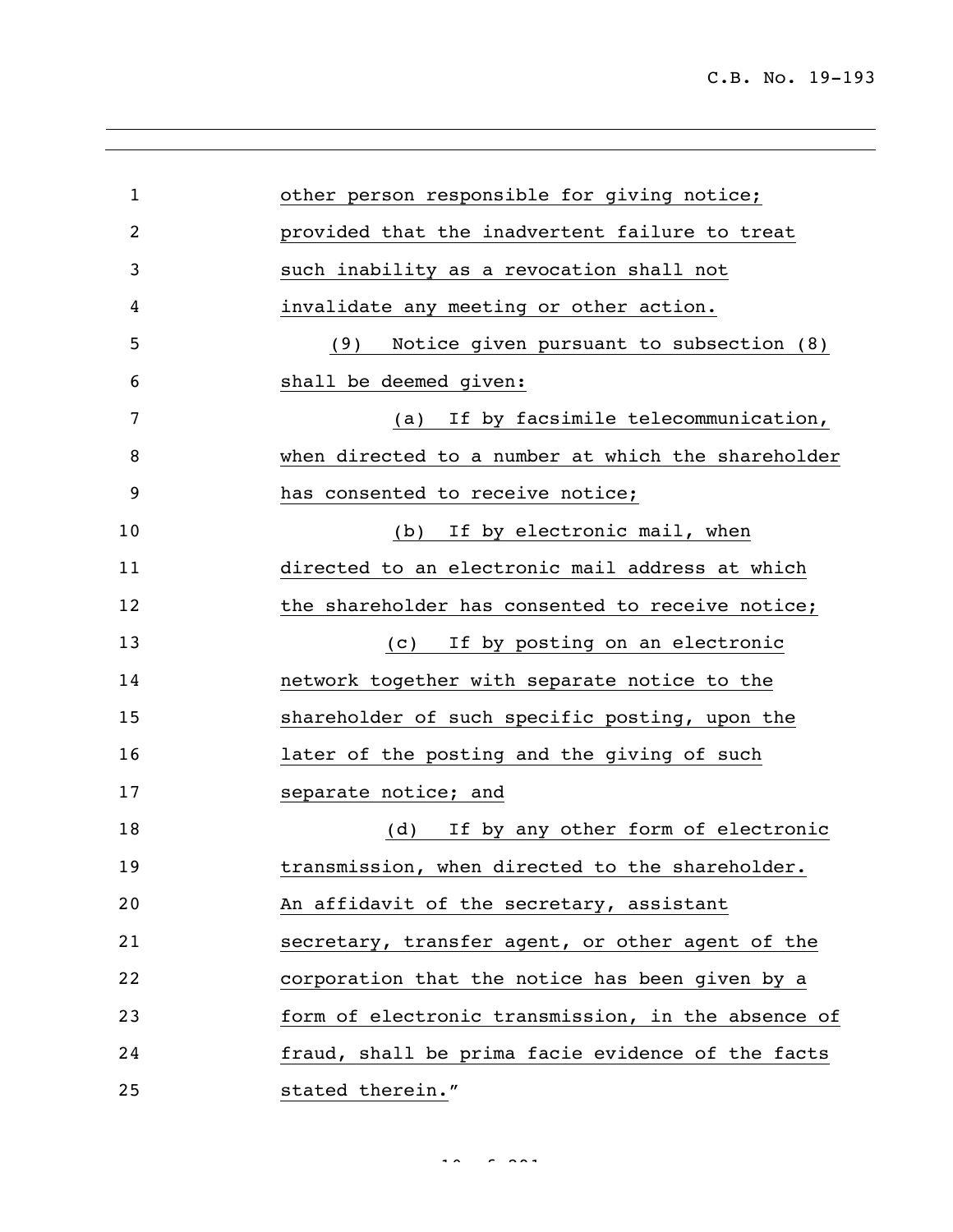C.B. No. 19-193

| $\mathbf{1}$ | Section 6. Title 36 of the Code of the Federated         |
|--------------|----------------------------------------------------------|
| 2            | States of Micronesia (Annotated), is hereby amended by   |
| 3            | inserting a new section 104 of chapter 1, to read as     |
| 4            | follows:                                                 |
| 5            | "Section 105. Shareholders.                              |
| 6            | For purposes of this chapter, the<br>(1)                 |
| 7            | following identified as a shareholder in a               |
| 8            | corporation's current record of shareholders             |
| 9            | constitute one shareholder if it is reasonable to        |
| 10           | believe that the names represent the same person.        |
| 11           | An individual;<br>(a)                                    |
| 12           | (b) A corporation, partnership, trust,                   |
| 13           | estate, or other entity; or                              |
| 14           | The trustees, guardians,<br>(c)                          |
| 15           | custodians, or other fiduciaries of a single             |
| 16           | trust, estate, or account.                               |
| 17           | For purposes of this chapter,<br>(2)                     |
| 18           | shareholdings registered in substantially similar        |
| 19           | names constitute one shareholder if it is                |
| 20           | reasonable to believe that the names present the         |
| 21           | same person."                                            |
| 22           | Section 7. Title 36 of the Code of the Federated         |
| 23           | States (Annotated), is hereby amended by inserting a new |
| 24           | section 106 of chapter 1, to read as follows:            |
| 25           | "Section 106. Registrar of Corporations.<br>The          |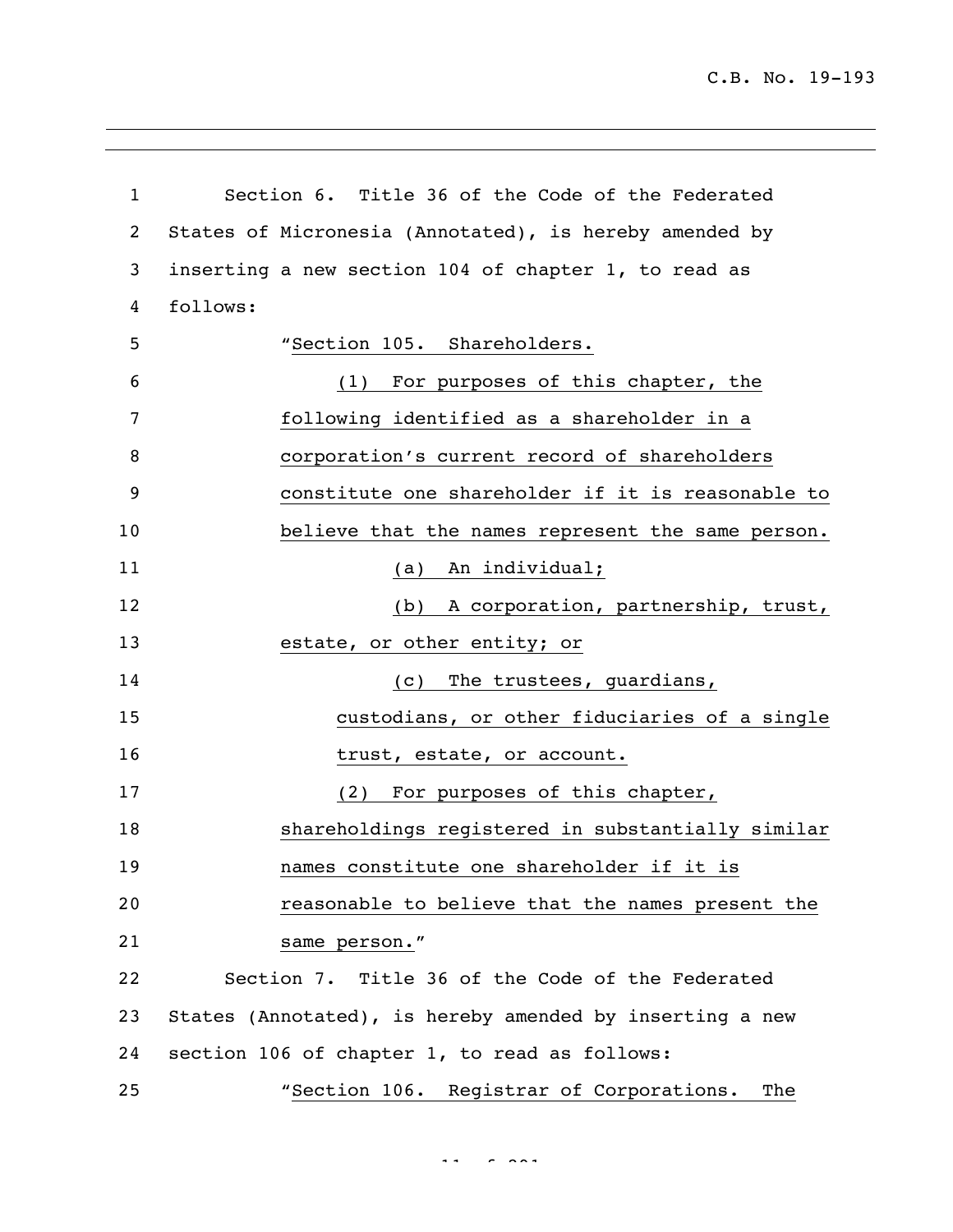| $\mathbf{1}$ |          | Registrar of Corporations has the power reasonably     |
|--------------|----------|--------------------------------------------------------|
| 2            |          | necessary to perform the duties required of the        |
| 3            |          | Registrar by this chapter, and to administer this      |
| 4            |          | chapter efficiently. The Registrar of                  |
| 5            |          | Corporations with the approval of the Secretary of     |
| 6            |          | the Department of Justice and the President of the     |
| 7            |          | Federated States of Micronesia shall have the          |
| 8            |          | power to prescribe such rules and regulations as       |
| 9            |          | are deemed advisable to administer and carry into      |
| 10           |          | effect the provisions of this chapter. The duties      |
| 11           |          | of the Registrar may be delegated to such              |
| 12           |          | Assistant Registrars as the Registrar may deem         |
| 13           |          | appropriate including Assistant Registrars who         |
| 14           |          | carry out the functions of the Registrar in            |
| 15           |          | embassies of the Federated States of Micronesia        |
| 16           |          | situated in foreign countries. Assistant               |
| 17           |          | Registrars shall perform their duties under the        |
| 18           |          | direction and supervision of the Registrar.            |
| 19           |          | Wherever the term "Registrar" is used in this          |
| 20           |          | chapter, it shall be deemed to include all             |
| 21           |          | Assistant Registrars, if any."                         |
| 22           |          | Section 8. Title 36 of the Code of the Federated       |
| 23           |          | States of Micronesia (Annotated), is hereby amended by |
| 24           |          | inserting a new section 107 of chapter 1, to read as   |
| 25           | follows: |                                                        |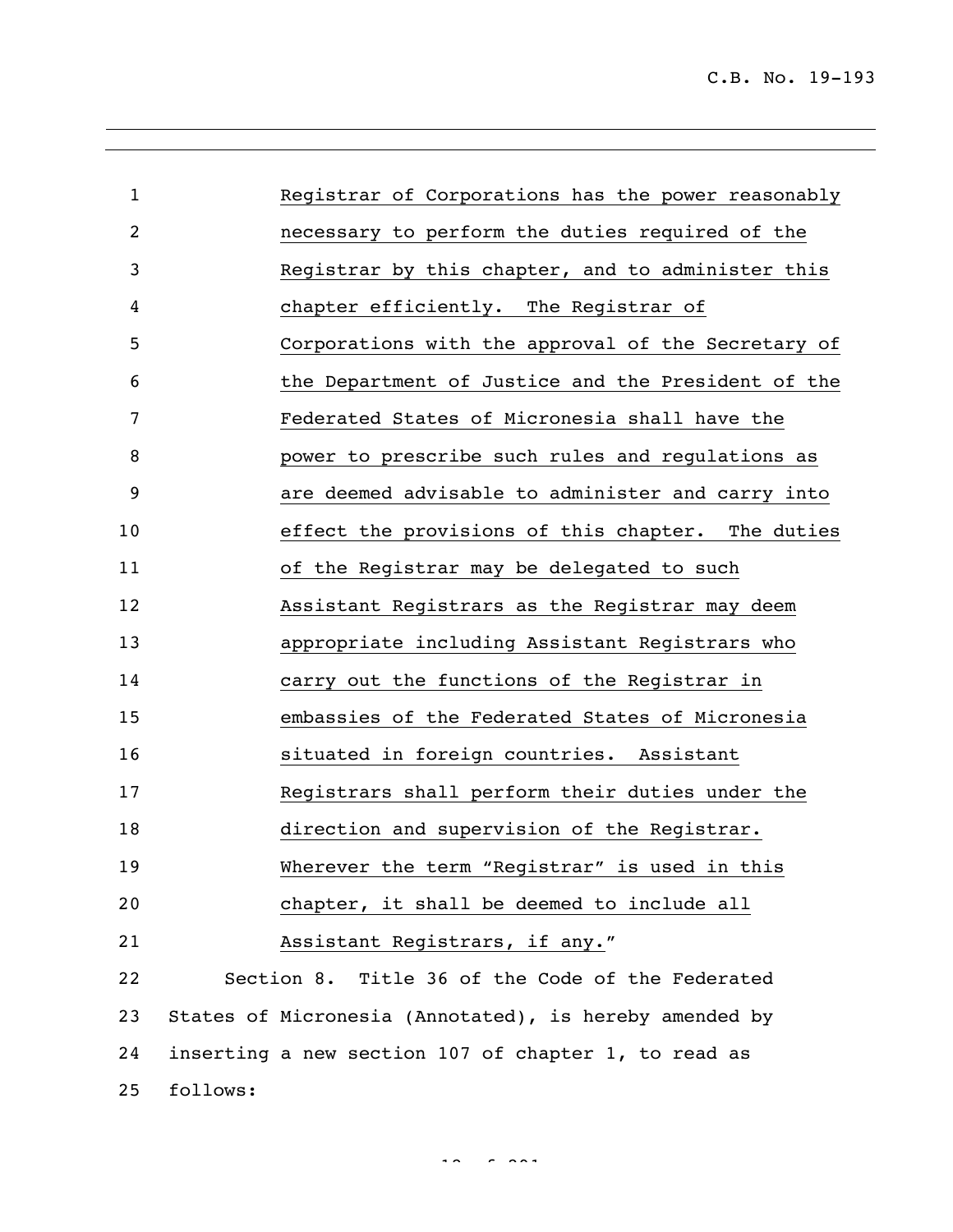| $\mathbf{1}$   | "Section 107. Filing requirements.                 |
|----------------|----------------------------------------------------|
| $\overline{2}$ | A document must satisfy the requirements<br>(1)    |
| 3              | of this section, and of any other section that     |
| 4              | adds to or varies these requirements, to be        |
| 5              | entitled to filing by the Registrar.               |
| 6              | This chapter must require or permit<br>(2)         |
| 7              | filing the document in the office of the           |
| 8              | Registrar.                                         |
| 9              | The documents must contain the<br>(3)              |
| 10             | information required by this chapter. It may       |
| 11             | contain other information as well.                 |
| 12             | The document must be typewritten or<br>(4)         |
| 13             | printed.                                           |
| 14             | The document must be in English<br>(5)             |
| 15             | language. A corporate name need not be in English  |
| 16             | if written in English letters or Arabic or Roman   |
| 17             | numerals, and the certificate of good standing     |
| 18             | required of foreign corporations need not be in    |
| 19             | English if accompanied by an English translation   |
| 20             | under oath of a translator.                        |
| 21             | The document must be certified and<br>(6)          |
| 22             | executed:                                          |
| 23             | (a) By the chairperson of the board of             |
| 24             | directors of a domestic or foreign corporation, by |
| 25             | its president, or by another of its officers;      |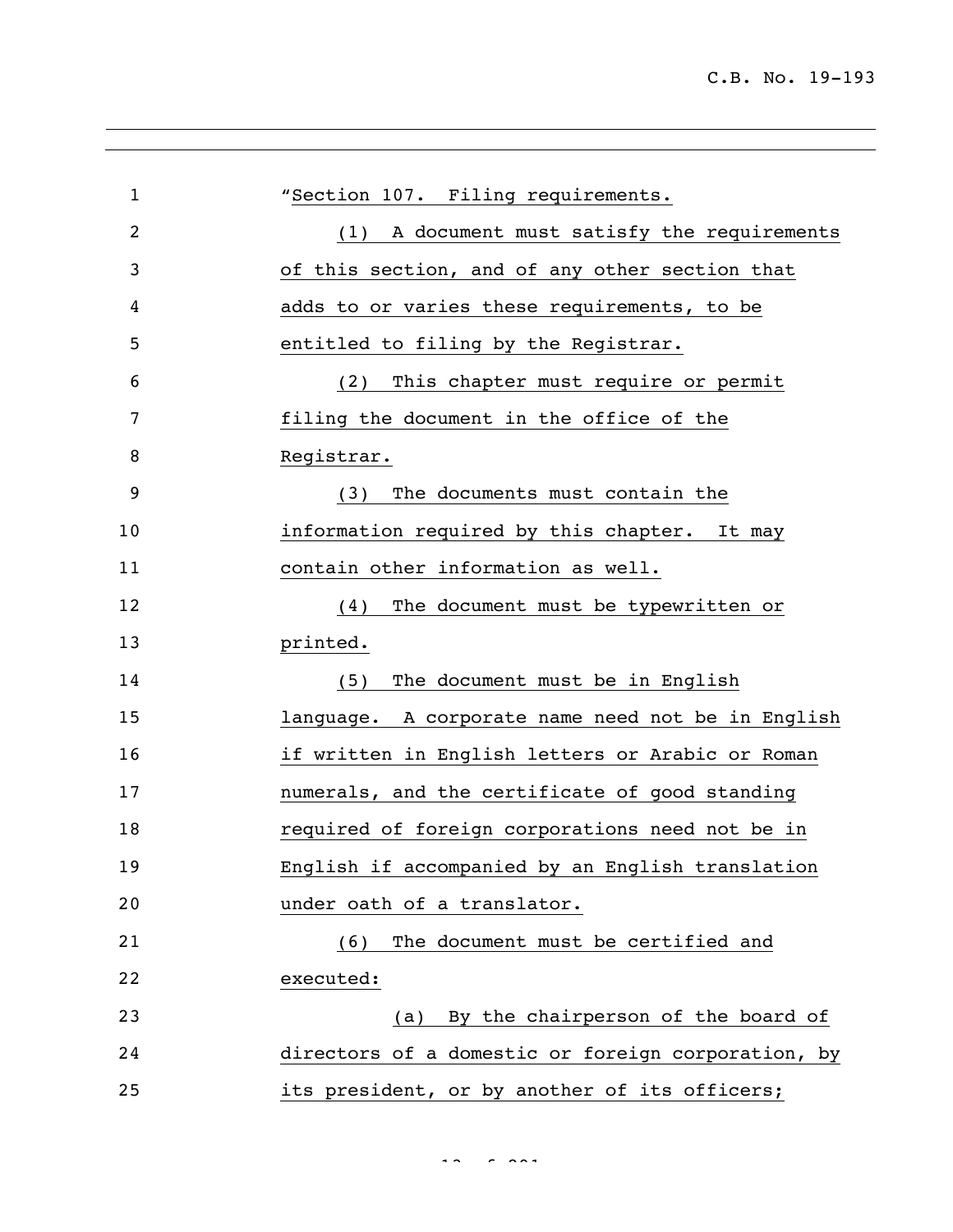| $\mathbf{1}$ | If directors have not been selected<br>(b)             |
|--------------|--------------------------------------------------------|
| 2            | or the corporation has not been formed, by an          |
| 3            | incorporator; or                                       |
| 4            | If the corporation is in the hands<br>(C)              |
| 5            | of a receiver, trustee, or other court-appointed       |
| 6            | fiduciary, by that fiduciary.                          |
| 7            | The person executing the document shall<br>(7)         |
| 8            | sign it and print beneath or opposite that             |
| 9            | person's signature the person's name and the           |
| 10           | capacity in which the person signs. The document       |
| 11           | may but need not contain:                              |
| 12           | (a) The corporate seal;                                |
| 13           | An attestation by the secretary or<br>(b)              |
| 14           | an assistant secretary; or                             |
| 15           | An acknowledgement, verification,<br>(C)               |
| 16           | notarization or proof.                                 |
| 17           | If the Registrar has prescribed a<br>(8)               |
| 18           | mandatory form for the document under Section 108,     |
| 19           | the document must be in or on the prescribed form.     |
| 20           | The document must be delivered to the<br>(9)           |
| 21           | office of the Registrar for filing and must be         |
| 22           | accompanied by the correct filing fee and any          |
| 23           | penalty required by this chapter."                     |
| 24           | Section 9. Title 36 of the Code of the Federated       |
| 25           | States of Micronesia (Annotated), is hereby amended by |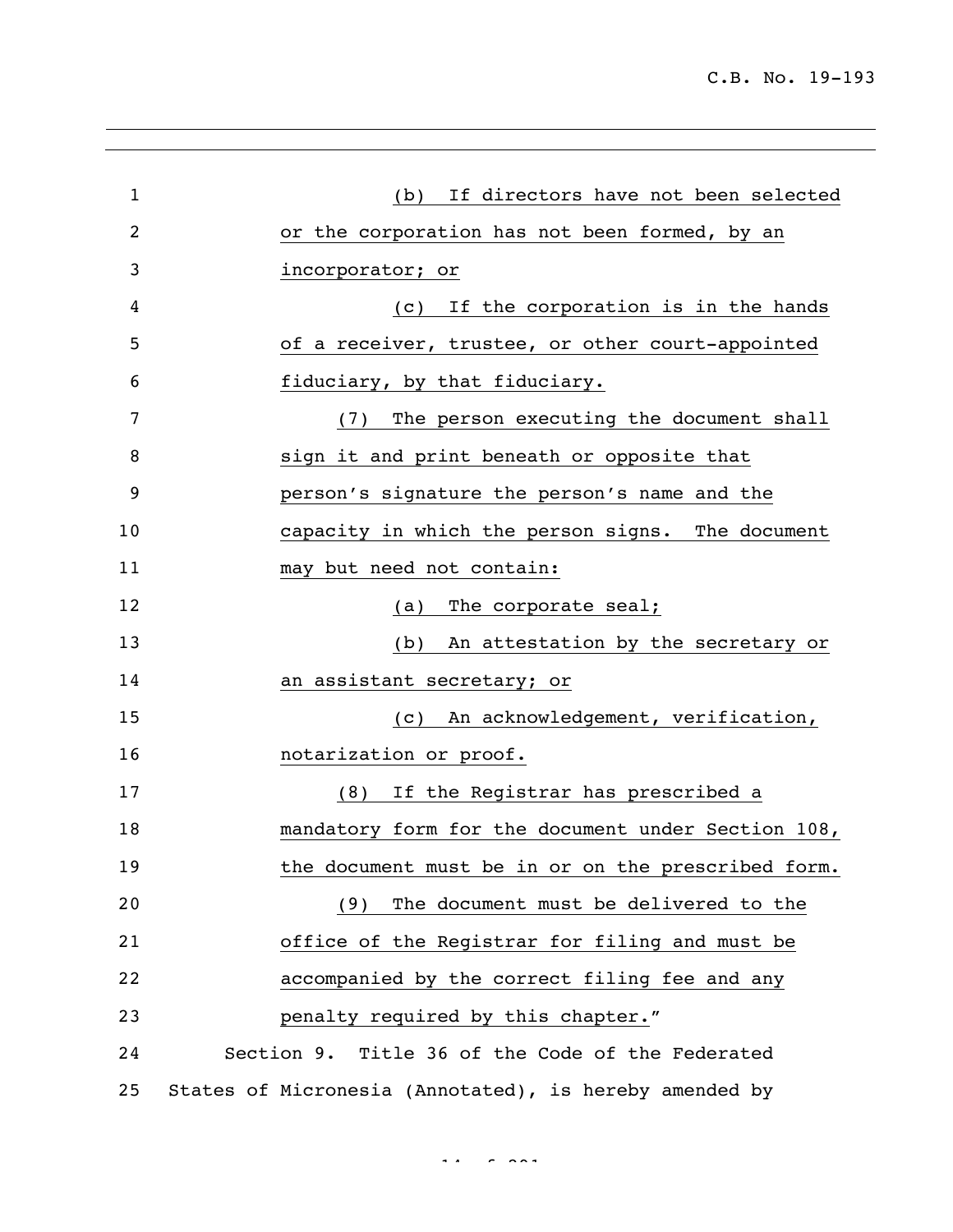| $\mathbf{1}$ |          | inserting a new section 108 of chapter 1, to read as |
|--------------|----------|------------------------------------------------------|
| 2            | follows: |                                                      |
| 3            |          | "Section 108. Forms.                                 |
| 4            |          | The Registrar may prescribe and furnish<br>(1)       |
| 5            |          | on request forms for:                                |
| 6            |          | An application for a certificate of<br>(a)           |
| 7            |          | good standing;                                       |
| 8            |          | A foreign corporation's application<br>(b)           |
| 9            |          | for a certificate of authority to transact           |
| 10           |          | business in the Federated States of Micronesia;      |
| 11           |          | A foreign corporation's application<br>(C)           |
| 12           |          | for a certificate of withdrawal; and                 |
| 13           |          | The annual report.<br>(d)                            |
| 14           |          | If the Registrar so requires, use of                 |
| 15           |          | these forms is mandatory.                            |
| 16           |          | The Registrar may prescribe and furnish<br>(2)       |
| 17           |          | on request forms for other documents required or     |
| 18           |          | permitted to be filed by this chapter but their      |
| 19           |          | use is not mandatory.                                |
| 20           |          | (3) Upon request the Registrar shall                 |
| 21           |          | promptly, and in no case more than five business     |
| 22           |          | days, issue certificates of incorporation,           |
| 23           |          | certificates of good standing, certificates of       |
| 24           |          | authority and certificates of withdrawal to          |
| 25           |          | corporations entitled thereto."                      |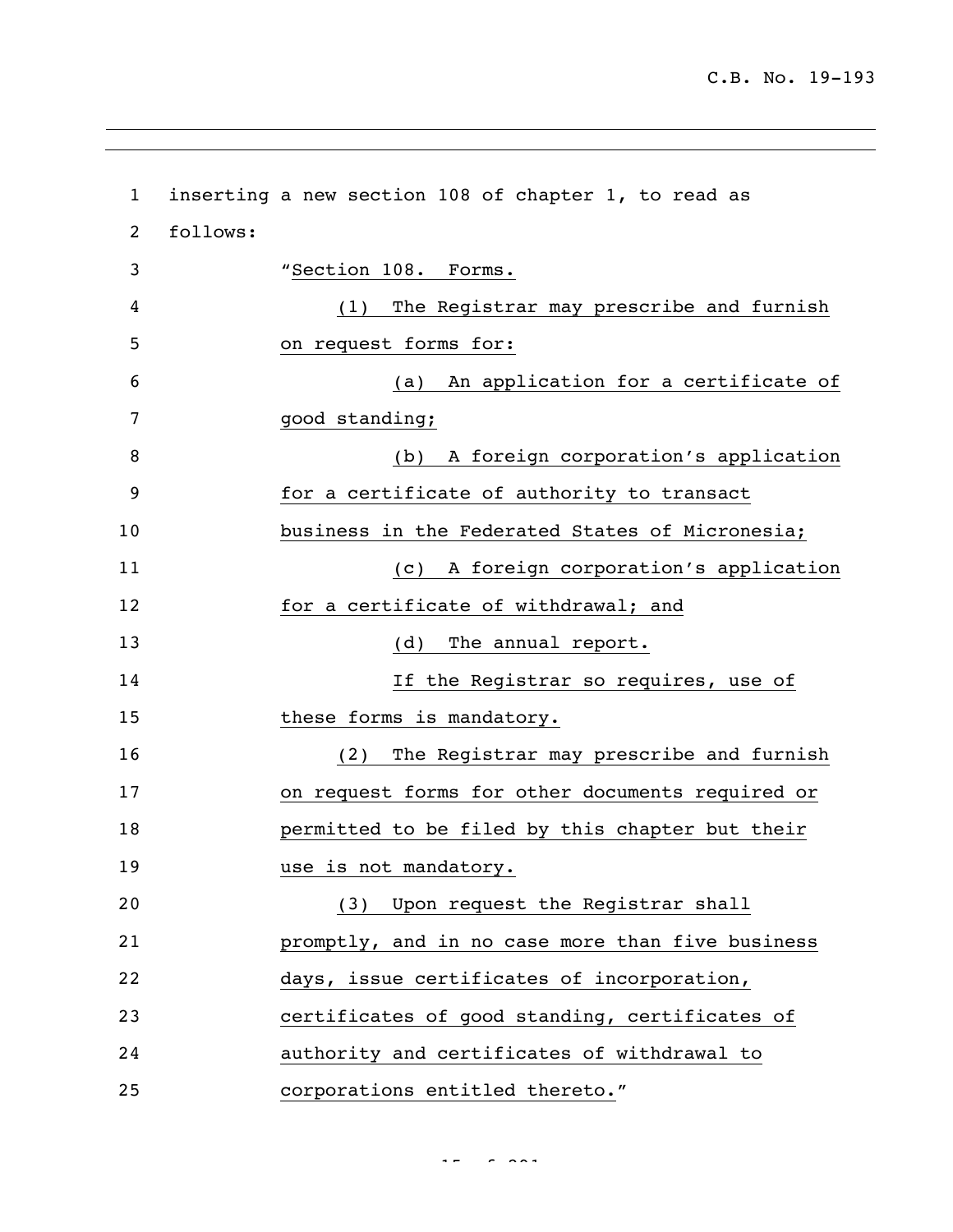C.B. No. 19-193

| $\mathbf{1}$   | Section 10. Title 36 of the Code of the Federated      |                                         |
|----------------|--------------------------------------------------------|-----------------------------------------|
| $\overline{c}$ | States of Micronesia (Annotated), is hereby amended by |                                         |
| 3              | inserting a new section 109 of chapter 1, to read as   |                                         |
| 4              | follows:                                               |                                         |
| 5              | "Section 109. Filing, service and copying fees.        |                                         |
| 6              | (1)                                                    | The following fees shall be paid to the |
| 7              | Registrar upon the filing of corporate documents:      |                                         |
| 8              | (a)                                                    | Articles of Incorporation, \$100;       |
| 9              | (b)                                                    | Articles of Amendment, \$25;            |
| 10             | (C)                                                    | Restated articles of incorporation,     |
| 11             | \$25;                                                  |                                         |
| 12             | (d)                                                    | Articles of conversion or merger,       |
| 13             | \$100;                                                 |                                         |
| 14             | (e)                                                    | Articles of merger (subsidiary          |
| 15             | corporation), \$50;                                    |                                         |
| 16             | (f)                                                    | Articles of dissolution, \$25;          |
| 17             | (g)                                                    | Annual report of domestic and           |
| 18             | foreign corporations organize for profit, \$25;        |                                         |
| 19             |                                                        | (h) Agent's statement of change of      |
| 20             | registered office, \$25 for each affected domestic     |                                         |
| 21             | corporation or foreign corporation, except if          |                                         |
| 22             | simultaneous filings are made, the fee is reduced      |                                         |
| 23             | to \$1 for each affected domestic corporation or       |                                         |
| 24             | foreign corporation in excess of two hundred;          |                                         |
| 25             |                                                        | (i) Any other statement, report,        |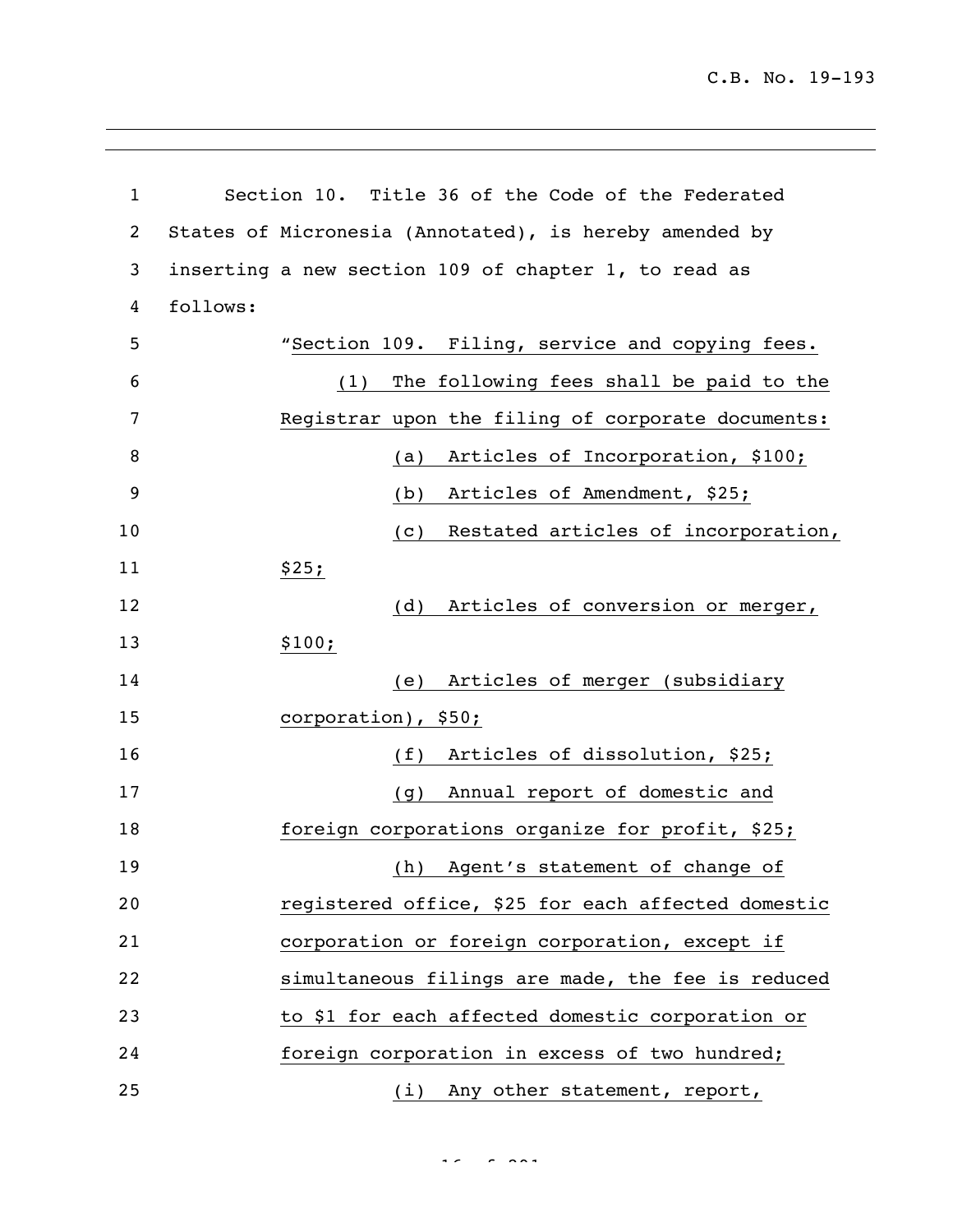| $\mathbf{1}$ | certificate, application, or other corporate       |
|--------------|----------------------------------------------------|
| 2            | document, except an annual report, of a domestic   |
| 3            | or foreign corporation, \$25;                      |
| 4            | (j) Application for a certificate of               |
| 5            | authority, \$100;                                  |
| 6            | (k) Application for a certificate of               |
| 7            | withdrawal, \$25;                                  |
| 8            | Reservation of corporate name, \$10;<br>(1)        |
| 9            | (m) Transfer of reservation of                     |
| 10           | corporate name, \$10;                              |
| 11           | (n) Good standing certificate, \$5.                |
| 12           | (2) All fees shall be paid to the Federated        |
| 13           | States of Micronesia Treasurer for deposit in the  |
| 14           | General Fund.                                      |
| 15           | (3) The Registrar may adjust the fees              |
| 16           | assessed under this section, as necessary from     |
| 17           | time to time, through regulation adopted pursuant  |
| 18           | to section 106.                                    |
| 19           | (4) The Registrar shall charge and collect:        |
| 20           | (a) For furnishing a certified copy of             |
| 21           | any document, instrument, or paper relating to a   |
| 22           | corporation, \$10 for the certificate and affixing |
| 23           | the seal thereto; and                              |
| 24           | (b) at the time of any services of                 |
| 25           | process on the Registrar as agent for service of   |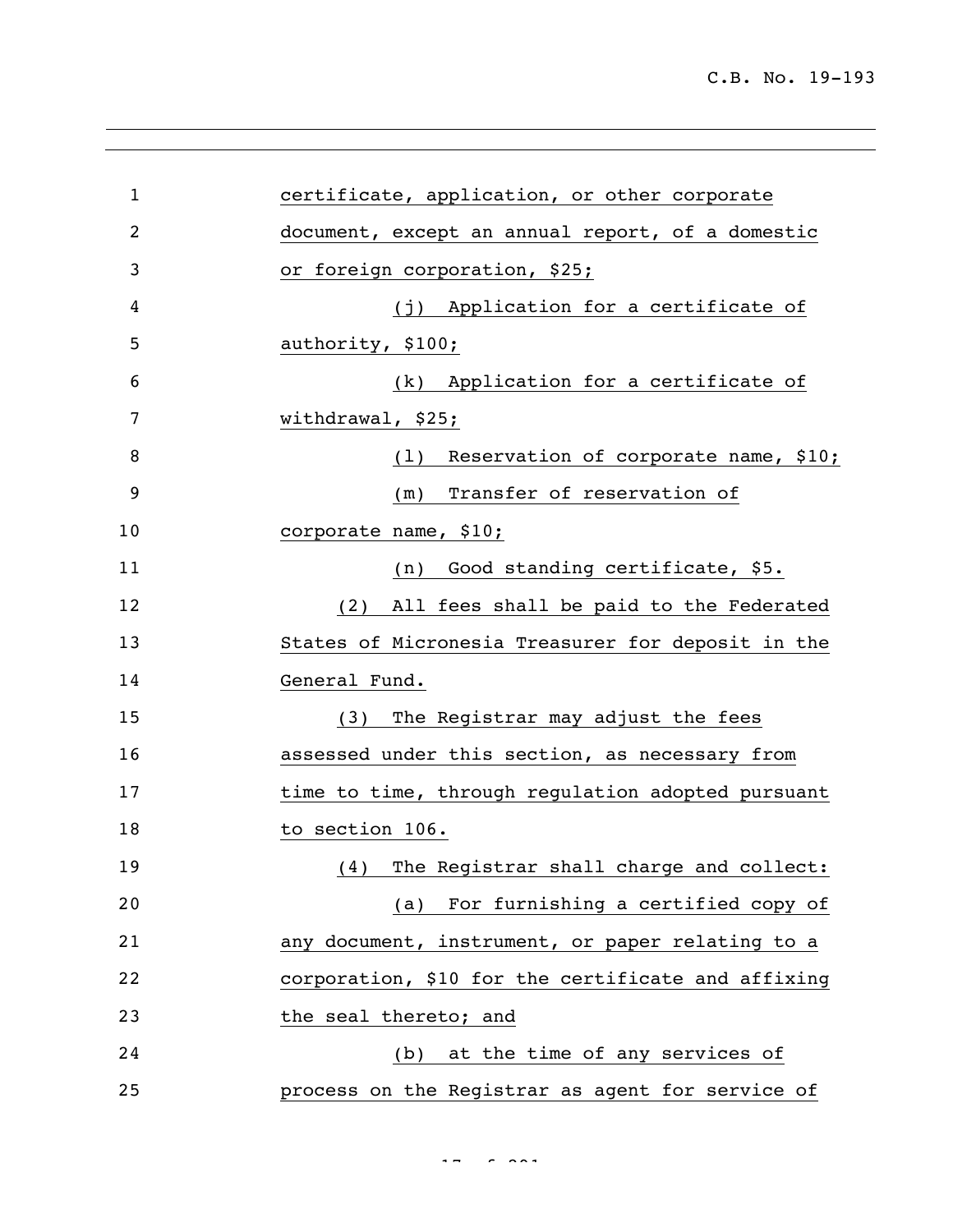| $\mathbf{1}$ |          | process of a corporation, \$10, which amount may be    |
|--------------|----------|--------------------------------------------------------|
| 2            |          | recovered as taxable costs by the party to the         |
| 3            |          | suit or action causing the service to be made if       |
| 4            |          | the party prevails in suit or action."                 |
| 5            |          | Section 12. Title 36 of the Code of the Federated      |
| 6            |          | States of Micronesia (Annotated), is hereby amended by |
| 7            |          | inserting a new section 110 of chapter 1, to read as   |
| 8            | follows: |                                                        |
| 9            |          | "Section 110. Effective time and date of               |
| 10           |          | document.                                              |
| 11           |          | Except as provided in subsection (2)<br>(1)            |
| 12           |          | below and section 111, a document accepted for         |
| 13           |          | filing is effective at the time of filing on the       |
| 14           |          | date it is filed, as evidenced by the Registrar        |
| 15           |          | and time endorsement on the original document.         |
| 16           |          | Articles of dissolution, articles of<br>(2)            |
| 17           |          | conversion, and articles of merger or share            |
| 18           |          | exchange may specify a delayed effective time and      |
| 19           |          | date, and if it does so the document becomes           |
| 20           |          | effective at the time and date specified.<br>If a      |
| 21           |          | delayed effective date but not time is specified,      |
| 22           |          | the document is effective at the close of business     |
| 23           |          | on that date. A delayed effective date for a           |
| 24           |          | document may not be later than the thirtieth day       |
| 25           |          | after the date it is filed."                           |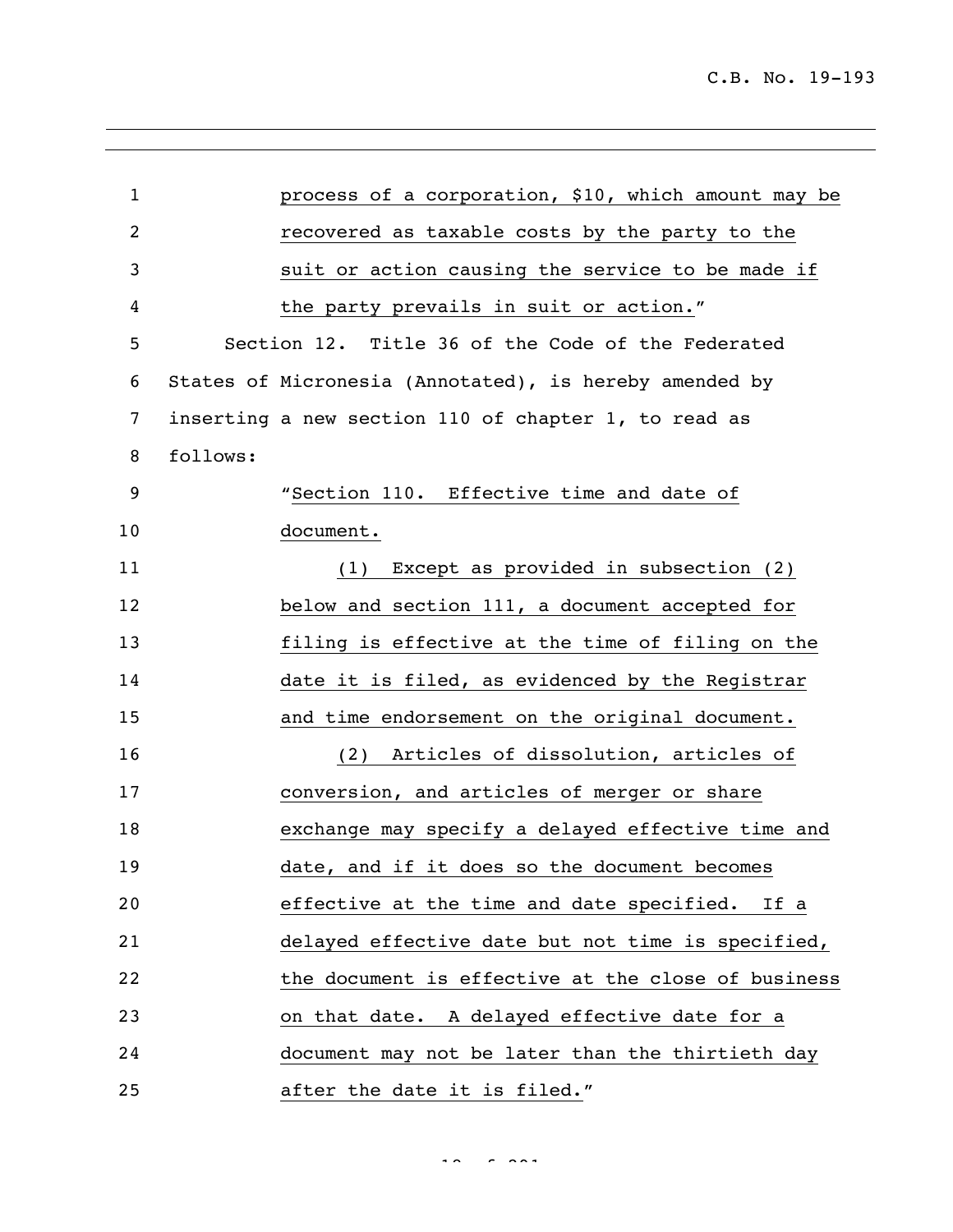C.B. No. 19-193

| 1  | Section 13. Title 36 of the Code of the Federated      |
|----|--------------------------------------------------------|
| 2  | States of Micronesia (Annotated), is hereby amended by |
| 3  | inserting a new section 111 of chapter 1, to read as   |
| 4  | follows:                                               |
| 5  | "Section 111. Correcting filed document.               |
| 6  | A domestic or foreign corporation may<br>(1)           |
| 7  | correct a document filed by the Registrar if the       |
| 8  | document:                                              |
| 9  | Contains an incorrect statement; or<br>(a)             |
| 10 | Was defectively executed, attested,<br>(b)             |
| 11 | sealed, verified, or acknowledged.                     |
| 12 | A document is corrected by:<br>(2)                     |
| 13 | Preparing articles of correction<br>(a)                |
| 14 | that:                                                  |
| 15 | (i) Describe the document including                    |
| 16 | its filing date or attach a copy of it to the          |
| 17 | articles;                                              |
| 18 | (ii) Specify the incorrect                             |
| 19 | statement and the reason it is incorrect or the        |
| 20 | manner in which the execution was defective; and       |
| 21 | (iii) Correct the incorrect                            |
| 22 | statement or defective execution; and                  |
| 23 | (b) Delivering the articles of                         |
| 24 | correction to the Registrar for filing.                |
| 25 | (3) Articles of correction are effective on            |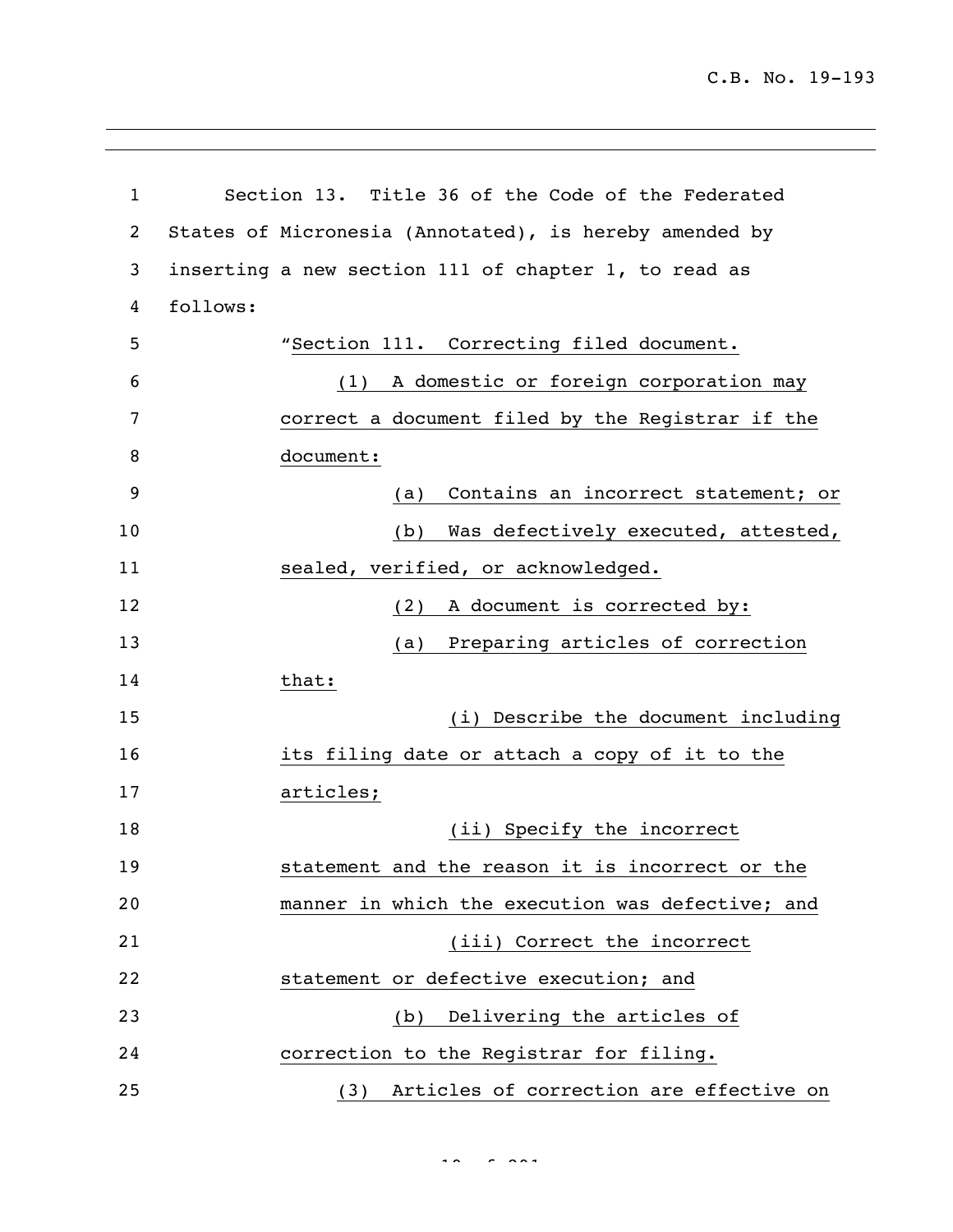| $\mathbf{1}$   |          | the effective date of the document they correct        |
|----------------|----------|--------------------------------------------------------|
| $\overline{c}$ |          | except as to persons relying on the uncorrected        |
| 3              |          | document and adversely affected by the correction.     |
| 4              |          | As to those persons, articles of correction are        |
| 5              |          | effective when filed."                                 |
| 6              |          | Section 14. Title 36 of the Code of the Federated      |
| 7              |          | States of Micronesia (Annotated), is hereby amended by |
| 8              |          | inserting a new section 112 of chapter 1, to read as   |
| 9              | follows: |                                                        |
| 10             |          | "Section 112. Filing duty of Registrar.                |
| 11             |          | (1) If a document delivered to the Registrar           |
| 12             |          | for filing satisfies the requirement of section        |
| 13             |          | 107, the Registrar shall file it.                      |
| 14             |          | (2) The Registrar files a document by                  |
| 15             |          | stamping or otherwise endorsing the document           |
| 16             |          | including the date and time of receipt.                |
| 17             |          | (3) If the Registrar refuses to file a                 |
| 18             |          | document, the Registrar shall return it to the         |
| 19             |          | domestic or foreign corporation or its                 |
| 20             |          | representative together with a brief, written          |
| 21             |          | explanation of the reason for the Registrar's          |
| 22             |          | refusal.                                               |
| 23             |          | The Registrar's duty to file documents<br>(4)          |
| 24             |          | under this section is ministerial.<br>The              |
| 25             |          | Registrar's filing or refusing to file a document      |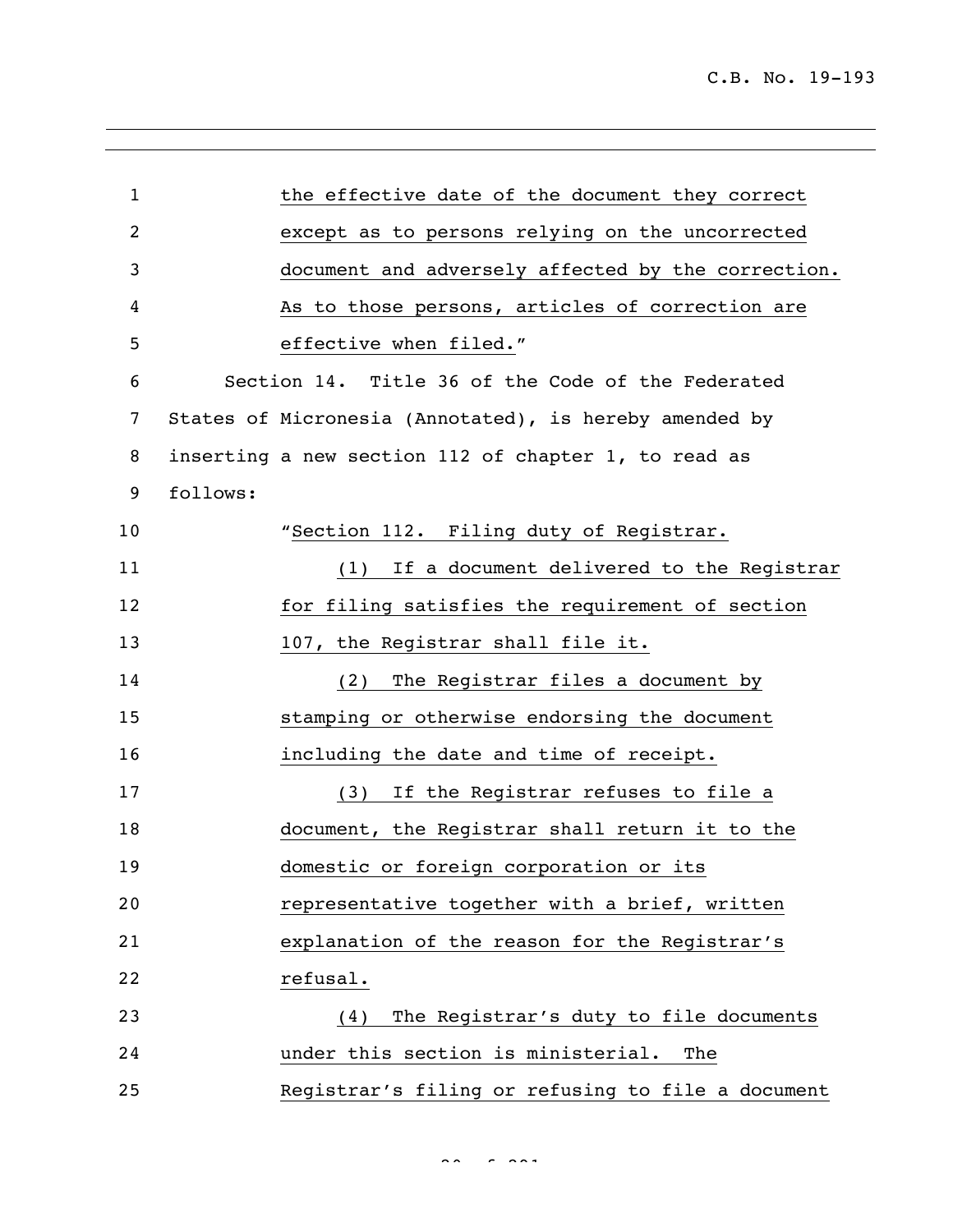| 1                 | does not:                                              |                                    |
|-------------------|--------------------------------------------------------|------------------------------------|
| 2                 | (a)                                                    | Affect the validity or invalidity  |
| 3                 | of the document in whole or part;                      |                                    |
| 4                 | (b)                                                    | Relate to the correctness or       |
| 5                 | incorrectness of information contained in the          |                                    |
| 6                 | document; and                                          |                                    |
| 7                 | (C)                                                    | Create a presumption that the      |
| 8                 | document is valid or invalid or that information       |                                    |
| 9                 | contained in the document is correct or                |                                    |
| 10                | incorrect."                                            |                                    |
| 11                | Section 15. Title 36 of the Code of the Federated      |                                    |
| $12 \overline{ }$ | States of Micronesia (Annotated), is hereby amended by |                                    |
| 13                | inserting a new section 113 of chapter 1, to read as   |                                    |
| 14                | follows:                                               |                                    |
| 15                | "Section 113. Appeal from Registrar's refusal to       |                                    |
| 16                | file document.                                         |                                    |
| 17                | (1)                                                    | If the Registrar refuses to file a |
| 18                | document delivered to the Registrar for filing,        |                                    |
| 19                | the domestic or foreign corporation may appeal the     |                                    |
| 20                | refusal within thirty days after the return of the     |                                    |
| 21                | document in the Supreme Court of the Federated         |                                    |
| 22                | States of Micronesia. The appeal is commenced by       |                                    |
| 23                | petitioning the court to compel filing the             |                                    |
| 24                | document and by attaching to the petition the          |                                    |
| 25                | document and the Registrar's explanation of the        |                                    |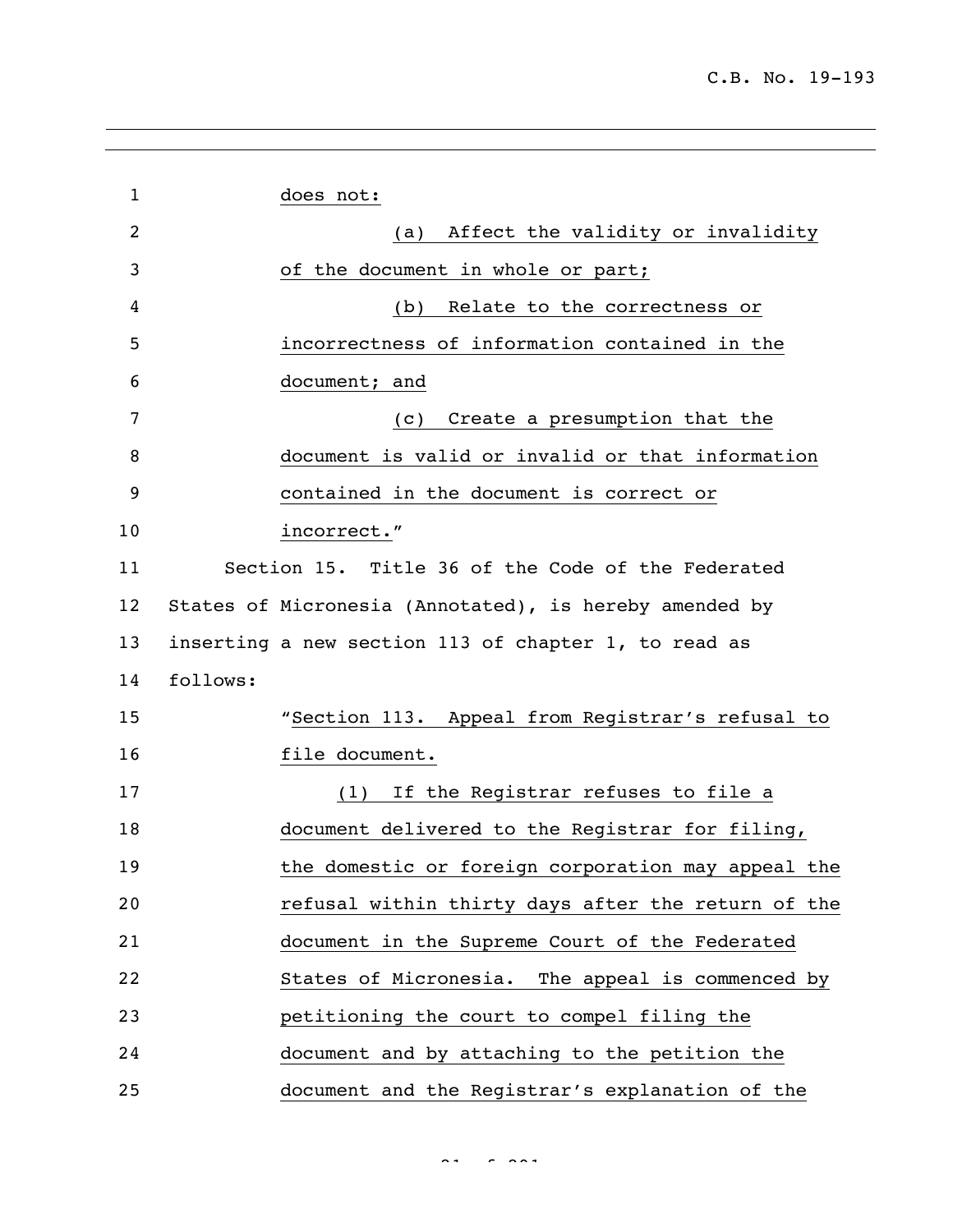| $\mathbf{1}$    | Registrar's refusal to file.                           |  |
|-----------------|--------------------------------------------------------|--|
| 2               | The court shall summarily order the<br>(2)             |  |
| 3               | Registrar to file the document or take other           |  |
| 4               | action the court considers appropriate.                |  |
| 5               | The court's final decision may be<br>(3)               |  |
| 6               | appealed as in other civil proceedings."               |  |
| 7               | Section 16. Title 36 of the Code of the Federated      |  |
| 8               | States of Micronesia (Annotated), is hereby amended by |  |
| 9               | inserting a new section 114 of chapter 1, to read as   |  |
| 10 <sub>o</sub> | follows:                                               |  |
| 11              | "Section 114. Evidentiary effect of copy of filed      |  |
| 12              | document. A certificate attached to a copy of a        |  |
| 13              | document filed by the Registrar bearing the            |  |
| 14              | Registrar's signature which may be in facsimile        |  |
| 15              | and the seal of the Registrar is conclusive            |  |
| 16              | evidence that the original document is on file         |  |
| 17              | with the Registrar."                                   |  |
| 18              | Section 17. Title 36 of the Code of the Federated      |  |
| 19              | States of Micronesia (Annotated), is hereby amended by |  |
| 20              | inserting a new section 115 of chapter 1, to read as   |  |
| 21              | follows:                                               |  |
| 22              | "Section 115. Certificates and certified copies        |  |
| 23              | to be received in evidence. All certificates           |  |
| 24              | issued by the Registrar pursuant to this chapter,      |  |
| 25              | and all copies of documents filed with Registrar       |  |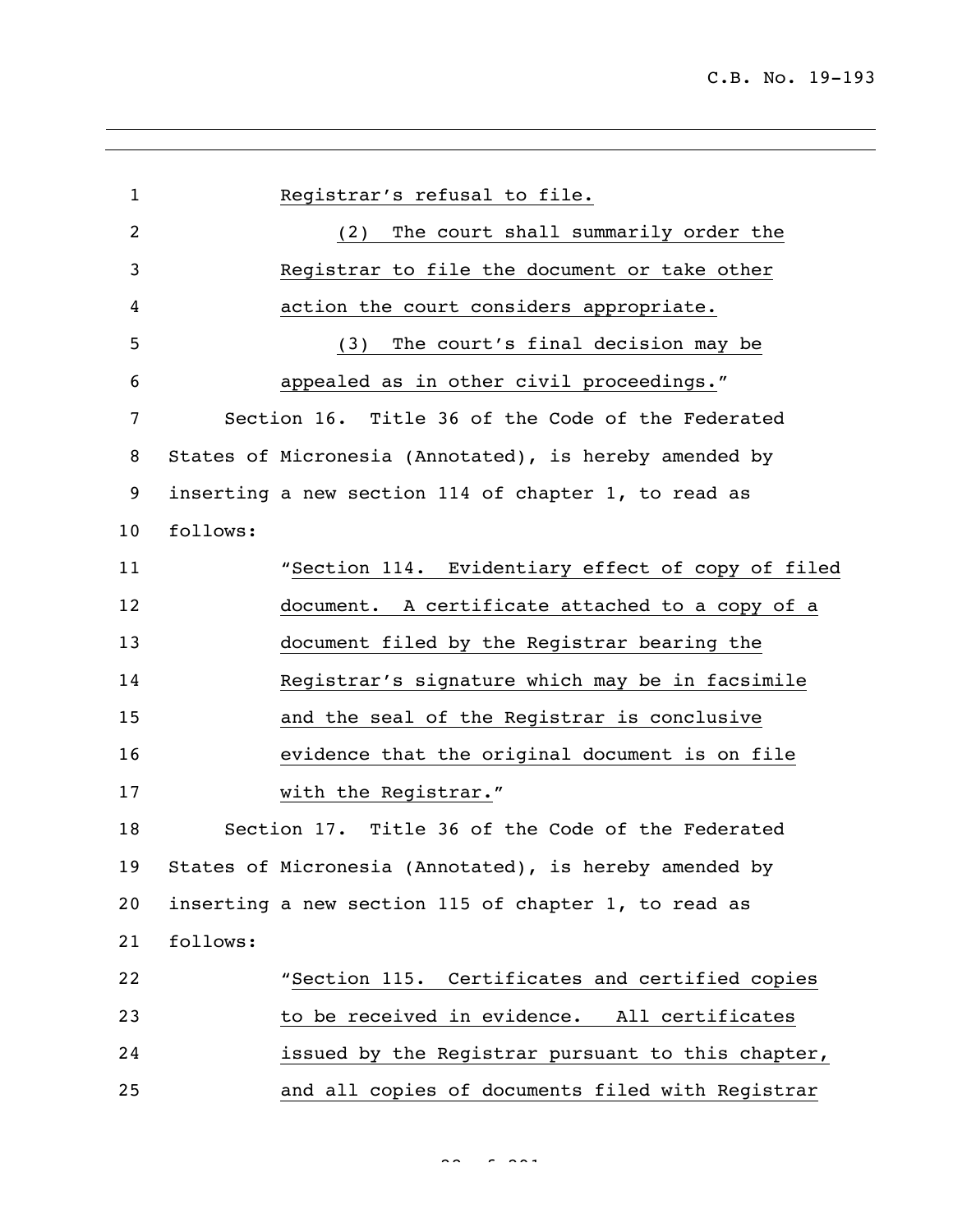| $\mathbf{1}$ |          | pursuant to this chapter when certified by the         |
|--------------|----------|--------------------------------------------------------|
| 2            |          | Registrar, shall be taken and received in all          |
| 3            |          | courts, public offices and official bodies as          |
| 4            |          | prima facie evidence of the facts therein stated.      |
| 5            |          | A certificate by the Registrar under the seal of       |
| 6            |          | Registrar as to the existence or nonexistence of       |
| 7            |          | the facts relating to corporations, shall be taken     |
| 8            |          | and received in all courts, public offices, and        |
| 9            |          | official bodies as prima facie evidence of the         |
| 10           |          | existence or nonexistence of the facts therein         |
| 11           |          | stated."                                               |
| 12           |          | Section 18. Title 36 of the Code of the Federated      |
| 13           |          | States of Micronesia (Annotated), is hereby amended by |
| 14           |          | inserting a new section 116 of chapter 1, to read as   |
| 15           | follows: |                                                        |
| 16           |          | "Section 116. Incorporators. One or more               |
| 17           |          | individuals may act as the incorporator or             |
| 18           |          | incorporators of a corporation by delivering           |
| 19           |          | articles of incorporation to the Registrar for         |
| 20           |          | filing."                                               |
| 21           |          | Section 19. Title 36 of the Code of the Federated      |
| 22           |          | States of Micronesia (Annotated), is hereby amended by |
| 23           |          | inserting a new section 117 of chapter 1, to read as   |
| 24           | follows: |                                                        |
| 25           |          | "Section 117. Articles of incorporation.               |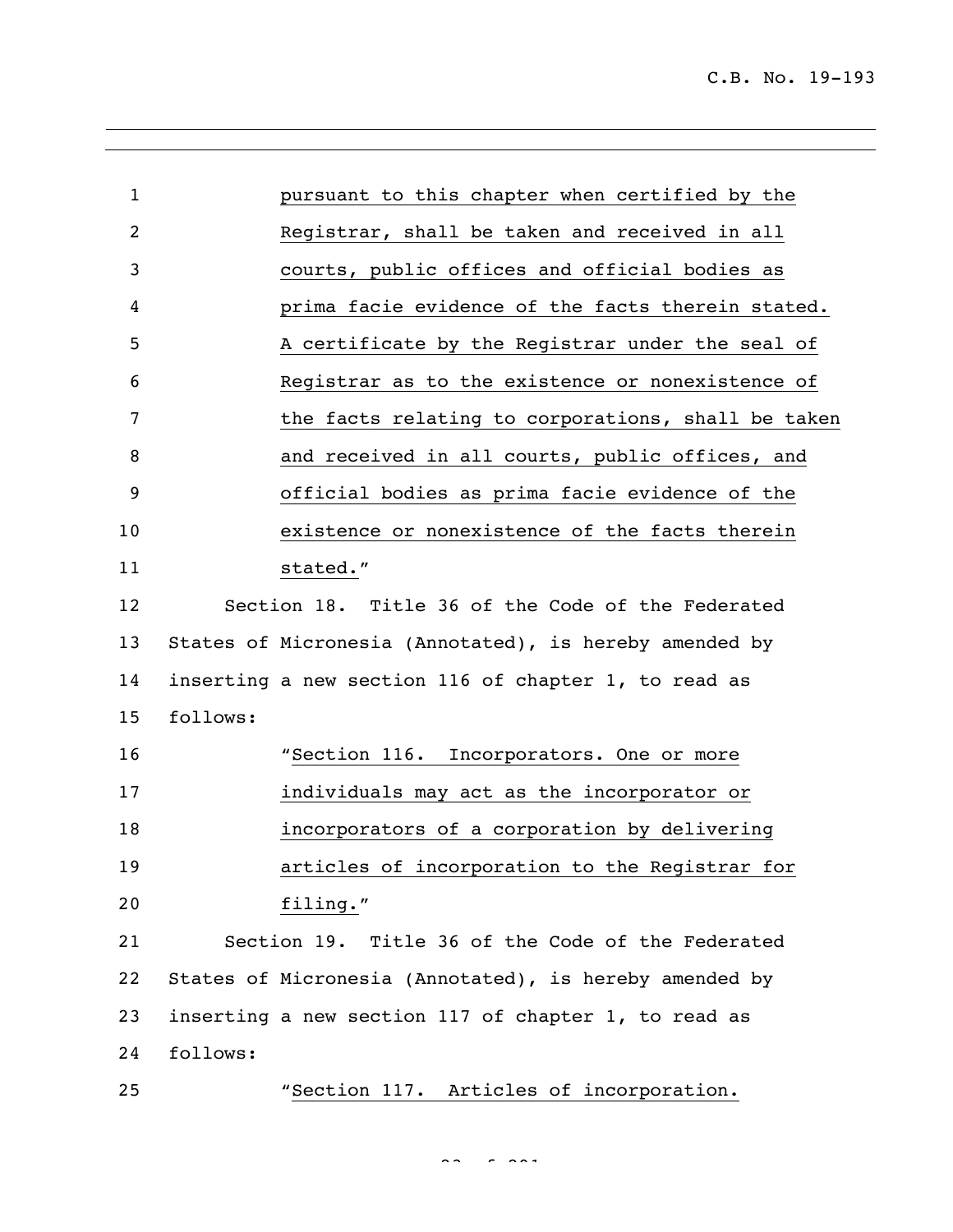| $\mathbf{1}$ | The articles of incorporation shall set<br>(1)     |
|--------------|----------------------------------------------------|
| 2            | forth:                                             |
| 3            | A corporate name for the<br>(a)                    |
| 4            | corporation that satisfies the requirements of     |
| 5            | section 127;                                       |
| 6            | The number of shares the<br>(b)                    |
| 7            | corporation is authorized to issue;                |
| 8            | The mailing address of the<br>(C)                  |
| 9            | corporation's initial principal office, the street |
| 10           | address of the corporation's initial registered    |
| 11           | office, and the name of its initial registered     |
| 12           | agent at its initial registered office; and        |
| 13           | The name and address of each<br>(d)                |
| 14           | incorporator.                                      |
| 15           | The articles of incorporation may set<br>(2)       |
| 16           | forth:                                             |
| 17           | The names and addresses of the<br>(a)              |
| 18           | individuals who are to serve as initial directors; |
| 19           | (b) Provisions not inconsistent with               |
| 20           | law regarding:                                     |
| 21           | (i) The purpose or purposes for                    |
| 22           | which the corporation is organized;                |
| 23           | (ii) Managing the business and                     |
| 24           | regulating the affairs of the corporation;         |
| 25           | (iii) Defining, limiting, and                      |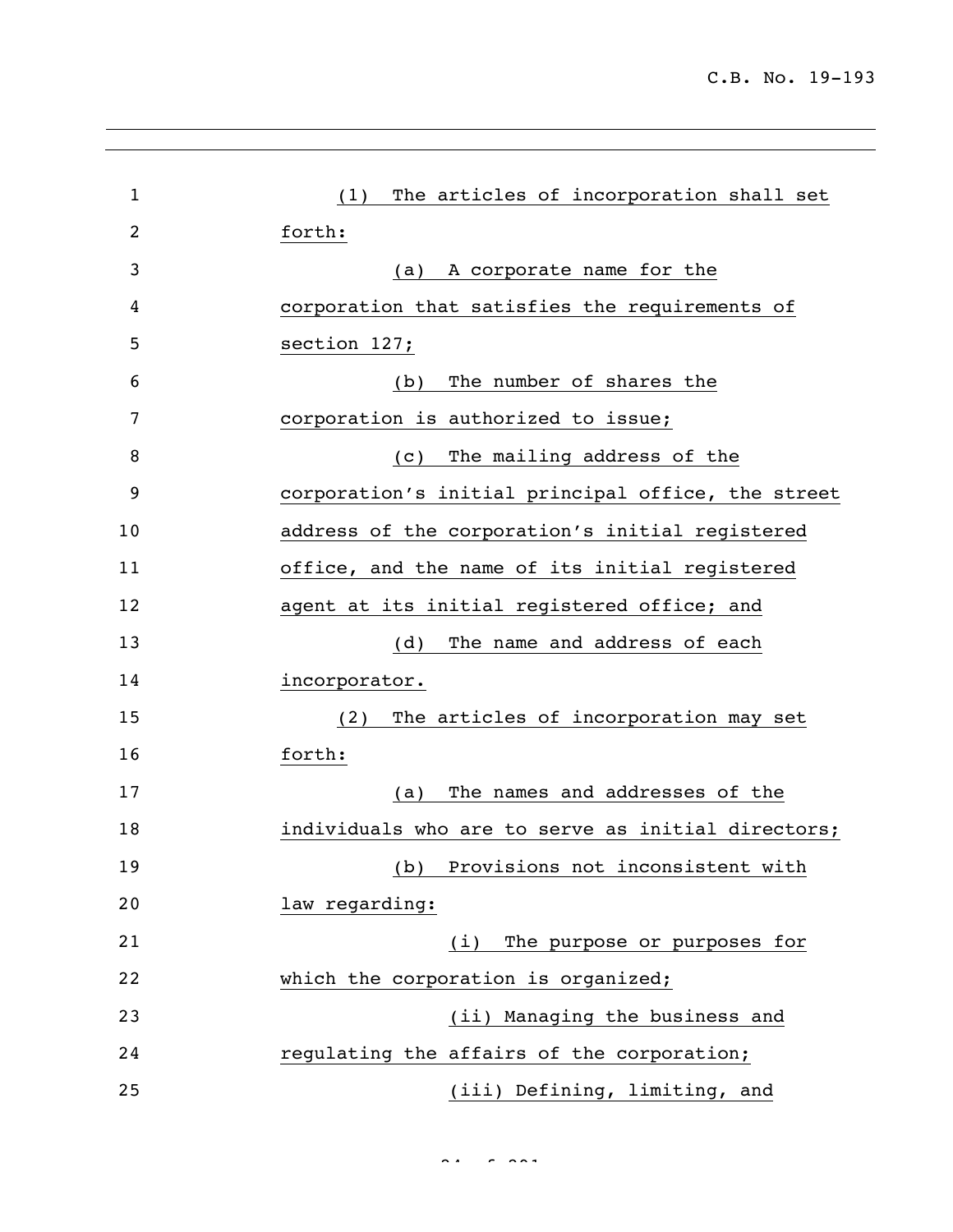| 1  | regulating the powers of the corporation, its |
|----|-----------------------------------------------|
| 2  | board of directors, and shareholders;         |
| 3  | (iv) A par value for authorized               |
| 4  | shares or classes of shares; and              |
| 5  | The imposition of personal<br>$(\vee)$        |
| 6  | liability on shareholders for the debts of    |
| 7  | the corporation to a specified extent and     |
| 8  | upon specified conditions;                    |
| 9  | Any provision that under this<br>(C)          |
| 10 | chapter is required or permitted to be set    |
| 11 | forth in the bylaws;                          |
| 12 | A provision eliminating or limiting<br>(d)    |
| 13 | the liability of a director or officer to the |
| 14 | corporation or its shareholders for money     |
| 15 | damages for any action taken, or any failure  |
| 16 | to take any action, as a director or officer, |
| 17 | subject to section 195;                       |
| 18 | A provision permitting or making<br>(e)       |
| 19 | obligatory indemnification of a director for  |
| 20 | liability as defined in section 202 to any    |
| 21 | person for any action taken, or any failure   |
| 22 | to take any action, as a director, except     |
| 23 | liability for:                                |
| 24 | (i) Receipt of a financial benefit            |
| 25 | to which the director is not entitled;        |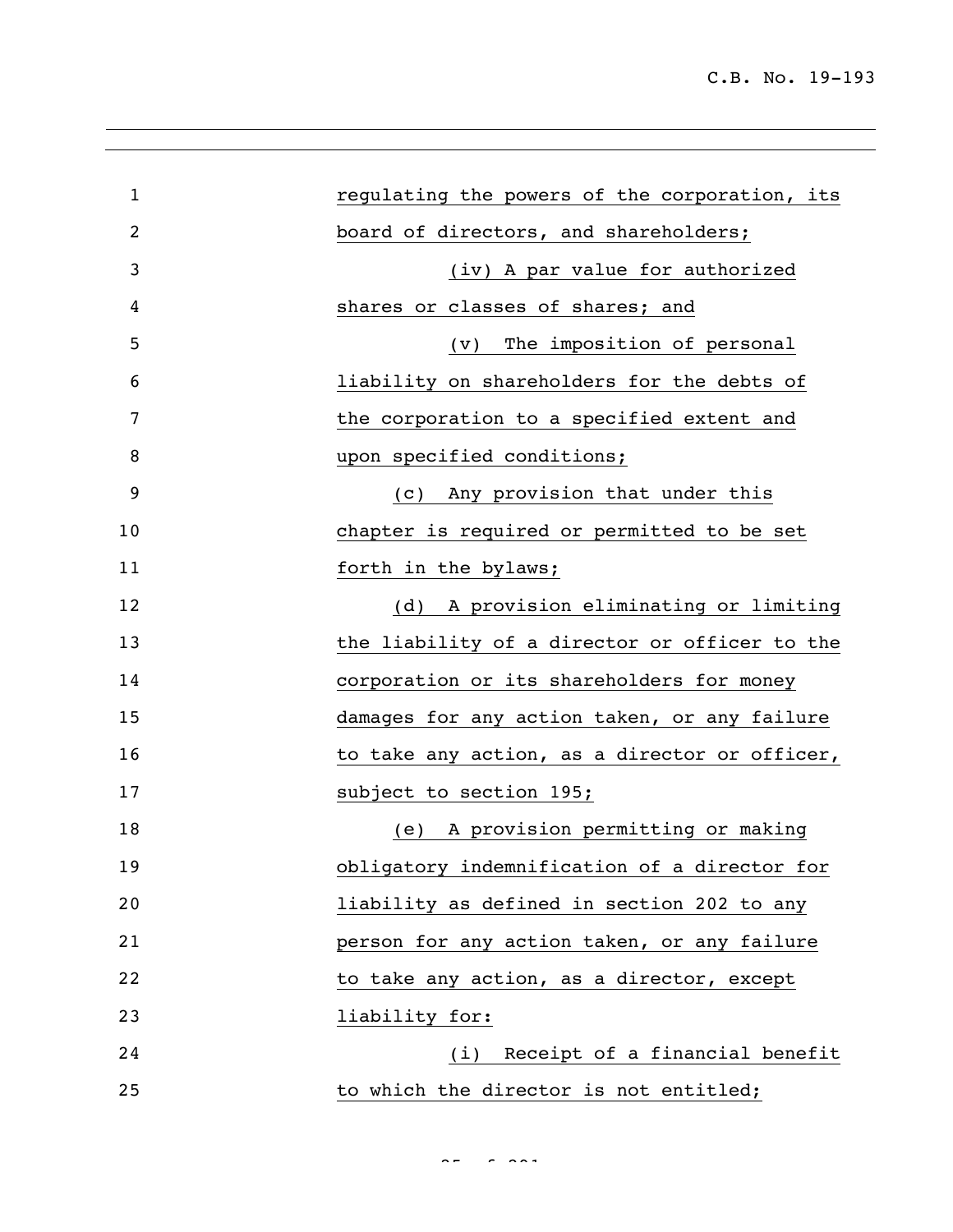| $\mathbf{1}$   | (ii) An intentional infliction of                      |
|----------------|--------------------------------------------------------|
| $\overline{2}$ | harm on the corporation or its shareholders;           |
| 3              | (iii) A violation of section 196.                      |
| 4              | (iv) An intentional violation of                       |
| 5              | criminal law.                                          |
| 6              | The articles of incorporation need not<br>(3)          |
| 7              | set forth any of the corporate powers enumerated       |
| 8              | in this chapter."                                      |
| 9              | Section 20. Title 36 of the Code of the Federated      |
| 10             | States of Micronesia (Annotated), is hereby amended by |
| 11             | inserting a new section 118 of chapter 1, to read as   |
| 12             | follows:                                               |
| 13             | "Section 118. Incorporation.                           |
| 14             | The corporate existence begins when the<br>(1)         |
| 15             | articles of incorporation are filed.                   |
| 16             | The Register's filing of the articles of<br>(2)        |
| 17             | incorporation is conclusive proof that the             |
| 18             | incorporators satisfied all conditions precedent       |
| 19             | to incorporation except in a proceeding by the         |
| 20             | Federated States of Micronesia to cancel or revoke     |
| 21             | the incorporation or involuntarily dissolve the        |
| 22             | corporation."                                          |
| 23             | Section 21. Title 36 of the Code of the Federated      |
| 24             | States of Micronesia (Annotated), is hereby amended by |
| 25             | inserting a new section 119 of chapter 1, to read as   |

 $26 - 6$  292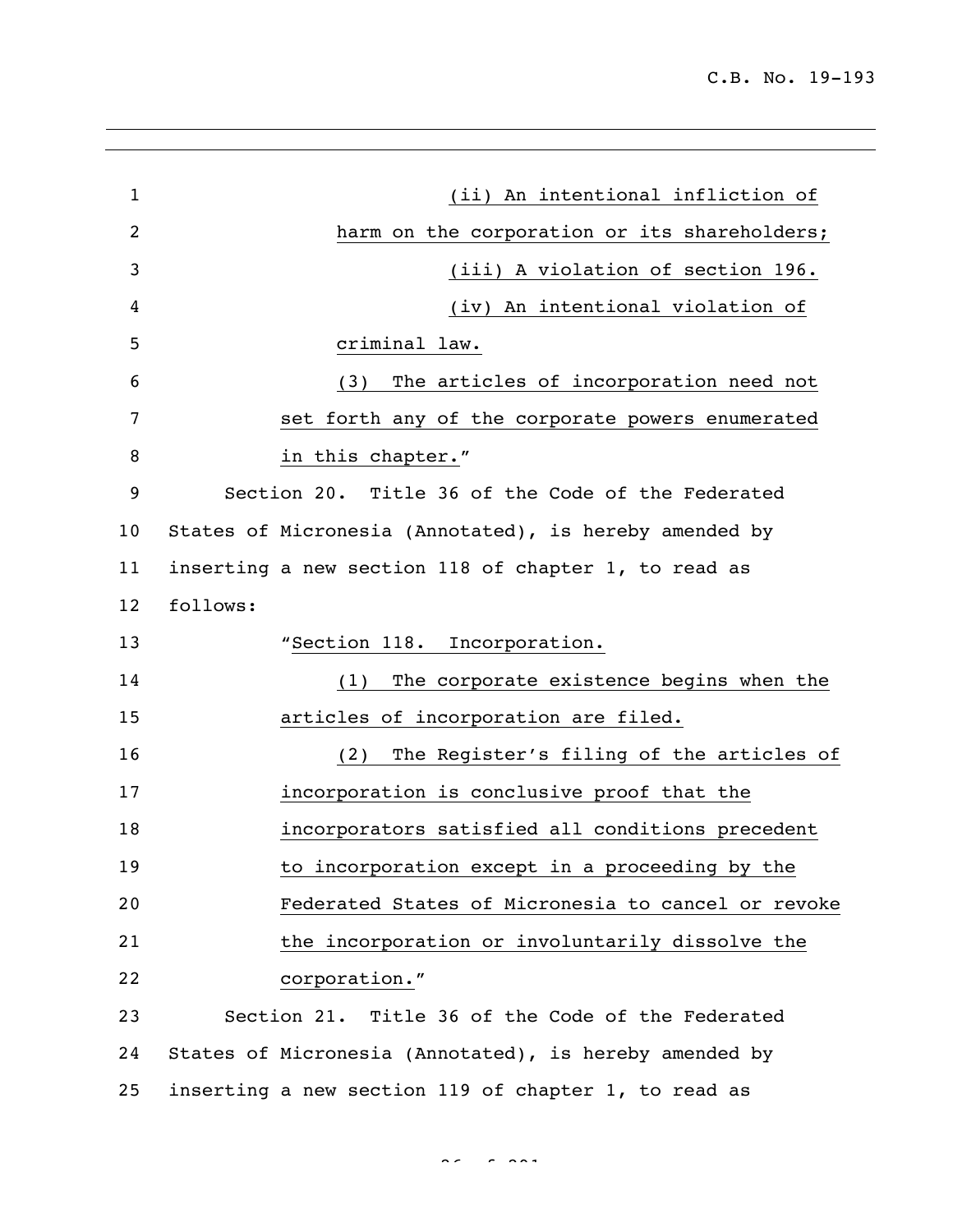| $\mathbf{1}$    | follows:                                               |
|-----------------|--------------------------------------------------------|
| 2               | "Section 119. Liability for pre-incorporation          |
| 3               | transactions. All persons purporting to act as or      |
| 4               | on behalf of a corporation, knowing there was no       |
| 5               | incorporation under this chapter, are jointly and      |
| 6               | severally liable for all liabilities created while     |
| 7               | so acting."                                            |
| 8               | Section 22. Title 36 of the Code of the Federated      |
| 9               | States of Micronesia (Annotated), is hereby amended by |
| 10 <sub>1</sub> | inserting a new section 120 of chapter 1, to read as   |
| 11              | follows:                                               |
| 12              | "Section 120. Organization of corporation.             |
| 13              | After incorporation:<br>(1)                            |
| 14              | If initial directors are named in<br>(a)               |
| 15              | the articles of incorporation, the initial             |
| 16              | directors shall hold an organizational                 |
| 17              | meeting, at the call of a majority of the              |
| 18              | directors, to complete the organization of             |
| 19              | the corporation by appointing officers,                |
| 20              | adopting bylaws, and carrying on any other             |
| 21              | business brought before the meeting;                   |
| 22              | If initial directors are not named<br>(b)              |
| 23              | in the articles, the incorporator or                   |
| 24              | incorporators shall hold an organizational             |
| 25              | meeting at the call of a majority of the               |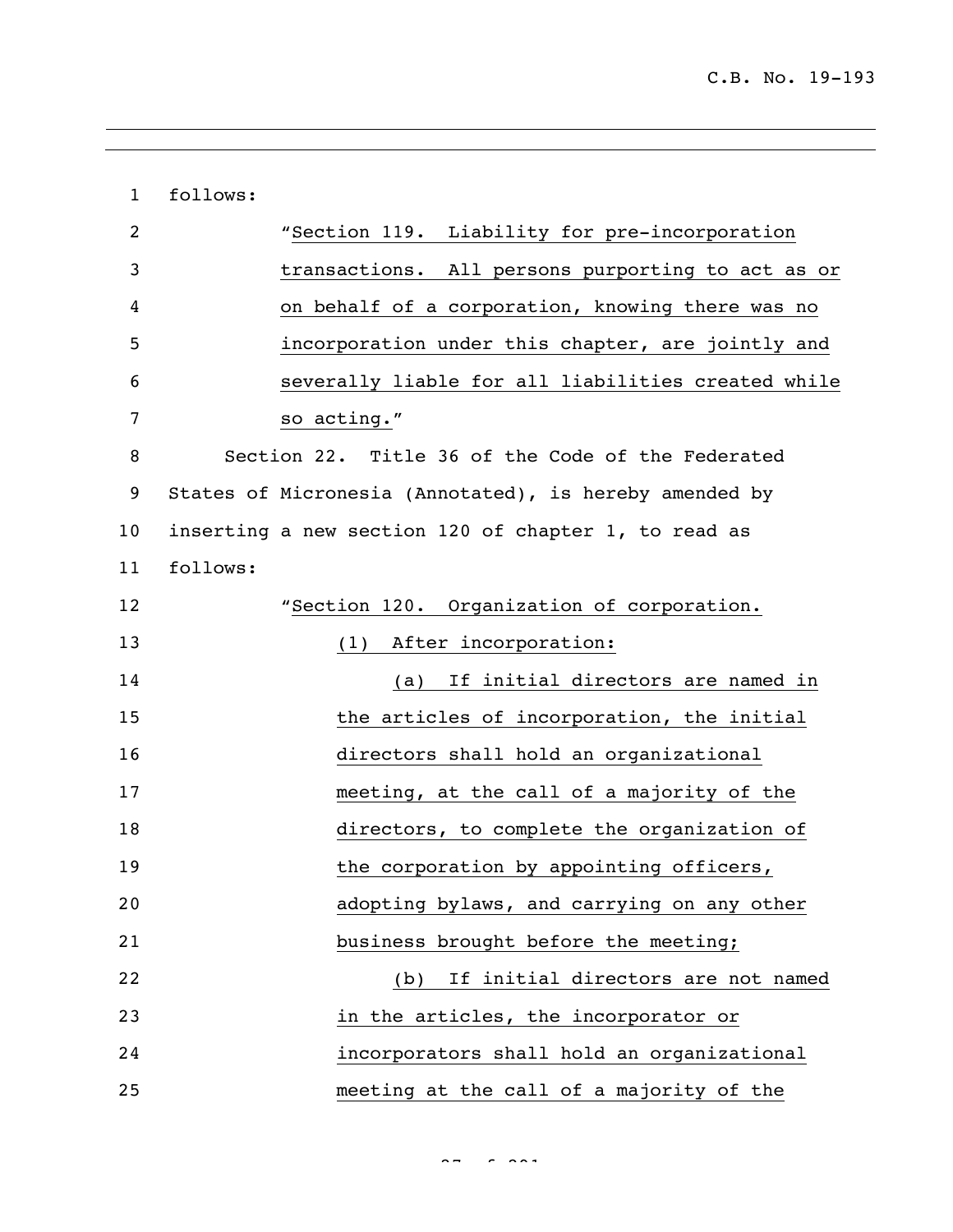| $\mathbf{1}$ | incorporators to elect:                                |
|--------------|--------------------------------------------------------|
| 2            | (i) Directors and complete the                         |
| 3            | organization of the corporation; or                    |
| 4            | (ii) A board of directors who shall                    |
| 5            | complete the organization of the corporation.          |
| 6            | Action required or permitted by this<br>(2)            |
| 7            | chapter to be taken by incorporators at an             |
| 8            | organizational meeting may be taken without a          |
| 9            | meeting if the action taken is evidenced by one or     |
| 10           | more written consents describing the action taken      |
| 11           | and signed by each incorporator.                       |
| 12           | An organizational meeting may be held in<br>(3)        |
| 13           | or out of the Federated States of Micronesia."         |
| 14           | Section 23. Title 36 of the Code of the Federated      |
| 15           | States of Micronesia (Annotated), is hereby amended by |
| 16           | inserting a new section 121 of chapter 1, to read as   |
| 17           | follows:                                               |
| 18           | "Section 121. Bylaws.                                  |
| 19           | (1) The incorporators or board of directors            |
| 20           | of a corporation may adopt initial bylaws for the      |
| 21           | corporation.                                           |
| 22           | The bylaws of a corporation may contain<br>(2)         |
| 23           | any provision for managing the business and            |
| 24           | regulating the affairs of the corporation that is      |
| 25           | not inconsistent with law or the articles of           |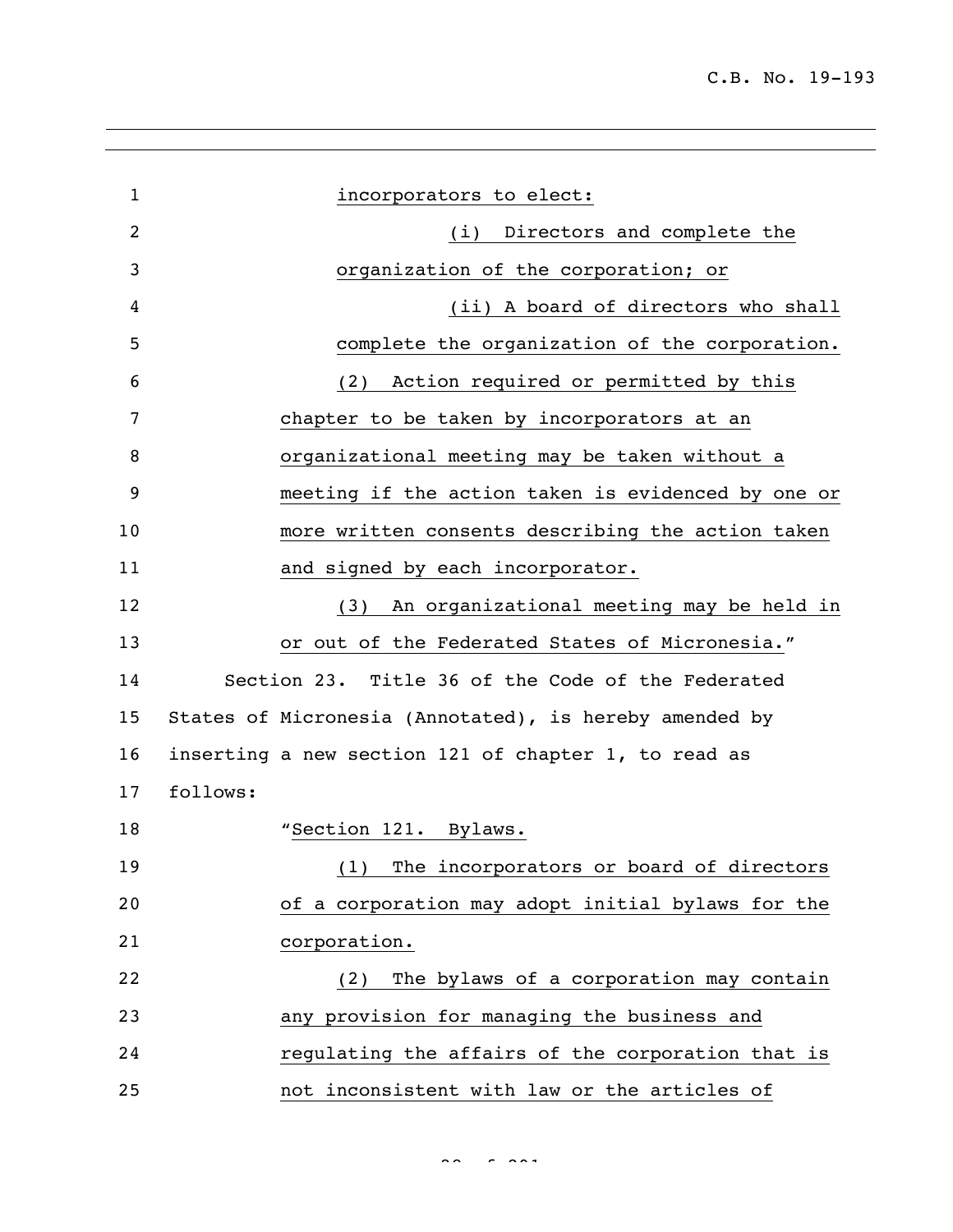| $\mathbf{1}$   | incorporation."                                        |
|----------------|--------------------------------------------------------|
| $\overline{c}$ | Section 24. Title 36 of the Code of the Federated      |
| 3              | States of Micronesia (Annotated), is hereby amended by |
| 4              | inserting a new section 122 of chapter 1, to read as   |
| 5              | follows:                                               |
| 6              | "Section 122. Emergency bylaws.                        |
| 7              | (1) Unless the articles of incorporation               |
| 8              | provide otherwise, the board of directors of a         |
| 9              | corporation may adopt bylaws to be effective only      |
| 10             | in an emergency defined in subsection (4) below.       |
| 11             | The emergency bylaws, which are subject to             |
| 12             | amendment or repeal by the shareholders, may make      |
| 13             | all provisions necessary for managing the              |
| 14             | corporation during the emergency, including:           |
| 15             | Procedures for calling a meeting of<br>(a)             |
| 16             | the board of directors;                                |
| 17             | (b) Quorum requirements for the                        |
| 18             | meeting; and                                           |
| 19             | (c) Designation of additional or                       |
| 20             | substitute directors.                                  |
| 21             | (2) All provisions of the regular bylaws               |
| 22             | consistent with the emergency bylaws remain            |
| 23             | effective during the emergency. The emergency          |
| 24             | bylaws are not effective after the emergency ends.     |
| 25             | (3) Corporate action taken in good faith in            |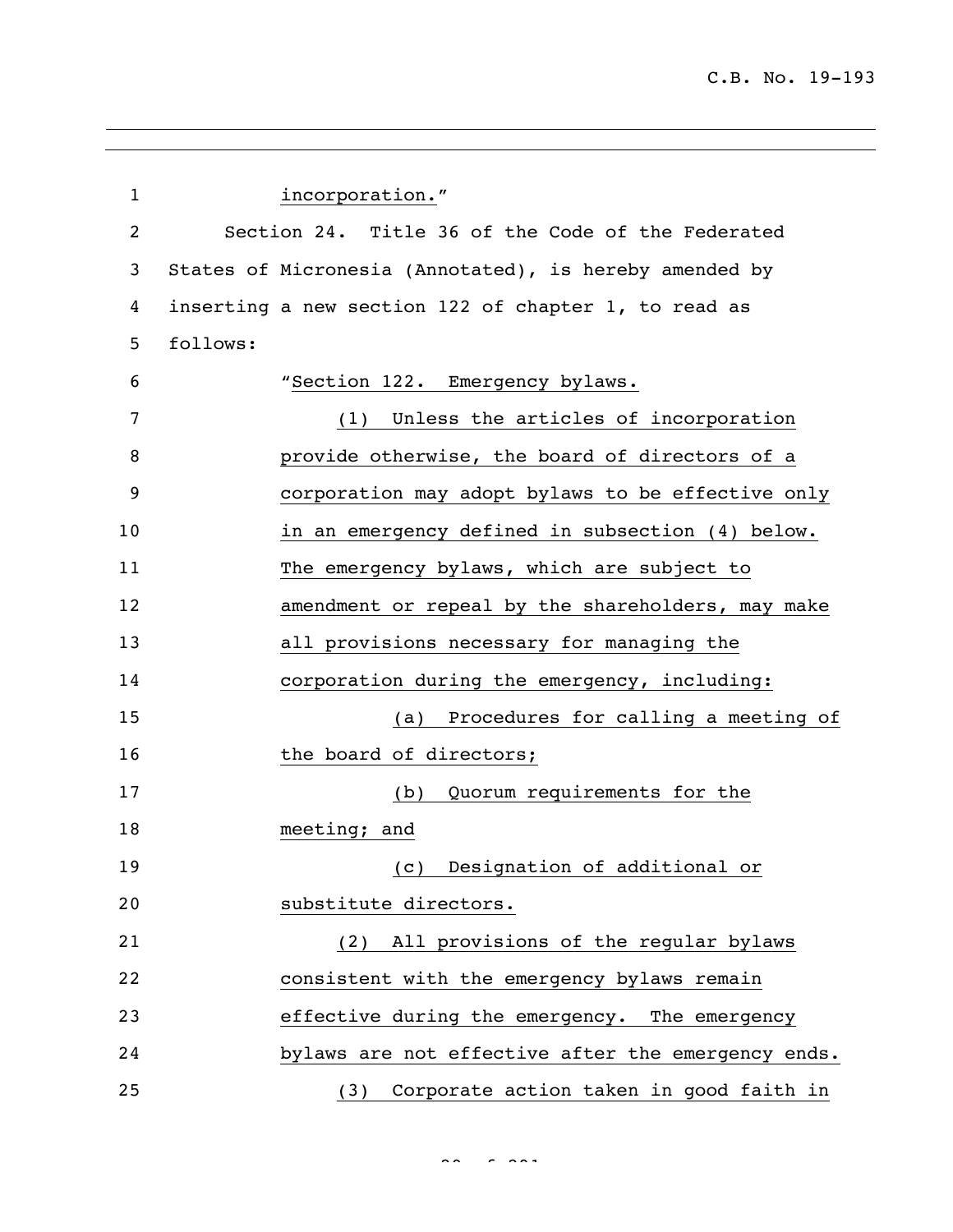| $\mathbf{1}$ |          | accordance with the emergency bylaws:                  |
|--------------|----------|--------------------------------------------------------|
| 2            |          | Binds the corporation; and<br>(a)                      |
| 3            |          | May not be used to impose liability<br>(b)             |
| 4            |          | on a corporate director, officer, employee, or         |
| 5            |          | agent.                                                 |
| 6            |          | An emergency exists for purposes of this<br>(4)        |
| 7            |          | section if a quorum of the corporation's directors     |
| 8            |          | cannot readily be assembled because of some            |
| 9            |          | catastrophic event."                                   |
| 10           |          | Section 26. Title 36 of the Code of the Federated      |
| 11           |          | States of Micronesia (Annotated), is hereby amended by |
| 12           |          | inserting a new section 123 of chapter 1, to read as   |
| 13           | follows: |                                                        |
| 14           |          | "Section 123. Purposes. Every corporation              |
| 15           |          | incorporated under this chapter has the purpose of     |
| 16           |          | engaging in any lawful business unless a more          |
| 17           |          | limited purpose is set forth in the articles of        |
| 18           |          | incorporation."                                        |
| 19           |          | Section 27. Title 36 of the Code of the Federated      |
| 20           |          | States of Micronesia (Annotated), is hereby amended by |
| 21           |          | inserting a new section 124 of chapter 1, to read as   |
| 22           | follows: |                                                        |
| 23           |          | "Section 124. General powers.                          |
| 24           |          | Unless its articles of incorporation<br>(1)            |
| 25           |          | provide otherwise, every corporation has perpetual     |

 $30<sup>o</sup>$  of 291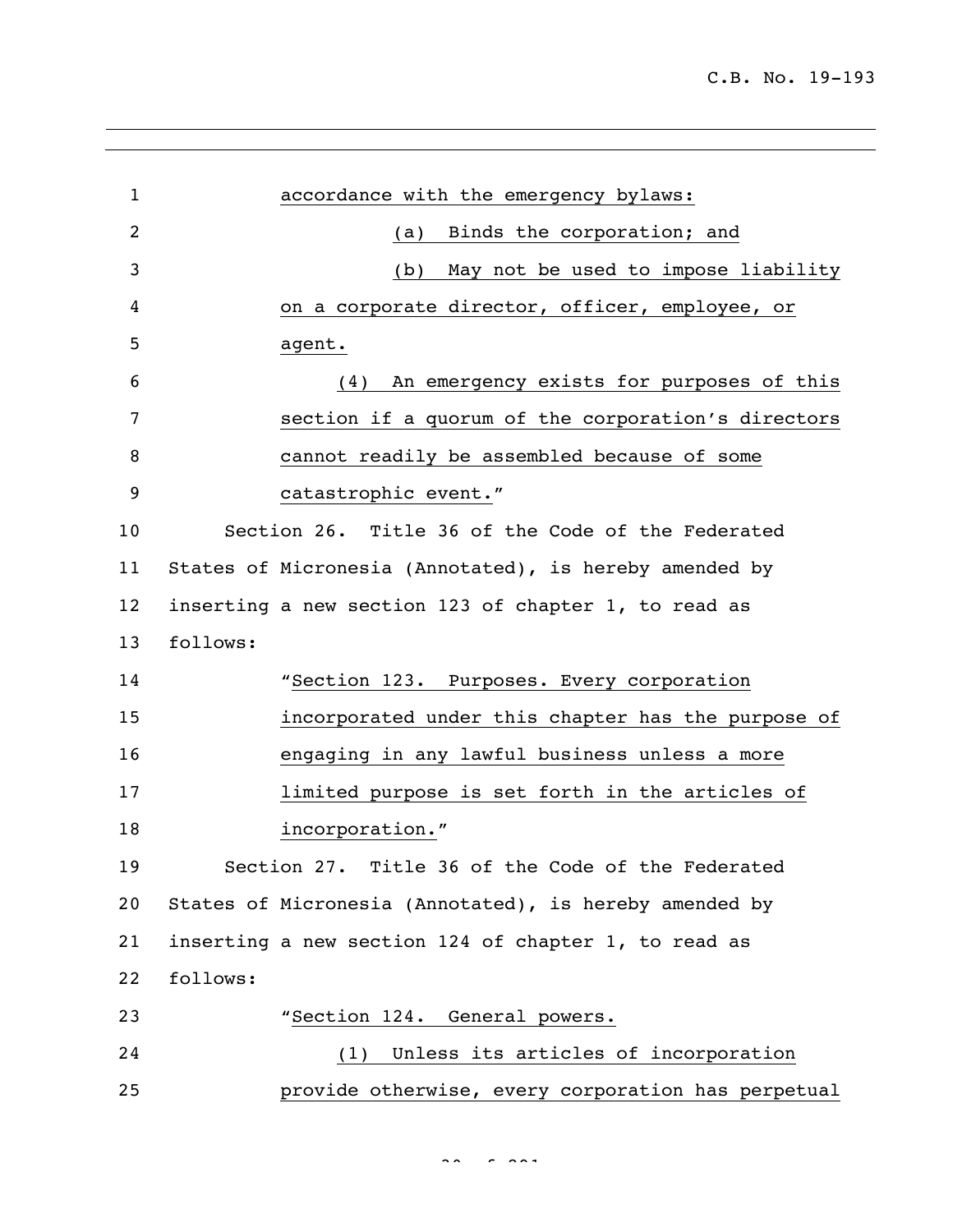| $\mathbf{1}$   | duration and succession in its corporate name and  |
|----------------|----------------------------------------------------|
| $\overline{2}$ | has the same powers as an individual to do all     |
| 3              | things necessary or convenient to carry out its    |
| 4              | business and affairs, including without            |
| 5              | limitation, the power:                             |
| 6              | To sue and be sued, complain and<br>(a)            |
| 7              | defend in its corporate name;                      |
| 8              | To have a corporate seal, which may<br>(b)         |
| 9              | be altered at will, and to use it, or a facsimile  |
| 10             | of it, by impressing or affixing it or in any      |
| 11             | other manner reproducing it;                       |
| 12             | To make and amend bylaws, not<br>(C)               |
| 13             | inconsistent with its articles of incorporation or |
| 14             | with the laws of the Federated States of           |
| 15             | Micronesia, for managing the business and          |
| 16             | regulating the affairs of the corporation;         |
| 17             | To lawfully purchase, receive,<br>(d)              |
| 18             | lease, or otherwise acquire, and own, hold,        |
| 19             | improve, use, and otherwise deal with, real or     |
| 20             | personal property, or any legal or equitable       |
| 21             | interest in property, wherever located;            |
| 22             | (e) To sell, convey, mortgage, pledge,             |
| 23             | lease, exchange, and otherwise dispose of all or   |
| 24             | any part if its property;                          |
| 25             | (f) to purchase, receive, subscribe                |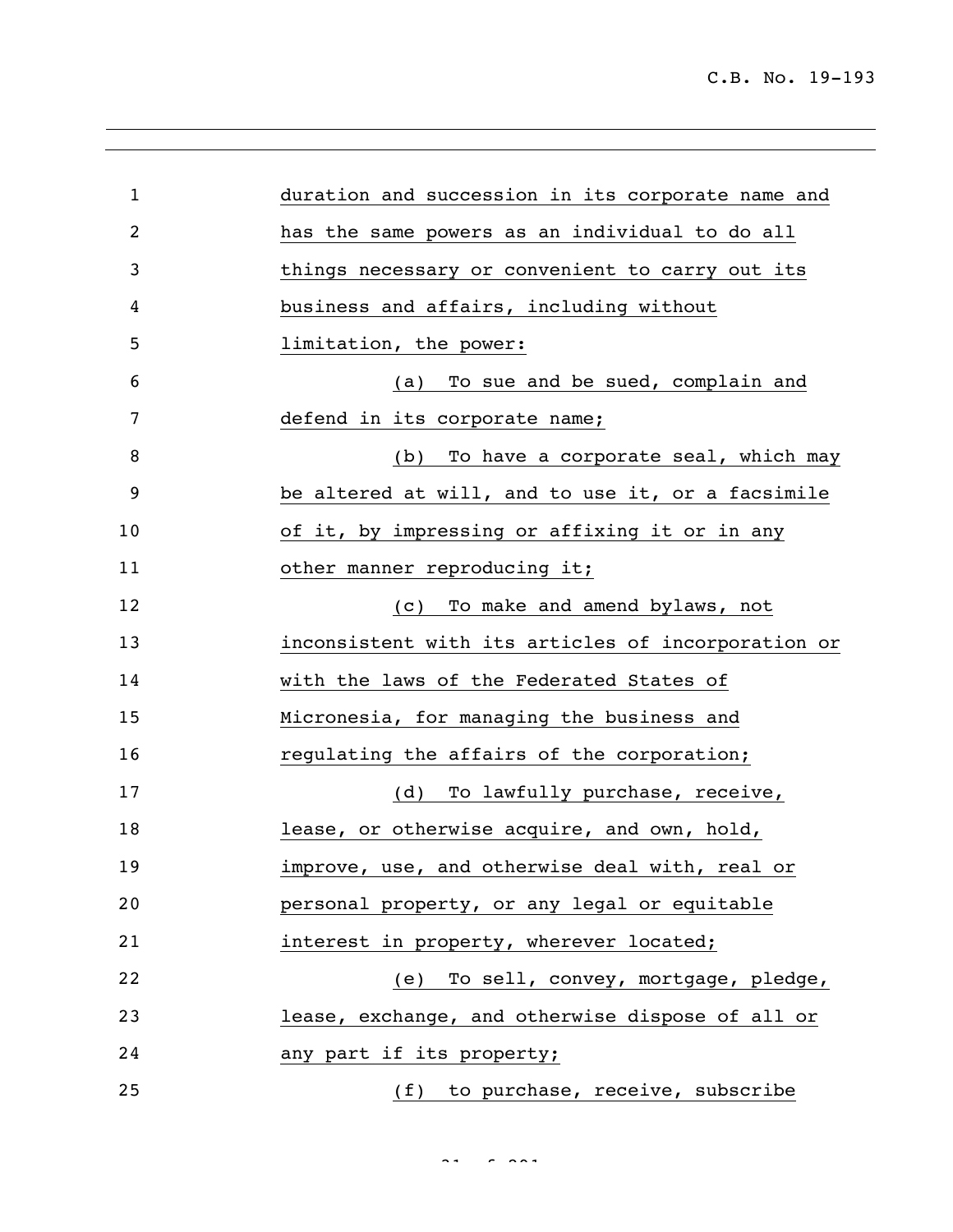| $\mathbf{1}$ | for, or otherwise acquire; own, hold, vote, use,   |
|--------------|----------------------------------------------------|
| 2            | sell, mortgage, lend, pledge, or otherwise dispose |
| 3            | of; and deal in and with shares or other interests |
| 4            | in, or obligations of, any other entity;           |
| 5            | To make contracts and guarantees,<br>(g)           |
| 6            | incur liabilities, borrow money, issue its notes,  |
| 7            | bonds, and other obligations which may be          |
| 8            | convertible into or include the option to purchase |
| 9            | other securities of the corporation, and secure    |
| 10           | any of its obligations by mortgage or pledge of    |
| 11           | any of its property, franchises, or income;        |
| 12           | (h) To lend money, invest and reinvest             |
| 13           | its funds, and receive and hold real and personal  |
| 14           | property as security for repayment;                |
| 15           | (i) To be a promoter, member,                      |
| 16           | associate, or manager of any partnership, joint    |
| 17           | venture, trust, or other entity;                   |
| 18           | To conduct its business, locate<br>(j)             |
| 19           | offices, and exercise the powers granted by this   |
| 20           | chapter within or without the Federated States of  |
| 21           | Micronesia;                                        |
| 22           | To elect directors and appoint<br>(k)              |
| 23           | officers, employees, and agents of the             |
| 24           | corporation, define their duties, fix their        |
| 25           | compensation, and lend them money and credit;      |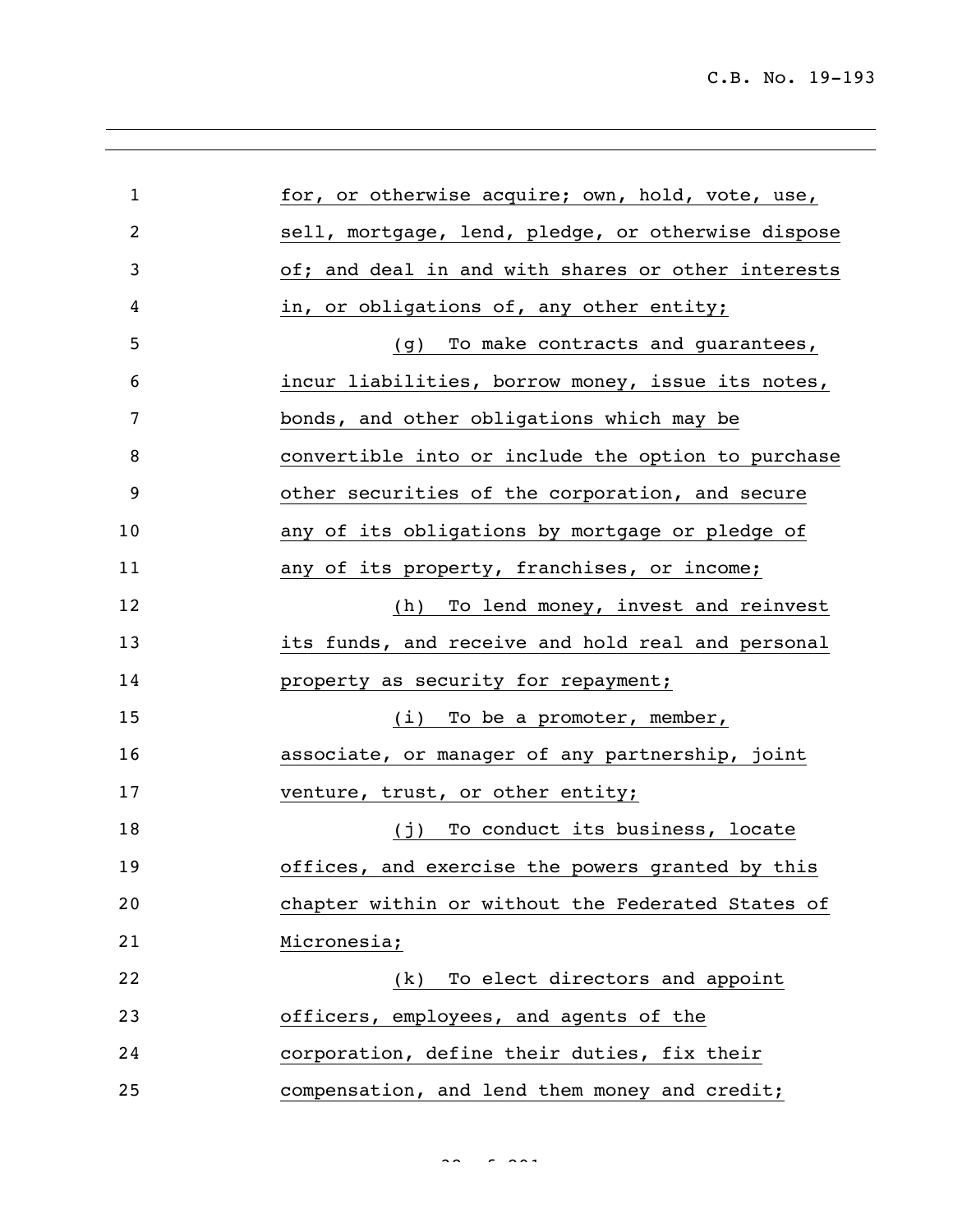| $\mathbf{1}$   | (1) To pay pensions and establish                             |
|----------------|---------------------------------------------------------------|
| $\overline{c}$ | pension plans, pension trusts, profit sharing                 |
| 3              | plans, share bonus plans, share option plans, and             |
| 4              | benefit or incentive plans for any or all of its              |
| 5              | current or former directors, officers, employees,             |
| 6              | and agents;                                                   |
| 7              | To make donations for the public<br>(m)                       |
| 8              | welfare or for charitable, scientific, or                     |
| 9              | educational purposes;                                         |
| 10             | To transact any lawful business<br>(n)                        |
| 11             | that will aid governmental policy; and                        |
| 12             | To make payments or donations, or<br>(0)                      |
| 13             | do any other acts, not inconsistent with law, that            |
| 14             | furthers the business and affairs of the                      |
| 15             | corporation."                                                 |
| 16             | Section 27. Title 36 of the Code of the Federated             |
| 17             | States of Micronesia (Annotated), is hereby amended by        |
| 18             | inserting a new section 125 of chapter 1, to read as follows: |
| 19             | "Section 125. Emergency powers.                               |
| 20             | (1) In anticipation of or during an                           |
| 21             | emergency defined in subsection $(4)$ , the board of          |
| 22             | directors of a corporation may:                               |
| 23             | (a) Modify lines of succession to                             |
| 24             | accommodate the incapacity of any director,                   |
| 25             | officer, employee, or agent; and                              |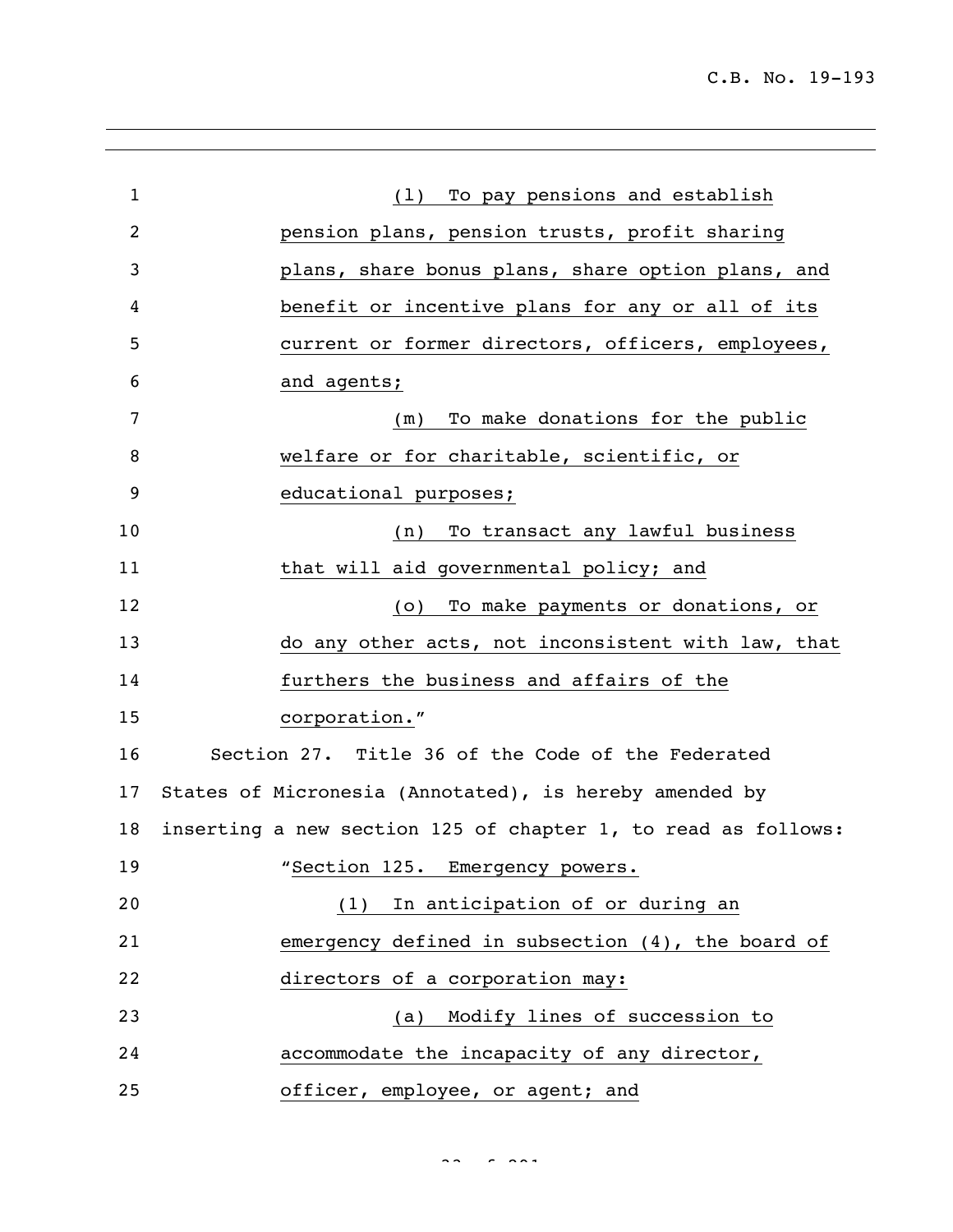C.B. No. 19-193

| $\mathbf{1}$   | Relocate the principal office,<br>(b)              |
|----------------|----------------------------------------------------|
| $\overline{2}$ | designate alternative principal offices or         |
| 3              | regional offices, or authorize the officers to do  |
| 4              | SO <sub>o</sub>                                    |
| 5              | During an emergency defined in<br>(2)              |
| 6              | subsection (4), unless emergency bylaws provide    |
| 7              | otherwise:                                         |
| 8              | Notice of a meeting of the board of<br>(a)         |
| 9              | directors need to be given only to those directors |
| 10             | whom it is practicable to reach and may be given   |
| 11             | in any practicable manner, including by            |
| 12             | publication and radio; and                         |
| 13             | One or more officers of the<br>(b)                 |
| 14             | corporation present at a meeting of the board of   |
| 15             | directors may be deemed to be directors for the    |
| 16             | meeting, in order of rank and with the same rank   |
| 17             | in order of seniority, as necessary to achieve a   |
| 18             | quorum.                                            |
| 19             | (3) Corporate action taken in good faith           |
| 20             | during an emergency under this section to further  |
| 21             | the ordinary business affairs of the corporation:  |
| 22             | Binds the corporation; and<br>(a)                  |
| 23             | May not be used to impose liability<br>(b)         |
| 24             | on a corporate director, officer, employee, or     |
| 25             | agent.                                             |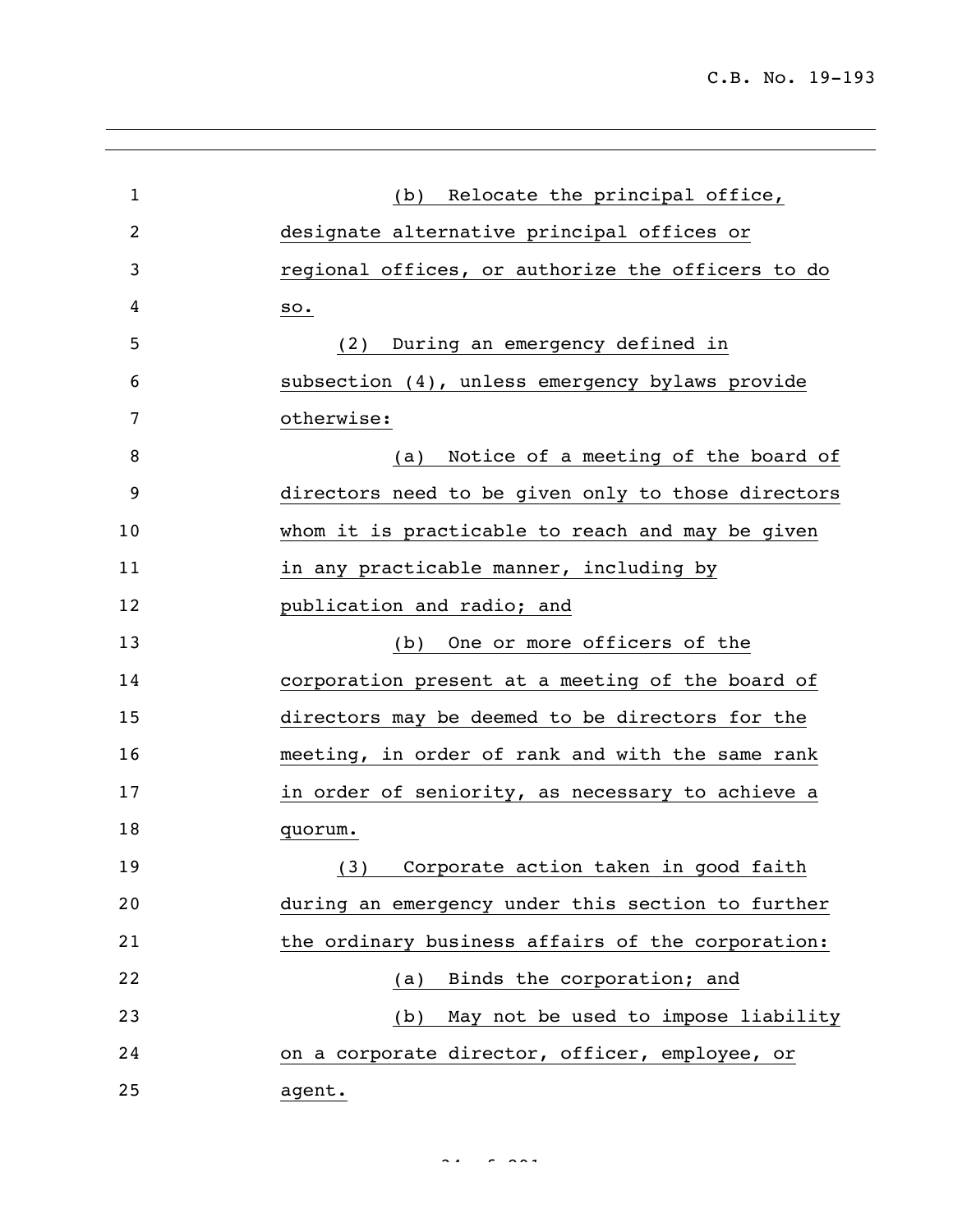| $\mathbf{1}$   | (4) An emergency exists for purposes of this           |
|----------------|--------------------------------------------------------|
| $\overline{c}$ | section if a quorum of the corporation's directors     |
| 3              | cannot readily be assembled because of some            |
| 4              | catastrophic event."                                   |
| 5              | Section 28. Title 36 of the Code of the Federated      |
| 6              | States of Micronesia (Annotated), is hereby amended by |
| 7              | inserting a new section 126 of chapter 1, to read as   |
| 8              | follows:                                               |
| 9              | "Section 126. Ultra vires.                             |
| 10             | (1) Except as provided in subsection (2) the           |
| 11             | validity of corporate action may not be challenged     |
| 12             | on the ground that the corporation lacks or lacked     |
| 13             | power to act.                                          |
| 14             | A corporation's power to act may be<br>(2)             |
| 15             | challenged:                                            |
| 16             | In a proceeding by a shareholder<br>(a)                |
| 17             | against the corporation to enjoin the act;             |
| 18             | In a proceeding by the corporation,<br>(b)             |
| 19             | directly, derivatively, or through a receiver,         |
| 20             | trustee, or other legal representative, against an     |
| 21             | incumbent or former director, officer, employee,       |
| 22             | or agent of the corporation; or                        |
| 23             | In a proceeding by the Secretary of<br>(C)             |
| 24             | the Department of Justice under section 267.           |
| 25             | In a shareholder's proceeding under<br>(3)             |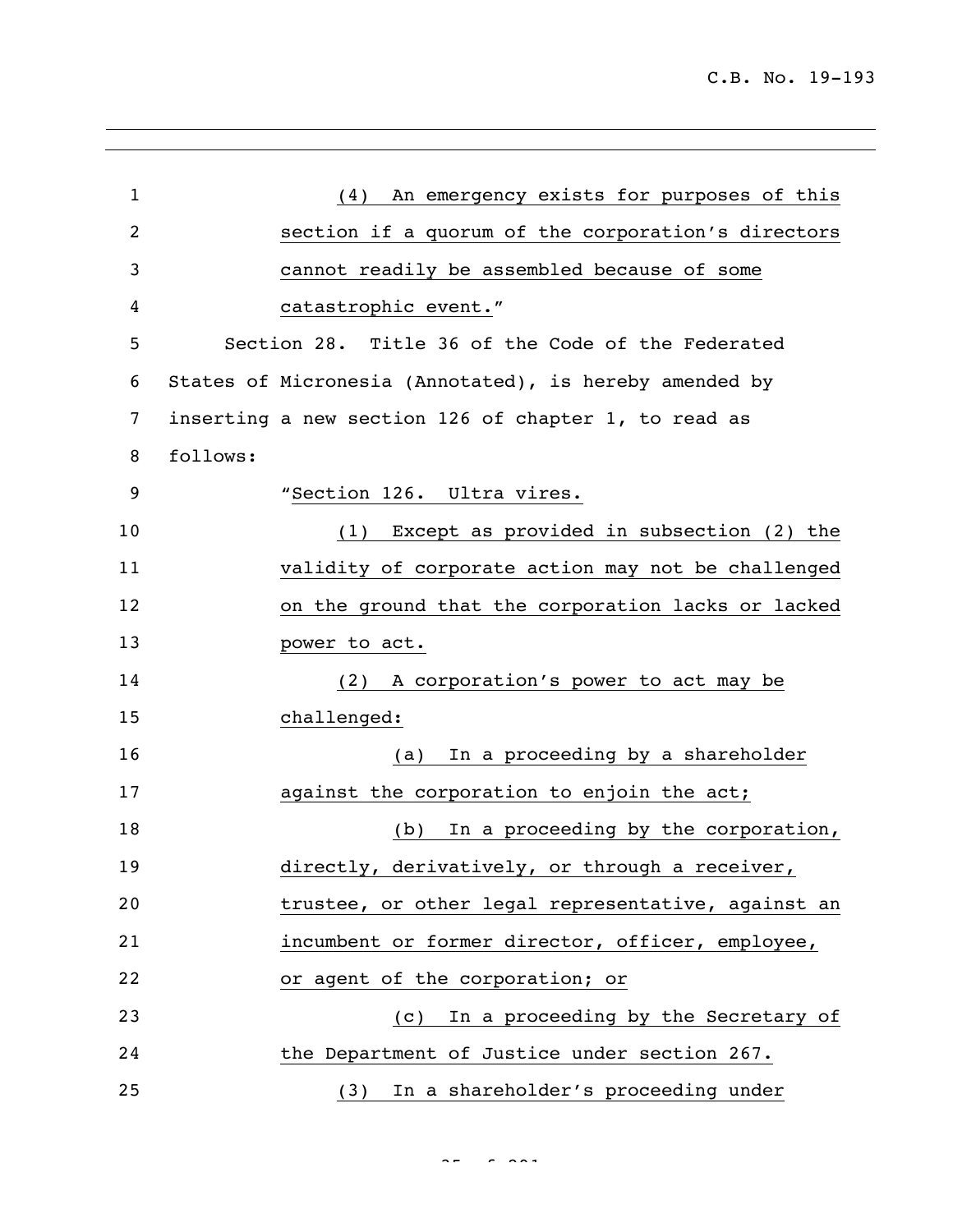| $\mathbf{1}$   | subsection (2)(a) to enjoin an unauthorized            |
|----------------|--------------------------------------------------------|
| $\overline{c}$ | corporate act, the court may enjoin or set aside       |
| 3              | the act, if equitable and if all affected persons      |
| 4              | are parties to the proceeding, and may award           |
| 5              | damages for loss other than anticipated profits        |
| 6              | suffered by the corporation or another party           |
| 7              | because of enjoining the unauthorized act."            |
| 8              | Section 29. Title 36 of the Code of the Federated      |
| 9              | States of Micronesia (Annotated), is hereby amended by |
| 10             | inserting a new section 127 of chapter 1, to read as   |
| 11             | follows:                                               |
| 12             | "Section 127. Corporate name.                          |
| 13             | A corporate name:<br>(1)                               |
| 14             | Must contain the word<br>(a)                           |
| 15             | "corporation", "incorporated", or "limited", or        |
| 16             | the abbreviation "corp.", "inc.", or "ltd."; and       |
| 17             | May not contain language stating or<br>(b)             |
| 18             | implying that the corporation is organized for a       |
| 19             | purpose other than that permitted by section 123       |
| 20             | and its articles of incorporation.                     |
| 21             | (2) Except as authorized by subsections (3)            |
| 22             | and (4), a corporate name may not be the same as       |
| 23             | or substantially identical to:                         |
| 24             | The name of any entity registered<br>(a)               |
| 25             | or authorized to transact business or conduct          |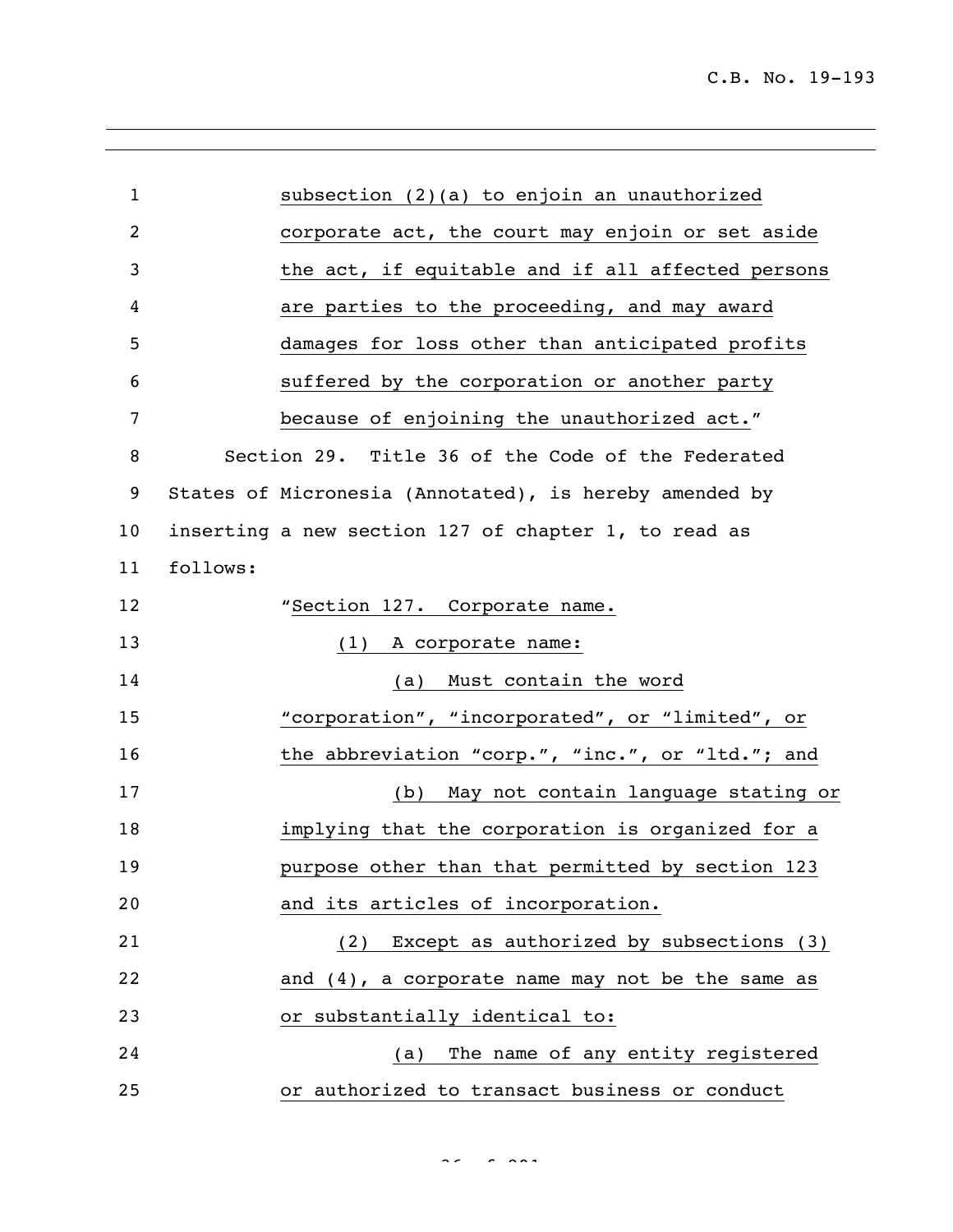| 1  | affairs under the laws of the Federated States of     |
|----|-------------------------------------------------------|
| 2  | Micronesia;                                           |
| 3  | A name the exclusive right to which<br>(b)            |
| 4  | is, at the time, reserved in the Federated States     |
| 5  | of Micronesia;                                        |
| 6  | The fictitious name adopted by a<br>$\left( c\right)$ |
| 7  | foreign corporation authorized to transact            |
| 8  | business in the Federated States of Micronesia        |
| 9  | because its real name is unavailable; and             |
| 10 | (d) Any trade name, trademark, or                     |
| 11 | service mark registered in the Federated States of    |
| 12 | Micronesia.                                           |
| 13 | A corporation may apply to the Registrar<br>(3)       |
| 14 | for authorization to use a name that is               |
| 15 | substantially identical, based upon the               |
| 16 | Registrar's records, to one or more of the names      |
| 17 | described in subsection (2). The Registrar shall      |
| 18 | authorize use of the name applied for if:             |
| 19 | The other entity or holder of a<br>(a)                |
| 20 | reserved or registered name consents to the use in    |
| 21 | writing and one or more words are added to make       |
| 22 | the name distinguishable from the name of the         |
| 23 | applying corporation; or                              |
| 24 | (b) The applicant delivers to the                     |
| 25 | Registrar a certified copy of the final judgment      |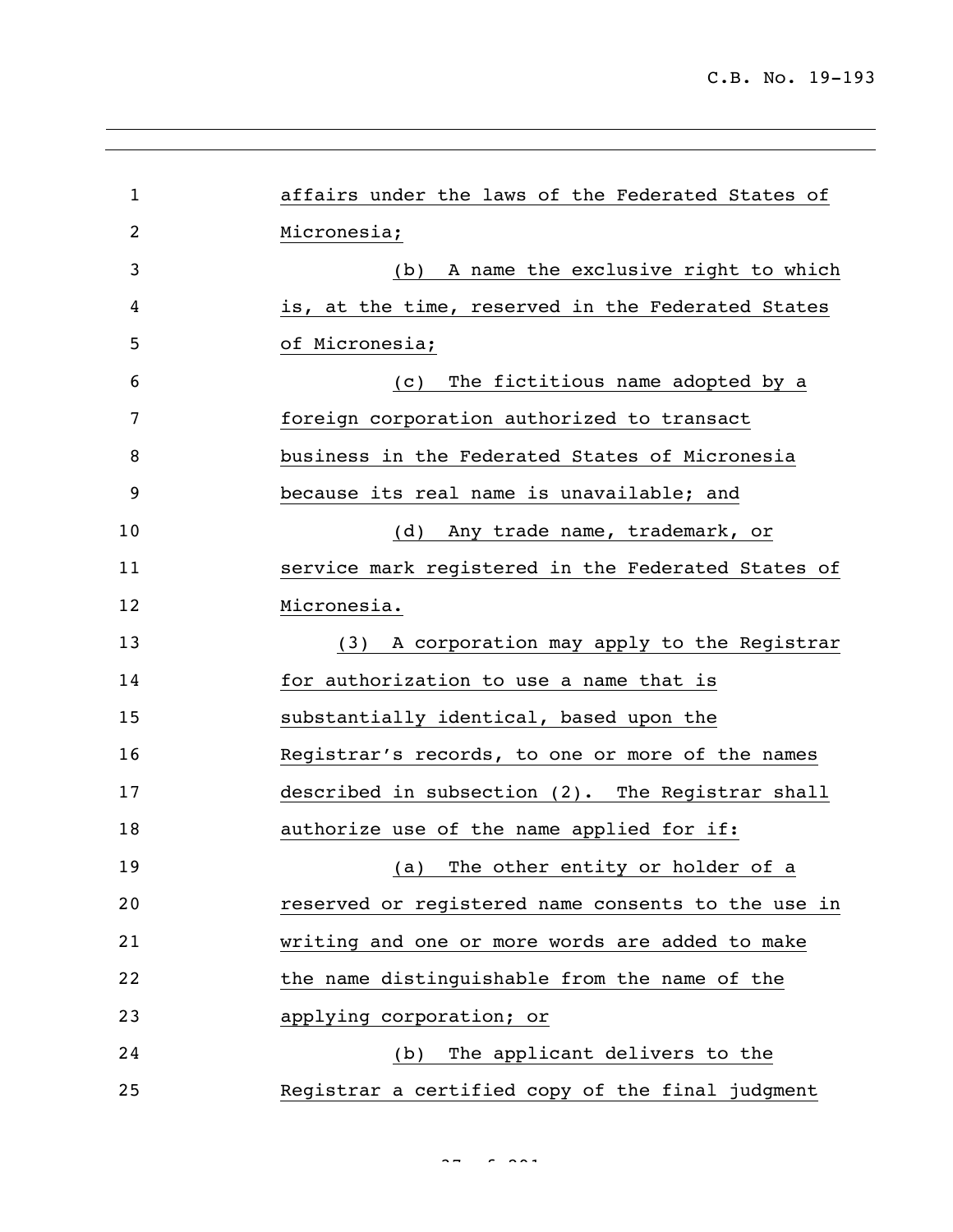| 1  | of a court of competent jurisdiction establishing      |  |
|----|--------------------------------------------------------|--|
| 2  | the applicant's right to use the name applied for      |  |
| 3  | in the Federated States of Micronesia.                 |  |
| 4  | A corporation may use the name including<br>(4)        |  |
| 5  | the fictitious name of another domestic or foreign     |  |
| 6  | corporation that is used in the Federated States       |  |
| 7  | of Micronesia if the other corporation is              |  |
| 8  | incorporated or authorized to transact business in     |  |
| 9  | the Federated States of Micronesia and the             |  |
| 10 | proposed user corporation:                             |  |
| 11 | Has merged with the other<br>(a)                       |  |
| 12 | corporation;                                           |  |
| 13 | Has been formed by reorganization<br>(b)               |  |
| 14 | of the other corporation; or                           |  |
| 15 | Has acquired all or substantially<br>(C)               |  |
| 16 | all of the assets, including the corporate name,       |  |
| 17 | of the other corporation.                              |  |
| 18 | This chapter does not control the use of<br>(5)        |  |
| 19 | fictitious names."                                     |  |
| 20 | Section 30. Title 36 of the Code of the Federated      |  |
| 21 | States of Micronesia (Annotated), is hereby amended by |  |
| 22 | inserting a new section 128 of chapter 1, to read as   |  |
| 23 | follows:                                               |  |
| 24 | "Section 128. Reserved name.                           |  |
| 25 | A person may reserve the exclusive use<br>(1)          |  |

 $38 < 29$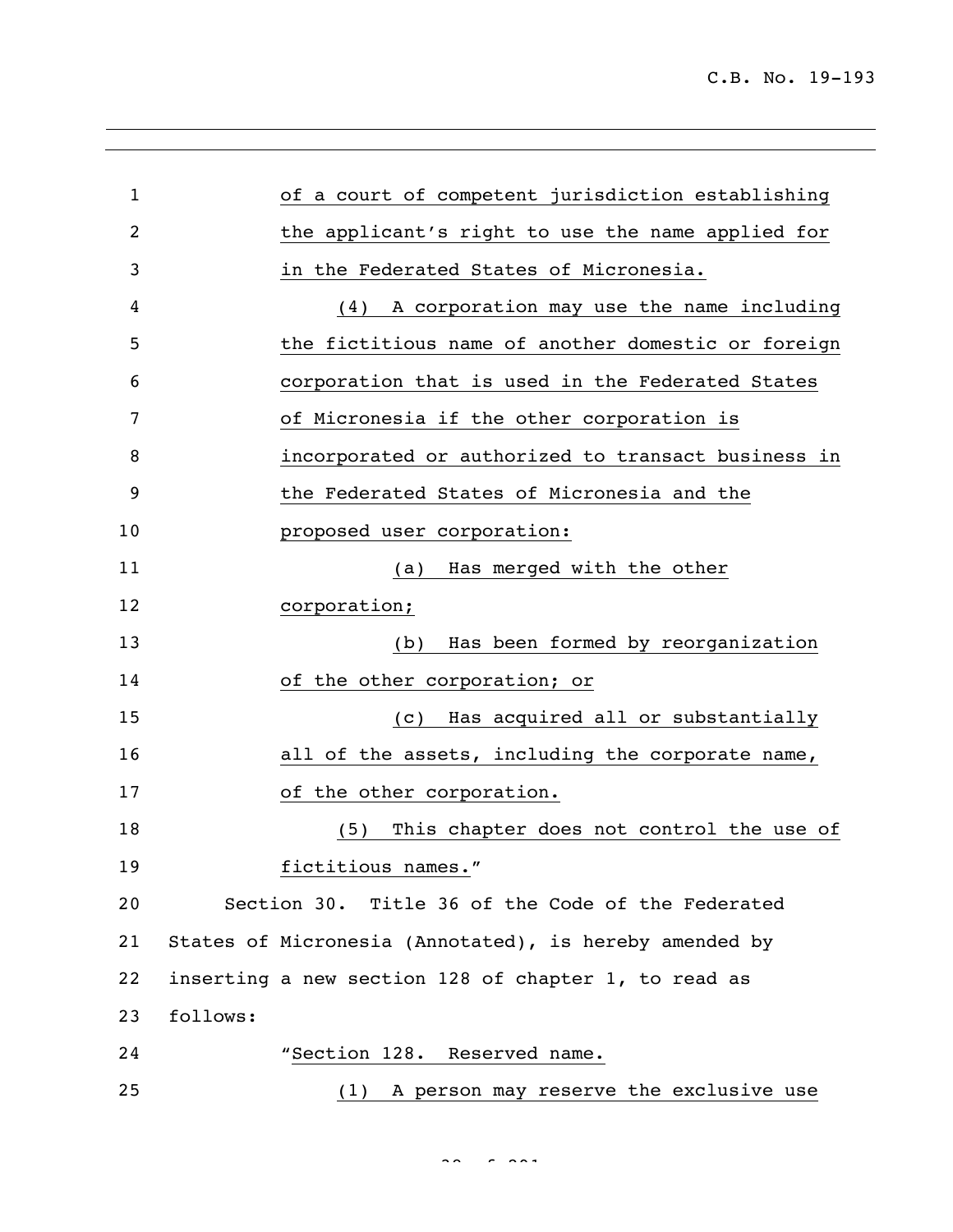| $\mathbf{1}$ |          | of a domestic or foreign corporate name including      |
|--------------|----------|--------------------------------------------------------|
| 2            |          | a fictitious name for a foreign corporation whose      |
| 3            |          | corporate name is not available by delivering an       |
| 4            |          | application to the Registrar for filing. The           |
| 5            |          | application shall set forth the name and address       |
| 6            |          | of the applicant and the name proposed to be           |
| 7            |          | reserved. If the Registrar finds that the              |
| 8            |          | corporate name applied for is available, the           |
| 9            |          | Registrar shall reserve the name for the               |
| 10           |          | applicant's exclusive use for a one hundred twenty     |
| 11           |          | day period.                                            |
| 12           |          | The owner of a reserved corporate name<br>(2)          |
| 13           |          | may transfer the reservation to another person by      |
| 14           |          | delivering to the Registrar a signed notice of the     |
| 15           |          | transfer that states the name and address of the       |
| 16           |          | transferee."                                           |
| 17           |          | Section 31. Title 36 of the Code of the Federated      |
| 18           |          | States of Micronesia (Annotated), is hereby amended by |
| 19           |          | inserting a new section 129 of chapter 1, to read as   |
| 20           | follows: |                                                        |
| 21           |          | "Section 129. Administrative order of abatement        |
| 22           |          | for infringement of corporate name.                    |
| 23           |          | (1) Any domestic corporation in good                   |
| 24           |          | standing or foreign corporation authorized to do       |
| 25           |          | business in the Federated States of Micronesia         |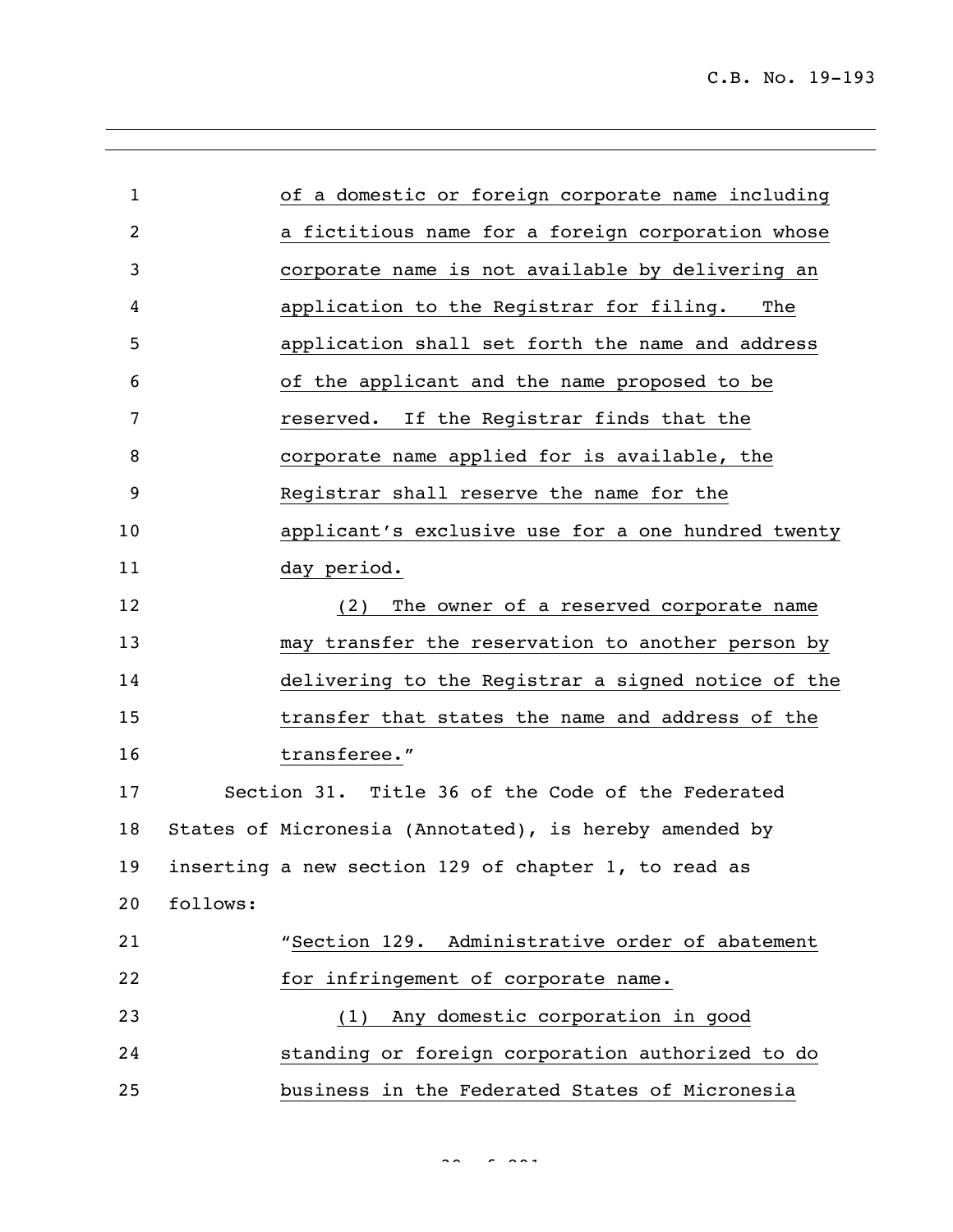| $\mathbf 1$ | claiming that the name of any entity registered or |
|-------------|----------------------------------------------------|
| 2           | authorized to transact business under the laws of  |
| 3           | the Federated States of Micronesia is              |
| 4           | substantially identical to, or confusingly similar |
| 5           | to, its name may file a petition with the          |
| 6           | Registrar for an administrative order of abatement |
| 7           | to address the infringement of its name. The       |
| 8           | petition shall set forth the facts and authority   |
| 9           | that support the petitioner's claim that further   |
| 10          | use of the name should be abated. The petitioner,  |
| 11          | at the petitioner's expense, shall notify the      |
| 12          | registrant of the hearing in the manner prescribed |
| 13          | by law.                                            |
| 14          | In addition to any other remedy or<br>(2)          |
| 15          | sanction allowed by law, the order of abatement    |
| 16          | may:                                               |
| 17          | Allow the entity to retain its<br>(a)              |
| 18          | registration name, but:                            |
| 19          | (i) Require the entity to register a               |
| 20          | new trade name with the Registrar; and             |
| 21          | (ii) Require the entity to conduct                 |
| 22          | business in the Federated States of Micronesia     |
| 23          | under this new trade name; or                      |
| 24          | (b) (i) Require the entity to change               |
| 25          | its registered name;                               |

 $400 - 80$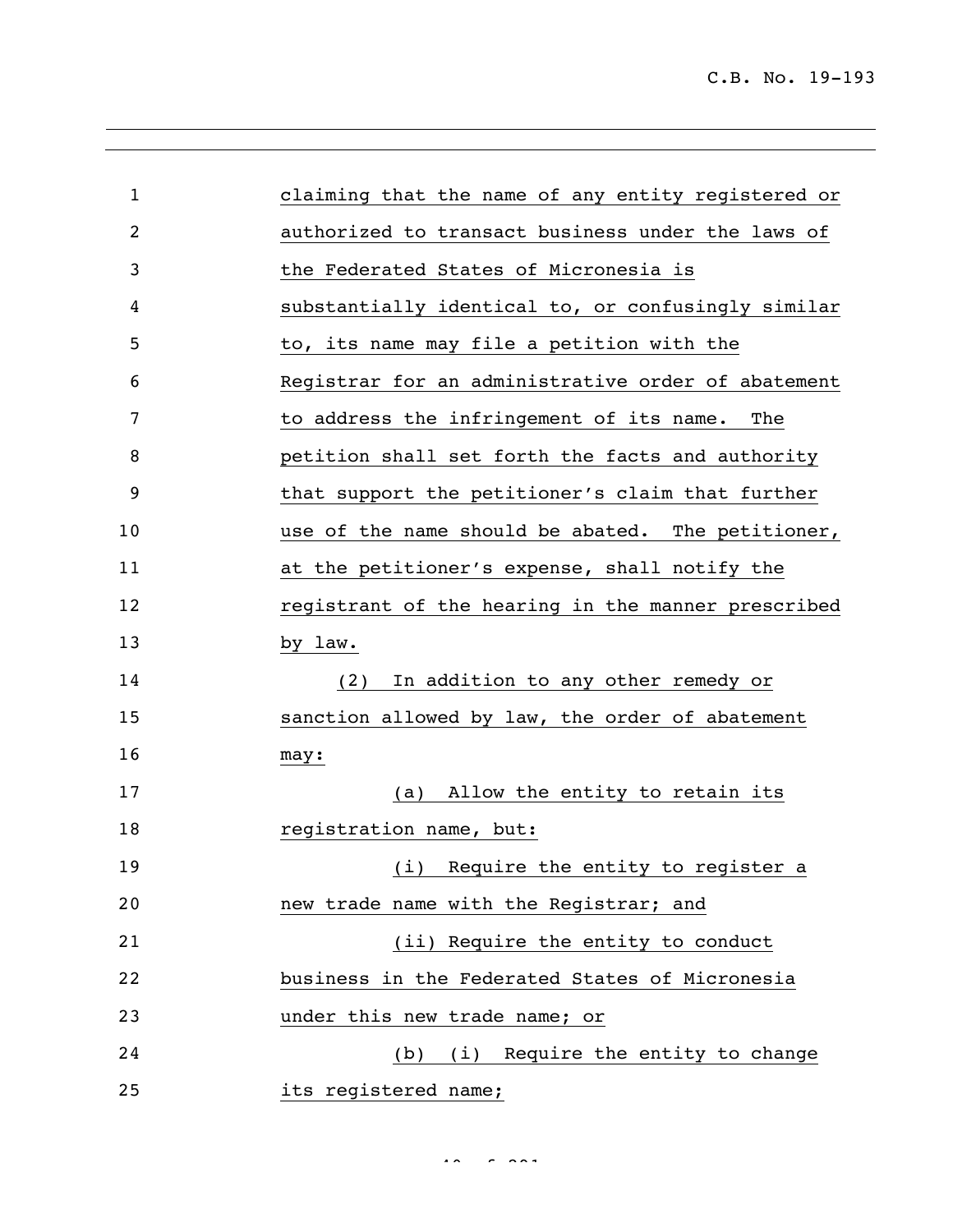| $\mathbf{1}$ |          | (ii) Require the entity to register the                |
|--------------|----------|--------------------------------------------------------|
| 2            |          | new name with the Registrar; and                       |
| 3            |          | (iii) Require the entity to conduct                    |
| 4            |          | business in the Federated States of Micronesia         |
| 5            |          | under its new name.                                    |
| 6            |          | If the entity fails to comply with the order of        |
| 7            |          | abatement within sixty days, the Registrar may         |
| 8            |          | involuntarily dissolve or terminate the entity, or     |
| 9            |          | cancel or revoke the entity's registration or          |
| 10           |          | certificate of authority; after the time to appeal     |
| 11           |          | has lapsed and no appeal has been timely filed.        |
| 12           |          | The Registrar shall mail notice of the                 |
| 13           |          | dissolution, termination, or cancellation to the       |
| 14           |          | entity at its last known mailing address. The          |
| 15           |          | entity shall wind up its affairs in accordance         |
| 16           |          | with this chapter.                                     |
| 17           |          | (3) Any person aggrieved by the Registrar's            |
| 18           |          | order under this section may obtain judicial           |
| 19           |          | review in accordance with Title 17 of the Code of      |
| 20           |          | the Federated States of Micronesia."                   |
| 21           |          | Section 32. Title 36 of the Code of the Federated      |
| 22           |          | States of Micronesia (Annotated), is hereby amended by |
| 23           |          | inserting a new section 130 of chapter 1, to read as   |
| 24           | follows: |                                                        |
| 25           |          | "Section 130. Registered office and registered         |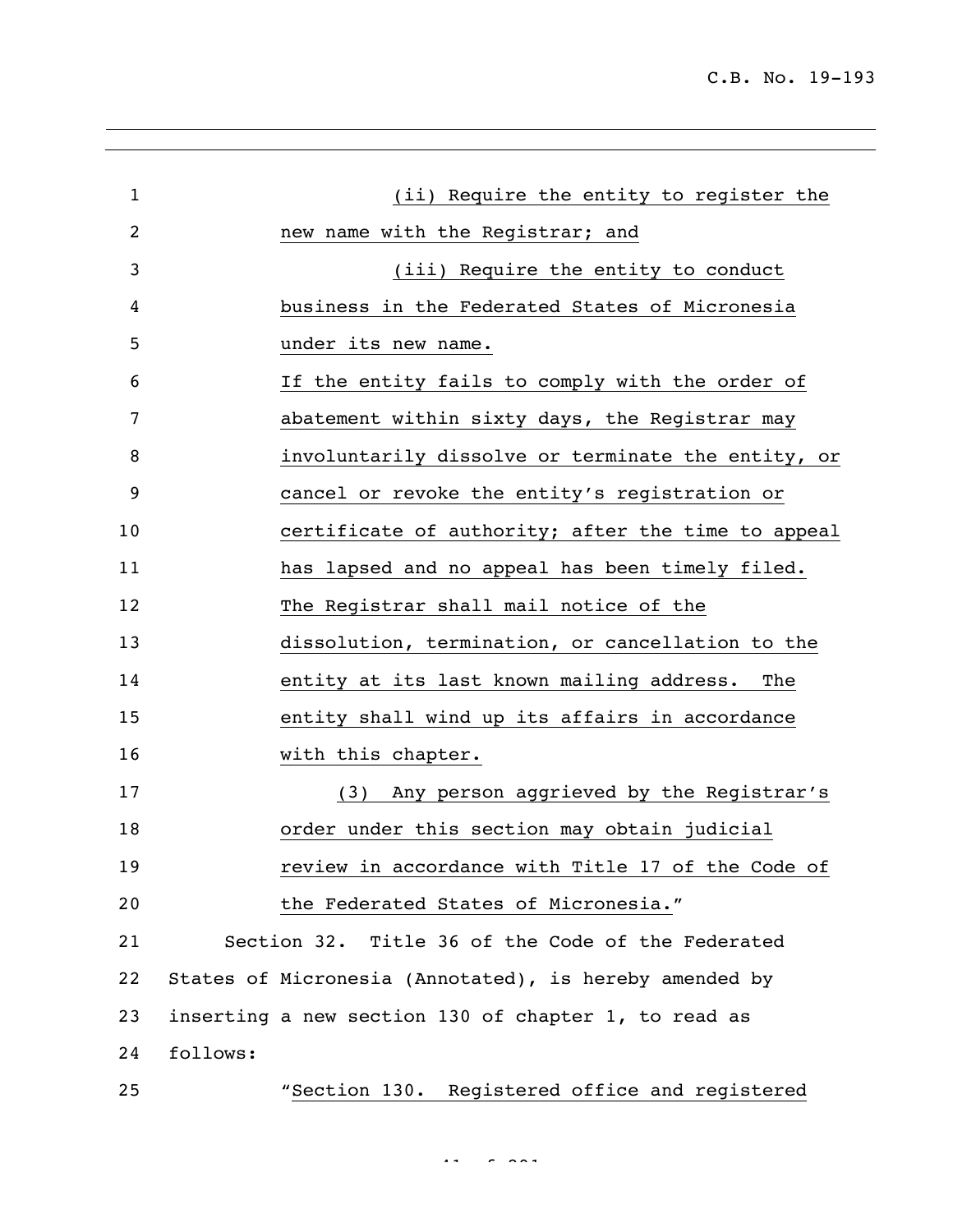| $\mathbf{1}$ | agent. Each corporation shall continuously maintain in |
|--------------|--------------------------------------------------------|
| 2            | the Federated States of Micronesia:                    |
| 3            | A registered office that may be the same<br>(1)        |
| 4            | as any of its places of business; and                  |
| 5            | A registered agent, who may be:<br>(2)                 |
| 6            | An individual who resides in the<br>(a)                |
| 7            | Federated States of Micronesia and whose business      |
| 8            | office is identical with the registered office;        |
| 9            | (b) A domestic entity authorized to                    |
| 10           | transact business or conduct affairs in the            |
| 11           | Federated States of Micronesia whose business          |
| 12           | office is identical with the registered office; or     |
| 13           | (c) A foreign entity authorized to                     |
| 14           | transact business or conduct affairs in the            |
| 15           | Federated States of Micronesia whose business          |
| 16           | office is identical with the registered office."       |
| 17           | Section 33. Title 36 of the Code of the Federated      |
| 18           | States of Micronesia (Annotated), is hereby amended by |
| 19           | inserting a new section 131 of chapter 1, to read as   |
| 20           | follows:                                               |
| 21           | "Section 131. Designation or change of registered      |
| 22           | office or registered agent.                            |
| 23           | A corporation that does not already have<br>(1)        |
| 24           | a registered office and registered agent shall         |
| 25           | designate its registered office and registered         |

 $42 - 29$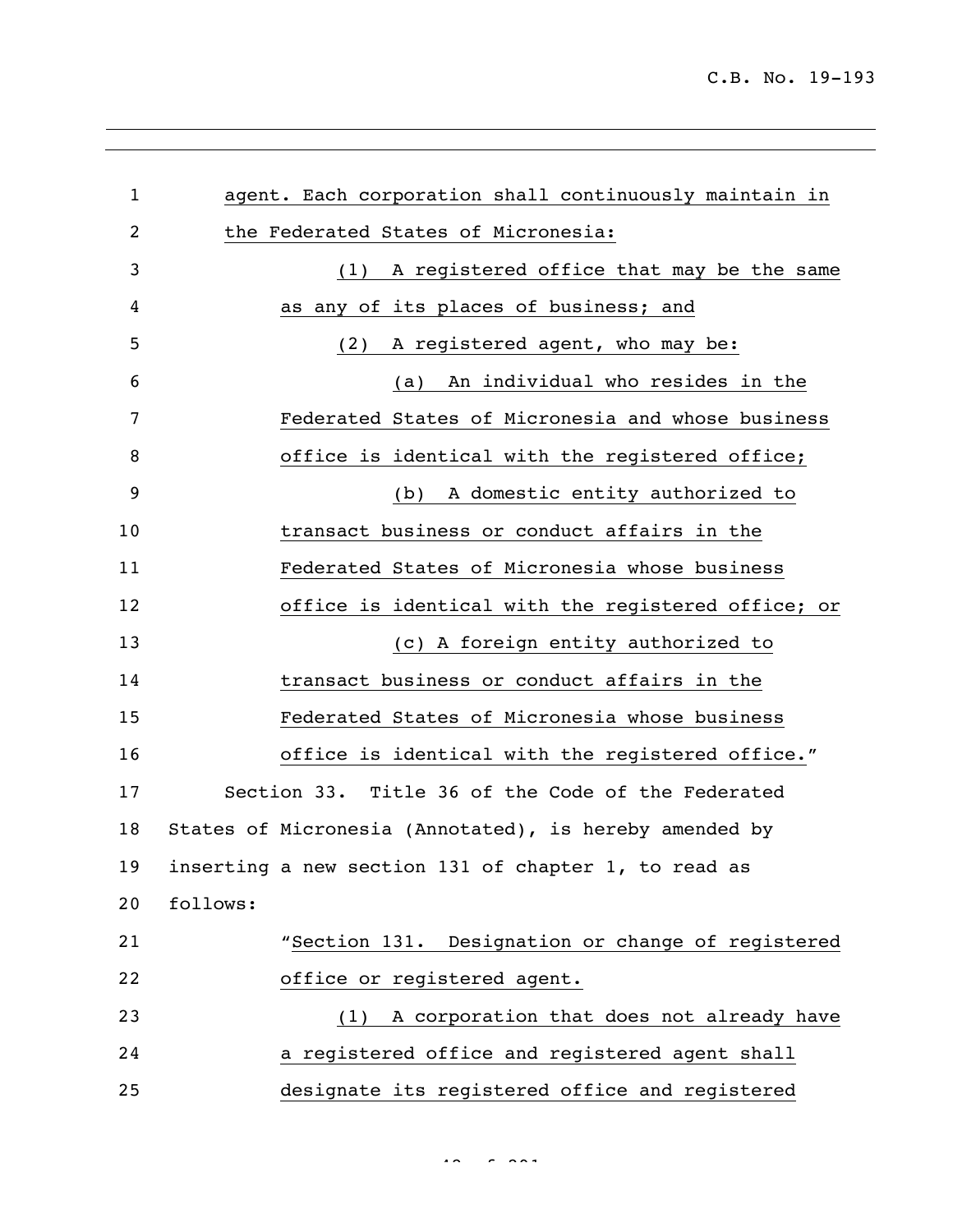| $\mathbf{1}$   | agent by delivering to the Registrar for filing a  |
|----------------|----------------------------------------------------|
| $\overline{2}$ | statement of designation that sets forth:          |
| 3              | The name of the corporation;<br>(a)                |
| 4              | The street address of its initial<br>(b)           |
| 5              | registered office in the Federated States of       |
| 6              | Micronesia and the name of its initial registered  |
| 7              | agent at its initial registered office; and        |
| 8              | That the street addresses of its<br>(C)            |
| 9              | registered office and agent shall be identical.    |
| 10             | A corporation may change its registered<br>(2)     |
| 11             | office or its registered agent by delivering to    |
| 12             | the Registrar for filing a statement of change     |
| 13             | that sets forth:                                   |
| 14             | The name of the corporation;<br>(a)                |
| 15             | The street address of its current<br>(b)           |
| 16             | registered office, the name of its current         |
| 17             | registered agent at its registered office, and any |
| 18             | changes required to keep the information current;  |
| 19             | and                                                |
| 20             | That after the change or changes<br>(C)            |
| 21             | are made, the street addresses of its registered   |
| 22             | office and agent shall be identical.               |
| 23             | If the registered agent's street address<br>(3)    |
| 24             | changes, the registered agent may change the       |
| 25             | street address of the corporation's registered     |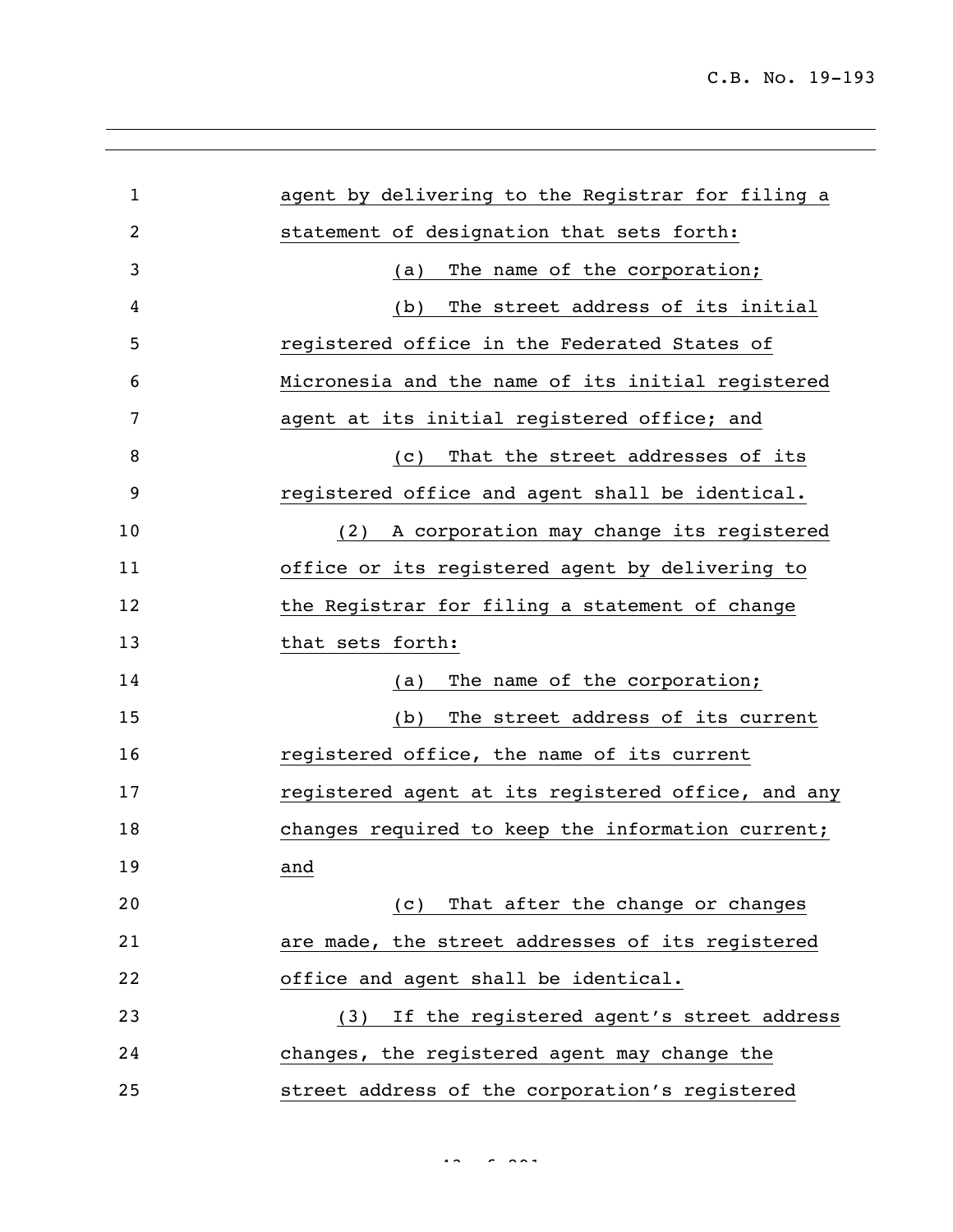| $\mathbf{1}$   |          | office by notifying the corporation in writing of      |
|----------------|----------|--------------------------------------------------------|
| $\overline{c}$ |          | the change and signing either manually or in           |
| 3              |          | facsimile and delivering to the Registrar for          |
| 4              |          | filing a statement that complies with the              |
| 5              |          | requirements of subsection (1) and recites that        |
| 6              |          | the corporation has been notified of the change."      |
| 7              |          | Section 34. Title 36 of the Code of the Federated      |
| 8              |          | States of Micronesia (Annotated), is hereby amended by |
| 9              |          | inserting a new section 132 of chapter 1, to read as   |
| 10             | follows: |                                                        |
| 11             |          | "Section 132. Resignation of registered agent.         |
| 12             |          | (1) A registered agent may resign from the             |
| 13             |          | registered agent's appointment by signing and          |
| 14             |          | delivering to the Registrar for filing the signed      |
| 15             |          | statement of resignation. The statement may            |
| 16             |          | include a statement that the registered office is      |
| 17             |          | also discontinued.                                     |
| 18             |          | The registered agent shall mail one copy<br>(2)        |
| 19             |          | to the registered office (if not discontinued) and     |
| 20             |          | the other copy to the corporation at its principal     |
| 21             |          | office.                                                |
| 22             |          | The appointment of the agent is<br>(3)                 |
| 23             |          | terminated, and the registered office discontinued     |
| 24             |          | if so provided, on the thirty-first day after the      |
| 25             |          | date on which the statement was filed."                |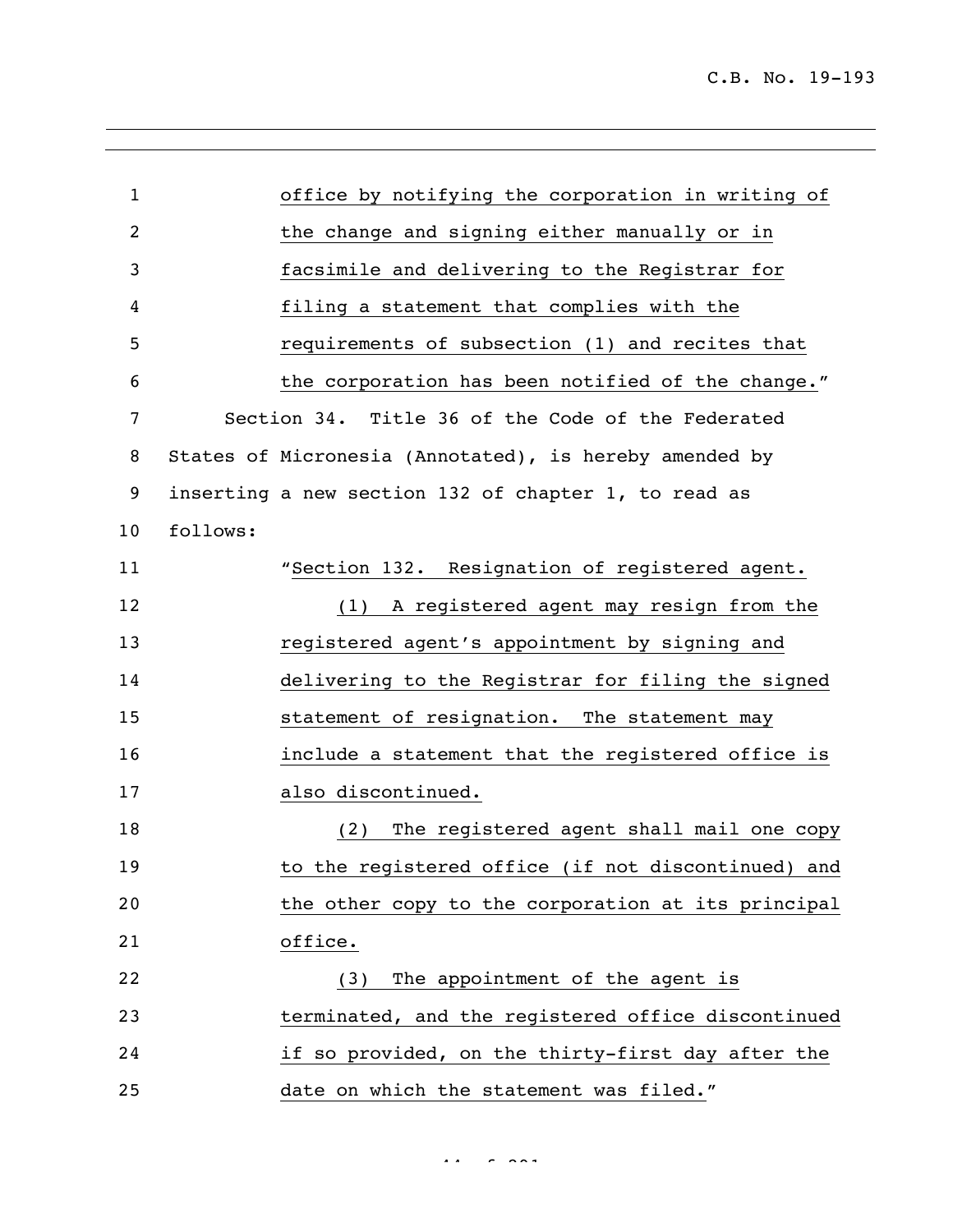C.B. No. 19-193

| $\mathbf{1}$ | Section 35. Title 36 of the Code of the Federated      |
|--------------|--------------------------------------------------------|
| 2            | States of Micronesia (Annotated), is hereby amended by |
| 3            | inserting a new section 133 of chapter 1, to read as   |
| 4            | follows:                                               |
| 5            | "Section 133. Service on corporation.                  |
| 6            | (1) Service of any notice or process                   |
| 7            | authorized by law issued against any corporation,      |
| 8            | whether domestic or foreign, by any court,             |
| 9            | judicial or administrative office, or board, may       |
| 10           | be made in the manner provided by law upon any         |
| 11           | registered agent, officer, or director of the          |
| 12           | corporation who is found within the jurisdiction       |
| 13           | of the court, officer, or board; or if any             |
| 14           | registered agent, office, or director cannot be        |
| 15           | found, upon the manager or superintendent of the       |
| 16           | corporation or any person who is found in charge       |
| 17           | of the property, business, or office of the            |
| 18           | corporation within the jurisdiction.                   |
| 19           | (2) If no officer, director, manager,                  |
| 20           | superintendent, or other person in charge of the       |
| 21           | property, business, or office of the corporation       |
| 22           | can be found within the Federated States of            |
| 23           | Micronesia, and the corporation has not filed with     |
| 24           | the Registrar, pursuant to this chapter, the name      |
| 25           | of a registered agent upon whom legal notice and       |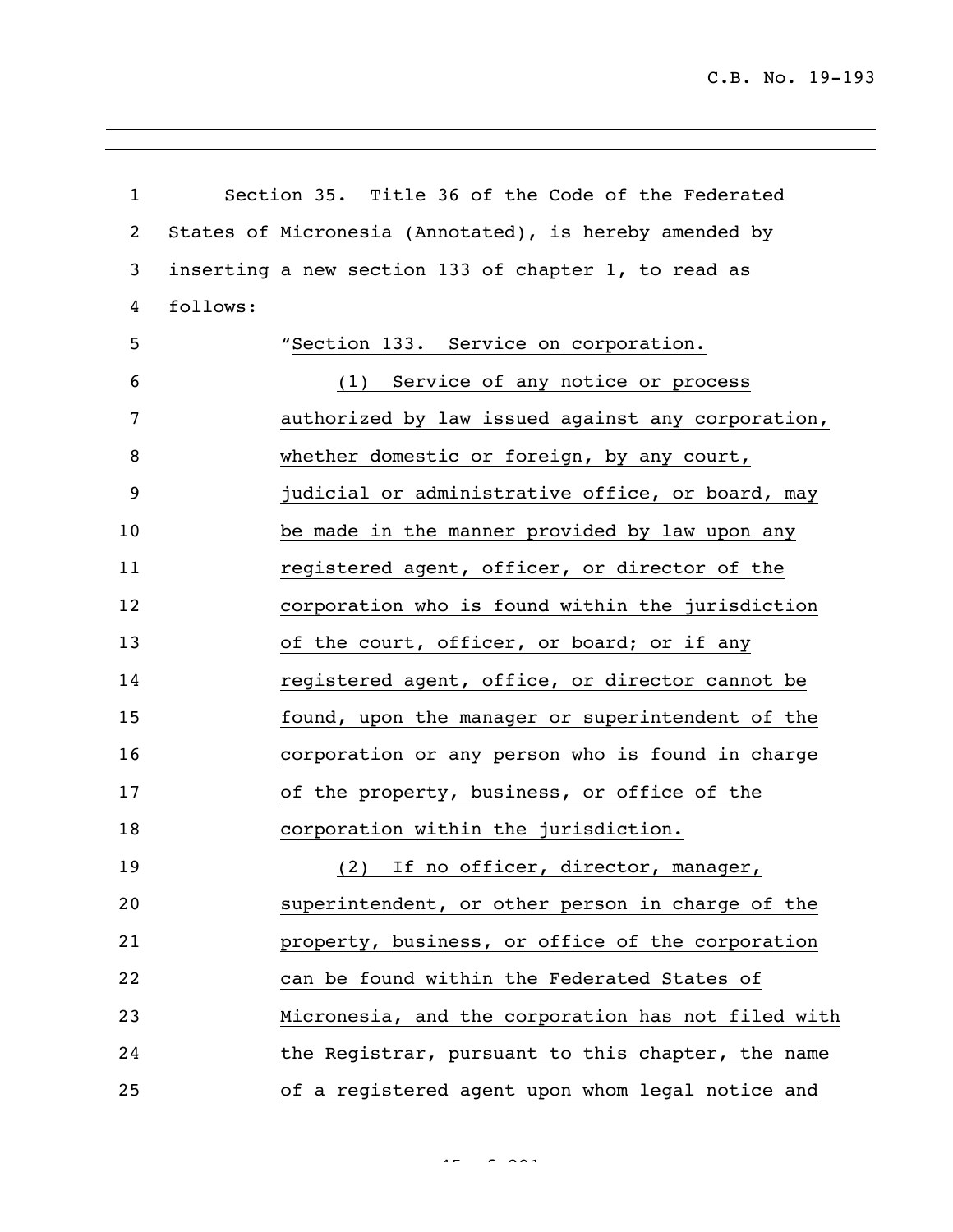| $\mathbf{1}$ | process from the courts of the Federated States of     |
|--------------|--------------------------------------------------------|
| 2            | Micronesia may be served, or the person named is       |
| 3            | not found within the Federated States of               |
| 4            | Micronesia, service may be made upon the               |
| 5            | corporation by registered or certified mail,           |
| 6            | return receipt requested, addressed to the             |
| 7            | corporation at its principal office.                   |
| 8            | (3) Service using registered or certified              |
| 9            | mail is perfected at the earliest of:                  |
| 10           | The date the corporation receives<br>(a)               |
| 11           | the mail;                                              |
| 12           | The date shown on the return<br>(b)                    |
| 13           | receipt, if signed on behalf of the corporation;       |
| 14           | оr                                                     |
| 15           | Five days after its deposit in the<br>(c)              |
| 16           | Federated States of Micronesia mail, as evidenced      |
| 17           | by the postmark, if mailed postpaid and correctly      |
| 18           | addressed.                                             |
| 19           | Nothing contained in this section shall<br>(4)         |
| 20           | limit or affect the right to serve any process,        |
| 21           | notice, or demand required or permitted by law to      |
| 22           | be served upon a corporation in any other manner       |
| 23           | permitted by law."                                     |
| 24           | Section 36. Title 36 of the Code of the Federated      |
| 25           | States of Micronesia (Annotated), is hereby amended by |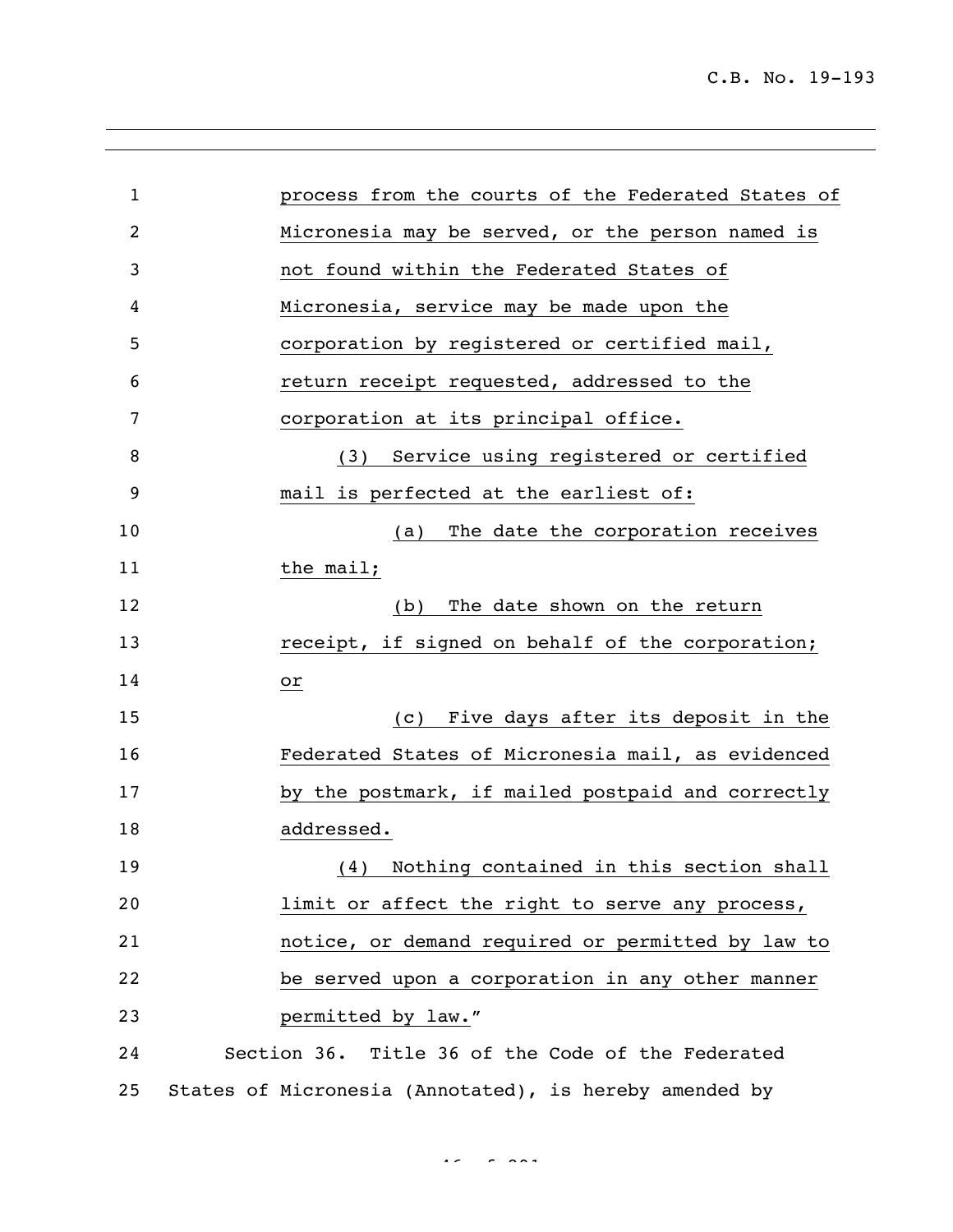inserting a new section 134 of chapter 1, to read as follows: "Section 134. Authorized shares. (1) The articles of incorporation must prescribe the classes of shares and the number of shares of each class that the corporation is authorized to issue. If more than one class of shares is authorized, the articles of incorporation must prescribe a distinguishing designation for each class, and, prior to the issuance of shares of a class, the preferences, limitations, and relative rights of that class must be described in the articles of incorporation. All shares of a class must have preferences, limitations, and relative rights identical with those of other shares of the same class except to the extent otherwise permitted by section 135. (2) The articles of incorporation must authorize: (a) One or more classes of shares that together have unlimited voting rights; and (b) One or more classes of shares which may be the same class or classes as those with voting rights that together are entitled to

 $47 - 29$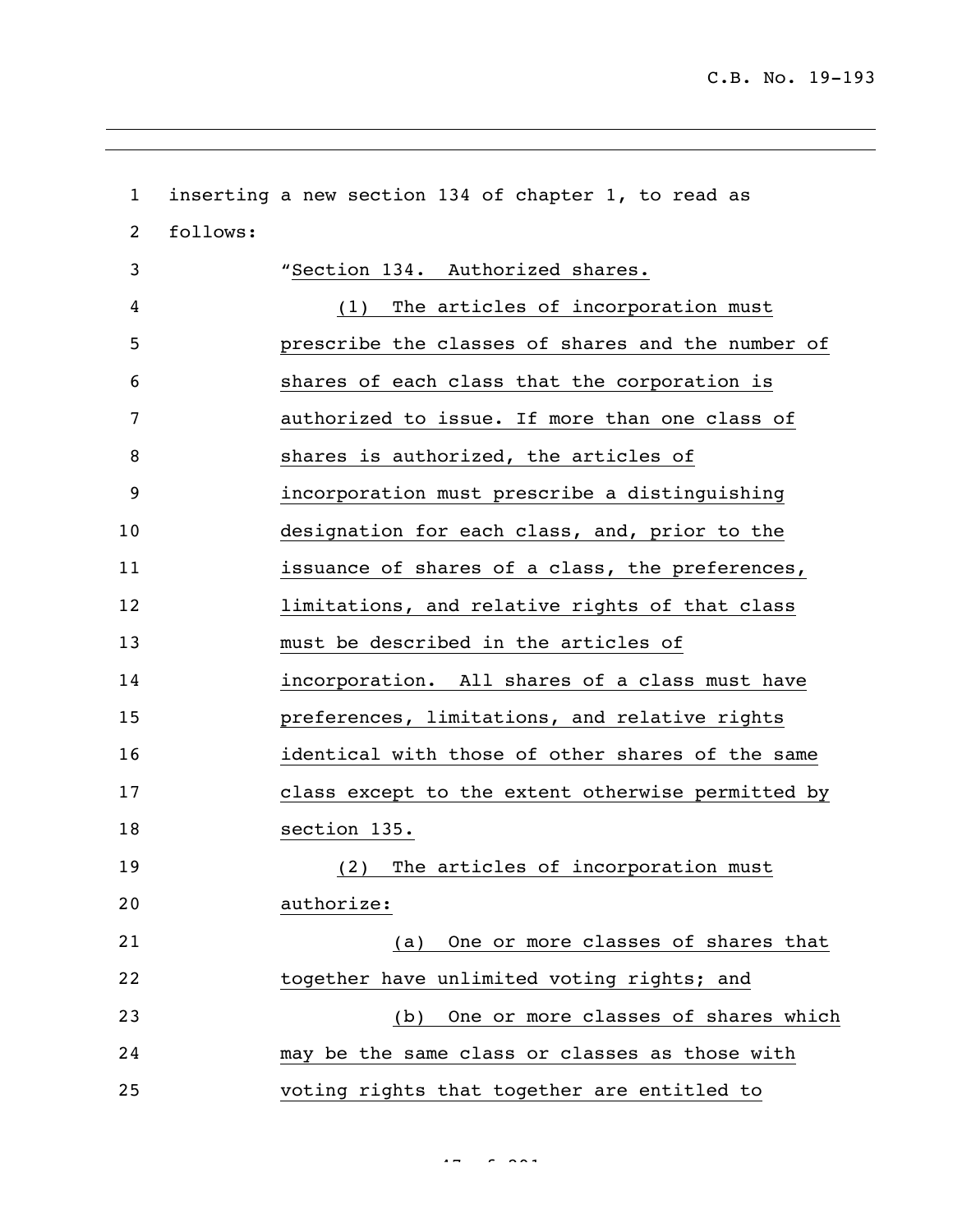| $\mathbf 1$ | receive the net assets of the corporation upon     |
|-------------|----------------------------------------------------|
| 2           | dissolution.                                       |
| 3           | The articles of incorporation may<br>(3)           |
| 4           | authorize one or more classes of shares that:      |
| 5           | Have special, conditional, or<br>(a)               |
| 6           | limited voting rights, or no right to vote, except |
| 7           | to the extent prohibited by this chapter;          |
| 8           | (b) Are redeemable or convertible as               |
| 9           | specified in the articles of corporation:          |
| 10          | At the option of the<br>(i)                        |
| 11          | corporation, the shareholder, or another person or |
| 12          | upon the occurrence of a designated event;         |
| 13          | (ii) For cash, indebtedness,                       |
| 14          | securities, or other property; and                 |
| 15          | (iii) In a designated amount or in                 |
| 16          | an amount determined in accordance with a          |
| 17          | designated formula or by reference to extrinsic    |
| 18          | data or events;                                    |
| 19          | (c) Entitle the holders to                         |
| 20          | distributions calculated in any manner, including  |
| 21          | dividends that may be cumulative, noncumulative,   |
| 22          | or partially cumulative; or                        |
| 23          | Have preference over any other<br>(d)              |
| 24          | classes of shares with respect to distributions,   |
| 25          | including dividends and distributions upon the     |

 $48.28$  of 291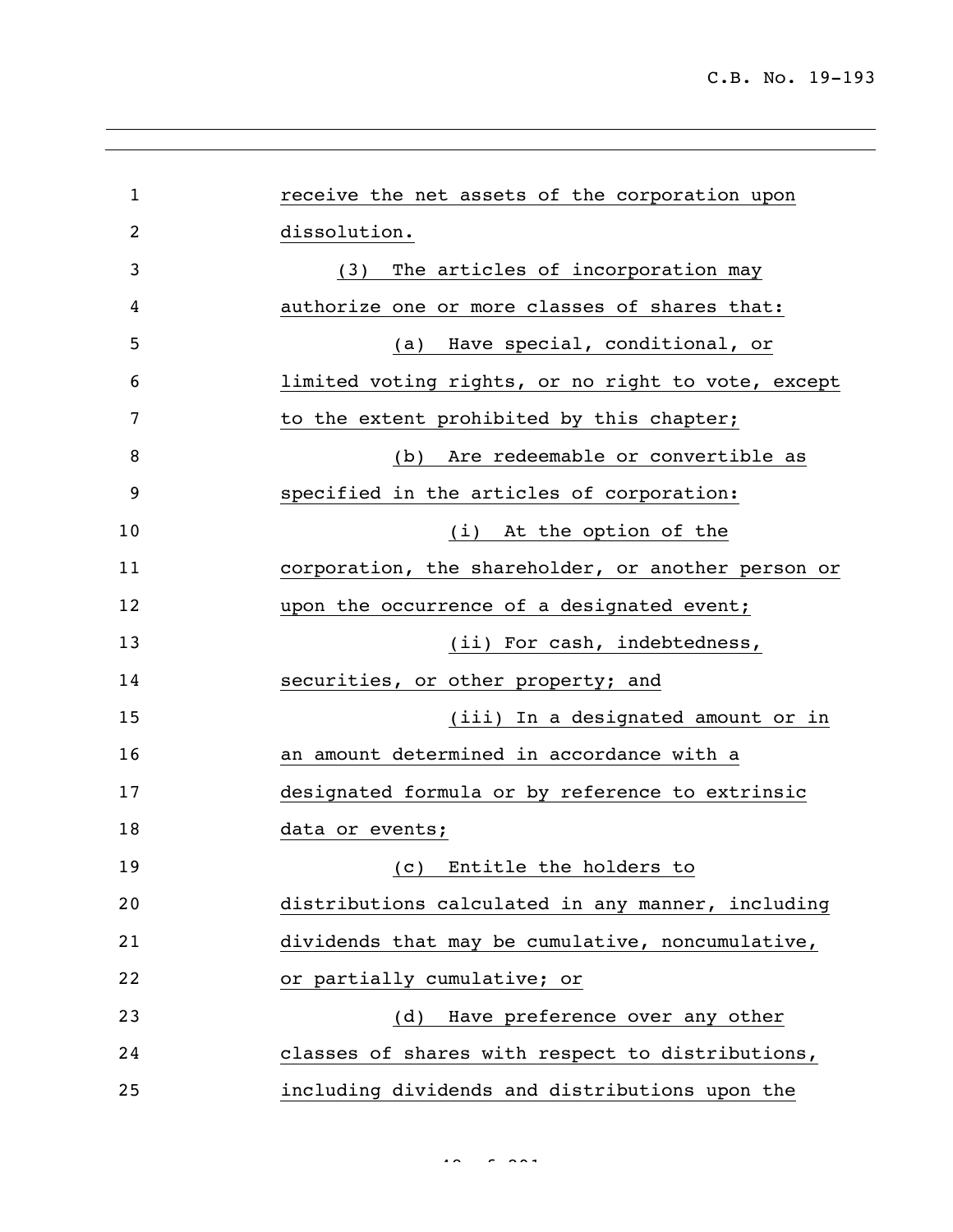| $\mathbf{1}$ | dissolution of the corporation.                        |
|--------------|--------------------------------------------------------|
| 2            | The description of the designations,<br>(4)            |
| 3            | preferences, limitations, and relative rights of       |
| 4            | share classes in subsection (3) is not                 |
| 5            | exhaustive."                                           |
| 6            | Section 37. Title 36 of the Code of the Federated      |
| 7            | States of Micronesia (Annotated), is hereby amended by |
| 8            | inserting a new section 135 of chapter 1, to read as   |
| 9            | follows:                                               |
| 10           | "Section 135. Terms of class or series determined      |
| 11           | by board of directors.                                 |
| 12           | (1) If and to the extent that articles of              |
| 13           | incorporation so provide, the board of directors       |
| 14           | may determine, in whole or part, the preferences,      |
| 15           | limitations, and relative rights within the limits     |
| 16           | set forth in section 134 of:                           |
| 17           | Any class of shares before the<br>(a)                  |
| 18           | issuance of any shares of that class; or               |
| 19           | (b) One or more series within a class                  |
| 20           | before the issuance of any shares of that series.      |
| 21           | (2) Each series of a class must be given a             |
| 22           | distinguishing designation.                            |
| 23           | (3) All shares of a series must have                   |
| 24           | preferences, limitations, and relative rights          |
| 25           | identical with those of other shares of the same       |

 $49.992$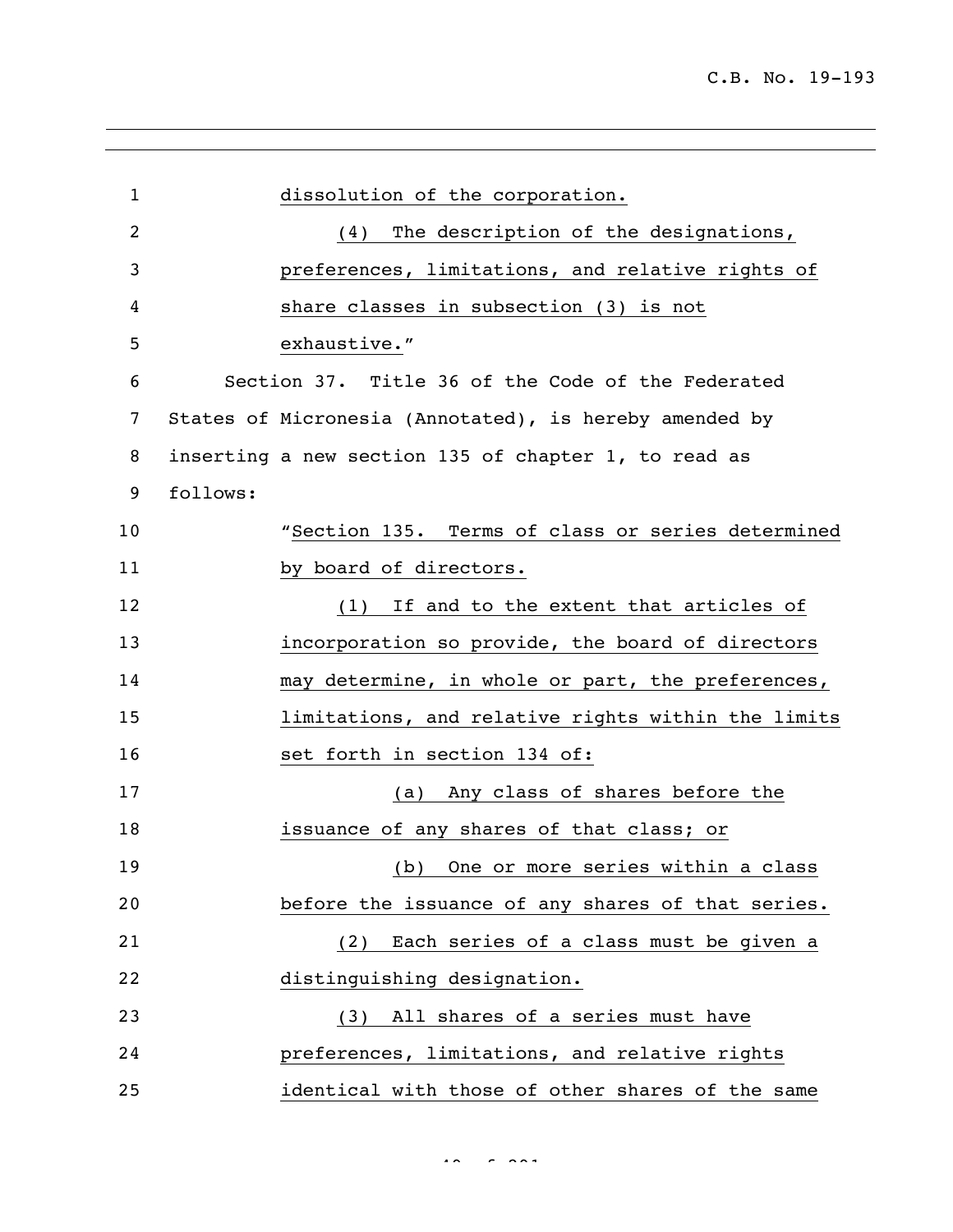| $\mathbf{1}$ | series and, except to the extent otherwise             |
|--------------|--------------------------------------------------------|
| 2            | provided in the description of the series, with        |
| 3            | those of other series of the same class.               |
| 4            | Before issuing any shares of a class or<br>(4)         |
| 5            | series created under this section, the corporation     |
| 6            | must deliver to the Registrar for filing an            |
| 7            | articles of amendment, or a resolution, which is       |
| 8            | effective without shareholder action, that sets        |
| 9            | forth:                                                 |
| 10           | The name of the corporation;<br>(a)                    |
| 11           | The text of the amendment or<br>(b)                    |
| 12           | resolution determining the terms of the class or       |
| 13           | series or shares;                                      |
| 14           | The date it was adopted; and<br>(C)                    |
| 15           | A statement that the amendment or<br>(d)               |
| 16           | resolution was duly adopted by the board of            |
| 17           | directors. Upon filing of the articles of              |
| 18           | amendment or resolution by the Registrar, it shall     |
| 19           | constitute an amendment of the articles of             |
| 20           | incorporation."                                        |
| 21           | Section 38. Title 36 of the Code of the Federated      |
| 22           | States of Micronesia (Annotated), is hereby amended by |
| 23           | inserting a new section 136 of chapter 1, to read as   |
| 24           | follows:                                               |
| 25           | "Section 136. Issued and outstanding shares.           |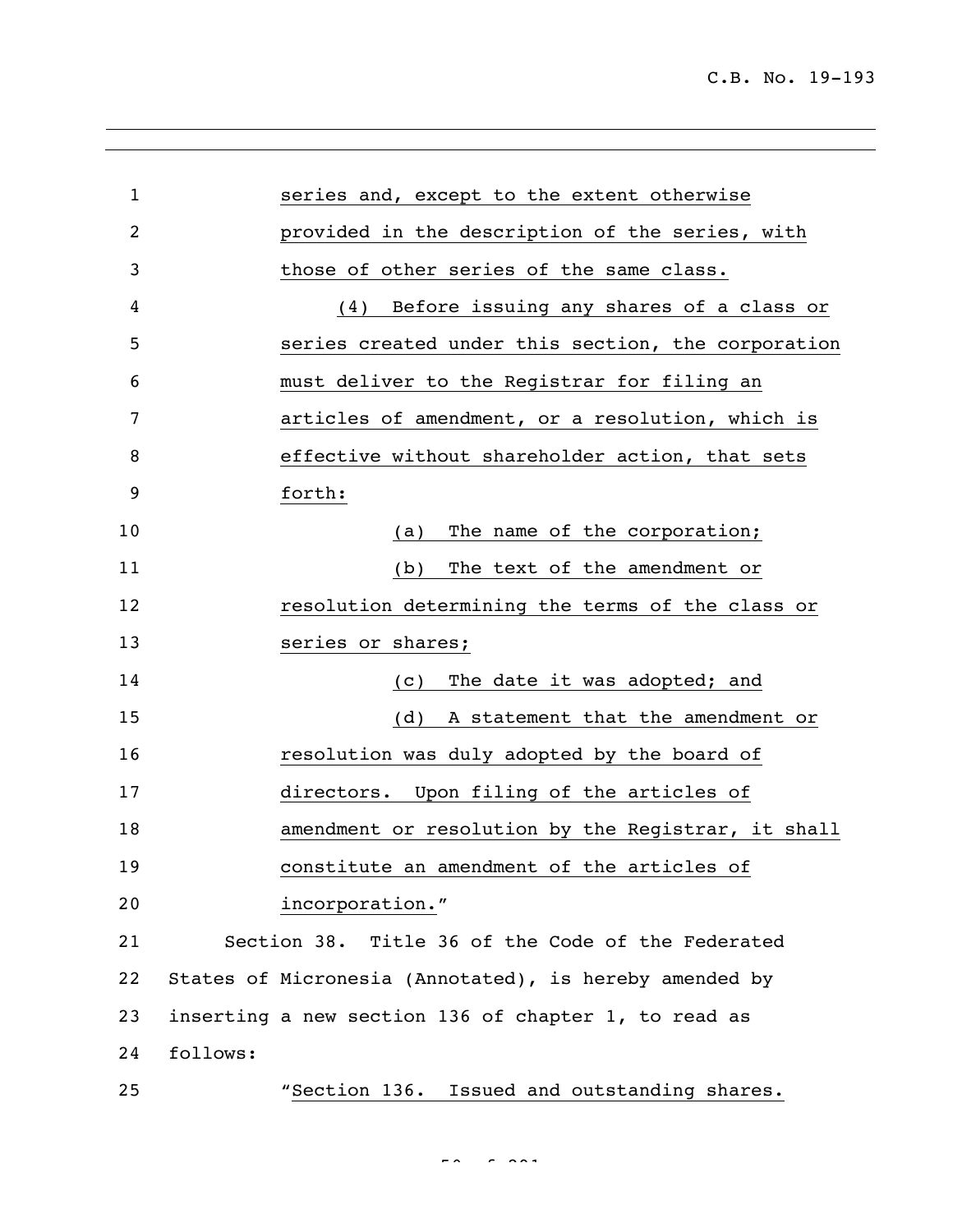| $\mathbf{1}$   | (1) A corporation may issue the number of              |
|----------------|--------------------------------------------------------|
| $\overline{c}$ | shares of each class or series authorized by the       |
| 3              | articles of incorporation. Shares that are issued      |
| 4              | are outstanding shares until they are reacquired,      |
| 5              | redeemed, converted, or cancelled.                     |
| 6              | (2) The reacquisition, redemption, or                  |
| 7              | conversion of outstanding shares is subject to the     |
| 8              | limitations of subsection (3) and section 149.         |
| 9              | At all times that shares of the<br>(3)                 |
| 10             | corporation are outstanding, one or more shares        |
| 11             | that together have unlimited voting rights and one     |
| 12             | or more shares that together are entitled to           |
| 13             | receive the net assets of the corporation upon         |
| 14             | dissolution must be outstanding."                      |
| 15             | Section 39. Title 36 of the Code of the Federated      |
| 16             | States of Micronesia (Annotated), is hereby amended by |
| 17             | inserting a new section 137 of chapter 1, to read as   |
| 18             | follows:                                               |
| 19             | "Section 137. Fractional shares.                       |
| 20             | A corporation may:<br>(1)                              |
| 21             | Issue fractions of a share or pay<br>(a)               |
| 22             | in money the value of fractions of a share;            |
| 23             | Arrange for disposition of<br>(b)                      |
| 24             | fractional shares by the shareholders; or              |
| 25             | Issue scrip in registered or bearer<br>(C)             |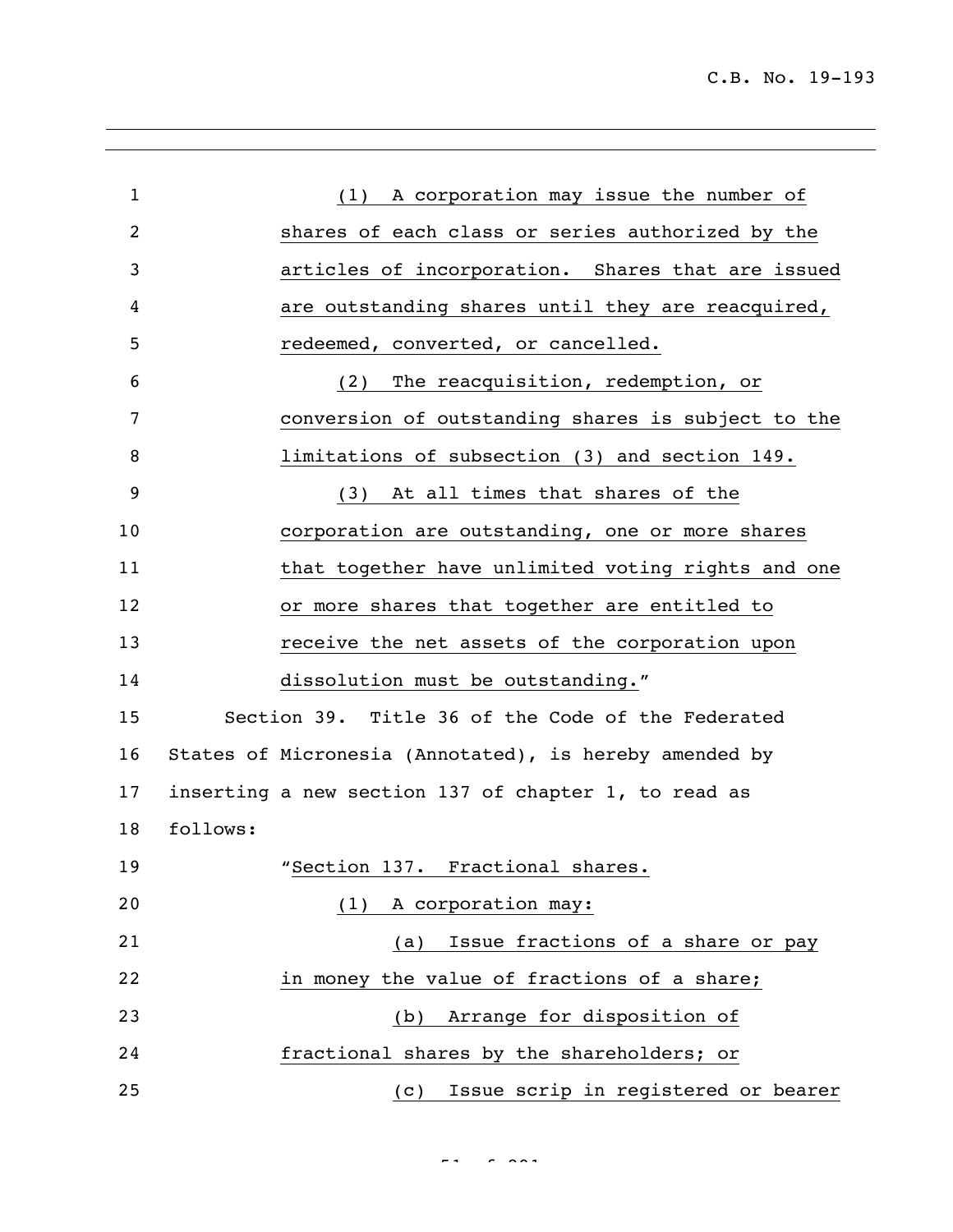| $\mathbf{1}$   | form entitling the holder to receive a full share      |
|----------------|--------------------------------------------------------|
| $\overline{2}$ | upon surrendering enough scrip to equal a full         |
| 3              | share.                                                 |
| 4              | Each certificate representing scrip<br>(2)             |
| 5              | must be conspicuously labeled "scrip" and must         |
| 6              | contain the information required by section 143.       |
| 7              | The holder of a fractional share is<br>(3)             |
| 8              | entitled to exercise the rights of a shareholder,      |
| 9              | including the right to vote, to receive dividends,     |
| 10             | and to participate in the assets of the                |
| 11             | corporation upon liquidation. The holder of scrip      |
| 12             | is not entitled to any of these rights unless the      |
| 13             | scrip provides for them.                               |
| 14             | The board of directors may authorize the<br>(4)        |
| 15             | issuance of scrip subject to any condition             |
| 16             | considered desirable, including:                       |
| 17             | That the scrip will become void if<br>(a)              |
| 18             | not exchanged for full shares before a specified       |
| 19             | date; and                                              |
| 20             | That the shares for which the scrip<br>(b)             |
| 21             | is exchangeable may be sold and the proceeds paid      |
| 22             | to the scripholders."                                  |
| 23             | Section 40. Title 36 of the Code of the Federated      |
| 24             | States of Micronesia (Annotated), is hereby amended by |
| 25             | inserting a new section 138 of chapter 1, to read as   |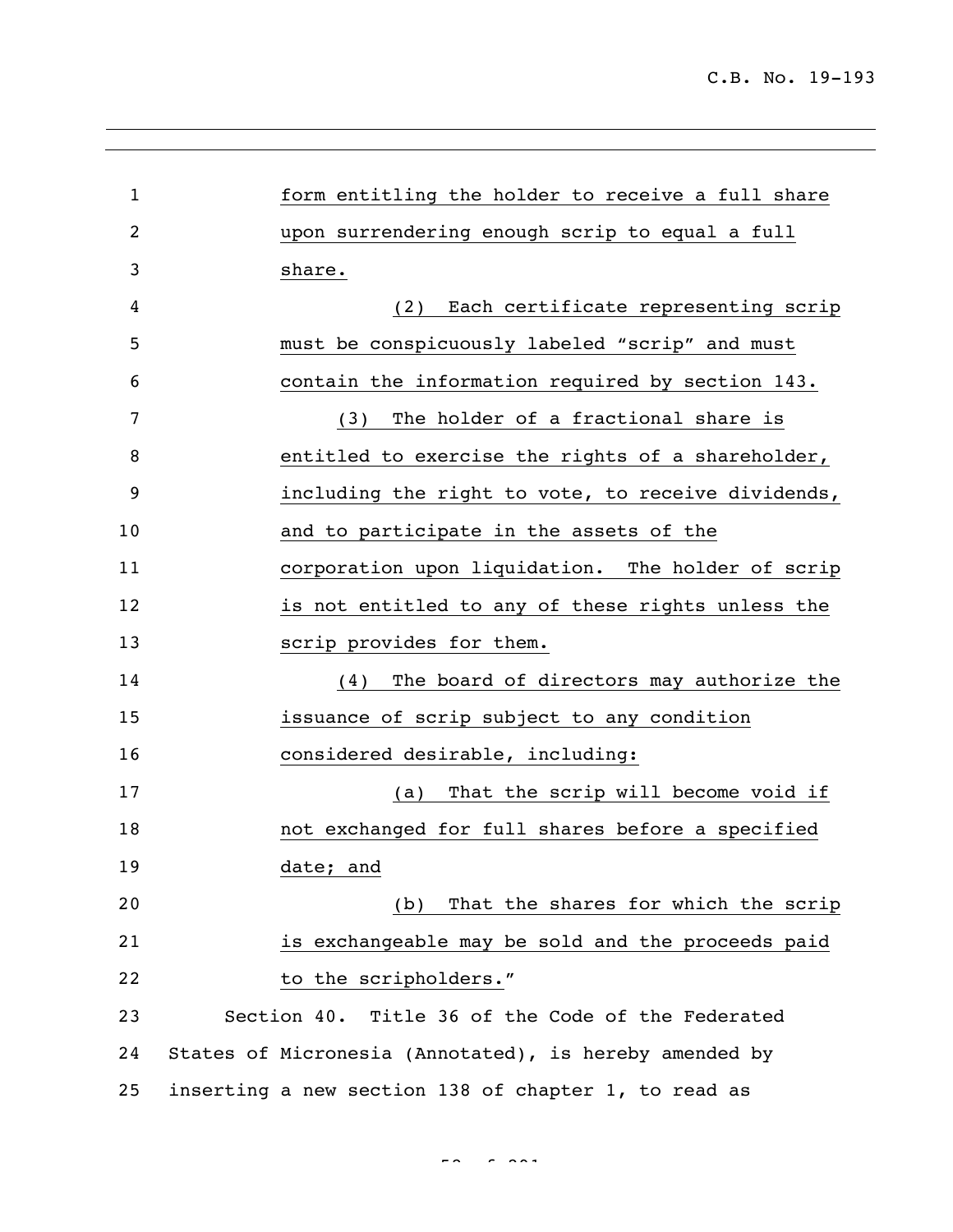| $\mathbf{1}$ | follows: |                                                    |
|--------------|----------|----------------------------------------------------|
| 2            |          | "Section 138. Subscription for shares before       |
| 3            |          | incorporation.                                     |
| 4            |          | (1) A subscription for shares entered into         |
| 5            |          | before incorporation is irrevocable for six months |
| 6            |          | unless the subscription agreement provides a       |
| 7            |          | longer or shorter period or all the subscribers    |
| 8            |          | agree to revocation.                               |
| 9            |          | The board of directors may determine the<br>(2)    |
| 10           |          | payment terms of subscription for shares that were |
| 11           |          | entered into before incorporation, unless the      |
| 12           |          | subscription agreement specifies them. A call for  |
| 13           |          | payment by the board of directors must be uniform  |
| 14           |          | so far as practicable as to all shares of the same |
| 15           |          | class or series, unless the subscription agreement |
| 16           |          | specifies otherwise.                               |
| 17           |          | (3) Shares issued pursuant to subscriptions        |
| 18           |          | entered into before incorporation are fully paid   |
| 19           |          | and nonassessable when the corporation receives    |
| 20           |          | the consideration specified in the subscription    |
| 21           |          | agreement.                                         |
| 22           |          | If a subscriber defaults in payment of<br>(4)      |
| 23           |          | money or property under a subscription agreement   |
| 24           |          | entered into before incorporation, the corporation |
| 25           |          | may collect the amount owed as any other debt.     |

 $\frac{1}{2}$  of  $\frac{1}{2}$  of  $\frac{1}{2}$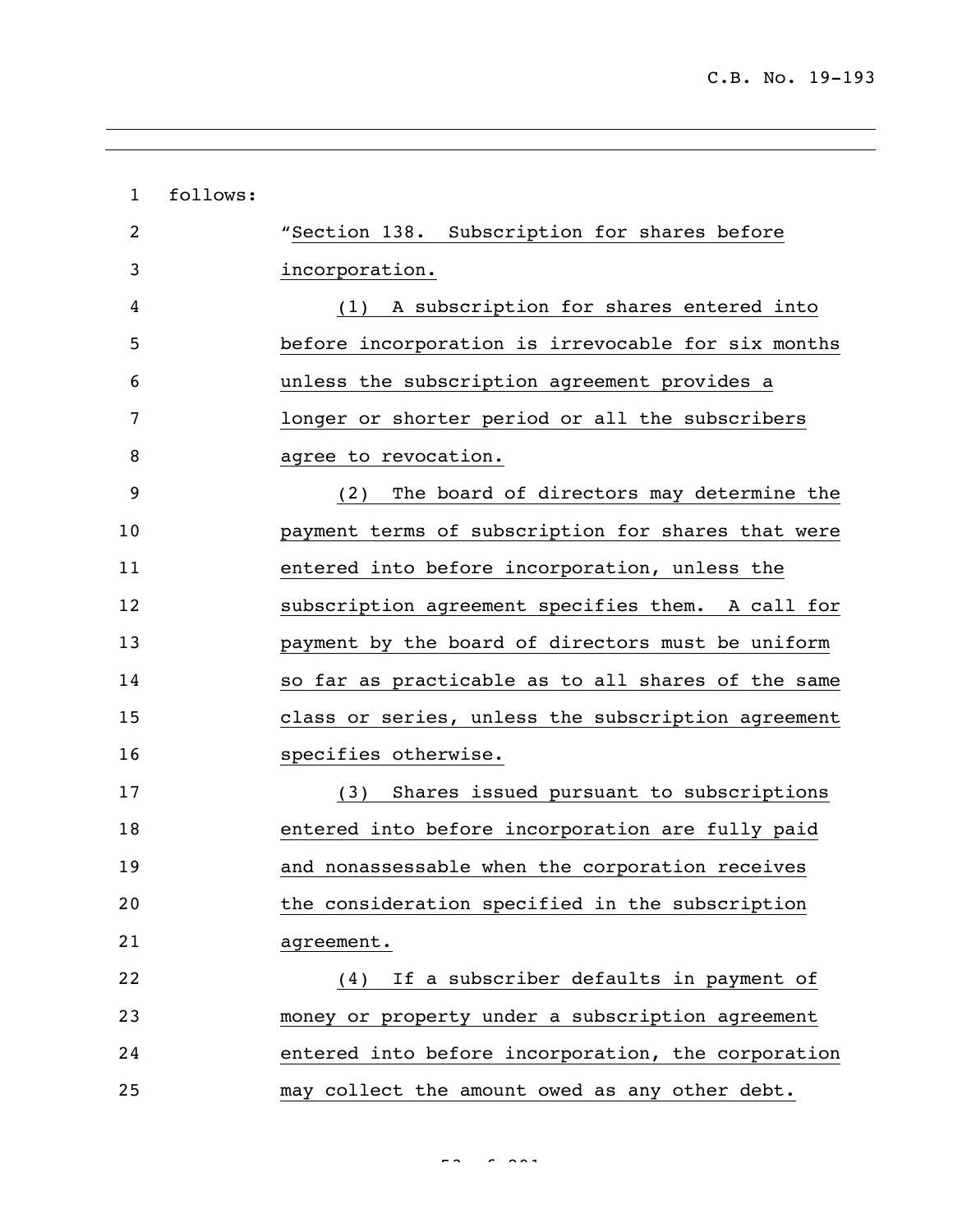| $\mathbf{1}$ | Alternatively, unless the subscription agreement       |
|--------------|--------------------------------------------------------|
| 2            | provides otherwise, the corporation may rescind        |
| 3            | the agreement and may sell the shares if the debt      |
| 4            | remains unpaid for more than twenty days after the     |
| 5            | corporation sends written demand for payment to        |
| 6            | the subscriber.                                        |
| 7            | A subscription agreement entered into<br>(5)           |
| 8            | after incorporation is a contract between the          |
| 9            | subscriber and the corporation subject to section      |
| 10           | $139.$ "                                               |
| 11           | Section 41. Title 36 of the Code of the Federated      |
| 12           | States of Micronesia (Annotated), is hereby amended by |
| 13           | inserting a new section 139 of chapter 1, to read as   |
| 14           | follows:                                               |
| 15           | "Section 139. Issuance of shares.                      |
| 16           | (1) The powers granted in this section to              |
| 17           | the board of directors may be reserved to the          |
| 18           | shareholders by the articles of incorporation.         |
| 19           | (2) The board of directors may authorize               |
| 20           | shares to be issued for consideration consisting       |
| 21           | of any tangible or intangible property or benefit      |
| 22           | to the corporation, including cash, promissory         |
| 23           | notes, services performed, contracts for services      |
| 24           | to be performed, or other securities of the            |
| 25           | corporation.                                           |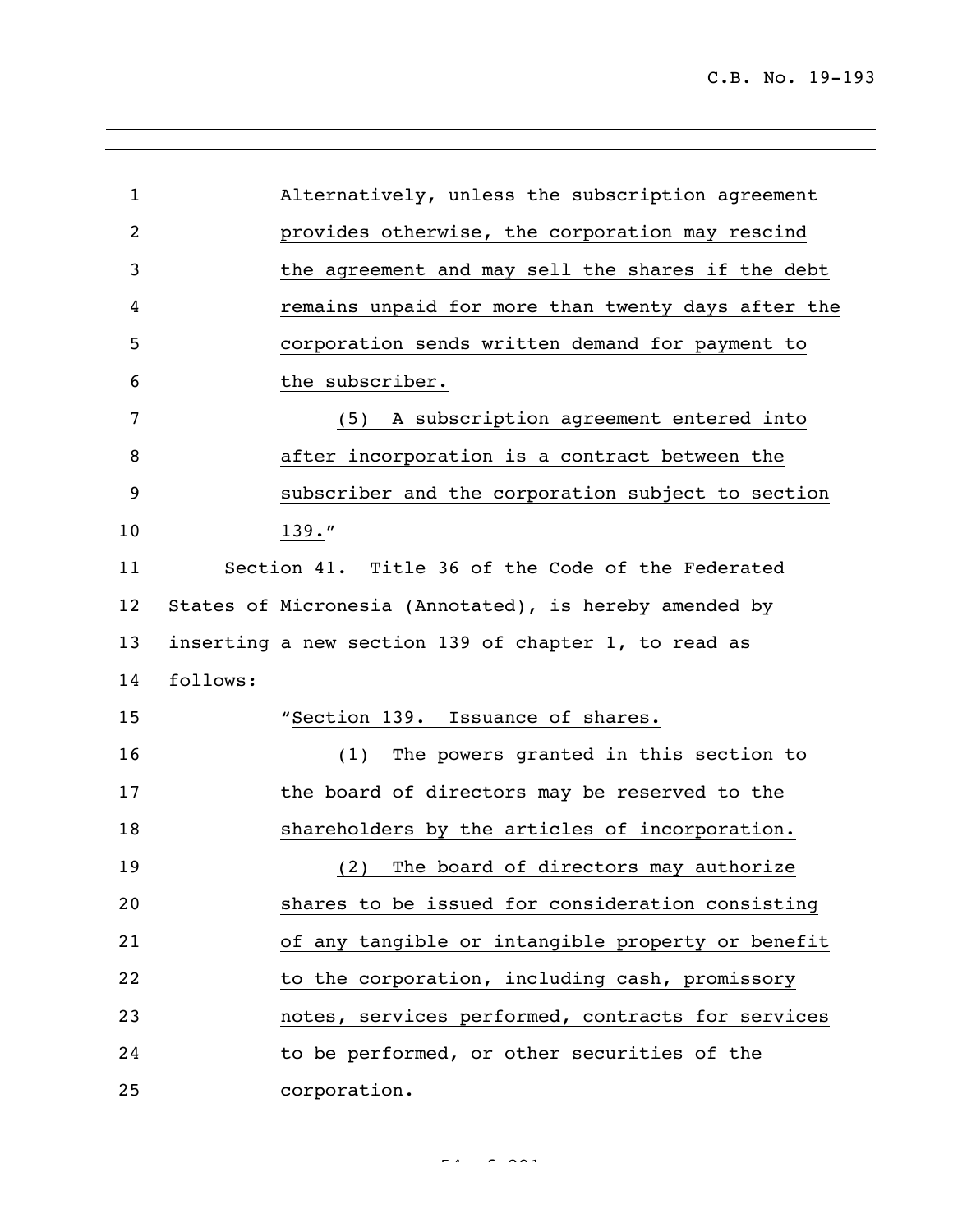C.B. No. 19-193

| $\mathbf{1}$ |          | (3) Before the corporation issues shares,              |
|--------------|----------|--------------------------------------------------------|
| 2            |          | the board of directors must determine that the         |
| 3            |          | consideration received or to be received for           |
| 4            |          | shares to be issued is adequate. That                  |
| 5            |          | determination by the board of directors is             |
| 6            |          | conclusive insofar as the adequacy of                  |
| 7            |          | consideration for the issuance of shares related       |
| 8            |          | to whether the shares are validly issued, fully        |
| 9            |          | paid, and nonassessable.                               |
| 10           |          | (4) The corporation may place in escrow                |
| 11           |          | shares issued for a contract for future services       |
| 12           |          | or benefits or a promissory note, or make other        |
| 13           |          | arrangements to restrict the transfer of the           |
| 14           |          | shares, and may credit distributions in respect of     |
| 15           |          | the shares against their purchase price, until the     |
| 16           |          | services are performed, the note is paid, or the       |
| 17           |          | benefits received. If the services are not             |
| 18           |          | performed, the note is not paid, or the benefits       |
| 19           |          | are not received, the shares escrowed or               |
| 20           |          | restricted and the distributions credited may be       |
| 21           |          | cancelled in whole or part."                           |
| 22           |          | Section 42. Title 36 of the Code of the Federated      |
| 23           |          | States of Micronesia (Annotated), is hereby amended by |
| 24           |          | inserting a new section 140 of chapter 1, to read as   |
| 25           | follows: |                                                        |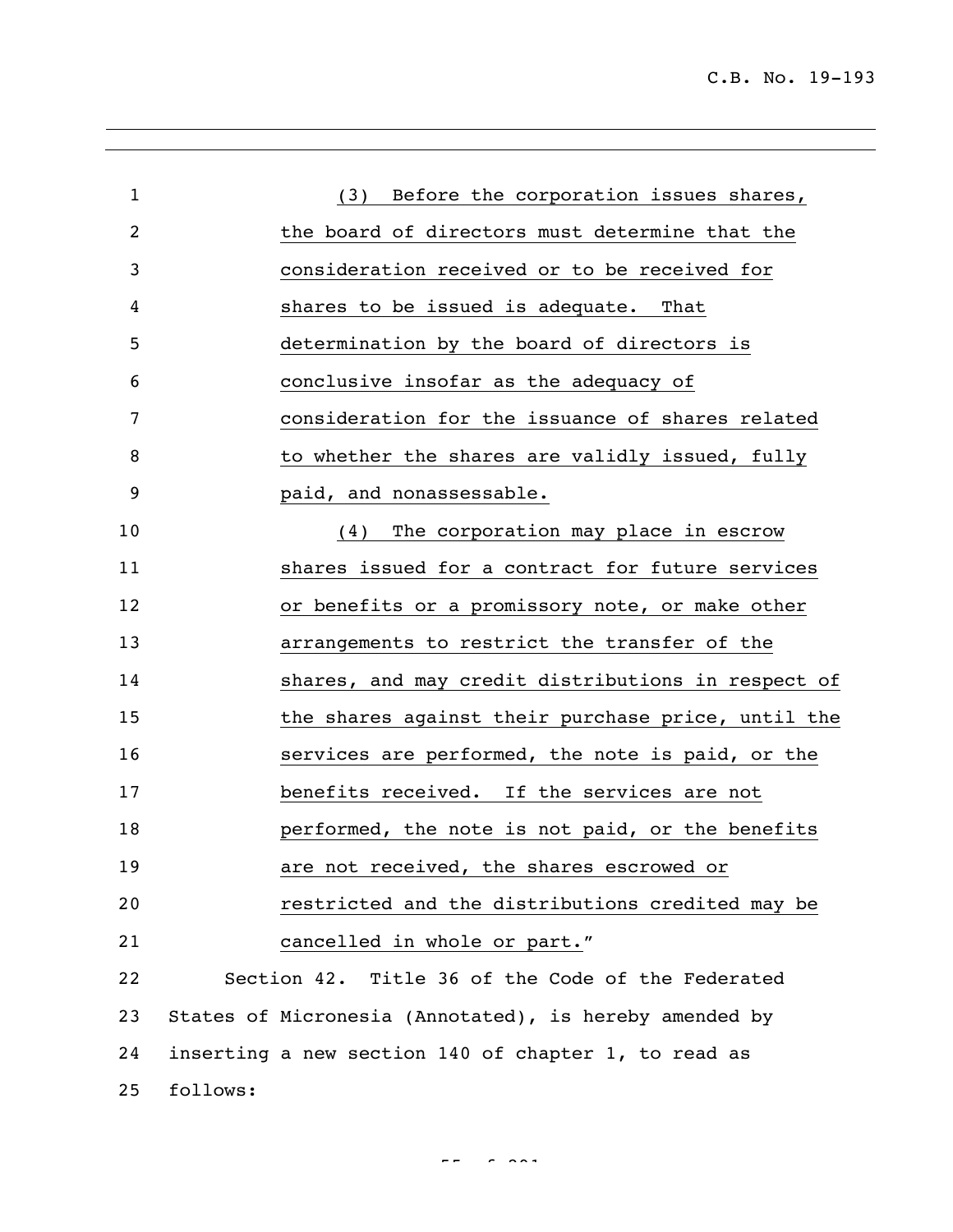| $\mathbf{1}$ |          | "Section 140. Liability of shareholders.               |
|--------------|----------|--------------------------------------------------------|
| 2            |          | A purchaser from a corporation of the<br>(1)           |
| 3            |          | corporation's own shares is not liable to the          |
| 4            |          | corporation or its creditors with respect to the       |
| 5            |          | shares except to pay the consideration for which       |
| 6            |          | the shares were authorized to be issued or             |
| 7            |          | specified in the subscription agreement.               |
| 8            |          | Unless otherwise provided in the<br>(2)                |
| 9            |          | articles of incorporation a shareholder of a           |
| 10           |          | corporation is not personally liable for the acts      |
| 11           |          | or debts of the corporation except that such           |
| 12           |          | shareholder may become personally liable by reason     |
| 13           |          | of such shareholder's own acts or conduct."            |
| 14           |          | Section 43. Title 36 of the Code of the Federated      |
| 15           |          | States of Micronesia (Annotated), is hereby amended by |
| 16           |          | inserting a new section 141 of chapter 1, to read as   |
| 17           | follows: |                                                        |
| 18           |          | "Section 141. Share dividends.                         |
| 19           |          | (1) Unless the articles of incorporation               |
| 20           |          | provide otherwise, shares may be issued pro rata       |
| 21           |          | and without consideration to the corporation's         |
| 22           |          | shareholders or to the shareholders of one or more     |
| 23           |          | classes or series. An issuance of shares under         |
| 24           |          | this subsection is a share dividend.                   |
| 25           |          | (2) Shares of one class or series may not be           |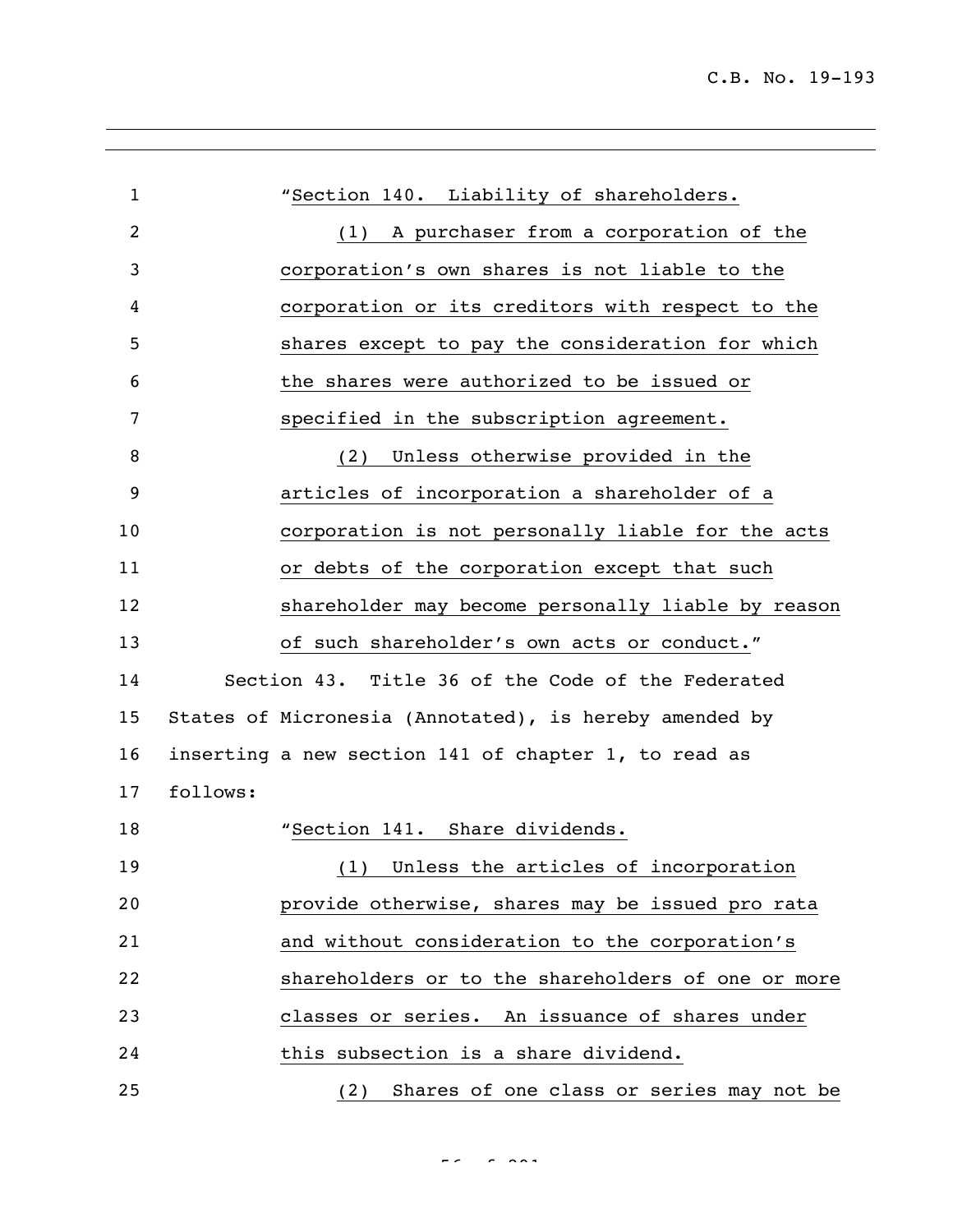| 1              |          | issued as a share dividend in respect of shares of     |
|----------------|----------|--------------------------------------------------------|
| $\overline{2}$ |          | another class or series unless:                        |
| 3              |          | The articles of incorporation so<br>(a)                |
| 4              |          | authorize;                                             |
| 5              |          | A majority of the votes entitled to<br>(b)             |
| 6              |          | be cast by the class or series to be issued            |
| 7              |          | approves the issue; or                                 |
| 8              |          | There are no outstanding shares of<br>(C)              |
| 9              |          | the class or series to be issued.                      |
| 10             |          | If the board of directors does not fix<br>(3)          |
| 11             |          | the record date for determining shareholders           |
| 12             |          | entitled to a share dividend, it is the date the       |
| 13             |          | board of directors authorizes the share dividend."     |
| 14             |          | Section 44. Title 36 of the Code of the Federated      |
| 15             |          | States of Micronesia (Annotated), is hereby amended by |
| 16             |          | inserting a new section 142 of chapter 1, to read as   |
| 17             | follows: |                                                        |
| 18             |          | "Section 142. Share Options. A corporation may         |
| 19             |          | issue rights, options, or warrants for the             |
| 20             |          | purchase of shares of the corporation. The board       |
| 21             |          | of directors shall determine the terms upon which      |
| 22             |          | the rights, options, or warrants are issued, their     |
| 23             |          | form and content, and the consideration for which      |
| 24             |          | the shares are to be issued. The documents             |
| 25             |          | evidencing such rights, options, or warrants may       |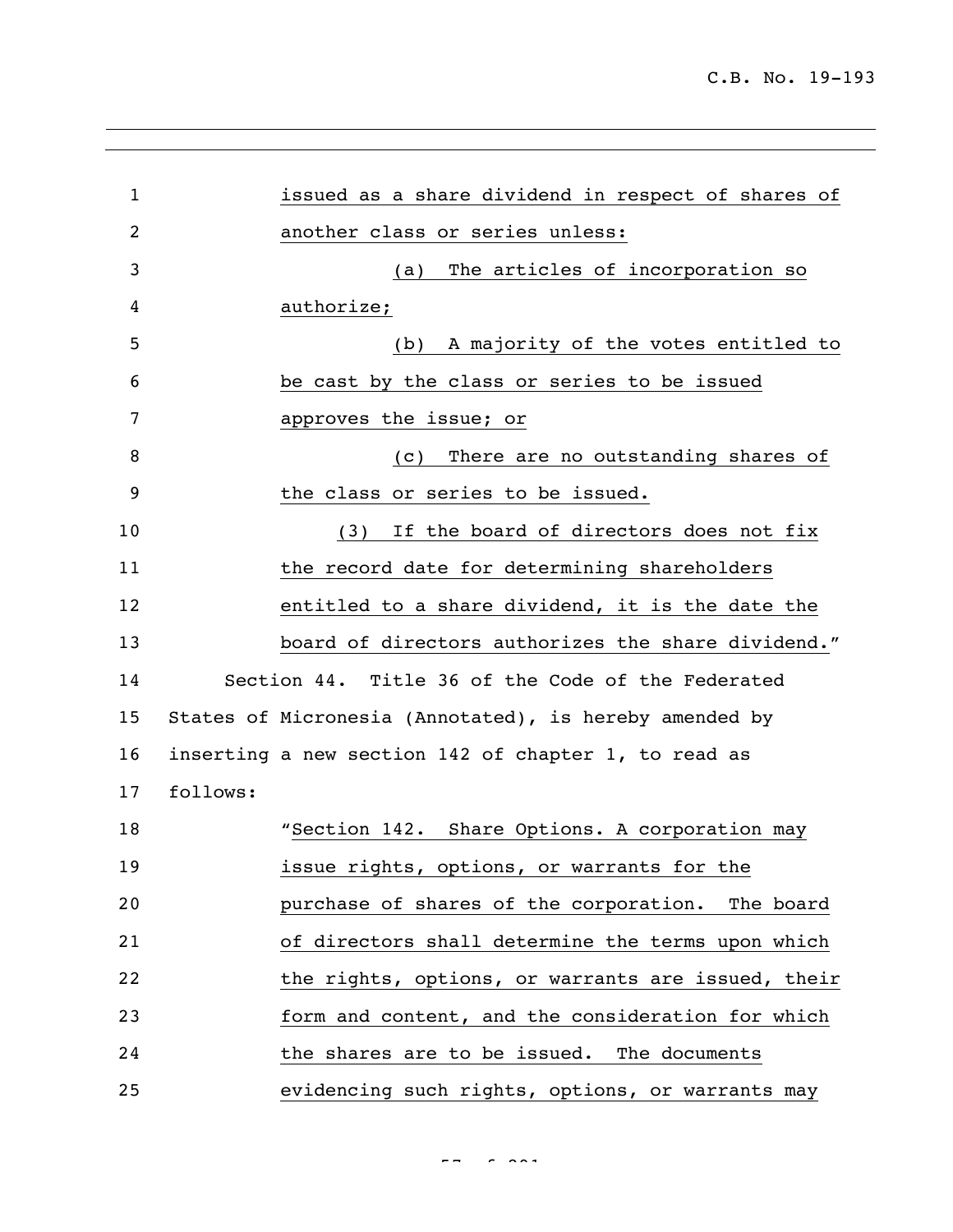| $\mathbf{1}$ |          | include conditions that preclude the holder or         |
|--------------|----------|--------------------------------------------------------|
| 2            |          | holders, including any subsequent transferees, of      |
| 3            |          | at least a specified percentage of the common          |
| 4            |          | shares of a corporation from exercising such           |
| 5            |          | rights, options, or warrants."                         |
| 6            |          | Section 45. Title 36 of the Code of the Federated      |
| 7            |          | States of Micronesia (Annotated), is hereby amended by |
| 8            |          | inserting a new section 143 of chapter 1, to read as   |
| 9            | follows: |                                                        |
| 10           |          | "Section 143. Form and content of certificates.        |
| 11           |          | (1) Shares may but need not be represented             |
| 12           |          | by certificates. Unless this chapter or another        |
| 13           |          | statute expressly provides otherwise, the rights       |
| 14           |          | and obligations of shareholder are identical           |
| 15           |          | whether or not their shares are represented by         |
| 16           |          | certificates.                                          |
| 17           |          | (2) At a minimum each share certificate must           |
| 18           |          | state on its face:                                     |
| 19           |          | (a) The name of the issuing corporation                |
| 20           |          | and that it is organized under the laws of the         |
| 21           |          | Federated States of Micronesia;                        |
| 22           |          | The name of the person to whom<br>(b)                  |
| 23           |          | issued; and                                            |
| 24           |          | The number and class of shares and<br>(C)              |
| 25           |          | the designation of the series, if any, the             |

 $58 < 8.881$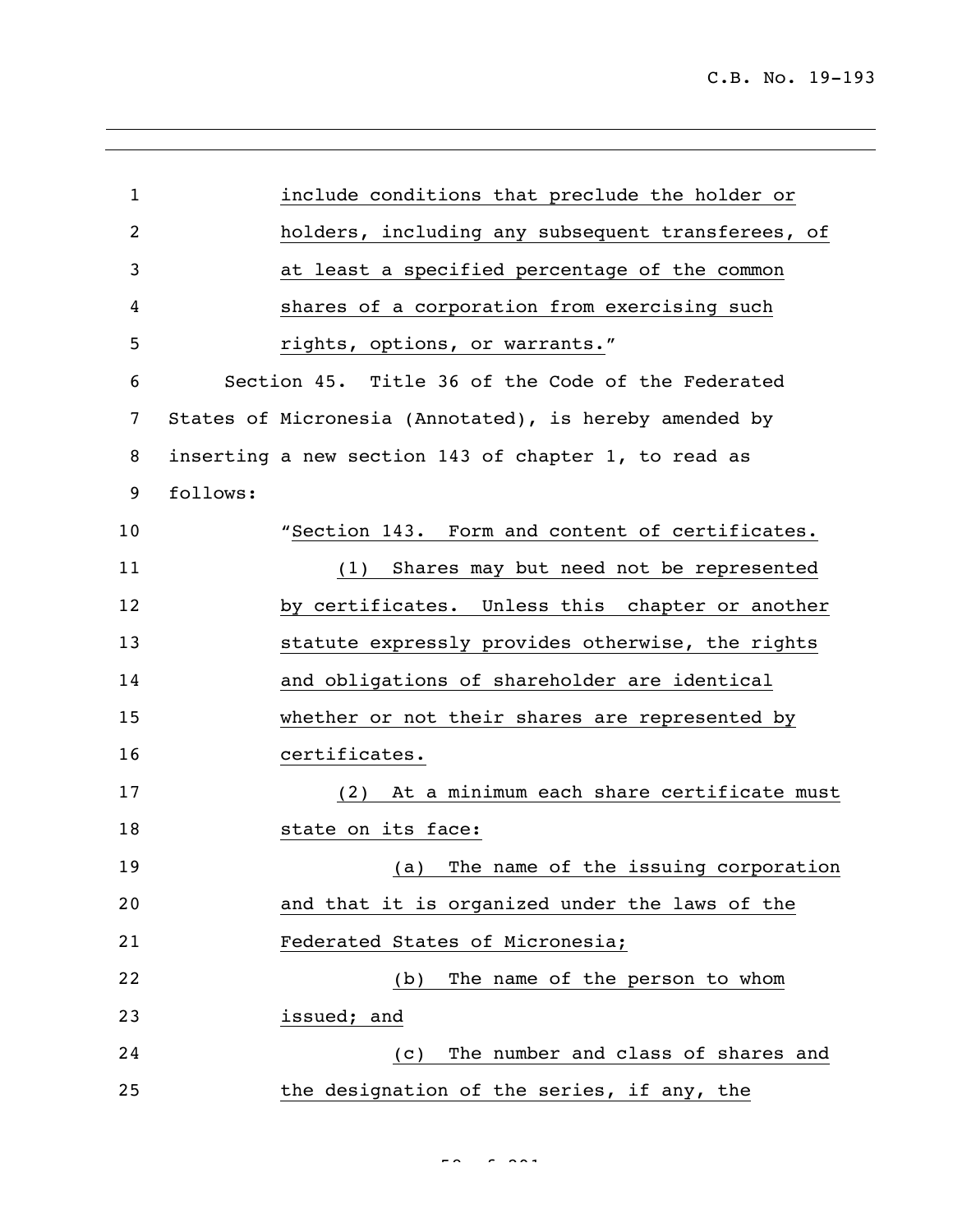| $\mathbf{1}$   | certificate represents.                            |
|----------------|----------------------------------------------------|
| $\overline{c}$ | (3) If the issuing corporation is authorized       |
| 3              | to issue different classes of shares or different  |
| 4              | series within a class, the designations, relative  |
| 5              | rights, preferences, and limitations applicable to |
| 6              | each class and the variations in rights,           |
| 7              | preferences, and limitations determined for each   |
| 8              | series and the authority of the board of directors |
| 9              | to determine variations for future series must be  |
| 10             | summarized on the front or back of each            |
| 11             | certificate. Alternatively, each certificate may   |
| 12             | state conspicuously on its front or back that the  |
| 13             | corporation will furnish the shareholder this      |
| 14             | information on request in writing and without      |
| 15             | charge.                                            |
| 16             | Each share certificate:<br>(4)                     |
| 17             | Must be signed either manually or<br>(a)           |
| 18             | in facsimile by two officers designated in the     |
| 19             | bylaws or by the board of directors; and           |
| 20             | May bear corporate seal or its<br>(b)              |
| 21             | facsimile.                                         |
| 22             | If the person who signed either manually<br>(5)    |
| 23             | or in facsimile a share certificate no longer      |
| 24             | holds office when the certificate is issued, the   |
| 25             | certificate is nevertheless valid."                |

 $59.992$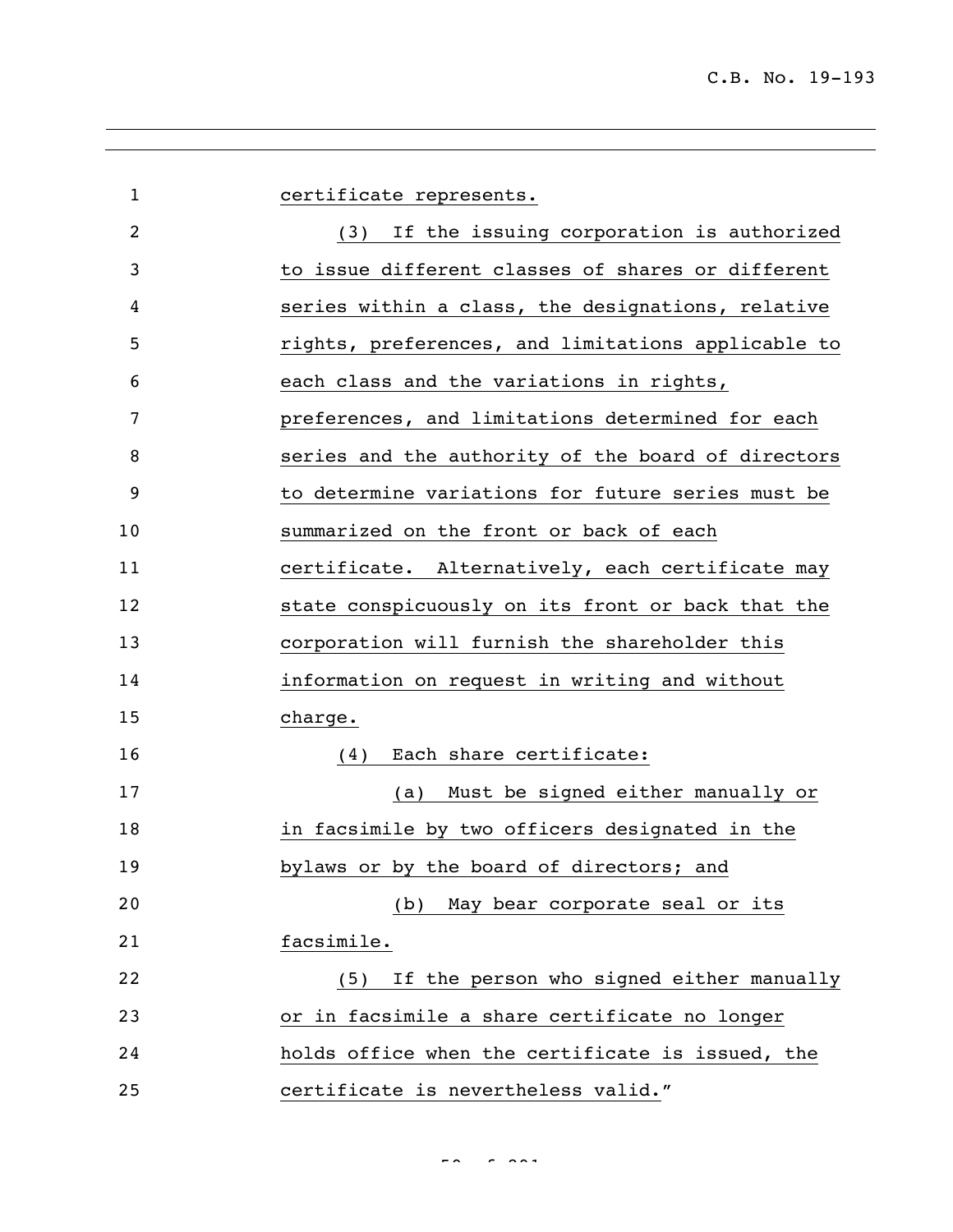C.B. No. 19-193

| $\mathbf 1$ |          | Section 46. Title 36 of the Code of the Federated      |
|-------------|----------|--------------------------------------------------------|
| 2           |          | States of Micronesia (Annotated), is hereby amended by |
| 3           |          | inserting a new section 144 of chapter 1, to read as   |
| 4           | follows: |                                                        |
| 5           |          | "Section 144. Shares without certificates.             |
| 6           |          | Unless the articles of incorporation or<br>(1)         |
| 7           |          | bylaws provide otherwise, the board of directors       |
| 8           |          | of a corporation may authorize the issuance of         |
| 9           |          | some or all of the shares of any or all of its         |
| 10          |          | classes or series without certificates.<br>The         |
| 11          |          | authorization does not affect shares already           |
| 12          |          | represented by certificates until they are             |
| 13          |          | surrendered to the corporation.                        |
| 14          |          | Within a reasonable time after the<br>(2)              |
| 15          |          | issuance or transfer of shares without                 |
| 16          |          | certificates, the corporation shall send the           |
| 17          |          | shareholder a written statement of the information     |
| 18          |          | required on certificates by Section 143(2) and         |
| 19          |          | (3), and, if applicable, section 145."                 |
| 20          |          | Section 47. Title 36 of the Code of the Federated      |
| 21          |          | States of Micronesia (Annotated), is hereby amended by |
| 22          |          | inserting a new section 145 of chapter 1, to read as   |
| 23          | follows: |                                                        |
| 24          |          | "Section 145. Restriction on transfer of shares        |
| 25          |          | and other securities.                                  |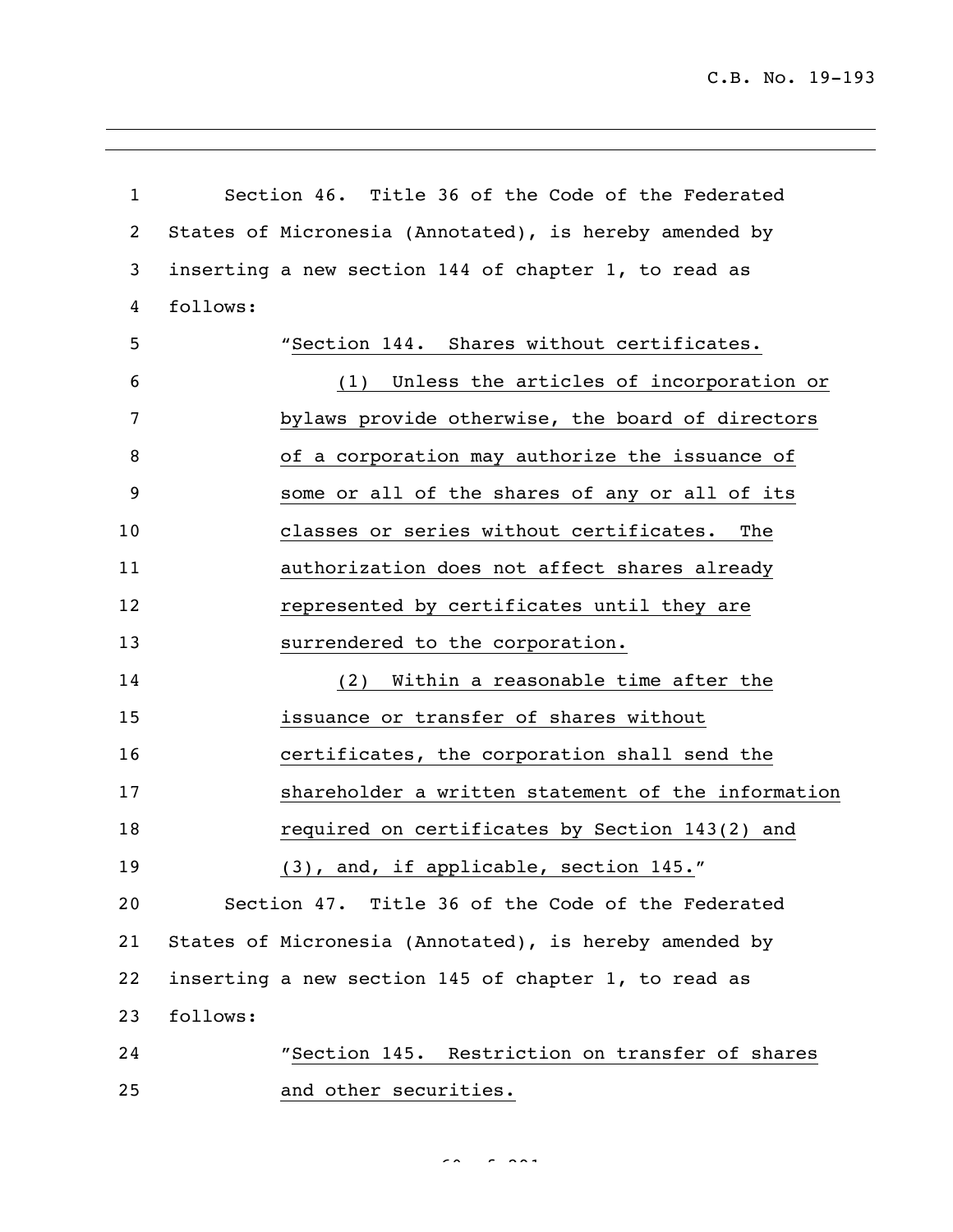| $\mathbf{1}$ | The articles of incorporation, bylaws,<br>(1)     |
|--------------|---------------------------------------------------|
| 2            | an agreement among shareholders, or an agreement  |
| 3            | between shareholders and the corporation may      |
| 4            | impose restrictions on the transfer or            |
| 5            | registration of transfer of shares of the         |
| 6            | corporation. A restriction does not affect shares |
| 7            | issued before the restriction was adopted unless  |
| 8            | the holders of the shares are parties to the      |
| 9            | restriction agreement or voted in favor of the    |
| 10           | restriction.                                      |
| 11           | A restriction on the transfer or<br>(2)           |
| 12           | registration of transfer of shares is valid and   |
| 13           | enforceable against the holder or a transferee of |
| 14           | the holder if the restriction is authorized by    |
| 15           | this section and its existence is noted           |
| 16           | conspicuously on the front or back of the         |
| 17           | certificate or is contained in the information    |
| 18           | statement required by Section 144. Unless so      |
| 19           | noted, a restriction is not enforceable against a |
| 20           | person without knowledge of the restriction.      |
| 21           | (3) A restriction on the transfer or              |
| 22           | registration of transfer of shares is authorized: |
| 23           | To maintain the corporation's<br>(a)              |
| 24           | status when it is dependent on the number or      |
| 25           | identity of its shareholders;                     |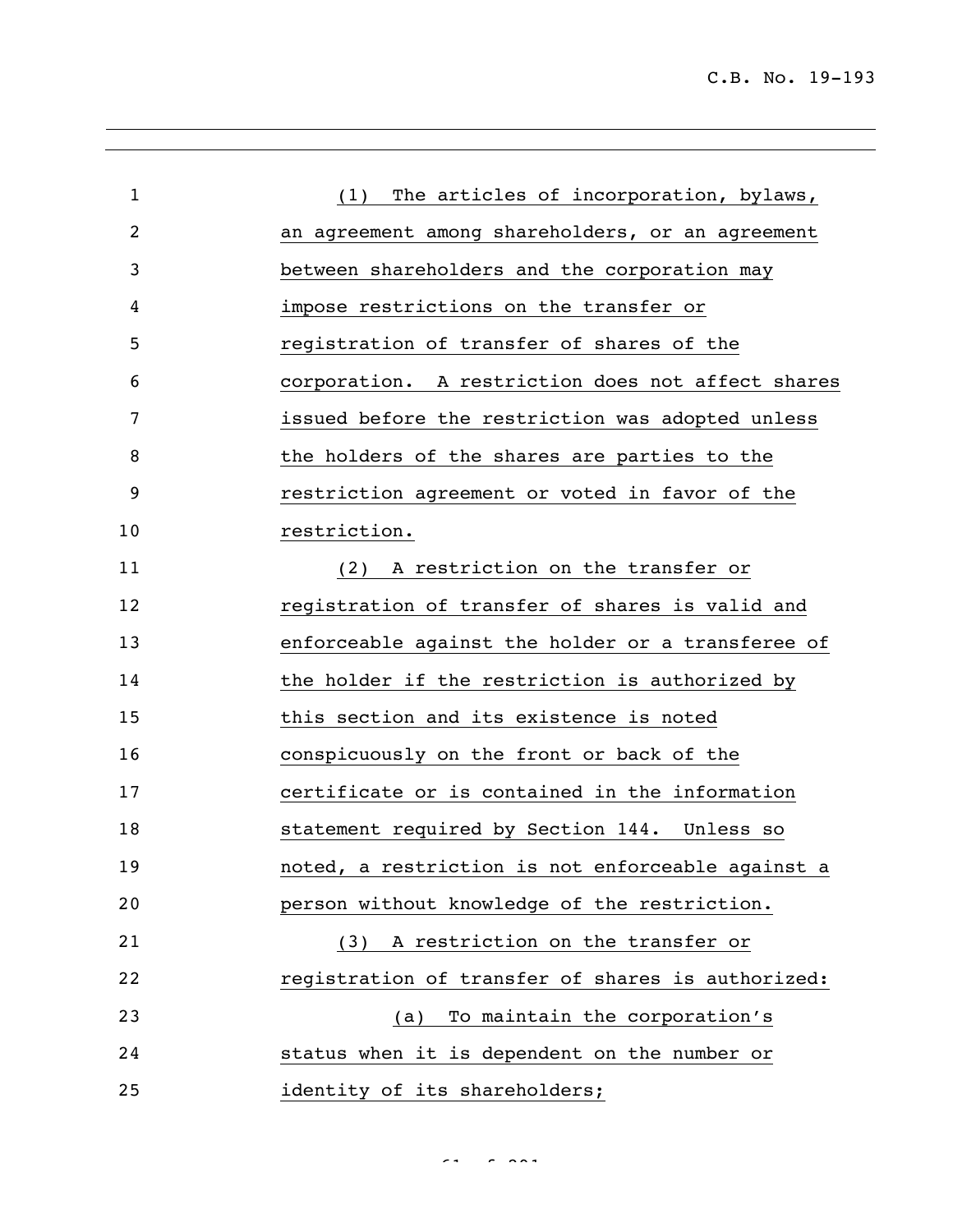| $\mathbf{1}$ | (b) To preserve exemptions under                   |  |
|--------------|----------------------------------------------------|--|
| 2            | securities law; or                                 |  |
| 3            | For any other reasonable purpose.<br>(c)           |  |
| 4            | A restriction on the transfer or<br>(4)            |  |
| 5            | registration of transfer of shares may:            |  |
| 6            | (a) Obligate the shareholder first to              |  |
| 7            | offer the corporation or other persons separately, |  |
| 8            | consecutively, or simultaneously an opportunity to |  |
| 9            | acquire the restricted shares;                     |  |
| 10           | Obligate the corporation or other<br>(b)           |  |
| 11           | persons separately, consecutively, or              |  |
| 12           | simultaneously to acquire the restricted shares;   |  |
| 13           | Require the corporation, the<br>(C)                |  |
| 14           | holders of any class of its shares, or another     |  |
| 15           | person to approve the transfer of the restricted   |  |
| 16           | shares, if the requirement is not manifestly       |  |
| 17           | unreasonable; or                                   |  |
| 18           | Prohibit the transfer of the<br>(d)                |  |
| 19           | restricted shares to designated persons or classes |  |
| 20           | of persons, if the prohibition is not manifestly   |  |
| 21           | unreasonable.                                      |  |
| 22           | (5) For purposes of this section, "shares"         |  |
| 23           | includes a security convertible into or carrying a |  |
| 24           | right to subscribe for or acquire shares."         |  |
| 25           | Section 48. Title 36 of the Code of the Federated  |  |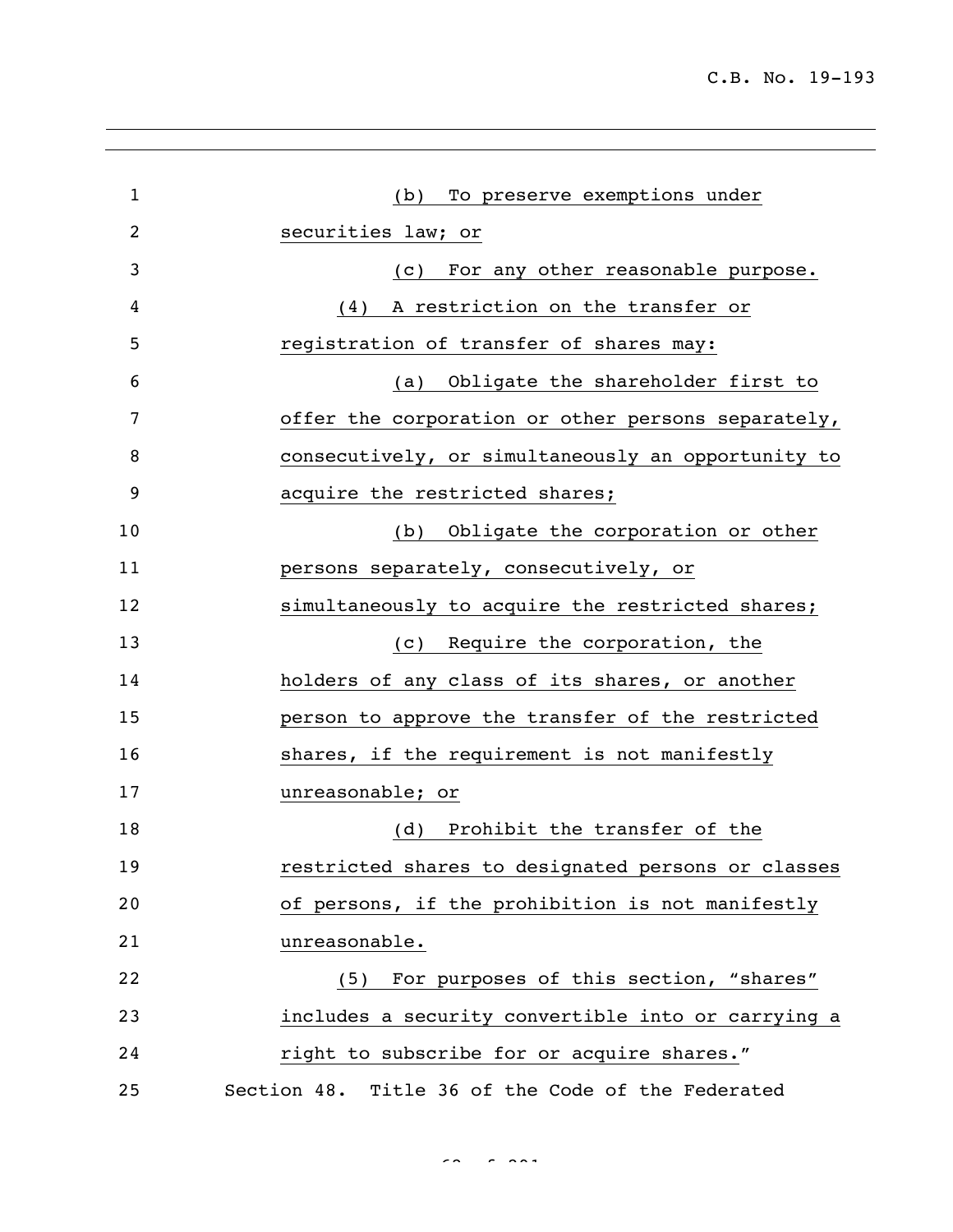States of Micronesia (Annotated), is hereby amended by inserting a new section 146 of chapter 1, to read as follows: "Section 146. Expense of issue. A corporation may pay the expenses of selling or underwriting its shares, and of organizing or reorganizing the corporation, from the consideration received for 8 shares." Section 49. Title 36 of the Code of the Federated States of Micronesia (Annotated), is hereby amended by inserting a new section 147 of chapter 1, to read as follows: "Section 147. Shareholders' preemptive rights. (1) The shareholders of a corporation do not have a preemptive right to acquire the corporation's unissued shares except to the extent 17 the articles of incorporation so provide. (2) A statement included in the articles of incorporation that "the corporation elects to have preemptive rights" or words of similar import means that the following principles apply except 22 to the extent the articles of incorporation expressly provide otherwise: (a) The shareholders of the corporation have a preemptive right, granted on uniform terms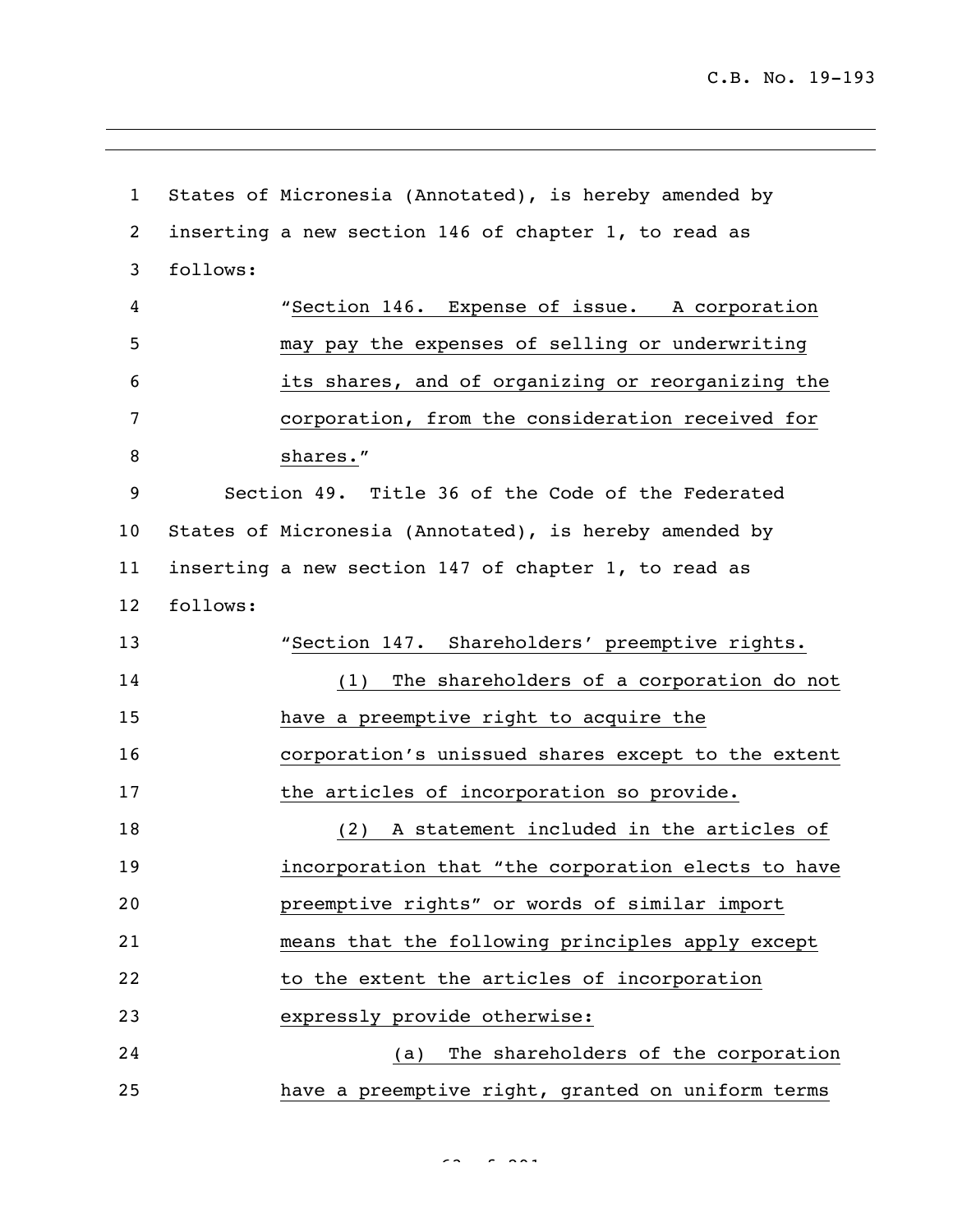| $\mathbf{1}$   | and conditions prescribed by the board of          |
|----------------|----------------------------------------------------|
| $\overline{2}$ | directors to provide a fair and reasonable         |
| 3              | opportunity to exercise the right, to acquire      |
| 4              | proportional amounts of the corporation's unissued |
| 5              | shares upon the decision of the board of directors |
| 6              | to issue them;                                     |
| 7              | A shareholder may waive the<br>(b)                 |
| 8              | shareholder's preemptive right. A waiver           |
| 9              | evidenced by a writing is irrevocable even though  |
| 10             | it is not supported by consideration;              |
| 11             | There is no preemptive right with<br>(C)           |
| 12             | respect to:                                        |
| 13             | Shares issued as compensation<br>(i)               |
| 14             | to directors, officers, agents, or employees of    |
| 15             | the corporation, its subsidiaries or affiliates;   |
| 16             | (ii) Shares issued to satisfy                      |
| 17             | conversion or option rights created to provide     |
| 18             | compensation to directors, officers, agents, or    |
| 19             | employees of the corporation, its subsidiaries or  |
| 20             | affiliates;                                        |
| 21             | (iii) Shares authorized in articles                |
| 22             | of incorporation that are issued within six months |
| 23             | from the effective date of incorporation; or       |
| 24             | (iv) Shares sold otherwise than for                |
| 25             | money;                                             |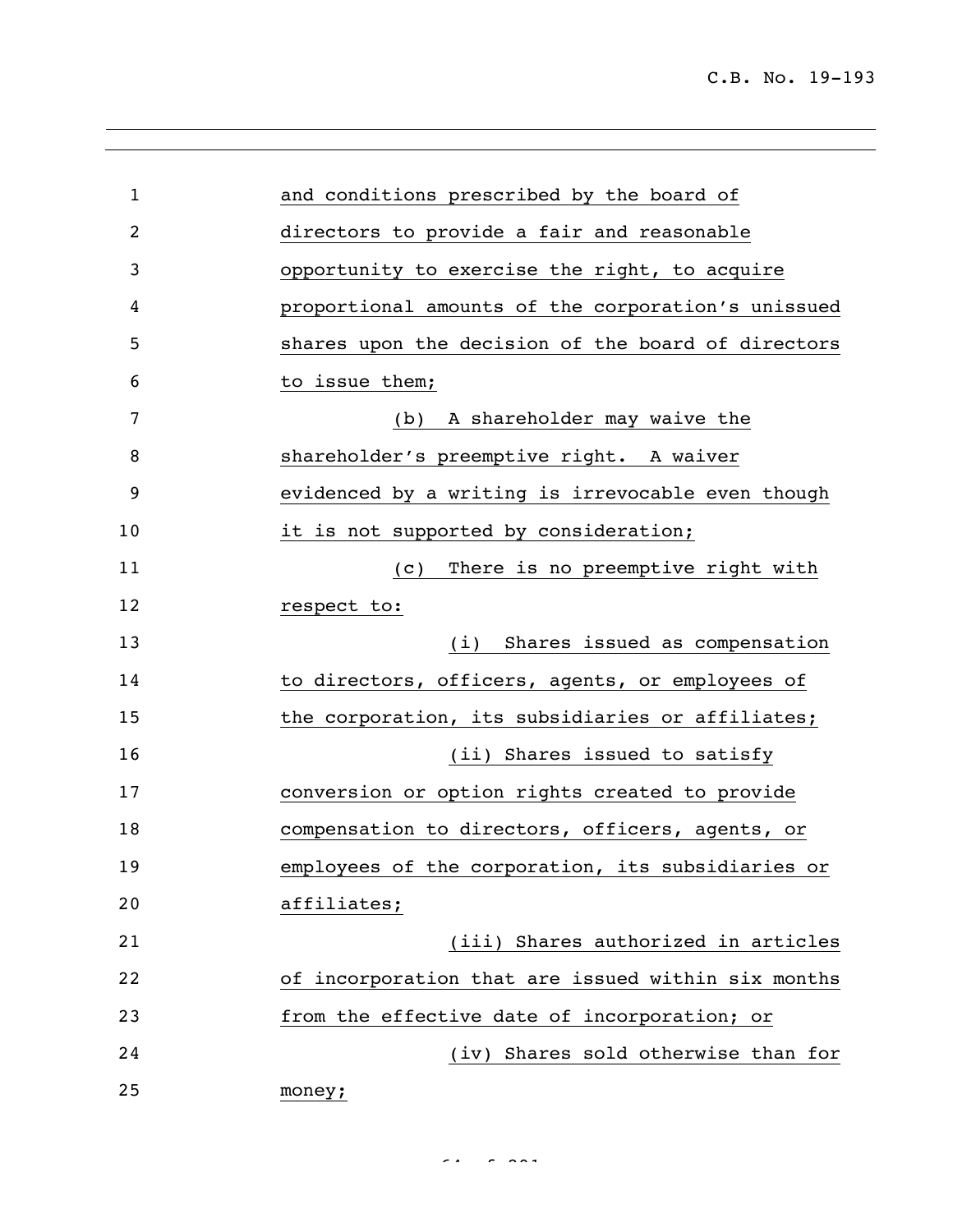C.B. No. 19-193

| $\mathbf{1}$   | Holders of shares of any class<br>(d)              |
|----------------|----------------------------------------------------|
| $\overline{2}$ | without general voting rights but with             |
| 3              | preferential rights to distributions or assets     |
| 4              | have no preemptive rights with respect to shares   |
| 5              | of any class;                                      |
| 6              | Holders of shares of any class with<br>(e)         |
| 7              | general voting rights but without preferential     |
| 8              | rights to distributions or assets have no          |
| 9              | preemptive rights with respect to shares of any    |
| 10             | class with preferential rights to distributions or |
| 11             | assets unless the shares with preferential rights  |
| 12             | are convertible into or carry a right to subscribe |
| 13             | for or acquire shares without preferential rights; |
| 14             | or                                                 |
| 15             | (f)<br>Shares subject to preemptive rights         |
| 16             | that are not acquired by shareholders may be       |
| 17             | issued to any person for a period of one year      |
| 18             | after being offered to shareholders at a           |
| 19             | consideration set by the board of directors that   |
| 20             | is not lower than the consideration set for the    |
| 21             | exercise of preemptive rights. An offer at a       |
| 22             | lower consideration or after the expiration of one |
| 23             | year is subject to the shareholders' preemptive    |
| 24             | rights.                                            |
| 25             | For purposes of this section, "shares"<br>(3)      |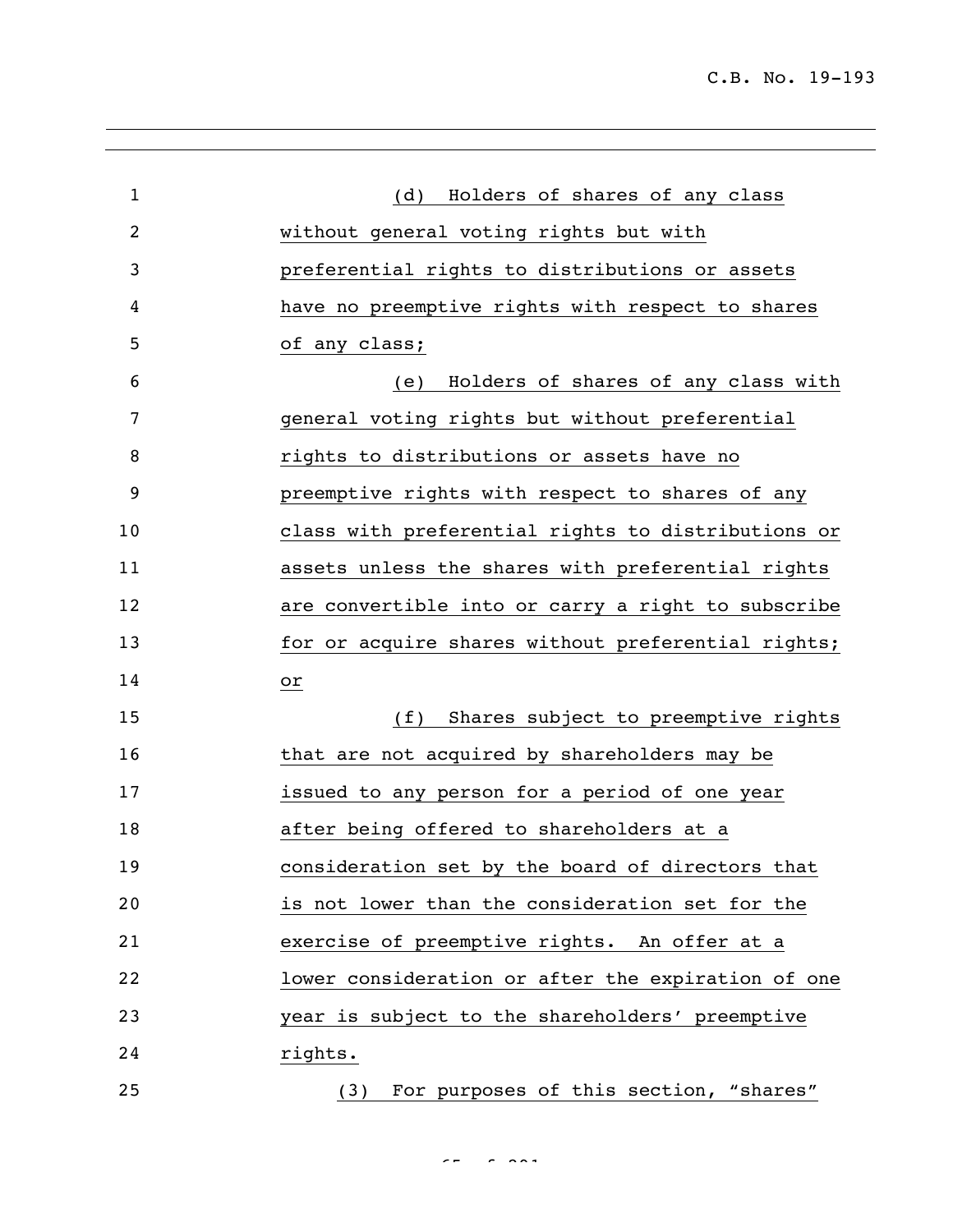| $\mathbf{1}$ | includes a security convertible into or carrying a     |  |  |
|--------------|--------------------------------------------------------|--|--|
| 2            | right to subscribe for or acquire shares."             |  |  |
| 3            | Section 50. Title 36 of the Code of the Federated      |  |  |
| 4            | States of Micronesia (Annotated), is hereby amended by |  |  |
| 5            | inserting a new section 148 of chapter 1, to read as   |  |  |
| 6            | follows:                                               |  |  |
| 7            | "Section 148. Corporation's acquisition of its         |  |  |
| 8            | own shares.                                            |  |  |
| 9            | A corporation may acquire its own shares<br>(1)        |  |  |
| 10           | and shares so acquired constitute authorized but       |  |  |
| 11           | unissued shares.                                       |  |  |
| 12           | If the articles of incorporation<br>(2)                |  |  |
| 13           | prohibit the reissuance of acquired shares, the        |  |  |
| 14           | number of authorized shares is reduced by the          |  |  |
| 15           | number of shares acquired, effective upon delivery     |  |  |
| 16           | to the Registrar for filing, a statement of            |  |  |
| 17           | cancellation showing the reduction in the              |  |  |
| 18           | authorized shares.                                     |  |  |
| 19           | (3) The statement of cancellation must set             |  |  |
| 20           | forth:                                                 |  |  |
| 21           | The name of the corporation;<br>(a)                    |  |  |
| 22           | The number of acquired shares<br>(b)                   |  |  |
| 23           | cancelled, itemized by class and series; and           |  |  |
| 24           | The total number of authorized<br>(C)                  |  |  |
| 25           | shares, itemized by class and series, remaining        |  |  |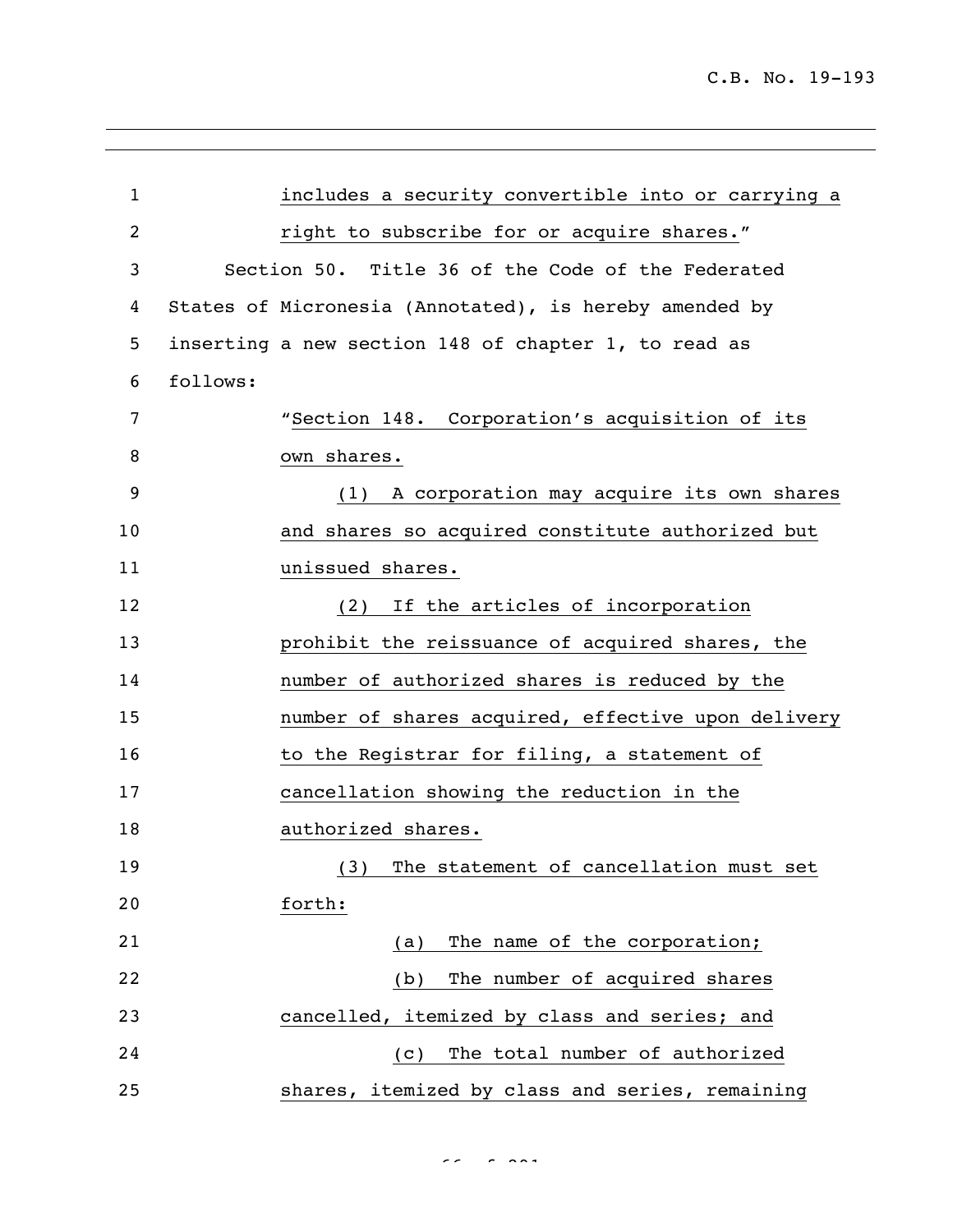| $\mathbf{1}$ | after reduction of the shares."                        |  |
|--------------|--------------------------------------------------------|--|
| 2            | Section 51. Title 36 of the Code of the Federated      |  |
| 3            | States of Micronesia (Annotated), is hereby amended by |  |
| 4            | inserting a new section 149 of chapter 1, to read as   |  |
| 5            | follows:                                               |  |
| 6            | "Section 149. Distributions to shareholders.           |  |
| 7            | A board of directors may authorize and<br>(1)          |  |
| 8            | the corporation may make distributions to its          |  |
| 9            | shareholders subject to restriction by the             |  |
| 10           | articles of incorporation and the limitation in        |  |
| 11           | subsection $(3)$ .                                     |  |
| 12           | If the board of directors does not fix<br>(2)          |  |
| 13           | the record date for determining shareholders           |  |
| 14           | entitled to a distribution other than one              |  |
| 15           | involving a purchase, redemption, or other             |  |
| 16           | acquisition of the corporation's shares, it is the     |  |
| 17           | date the board of directors authorizes the             |  |
| 18           | distribution.                                          |  |
| 19           | No distribution may be made if, after<br>(3)           |  |
| 20           | giving it effect:                                      |  |
| 21           | The corporation would not be able<br>(a)               |  |
| 22           | to pay its debts as they become due in the usual       |  |
| 23           | course of business; or                                 |  |
| 24           | The corporation's total assets<br>(b)                  |  |
| 25           | would be less than the sum of its total                |  |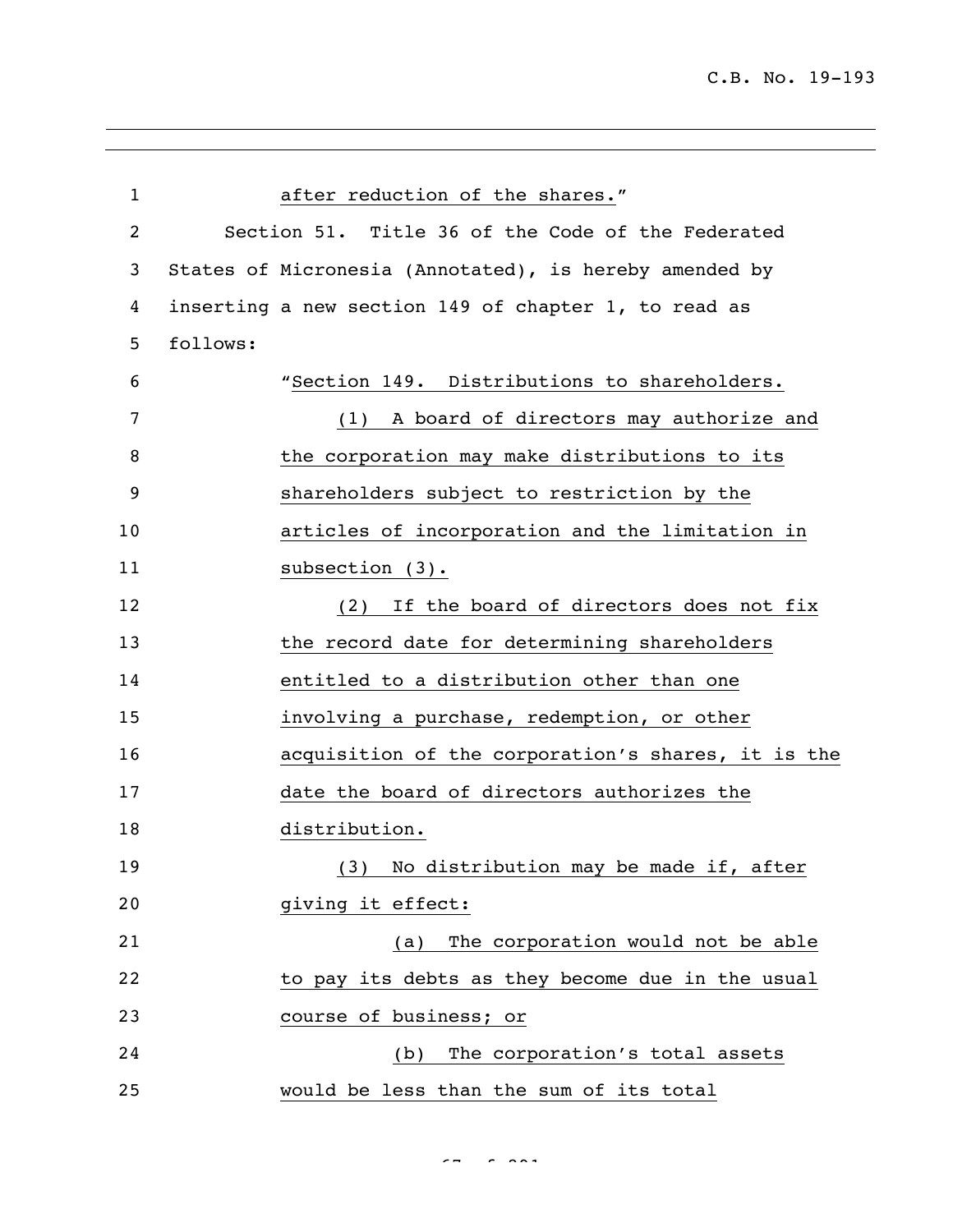| $\mathbf{1}$ | liabilities plus (unless the articles of            |
|--------------|-----------------------------------------------------|
| 2            | incorporation permit otherwise) the amount that     |
| 3            | would be needed, if the corporation were to be      |
| 4            | dissolved at the time of the distribution, to       |
| 5            | satisfy the preferential rights upon dissolution    |
| 6            | of shareholders whose preferential rights are       |
| 7            | superior to those receiving the distribution.       |
| 8            | The board of directors may base a<br>(4)            |
| 9            | determination that a distribution is not            |
| 10           | prohibited under subsection (3) either on           |
| 11           | financial statements prepared on the basis of       |
| 12           | accounting practices and principles that are        |
| 13           | reasonable in the circumstances or on a fair        |
| 14           | valuation or other method that is reasonable in     |
| 15           | the circumstances.                                  |
| 16           | Except as provided in subsection $(7)$ ,<br>(5)     |
| 17           | the effect of a distribution under subsection (3)   |
| 18           | is measured.                                        |
| 19           | In the case of distribution by<br>(a)               |
| 20           | purchase, redemption, or other acquisition of the   |
| 21           | corporation's shares, as of the earlier of:         |
| 22           | (i) The date money or other property                |
| 23           | is transferred or debt incurred by the corporation; |
| 24           | or                                                  |
| 25           | (ii) The date the shareholder                       |

 $\epsilon$ 8 of 291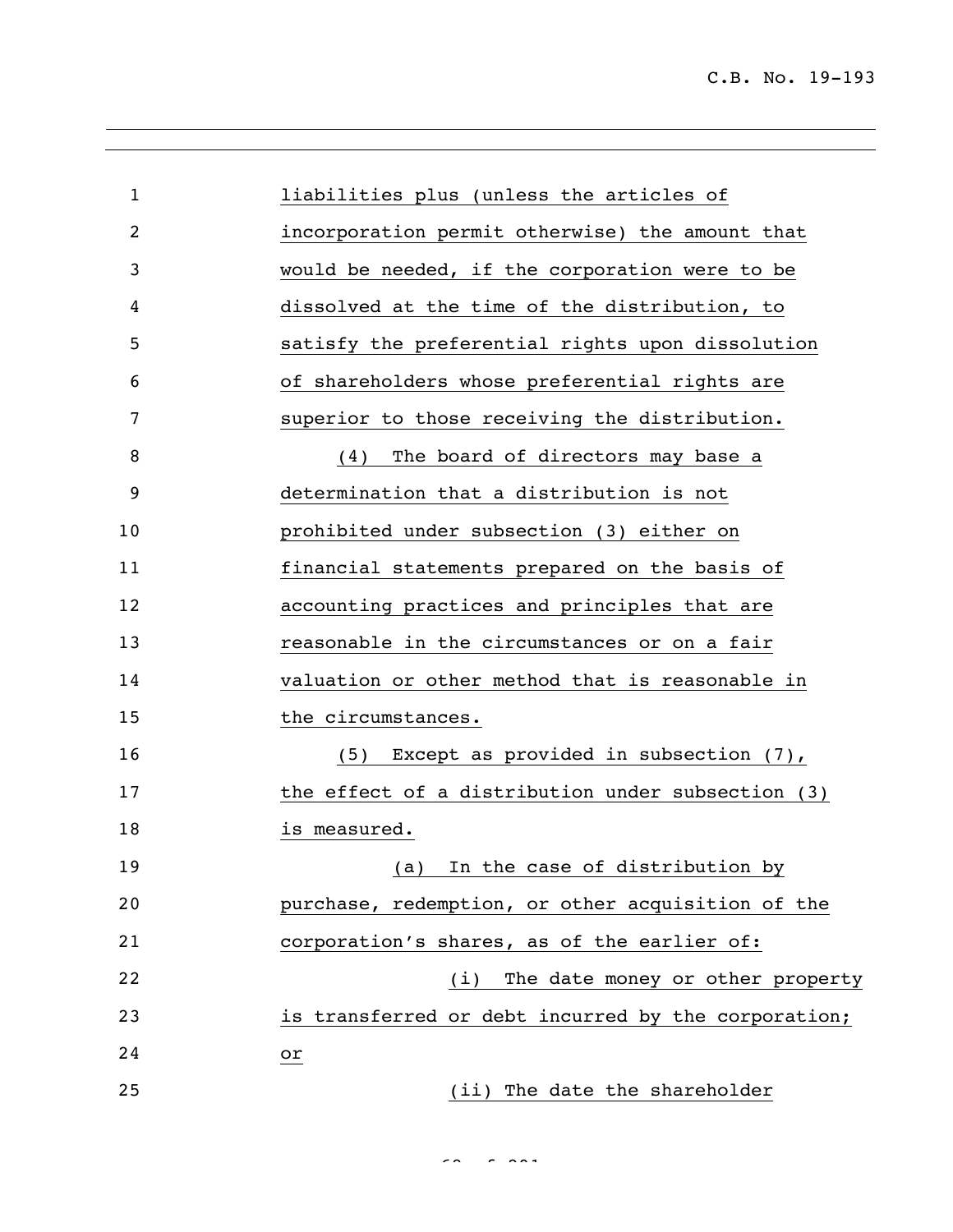| 1  | ceases to be a shareholder with respect to the     |
|----|----------------------------------------------------|
| 2  | acquired shares.                                   |
| 3  | In the case of any other<br>(b)                    |
| 4  | distribution of indebtedness, as of the date the   |
| 5  | indebtedness is distributed;                       |
| 6  | In all other cases, as of:<br>(C)                  |
| 7  | (i) The date the distribution is                   |
| 8  | authorized if the payment occurs within one        |
| 9  | hundred twenty days after the date of              |
| 10 | authorization; or                                  |
| 11 | (ii) The date the payment is made                  |
| 12 | if it occurs more than one hundred twenty days     |
| 13 | after the date of authorization.                   |
| 14 | A corporation's indebtedness to a<br>(6)           |
| 15 | shareholder incurred by reason of a distribution   |
| 16 | made in accordance with this section is at parity  |
| 17 | with the corporation's indebtedness to its         |
| 18 | general, unsecured creditors except to the extent  |
| 19 | subordinated by agreement.                         |
| 20 | (7) Indebtedness of a corporation, including       |
| 21 | indebtedness issued as a distribution, is not      |
| 22 | considered a liability for purposes of             |
| 23 | determinations under subsection (3) if its terms   |
| 24 | provide that payment of principal and interest are |
| 25 | made only if and to the extent that payment of a   |

 $\sigma$   $\sigma$   $\sigma$   $\sigma$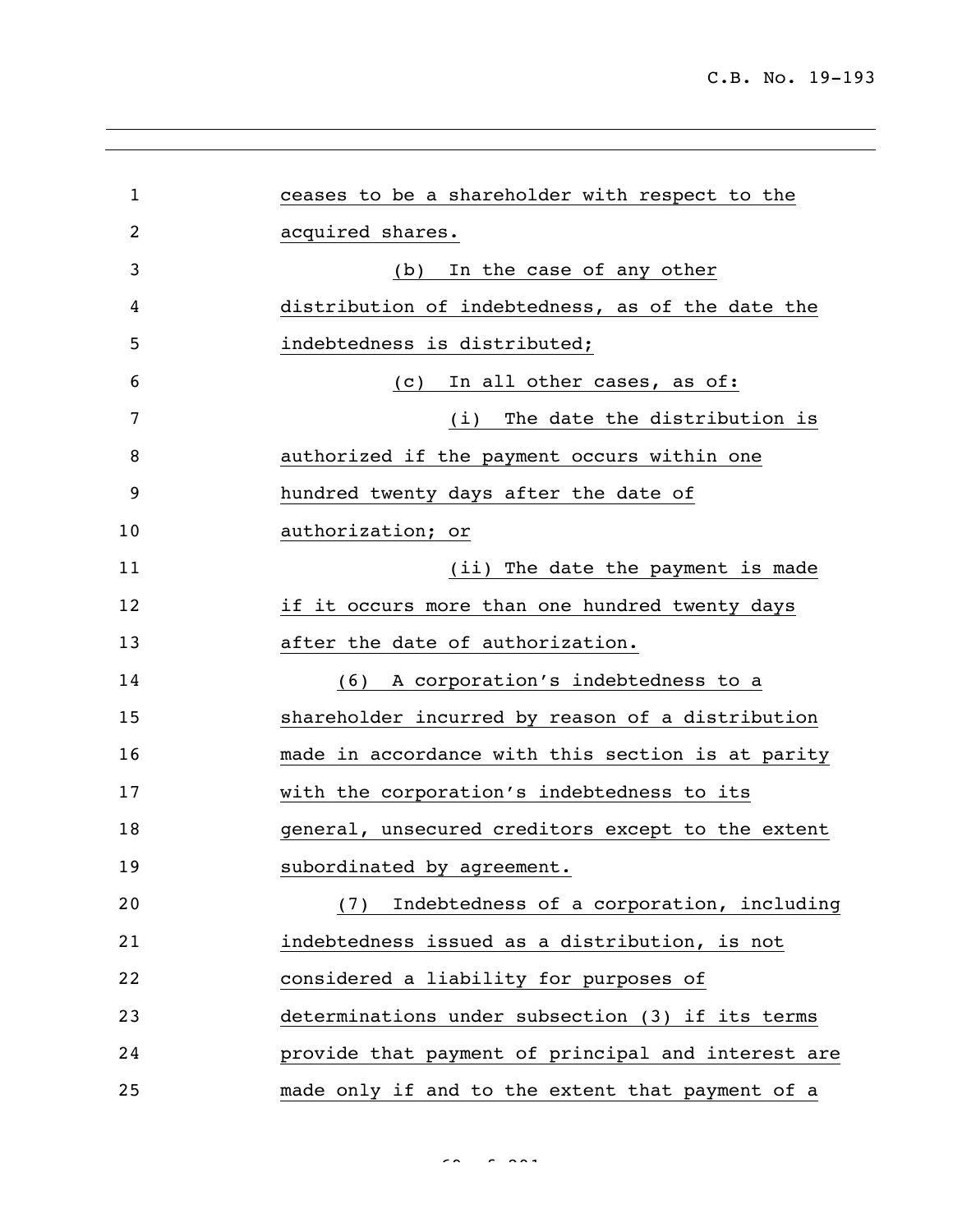| $\mathbf{1}$ |                                                   | distribution to shareholders could then be made        |  |
|--------------|---------------------------------------------------|--------------------------------------------------------|--|
| 2            |                                                   | under this section. If the indebtedness is issued      |  |
| 3            |                                                   | as a distribution, each payment of principal or        |  |
| 4            |                                                   | interest is treated as a distribution, the effect      |  |
| 5            |                                                   | of which is measured on the date the payment is        |  |
| 6            | actually made."                                   |                                                        |  |
| 7            | Section 52. Title 36 of the Code of the Federated |                                                        |  |
| 8            |                                                   | States of Micronesia (Annotated), is hereby amended by |  |
| 9            |                                                   | inserting a new section 150 of chapter 1, to read as   |  |
| 10           | follows:                                          |                                                        |  |
| 11           |                                                   | "Section 150. Annual meeting.                          |  |
| 12           |                                                   | (1) A corporation shall hold a meeting of              |  |
| 13           |                                                   | shareholders annually at a time stated in or fixed     |  |
| 14           |                                                   | in accordance with the bylaws.                         |  |
| 15           |                                                   | Annual shareholders' meetings may be<br>(2)            |  |
| 16           |                                                   | held in or out of the Federated States of              |  |
| 17           |                                                   | Micronesia at the place stated in or fixed in          |  |
| 18           |                                                   | accordance with the bylaws. If no place is stated      |  |
| 19           |                                                   | in or fixed in accordance with the bylaws, annual      |  |
| 20           |                                                   | meetings shall be held at the corporation's            |  |
| 21           |                                                   | principal office. Notwithstanding the foregoing,       |  |
| 22           |                                                   | the bylaws may authorize the board of directors,       |  |
| 23           |                                                   | in its sole discretion, to determine that the          |  |
| 24           |                                                   | annual meeting shall not be held at any place, but     |  |
| 25           |                                                   | may instead be held solely by means of remote          |  |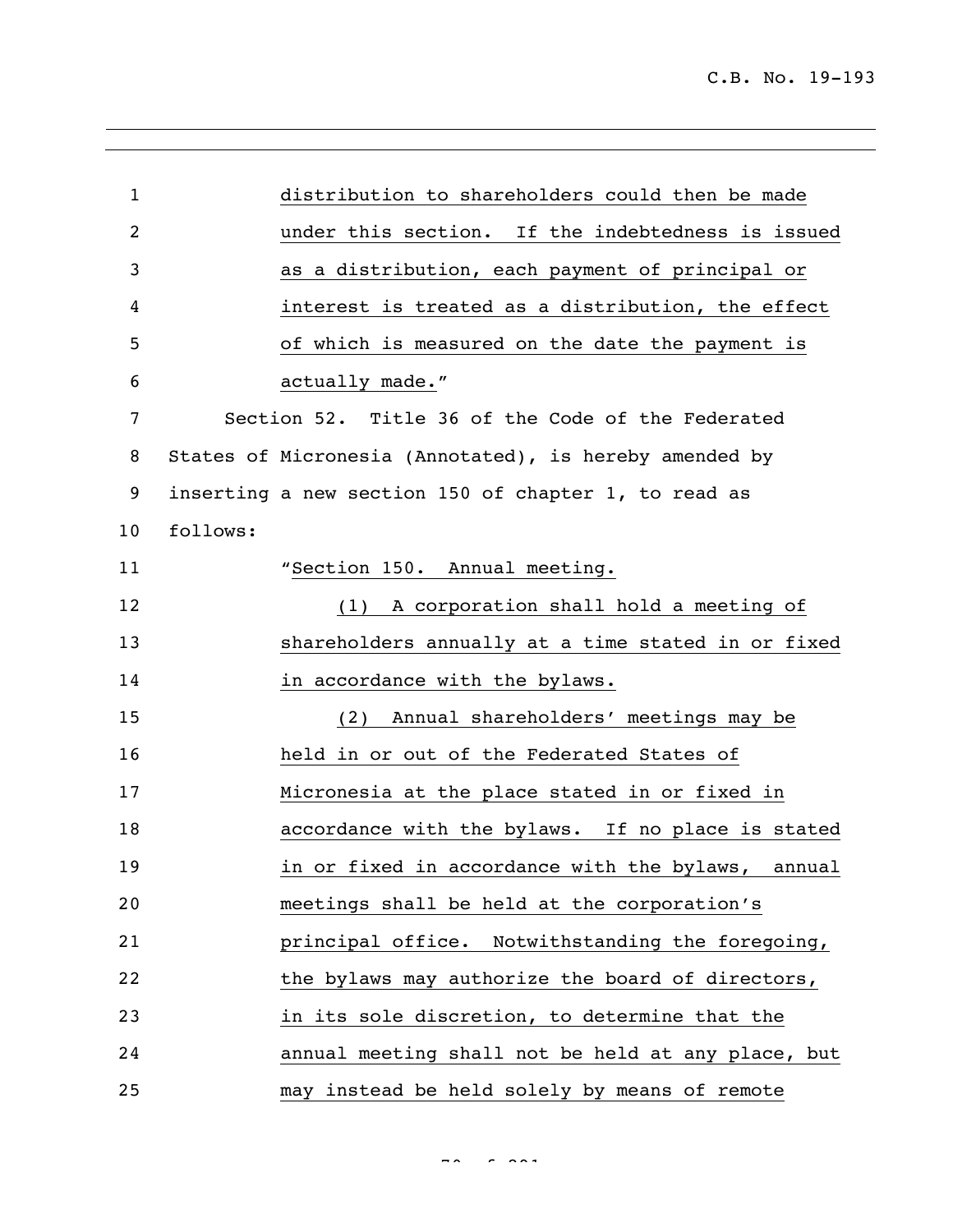| $\mathbf{1}$   | communication as authorized under subsection (3).  |
|----------------|----------------------------------------------------|
| $\overline{2}$ | If authorized by the board of directors<br>(3)     |
| 3              | in its sole discretion, and subject to guidelines  |
| 4              | and procedures adopted by the board, shareholders  |
| 5              | and proxies of the shareholders not physically     |
| 6              | present at a meeting of shareholders, by means of  |
| 7              | remote communication, may:                         |
| 8              | (a) Participate in a meeting of                    |
| 9              | shareholders; and                                  |
| 10             | Be deemed present in person and<br>(b)             |
| 11             | vote at a meeting of shareholders whether the      |
| 12             | meeting is held at a designated place or solely by |
| 13             | means of remote communication; provided that the   |
| 14             | corporation shall:                                 |
| 15             | Implement reasonable measures<br>(i)               |
| 16             | to verify that each person deemed present and      |
| 17             | permitted to vote at the meeting by means of       |
| 18             | remote communication is a shareholder or proxy of  |
| 19             | a shareholder;                                     |
| 20             | (ii) Implement reasonable measures                 |
| 21             | to provide shareholders and proxies of             |
| 22             | shareholders a reasonable opportunity to           |
| 23             | participate in the meeting and to vote on matters  |
| 24             | submitted to the shareholders, including an        |
| 25             | opportunity to read or hear the proceedings of the |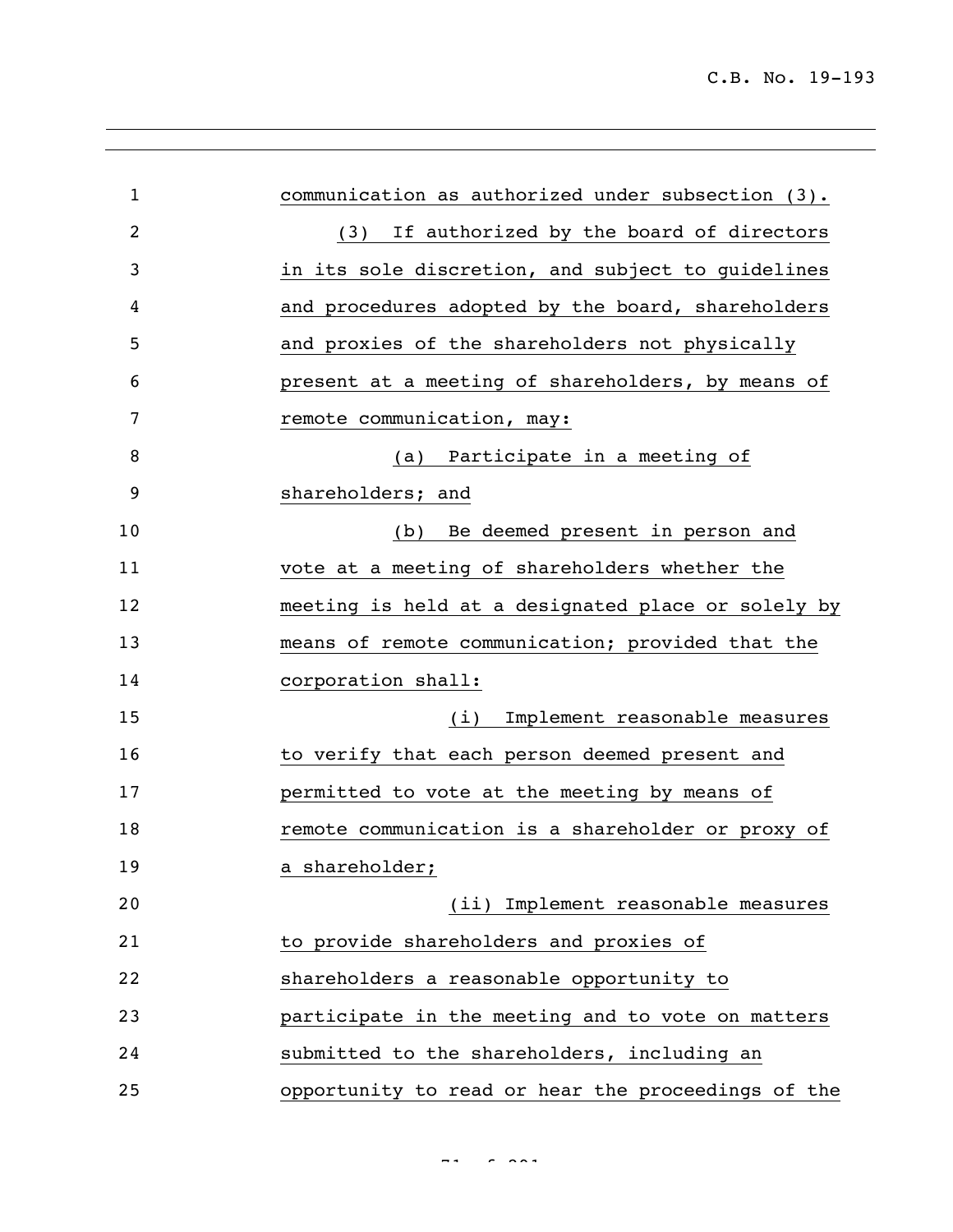| $\mathbf{1}$ | meeting concurrently with the proceedings; and         |                                    |  |
|--------------|--------------------------------------------------------|------------------------------------|--|
| 2            |                                                        | (iii) Maintain a record of voting  |  |
| 3            | or action by any shareholder or proxy of a             |                                    |  |
| 4            | shareholder that votes or takes other action at        |                                    |  |
| 5            | the meeting by means of remote communication.          |                                    |  |
| 6            | The failure to hold an annual meeting at<br>(4)        |                                    |  |
| 7            | the time stated in or fixed in accordance with a       |                                    |  |
| 8            | corporation's bylaws shall not affect the validity     |                                    |  |
| 9            | of any corporate action."                              |                                    |  |
| 10           | Section 53. Title 36 of the Code of the Federated      |                                    |  |
| 11           | States of Micronesia (Annotated), is hereby amended by |                                    |  |
| 12           | inserting a new section 151 of chapter 1, to read as   |                                    |  |
| 13           | follows:                                               |                                    |  |
| 14           | "Section 151. Special meeting.                         |                                    |  |
| 15           | (1)                                                    | A corporation shall hold a special |  |
| 16           | meeting of shareholders:                               |                                    |  |
| 17           | (a)                                                    | On call of its board of directors  |  |
| 18           | or the person or persons authorized to do so by        |                                    |  |
| 19           | the articles of incorporation or bylaws; or            |                                    |  |
| 20           |                                                        | (b) If the holders of at least ten |  |
| 21           | percent of all of the votes entitled to be cast on     |                                    |  |
| 22           | any issue proposed to be considered at the             |                                    |  |
| 23           | proposed special meeting sign, date, and deliver       |                                    |  |
| 24           | to the corporation's secretary one or more written     |                                    |  |
| 25           | demands for the meeting describing the purpose or      |                                    |  |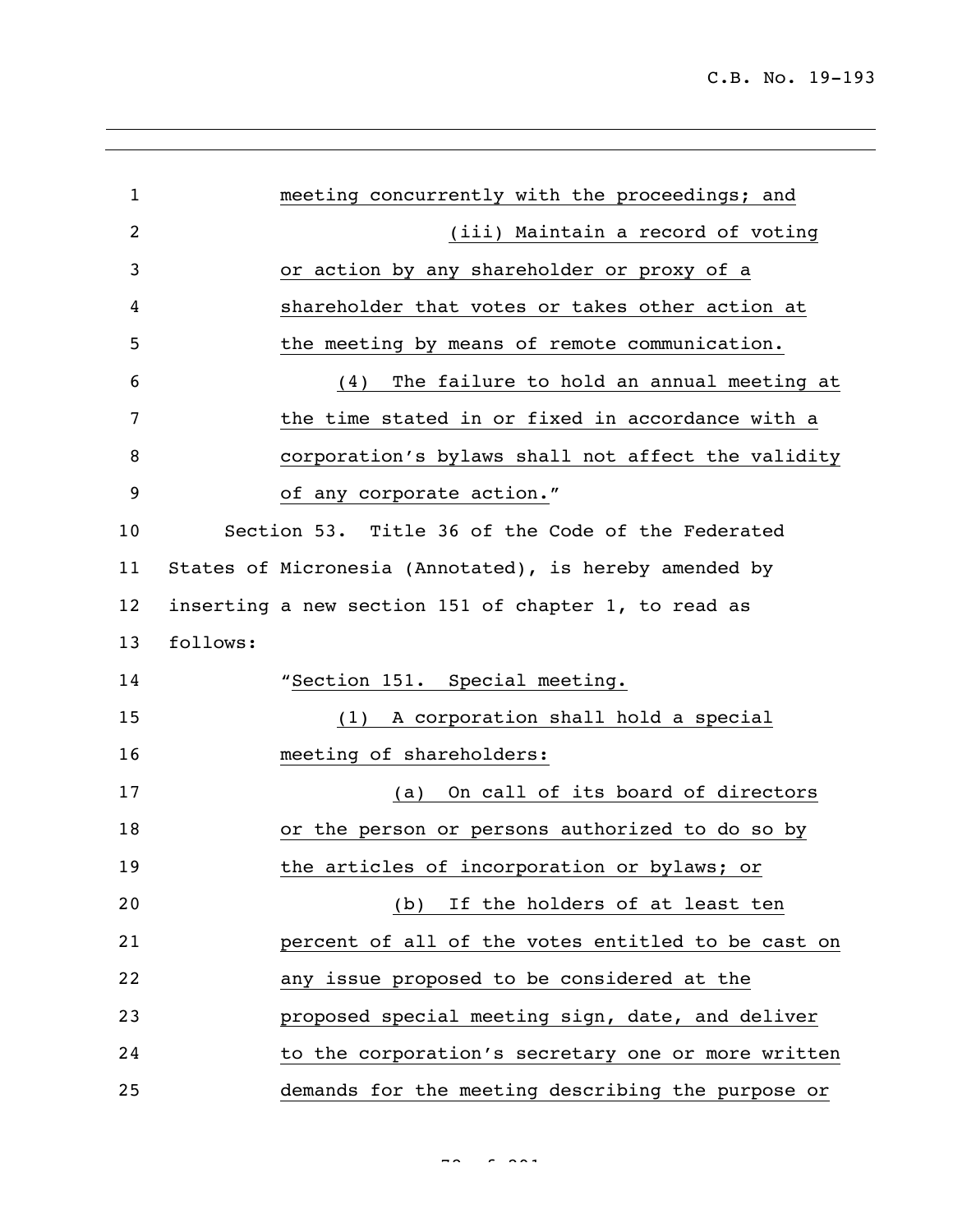| $\mathbf 1$ | purposes for which it is to be held.                   |
|-------------|--------------------------------------------------------|
| 2           | If not otherwise fixed under section 152<br>(2)        |
| 3           | or 156, the record date for determining                |
| 4           | shareholders entitled to demand a special meeting      |
| 5           | is the date the first shareholder signs the            |
| 6           | demand.                                                |
| 7           | Special shareholders' meetings may be<br>(3)           |
| 8           | held in or out of the Federated States of              |
| 9           | Micronesia at the place stated in or fixed in          |
| 10          | accordance with the bylaws. If no place is stated      |
| 11          | in or fixed in accordance with the bylaws, special     |
| 12          | meetings shall be held at the corporation's            |
| 13          | principal office. Notwithstanding the foregoing,       |
| 14          | the bylaws may authorize the board of directors,       |
| 15          | in its sole discretion, to determine that the          |
| 16          | special meeting shall not be held at any place,        |
| 17          | but may instead be held solely by means of remote      |
| 18          | communication as authorized by section 150(3).         |
| 19          | (4) Only business within the purpose or                |
| 20          | purposes described in the meeting notice required      |
| 21          | by section 154(3) may be conducted at a special        |
| 22          | shareholders' meeting."                                |
| 23          | Section 54. Title 36 of the Code of the Federated      |
| 24          | States of Micronesia (Annotated), is hereby amended by |
| 25          | inserting a new section 152 of chapter 1, to read as   |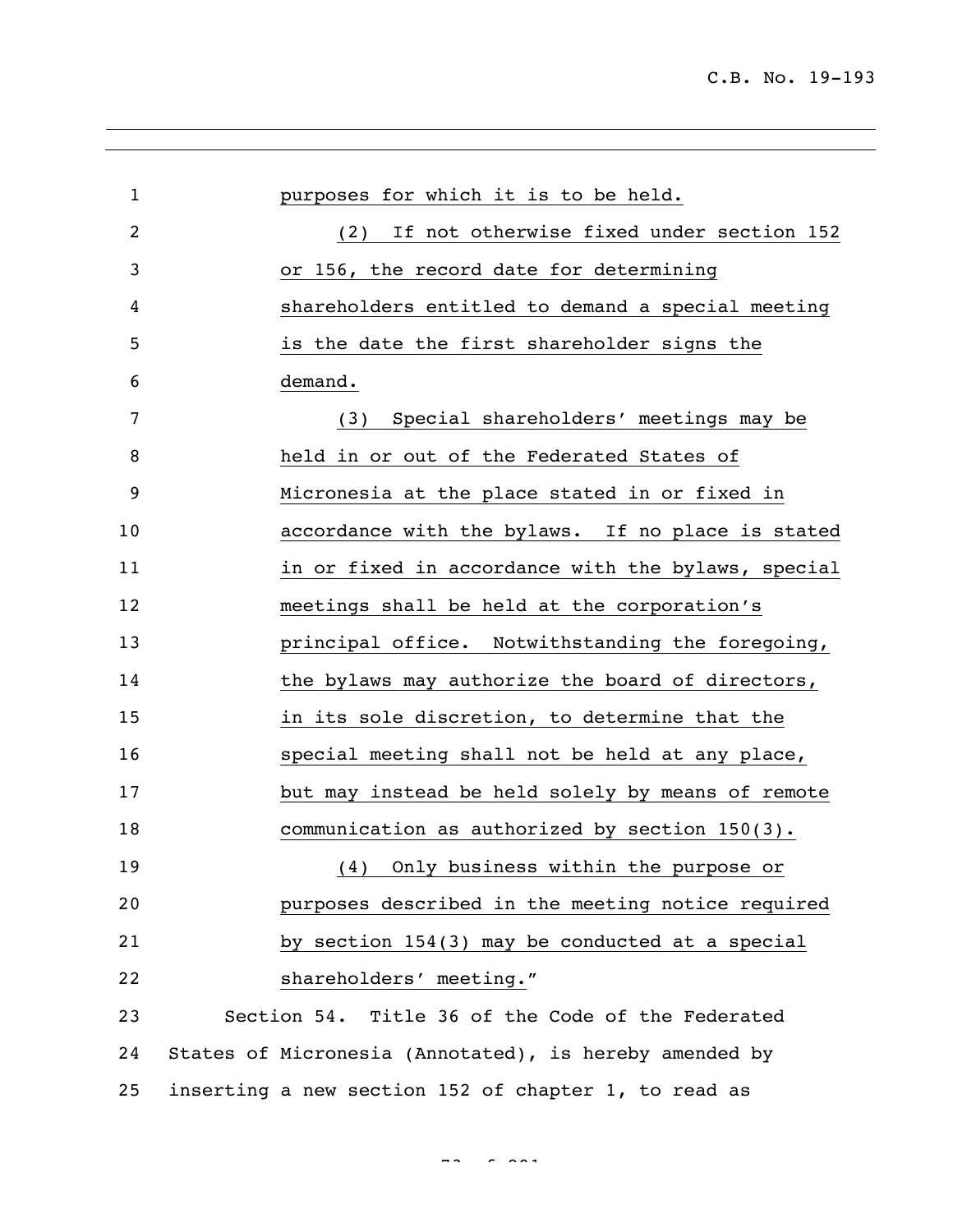| $\mathbf{1}$ | follows: |                                                    |
|--------------|----------|----------------------------------------------------|
| 2            |          | "Section 152. Court-ordered meeting.               |
| 3            |          | The Supreme Court of the Federated<br>(1)          |
| 4            |          | States of Micronesia may summarily order a meeting |
| 5            |          | to be held:                                        |
| 6            |          | On application of any shareholder<br>(a)           |
| 7            |          | of the corporation entitled to participate in an   |
| 8            |          | annual meeting if an annual meeting was not held   |
| 9            |          | within the earlier of six months after the end of  |
| 10           |          | the corporation's fiscal year or fifteen months    |
| 11           |          | after its last annual meting; or                   |
| 12           |          | On application of a shareholder who<br>(b)         |
| 13           |          | signed a demand for a special meeting valid under  |
| 14           |          | section 151, if:                                   |
| 15           |          | Notice of a special meeting<br>(i)                 |
| 16           |          | was not given within thirty days after the date    |
| 17           |          | the demand was delivered to the corporation's      |
| 18           |          | secretary; or                                      |
| 19           |          | (ii) The special meeting was not                   |
| 20           |          | held in accordance with the notice.                |
| 21           |          | (2) The court may fix the time and place of        |
| 22           |          | the meeting or determine that the meeting shall be |
| 23           |          | held solely by means of remote communication as    |
| 24           |          | authorized by Section 150(3), determine the shares |
| 25           |          | entitled to participate in the meeting, specify a  |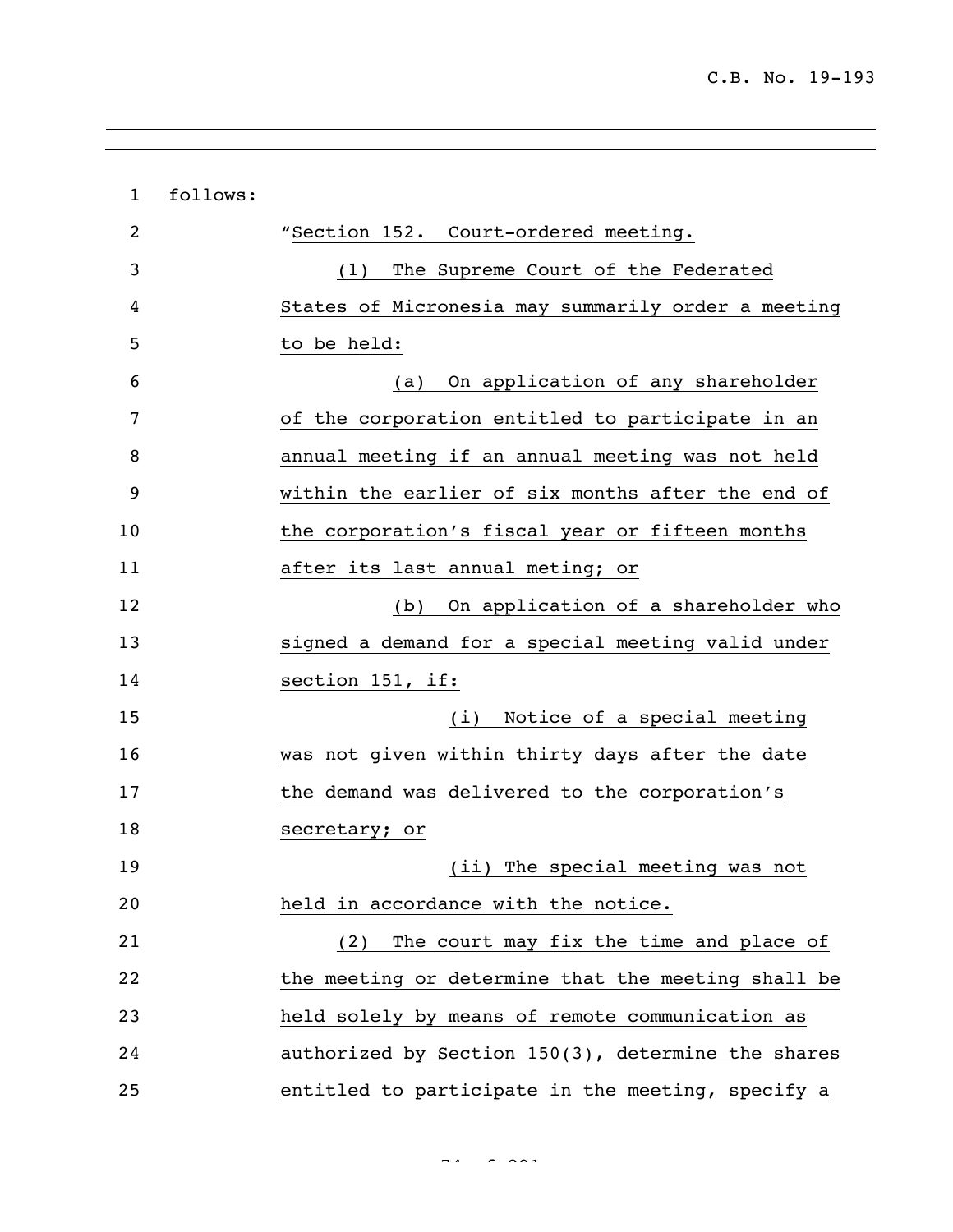| $\mathbf{1}$ | record date for determining shareholders entitled      |
|--------------|--------------------------------------------------------|
| 2            | to notice of and to vote at the meeting, prescribe     |
| 3            | the form and content of the meeting notice, fix        |
| 4            | the quorum required for specific matters to be         |
| 5            | considered at the meeting or direct that the votes     |
| 6            | represented at the meeting constitute a quorum for     |
| 7            | action on those matters, and enter other orders        |
| 8            | necessary to accomplish the purpose or purposes of     |
| 9            | the meeting."                                          |
| 10           | Section 55. Title 36 of the Code of the Federated      |
| 11           | States of Micronesia (Annotated), is hereby amended by |
| 12           | inserting a new section 153 of chapter 1, to read as   |
| 13           | follows:                                               |
| 14           | "Section 153. Action without meeting.                  |
| 15           | (1) Action required or permitted by this               |
| 16           | chapter to be taken at a shareholders' meeting may     |
| 17           | be taken without a meeting if the action is taken      |
| 18           | by all the shareholders entitled to vote on the        |
| 19           | action. The action shall be evidenced by one or        |
| 20           | more written consents describing the action taken,     |
| 21           | signed before or after the intended effective date     |
| 22           | of the action by all the shareholders entitled to      |
| 23           | vote on the action, and delivered to the               |
| 24           | corporation for inclusion in the minutes for           |
| 25           | filing with the corporate records.                     |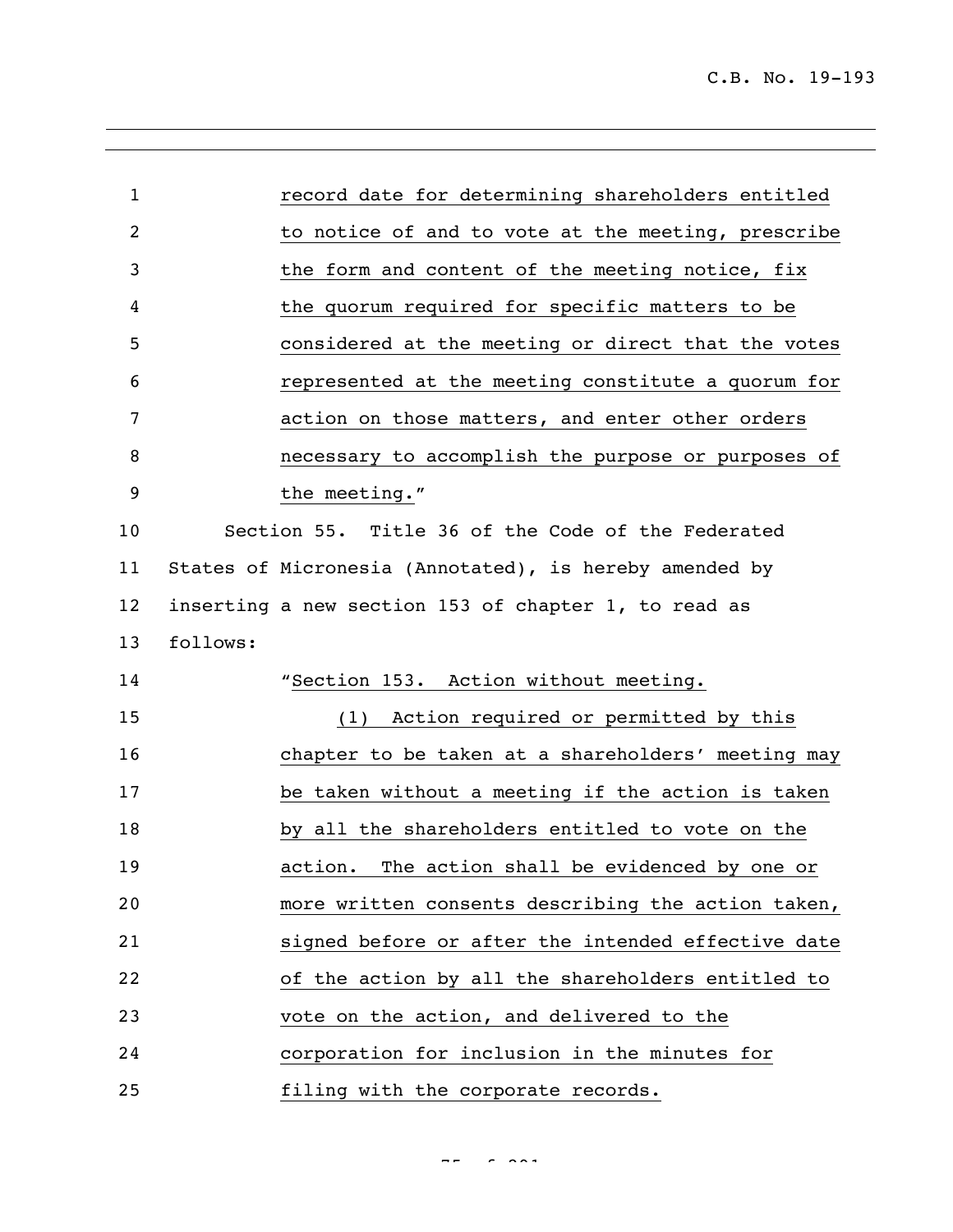| $\mathbf 1$ | (2) If not otherwise fixed under Section 152       |
|-------------|----------------------------------------------------|
| 2           | or 156, the record date for determining            |
| 3           | shareholders entitled to take action without a     |
| 4           | meeting is the date the first shareholder signs    |
| 5           | the consent under subsection (1).                  |
| 6           | A consent signed under this section has<br>(3)     |
| 7           | the effect of a meeting vote and may be described  |
| 8           | as such in any document.                           |
| 9           | (4) If this chapter requires that notice of        |
| 10          | proposed action be given to nonvoting shareholders |
| 11          | and the action is to be taken by unanimous consent |
| 12          | of the voting shareholders, the corporation shall  |
| 13          | give its nonvoting shareholders written notice of  |
| 14          | the proposed action at least ten days before the   |
| 15          | action is taken. The notice shall contain or be    |
| 16          | accompanied by the same material that, under this  |
| 17          | chapter, would have been required to be sent to    |
| 18          | nonvoting shareholders in a notice of a meeting at |
| 19          | which the proposed action would have been          |
| 20          | submitted to the shareholders for action.          |
| 21          | (5) An electronic transmission consenting to       |
| 22          | an action to be taken and transmitted by a         |
| 23          | shareholder, proxy of a shareholder, or person or  |
| 24          | persons authorized to act for a shareholder or     |
| 25          | proxy of a shareholder, shall be deemed to be      |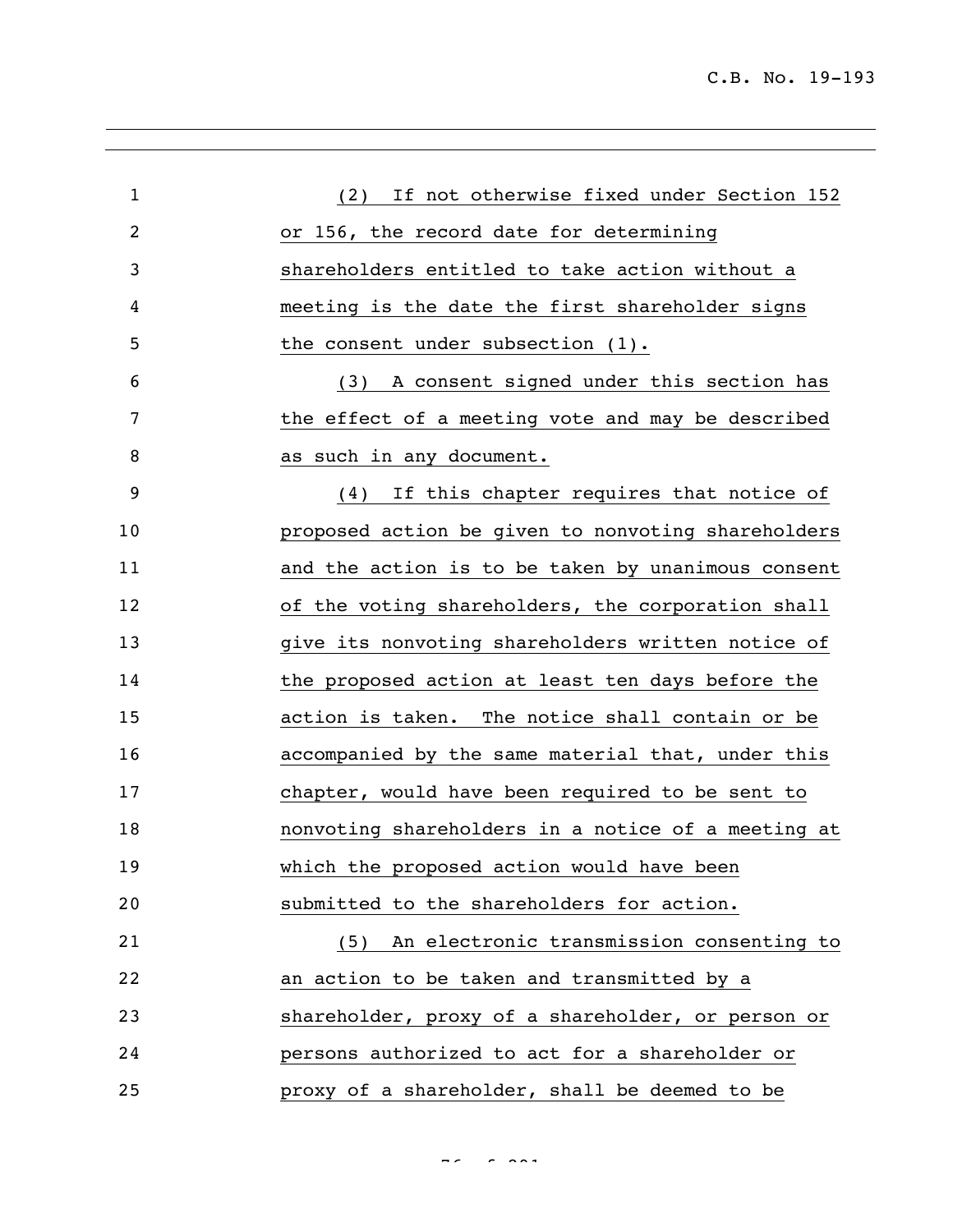| $\mathbf{1}$ | written, signed, and dated for the purposes of    |
|--------------|---------------------------------------------------|
| 2            | this section; provided that the electronic        |
| 3            | transmission sets forth or is delivered with      |
| 4            | information from which the corporation may        |
| 5            | determine:                                        |
| 6            | That the electronic transmission<br>(a)           |
| 7            | was transmitted by the shareholder, proxy of the  |
| 8            | shareholder, or person or persons authorized to   |
| 9            | act for the shareholder or proxy of the           |
| 10           | shareholder; and                                  |
| 11           | (b) The date on which the shareholder,            |
| 12           | or authorized person or persons transmitted the   |
| 13           | electronic transmission.                          |
| 14           | The date on which the electronic transmission is  |
| 15           | transmitted shall be deemed to be the date on     |
| 16           | which the consent is signed. No consent given by  |
| 17           | electronic transmission shall be deemed to have   |
| 18           | been delivered until the consent is reproduced in |
| 19           | paper form and delivered to the corporation.      |
| 20           | (6) Any copy, facsimile, or other reliable        |
| 21           | reproduction of a consent in writing may be       |
| 22           | substituted or used in lieu of the original       |
| 23           | writing for any and all purposes for which the    |
| 24           | original writing could be used; provided that the |
| 25           | copy, facsimile, or other reproduction shall be a |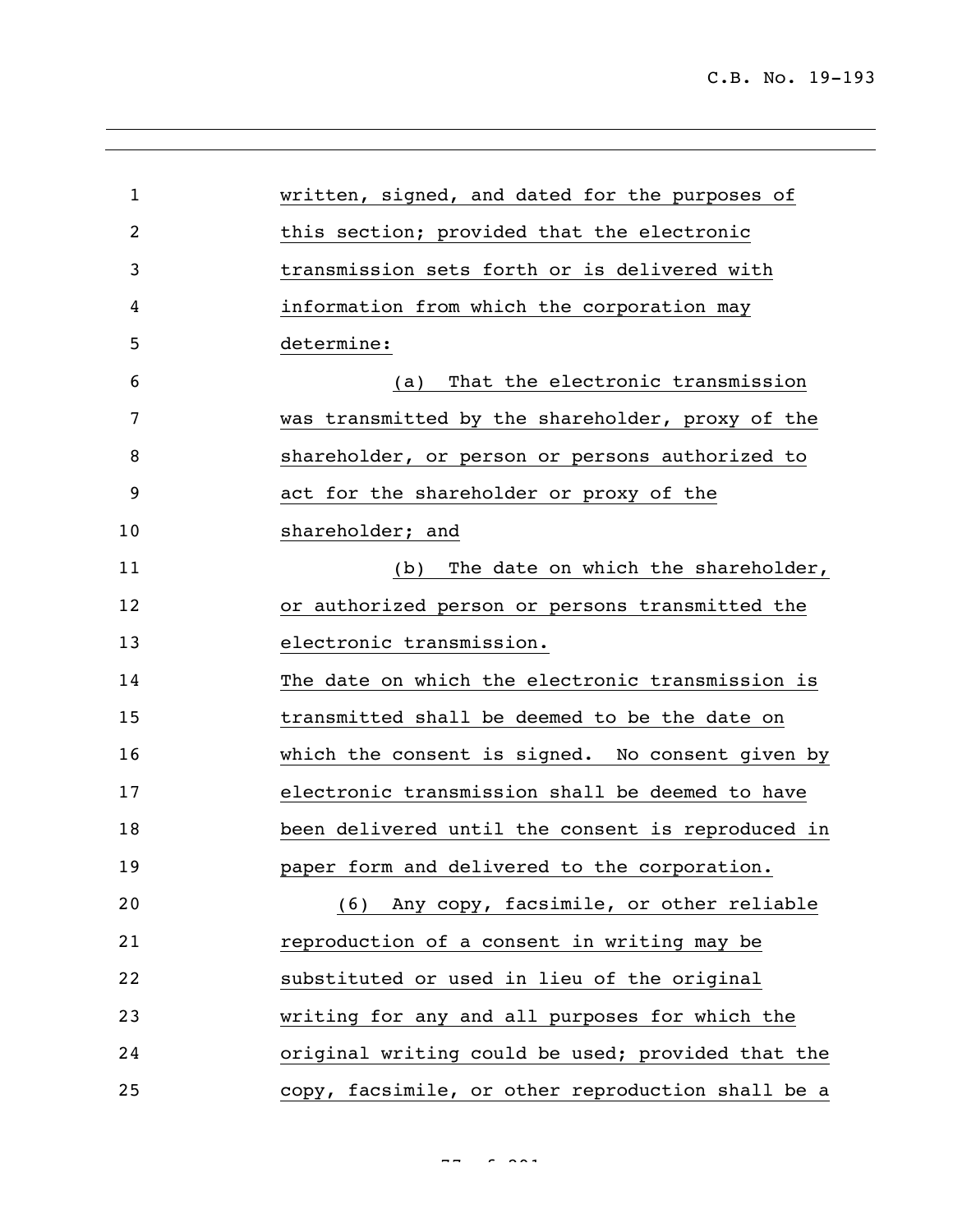| $\mathbf{1}$   |          | complete reproduction of the entire original           |
|----------------|----------|--------------------------------------------------------|
| $\overline{2}$ |          | writing."                                              |
| 3              |          | Section 56. Title 36 of the Code of the Federated      |
| 4              |          | States of Micronesia (Annotated), is hereby amended by |
| 5              |          | inserting a new section 154 of chapter 1, to read as   |
| 6              | follows: |                                                        |
| 7              |          | "Section 154. Notice of meeting.                       |
| 8              |          | (1) A corporation shall notify shareholders            |
| 9              |          | of the date, time, and place, if any, of each          |
| 10             |          | annual and special shareholders' meeting no fewer      |
| 11             |          | than ten nor more than sixty days before the           |
| 12             |          | meeting date. If means of remote communication         |
| 13             |          | are authorized for use in a meeting, regardless of     |
| 14             |          | whether the meeting is held at a designated place      |
| 15             |          | or solely by means of remote communication, the        |
| 16             |          | notice shall also inform shareholders of the means     |
| 17             |          | of remote communication by which shareholders may      |
| 18             |          | be deemed to be present in person and allowed to       |
| 19             |          | vote. Unless this chapter or the articles of           |
| 20             |          | incorporation require otherwise, the corporation       |
| 21             |          | is required to give notice only to shareholders        |
| 22             |          | entitled to vote at the meeting.                       |
| 23             |          | (2) Unless this chapter or the articles of             |
| 24             |          | incorporation require otherwise, notice of an          |
| 25             |          | annual meeting need not include a description of       |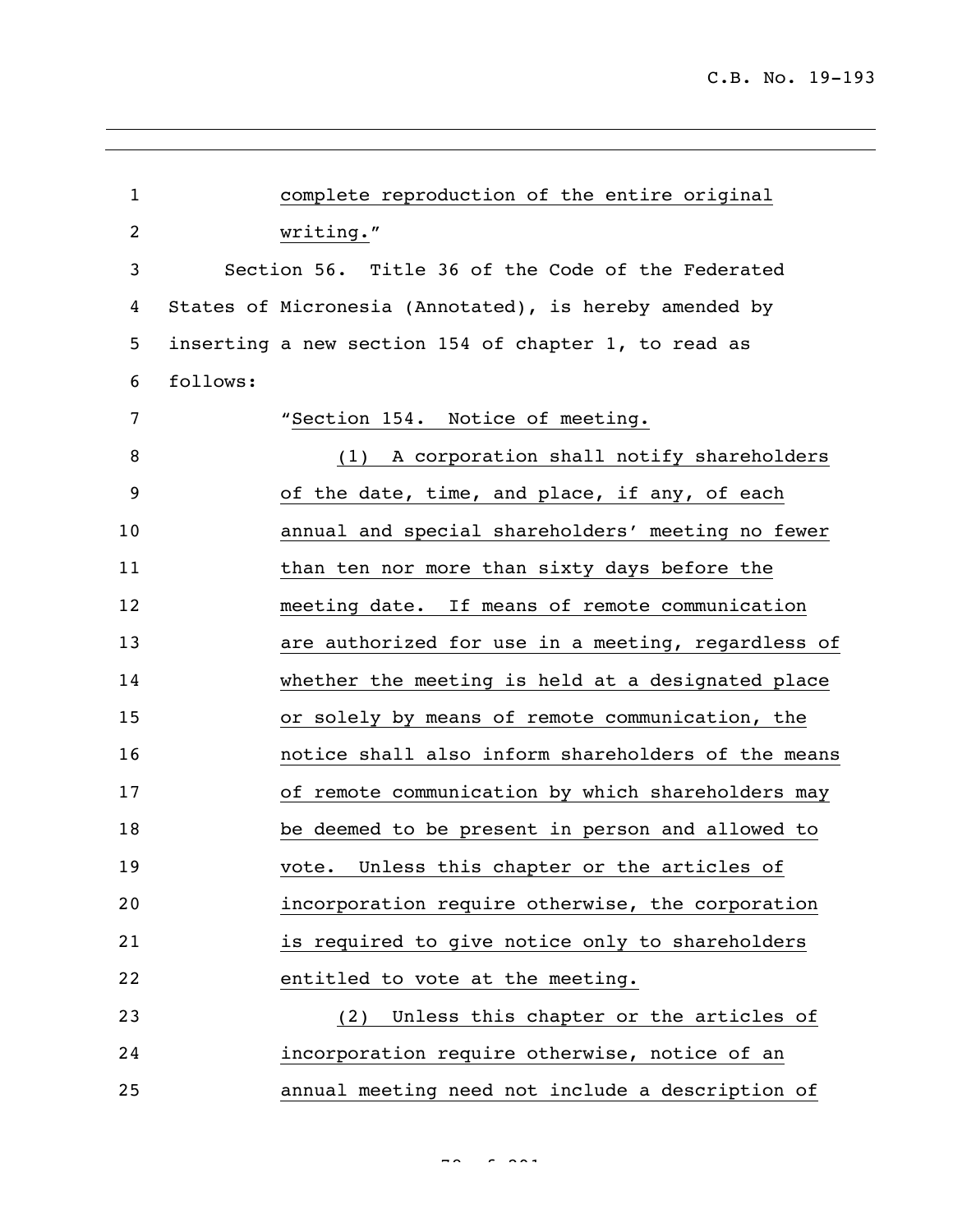| $\mathbf{1}$ | the purpose or purposes for which the meeting is   |
|--------------|----------------------------------------------------|
| 2            | called.                                            |
| 3            | (3) Notice of a special meeting must include       |
| 4            | a description of the purpose or purposes for which |
| 5            | the meeting is called.                             |
| 6            | If not otherwise fixed under Section 152<br>(4)    |
| 7            | or 156, the record date for determining            |
| 8            | shareholders entitled to notice of and to vote at  |
| 9            | an annual or special shareholders' meeting is the  |
| 10           | day before the first notice is delivered to        |
| 11           | shareholders.                                      |
| 12           | (5) Unless the bylaws require otherwise, if        |
| 13           | an annual or special shareholders' meeting is      |
| 14           | adjourned to a different date, time, or place,     |
| 15           | notice need not be given of the new date, time or  |
| 16           | place if the new date, time, or place is announced |
| 17           | at the meeting before adjournment. In addition,    |
| 18           | if the annual or special shareholders' meeting was |
| 19           | held solely by means of remote communication, and  |
| 20           | the adjourned meeting will be held by a means of   |
| 21           | remote communication by which shareholders may be  |
| 22           | deemed to be present in person and vote, notice    |
| 23           | need not be given of the new means of remote       |
| 24           | communication if the new means of remote           |
| 25           | communication is announced at the meeting before   |

 $79.992$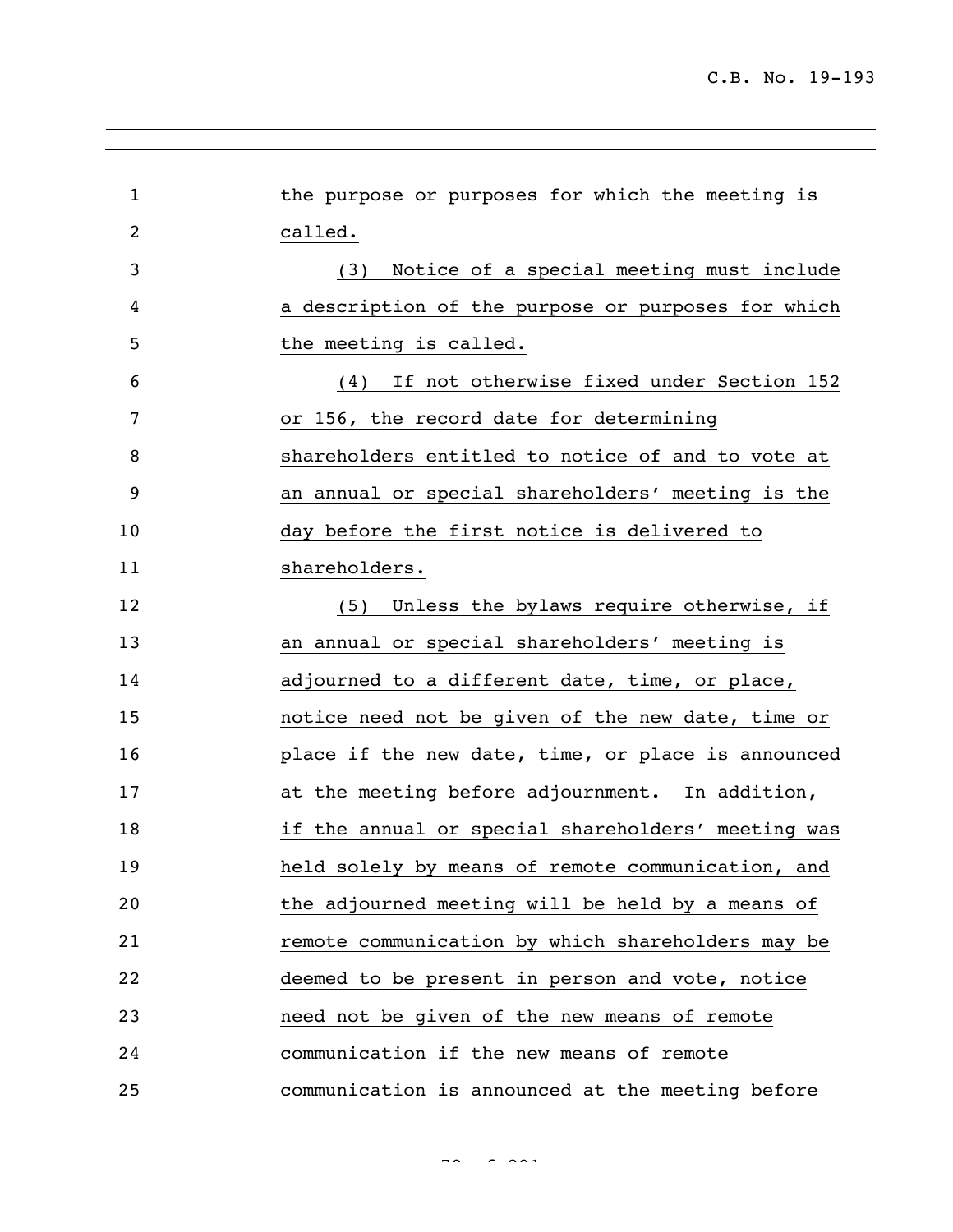| $\mathbf{1}$   |          | adjournment. If a new record date for the              |
|----------------|----------|--------------------------------------------------------|
| $\overline{c}$ |          | adjourned meeting is or must be fixed under            |
| 3              |          | Section 156, however, notice of the adjourned          |
| 4              |          | meeting shall be given under this section to           |
| 5              |          | shareholders who are entitled to notice of the new     |
| 6              |          | record date."                                          |
| 7              |          | Section 57. Title 36 of the Code of the Federated      |
| 8              |          | States of Micronesia (Annotated), is hereby amended by |
| 9              |          | inserting a new section 155 of chapter 1, to read as   |
| 10             | follows: |                                                        |
| 11             |          | "Section 155. Waiver of notice.                        |
| 12             |          | (1) A shareholder may waive any notice                 |
| 13             |          | required by this chapter, the articles of              |
| 14             |          | incorporation, or bylaws before or after the date      |
| 15             |          | and time stated in the notice. The waiver shall        |
| 16             |          | be in writing and be signed by the shareholder         |
| 17             |          | entitled to the notice or shall be by electronic       |
| 18             |          | transmission by the shareholder entitled to            |
| 19             |          | notice, and delivered to the corporation for           |
| 20             |          | inclusion in the minutes or filing with the            |
| 21             |          | corporate records; provided that the electronic        |
| 22             |          | transmission sets forth, or is delivered with          |
| 23             |          | information from which the corporation may             |
| 24             |          | determine that the electronic transmission was         |
| 25             |          | transmitted by the shareholder.                        |

 $80<sup>2</sup>$   $80<sup>2</sup>$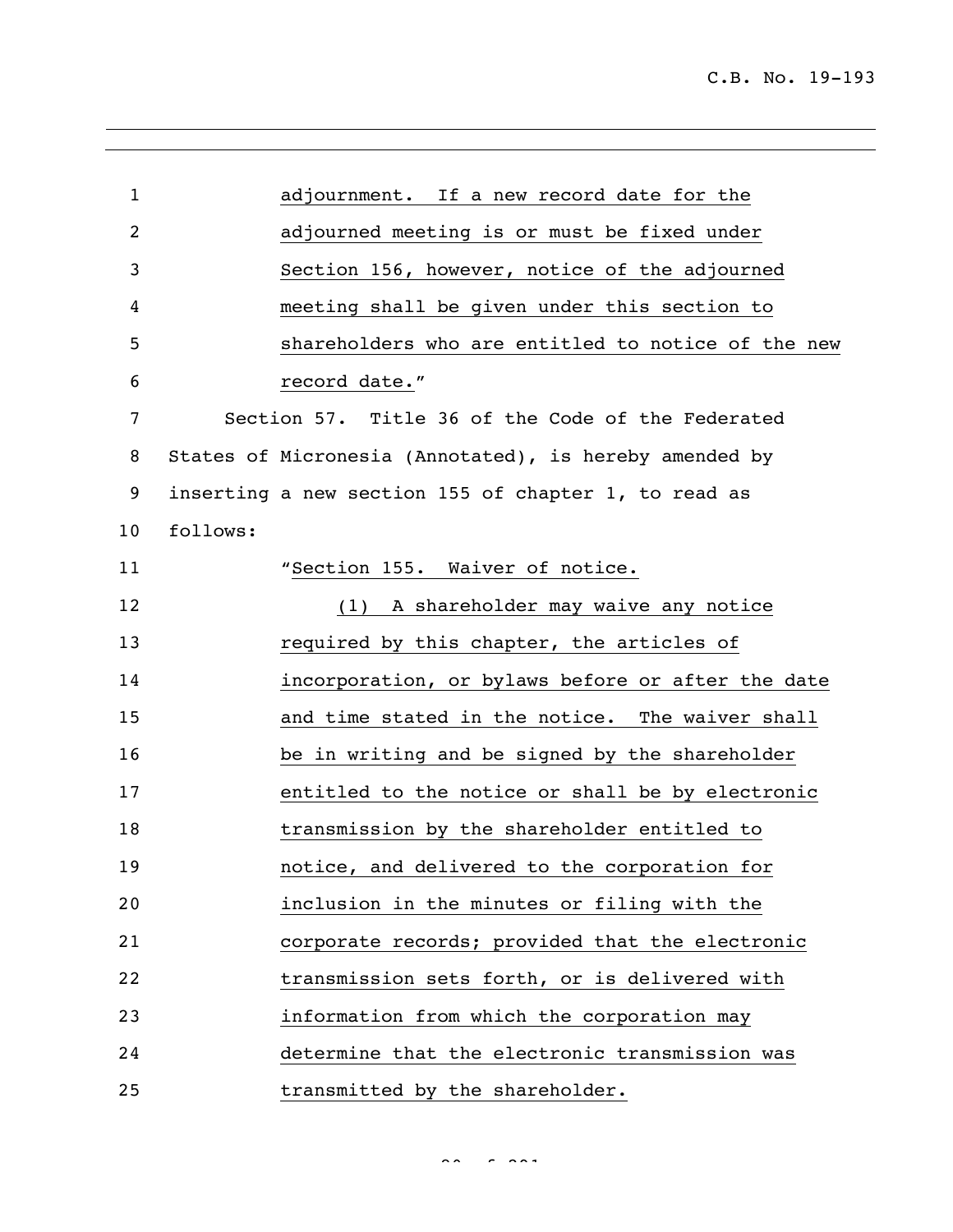| $\mathbf{1}$ | A shareholder's attendance at a meeting:<br>(2)        |
|--------------|--------------------------------------------------------|
| 2            | Waives objection to lack of notice<br>(a)              |
| 3            | or defective notice of the meeting, unless the         |
| 4            | shareholder at the beginning of the meeting            |
| 5            | objects to holding the meeting or transacting          |
| 6            | business at the meeting; and                           |
| 7            | Waives objection to consideration<br>(b)               |
| 8            | of a particular matter at the meeting that is not      |
| 9            | within the purpose or purposes described in the        |
| 10           | meeting notice, unless the shareholder objects to      |
| 11           | considering the matter when it is presented."          |
| 12           | Section 58. Title 36 of the Code of the Federated      |
| 13           | States of Micronesia (Annotated), is hereby amended by |
| 14           | inserting a new section 156 of chapter 1, to read as   |
| 15           | follows:                                               |
| 16           | "Section 156. Record date.                             |
| 17           | The bylaws may fix or provide the manner<br>(1)        |
| 18           | of fixing the record date for one or more voting       |
| 19           | groups to determine the shareholders entitled to       |
| 20           | notice of a shareholders' meeting, to demand a         |
| 21           | special meeting, to vote, or to take any other         |
| 22           | action. If the bylaws do not fix or provide for        |
| 23           | fixing a record date, the board of directors of        |
| 24           | the corporation may fix a future date as the           |
| 25           | record date.                                           |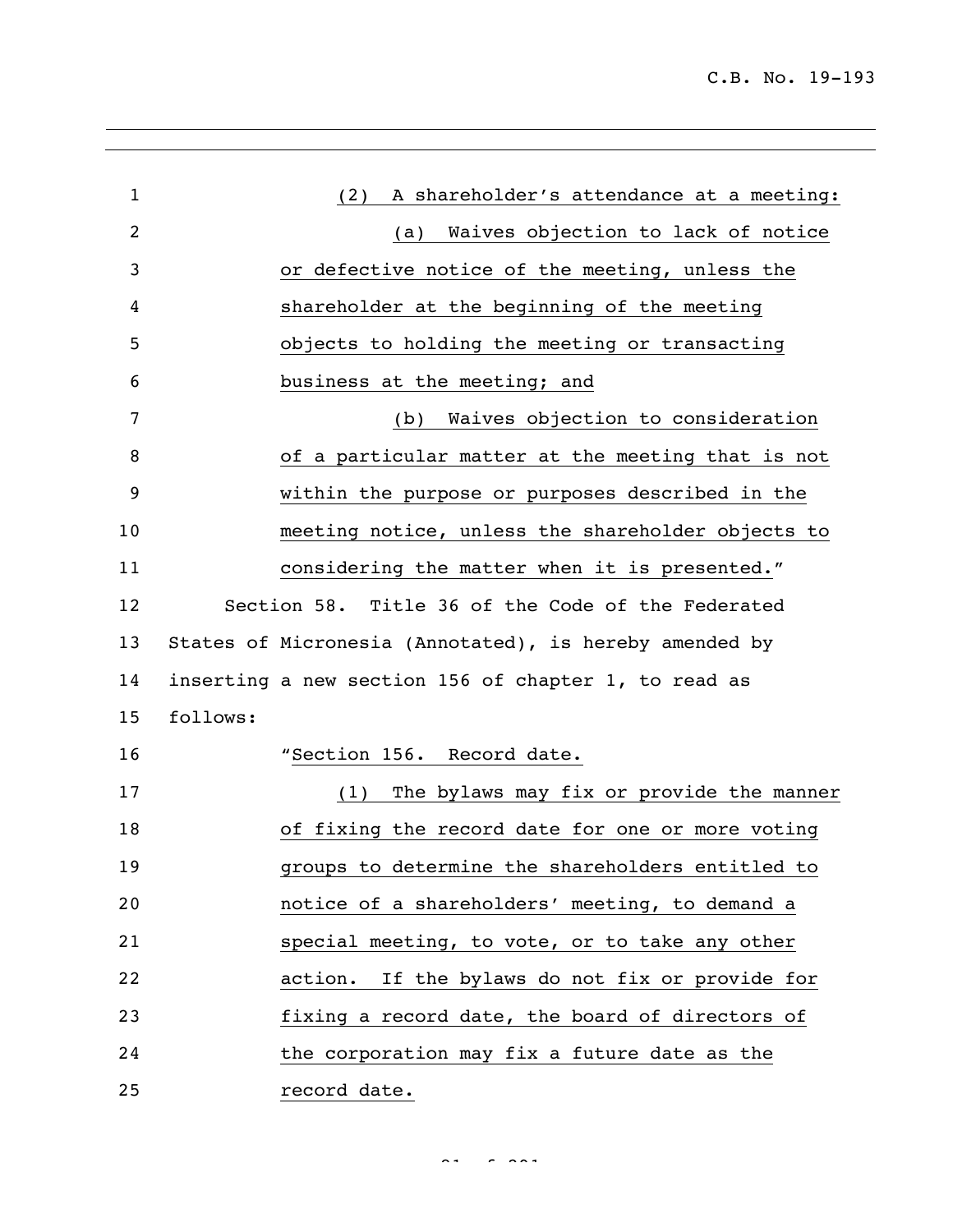| $\mathbf{1}$ | A record date fixed under this section<br>(2)          |
|--------------|--------------------------------------------------------|
| 2            | may not be more than seventy days before the           |
| 3            | meeting or action requiring a determination of         |
| 4            | shareholders.                                          |
| 5            | A determination of shareholders entitled<br>(3)        |
| 6            | to notice of or to vote at a shareholders' meeting     |
| 7            | is effective for any adjournment of the meeting        |
| 8            | unless the board of directors fixes a new record       |
| 9            | date, which it must do if the meeting is adjourned     |
| 10           | to a date more than one hundred twenty days after      |
| 11           | the date fixed for the original meeting.               |
| 12           | (4) If a court orders a meeting adjourned to           |
| 13           | a date more than one hundred twenty days after the     |
| 14           | date fixed for the original meeting, it may            |
| 15           | provide that the original record date continues in     |
| 16           | effect or it may fix a new record date."               |
| 17           | Section 59. Title 36 of the Code of the Federated      |
| 18           | States of Micronesia (Annotated), is hereby amended by |
| 19           | inserting a new section 157 of chapter 1, to read as   |
| 20           | follows:                                               |
| 21           | "Section 157. Shareholders' list for meeting.          |
| 22           | (1) After fixing a record date for a                   |
| 23           | meeting, a corporation shall prepare an                |
| 24           | alphabetical list of the names of all its              |
| 25           | shareholders who are entitled to notice of a           |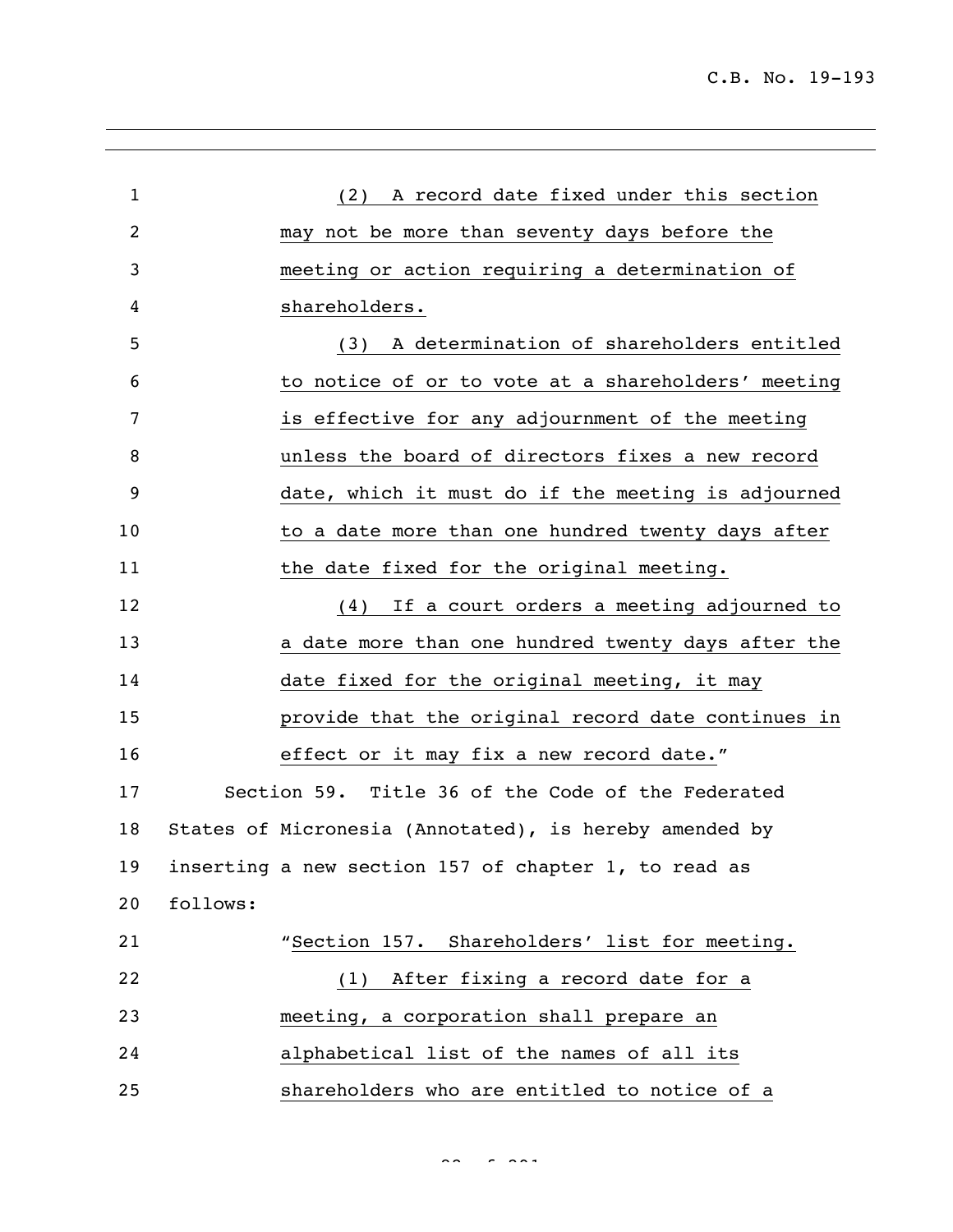| $\mathbf{1}$   | shareholders' meeting. The list shall be arranged  |
|----------------|----------------------------------------------------|
| $\overline{c}$ | by voting group and within each voting group by    |
| 3              | class or series of shares and show the address of  |
| 4              | and number of shares held by each shareholder.     |
| 5              | The shareholders' list shall be<br>(2)             |
| 6              | available for inspection by any shareholder,       |
| 7              | beginning two business days after notice of the    |
| 8              | meeting for which the list was prepared is given   |
| 9              | and continuing through the meeting, at the         |
| 10             | corporation's principal office or at a place       |
| 11             | identified in the meeting notice in the city where |
| 12             | the meeting will be held, or on a reasonably       |
| 13             | accessible electronic network; provided that the   |
| 14             | information required to gain access to the         |
| 15             | shareholders' list is provided with the notice of  |
| 16             | the meeting. A shareholder, the shareholder's      |
| 17             | agent, or the shareholder's attorney, shall be     |
| 18             | entitled on written demand to inspect and to copy  |
| 19             | the list, during regular business hours and at the |
| 20             | shareholder's expense, during the period it is     |
| 21             | available for inspection. If the corporation       |
| 22             | determines that the list will be made available on |
| 23             | an electronic network, the corporation shall take  |
| 24             | reasonable steps to ensure that such information   |
| 25             | is available only to shareholders of the           |

 $83 < 8.881$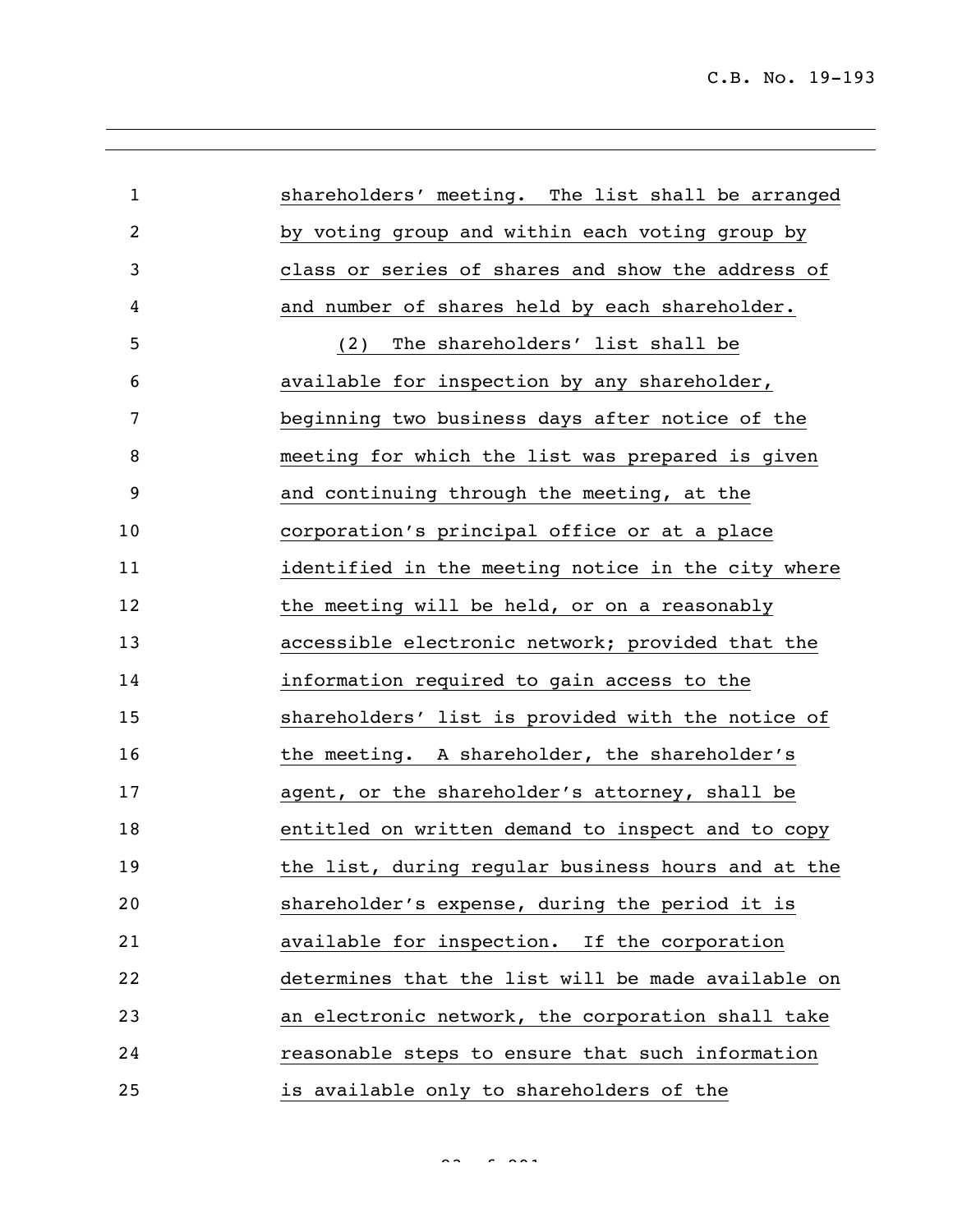| $\mathbf 1$    |          | corporation.                                           |
|----------------|----------|--------------------------------------------------------|
| $\overline{2}$ |          | The corporation shall make the<br>(3)                  |
| 3              |          | shareholders' list available at the meeting, and       |
| 4              |          | any shareholder, the shareholder's agent, or           |
| 5              |          | shareholder's attorney, is entitled to inspect the     |
| 6              |          | list at any time during the meeting or any             |
| 7              |          | adjournment.                                           |
| 8              |          | If the corporation refuses to allow a<br>(4)           |
| 9              |          | shareholder, the shareholder's agent, or the           |
| 10             |          | shareholder's attorney, to inspect the                 |
| 11             |          | shareholders' list before or at the meeting or         |
| 12             |          | copy the list as permitted by subsection (2), the      |
| 13             |          | FSM Supreme Court, on application of the               |
| 14             |          | shareholder, may summarily order the inspection or     |
| 15             |          | copying at the corporations' expense and may           |
| 16             |          | postpone the meeting for which the list was            |
| 17             |          | prepared until the inspection or copying is            |
| 18             |          | complete.                                              |
| 19             |          | (5) Refusal or failure to prepare or make              |
| 20             |          | available the shareholders' list does not affect       |
| 21             |          | the validity of action taken at the meeting."          |
| 22             |          | Section 60. Title 36 of the Code of the Federated      |
| 23             |          | States of Micronesia (Annotated), is hereby amended by |
| 24             |          | inserting a new section 158 of chapter 1, to read as   |
| 25             | follows: |                                                        |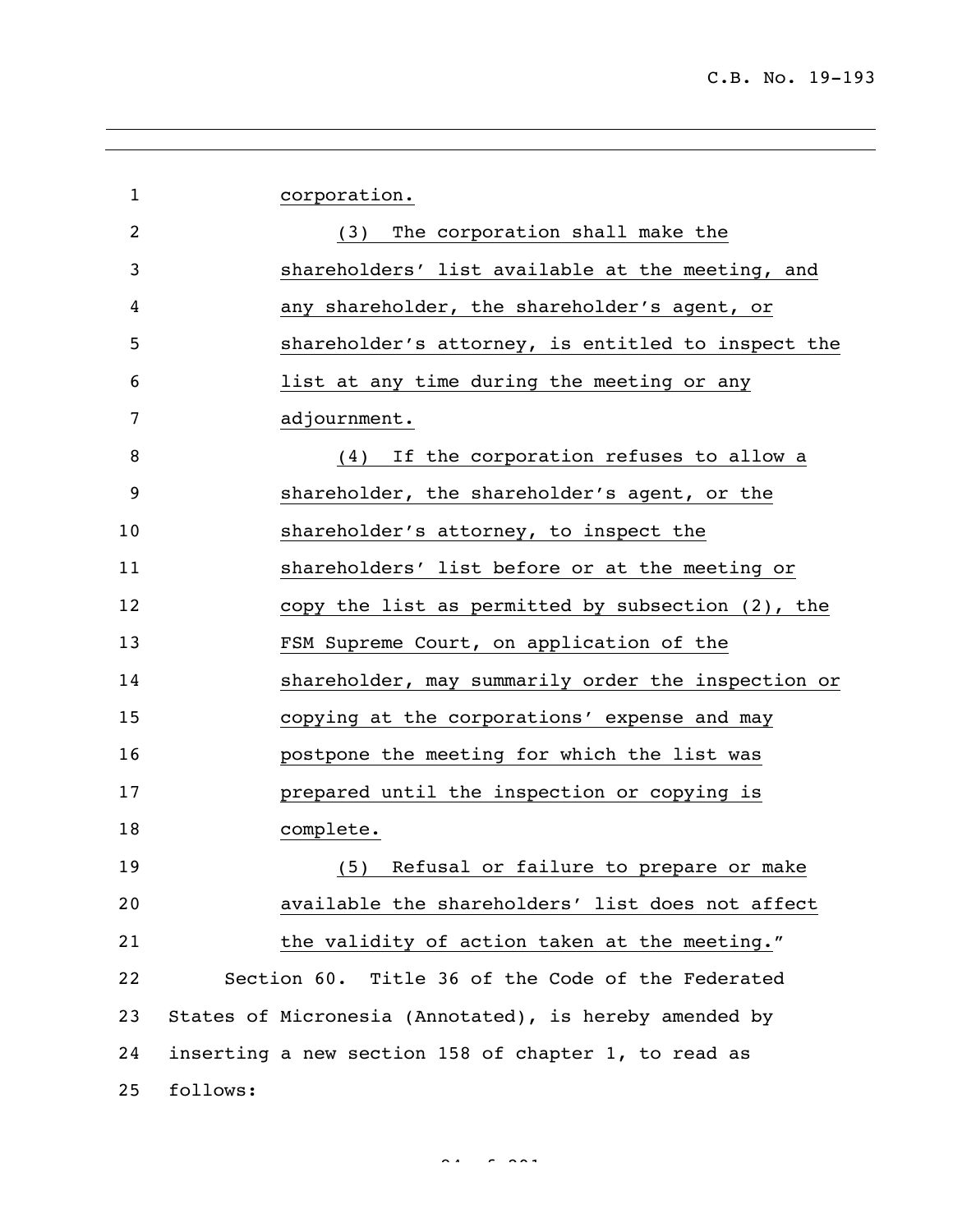| $\mathbf{1}$ | "Section 158. Voting entitlement of shares.        |
|--------------|----------------------------------------------------|
| 2            | (1) Except as provided in subsections (2)          |
| 3            | and (4) or unless the articles of incorporation    |
| 4            | provide otherwise, each outstanding share,         |
| 5            | regardless of class, is entitled to one vote on    |
| 6            | each matter voted on at a shareholders' meeting.   |
| 7            | Only shares are entitled to vote.                  |
| 8            | Absent special circumstances, the shares<br>(2)    |
| 9            | of a corporation are not entitled to vote if they  |
| 10           | are owned, directly or indirectly, by a second     |
| 11           | corporation, domestic or foreign, and the first    |
| 12           | corporation owns, directly or indirectly, a        |
| 13           | majority of the shares entitled to vote for        |
| 14           | directors of the second corporation.               |
| 15           | (3) Subsection (2) does not limit the power        |
| 16           | of a corporation to vote any shares, including its |
| 17           | own shares, held by it in a fiduciary capacity.    |
| 18           | Redeemable shares are not entitled to<br>(4)       |
| 19           | vote after notice of redemption is mailed to the   |
| 20           | holders and a sum sufficient to redeem the shares  |
| 21           | has been deposited with a bank, trust company, or  |
| 22           | other financial institution under an irrevocable   |
| 23           | obligation to pay the holders the redemption price |
| 24           | on surrender of the shares."                       |
| 25           | Section 61. Title 36 of the Code of the Federated  |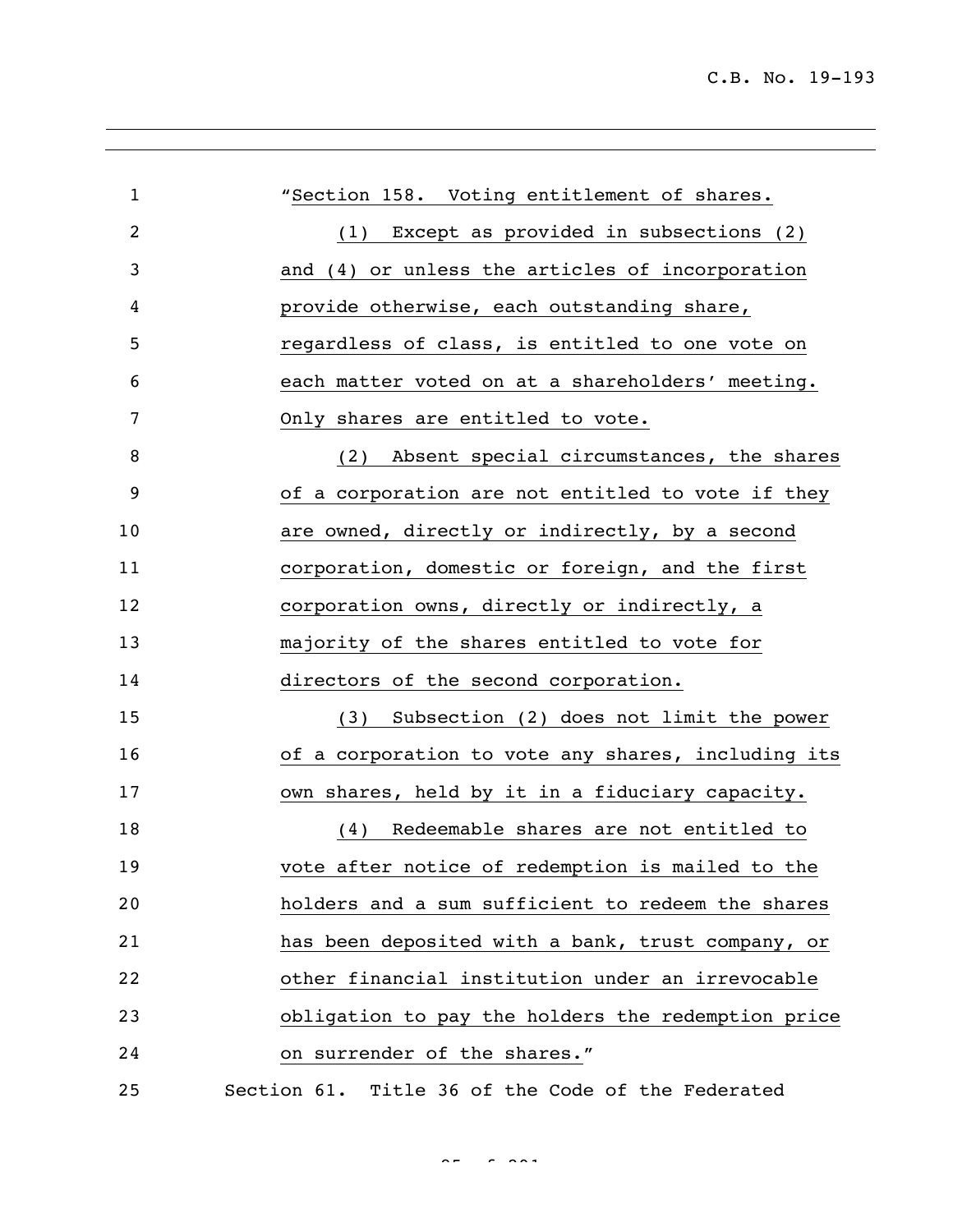| $\mathbf 1$    |          | States of Micronesia (Annotated), is hereby amended by |
|----------------|----------|--------------------------------------------------------|
| $\overline{c}$ |          | inserting a new section 159 of chapter 1, to read as   |
| 3              | follows: |                                                        |
| 4              |          | "Section 159. Proxies.                                 |
| 5              |          | A shareholder may vote the shareholder's<br>(1)        |
| 6              |          | shares in person or by proxy.                          |
| 7              |          | (2) A shareholder may appoint a proxy to               |
| 8              |          | vote or otherwise act for the shareholder by           |
| 9              |          | signing an appointment form. The appointment form      |
| 10             |          | shall be signed by either the shareholder              |
| 11             |          | personally or by the shareholder's attorney-in-        |
| 12             |          | fact.                                                  |
| 13             |          | (3) Alternatively, a shareholder may                   |
| 14             |          | authorize another person to act as a proxy for the     |
| 15             |          | shareholder by:                                        |
| 16             |          | Executing a writing authorizing<br>(a)                 |
| 17             |          | another person or persons to act as a proxy for        |
| 18             |          | the shareholder, which may be accompanied by the       |
| 19             |          | shareholder or the shareholder's authorized            |
| 20             |          | attorney-in-fact, officer, director, employee, or      |
| 21             |          | agent signing the writing or causing the               |
| 22             |          | shareholder's signature to be affixed to the           |
| 23             |          | writing by any reasonable means, including without     |
| 24             |          | limitation the use of a facsimile signature; or        |
| 25             |          | (b) Transmitting or authorizing the                    |

 $86 - 888$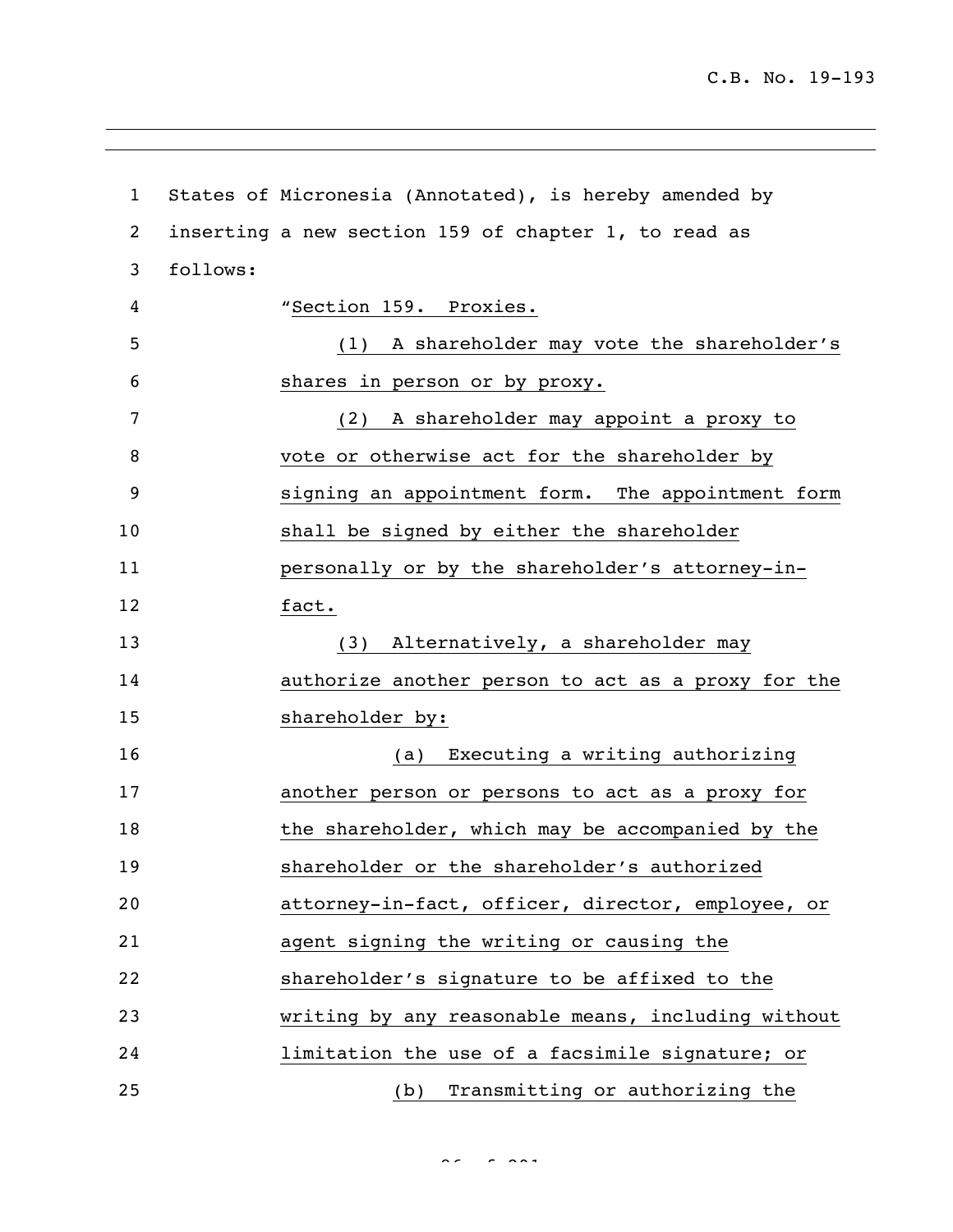| $\mathbf{1}$ | transmission of an electronic transmission         |
|--------------|----------------------------------------------------|
| 2            | authorizing the person or persons to act as a      |
| 3            | proxy for the shareholder to the person or persons |
| 4            | who will be the holder of the proxy or to a proxy  |
| 5            | solicitation firm, proxy support service           |
| 6            | organization, or similar agent duly authorized by  |
| 7            | the person who will be the holder of the proxy to  |
| 8            | receive the transmission; provided that any such   |
| 9            | transmission shall specify that the transmission   |
| 10           | was authorized by the shareholder. A copy,         |
| 11           | facsimile telecommunication, or other reliable     |
| 12           | reproduction of the writing or transmission        |
| 13           | created pursuant to the foregoing may be used in   |
| 14           | lieu of the original writing or transmission for   |
| 15           | any and all purposes for which the original        |
| 16           | writing or transmission could be used; provided    |
| 17           | that any such copy, facsimile telecommunication,   |
| 18           | or other reproduction shall be a complete          |
| 19           | reproduction of the entire original writing or     |
| 20           | transmission.                                      |
| 21           | An appointment of a proxy is effective<br>(4)      |
| 22           | when received by the secretary or other officer or |
| 23           | agent authorized to tabulate votes.<br>An          |
| 24           | appointment is valid for eleven months unless a    |
| 25           | longer period is expressly provided in the         |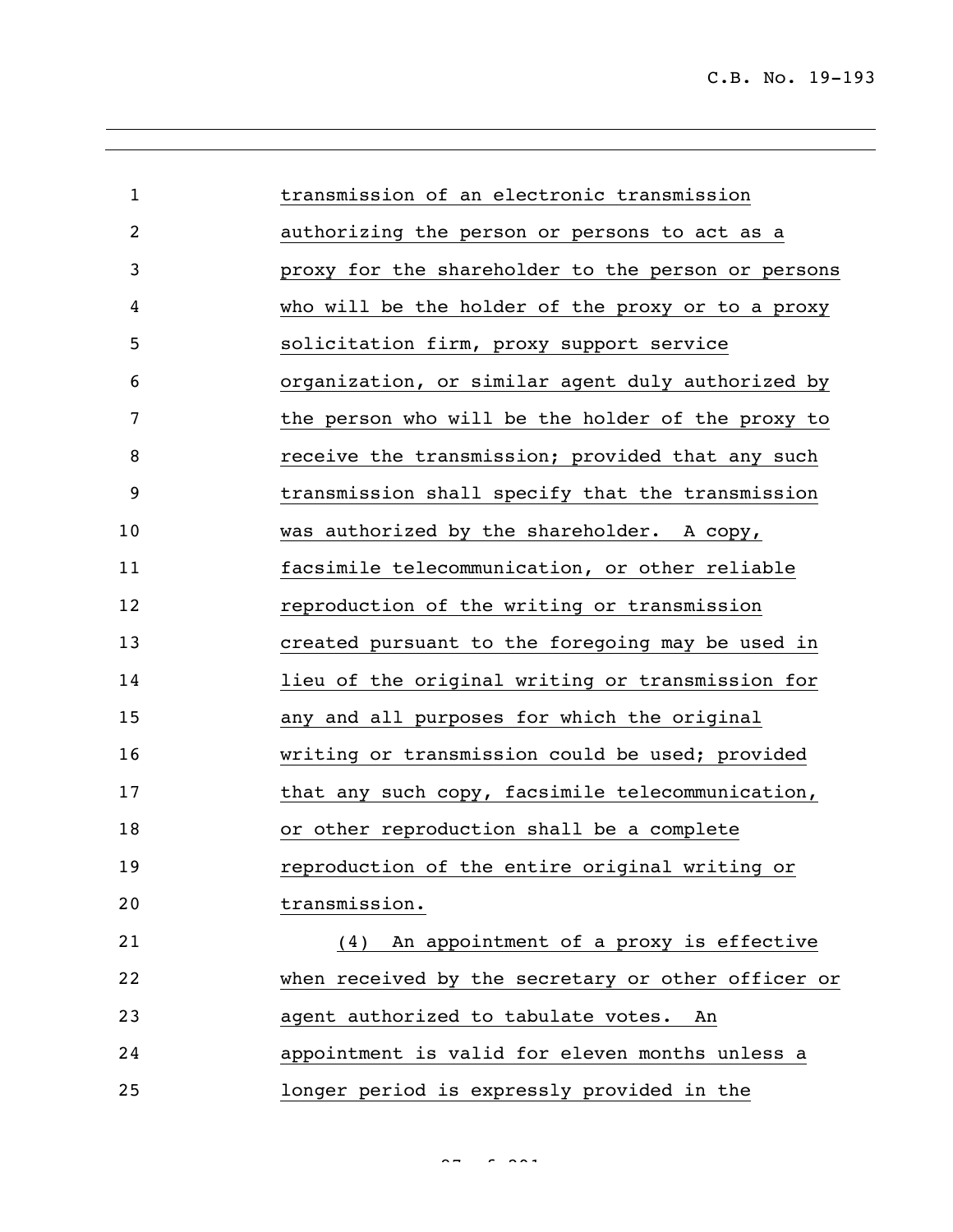| $\mathbf{1}$   | appointment document.                                  |
|----------------|--------------------------------------------------------|
| $\overline{2}$ | (5) An appointment of a proxy is revocable             |
| 3              | by the shareholder unless the appointment document     |
| 4              | conspicuously states that it is irrevocable and        |
| 5              | the appointment is coupled with an interest.           |
| 6              | Appointments coupled with an interest include the      |
| 7              | appointment of:                                        |
| 8              | (a) A pledgee;                                         |
| 9              | A person who purchased or agreed to<br>(b)             |
| 10             | purchase the shares;                                   |
| 11             | A creditor of the corporation who<br>$\left( c\right)$ |
| 12             | extended it credit under terms requiring               |
| 13             | appointment;                                           |
| 14             | An employee of the corporation<br>(d)                  |
| 15             | whose employment contract requires the                 |
| 16             | appointment; or                                        |
| 17             | A party to a voting agreement<br>(e)                   |
| 18             | created under Section 167.                             |
| 19             | The death or incapacity of the<br>(6)                  |
| 20             | shareholder appointing a proxy does not affect the     |
| 21             | right of the corporation to accept the proxy's         |
| 22             | authority unless notice of the death or incapacity     |
| 23             | is received by the secretary or other officer or       |
| 24             | agent authorized to tabulate votes before the          |
| 25             | proxy exercises authority under the appointment.       |

 $88.88$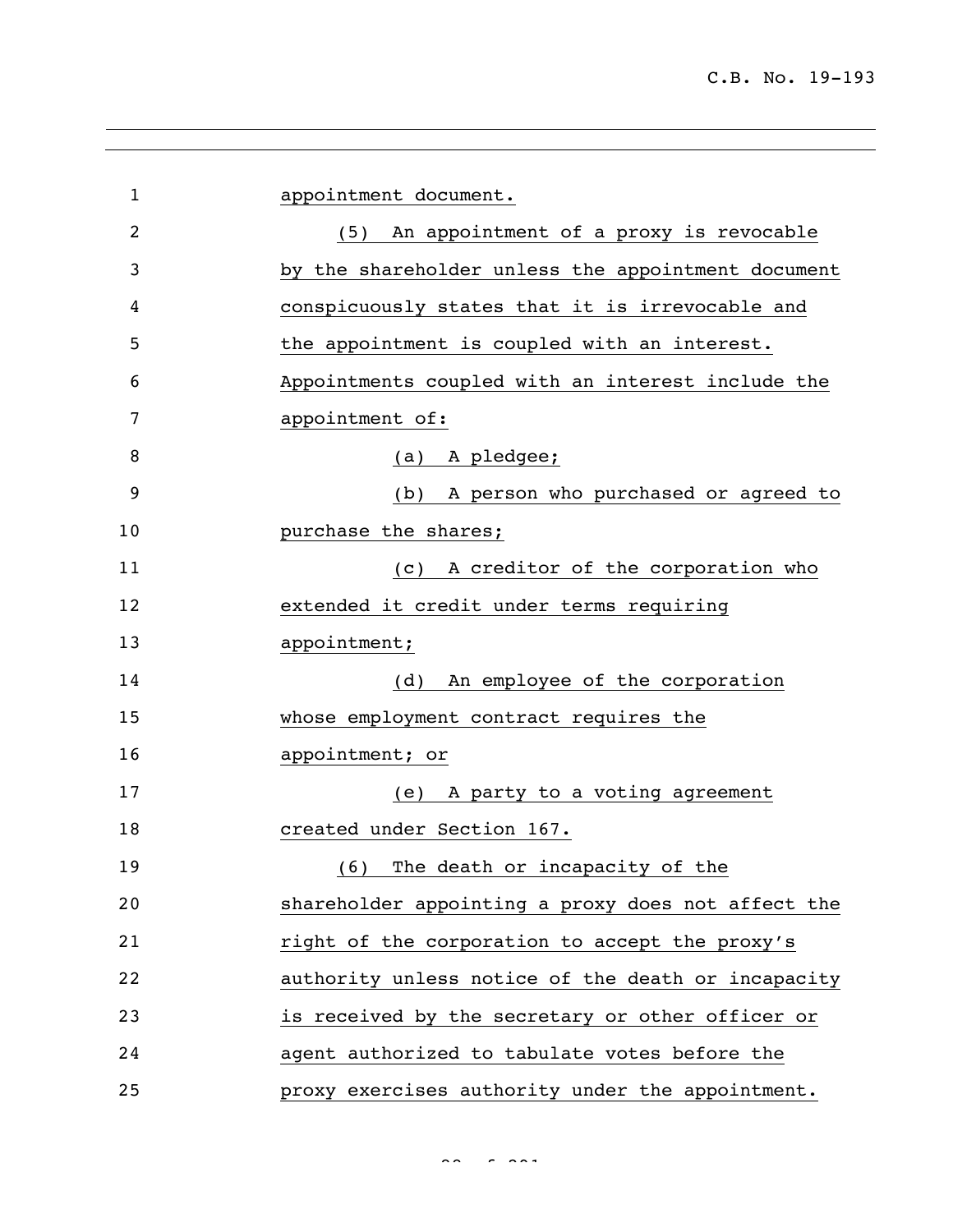| $\mathbf{1}$ | (7) An appointment made irrevocable under              |
|--------------|--------------------------------------------------------|
| 2            | subsection (5) is revoked when the interest with       |
| 3            | which it is coupled is extinguished.                   |
| 4            | A transferee for value of shares subject<br>(8)        |
| 5            | to an irrevocable appointment may revoke the           |
| 6            | appointment if the transferee did not know of its      |
| 7            | existence when the transferee acquired the shares      |
| 8            | and the existence of the irrevocable appointment       |
| 9            | was not noted conspicuously on the certificate         |
| 10           | representing the shares or on the information          |
| 11           | statement for shares without certificates.             |
| 12           | (9) Subject to Section 161 and to any                  |
| 13           | express limitation on the proxy's authority            |
| 14           | appearing on the face of the appointment document,     |
| 15           | a corporation is entitled to accept the proxy's        |
| 16           | vote or other action as that of the shareholder        |
| 17           | making the appointment."                               |
| 18           | Section 62. Title 36 of the Code of the Federated      |
| 19           | States of Micronesia (Annotated), is hereby amended by |
| 20           | inserting a new section 160 of chapter 1, to read as   |
| 21           | follows:                                               |
| 22           | "Section 160. Shares held by nominees.                 |
| 23           | (1) A corporation may establish a procedure            |
| 24           | by which the beneficial owner of shares that are       |
| 25           | registered in the name of the nominee is               |

 $88.88$  cm  $29.88$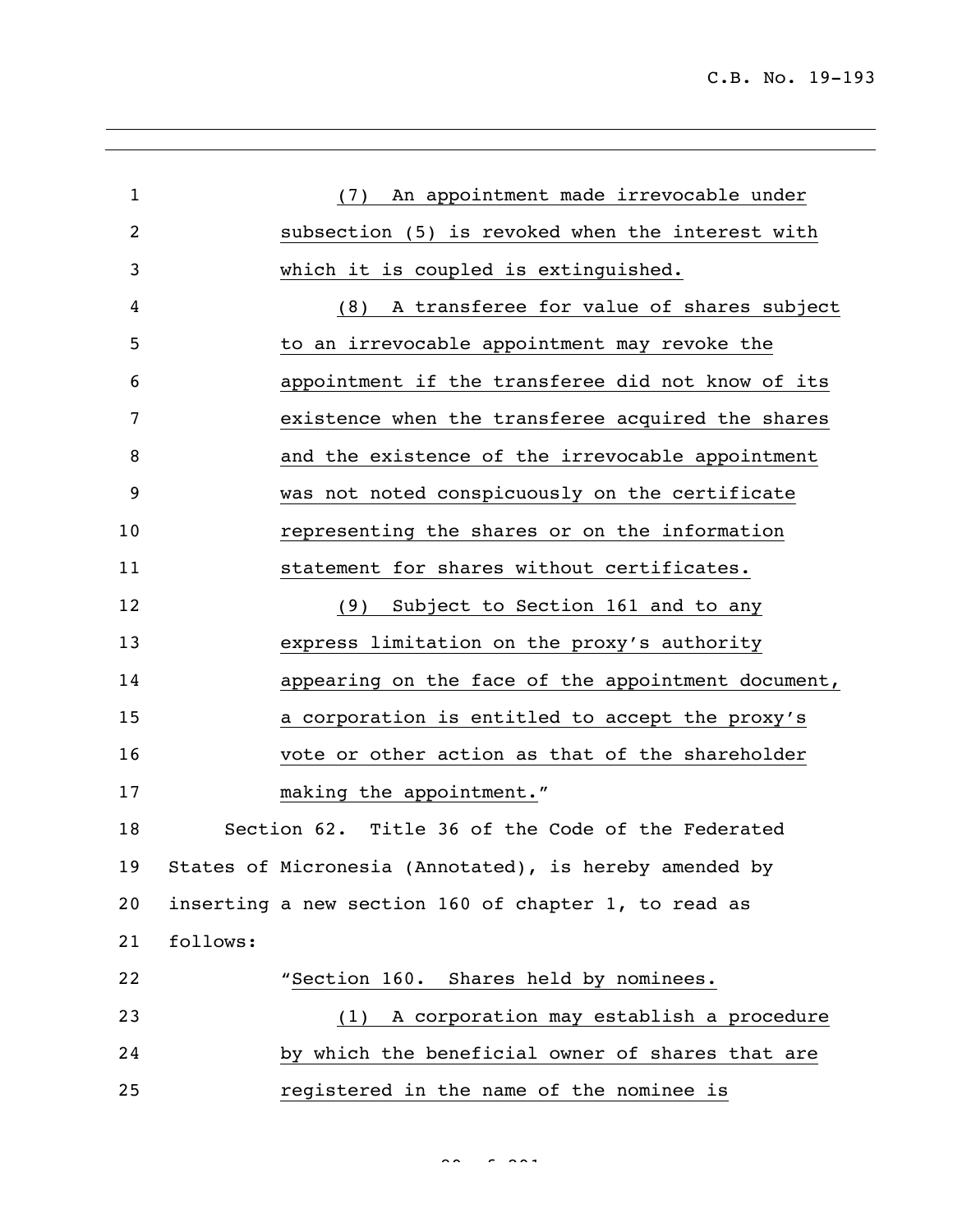| $\mathbf 1$ | recognized by the corporation as the shareholder.      |
|-------------|--------------------------------------------------------|
| 2           | The extent of this recognition may be determined       |
| 3           | in the procedure.                                      |
| 4           | The procedure may set forth:<br>(2)                    |
| 5           | The types of nominees to which it<br>(a)               |
| 6           | applies;                                               |
| 7           | The rights or privileges that the<br>(b)               |
| 8           | corporation recognizes in a beneficial owner;          |
| 9           | The manner in which the procedure<br>(C)               |
| 10          | is selected by the nominee;                            |
| 11          | The information that must be<br>(d)                    |
| 12          | provided when the procedure is selected;               |
| 13          | The period for which selection of<br>(e)               |
| 14          | the procedure is effective; and                        |
| 15          | (f)<br>Other aspects of the rights and                 |
| 16          | duties created."                                       |
| 17          | Section 62. Title 36 of the Code of the Federated      |
| 18          | States of Micronesia (Annotated), is hereby amended by |
| 19          | inserting a new section 161 of chapter 1, to read as   |
| 20          | follows:                                               |
| 21          | "Section 161. Corporation's acceptance of votes,       |
| 22          | etc.                                                   |
| 23          | (1) If the name signed on a vote, consent,             |
| 24          | waiver, or proxy appointment corresponds to the        |
| 25          | name of a shareholder, the corporation, acting in      |

 $\frac{1}{2}$ 90 of 291 of 291 of 291 of 291 of 291 of 291 of 291 of 291 of 291 of 291 of 291 of 291 of 291 of 291 of 291 of 291 of 291 of 291 of 291 of 291 of 291 of 291 of 291 of 291 of 291 of 291 of 291 of 291 of 291 of 291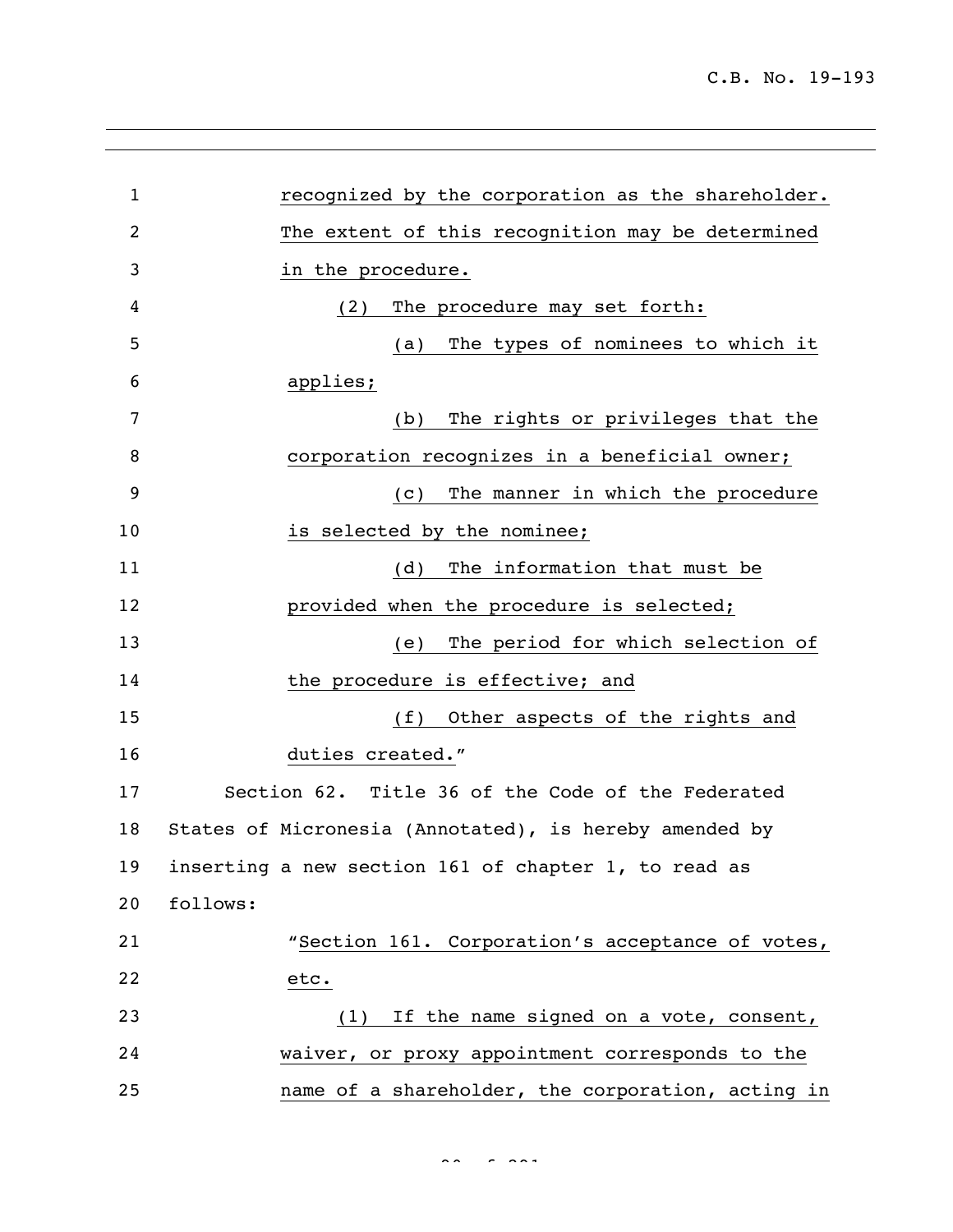| $\mathbf{1}$   | good faith, is entitled to accept the vote,        |
|----------------|----------------------------------------------------|
| $\overline{c}$ | consent, waiver, or proxy appointment and to give  |
| 3              | it effect as the act of the shareholder.           |
| 4              | (2) If the name signed on a vote, consent,         |
| 5              | waiver, or proxy appointment does not correspond   |
| 6              | to the name of its shareholder, the corporation    |
| 7              | acting in good faith is nevertheless entitled to   |
| 8              | accept the vote, consent, waiver, or proxy         |
| 9              | appointment and to give it effect as the act of    |
| 10             | the shareholder if:                                |
| 11             | The shareholder is an entity and<br>(a)            |
| 12             | the name signed purports to be that of an officer  |
| 13             | or agent of the entity;                            |
| 14             | The name signed purports to be that<br>(b)         |
| 15             | of an administrator, executor, guardian, or        |
| 16             | conservator representing the shareholder and, if   |
| 17             | the corporation requests, evidence of fiduciary    |
| 18             | status acceptable to the corporation has been      |
| 19             | presented with respect to the vote, consent,       |
| 20             | waiver, or proxy appointment;                      |
| 21             | The name signed purports to be that<br>(C)         |
| 22             | of a receiver or trustee in bankruptcy of the      |
| 23             | shareholder and, if the corporation requests,      |
| 24             | evidence of this status acceptable to the          |
| 25             | corporation has been presented with respect to the |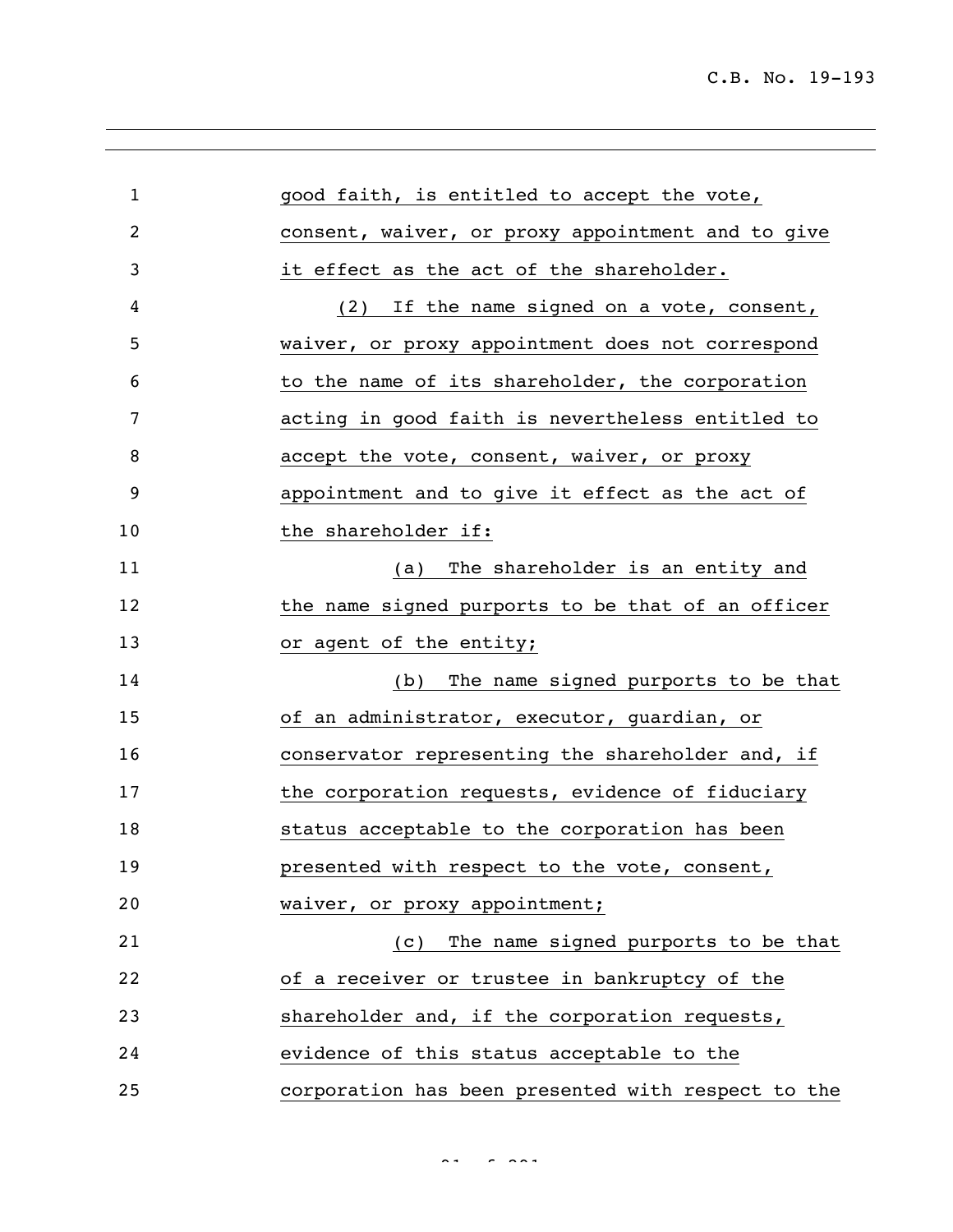| $\mathbf{1}$   | vote, consent, waiver, or proxy appointment;       |
|----------------|----------------------------------------------------|
| $\overline{2}$ | The name signed purports to be that<br>(d)         |
| 3              | of a pledgee, beneficial owner, or attorney-in-    |
| 4              | fact of the shareholder and, if the corporation    |
| 5              | requests, evidence acceptable to the corporation   |
| 6              | of the signatory's authority to sign for the       |
| 7              | shareholder has been presented with respect to the |
| 8              | vote, consent, waiver, or proxy appointment; or    |
| 9              | Two or more persons are the<br>(e)                 |
| 10             | shareholder as cotenants or fiduciaries and the    |
| 11             | name signed purports to be the name of at least    |
| 12             | one of the co-owners and the person signing        |
| 13             | appears to be acting on behalf of all the co-      |
| 14             | owners.                                            |
| 15             | The corporation is entitled to reject a<br>(3)     |
| 16             | vote, consent, waiver, or proxy appointment if the |
| 17             | secretary or other officer or agent authorized to  |
| 18             | tabulate votes, acting in good faith, has          |
| 19             | reasonable basis to doubt the validity of the      |
| 20             | signature on the vote, consent, waiver, or proxy   |
| 21             | appointment or the signatory's authority to sign   |
| 22             | for the shareholder.                               |
| 23             | The corporation and its officer or agent<br>(4)    |
| 24             | who accepts or rejects a vote, consent, waiver, or |
| 25             | proxy appointment in good faith and in accordance  |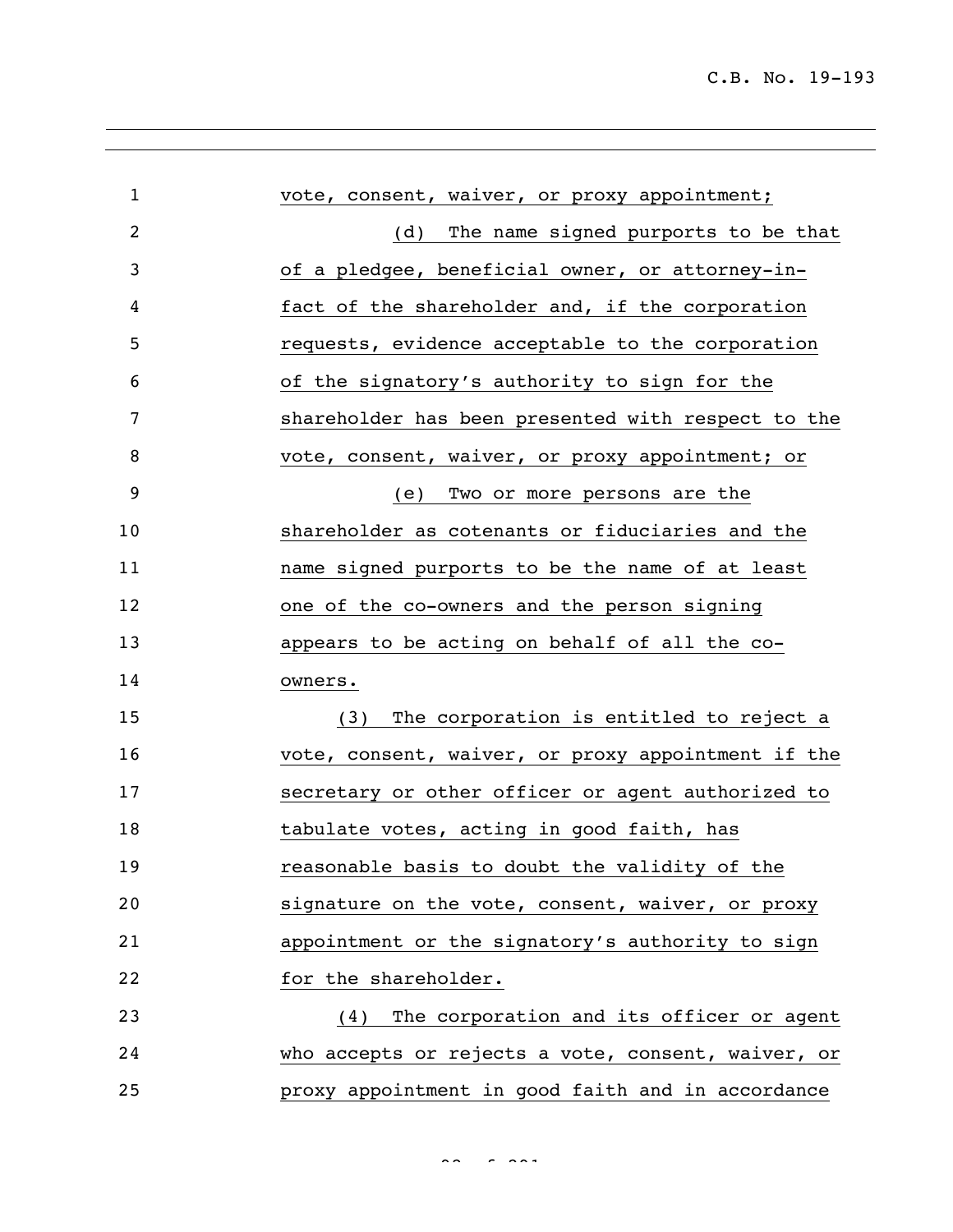| $\mathbf{1}$   |                | with the standards of this section are not liable      |
|----------------|----------------|--------------------------------------------------------|
| $\overline{c}$ |                | in damages to the shareholder for the consequences     |
| 3              |                | of the acceptance or rejection.                        |
| 4              |                | (5) Corporate action based on the acceptance           |
| 5              |                | or rejection of a vote, consent, waiver, or proxy      |
| 6              |                | appointment under this section is valid unless a       |
| 7              |                | court of competent jurisdiction determines             |
| 8              | otherwise."    |                                                        |
| 9              |                | Section 64. Title 36 of the Code of the Federated      |
| 10             |                | States of Micronesia (Annotated), is hereby amended by |
| 11             |                | inserting a new section 162 of chapter 1, to read as   |
| 12             | follows:       |                                                        |
| 13             |                | "Section 162. Quorum and voting requirements for       |
| 14             | voting groups. |                                                        |
| 15             |                | (1) Shares entitled to vote as a separate              |
| 16             |                | voting group may take action on a matter at a          |
| 17             |                | meeting only if a quorum of those shares exists        |
| 18             |                | with respect to that matter. Unless the articles       |
| 19             |                | of incorporation or this chapter provide               |
| 20             |                | otherwise, a majority of the votes entitled to be      |
| 21             |                | cast on the matter by the voting group constitutes     |
| 22             |                | a quorum of that voting group for action on that       |
| 23             | matter.        |                                                        |
| 24             | (2)            | Once a share is represented for any                    |
| 25             |                | purpose at a meeting, it is deemed present for         |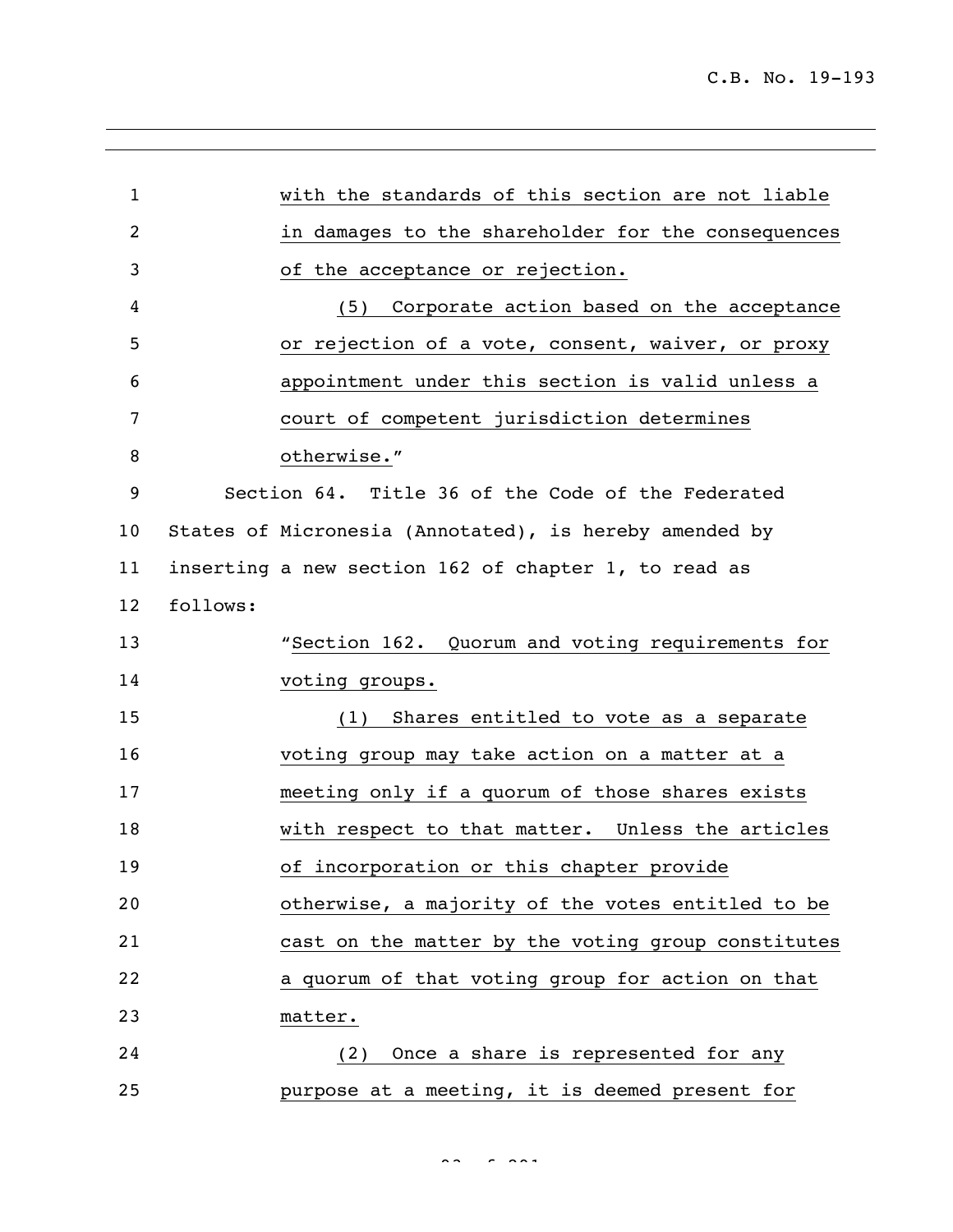| $\mathbf 1$ |          | quorum purposes for the remainder of the meeting       |
|-------------|----------|--------------------------------------------------------|
| 2           |          | and for any adjournment of that meeting unless a       |
| 3           |          | new record date is or must be set for that             |
| 4           |          | adjourned meeting.                                     |
| 5           |          | (3) If a quorum exists, action on a matter             |
| 6           |          | other than the election of directors by a voting       |
| 7           |          | group is approved if the votes cast within the         |
| 8           |          | voting group favoring the action exceed the votes      |
| 9           |          | cast opposing the action, unless the articles of       |
| 10          |          | incorporation or this chapter require a greater        |
| 11          |          | number of affirmative votes.                           |
| 12          |          | An amendment of articles of<br>(4)                     |
| 13          |          | incorporation adding, changing, or deleting a          |
| 14          |          | quorum or voting requirement for a voting group        |
| 15          |          | greater than specified in subsection (1) or (3) is     |
| 16          |          | governed by section 164.                               |
| 17          |          | The election of directors is governed by<br>(5)        |
| 18          |          | section 165."                                          |
| 19          |          | Section 65. Title 36 of the Code of the Federated      |
| 20          |          | States of Micronesia (Annotated), is hereby amended by |
| 21          |          | inserting a new section 163 of chapter 1, to read as   |
| 22          | follows: |                                                        |
| 23          |          | "Section 163. Action by single and multiple            |
| 24          |          | voting groups.                                         |
| 25          |          | (1) If the articles of incorporation or this           |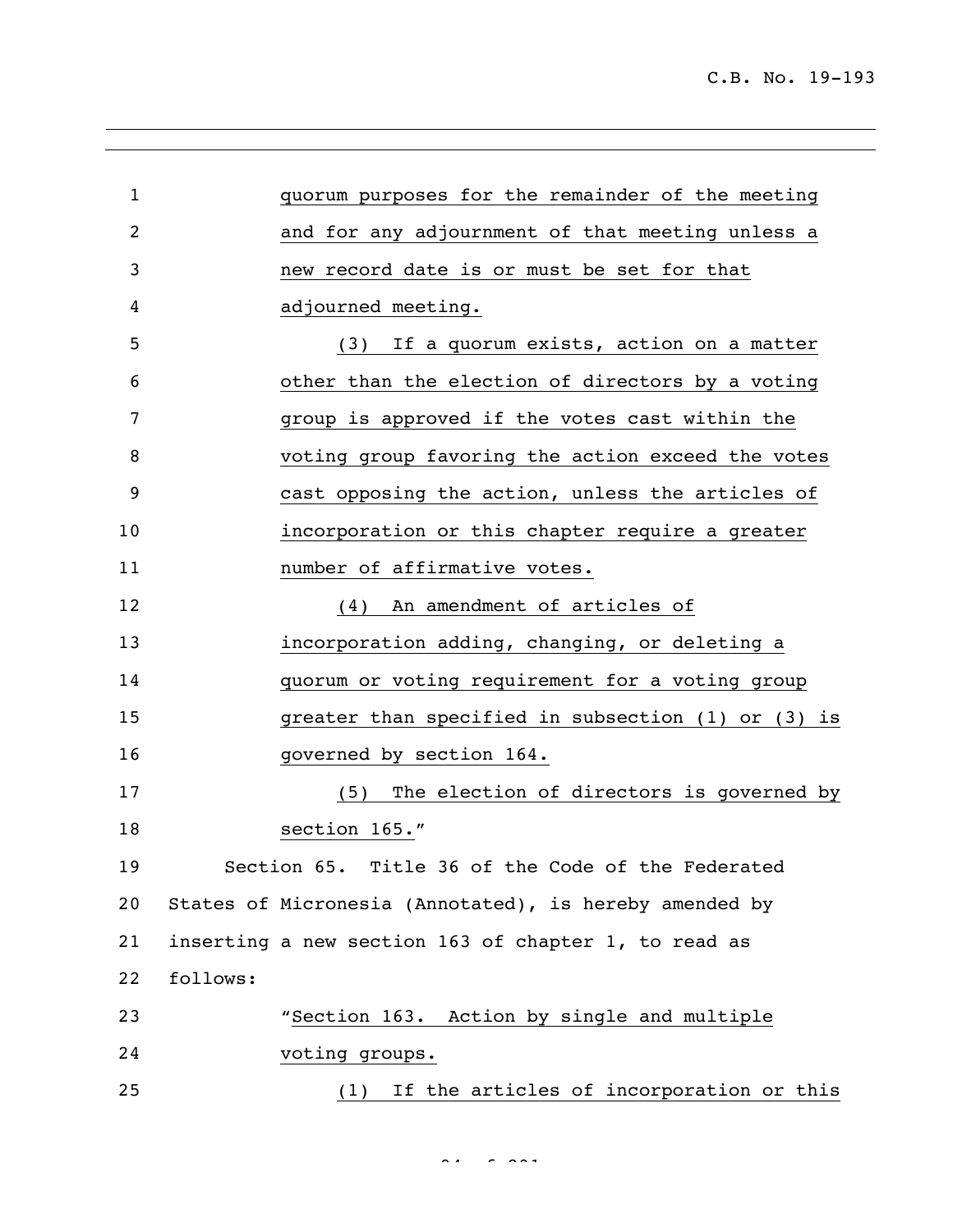| $\mathbf{1}$ | chapter provide for voting by a single voting          |
|--------------|--------------------------------------------------------|
| 2            | group on a matter, action on that matter is taken      |
| 3            | when voted upon by that voting group as provided       |
| 4            | in Section 162.                                        |
| 5            | If the articles of incorporation or this<br>(2)        |
|              |                                                        |
| 6            | chapter provide for voting by two or more voting       |
| 7            | groups on a matter, action on that matter is taken     |
| 8            | only when voted upon by each of those voting           |
| 9            | groups counted separately as provided in Section       |
| 10           | 162. Action may be taken by one voting group on a      |
| 11           | matter even though no action is taken by another       |
| 12           | voting group entitled to vote on the matter."          |
| 13           | Section 66. Title 36 of the Code of the Federated      |
| 14           | States of Micronesia (Annotated), is hereby amended by |
| 15           | inserting a new section 164 of chapter 1, to read as   |
| 16           | follows:                                               |
| 17           | "Section 164. Greater quorum or voting                 |
| 18           | requirements.                                          |
| 19           | The articles of incorporation may<br>(1)               |
| 20           | provide for a greater quorum or voting requirement     |
| 21           | for shareholders or voting groups of shareholders      |
| 22           | than is provided for by this chapter.                  |
| 23           | (2) An amendment to the articles of                    |
| 24           | incorporation that adds, changes, or deletes a         |
| 25           | greater quorum or voting requirement must meet the     |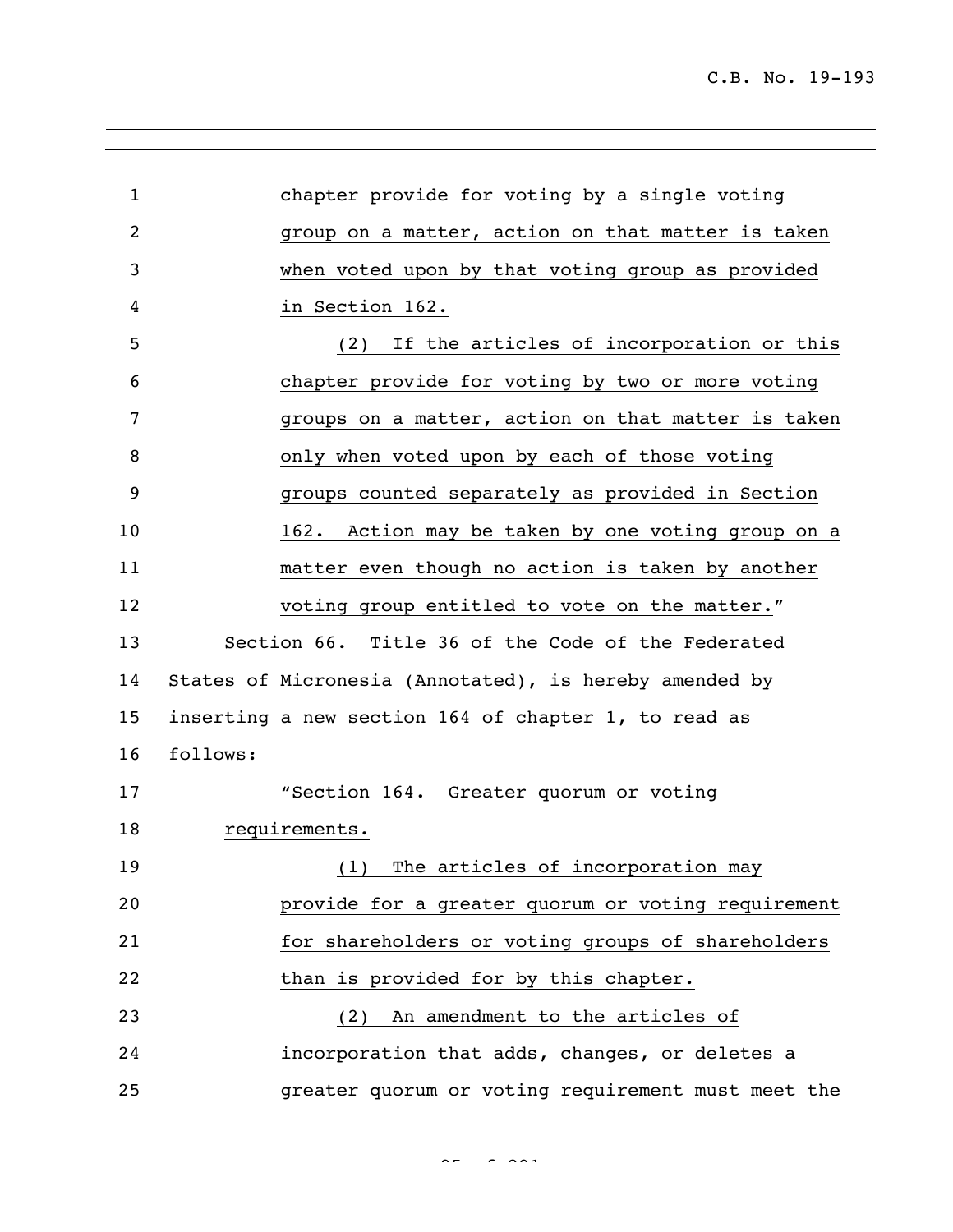| $\mathbf{1}$   |          | same quorum requirement and be adopted by the same     |
|----------------|----------|--------------------------------------------------------|
| $\overline{c}$ |          | vote and voting groups required to take action         |
| 3              |          | under the quorum and voting requirements then in       |
| 4              |          | effect or proposed to be adopted, whichever is         |
| 5              |          | greater."                                              |
| 6              |          | Section 67. Title 36 of the Code of the Federated      |
| 7              |          | States of Micronesia (Annotated), is hereby amended by |
| 8              |          | inserting a new section 164 of chapter 1, to read as   |
| 9              | follows: |                                                        |
| 10             |          | "Section 165. Voting for directors; cumulative         |
| 11             |          | voting.                                                |
| 12             |          | Unless otherwise provided in the<br>(1)                |
| 13             |          | articles of incorporation, directors shall be          |
| 14             |          | elected by a plurality of the votes cast by the        |
| 15             |          | shares entitled to vote in the election at a           |
| 16             |          | meeting at which a quorum is present.                  |
| 17             |          | (2) If, not less than forty-eight hours                |
| 18             |          | prior to the time fixed for any annual or special      |
| 19             |          | meeting, any shareholder or shareholders deliver       |
| 20             |          | to any officer of the corporation, a request that      |
| 21             |          | the election of directors to be elected at the         |
| 22             |          | meeting be by cumulative voting, then the              |
| 23             |          | directors to be elected at the meeting shall be        |
| 24             |          | chosen as follows:                                     |
| 25             |          | Each shareholder present in person<br>(a)              |

 $96 - 929$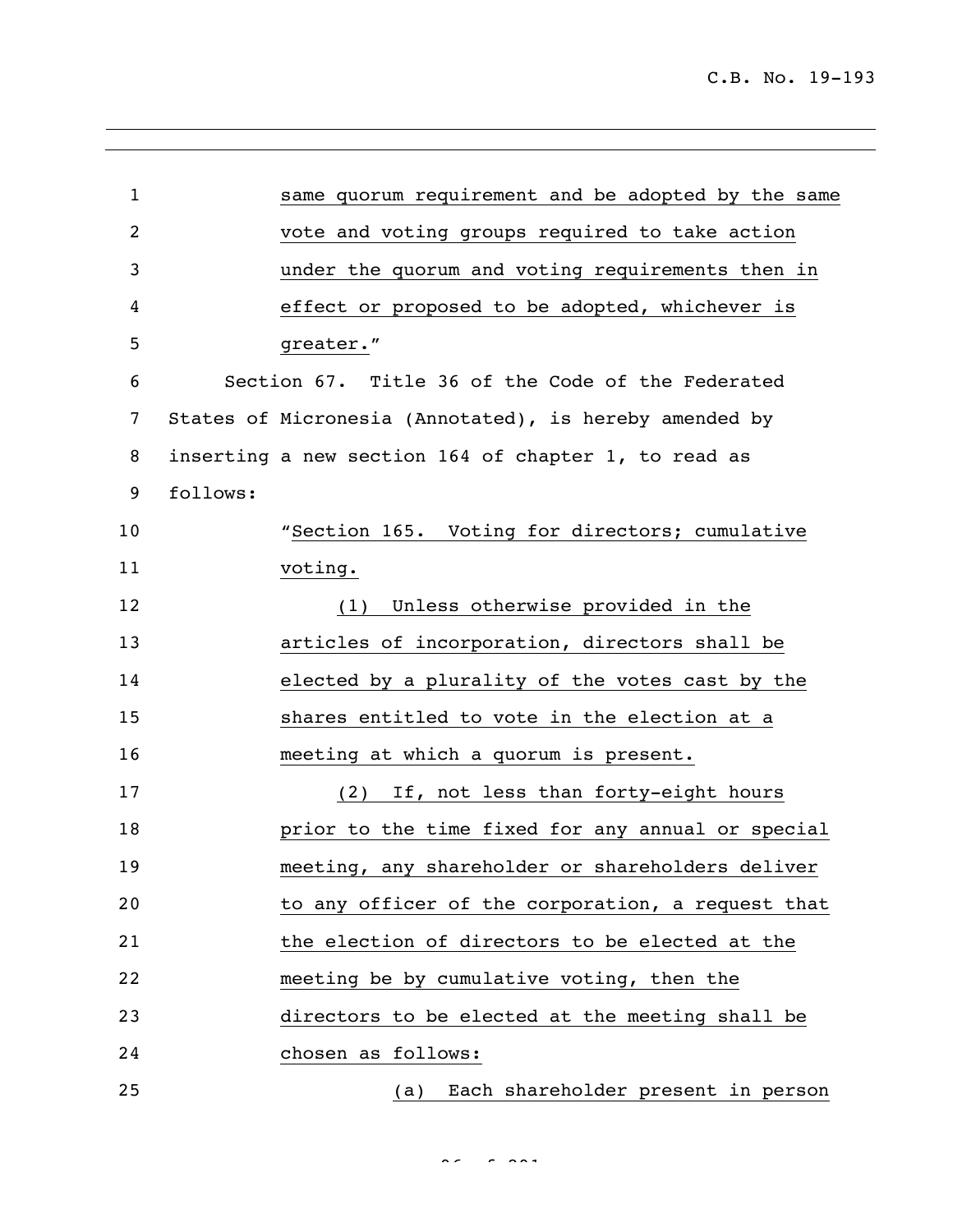| $\mathbf{1}$   | or represented by proxy at the meeting shall have  |
|----------------|----------------------------------------------------|
| $\overline{c}$ | a number of votes equal to the number of shares of |
| 3              | capital stock owned by the shareholder multiplied  |
| 4              | by the number of directors to be elected at the    |
| 5              | meeting;                                           |
| 6              | Each shareholder shall be entitled<br>(b)          |
| 7              | to cumulate the votes of a shareholder and to give |
| 8              | all of the votes to one nominee or to distribute   |
| 9              | the votes among any or all of the nominees; and    |
| 10             | The nominees receiving the highest<br>(C)          |
| 11             | number of votes on the foregoing basis, up to the  |
| 12             | total number of directors to be elected at the     |
| 13             | meeting, shall be the successful nominees.         |
| 14             | The right to have directors elected by cumulative  |
| 15             | voting as provided in this section shall exist     |
| 16             | notwithstanding that provision therefor is not     |
| 17             | included in the articles of incorporation or       |
| 18             | bylaws, and this right shall not be restricted,    |
| 19             | qualified, or eliminated by a provision of the     |
| 20             | articles of incorporation or bylaws. This section  |
| 21             | shall not prevent the filling of vacancies in the  |
| 22             | board of directors, which vacancies may be filled  |
| 23             | in any manner that may be provided in the articles |
| 24             | of incorporation or bylaws."                       |
| 25             | Section 68. Title 36 of the Code of the Federated  |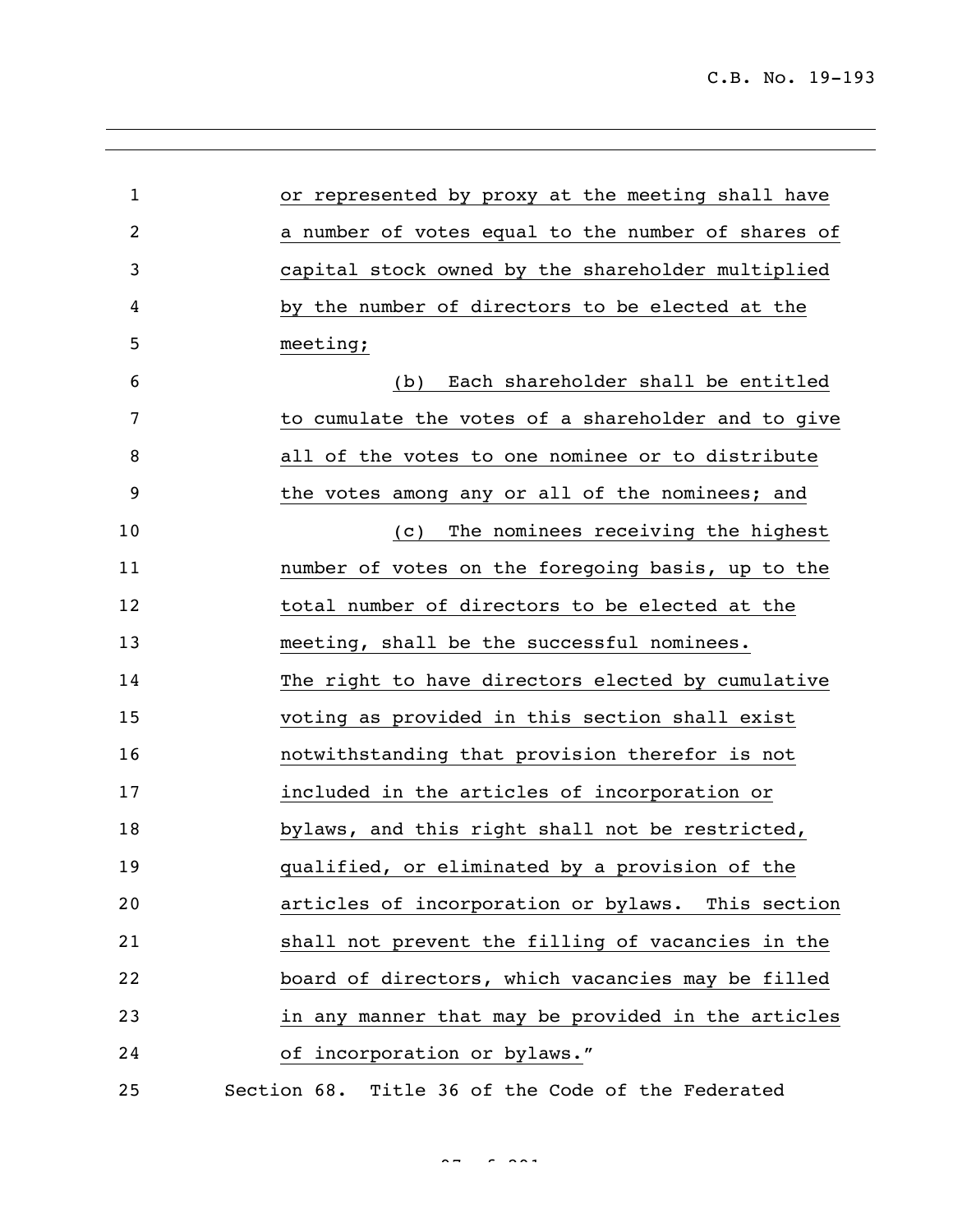C.B. No. 19-193

| $\mathbf{1}$ |          | States of Micronesia (Annotated), is hereby amended by |
|--------------|----------|--------------------------------------------------------|
| 2            |          | inserting a new section 166 of chapter 1, to read as   |
| 3            | follows: |                                                        |
| 4            |          | "Section 166. Voting trusts.                           |
| 5            |          | (1) One or more shareholders may create a              |
| 6            |          | voting trust, conferring on a trustee the right to     |
| 7            |          | vote or otherwise act for them, by signing an          |
| 8            |          | agreement setting out the provisions of the trust      |
| 9            |          | which may include anything consistent with its         |
| 10           |          | purpose and transferring their shares to the           |
| 11           |          | trustee. When a voting trust agreement is signed,      |
| 12           |          | the trustee shall prepare a list of the names and      |
| 13           |          | addresses of all owners of beneficial interests in     |
| 14           |          | the trust, together with the number and class of       |
| 15           |          | shares each shareholder transferred to the trust,      |
| 16           |          | and deliver copies of the list and agreement to        |
| 17           |          | the corporation's principal office.                    |
| 18           |          | (2) A voting trust becomes effective on the            |
| 19           |          | date the first shares subject to the trust are         |
| 20           |          | registered in the trustee's name. A voting trust       |
| 21           |          | is valid for not more than ten years after its         |
| 22           |          | effective date unless extended under subsection        |
| 23           |          | $\left(\frac{3}{2}\right)$ .                           |
| 24           |          | (3) All or some of the parties to a voting             |
| 25           |          | trust may extend it for additional terms of not        |

 $\frac{1}{2}$  of  $\frac{1}{2}$   $\frac{1}{2}$   $\frac{1}{2}$   $\frac{1}{2}$   $\frac{1}{2}$   $\frac{1}{2}$   $\frac{1}{2}$   $\frac{1}{2}$   $\frac{1}{2}$   $\frac{1}{2}$   $\frac{1}{2}$   $\frac{1}{2}$   $\frac{1}{2}$   $\frac{1}{2}$   $\frac{1}{2}$   $\frac{1}{2}$   $\frac{1}{2}$   $\frac{1}{2}$   $\frac{1}{2}$   $\frac{1}{2}$   $\frac{1}{2}$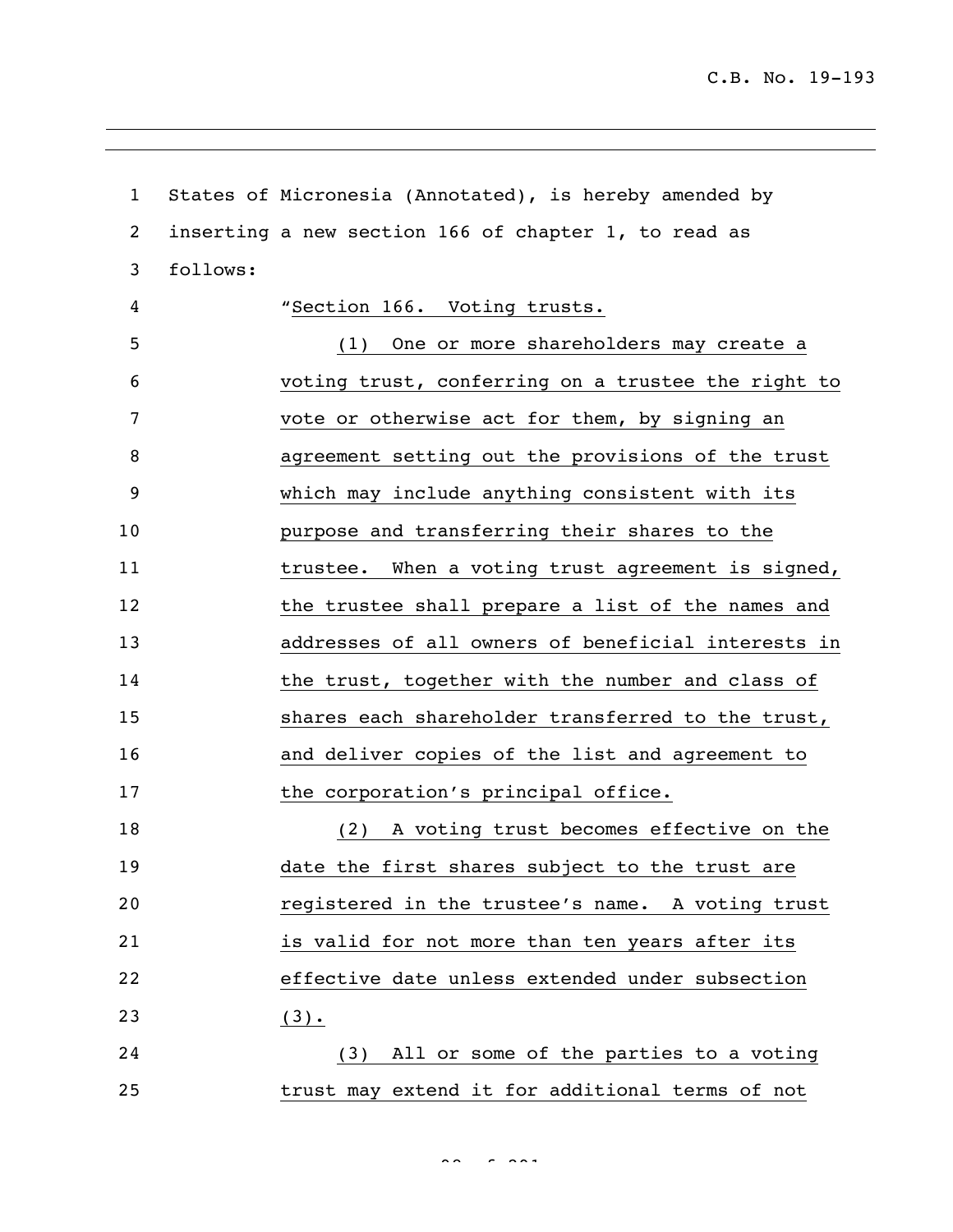| $\mathbf 1$ | more than ten years each by signing written            |
|-------------|--------------------------------------------------------|
| 2           | consent to the extension. An extension is valid        |
| 3           | for ten years from the date the first shareholder      |
| 4           | signs the extension agreement. The voting trustee      |
| 5           | must deliver copies of the extension agreement and     |
| 6           | list of beneficial owners to the corporation's         |
| 7           | principal office. An extension agreement binds         |
| 8           | only those parties signing it."                        |
| 9           | Section 69. Title 36 of the Code of the Federated      |
| 10          | States of Micronesia (Annotated), is hereby amended by |
| 11          | inserting a new section 167 of chapter 1, to read as   |
| 12          | follows:                                               |
| 13          | "Section 167. Voting agreements.                       |
| 14          | (1) Two or more shareholders may provide for           |
| 15          | the manner in which they will vote their shares by     |
| 16          | signing an agreement for that purpose. A voting        |
| 17          | agreement created under this section is not            |
| 18          | subject to Section 166.                                |
| 19          | (2)<br>A voting agreement created under this           |
| 20          | section is specifically enforceable."                  |
| 21          | Section 70. Title 36 of the Code of the Federated      |
| 22          | States of Micronesia (Annotated), is hereby amended by |
| 23          | inserting a new section 168 of chapter 1, to read as   |
| 24          | follows:                                               |
| 25          | "Section 168. Shareholder agreements.                  |

 $\frac{1}{2}$  of  $\frac{1}{2}$   $\frac{1}{2}$   $\frac{1}{2}$   $\frac{1}{2}$   $\frac{1}{2}$   $\frac{1}{2}$   $\frac{1}{2}$   $\frac{1}{2}$   $\frac{1}{2}$   $\frac{1}{2}$   $\frac{1}{2}$   $\frac{1}{2}$   $\frac{1}{2}$   $\frac{1}{2}$   $\frac{1}{2}$   $\frac{1}{2}$   $\frac{1}{2}$   $\frac{1}{2}$   $\frac{1}{2}$   $\frac{1}{2}$   $\frac{1}{2}$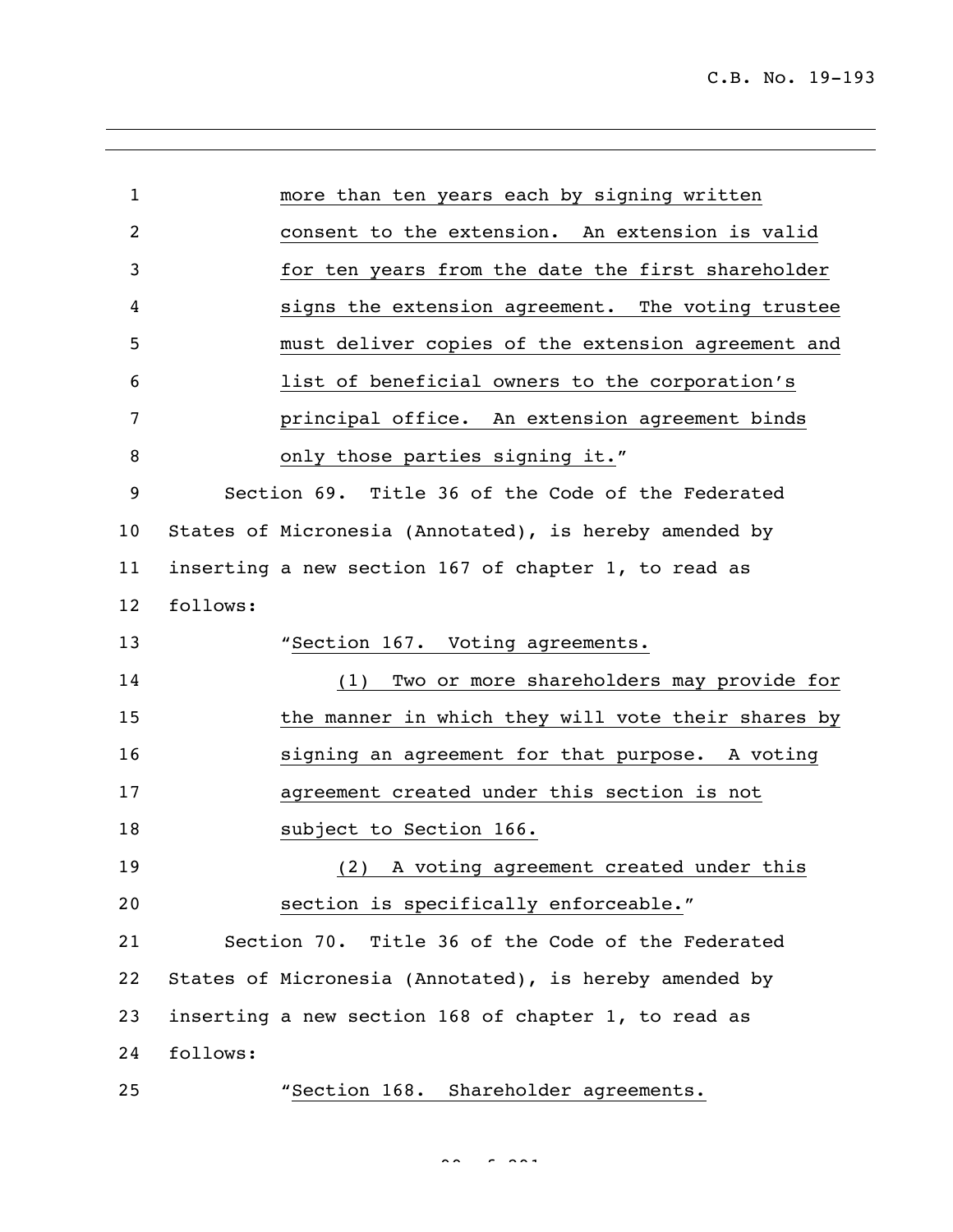| $\mathbf 1$ | (1) An agreement among the shareholders of a       |
|-------------|----------------------------------------------------|
| 2           | corporation that complies with this section is     |
| 3           | effective among the shareholders and the           |
| 4           | corporation even though it is inconsistent with    |
| 5           | one or more other provisions of this chapter in    |
| 6           | that it:                                           |
| 7           | Eliminates the board of directors<br>(a)           |
| 8           | or restricts the discretion or powers of the board |
| 9           | of directors;                                      |
| 10          | Governs the authorization or making<br>(b)         |
| 11          | of distributions whether or not in proportion to   |
| 12          | ownership of shares, subject to limitations in     |
| 13          | section 149, including without limitation the      |
| 14          | elimination, restriction, or expansion of          |
| 15          | dissenter's rights;                                |
| 16          | Establishes who shall be directors<br>(C)          |
| 17          | or officers of the corporation, or their terms of  |
| 18          | office or manner of selection or removal;          |
| 19          | (d) Governs, in general or in regard to            |
| 20          | specific matters, the exercise or division of      |
| 21          | voting power by or between the shareholders and    |
| 22          | directors or by or among any of them, including    |
| 23          | without limitation, the use of weighted voting     |
| 24          | rights or director proxies, or the validity and    |
| 25          | enforceability of actions that are approved by the |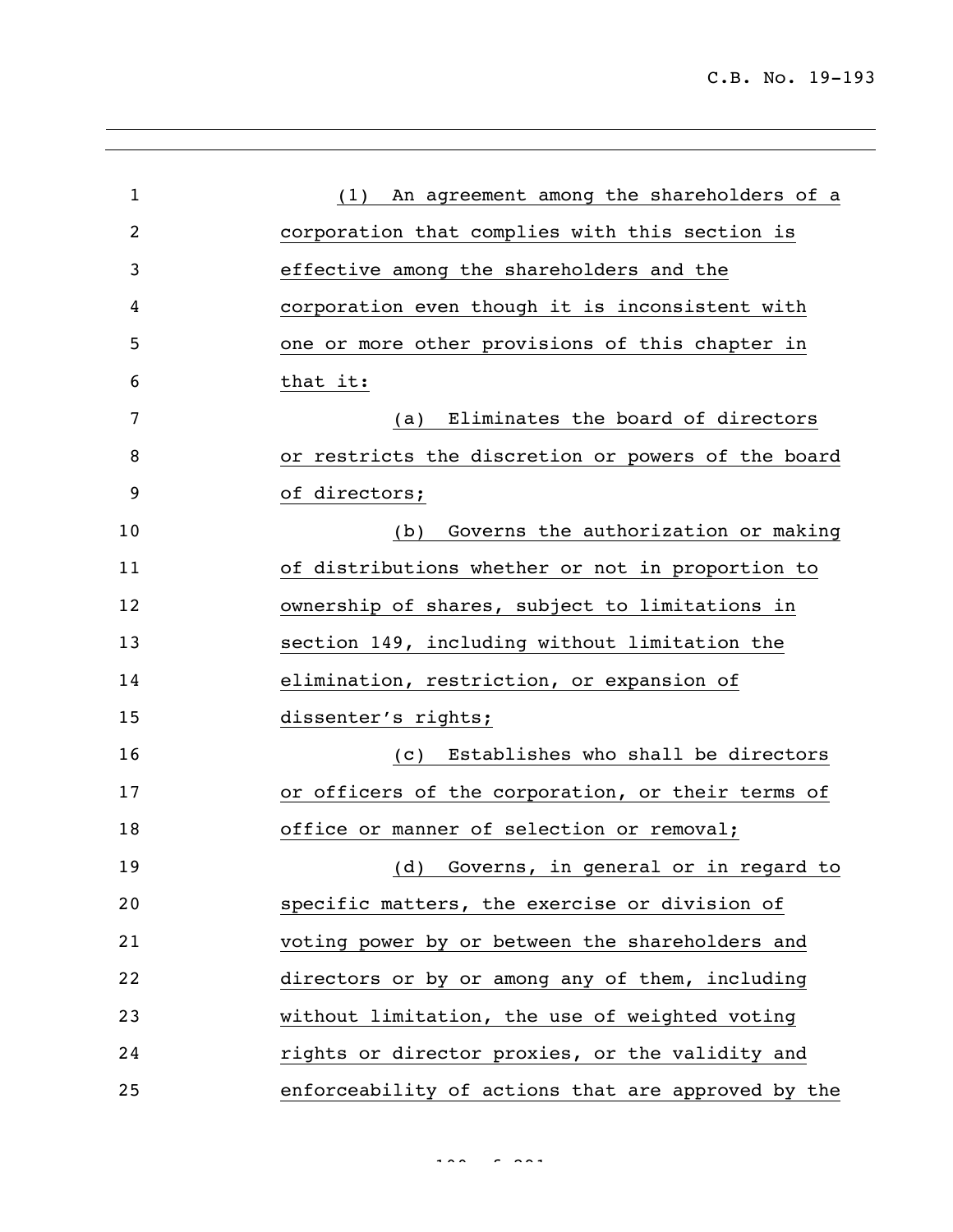| 1  | directors or shareholders of a corporation, as     |
|----|----------------------------------------------------|
| 2  | applicable, in writing, without a meeting and with |
| 3  | written consent of less than all the directors or  |
| 4  | shareholders entitled to vote on any such action.  |
| 5  | An agreement covered under this paragraph may      |
| 6  | include an agreement to permit any action required |
| 7  | or permitted by this chapter to be taken at a      |
| 8  | shareholders' meeting to be taken without a        |
| 9  | meeting; provided that consents in writing,        |
| 10 | setting forth the action so taken, shall be signed |
| 11 | or given by electronic transmission by the holders |
| 12 | of the outstanding shares entitled to vote on the  |
| 13 | action having not less than the minimum number of  |
| 14 | votes that would be necessary to authorize or take |
| 15 | such action at a meeting at which all shares       |
| 16 | entitled to vote thereon were present and voted,   |
| 17 | notwithstanding section 153.                       |
| 18 | Establishes the terms and<br>(e)                   |
| 19 | conditions of any agreement for the transfer or    |
| 20 | use of property or the provision of services       |
| 21 | between the corporation and any shareholder,       |
| 22 | director, officer, or employee of the corporation  |
| 23 | or among any of them;                              |
| 24 | (f) Transfers to one or more                       |
| 25 | shareholders or other persons all or part of the   |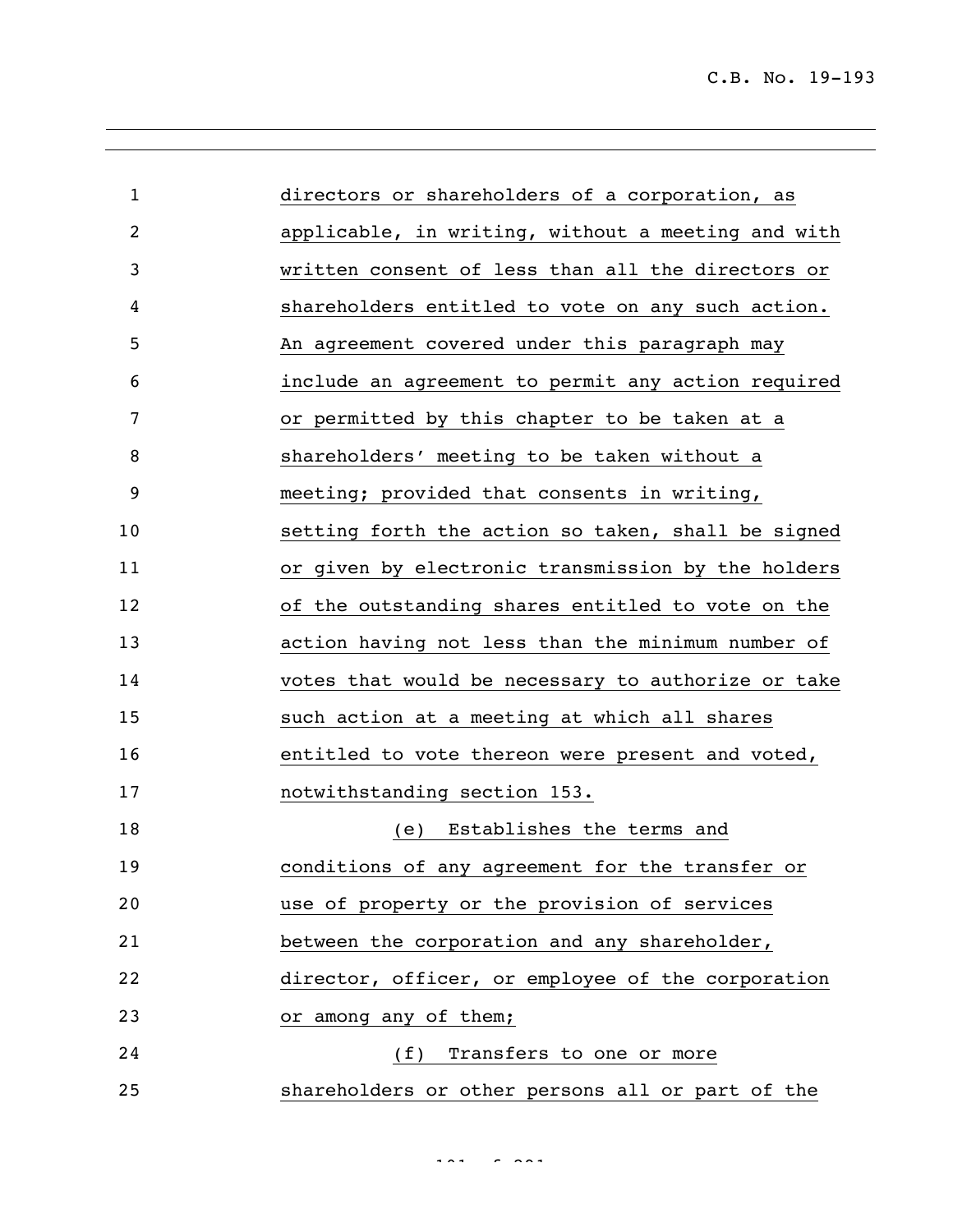| 1  | authority to exercise the corporate powers or to   |
|----|----------------------------------------------------|
| 2  | manage the business and affairs of the             |
| 3  | corporation, including the resolution of any issue |
| 4  | about which there exists a deadlock among          |
| 5  | directors or shareholders;                         |
| 6  | (g) Requires dissolution of the                    |
| 7  | corporation at the request of one or more of the   |
| 8  | shareholders or upon the occurrence of a specified |
| 9  | event or contingency; or                           |
| 10 | Otherwise governs the exercise of<br>(h)           |
| 11 | the corporate powers or the management of the      |
| 12 | business and affairs of the corporation or the     |
| 13 | relationship among the shareholders, the           |
| 14 | directors, and the corporation, or among any of    |
| 15 | them, and is not contrary to public policy.        |
| 16 | An agreement authorized by this section<br>(2)     |
| 17 | shall be:                                          |
| 18 | (a) Set forth:                                     |
| 19 | (i) In the articles of                             |
| 20 | incorporation or bylaws and approved by all        |
| 21 | persons who are shareholders at the time of the    |
| 22 | agreement; or                                      |
| 23 | (ii) In a written agreement that is                |
| 24 | signed by all persons who are shareholders at the  |
| 25 | time of the agreement and is made known to the     |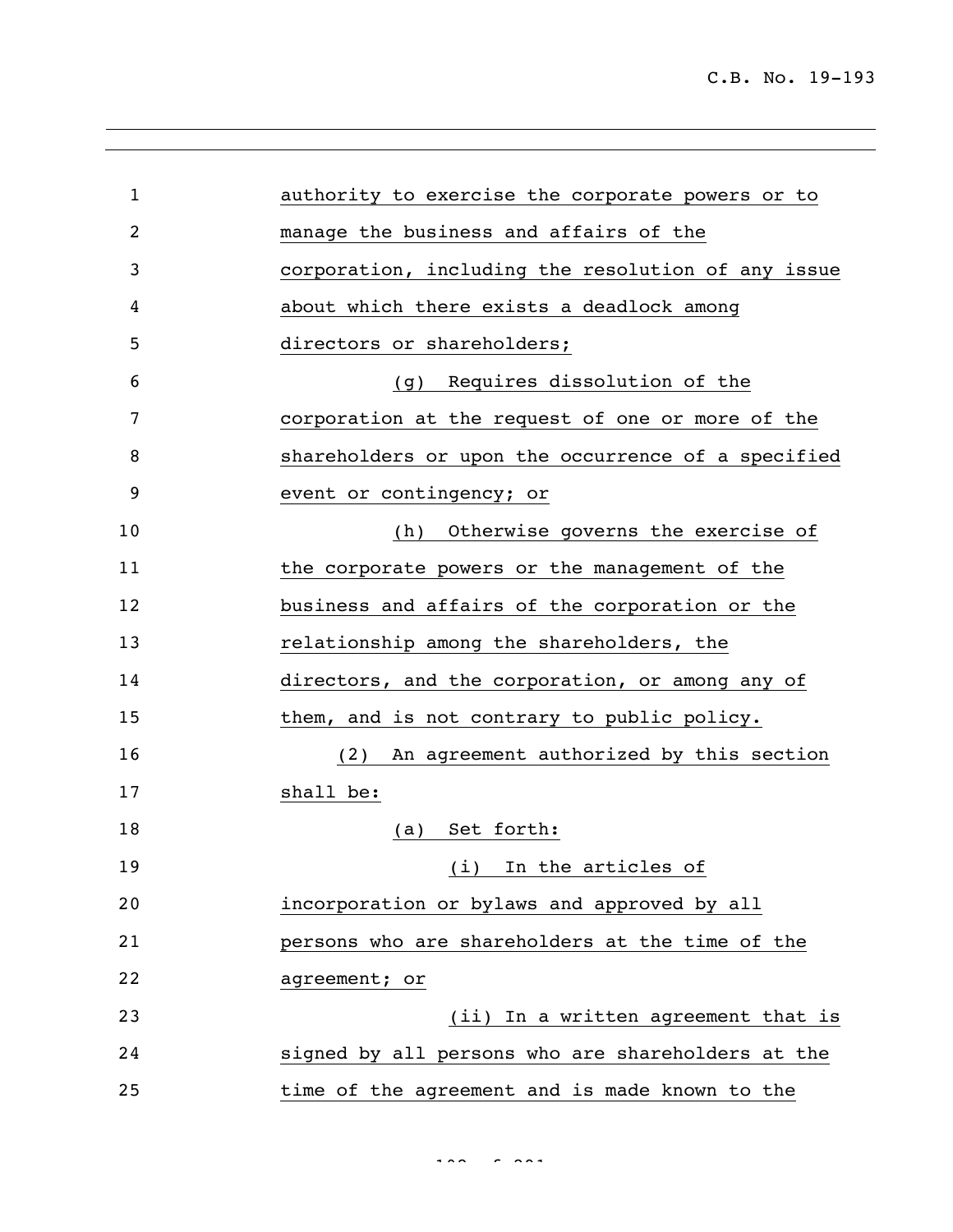| $\mathbf 1$ | corporation;                                       |
|-------------|----------------------------------------------------|
| 2           | (b) Subject to amendment only by all               |
| 3           | persons who are shareholders at the time of the    |
| 4           | amendment, unless the agreement provides           |
| 5           | otherwise;                                         |
| 6           | (c) Valid for ten years; unless the                |
| 7           | agreement provides otherwise, in which case the    |
| 8           | agreement may be valid for a longer or shorter     |
| 9           | term than ten years, or perpetually; and           |
| 10          | Enforceable against the corporation<br>(d)         |
| 11          | and all present and future shareholders of the     |
| 12          | corporation, including persons who become          |
| 13          | shareholders subsequent to the approval or         |
| 14          | execution of the agreement and who did not approve |
| 15          | or execute the agreement.                          |
| 16          | The existence of an agreement authorized<br>(3)    |
| 17          | by this section shall be noted conspicuously in    |
| 18          | the corporation's articles of incorporation, on    |
| 19          | the front or back of each certificate for          |
| 20          | outstanding shares, or on the information          |
| 21          | statement required by section 144 (2). If, at the  |
| 22          | time of the agreement, the corporation has shares  |
| 23          | outstanding represented by certificates and the    |
| 24          | existence of the agreement is not noted in the     |
| 25          | corporation's articles of incorporation in         |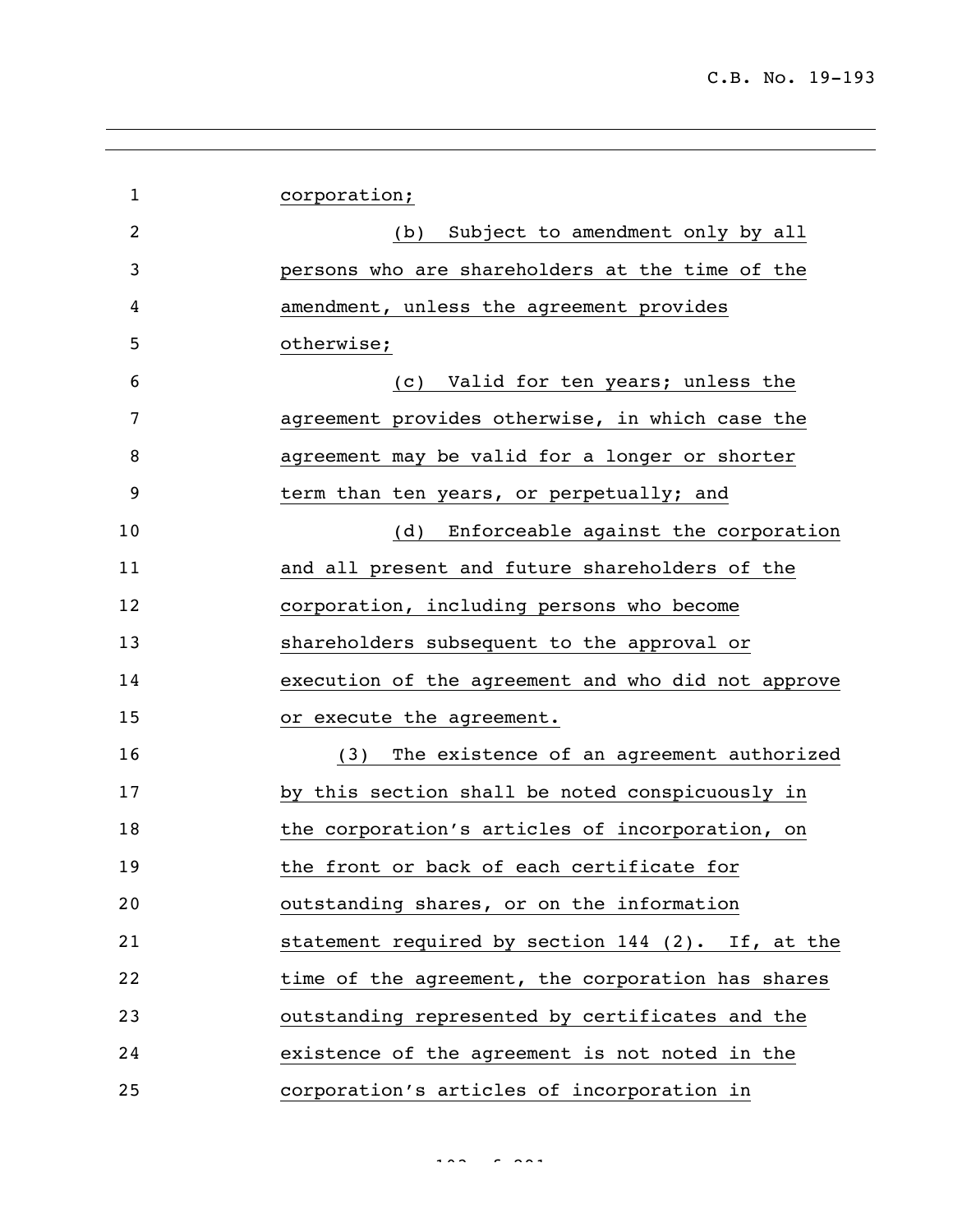| $\mathbf 1$ | compliance with this subsection, the corporation   |
|-------------|----------------------------------------------------|
| 2           | shall recall the outstanding certificates and      |
| 3           | issue substitute certificates that comply with     |
| 4           | this subsection. The failure to note the           |
| 5           | existence of the agreement in the articles of      |
| 6           | incorporation, on the certificate, or on the       |
| 7           | information statement shall not affect the         |
| 8           | validity of the agreement or any action taken      |
| 9           | pursuant to it. Any purchaser of shares who, at    |
| 10          | the time of the purchase did not have knowledge of |
| 11          | the existence of the agreement shall be entitled   |
| 12          | to rescission of the purchase. A purchaser shall   |
| 13          | not be entitled to rescission as described in the  |
| 14          | preceding sentence if, at the time of purchase,    |
| 15          | the existence of the agreement is noted in the     |
| 16          | articles of incorporation, on the certificate for  |
| 17          | the shares, or on the information statement for    |
| 18          | the shares, in compliance with this subsection     |
| 19          | and, if the shares are not represented by a        |
| 20          | certificate and the existence of the agreement is  |
| 21          | not noted in the articles of incorporation in      |
| 22          | compliance with this subsection, the information   |
| 23          | statement is delivered to the purchaser at or      |
| 24          | prior to the time of purchase of the shares.<br>An |
| 25          | action to enforce the right of rescission          |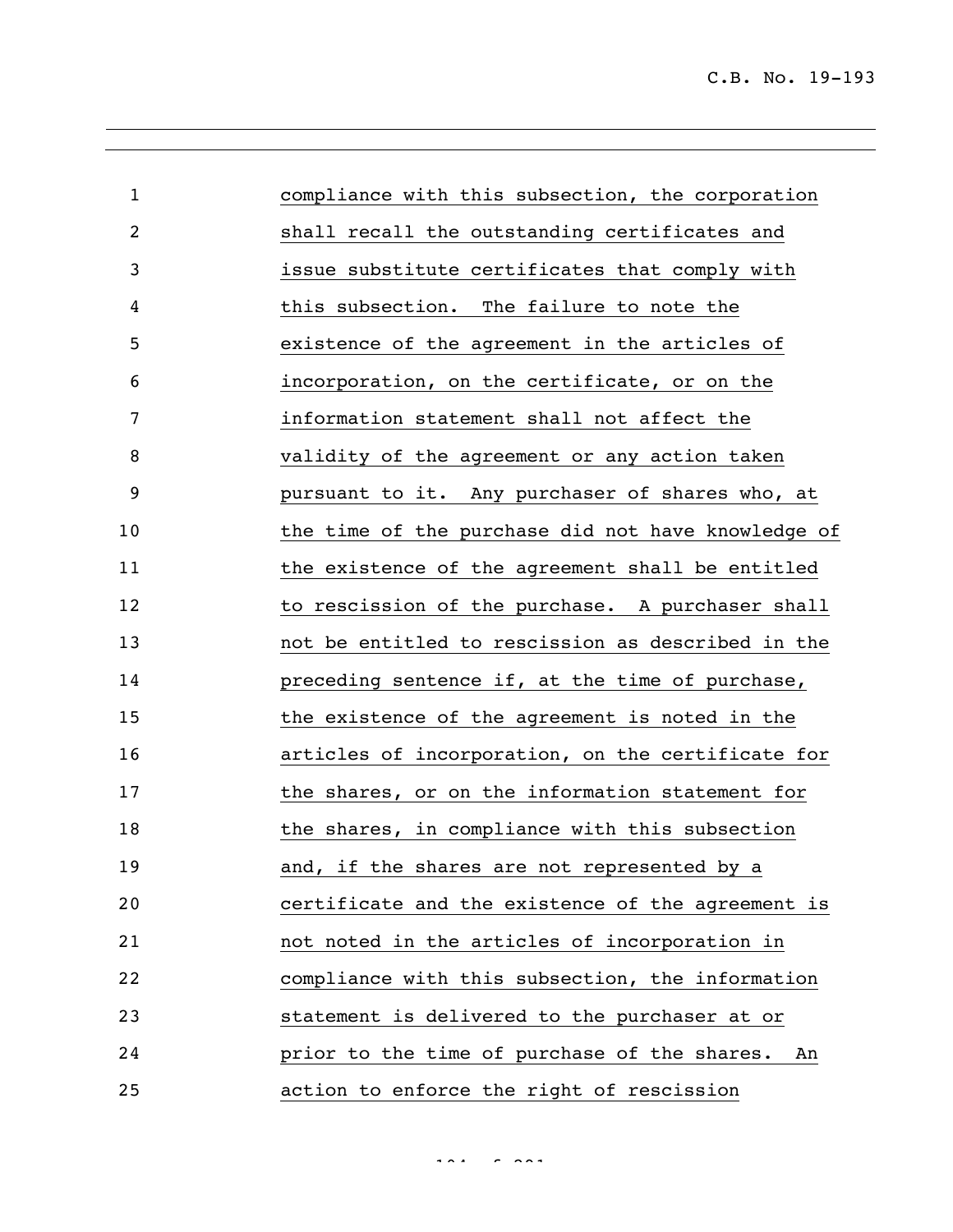| $\mathbf{1}$   | authorized by this subsection must be commenced    |
|----------------|----------------------------------------------------|
| $\overline{2}$ | within the earlier of ninety days after discovery  |
| 3              | of the existence of the agreement or two years     |
| 4              | after the time of purchase of the shares.          |
| 5              | (4) An agreement authorized by this section        |
| 6              | shall cease to be effective when shares of the     |
| 7              | corporation are listed on a national securities    |
| 8              | exchange or regularly traded in a market           |
| 9              | maintained by one or more members of a national or |
| 10             | affiliated securities association. If the          |
| 11             | agreement ceases to be effective for any reason,   |
| 12             | the board of directors, if the agreement is        |
| 13             | contained or referred to in the corporation's      |
| 14             | articles of incorporation or bylaws, may adopt an  |
| 15             | amendment to the articles of incorporation or      |
| 16             | bylaws, without shareholder action, to delete the  |
| 17             | agreement and any references to it.                |
| 18             | An agreement authorized by this section<br>(5)     |
| 19             | that limits the discretion or powers of the board  |
| 20             | of directors shall relieve the directors of, and   |
| 21             | impose upon the person or persons in whom the      |
| 22             | discretion or powers are vested, liability for     |
| 23             | acts or omissions imposed by law on directors to   |
| 24             | the extent that the discretion or powers of the    |
| 25             | directors are limited by the agreement.            |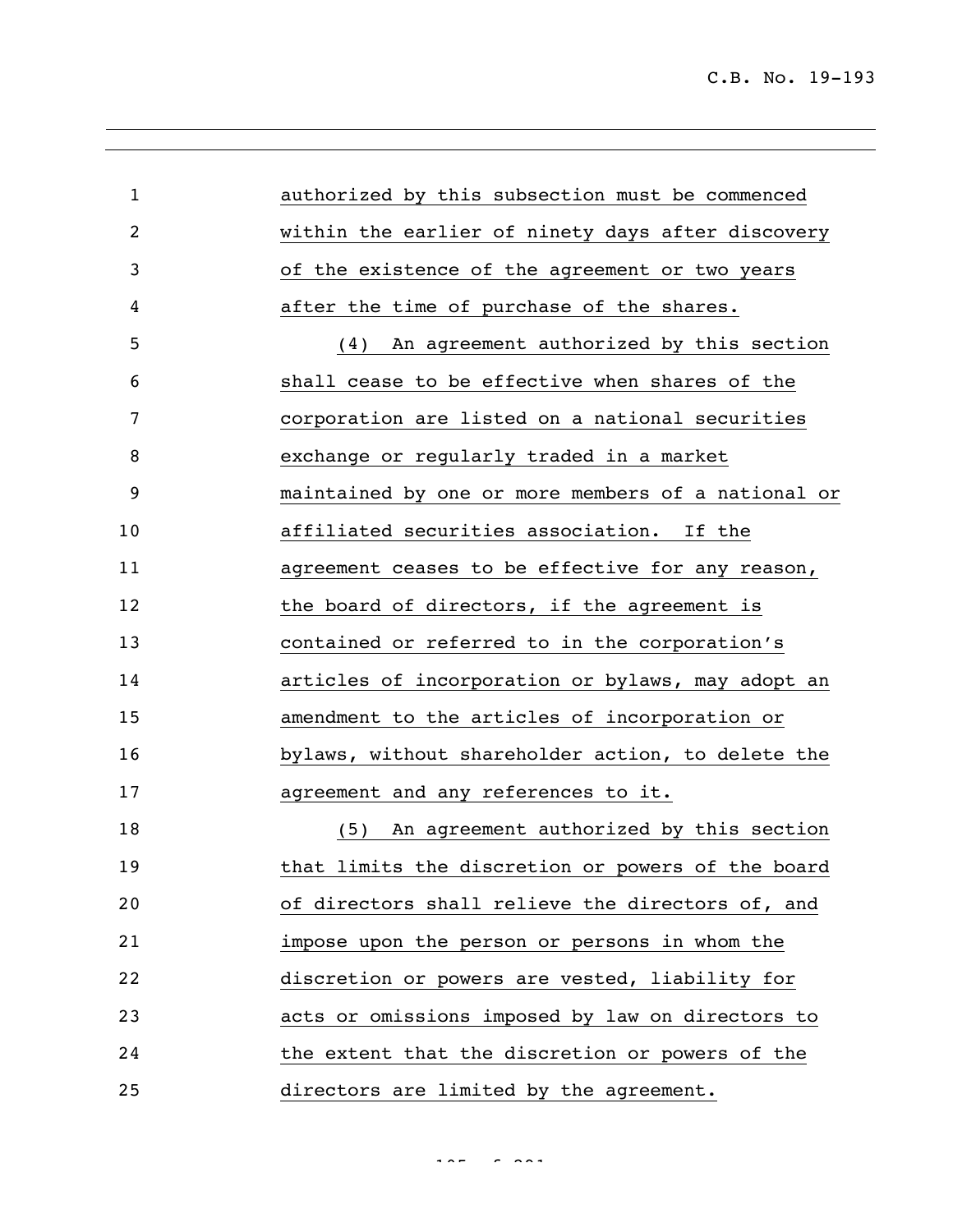| $\mathbf{1}$ |          | (6) The existence or performance of an                 |
|--------------|----------|--------------------------------------------------------|
| 2            |          | agreement authorized by this section shall not be      |
| 3            |          | a ground for imposing personal liability on any        |
| 4            |          | shareholder for the acts or debts of the               |
| 5            |          | corporation even if the agreement or its               |
| 6            |          | performance treats the corporation as if it were a     |
| 7            |          | partnership or results in the failure to observe       |
| 8            |          | the corporate formalities otherwise applicable to      |
| 9            |          | the matters governed by the agreement.                 |
| 10           |          | Incorporators or subscribers for shares<br>(7)         |
| 11           |          | may act as shareholders with respect to an             |
| 12           |          | agreement authorized by this section if no shares      |
| 13           |          | have been issued when the agreement is made."          |
| 14           |          | Section 71. Title 36 of the Code of the Federated      |
| 15           |          | States of Micronesia (Annotated), is hereby amended by |
| 16           |          | inserting a new section 169 of chapter 1, to read as   |
| 17           | follows: |                                                        |
| 18           |          | "Section 169. Definitions - Derivative Actions.        |
| 19           |          | <u>As used herein "Derivative proceeding" means a</u>  |
| 20           |          | civil suit in the right of a domestic corporation      |
| 21           |          | or, to the extent provided in section 176, in the      |
| 22           |          | right of a foreign corporation. "Shareholder"          |
| 23           |          | includes a beneficial owner whose shares are held      |
| 24           |          | in a voting trust or held by a nominee on the          |
| 25           |          | beneficial owner's behalf."                            |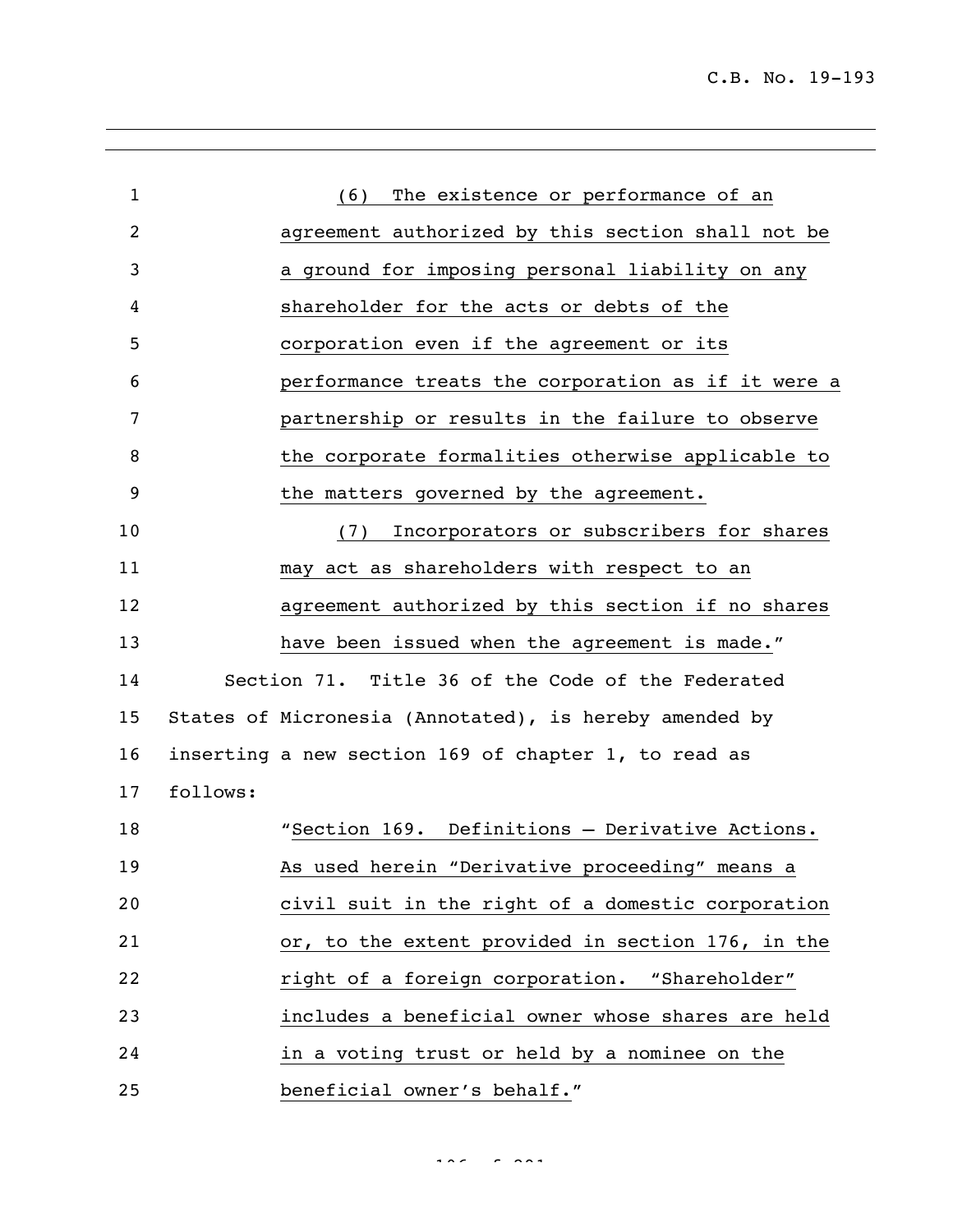C.B. No. 19-193

 Section 72. Title 36 of the Code of the Federated States of Micronesia (Annotated), is hereby amended by inserting a new section 170 of chapter 1, to read as follows: "Section 170. Standing. (1) A shareholder may not commence or maintain a derivative proceeding unless the shareholder: (a) Was a shareholder of the corporation at the time of the act or omission complained of or became a shareholder through 12 transfer by operation of law from one who was a 13 shareholder at that time; and (b) Fairly and adequately represents the interests of the corporation in enforcing the **right of the corporation.**" Section 73. Title 36 of the Code of the Federated States of Micronesia (Annotated), is hereby amended by inserting a new section 171 of chapter 1, to read as follows: 21 "Section 171. Demand. (1) No shareholder may commence a derivative proceeding until: (a) A written demand has been made upon the corporation to take suitable action; and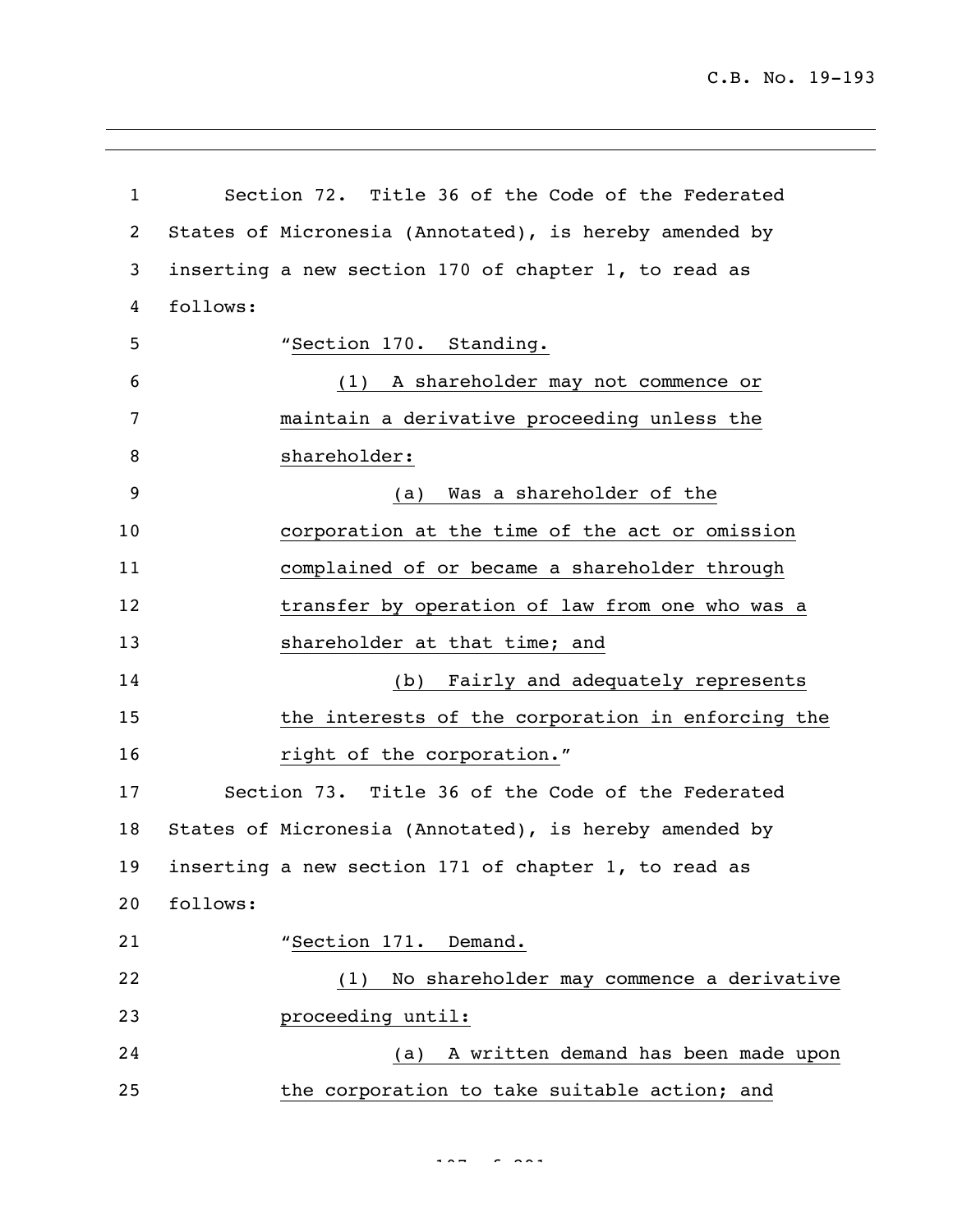C.B. No. 19-193

| $\mathbf{1}$   |          | Ninety days have expired from the<br>(b)               |
|----------------|----------|--------------------------------------------------------|
| $\overline{2}$ |          | date the demand was made unless the shareholder        |
| 3              |          | has earlier been notified that the demand has been     |
| 4              |          | rejected by the corporation or unless irreparable      |
| 5              |          | injury to the corporation would result by waiting      |
| 6              |          | for the expiration of the ninety-day period."          |
| 7              |          | Section 74. Title 36 of the Code of the Federated      |
| 8              |          | States of Micronesia (Annotated), is hereby amended by |
| 9              |          | inserting a new section 172 of chapter 1, to read as   |
| 10             | follows: |                                                        |
| 11             |          | "Section 172. Stay of proceedings. If the              |
| 12             |          | corporation commences an inquiry into the              |
| 13             |          | allegations made in the demand or complaint, the       |
| 14             |          | court may stay any derivative proceeding for a         |
| 15             |          | period that the court deems appropriate."              |
| 16             |          | Section 75. Title 36 of the Code of the Federated      |
| 17             |          | States of Micronesia (Annotated), is hereby amended by |
| 18             |          | inserting a new section 173 of chapter 1, to read as   |
| 19             | follows: |                                                        |
| 20             |          | "Section 173. Dismissal.                               |
| 21             |          | (1) A derivative proceeding shall be                   |
| 22             |          | dismissed by the court on motion by the                |
| 23             |          | corporation if one of the groups specified in          |
| 24             |          | subsection (2) or (6) has determined in good faith     |
| 25             |          | after conducting a reasonable inquiry upon which       |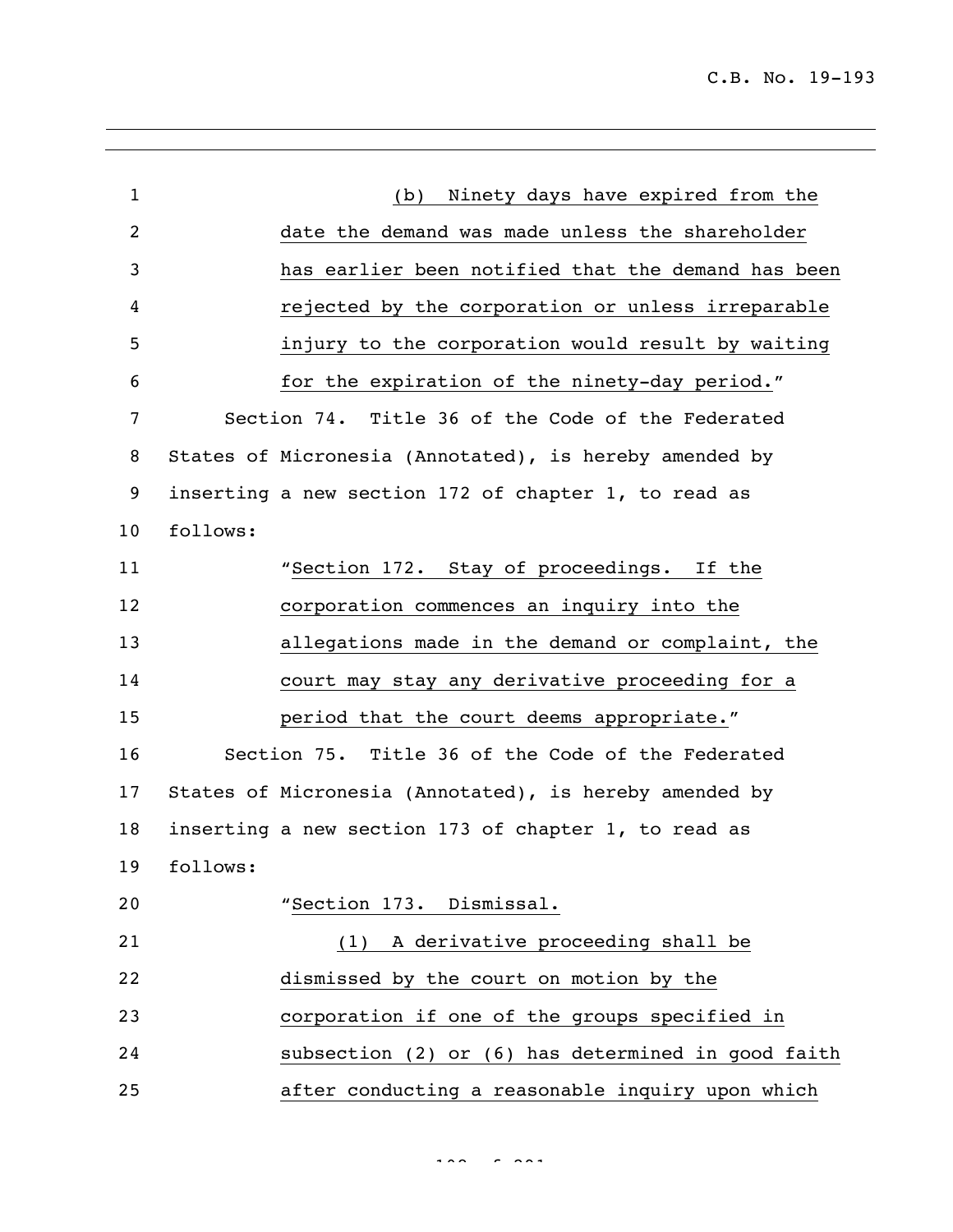| $\mathbf 1$ | its conclusions are based that the maintenance of |
|-------------|---------------------------------------------------|
| 2           | the derivative proceeding is not in the best      |
| 3           | interest of the corporation.                      |
| 4           | (2) Unless a panel is appointed pursuant to       |
| 5           | subsection (6), the determination in subsection   |
| 6           | $(1)$ shall be made by:                           |
| 7           | A majority vote of independent<br>(a)             |
| 8           | directors present at a meeting of the board of    |
| 9           | directors if the independent directors constitute |
| 10          | a quorum; or                                      |
| 11          | (b) A majority vote of a committee                |
| 12          | consisting of two or more independent directors   |
| 13          | appointed by majority vote of independent         |
| 14          | directors present at a meeting of the board of    |
| 15          | directors, whether or not the independent         |
| 16          | directors constituted a quorum.                   |
| 17          | None of the following by itself shall<br>(3)      |
| 18          | cause a director to be considered not independent |
| 19          | for purposes of this section:                     |
| 20          | The nomination or election of the<br>(a)          |
| 21          | director by persons who are defendants in the     |
| 22          | derivative proceeding or against whom action is   |
| 23          | demanded;                                         |
| 24          | The naming of the director as a<br>(b)            |
| 25          | defendant in the derivative proceeding or as a    |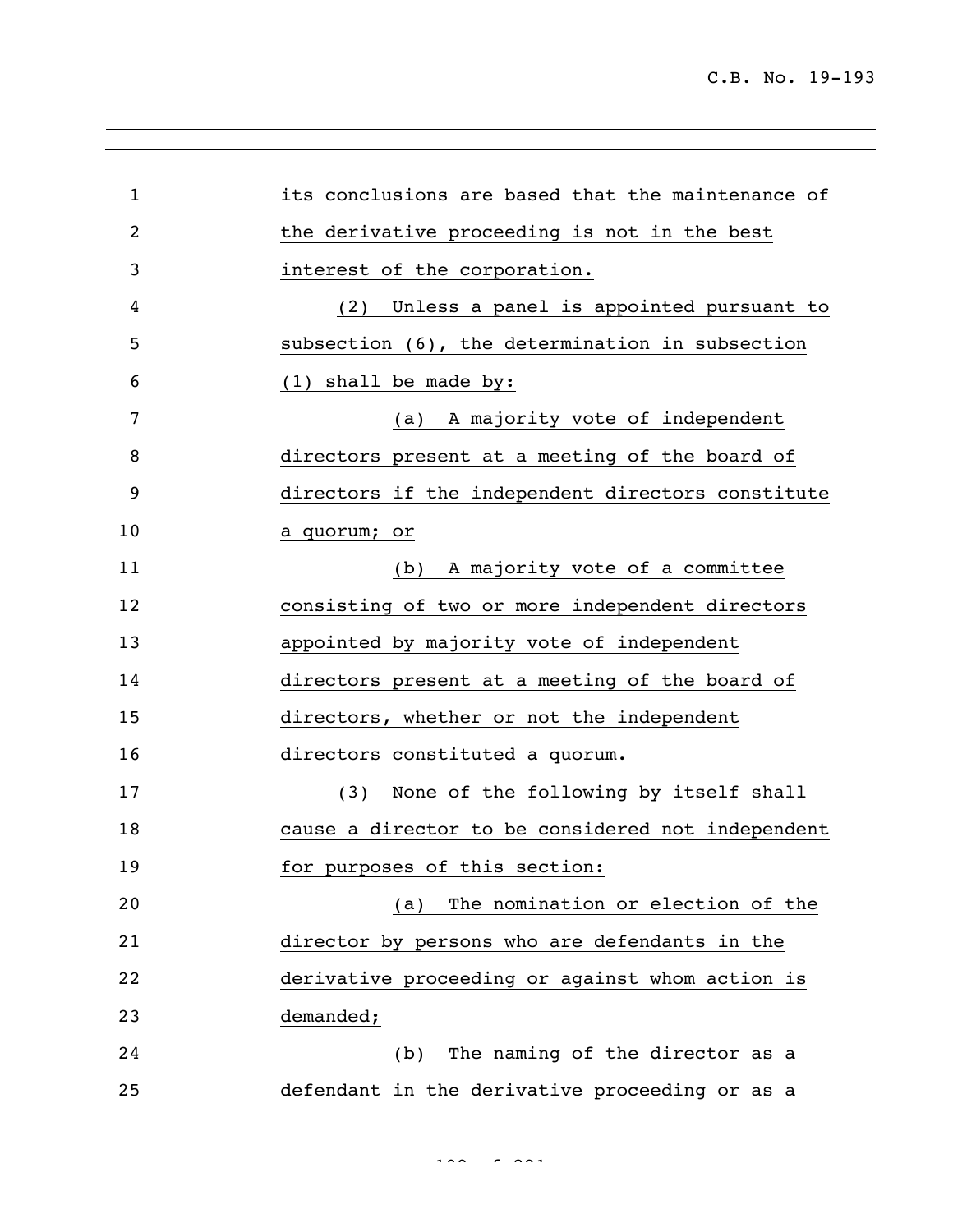| $\mathbf{1}$ |                                                    |
|--------------|----------------------------------------------------|
|              | persons against whom action is demanded; or        |
| 2            | The approval by the director of the<br>(C)         |
| 3            | act being challenged in the derivative proceeding  |
| 4            | or demand if the act resulted in no personal       |
| 5            | benefit to the director.                           |
| 6            | If a derivative proceeding is commenced<br>(4)     |
| 7            | after a determination has been made rejecting a    |
| 8            | demand by a shareholder, the complaint shall       |
| 9            | allege with particularity facts establishing       |
| 10           | either:                                            |
| 11           | That a majority of the board of<br>(a)             |
| 12           | directors did not consist of independent directors |
| 13           | at the time the determination was made; or         |
| 14           | That the requirements of subsection<br>(b)         |
| 15           | (1) have not been met.                             |
| 16           | If a majority of the board of directors<br>(5)     |
| 17           | does not consist of independent directors at the   |
| 18           | time the determination is made, the corporation    |
| 19           | shall have the burden of proving that the          |
| 20           | requirements of subsection (1) have been met. If   |
| 21           | a majority of the board of directors consists of   |
| 22           | independent directors at the time the              |
| 23           | determination is made, the plaintiff shall have    |
| 24           | the burden of proving the requirements of          |
| 25           | subsection (1) have not been met.                  |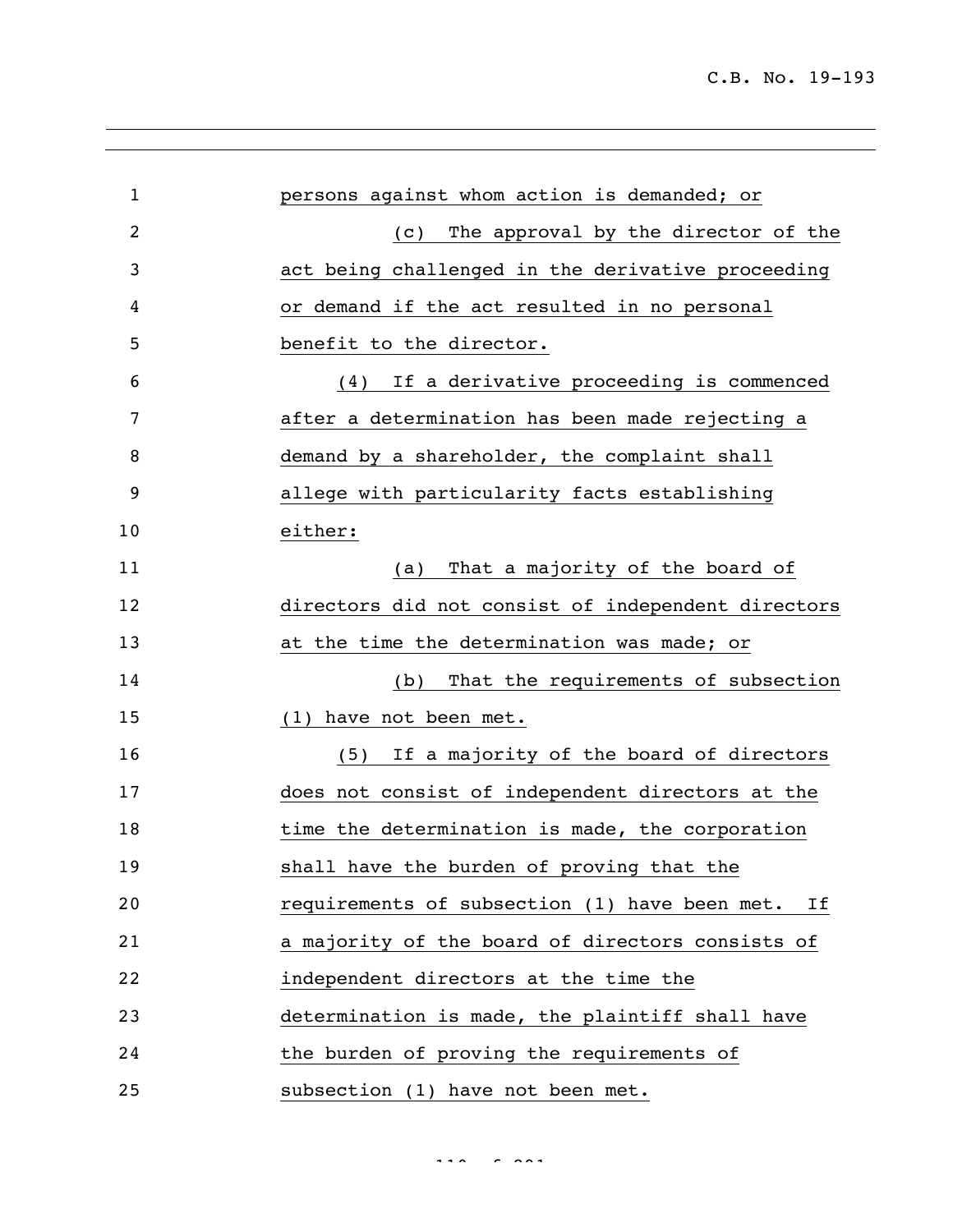| $\mathbf{1}$   | (6) The court may appoint a panel of one or            |  |
|----------------|--------------------------------------------------------|--|
| $\overline{c}$ | more independent persons upon motion by the            |  |
| 3              | corporation to make a determination whether the        |  |
| 4              | maintenance of the derivative proceeding is in the     |  |
| 5              | best interests of the corporation. In the case,        |  |
| 6              | the plaintiff shall have the burden of proving         |  |
| 7              | that the requirements of subsection (1) have not       |  |
| 8              | been met."                                             |  |
| 9              | Section 76. Title 36 of the Code of the Federated      |  |
| 10             | States of Micronesia (Annotated), is hereby amended by |  |
| 11             | inserting a new section 174 of chapter 1, to read as   |  |
| 12             | follows:                                               |  |
| 13             | "Section 174. Discontinuance or settlement. A          |  |
| 14             | derivative proceeding may not be discontinued or       |  |
| 15             | settled without the court's approval. If the           |  |
| 16             | court determines that a proposed discontinuance or     |  |
| 17             | settlement will substantially affect the interests     |  |
| 18             | of the corporation's shareholders or a class of        |  |
| 19             | shareholders, the court shall direct that notice       |  |
| 20             | be given to the shareholders affected."                |  |
| 21             | Section 77. Title 36 of the Code of the Federated      |  |
| 22             | States of Micronesia (Annotated), is hereby amended by |  |
| 23             | inserting a new section 175 of chapter 1, to read as   |  |
| 24             | follows:                                               |  |
| $25$           | "Section 175. Payment of expenses.                     |  |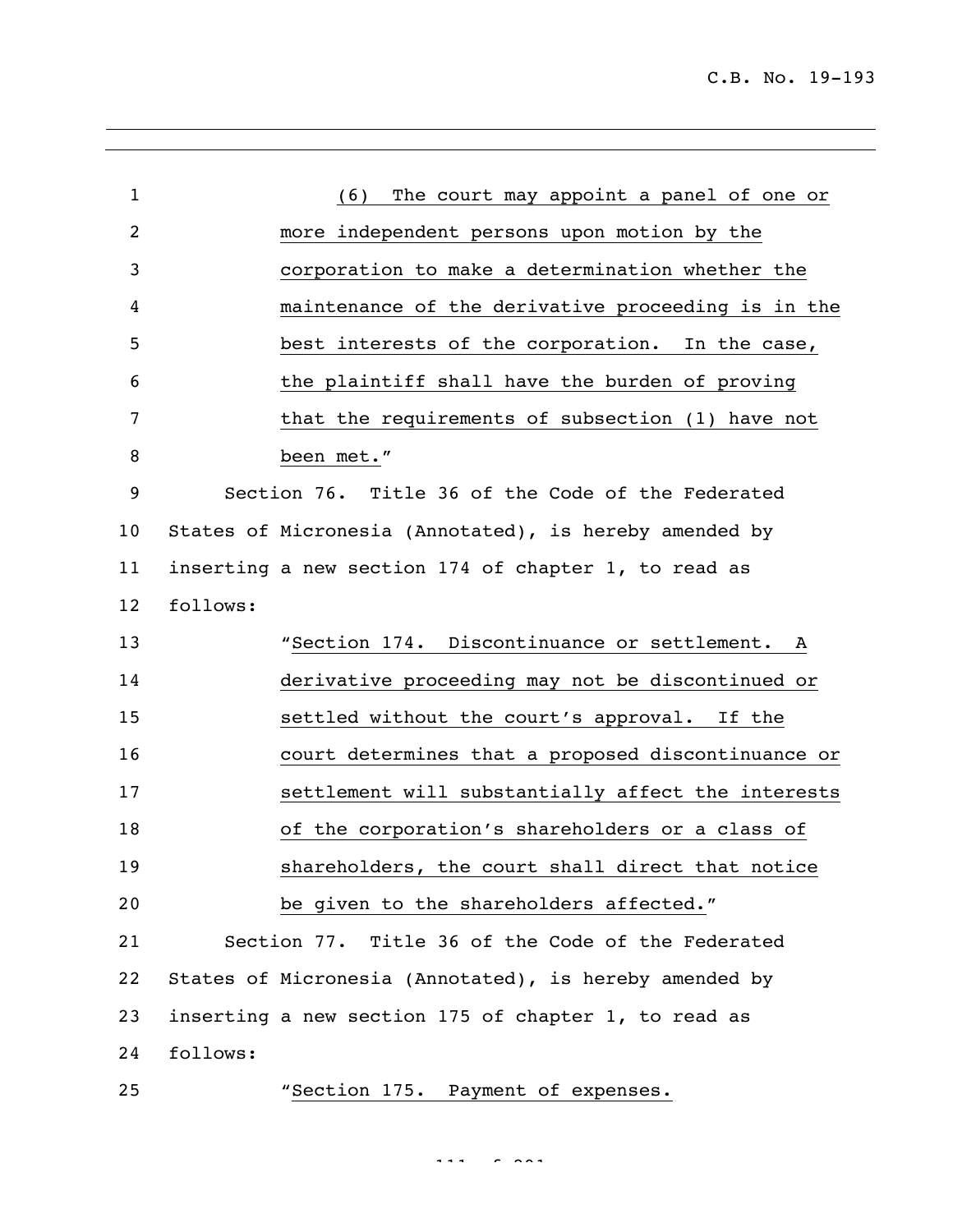| $\mathbf 1$ | (1) On termination of the derivative               |
|-------------|----------------------------------------------------|
| 2           | proceeding the court may:                          |
| 3           | Order the corporation to pay the<br>(a)            |
| 4           | plaintiff's reasonable expenses including          |
| 5           | reasonable attorney's fees incurred in the         |
| 6           | proceeding if it finds that the proceeding has     |
| 7           | resulted in a substantial benefit to the           |
| 8           | corporation;                                       |
| 9           | Order the plaintiff to pay any<br>(b)              |
| 10          | defendant's reasonable expenses including          |
| 11          | reasonable attorney's fees incurred in defending   |
| 12          | the proceeding if it finds that the proceeding was |
| 13          | commenced or maintained without reasonable cause   |
| 14          | or for an improper purpose; or                     |
| 15          | Order a party to pay an opposing<br>(C)            |
| 16          | party's reasonable expenses including reasonable   |
| 17          | attorney's fees incurred because of the filing of  |
| 18          | a pleading, motion, or other paper, if it finds    |
| 19          | that the pleading, motion, or other paper was not  |
| 20          | well-grounded in fact, after reasonable inquiry,   |
| 21          | or warranted by existing law or a good faith       |
| 22          | argument for the extension, modification, or       |
| 23          | reversal of existing law and was interposed for an |
| 24          | improper purpose, such as to harass or cause       |
| 25          | unnecessary delay or needless increase in the cost |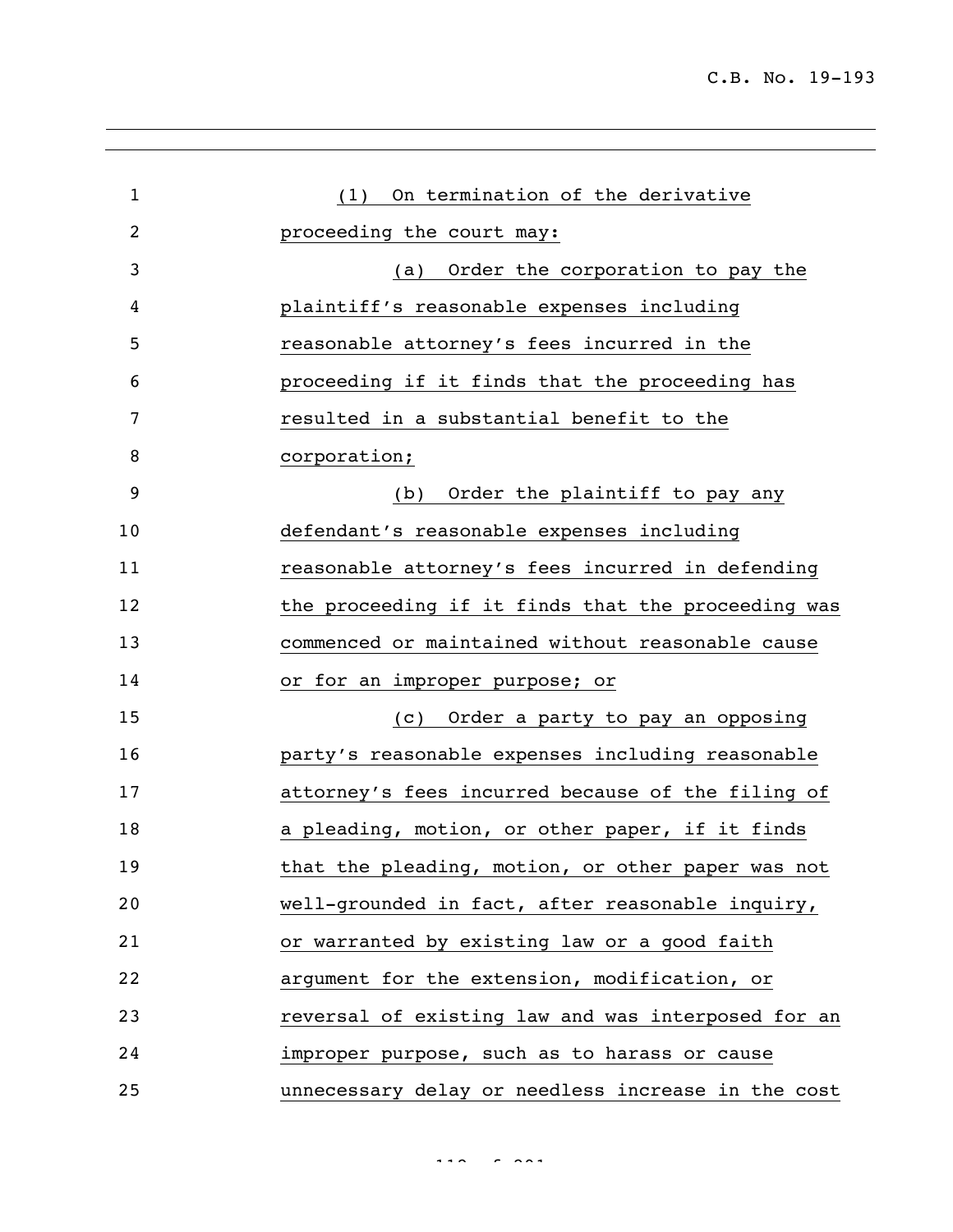| $\mathbf{1}$   | of litigation."                                        |
|----------------|--------------------------------------------------------|
| $\overline{c}$ | Section 78. Title 36 of the Code of the Federated      |
| 3              | States of Micronesia (Annotated), is hereby amended by |
| 4              | inserting a new section 176 of chapter 1, to read as   |
| 5              | follows:                                               |
| 6              | "Section 176. Applicability to foreign                 |
| 7              | corporations. In any derivative proceeding with        |
| 8              | respect to a foreign corporation, matters related      |
| 9              | to derivative proceedings shall be governed by the     |
| 10             | laws of the jurisdiction of the incorporation of       |
| 11             | the foreign corporation except for sections 174        |
| 12             | and 175."                                              |
| 13             | Section 79. Title 36 of the Code of the Federated      |
| 14             | States of Micronesia (Annotated), is hereby amended by |
| 15             | inserting a new section 177 of chapter 1, to read as   |
| 16             | follows:                                               |
| 17             | "Section 177. Requirement for and duties of board      |
| 18             | of directors.                                          |
| 19             | (1) Except as provided in section 168, each            |
| 20             | corporation must have a board of directors.            |
| 21             | (2) All corporate powers shall be exercised            |
| 22             | by or under the authority of, and the business and     |
| 23             | affairs of the corporation managed under the           |
| 24             | direction of, its board of directors, subject to       |
| 25             | any limitation set forth in the articles of            |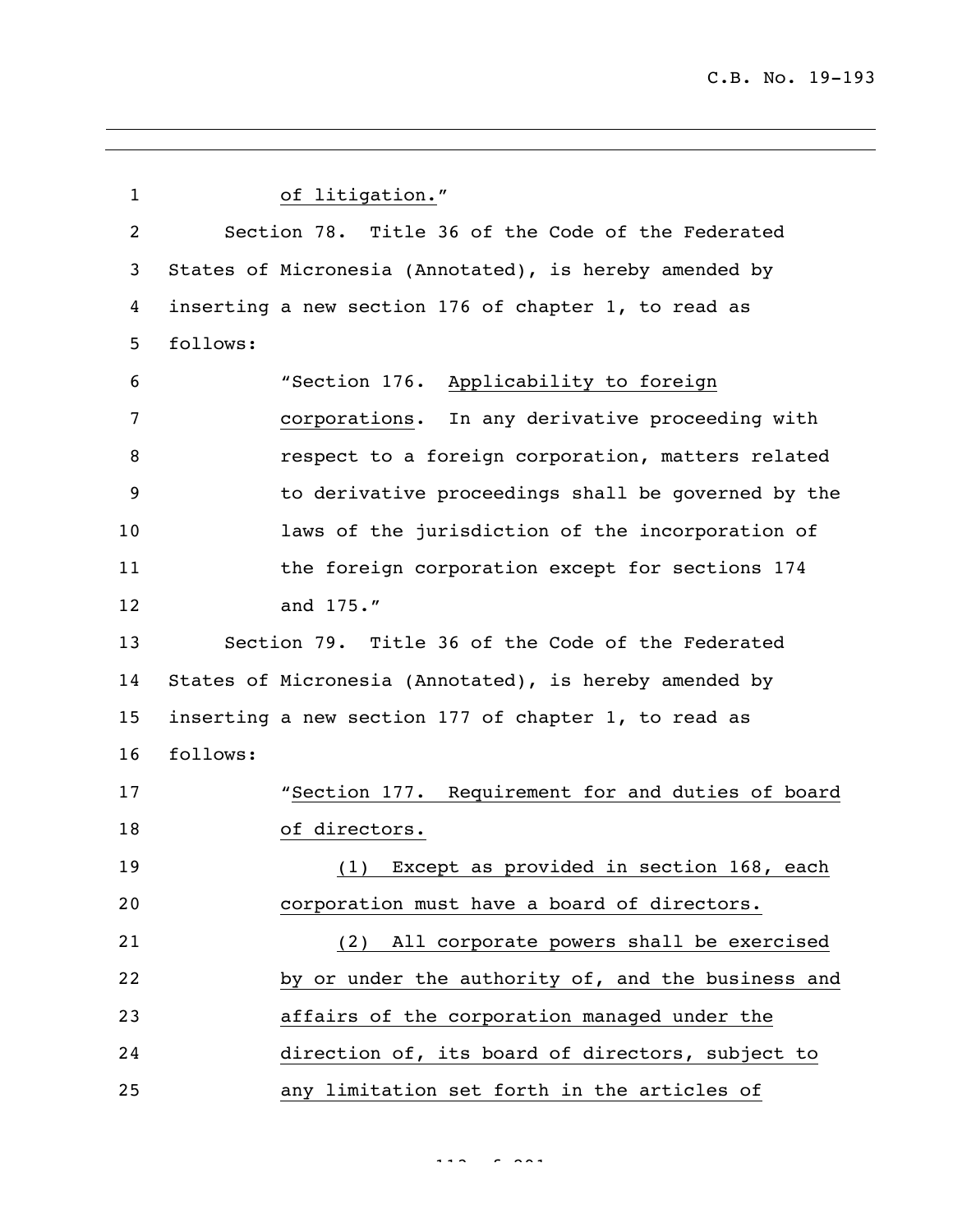| $\mathbf{1}$   |          | incorporation or in an agreement authorized under      |
|----------------|----------|--------------------------------------------------------|
| $\overline{c}$ |          | section 168."                                          |
| 3              |          | Section 80. Title 36 of the Code of the Federated      |
| 4              |          | States of Micronesia (Annotated), is hereby amended by |
| 5              |          | inserting a new section 178 of chapter 1, to read as   |
| 6              | follows: |                                                        |
| 7              |          | "Section 178. Qualifications of directors.<br>The      |
| 8              |          | articles of incorporation or bylaws may prescribe      |
| 9              |          | qualifications for directors. A director need not      |
| 10             |          | be a citizen or resident of the Federated States       |
| 11             |          | of Micronesia or a shareholder of the corporation      |
| 12             |          | unless the articles of incorporation or bylaws so      |
| 13             |          | prescribe."                                            |
| 14             |          | Section 81. Title 36 of the Code of the Federated      |
| 15             |          | States of Micronesia (Annotated), is hereby amended by |
| 16             |          | inserting a new section 179 of chapter 1, to read as   |
| 17             | follows: |                                                        |
| 18             |          | "Section 179. Number and election of directors.        |
| 19             |          | (1) A board of directors must consist of one           |
| 20             |          | or more individuals, with the number specified in      |
| 21             |          | or fixed in accordance with the articles of            |
| 22             |          | incorporation or bylaws.                               |
| 23             |          | If a board of directors has power to fix<br>(2)        |
| 24             |          | or change the number of directors, the board may       |
| 25             |          | increase or decrease by thirty percent or less the     |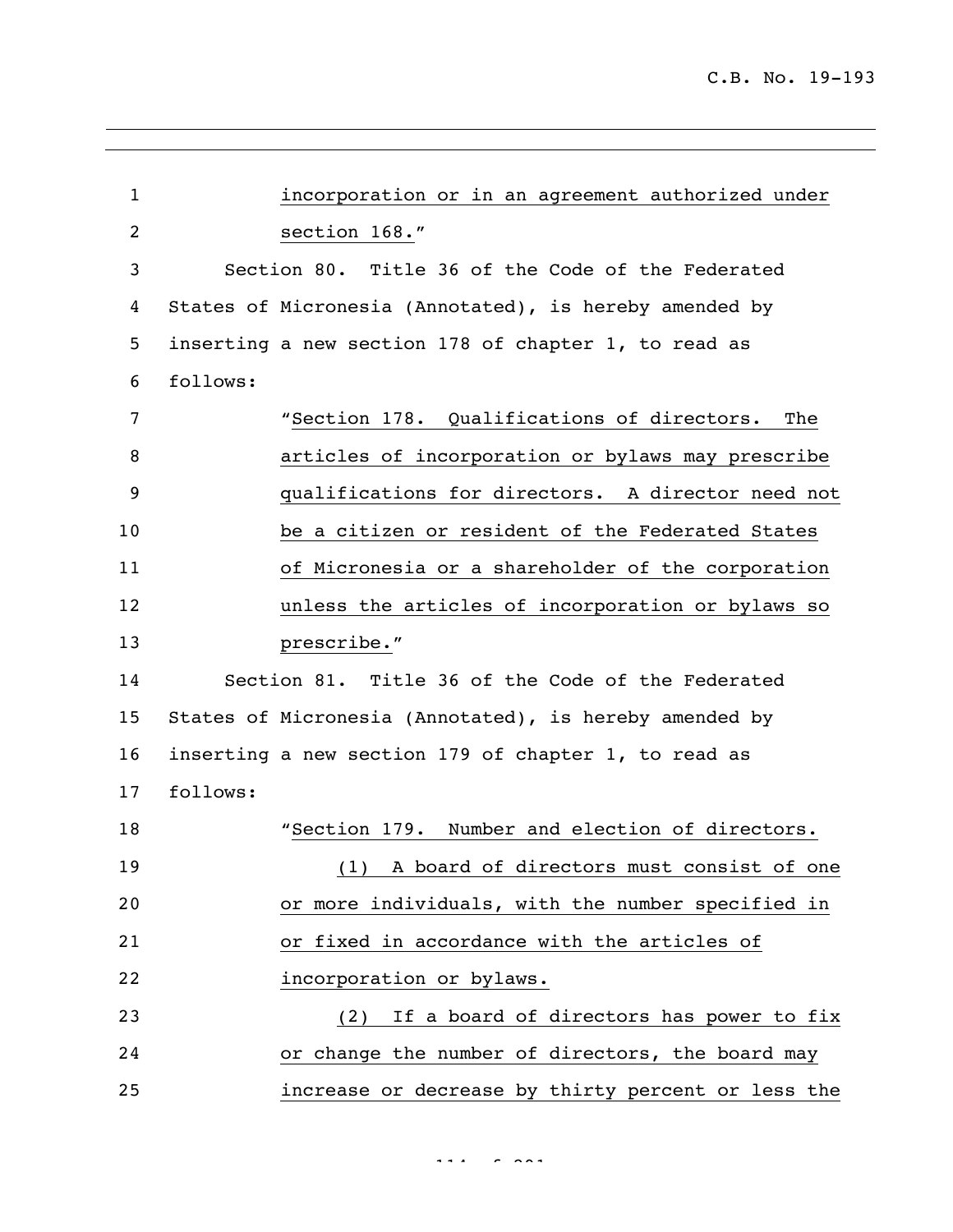| $\mathbf{1}$ |          | number of directors last approved by the               |
|--------------|----------|--------------------------------------------------------|
| 2            |          | shareholders, but only the shareholders may            |
| 3            |          | increase or decrease by more than thirty percent       |
| 4            |          | the number of directors last approved by the           |
| 5            |          | shareholders.                                          |
| 6            |          | The articles of incorporation or bylaws<br>(3)         |
| 7            |          | may establish a variable range for the size of the     |
| 8            |          | board of directors by fixing a minimum and maximum     |
| 9            |          | number of directors. If a variable range is            |
| 10           |          | established, the number of directors may be fixed      |
| 11           |          | or changed from time to time, within the minimum       |
| 12           |          | and maximum, by the shareholders or the board of       |
| 13           |          | directors. After shares are issued, only the           |
| 14           |          | shareholders may change the range for the size of      |
| 15           |          | the board or change from a fixed to a variable-        |
| 16           |          | range size board or vice versa.                        |
| 17           |          | (4) Directors are elected at the first                 |
| 18           |          | annual shareholders' meeting and at each annual        |
| 19           |          | meeting therefore unless their terms are staggered     |
| 20           |          | under section 182."                                    |
| 21           |          | Section 82. Title 36 of the Code of the Federated      |
| 22           |          | States of Micronesia (Annotated), is hereby amended by |
| 23           |          | inserting a new section 180 of chapter 1, to read as   |
| 24           | follows: |                                                        |
| 25           |          | "Section 180. Election of directors by certain         |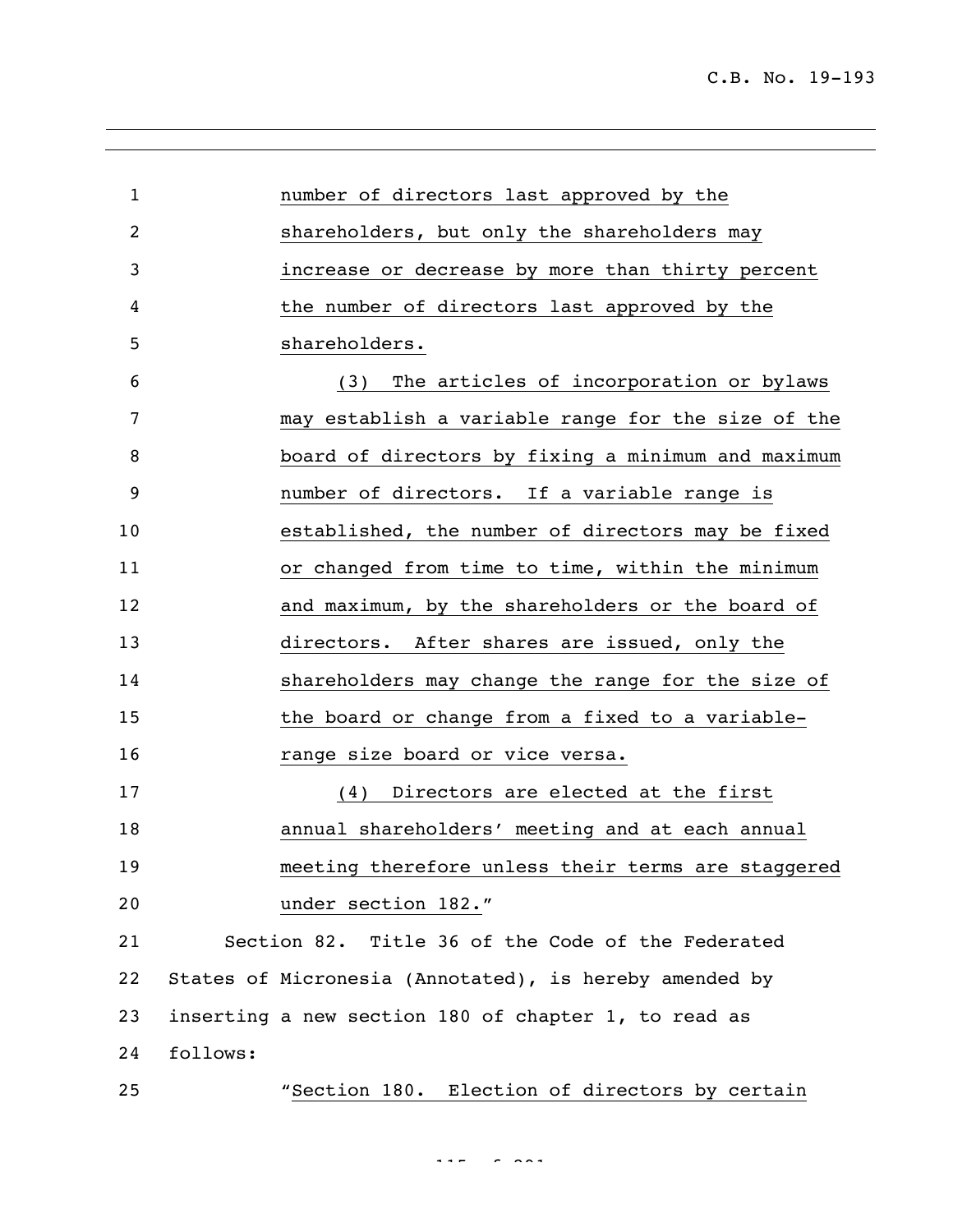| $\mathbf{1}$      |          | classes of shareholders. If the articles of            |
|-------------------|----------|--------------------------------------------------------|
| 2                 |          | incorporation authorize dividing the shares into       |
| 3                 |          | classes, the articles may also authorize the           |
| 4                 |          | election of all or a specified number of directors     |
| 5                 |          | by the holders of one or more authorized classes       |
| 6                 |          | of shares. A class or classes of shares entitled       |
| 7                 |          | to elect one or more directors is a separate           |
| 8                 |          | voting group for purposes of the election of           |
| 9                 |          | directors."                                            |
| 10                |          | Section 83. Title 36 of the Code of the Federated      |
| 11                |          | States of Micronesia (Annotated), is hereby amended by |
| $12 \overline{ }$ |          | inserting a new section 181 of chapter 1, to read as   |
| 13                | follows: |                                                        |
|                   |          |                                                        |
| 14                |          | "Section 181. Terms of directors generally.            |
| 15                |          | The terms of the initial directors of a<br>(1)         |
| 16                |          | corporation expire at the first shareholders'          |
| 17                |          | meeting at which directors are elected.                |
| 18                |          | The terms of all other directors expire<br>(2)         |
| 19                |          | at the next annual shareholders' meeting following     |
| 20                |          | their election unless their terms are staggered        |
| 21                |          | under section 182.                                     |
| 22                |          | (3) A decrease in the number of directors              |
| 23                |          | does not shorten an incumbent director's term.         |
| 24                |          | (4) The term of a director elected to fill a           |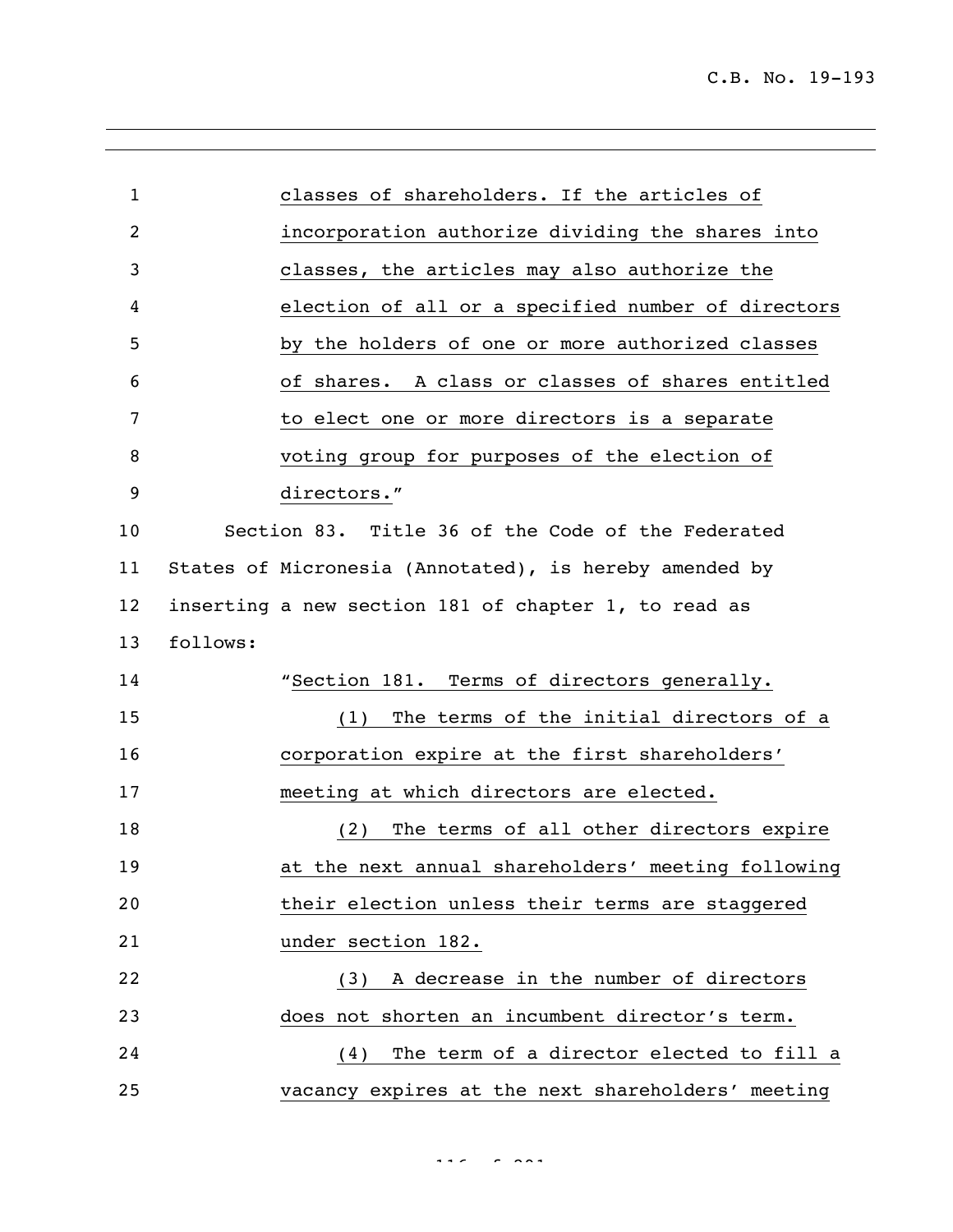| $\mathbf{1}$ |          | at which directors are elected.                        |
|--------------|----------|--------------------------------------------------------|
| 2            |          | (5) Despite the expiration of a director's             |
| 3            |          | term, the director continues to serve until the        |
| 4            |          | director's successor is elected and qualified or       |
| 5            |          | until there is a decrease in the number of             |
| 6            |          | directors."                                            |
| 7            |          | Section 84. Title 36 of the Code of the Federated      |
| 8            |          | States of Micronesia (Annotated), is hereby amended by |
| 9            |          | inserting a new section 182 of chapter 1, to read as   |
| 10           | follows: |                                                        |
| 11           |          | "Section 182. Staggered terms for directors.<br>Ιf     |
| 12           |          | there are nine or more directors, the articles of      |
| 13           |          | incorporation may provide for staggering their         |
| 14           |          | terms by dividing the total number of directors        |
| 15           |          | into two or three groups, with each group              |
| 16           |          | containing one-half or one-third of the total, as      |
| 17           |          | near as may be. In that event, the terms of            |
| 18           |          | directors in the first group expire at the first       |
| 19           |          | annual shareholders' meeting after their election,     |
| 20           |          | the terms of the second group expire at the second     |
| 21           |          | annual shareholders' meeting after their election,     |
| 22           |          | and the terms of the third group, if any, expire       |
| 23           |          | at the third annual shareholders' meeting after        |
| 24           |          | their election. At each annual shareholders'           |
| 25           |          | meeting held thereafter, directors shall be chosen     |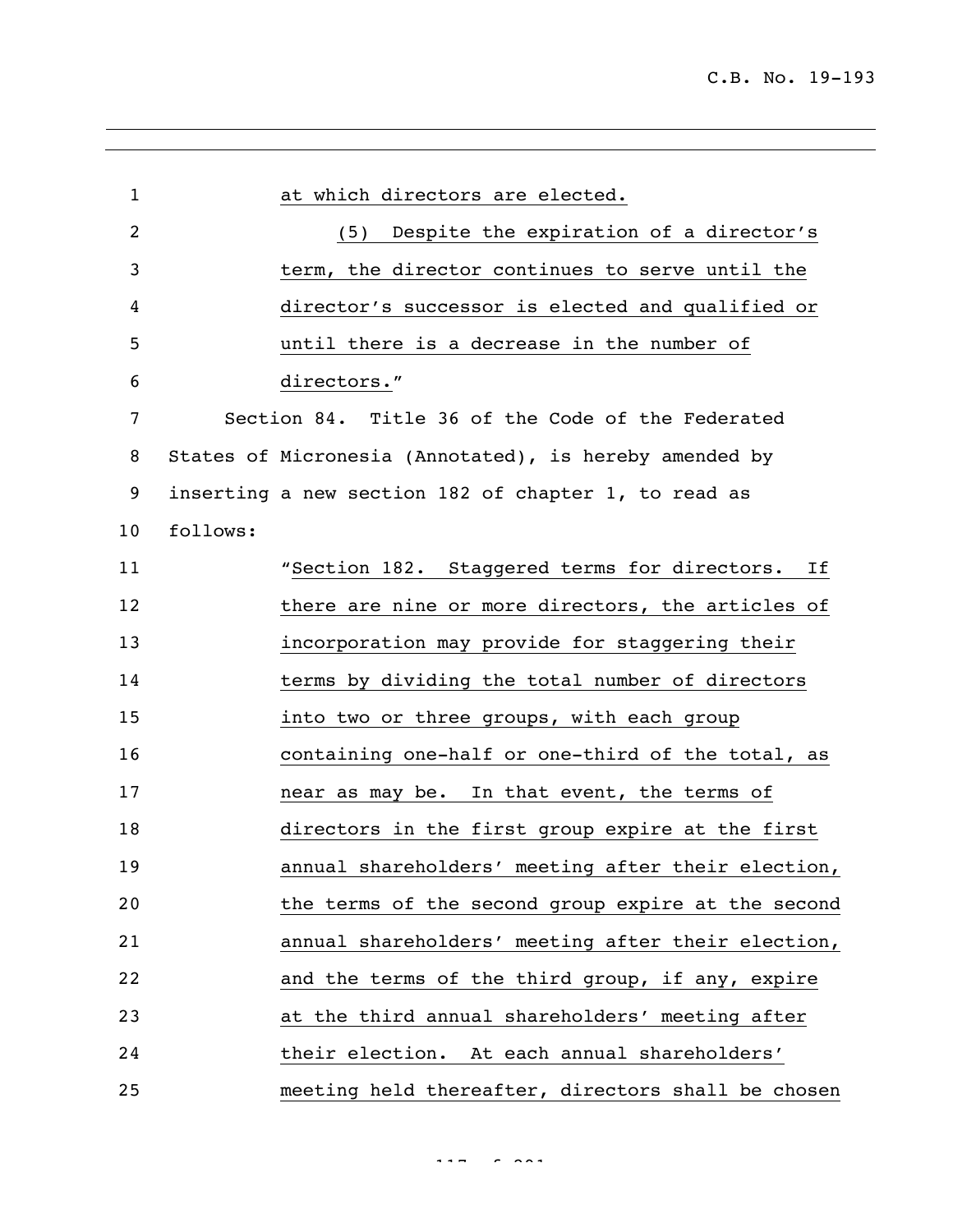| $\mathbf{1}$   | for terms of two years or three years, as the case     |
|----------------|--------------------------------------------------------|
| $\overline{c}$ | may be, to succeed those whose terms expire."          |
| 3              | Section 85. Title 36 of the Code of the Federated      |
| 4              | States of Micronesia (Annotated), is hereby amended by |
| 5              | inserting a new section 183 of chapter 1, to read as   |
| 6              | follows:                                               |
| 7              | "Section 183. Resignation of directors.                |
| 8              | (1) A director may resign at any time by               |
| 9              | delivering notice given in writing or by               |
| 10             | electronic transmission to the board of directors,     |
| 11             | its chairperson, or the corporation.                   |
| 12             | A resignation is effective when the<br>(2)             |
| 13             | notice is delivered unless the notice specifies a      |
| 14             | later effective date."                                 |
| 15             | Section 86. Title 36 of the Code of the Federated      |
| 16             | States of Micronesia (Annotated), is hereby amended by |
| 17             | inserting a new section 184 of chapter 1, to read as   |
| 18             | follows:                                               |
| 19             | Removal of directors by<br>"Section 184.               |
| 20             | shareholders.                                          |
| 21             | The shareholders may remove one or more<br>(1)         |
| 22             | directors with or without cause unless the             |
| 23             | articles of incorporation provide that directors       |
| 24             | may be removed only for cause.                         |
| 25             | (2) If a director is elected by a voting               |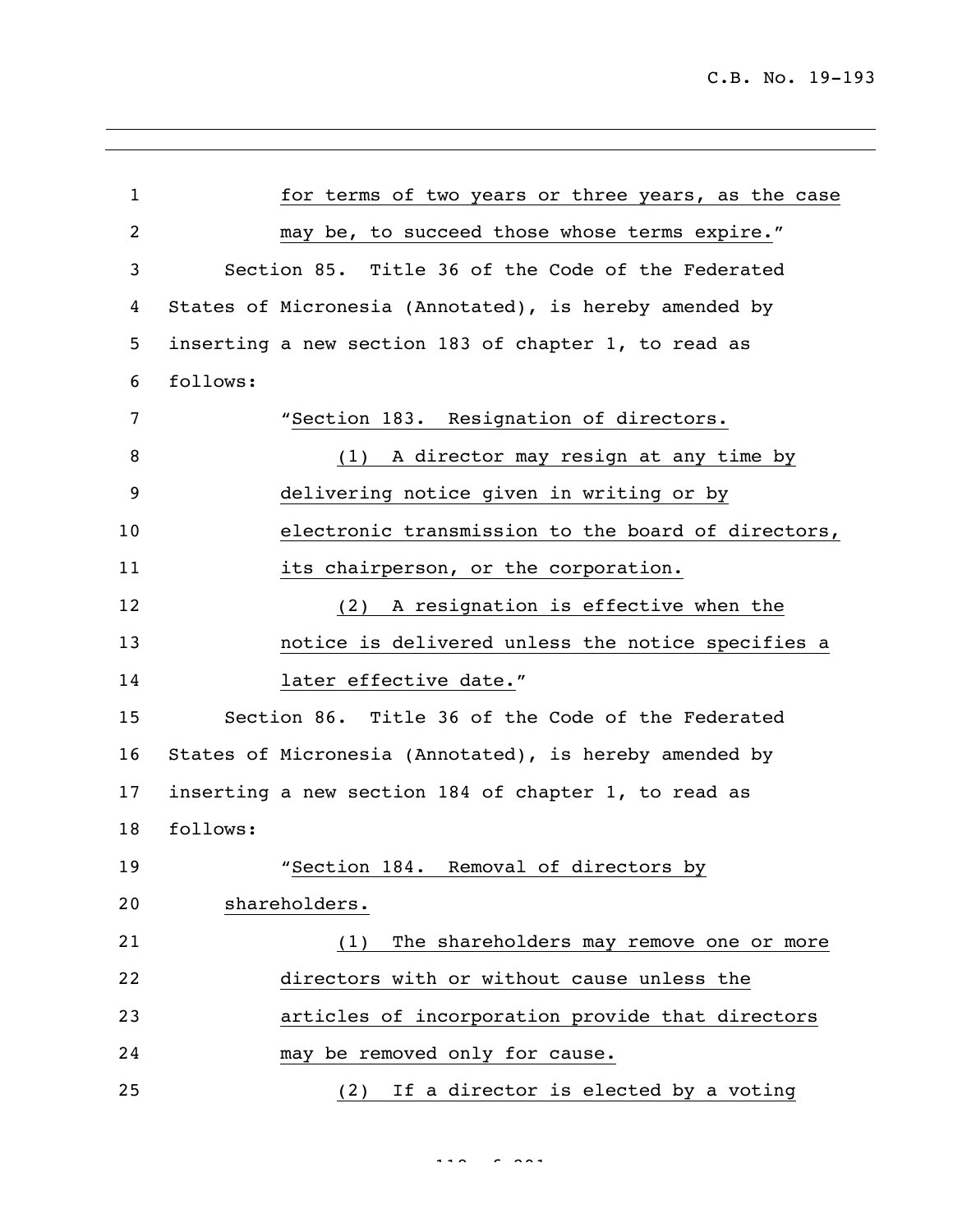| $\mathbf{1}$ |          | group of shareholders, only the shareholders of        |
|--------------|----------|--------------------------------------------------------|
| 2            |          | that voting group may participate in the vote to       |
| 3            |          | remove the director.                                   |
| 4            |          | (3) If cumulative voting is authorized, a              |
| 5            |          | director may not be removed if the number of votes     |
| 6            |          | sufficient to elect the director under cumulative      |
| 7            |          | voting is voted against the director's removal.        |
| 8            |          | If cumulative voting is not authorized, a director     |
| 9            |          | may be removed only if the number of votes cast to     |
| 10           |          | remove the director exceeds the number of votes        |
| 11           |          | cast not to remove the director.                       |
| 12           |          | (4) A director may be removed by the                   |
| 13           |          | shareholders only at a meeting called for the          |
| 14           |          | purpose of removing the director and the meeting       |
| 15           |          | notice must state that the purpose, or one of the      |
| 16           |          | purposes, of the meeting is removal of the             |
| 17           |          | director."                                             |
| 18           |          | Section 87. Title 36 of the Code of the Federated      |
| 19           |          | States of Micronesia (Annotated), is hereby amended by |
| 20           |          | inserting a new section 185 of chapter 1, to read as   |
| 21           | follows: |                                                        |
| 22           |          | "Section 185. Removal of directors by judicial         |
| 23           |          | proceeding.                                            |
| 24           |          | The Supreme Court of the Federated<br>(1)              |
| 25           |          | States of Micronesia may remove a director of the      |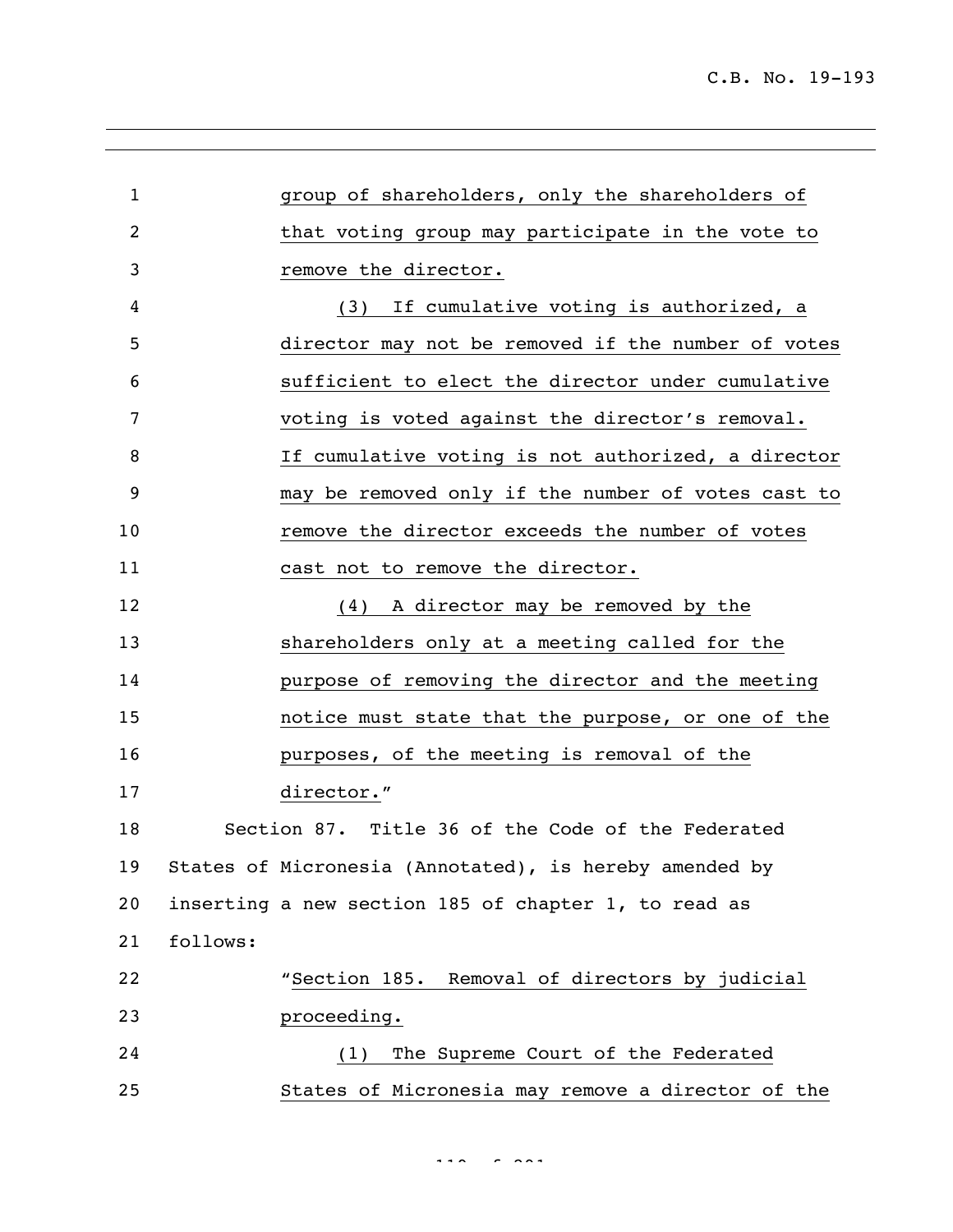corporation from office in a proceeding commenced either by the corporation or by its shareholders holding at least ten percent of the outstanding shares of any class if the court finds that: (a) The director engaged in fraudulent or dishonest conduct, or gross abuse of authority or discretion, with respect to the corporation; and (b) Removal is in the best interest of 10 the corporation. 11 (2) The court that removes a director may bar the director from reelection for a period **prescribed by the court.**  (3) If shareholders commence a proceeding under subsection (1), they shall make the corporation a party defendant." Section 88. Title 36 of the Code of the Federated States of Micronesia (Annotated), is hereby amended by inserting a new section 186 of chapter 1, to read as follows: "Section 186. Vacancy on board. (1) Unless the articles of incorporation provide otherwise, if a vacancy occurs on a board of directors, including a vacancy resulting from an increase in the number of directors: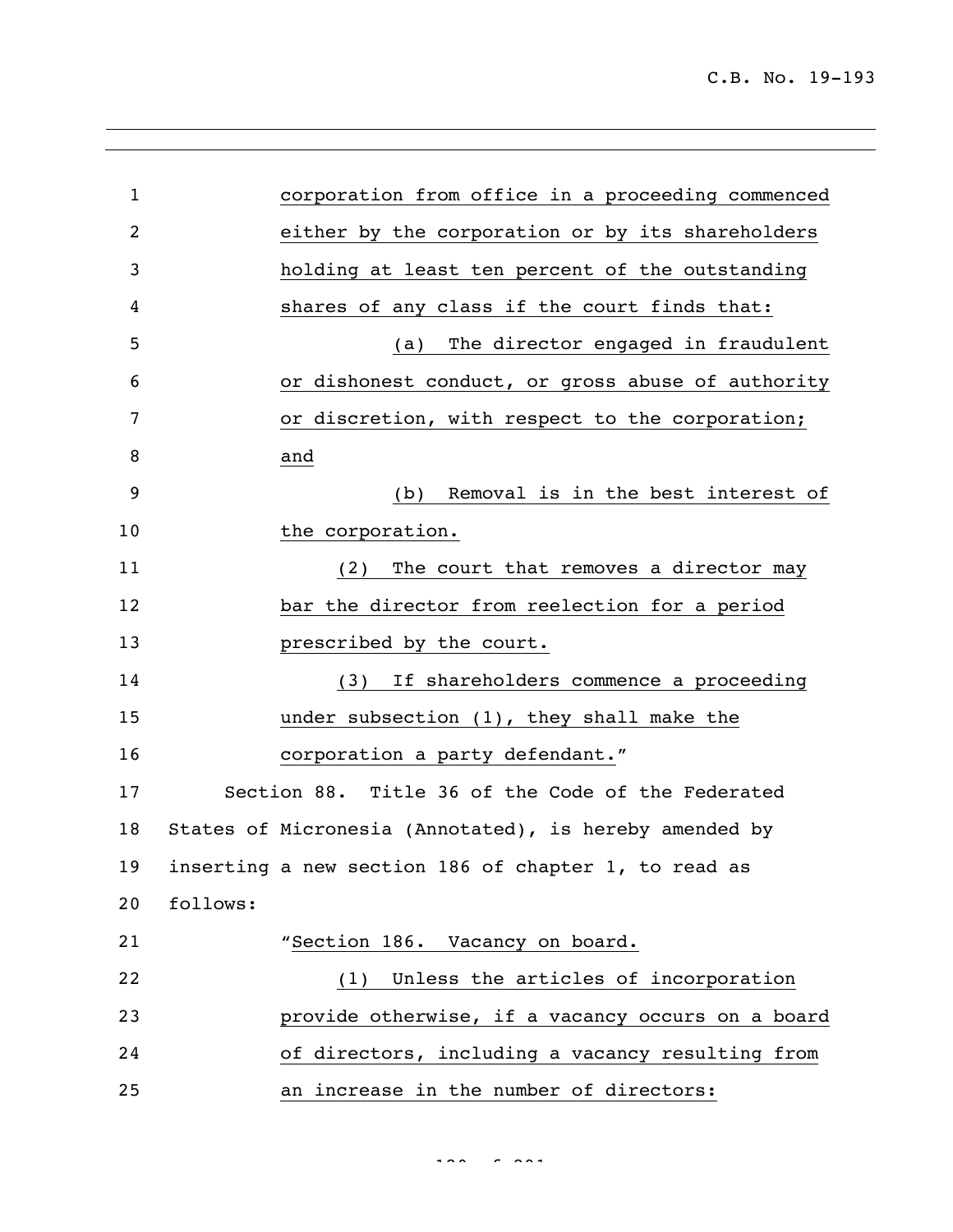| $\mathbf{1}$ | The shareholders may fill the<br>(a)                   |
|--------------|--------------------------------------------------------|
| 2            | vacancy;                                               |
| 3            | The board of directors may fill the<br>(b)             |
| 4            | vacancy; or                                            |
| 5            | If the directors remaining in<br>(C)                   |
| 6            | office constitute fewer than a quorum of the           |
| 7            | board, they may fill the vacancy by the                |
| 8            | affirmative vote of a majority of all the              |
| 9            | directors remaining in office.                         |
| 10           | (2) If the vacant office was held by a                 |
| 11           | director elected by a voting group of                  |
| 12           | shareholders, only the holders of shares of that       |
| 13           | voting group are entitled to vote to fill the          |
| 14           | vacancy if it is filled by the shareholders.           |
| 15           | (3) A vacancy that will occur at a specific            |
| 16           | later date by reason of a resignation effective at     |
| 17           | a later date under section 183 (2) or otherwise        |
| 18           | may be filled before the vacancy occurs."              |
| 19           | Section 89. Title 36 of the Code of the Federated      |
| 20           | States of Micronesia (Annotated), is hereby amended by |
| 21           | inserting a new section 187 of chapter 1, to read as   |
| 22           | follows:                                               |
| 23           | "Section 187. Compensation of directors. Unless        |
| 24           | the articles of incorporation or bylaws provide        |
| 25           | otherwise, the board of directors may fix the          |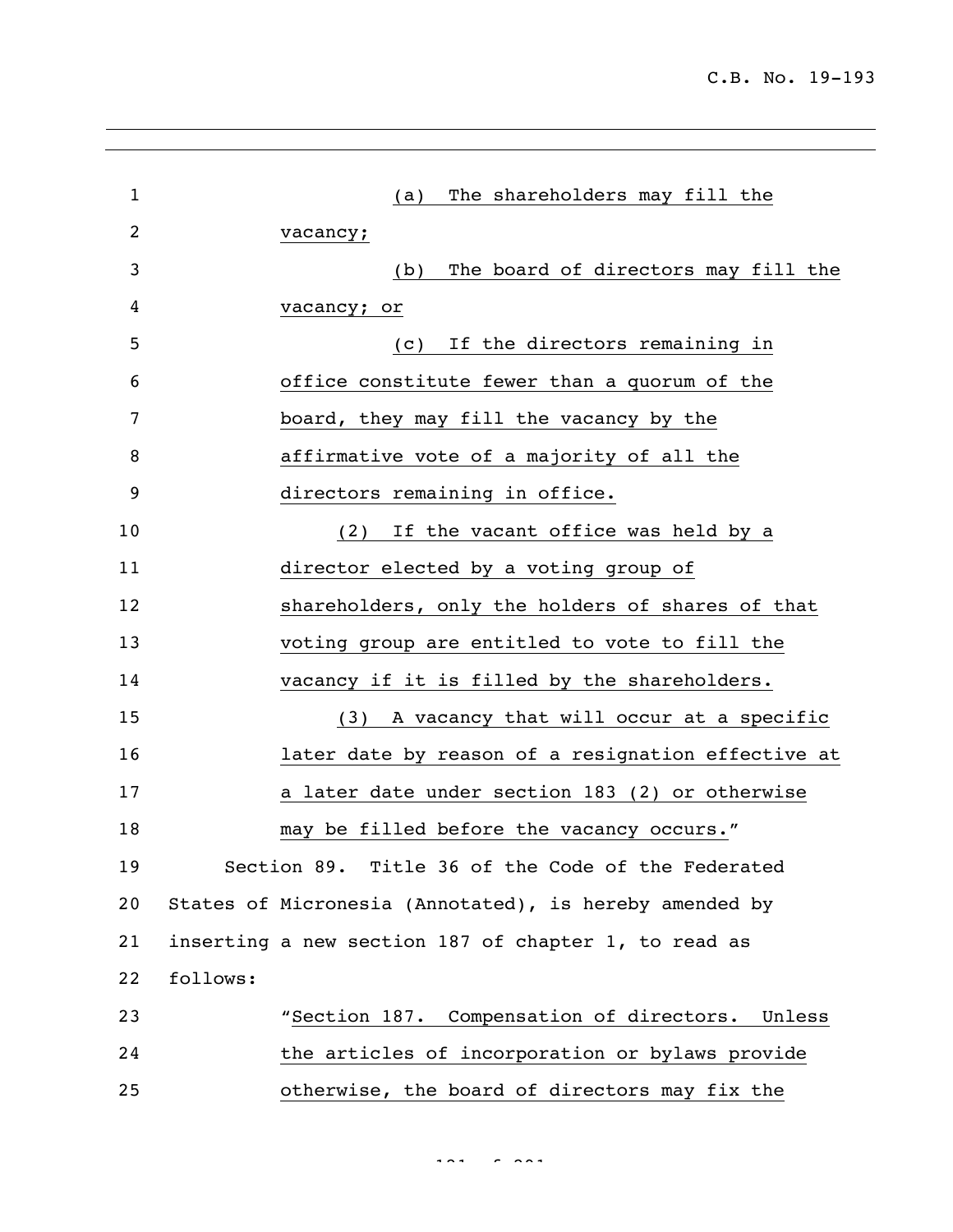| $\mathbf{1}$ | compensation of directors."                            |
|--------------|--------------------------------------------------------|
| 2            | Section 90. Title 36 of the Code of the Federated      |
| 3            | States of Micronesia (Annotated), is hereby amended by |
| 4            | inserting a new section 188 of chapter 1, to read as   |
| 5            | follows:                                               |
| 6            | "Section 188. Meetings.                                |
| 7            | The board of directors may hold regular<br>(1)         |
| 8            | or special meetings in or out of the Federated         |
| 9            | States of Micronesia.                                  |
| 10           | Unless the articles of incorporation or<br>(2)         |
| 11           | bylaws provide otherwise, the board of directors       |
| 12           | may permit any or all directors to participate in      |
| 13           | a regular or special meeting by, or conduct the        |
| 14           | meeting through the use of, any means of               |
| 15           | communication by which all directors participating     |
| 16           | may simultaneously hear each other during the          |
| 17           | meeting. A director participating in a meeting by      |
| 18           | this means is deemed to be present in person at        |
| 19           | the meeting."                                          |
| 20           | Section 91. Title 36 of the Code of the Federated      |
| 21           | States of Micronesia (Annotated), is hereby amended by |
| 22           | inserting a new section 189 of chapter 1, to read as   |
| 23           | follows:                                               |
| 24           | "Section 189. Action without meeting.                  |
| 25           | Unless the articles of incorporation or<br>(1)         |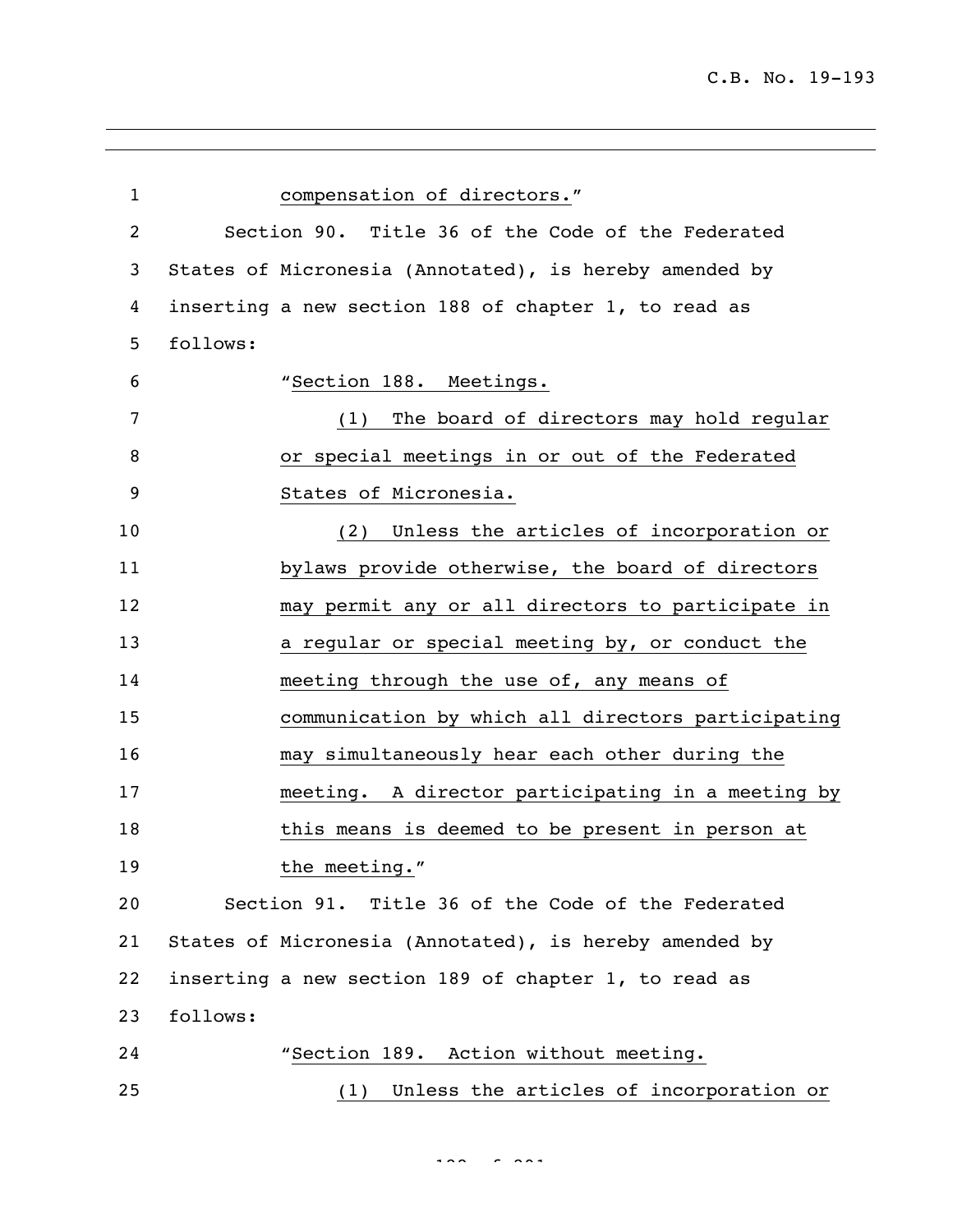| $\mathbf{1}$ | bylaws provide otherwise, action required or         |
|--------------|------------------------------------------------------|
| 2            | permitted by this chapter to be taken at a board     |
| 3            | of directors' meeting may be taken without a         |
| 4            | meeting if the action is taken by all members of     |
| 5            | The action shall be evidenced by one<br>the board.   |
| 6            | or more consents describing the action taken,        |
| 7            | given either in writing and signed before or after   |
| 8            | the intended effective date of the action by each    |
| 9            | director, or by electronic transmission, and         |
| 10           | included in the minutes or filed with the            |
| 11           | corporate records reflecting the action taken.<br>In |
| 12           | the case of a consent by electronic transmission,    |
| 13           | the electronic transmission shall set froth or be    |
| 14           | submitted with information from which it may be      |
| 15           | determined that the electronic transmission was      |
| 16           | authorized by the director who sent the electronic   |
| 17           | transmission.                                        |
| 18           | Action taken under this section shall be<br>(2)      |
| 19           | effective when the last director signs the consent   |
| 20           | or gives a consent by electronic transmission,       |
| 21           | unless the consent specifies a different effective   |
| 22           | date.                                                |
| 23           | (3) A consent signed or given by electronic          |
| 24           | transmission under this section has the effect of    |
| 25           | a meeting vote and may be described as such in any   |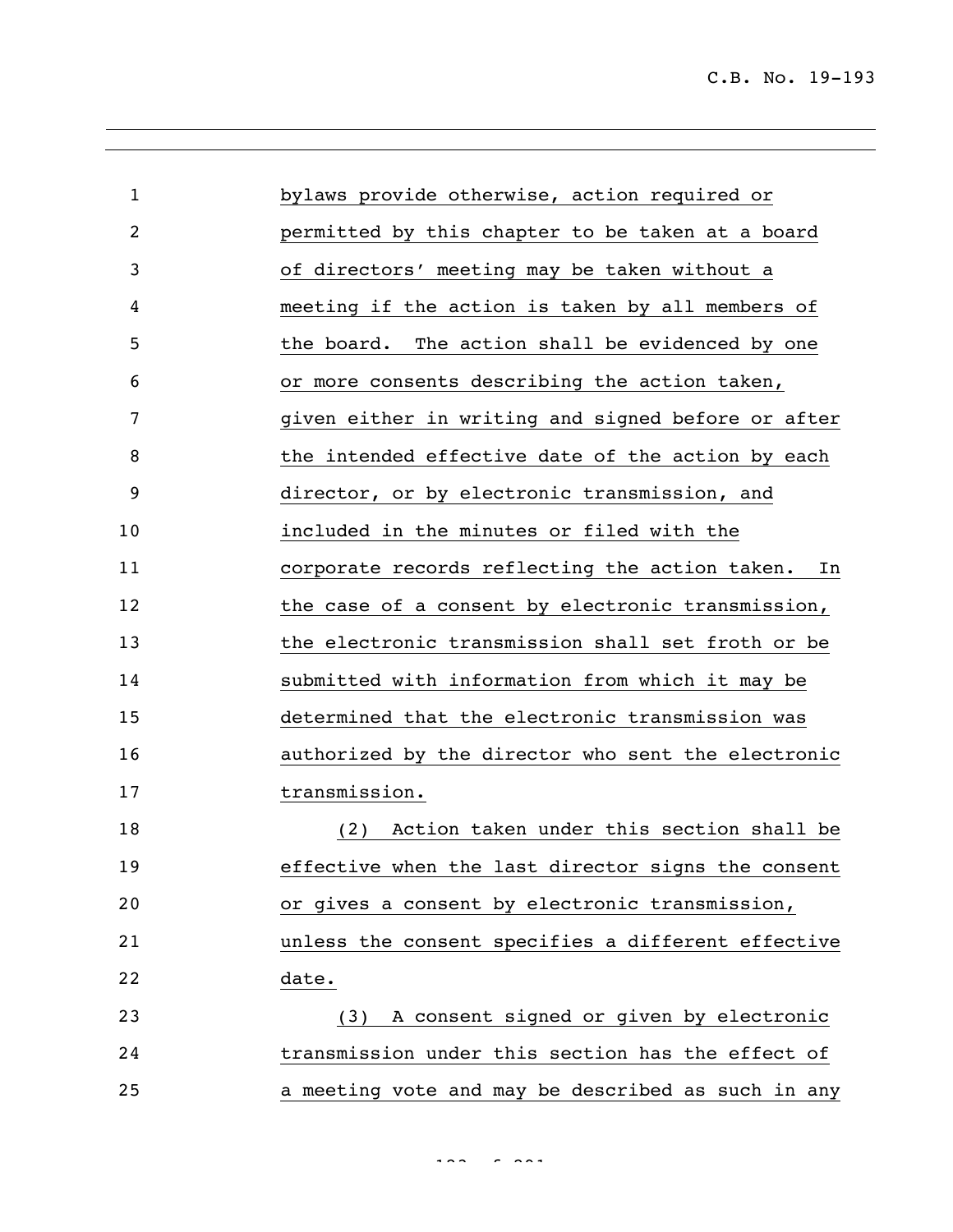| $\mathbf{1}$ |          | document."                                             |
|--------------|----------|--------------------------------------------------------|
| 2            |          | Section 92. Title 36 of the Code of the Federated      |
| 3            |          | States of Micronesia (Annotated), is hereby amended by |
| 4            |          | inserting a new section 190 of chapter 1, to read as   |
| 5            | follows: |                                                        |
| 6            |          | "Section 190. Notice of meeting.                       |
| 7            |          | (1) Unless the articles of incorporation or            |
| 8            |          | bylaws provide otherwise, regular meetings of the      |
| 9            |          | board of directors may be held without notice of       |
| 10           |          | the date, time, place, or purpose of the meeting.      |
| 11           |          | Unless the articles of incorporation or<br>(2)         |
| 12           |          | bylaws provide for a longer or shorter period,         |
| 13           |          | special meetings of the board of directors must be     |
| 14           |          | preceded by at least two days' notice of the date,     |
| 15           |          | time, and place of the meeting. The notice need        |
| 16           |          | not described the purpose of the meeting unless        |
| 17           |          | required by the articles of incorporation or           |
| 18           |          | bylaws."                                               |
| 19           |          | Section 93. Title 36 of the Code of the Federated      |
| 20           |          | States of Micronesia (Annotated), is hereby amended by |
| 21           |          | inserting a new section 191 of chapter 1, to read as   |
| 22           | follows: |                                                        |
| 23           |          | "Section 191. Waiver of notice of meeting.             |
| 24           |          | A director may waive any notice required<br>(1)        |
| 25           |          | by this chapter, the articles of incorporation, or     |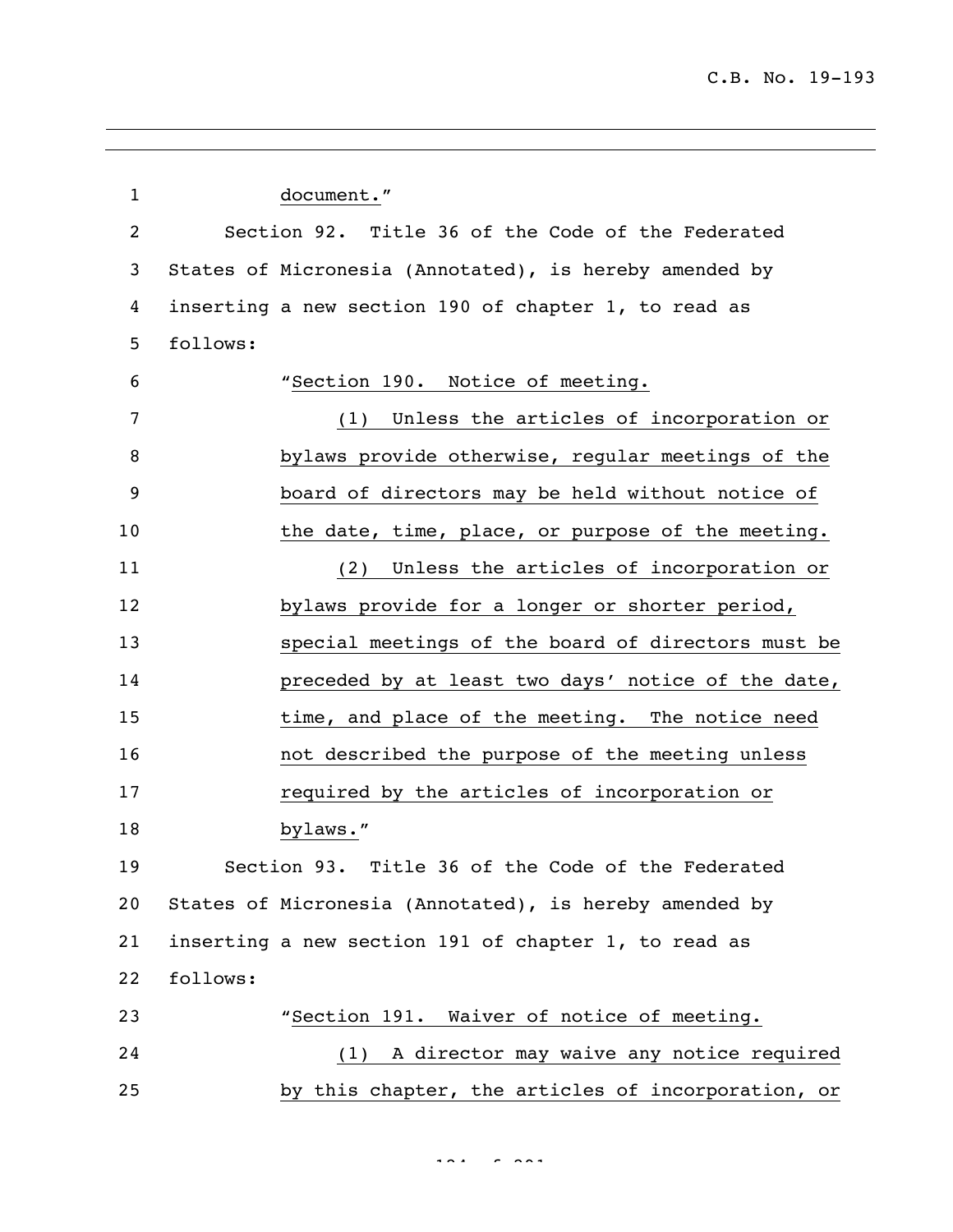| $\mathbf{1}$ |          | bylaws before or after the date and time stated in     |
|--------------|----------|--------------------------------------------------------|
| 2            |          | the notice. Except as provided by subsection $(2)$ ,   |
| 3            |          | the waiver shall be in writing, signed by the          |
| 4            |          | director entitled to the notice or by electronic       |
| 5            |          | transmission by the director entitled to notice,       |
| 6            |          | and filed with the minutes or corporate records.       |
| 7            |          | A director's attendance at or<br>(2)                   |
| 8            |          | participation in a meeting waives any required         |
| 9            |          | notice to the director of the meeting unless the       |
| 10           |          | director at the beginning of the meeting or            |
| 11           |          | promptly upon the director's arrival objects to        |
| 12           |          | holding the meeting or transacting business at the     |
| 13           |          | meeting and does not thereafter vote for or assent     |
| 14           |          | to action taken at the meeting."                       |
| 15           |          | Section 94. Title 36 of the Code of the Federated      |
| 16           |          | States of Micronesia (Annotated), is hereby amended by |
| 17           |          | inserting a new section 192 of chapter 1, to read as   |
| 18           | follows: |                                                        |
| 19           |          | "Section 192. Quorum and voting.                       |
| 20           |          | (1) Unless the articles of incorporation or            |
| 21           |          | bylaws require a greater number or unless              |
| 22           |          | otherwise specifically provided in this chapter,       |
| 23           |          | a quorum of a board of directors consists of:          |
| 24           |          | (a) A majority of the fixed number of                  |
| 25           |          | directors if the corporation has a fixed board         |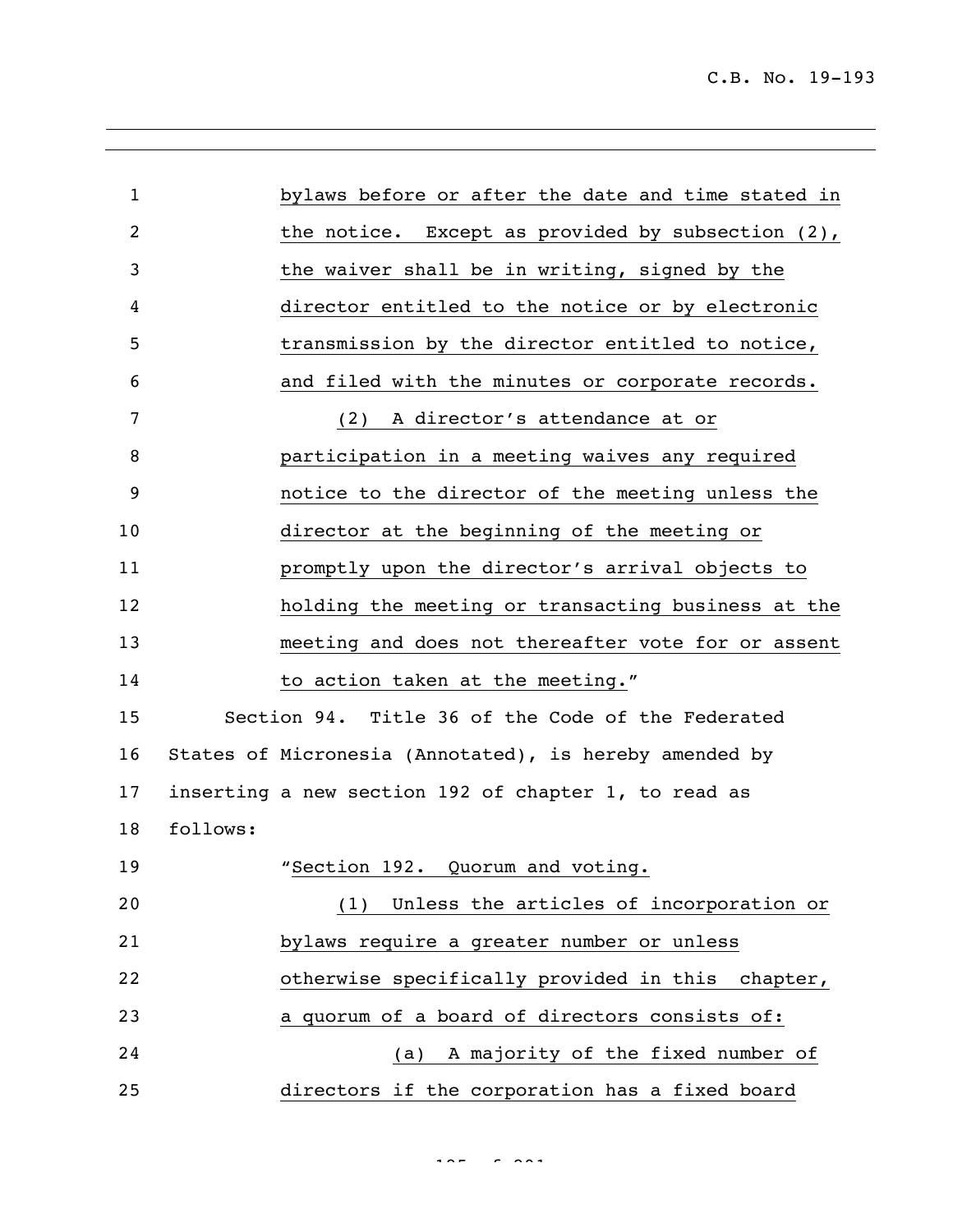| $\mathbf 1$ | size; or                                           |
|-------------|----------------------------------------------------|
| 2           | (b) A majority of the number of                    |
| 3           | directors prescribed, or if no number is           |
| 4           | prescribed the number in office immediately before |
| 5           | the meeting begins, if the corporation has a       |
| 6           | variable-range size board.                         |
| 7           | The articles of incorporation or bylaws<br>(2)     |
| 8           | may authorize a quorum of a board of directors to  |
| 9           | consist of no fewer than one-third of the fixed or |
| 10          | prescribed number of directors determined under    |
| 11          | subsection $(1)$ .                                 |
| 12          | (3) If a quorum is present when a vote is          |
| 13          | taken, the affirmative vote of a majority of       |
| 14          | directors present is the action of the board of    |
| 15          | directors unless the articles of incorporation or  |
| 16          | bylaws require the vote of a greater number of     |
| 17          | directors.                                         |
| 18          | (4) A director who is present at a meeting         |
| 19          | of the board of directors or a committee of the    |
| 20          | board of directors when corporate action is taken  |
| 21          | is deemed to have assented to the action taken     |
| 22          | unless:                                            |
| 23          | The director objects at the<br>(a)                 |
| 24          | beginning of the meeting or promptly upon the      |
| 25          | director's arrival to holding it or transacting    |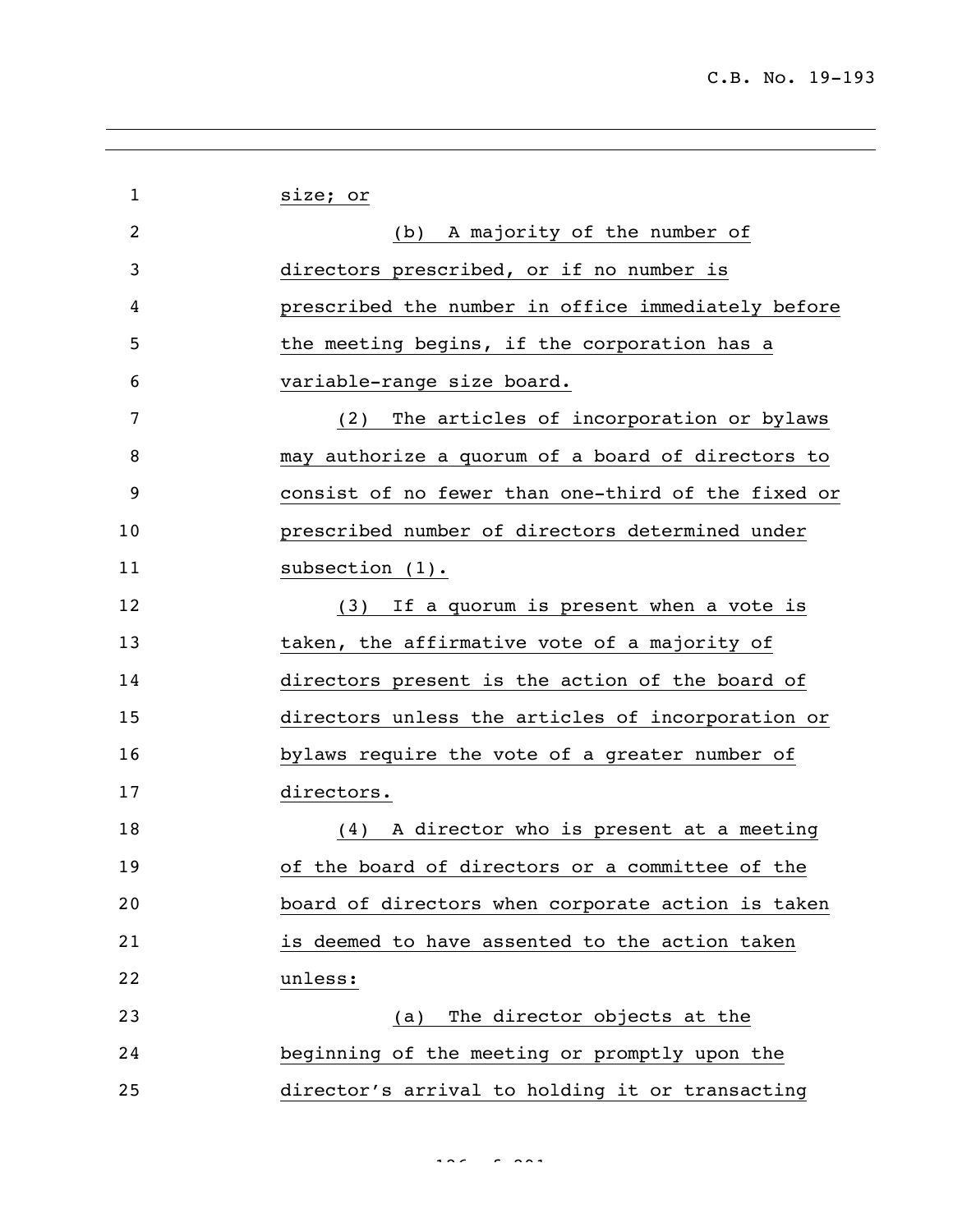| $\mathbf{1}$ | business at the meeting;                               |
|--------------|--------------------------------------------------------|
| 2            | The director's dissent or<br>(b)                       |
| 3            | abstention from the action taken is entered in the     |
| 4            | minutes of the meeting; or                             |
| 5            | The director delivers written<br>(C)                   |
| 6            | notice of the director's dissent or abstention to      |
| 7            | the presiding officer of the meeting before its        |
| 8            | adjournment or to the corporation immediately          |
| 9            | after adjournment of the meeting. The right of         |
| 10           | dissent or abstention is not available to a            |
| 11           | director who votes in favor of the action taken."      |
| 12           | Section 94. Title 36 of the Code of the Federated      |
| 13           | States of Micronesia (Annotated), is hereby amended by |
| 14           | inserting a new section 193 of chapter 1, to read as   |
| 15           | follows:                                               |
| 16           | "Section 193. Committees.                              |
| 17           | Unless the articles of incorporation or<br>(1)         |
| 18           | bylaws provide otherwise, a board of directors may     |
| 19           | create one or more committees and appoint members      |
| 20           | of the board of directors to serve on them.<br>Each    |
| 21           | committee must have two or more members, who serve     |
| 22           | at the pleasure of the board of directors.             |
| 23           | The creation of a committee and<br>(2)                 |
| 24           | appointment of members to it must be approved by       |
| 25           | the greater of:                                        |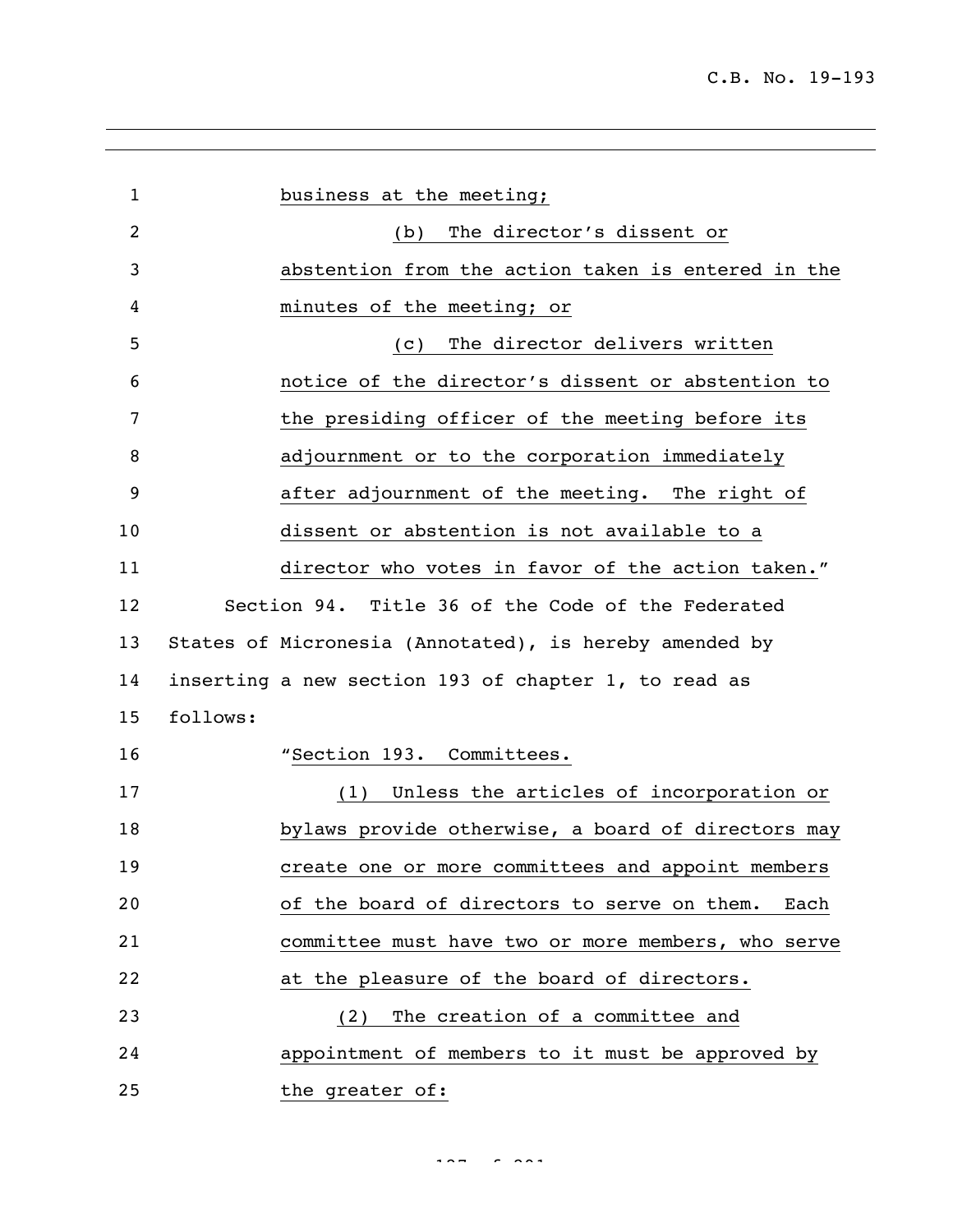| $\mathbf{1}$ | (a) A majority of all the directors in            |
|--------------|---------------------------------------------------|
| 2            | the office when the action is taken; or           |
| 3            | The number of directors required by<br>(b)        |
| 4            | the articles of incorporation or bylaws to take   |
| 5            | action under section 192.                         |
| 6            | (3) Sections 188 to 192, which govern             |
| 7            | meetings, action without meetings, notice and     |
| 8            | waiver of notice, and quorum and voting           |
| 9            | requirements of the board of directors, apply to  |
| 10           | committees and their members as well.             |
| 11           | To the extent specified by the board of<br>(4)    |
| 12           | directors or in the articles of incorporation or  |
| 13           | bylaws, each committee may exercise the authority |
| 14           | of the board of directors under section 177.      |
| 15           | A committee may not, however:<br>(5)              |
| 16           | (a) Authorize distributions;                      |
| 17           | (b) Approve or propose to shareholders            |
| 18           | action that this chapter requires to be approved  |
| 19           | by shareholders;                                  |
| 20           | (c) Fill vacancies on the board of                |
| 21           | directors or on any of its committees;            |
| 22           | Amend articles of incorporation<br>(d)            |
| 23           | pursuant to section 220;                          |
| 24           | Adopt, amend, or repeal bylaws;<br>(e)            |
| 25           | (f) Approve a plan of merger not                  |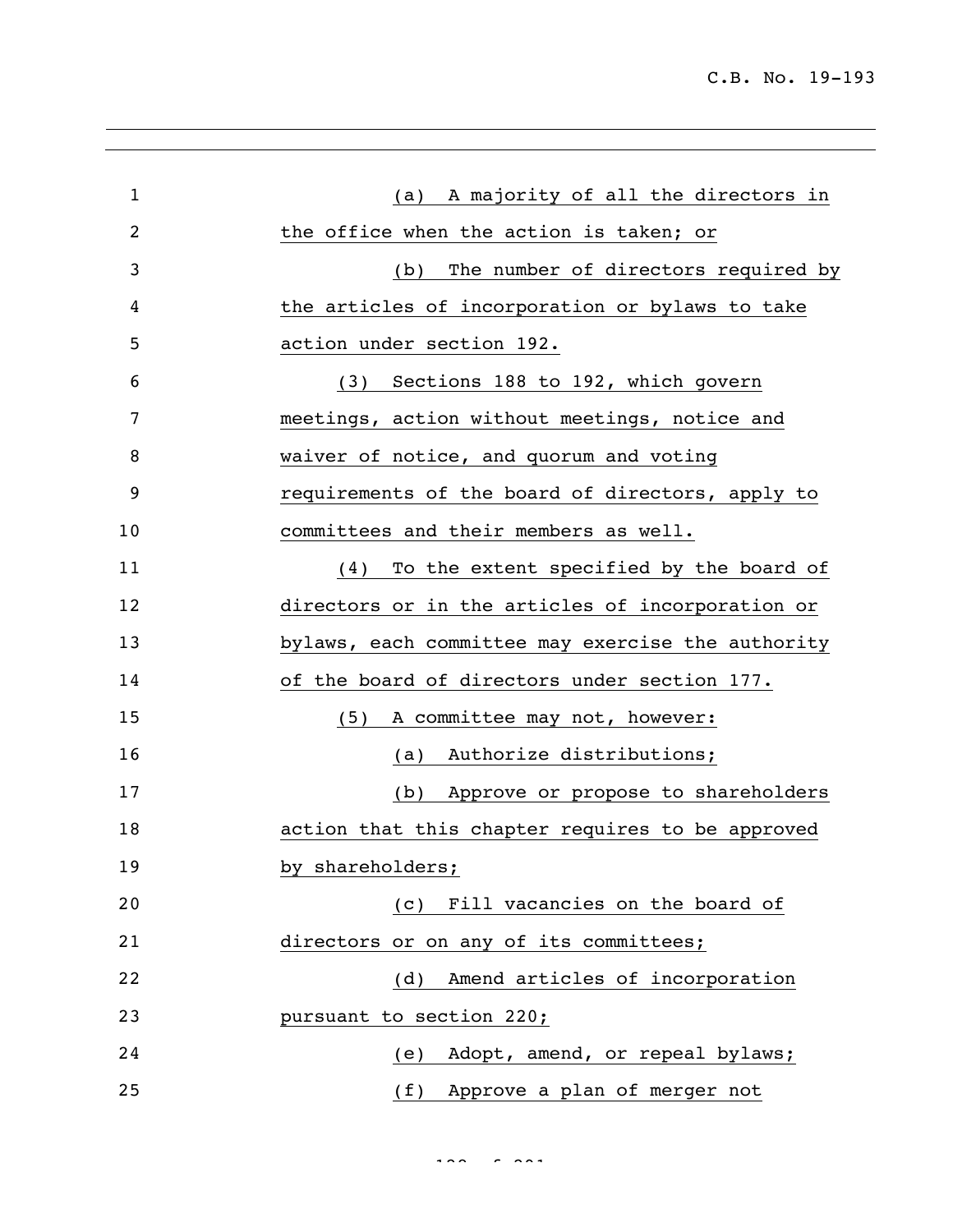| $\mathbf{1}$   | requiring shareholder approval;                        |
|----------------|--------------------------------------------------------|
| $\overline{2}$ | (g) Authorize or approve reacquisition                 |
| 3              | of shares, except according to a formula or method     |
| 4              | prescribed by the board of directors; or               |
| 5              | Authorize or approve the issuance<br>(h)               |
| 6              | or sale or contract for sale of shares, or             |
| 7              | determine the designation and relative rights,         |
| 8              | preferences, and limitations of a class or series      |
| 9              | of shares, except that the board of directors may      |
| 10             | authorize a committee or a senior executive            |
| 11             | officer of the corporation to do so within limits      |
| 12             | specifically prescribed by the board of directors.     |
| 13             | The creation of, delegation of authority<br>(6)        |
| 14             | to, or action by a committee does not alone            |
| 15             | constitute compliance by a director with the           |
| 16             | standards of conduct described in section 194."        |
| 17             | Section 96. Title 36 of the Code of the Federated      |
| 18             | States of Micronesia (Annotated), is hereby amended by |
| 19             | inserting a new section 194 of chapter 1, to read as   |
| 20             | follows:                                               |
| 21             | "Section 194. General standards for directors.         |
| 22             | A director shall discharge the<br>(1)                  |
| 23             | director's duties as a director, including the         |
| 24             | director's duties as a member of a committee:          |
| 25             | In good faith;<br>(a)                                  |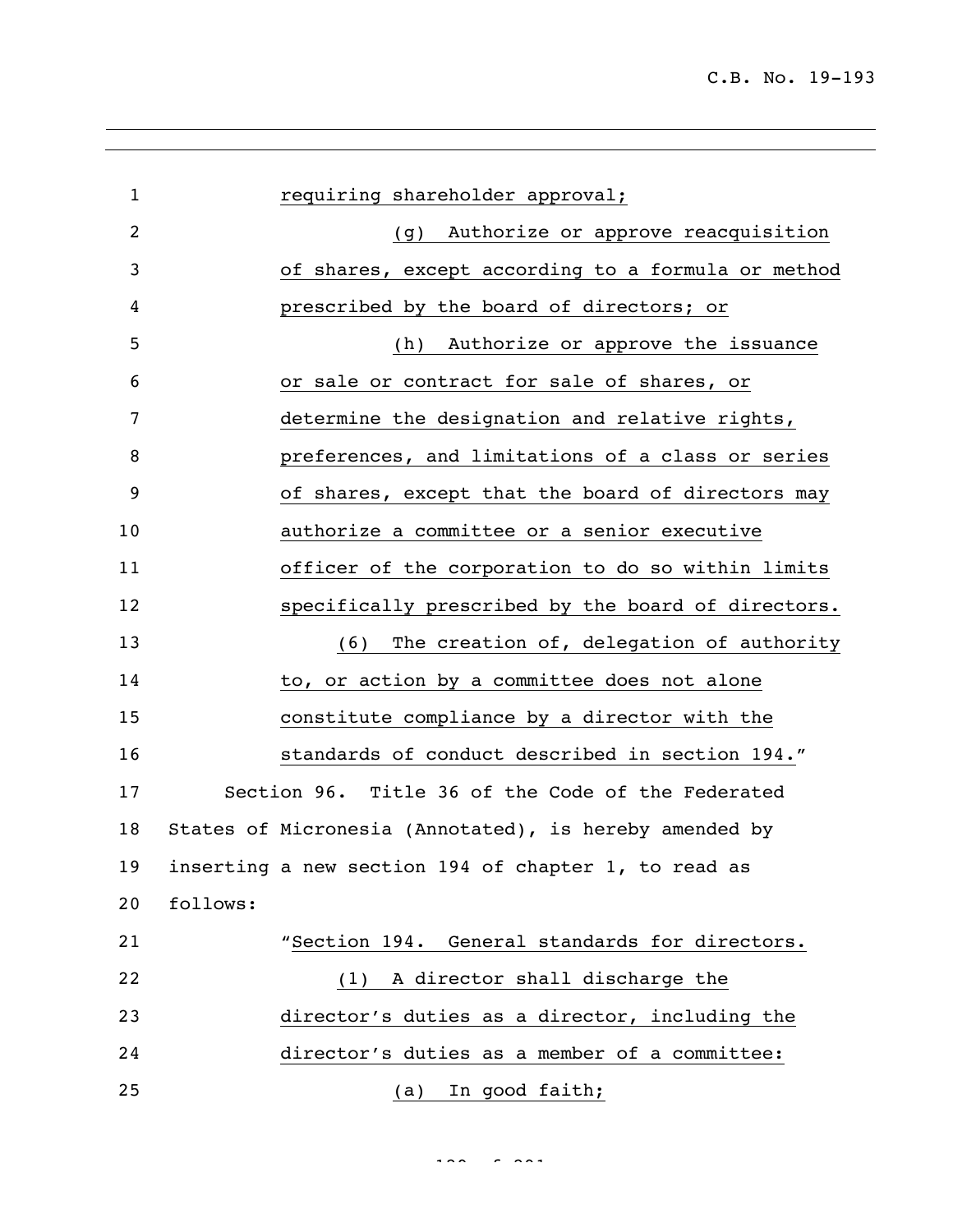| $\mathbf{1}$ | With the care an ordinarily prudent<br>(b)         |
|--------------|----------------------------------------------------|
| 2            | person in a like position would exercise under     |
| 3            | similar circumstances; and                         |
| 4            | In a manner the director reasonably<br>(C)         |
| 5            | believes to be in the best interests of the        |
| 6            | corporation.                                       |
| 7            | In determining the best interests of the<br>(2)    |
| 8            | corporation, a director, in addition to            |
| 9            | considering the interests of the corporation's     |
| 10           | shareholders, may consider, in the director's      |
| 11           | discretion, any of the following factors:          |
| 12           | The interests of the corporation's<br>(a)          |
| 13           | employees, customers, suppliers, and creditors;    |
| 14           | The economy of the nation;<br>(b)                  |
| 15           | Community and societal<br>(C)                      |
| 16           | considerations, including, without limitation, the |
| 17           | impact of any action upon the communities in or    |
| 18           | near which the corporation has offices or          |
| 19           | operations; and                                    |
| 20           | The long-term as well as short-term<br>(d)         |
| 21           | interests of the corporation and its shareholders, |
| 22           | including without limitation, the possibility that |
| 23           | these interests may be best served by the          |
| 24           | continued independence of the corporation.         |
| 25           | In discharging duties as a director, the<br>(3)    |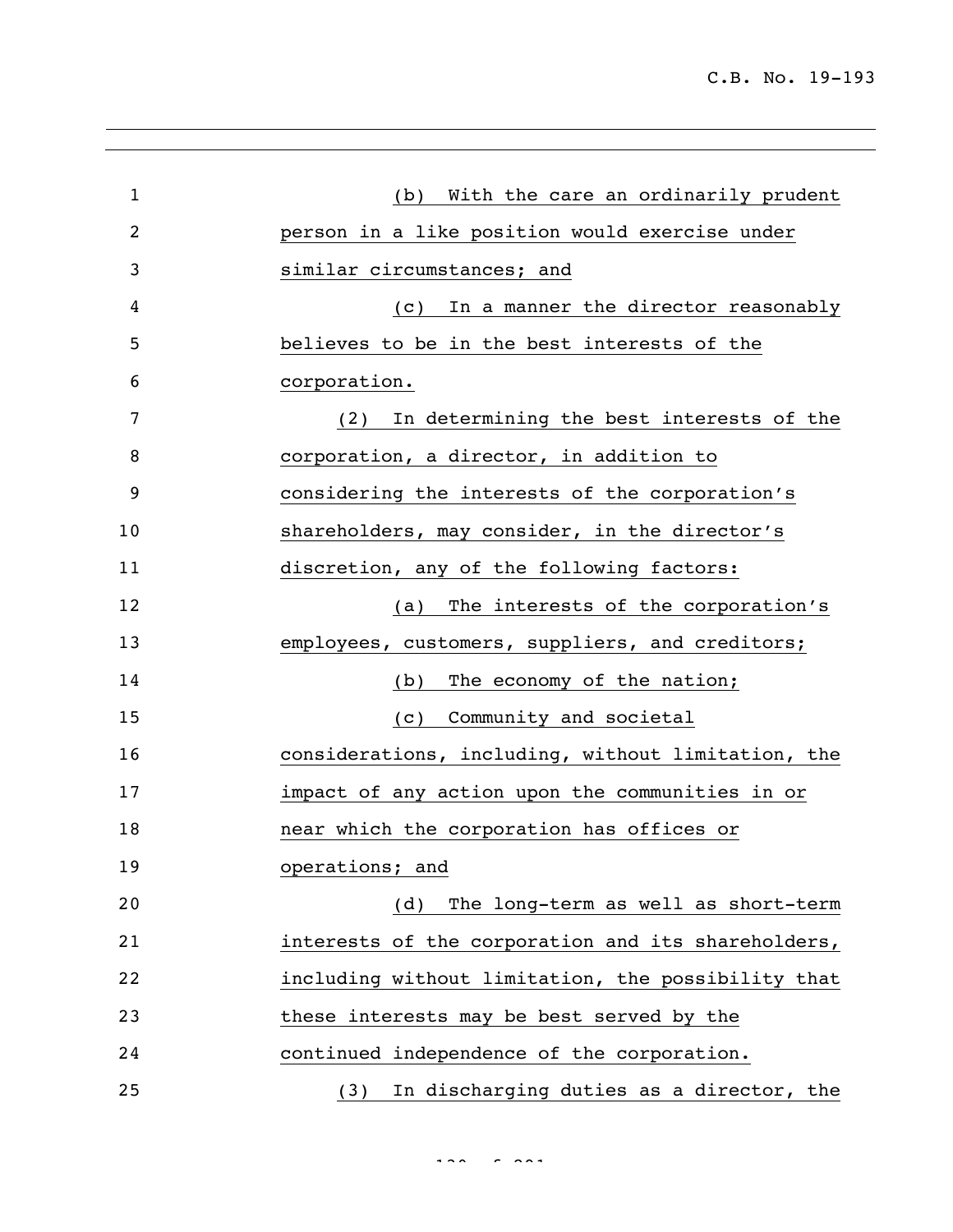| $\mathbf{1}$ | director is entitled to rely on information,       |
|--------------|----------------------------------------------------|
| 2            | opinions, reports, or statements, including        |
| 3            | financial statements and other financial data, if  |
| 4            | prepared or presented by:                          |
| 5            | One or more officers or employees<br>(a)           |
| 6            | of the corporation whom the director reasonably    |
| 7            | believes to be reliable and competent in the       |
| 8            | matters presented;                                 |
| 9            | Legal counsel, public accountants,<br>(b)          |
| 10           | or other persons as to matters the director        |
| 11           | reasonably believes are within the person's        |
| 12           | professional or expert competence; or              |
| 13           | A committee of the board of<br>(C)                 |
| 14           | directors of which the director is not a member if |
| 15           | the director reasonably believes the committee     |
| 16           | merits confidence.                                 |
| 17           | (4) A director is not acting in good faith         |
| 18           | if the director has knowledge concerning the       |
| 19           | matter in question that makes reliance otherwise   |
| 20           | permitted by subsection (3) unwarranted.           |
| 21           | (5) A director is not liable for any action        |
| 22           | taken as a director, or any failure to take any    |
| 23           | action, if the director performed the duties of    |
| 24           | the director's office in compliance with this      |
| 25           | section."                                          |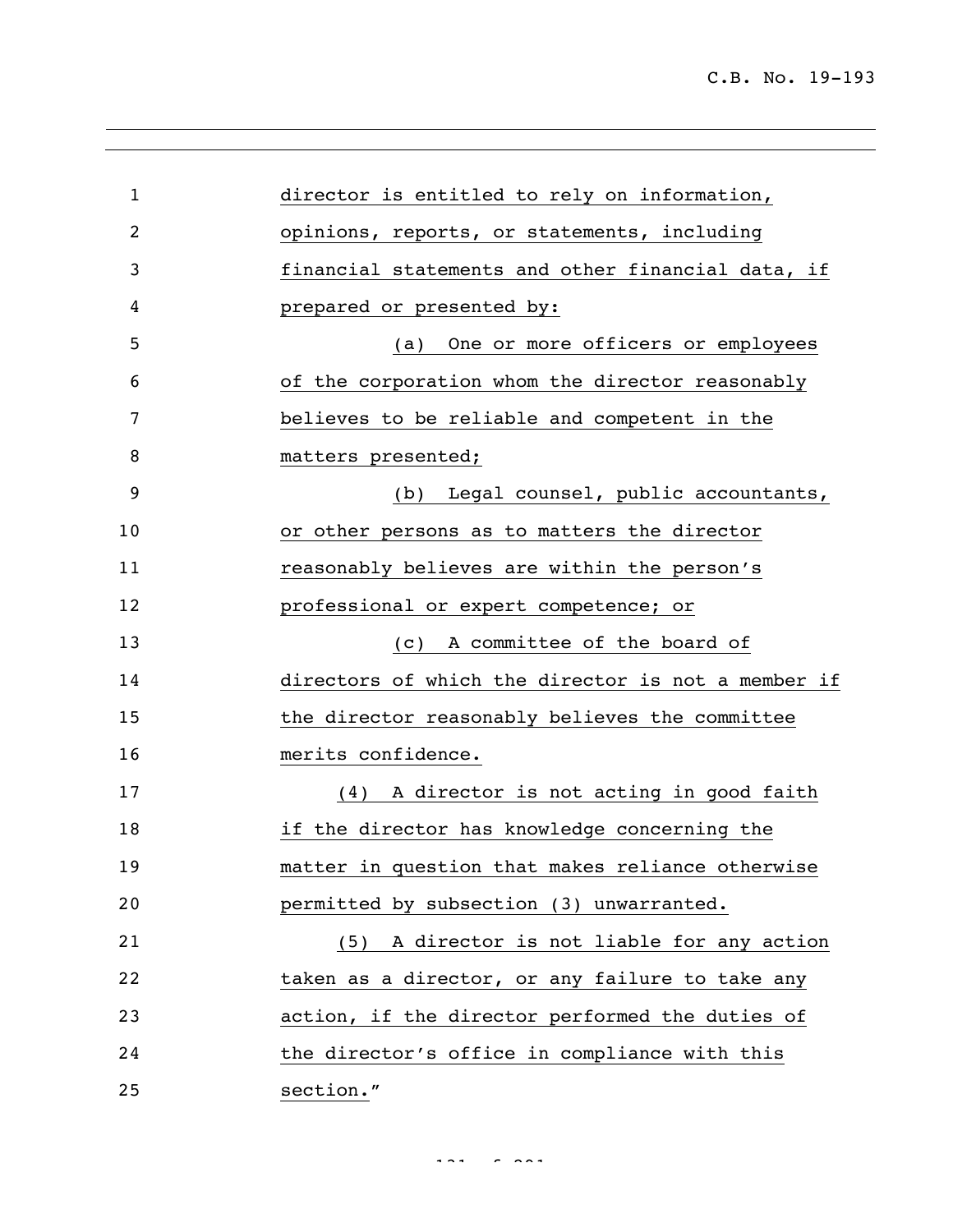C.B. No. 19-193

| $\mathbf{1}$   | Section 97. Title 36 of the Code of the Federated      |
|----------------|--------------------------------------------------------|
| $\overline{c}$ | States of Micronesia (Annotated), is hereby amended by |
| 3              | inserting a new section 195 of chapter 1, to read as   |
| 4              | follows:                                               |
| 5              | "Section 195. Limitation of liability of               |
| 6              | directors; shareholder approval required.              |
| 7              | (1) A corporation may eliminate or limit the           |
| 8              | personal liability of its directors in any action      |
| 9              | brought by the shareholders or the corporation for     |
| 10             | monetary damages against any director of the           |
| 11             | corporation for any action taken, or any failure       |
| 12             | to take any action, as a director; provided that:      |
| 13             | The elimination or limitation shall<br>(a)             |
| 14             | be authorized, directed, or provided for in:           |
| 15             | The articles of incorporation of<br>(i)                |
| 16             | the corporation; or                                    |
| 17             | (ii) Any duly adopted amendment of the                 |
| 18             | articles of incorporation; and                         |
| 19             | (b) If the provision eliminating or                    |
| 20             | limiting the personal liability of a corporation's     |
| 21             | directors is authorized, directed, or provided for     |
| 22             | by amendments to the articles of incorporation, it     |
| 23             | shall be adopted upon the affirmative vote of the      |
| 24             | holders of two-thirds of the shares represented at     |
| 25             | the shareholders' meeting and entitled to vote;        |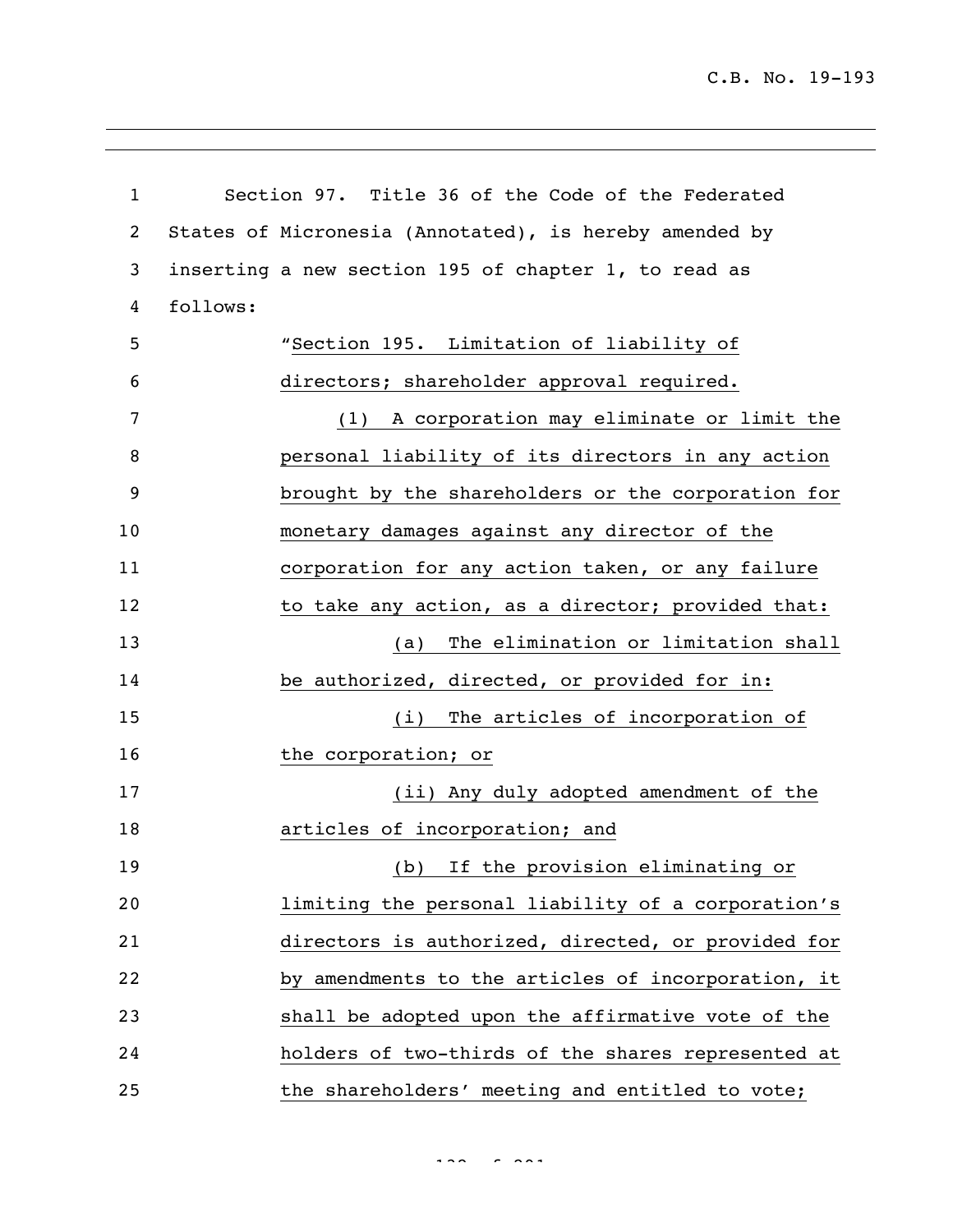| $\mathbf{1}$   | provided that the vote also constitutes a majority |
|----------------|----------------------------------------------------|
| $\overline{2}$ | of the shares entitled to vote.                    |
| 3              | A corporation shall not eliminate or<br>(2)        |
| 4              | limit the personal liability of a director for:    |
| 5              | The amount of a financial benefit<br>(a)           |
| 6              | received by a director to which the director is    |
| 7              | not entitled;                                      |
| 8              | An intentional infliction of harm<br>(b)           |
| 9              | on the corporation or the shareholders'            |
| 10             | A violation of section 196; or<br>(C)              |
| 11             | An intentional violation of<br>(d)                 |
| 12             | criminal law.                                      |
| 13             | The shareholders of the corporation<br>(3)         |
| 14             | shall receive written notice of any proposal by    |
| 15             | the corporation to eliminate or limit the personal |
| 16             | liability of the directors under subsection        |
| 17             | $(1)(b)$ , and the corporation shall in such cases |
| 18             | submit the duly adopted amendment to the articles  |
| 19             | of incorporation to the Registrar.                 |
| 20             | (4) Nothing in this section shall impair or        |
| 21             | affect the validity of any provisions of the       |
| 22             | bylaws of a corporation eliminating or limiting    |
| 23             | the personal liability of the directors, which     |
| 24             | were authorized, directed, or provided for and     |
| 25             | approved by the shareholders of the corporation in |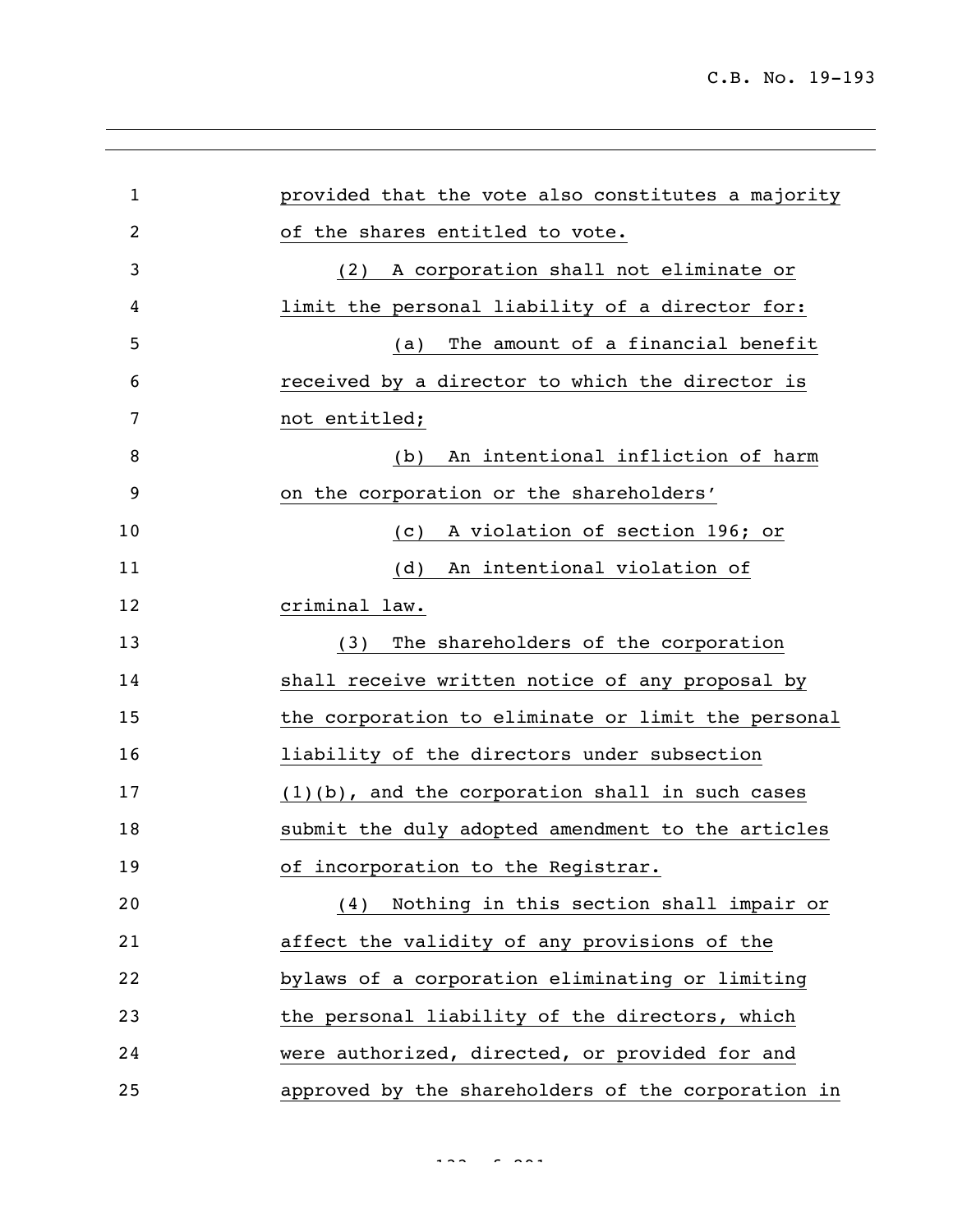| $\mathbf{1}$ |          | compliance with then existing law prior to the         |
|--------------|----------|--------------------------------------------------------|
| 2            |          | effective date of this chapter."                       |
| 3            |          | Section 98. Title 36 of the Code of the Federated      |
| 4            |          | States of Micronesia (Annotated), is hereby amended by |
| 5            |          | inserting a new section 196 of chapter 1, to read as   |
| 6            | follows: |                                                        |
| 7            |          | "Section 196. Liability for unlawful                   |
| 8            |          | distributions.                                         |
| 9            |          | A director who votes for or assents to a<br>(1)        |
| 10           |          | distribution made in violation of section 149 or       |
| 11           |          | the articles of incorporation is personally liable     |
| 12           |          | to the corporation for the amount of the               |
| 13           |          | distribution that exceeds what could have been         |
| 14           |          | distributed without violating section 149 or the       |
| 15           |          | articles of incorporation, if it is established        |
| 16           |          | that the director did not perform the director's       |
| 17           |          | duties in compliance with section 194.<br>In any       |
| 18           |          | proceeding commenced under this section, a             |
| 19           |          | director has all of the defenses ordinarily            |
| 20           |          | available to a director.                               |
| 21           |          | A director held liable under subsection<br>(2)         |
| 22           |          | for an unlawful distribution is entitled to<br>(1)     |
| 23           |          | contribution:                                          |
| 24           |          | From every other director who could<br>(a)             |
| 25           |          | be held liable under subsection (1) for the            |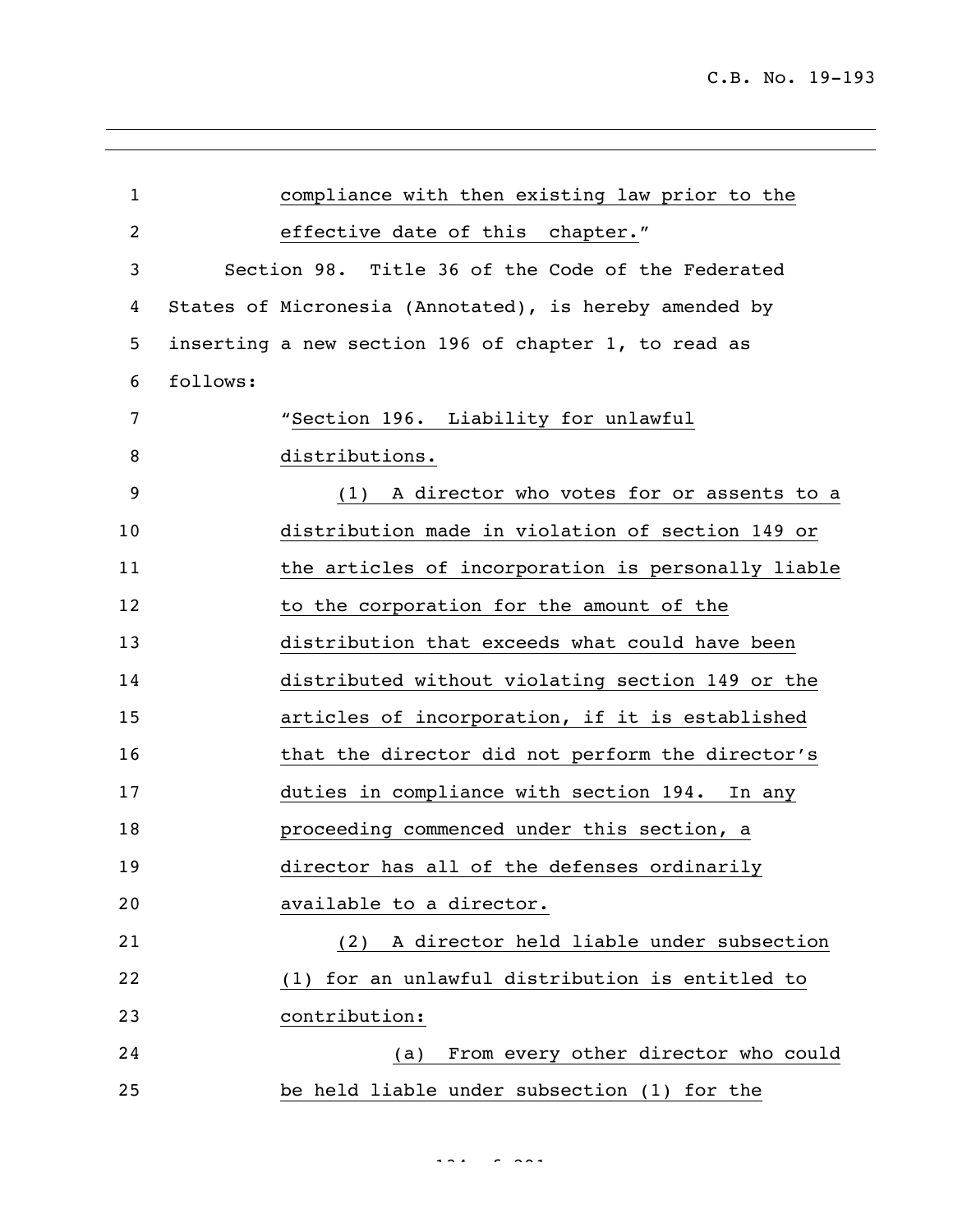| $\mathbf{1}$    | unlawful distribution; and                             |
|-----------------|--------------------------------------------------------|
| 2               | From each shareholder for the<br>(b)                   |
| 3               | amount the shareholder accepted knowing the            |
| 4               | distribution was made in violation of section 1 or     |
| 5               | the articles of incorporation.                         |
| 6               | A proceeding under this section is<br>(3)              |
| 7               | barred unless it is commenced within two years         |
| 8               | after the date on which the effect of the              |
| 9               | distribution was measured under section 149(5) or      |
| 10              | $(7)$ ."                                               |
| 11              | Section 99. Title 36 of the Code of the Federated      |
| 12 <sub>2</sub> | States of Micronesia (Annotated), is hereby amended by |
| 13              | inserting a new section 197 of chapter 1, to read as   |
| 14              | follows:                                               |
| 15              | "Section 197. Required officers.                       |
| 16              | A corporation has the officers described<br>(1)        |
| 17              | in its articles of incorporation or bylaws or          |
| 18              | appointed by the board of directors in accordance      |
| 19              | with the bylaws.                                       |
| 20              | (2) A duly appointed officer may appoint one           |
| 21              | or more officers or assistant officers if              |
| 22              | authorized by the bylaws or the board of               |
| 23              | directors.                                             |
| 24              | The bylaws or the board of directors<br>(3)            |
| 25              | shall delegate to one of the officers                  |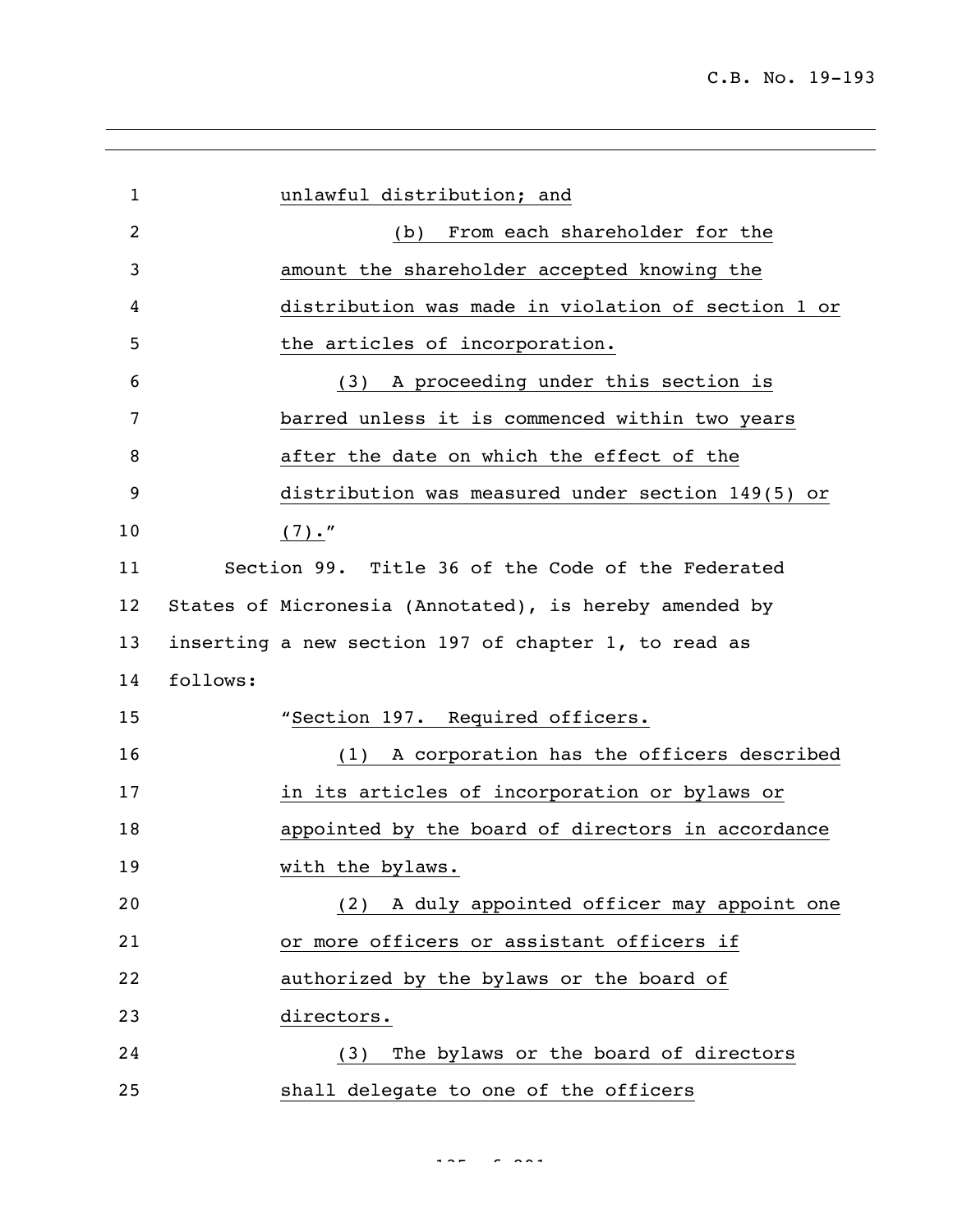| $\mathbf{1}$ |          | responsibility for preparation and custody of          |
|--------------|----------|--------------------------------------------------------|
| 2            |          | minutes of the directors' and shareholders'            |
| 3            |          | meetings and for authenticating records of the         |
| 4            |          | In the absence of a specific<br>corporation.           |
| 5            |          | delegation in the bylaws or by the board of            |
| 6            |          | directors, the secretary shall have this               |
| 7            |          | responsibility.                                        |
| 8            |          | The same individual may simultaneously<br>(4)          |
| 9            |          | hold more than one office in a corporation."           |
| 10           |          | Section 100. Title 36 of the Code of the Federated     |
| 11           |          | States of Micronesia (Annotated), is hereby amended by |
| 12           |          | inserting a new section 198 of chapter 1, to read as   |
| 13           | follows: |                                                        |
| 14           |          | "Section 198. Duties of officers. Each officer         |
| 15           |          | has the authority and shall perform the duties set     |
| 16           |          | forth in the bylaws or, to the extent consistent       |
| 17           |          | with the bylaws, the duties prescribed by the          |
| 18           |          | board of directors or by direction of an officer       |
| 19           |          | authorized by the board of directors to prescribe      |
| 20           |          | the duties of other officers."                         |
| 21           |          | Section 101. Title 36 of the Code of the Federated     |
| 22           |          | States of Micronesia (Annotated), is hereby amended by |
| 23           |          | inserting a new section 199 of chapter 1, to read as   |
| 24           | follows: |                                                        |
| 25           |          | "Section 199. Standards of conduct for officers.       |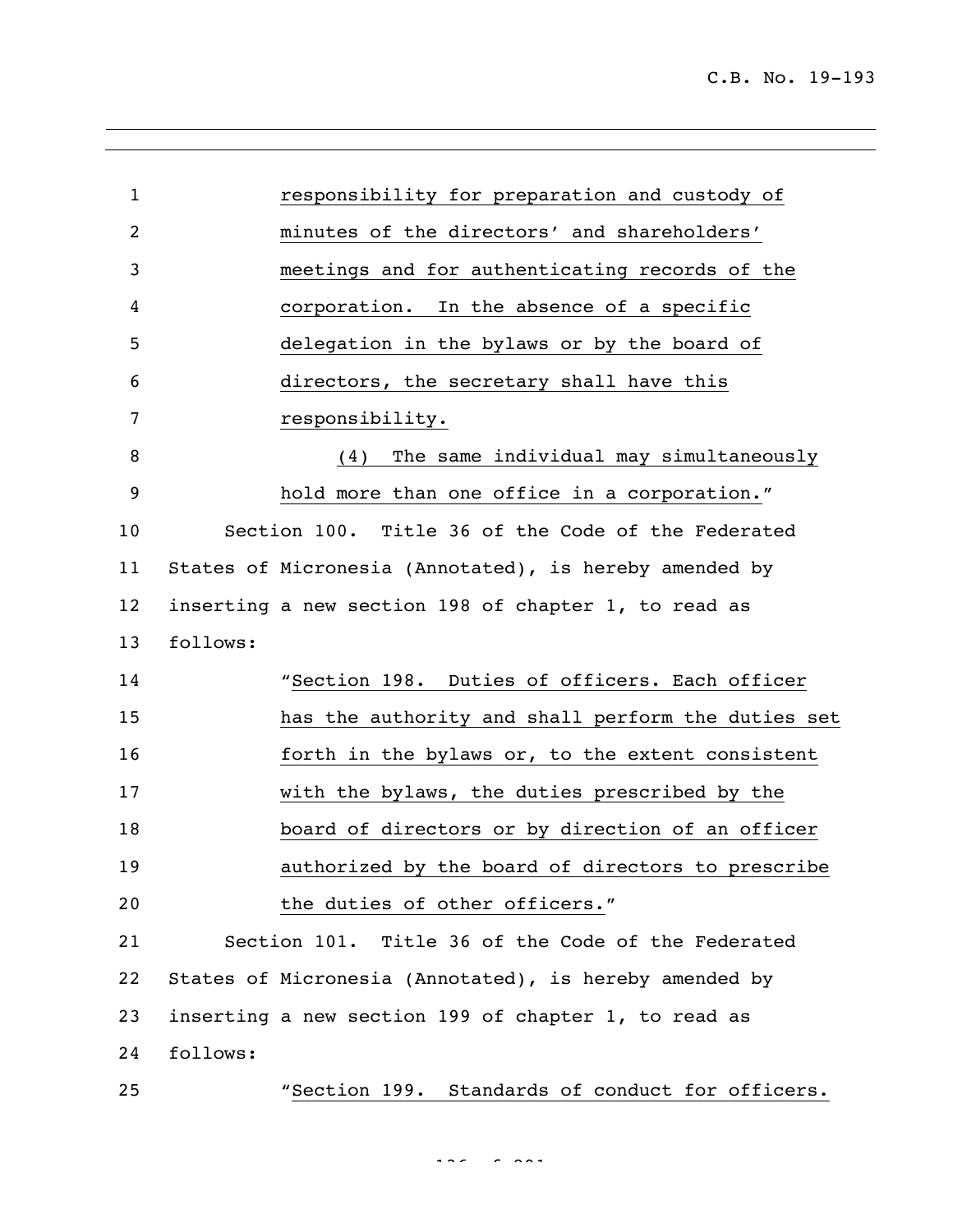| $\mathbf{1}$ | (1) An officer with discretionary authority        |
|--------------|----------------------------------------------------|
| 2            | shall discharge the officer's duties under that    |
| 3            | authority:                                         |
| 4            | In good faith;<br>(a)                              |
| 5            | With the care an ordinarily prudent<br>(b)         |
| 6            | person in a like position would exercise under     |
| 7            | similar circumstances; and                         |
| 8            | In a manner the officer reasonably<br>(C)          |
| 9            | believes to be in the best interests of the        |
| 10           | corporation.                                       |
| 11           | In discharging the duties of an officer,<br>(2)    |
| 12           | the officer is entitled to rely on information,    |
| 13           | opinions, reports, or statements, including        |
| 14           | financial statements and other financial data, if  |
| 15           | prepared or presented by:                          |
| 16           | One or more officers or employees<br>(a)           |
| 17           | of the corporation whom the officer reasonably     |
| 18           | believes to be reliable and competent in the       |
| 19           | matters presented; or                              |
| 20           | (b) Legal counsel, public accountants,             |
| 21           | or other persons as to matters the officer         |
| 22           | reasonably believes are within the person's        |
| 23           | professional or expert competence.                 |
| 24           | (3) An officer is not acting in good faith         |
| 25           | if the officer has knowledge concerning the matter |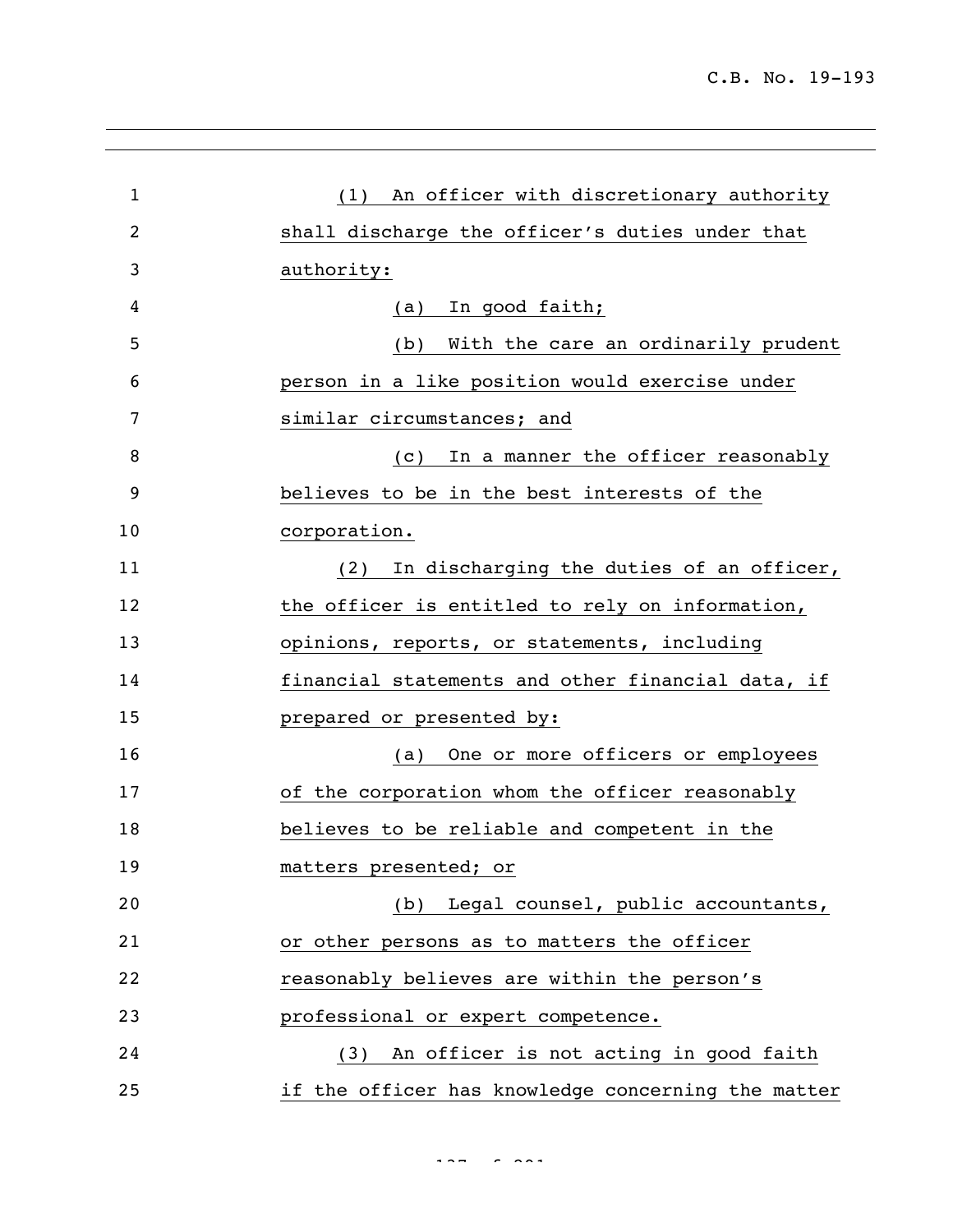| $\mathbf{1}$   | in question that makes reliance otherwise                     |
|----------------|---------------------------------------------------------------|
| $\overline{2}$ | permitted by subsection (2) unwarranted.                      |
| 3              | An officer is not liable for any action<br>(4)                |
| 4              | taken as an officer, or any failure to take any               |
| 5              | action, if the officer performed the duties of the            |
| 6              | officer's office in compliance with this section."            |
| 7              | Section 102. Title 36 of the Code of the Federated            |
| 8              | States of Micronesia (Annotated), is hereby amended by        |
| 9              | inserting a new section 200 of chapter 1, to read as follows: |
| 10             | "Section 200. Resignation and removal of                      |
| 11             | officers.                                                     |
| 12             | (1) An officer may resign at any time by                      |
| 13             | delivering notice to the corporation. A                       |
| 14             | resignation is effective when the notice is                   |
| 15             | delivered unless the notice specifies a late                  |
| 16             | effective date. If a resignation is made                      |
| 17             | effective at a later date and the corporation                 |
| 18             | accepts the future effective date, its board of               |
| 19             | directors may fill the pending vacancy before the             |
| 20             | effective date if the board of directors provides             |
| 21             | that the successor does not take office until the             |
| 22             | effective date.                                               |
| 23             | Any officer may be removed by the board<br>(2)                |
| 24             | of directors whenever in its judgment the best                |
| 25             | interests of the corporation will be served                   |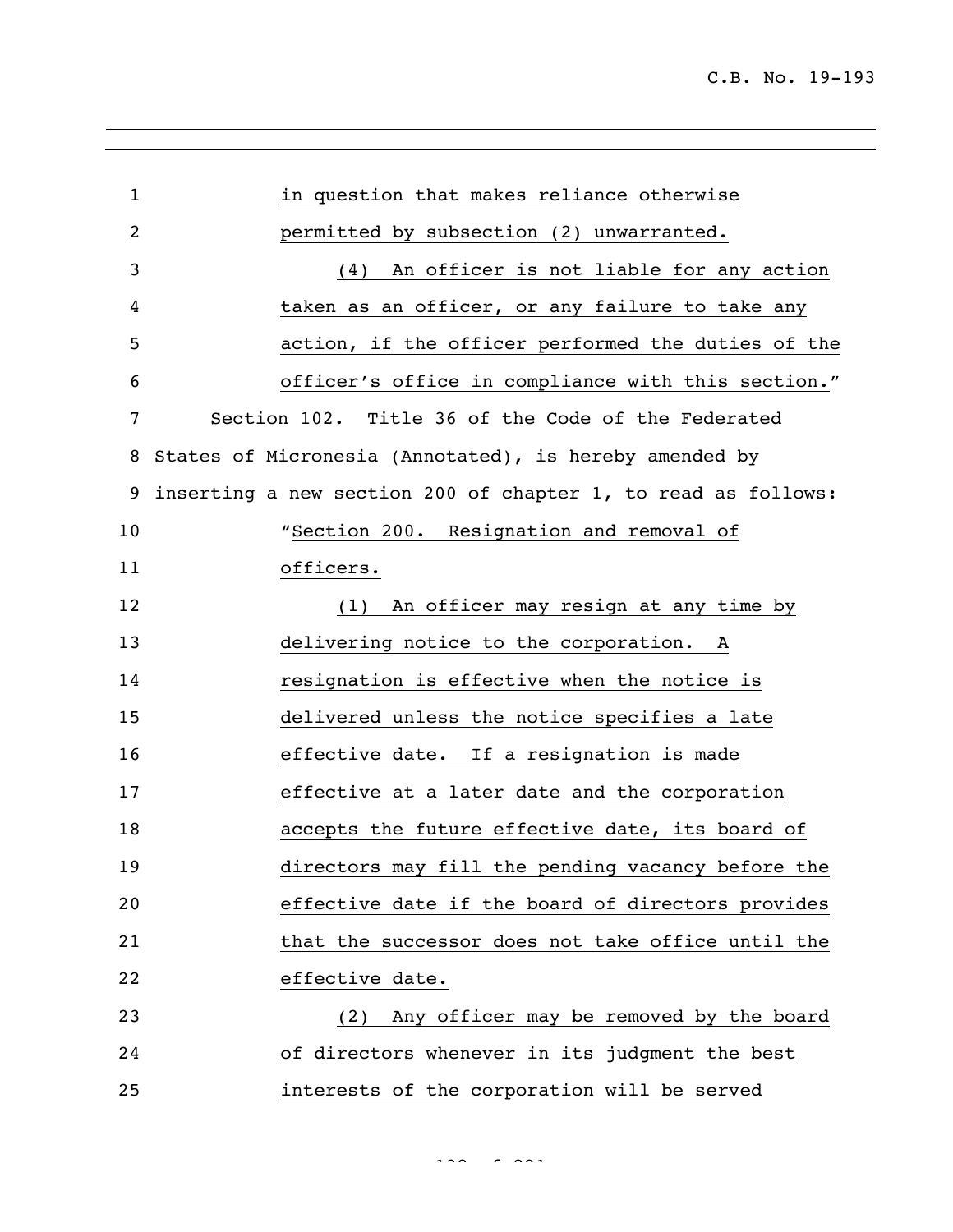| $\mathbf{1}$   | thereby, but the removal shall be without              |
|----------------|--------------------------------------------------------|
| $\overline{c}$ | prejudice to the contract rights, if any, of the       |
| 3              | person so removed."                                    |
| 4              | Section 103. Title 36 of the Code of the Federated     |
| 5              | States of Micronesia (Annotated), is hereby amended by |
| 6              | inserting a new section 201 of chapter 1, to read as   |
| 7              | follows:                                               |
| 8              | "Section 201. Contract rights of officers.             |
| 9              | (1) The appointment or election of an                  |
| 10             | officer does not itself create contract rights.        |
| 11             | An officer's removal does not affect the<br>(2)        |
| 12             | officer's contract rights, if any, with the            |
| 13             | corporation. An officer's resignation does not         |
| 14             | affect the corporation's contract rights, if any,      |
| 15             | with the officer."                                     |
| 16             | Section 104. Title 36 of the Code of the Federated     |
| 17             | States of Micronesia (Annotated), is hereby amended by |
| 18             | inserting a new section 202 of chapter 1, to read as   |
| 19             | follows:                                               |
| 20             | "Section 202. Definitions - Indemnification.           |
| 21             | As used herein:                                        |
| 22             | "Corporation" includes any domestic or<br>(1)          |
| 23             | foreign predecessor entity of a corporation in a       |
| 24             | merger.                                                |
| 25             | (2) "Director" or "officer" means an                   |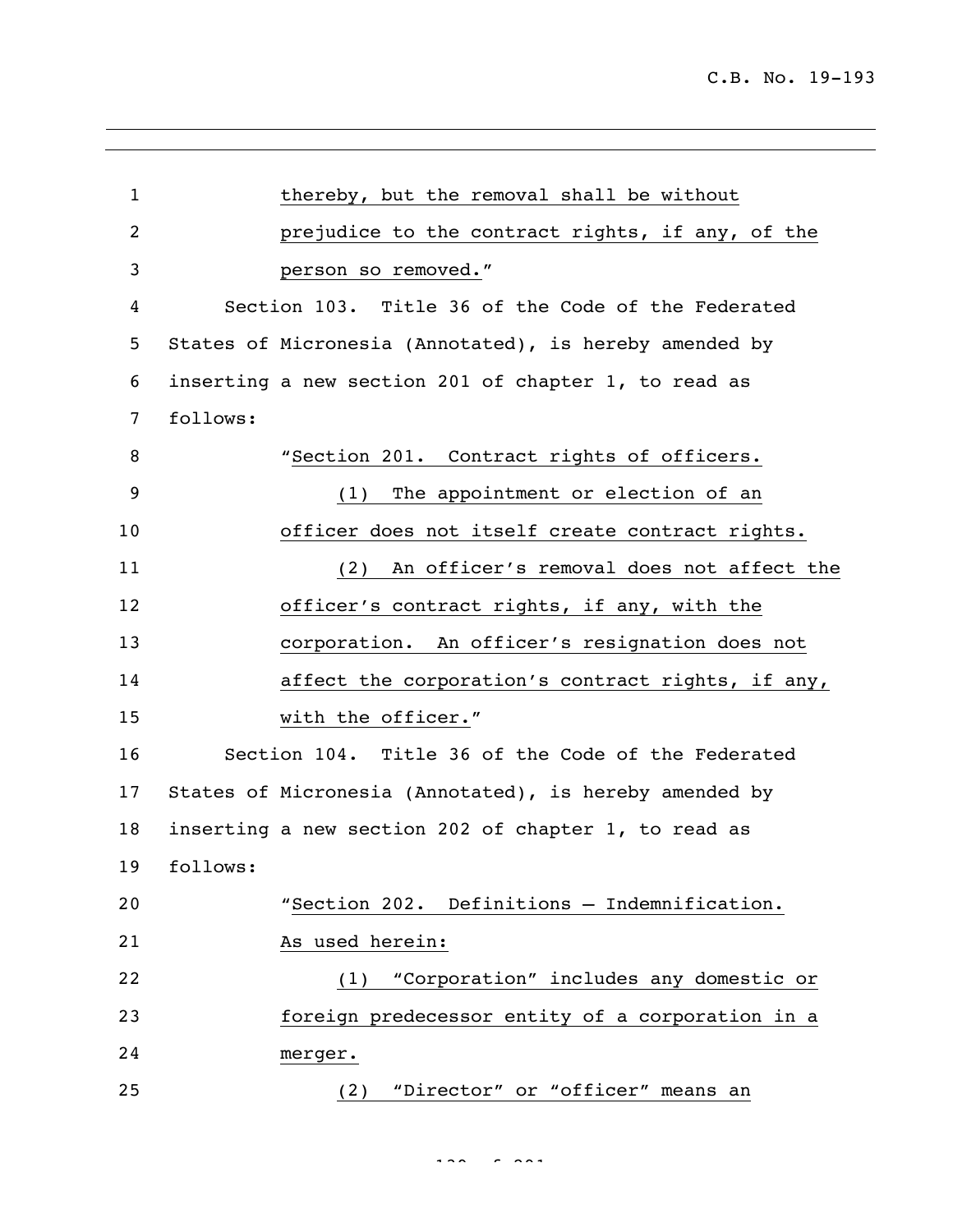| $\mathbf{1}$   | individual who is or was a director or officer,    |
|----------------|----------------------------------------------------|
| $\overline{2}$ | respectively, of a corporation or who, while a     |
| 3              | director or officer of the corporation, is or was  |
| 4              | serving at the corporation's request as a          |
| 5              | director, officer, partner, trustee, employee, or  |
| 6              | agent of another domestic or foreign corporation,  |
| 7              | partnership, joint venture, trust, employee        |
| 8              | benefit plan, or other entity. A director or       |
| 9              | officer is considered to be serving an employee    |
| 10             | benefit plan at the corporation's request if the   |
| 11             | duties of the director or officer to the           |
| 12             | corporation also impose duties on, or otherwise    |
| 13             | involve services by, the director or officer to    |
| 14             | the plan or to participants in or beneficiaries of |
| 15             | the plan. "Director" or "officer" includes,        |
| 16             | unless the context requires otherwise, the estate  |
| 17             | or personal representative of a director or        |
| 18             | officer.                                           |
| 19             | (3) "Disinterested director" means a               |
| 20             | director who, at the time of a vote referred to in |
| 21             | section 205(3) or a vote or selection referred to  |
| 22             | in section 206 or 207, is not:                     |
| 23             | (a) A party to the proceeding; or                  |
| 24             | (b) An individual having a familial,               |
| 25             | financial, professional, or employment             |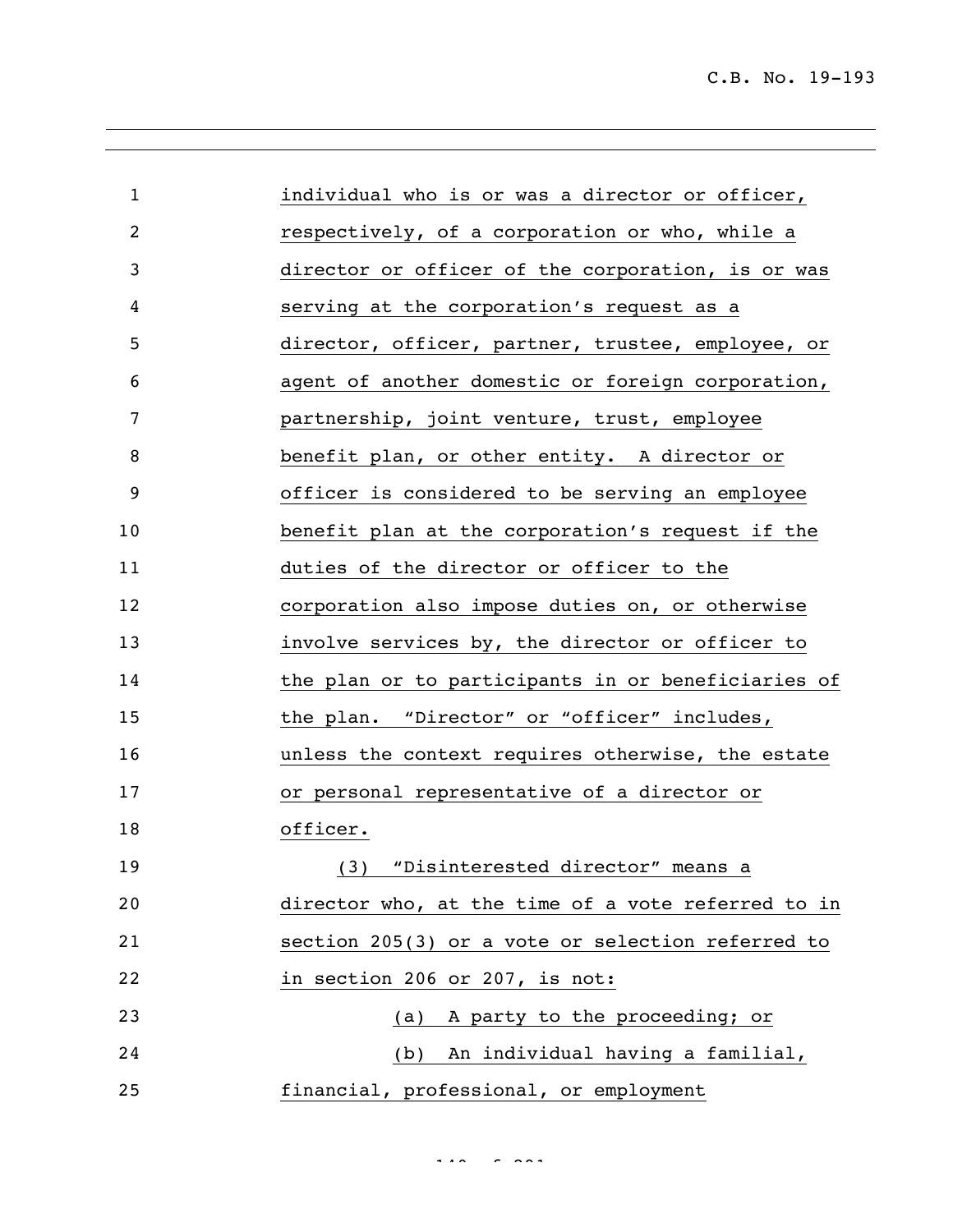| $\mathbf{1}$ | relationship with the directors whose              |
|--------------|----------------------------------------------------|
| 2            | indemnification or advance for expenses is the     |
| 3            | subject of the decision being made, which          |
| 4            | relationship would, in the circumstances,          |
| 5            | reasonably be expected to exert an influence on    |
| 6            | the director's judgment when voting on the         |
| 7            | decision being made.                               |
| 8            | "Expenses" includes attorney's fees.<br>(4)        |
| 9            | (5) "Liability" means the obligation to pay        |
| 10           | a judgment, settlement, penalty, fine including an |
| 11           | excise tax assessed with respect to an employee    |
| 12           | benefit plan, or reasonable expenses incurred with |
| 13           | respect to a proceeding.                           |
| 14           | (6) "Official capacity" means:                     |
| 15           | When used with respect to a<br>(a)                 |
| 16           | director, the office of director in a corporation; |
| 17           | and                                                |
| 18           | When used with respect to an<br>(b)                |
| 19           | officer, as contemplated in section 208, the       |
| 20           | office in a corporation held by the officer.       |
| 21           | (i) "Official capacity" does not                   |
| 22           | include service for any other domestic or foreign  |
| 23           | corporation or any partnership, joint venture,     |
| 24           | trust, employee benefit plan, or other entity.     |
| 25           | "Party" means an individual who was, is,<br>(7)    |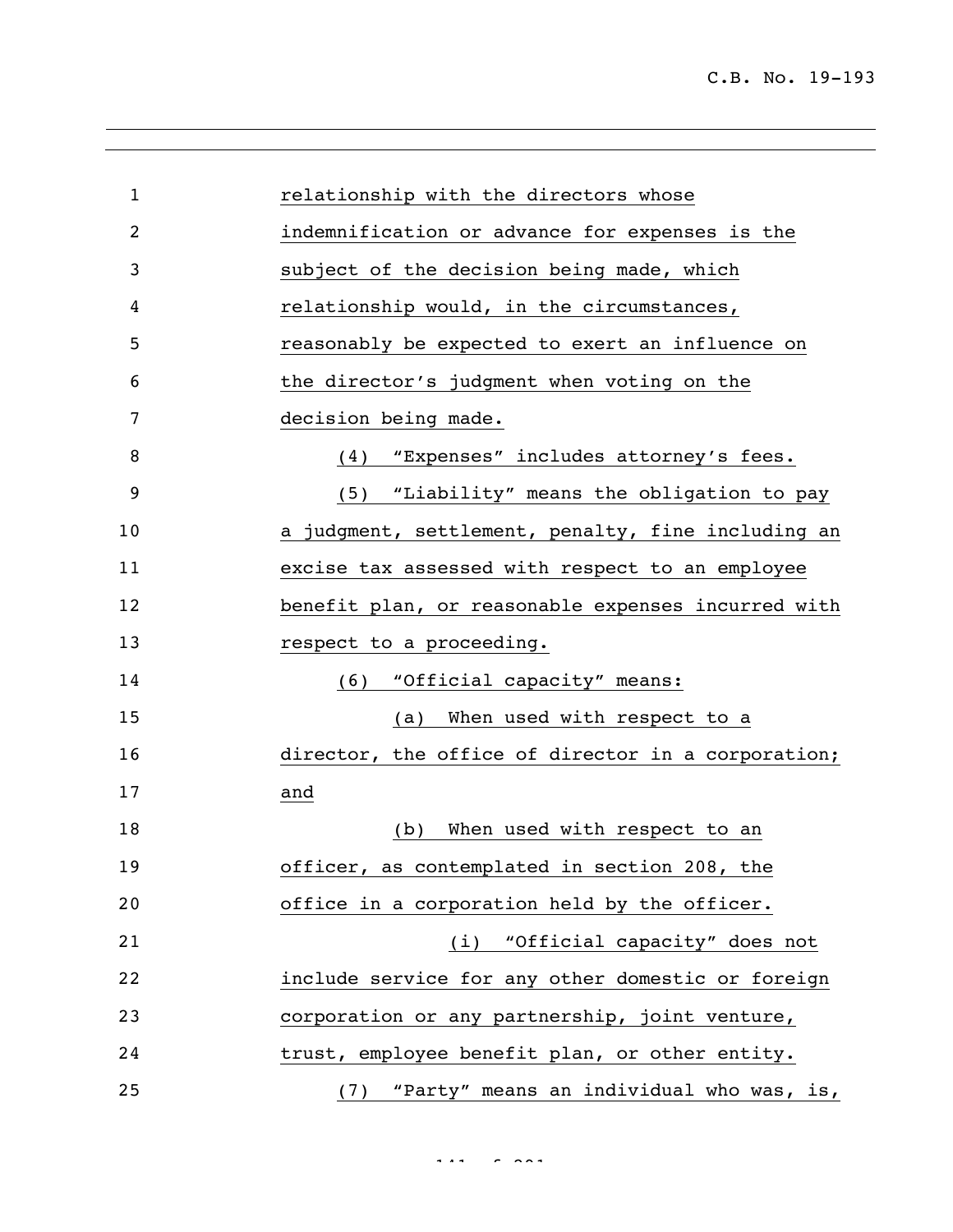| $\mathbf{1}$   |          | or is threatened to be made, a defendant or            |
|----------------|----------|--------------------------------------------------------|
| $\overline{2}$ |          | respondent in a proceeding.                            |
| 3              |          | "Proceeding" means any threatened,<br>(8)              |
| 4              |          | pending, or completed action, suit, or proceeding,     |
| 5              |          | whether civil, criminal, administration,               |
| 6              |          | arbitrative, or investigative and whether formal       |
| 7              |          | or informal."                                          |
| 8              |          | Section 105. Title 36 of the Code of the Federated     |
| 9              |          | States of Micronesia (Annotated), is hereby amended by |
| 10             |          | inserting a new section 203 of chapter 1, to read as   |
| 11             | follows: |                                                        |
| 12             |          | "Section 203. Permissible indemnification.             |
| 13             |          | (1) Except as otherwise provided in this               |
| 14             |          | section, a corporation may indemnify an individual     |
| 15             |          | who is a party to a proceeding because the             |
| 16             |          | individual is a director against liability             |
| 17             |          | incurred in the proceeding if:                         |
| 18             |          | The individual conducted the<br>(a)                    |
| 19             |          | individual's self in good faith; and                   |
| 20             |          | The individual reasonably believed:<br>(b)             |
| 21             |          | In the case of conduct of<br>(i)                       |
| 22             |          | official capacity, that the individual's conduct       |
| 23             |          | was in the best interests of the corporation;          |
| 24             |          | (ii) In all other cases, that the                      |
| 25             |          | individual's conduct was at least not opposed to       |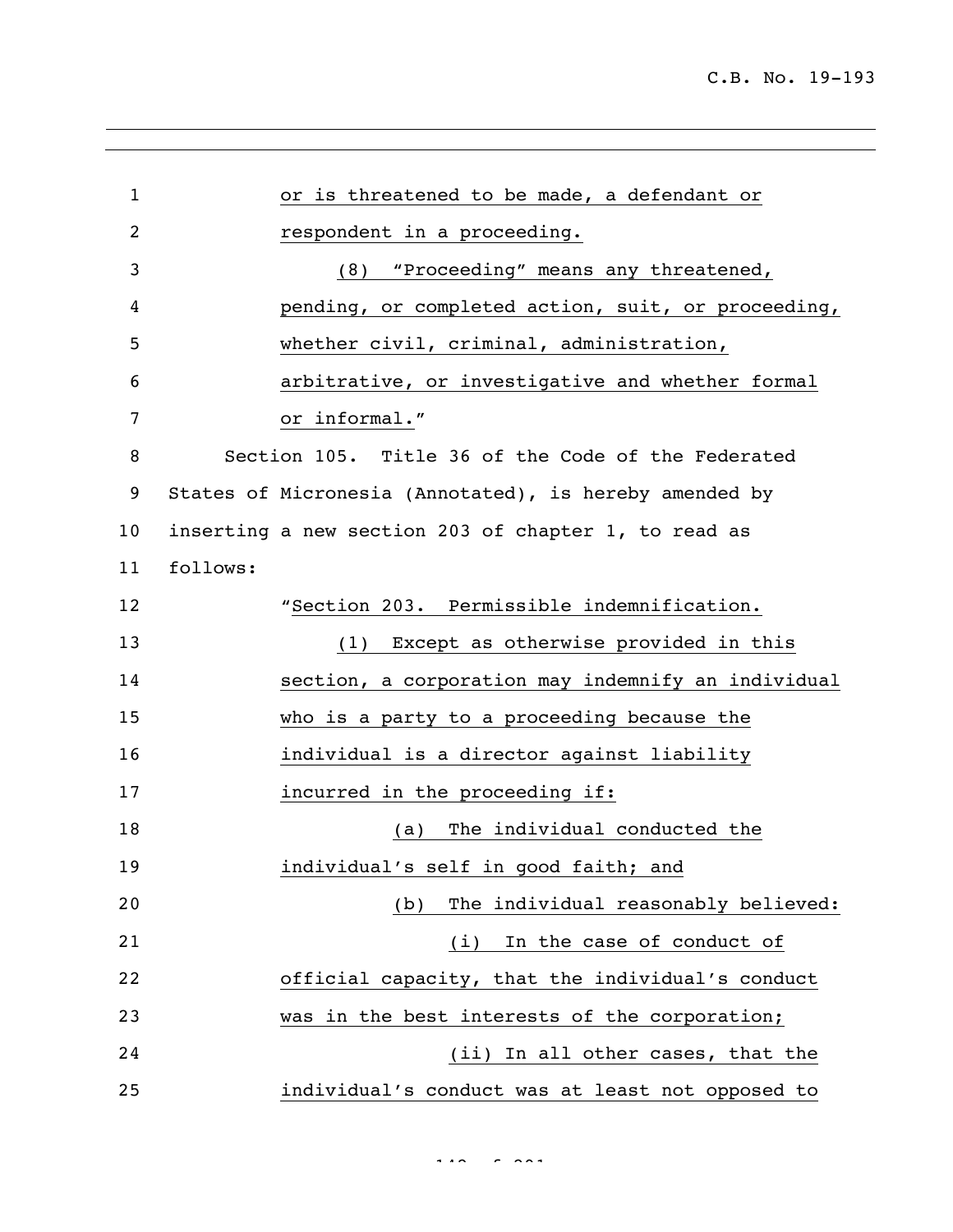| $\mathbf 1$    | the best interests of the corporation; and         |
|----------------|----------------------------------------------------|
| $\overline{2}$ | In the case of any criminal<br>$\left( c \right)$  |
| 3              | proceeding, the individual had no reasonable cause |
| 4              | to believe the individual's conduct was unlawful;  |
| 5              | or                                                 |
| 6              | The individual engaged in conduct<br>(d)           |
| 7              | for which broader indemnification has been made    |
| 8              | permissible or obligatory under a provision of the |
| 9              | articles of incorporation as authorized by section |
| 10             | $117(2)(e)$ .                                      |
| 11             | (2) A director's conduct with respect to an        |
| 12             | employee benefit plan for a purpose the director   |
| 13             | reasonably believed to be in the interests of the  |
| 14             | participants in, and the beneficiaries of, the     |
| 15             | plan is conduct that satisfies the requirement of  |
| 16             | subsection $(1)(b)(ii)$ .                          |
| 17             | The termination of a proceeding by<br>(3)          |
| 18             | judgment, order, settlement, or conviction, or     |
| 19             | upon a plea of nolo contendere or its equivalent,  |
| 20             | is not, of itself, determinative that the director |
| 21             | did not meet the relevant standard of conduct      |
| 22             | described in this section.                         |
| 23             | (4) Unless ordered by a court under section        |
| 24             | $206(1)(c)$ , a corporation may not indemnify a    |
| 25             | director:                                          |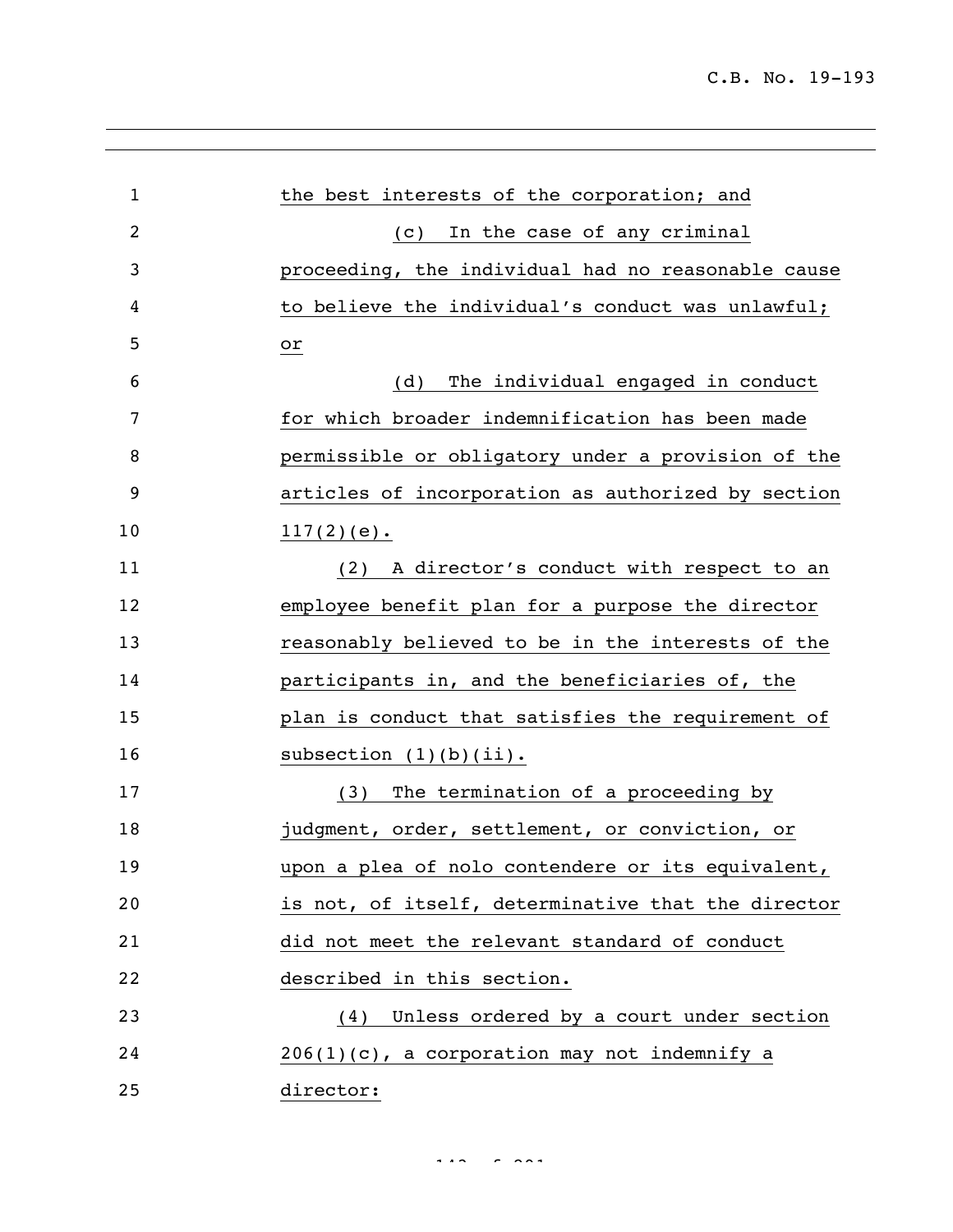| $\mathbf{1}$ |          | In connection with a proceeding by<br>(a)              |
|--------------|----------|--------------------------------------------------------|
| 2            |          | or in the right of the corporation, except for         |
| 3            |          | reasonable expenses incurred in connection with        |
| 4            |          | the proceeding if it is determined that the            |
| 5            |          | director has met the relevant standard of conduct      |
| 6            |          | under subsection $(1)$ ; or                            |
| 7            |          | In connection with any proceeding<br>(b)               |
| 8            |          | with respect to conduct for which the director was     |
| 9            |          | adjudged liable on the basis that the director         |
| 10           |          | received a financial benefit to which the director     |
| 11           |          | was not entitled, whether or not involving action      |
| 12           |          | in the director's official capacity."                  |
| 13           |          | Section 106. Title 36 of the Code of the Federated     |
| 14           |          | States of Micronesia (Annotated), is hereby amended by |
| 15           |          | inserting a new section 204 of chapter 1, to read as   |
| 16           | follows: |                                                        |
| 17           |          | "Section 204. Mandatory indemnification.<br>A          |
| 18           |          | corporation shall indemnify a director who was         |
| 19           |          | wholly successful, on the merits or otherwise, in      |
| 20           |          | the defense of any proceeding to which the             |
| 21           |          | director was a party because the director was a        |
| 22           |          | director of the corporation against reasonable         |
| 23           |          | expenses incurred by the director in connection        |
| 24           |          | with the proceeding."                                  |
| 25           |          | Section 107. Title 36 of the Code of the Federated     |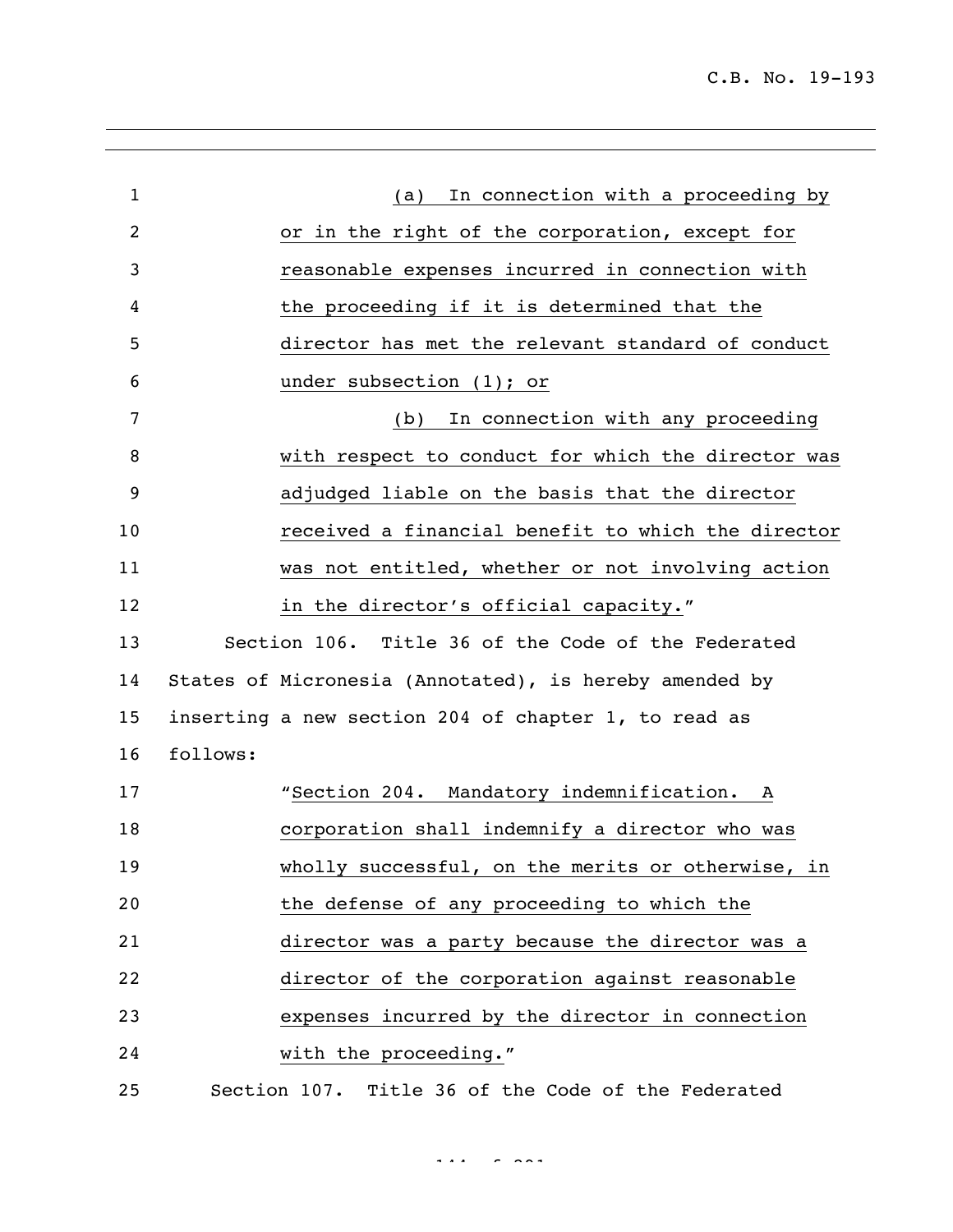|    | 1 States of Micronesia (Annotated), is hereby amended by      |
|----|---------------------------------------------------------------|
| 2  | inserting a new section 205 of chapter 1, to read as follows: |
| 3  | "Section 205. Advance for expenses.                           |
| 4  | A corporation, before final disposition<br>(1)                |
| 5  | of a proceeding, may advance funds to pay for or              |
| 6  | reimburse the reasonable expenses incurred by a               |
| 7  | director who is a party to a proceeding because               |
| 8  | the director is a director if the director                    |
| 9  | delivers to the corporation:                                  |
| 10 | (a) A written affirmation of the                              |
| 11 | director's good faith belief that the director has            |
| 12 | met the relevant standard of conduct described in             |
| 13 | section 203 or that the proceeding involves                   |
| 14 | conduct for which liability has been eliminated               |
| 15 | under a provision of the articles of incorporation            |
| 16 | as authorized by section $117(2)(d)$ ; and                    |
| 17 | The director's written undertaking<br>(b)                     |
| 18 | to repay any funds advanced if the director is not            |
| 19 | entitled to mandatory indemnification under                   |
| 20 | section 204 and it is ultimately determined under             |
| 21 | section 206 or 207 that the director has not met              |
| 22 | the relevant standard of conduct described in                 |
| 23 | section 203.                                                  |
| 24 | The undertaking required by subsection<br>(2)                 |
| 25 | $(1)(b)$ must be an unlimited general obligation of           |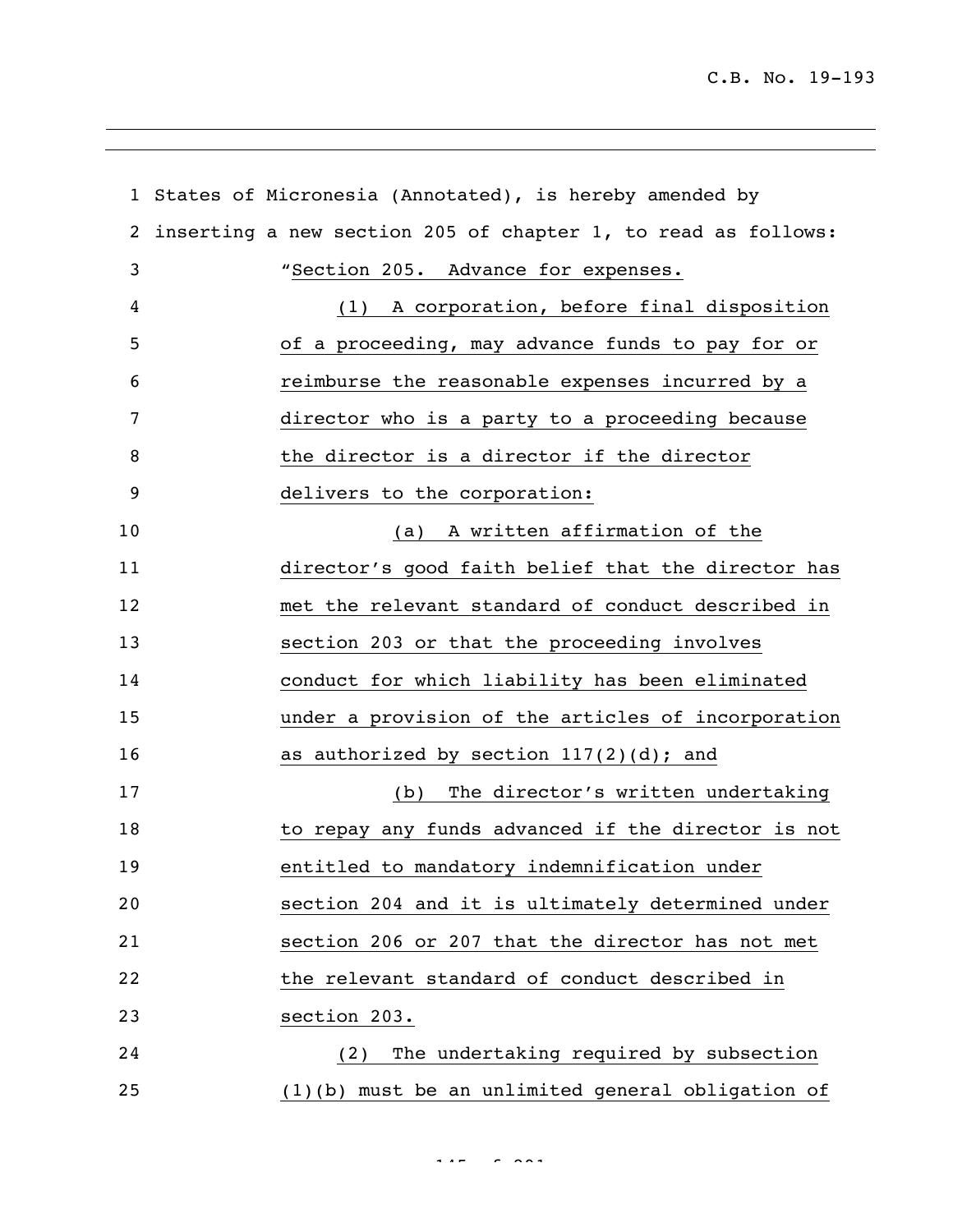| $\mathbf{1}$ | the director but need not be secured and may be    |
|--------------|----------------------------------------------------|
| 2            | accepted without reference to the financial        |
| 3            | liability of the director to make repayment.       |
| 4            | Authorization under this section shall<br>(3)      |
| 5            | be made:                                           |
| 6            | By the board of directors:<br>(a)                  |
| 7            | If there are two or more<br>(i)                    |
| 8            | disinterested directors, by a majority vote of all |
| 9            | the disinterested directors a majority of whom for |
| 10           | this purpose, shall constitute a quorum or by a    |
| 11           | majority of the members of a committee of two or   |
| 12           | more disinterested directors appointed by such a   |
| 13           | vote; or                                           |
| 14           | (ii) If there are fewer than two                   |
| 15           | disinterested directors, by the vote necessary for |
| 16           | action by the board in accordance with section     |
| 17           | 192(3), in which authorization directors who do    |
| 18           | not qualify as disinterested directors may         |
| 19           | participate; or                                    |
| 20           | (b) By the shareholders, but shares                |
| 21           | owned by or voted under the control of a director  |
| 22           | who at the time does not qualify as a              |
| 23           | disinterested director may not be voted on the     |
| 24           | authorization."                                    |
| 25           | Section 108. Title 36 of the Code of the Federated |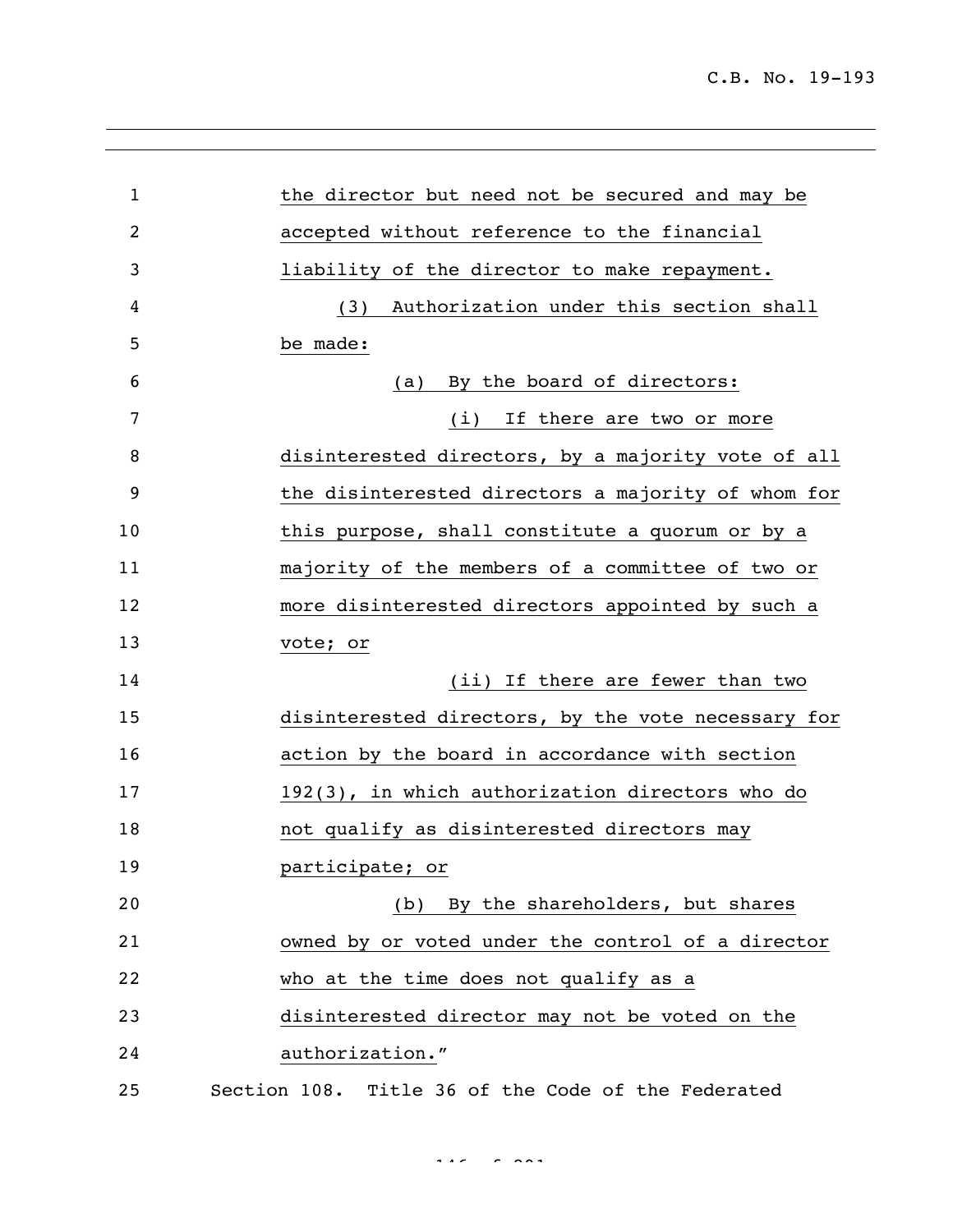|                | 1 States of Micronesia (Annotated), is hereby amended by      |
|----------------|---------------------------------------------------------------|
| $\overline{2}$ | inserting a new section 206 of chapter 1, to read as follows: |
| 3              | "Section 206. Court-ordered indemnification and               |
| 4              | advance for expenses.                                         |
| 5              | (1) A director who is a party to a                            |
| 6              | proceeding because the director is a director may             |
| 7              | apply for indemnification or an advance for                   |
| 8              | expenses to the court conducting the proceeding or            |
| 9              | to another court of competent jurisdiction. After             |
| 10             | receipt of an application and after giving any                |
| 11             | notice it considers necessary, the court shall:               |
| 12             | (a) Order indemnification if the court                        |
| 13             | determines that the director is entitled to                   |
| 14             | mandatory indemnification under section 204;                  |
| 15             | (b) Order indemnification or advance                          |
| 16             | for expenses if the court determines that the                 |
| 17             | director is entitled to indemnification or advance            |
| 18             | for expenses pursuant to a provision authorization            |
| 19             | by section $210(1)$ ; or                                      |
| 20             | Order indemnification or advance<br>(C)                       |
| 21             | for expenses if the court determines, in view of              |
| 22             | all the relevant circumstances, that it is fair               |
| 23             | and reasonable:                                               |
| 24             | To indemnify the director; or<br>(i)                          |
| 25             | (ii) To advance expenses to the                               |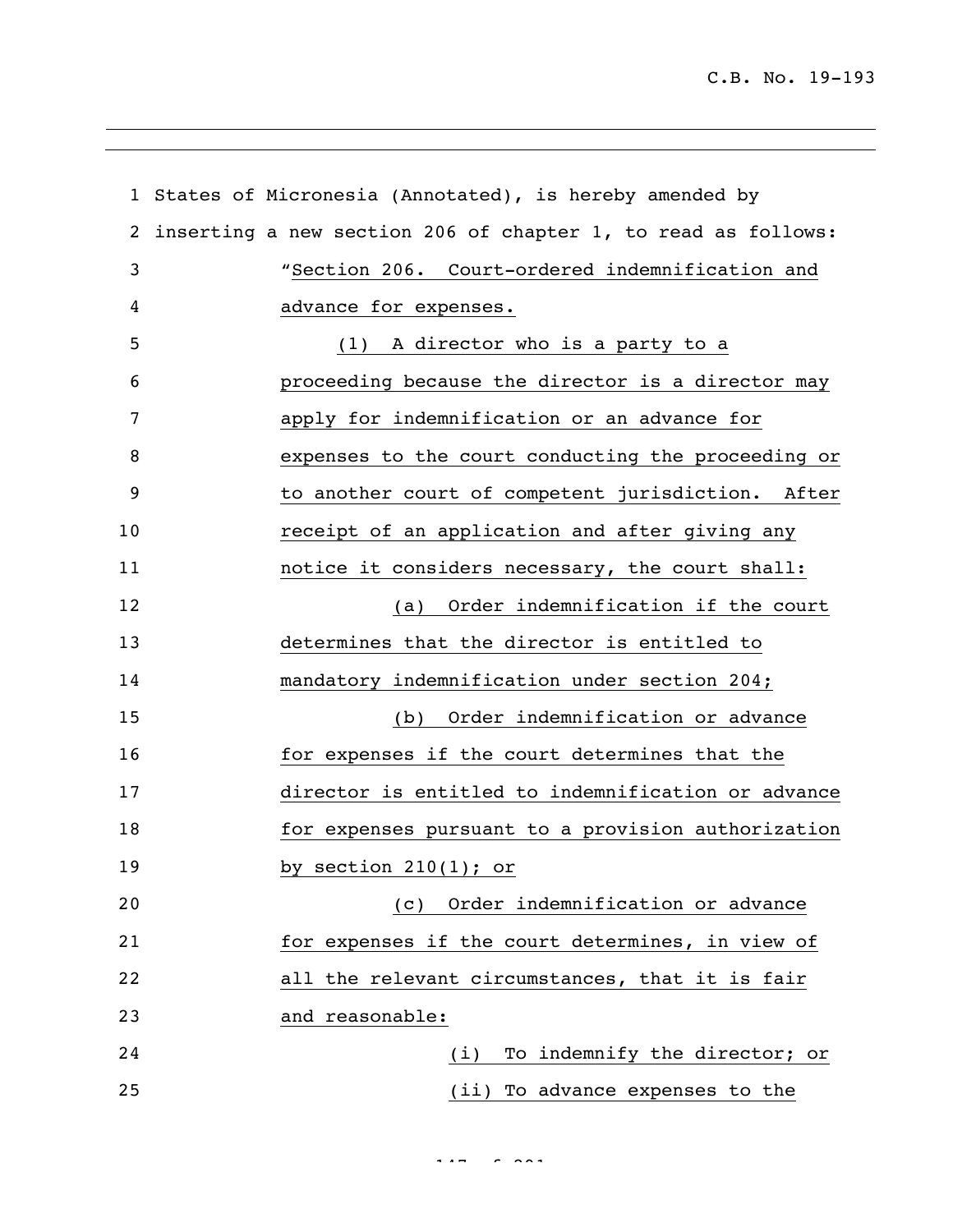| 1              | director, even if the director has not met the                     |
|----------------|--------------------------------------------------------------------|
| $\overline{c}$ | relevant standard of conduct set forth in section                  |
| 3              | 203(1), failed to comply with section 205 or was                   |
| 4              | adjudged liable in a proceeding referred to in                     |
| 5              | section $203(4)(a)$ or (b), but if the director was                |
| 6              | adjudged so liable the director's indemnification                  |
| 7              | shall be limited to reasonable expenses incurred                   |
| 8              | in connection with the proceeding.                                 |
| 9              | If the court determines that the<br>(2)                            |
| 10             | director is entitled to indemnification under                      |
| 11             | subsection (1)(a) or to indemnification or advance                 |
| 12             | for expenses under subsection $(1)(b)$ , it shall                  |
| 13             | also order the corporation to pay the director's                   |
| 14             | reasonable expenses incurred in connection with                    |
| 15             | obtaining court-ordered indemnification or advance                 |
| 16             | for expenses. If the court determines that the                     |
| 17             | director is entitled to indemnification or advance                 |
| 18             | for expenses under subsection $(1)(c)$ , it may also               |
| 19             | order the corporation to pay the director's                        |
| 20             | reasonable expenses to obtain court-ordered                        |
| 21             | indemnification or advance for expenses."                          |
| 22             | Section 109. Title 36 of the Code of the Federated States          |
|                | 23 of Micronesia (Annotated), is hereby amended by inserting a new |
|                | 24 section 206 of chapter 1, to read as follows:                   |
| 25             | "Section 206. Determination and authorization of                   |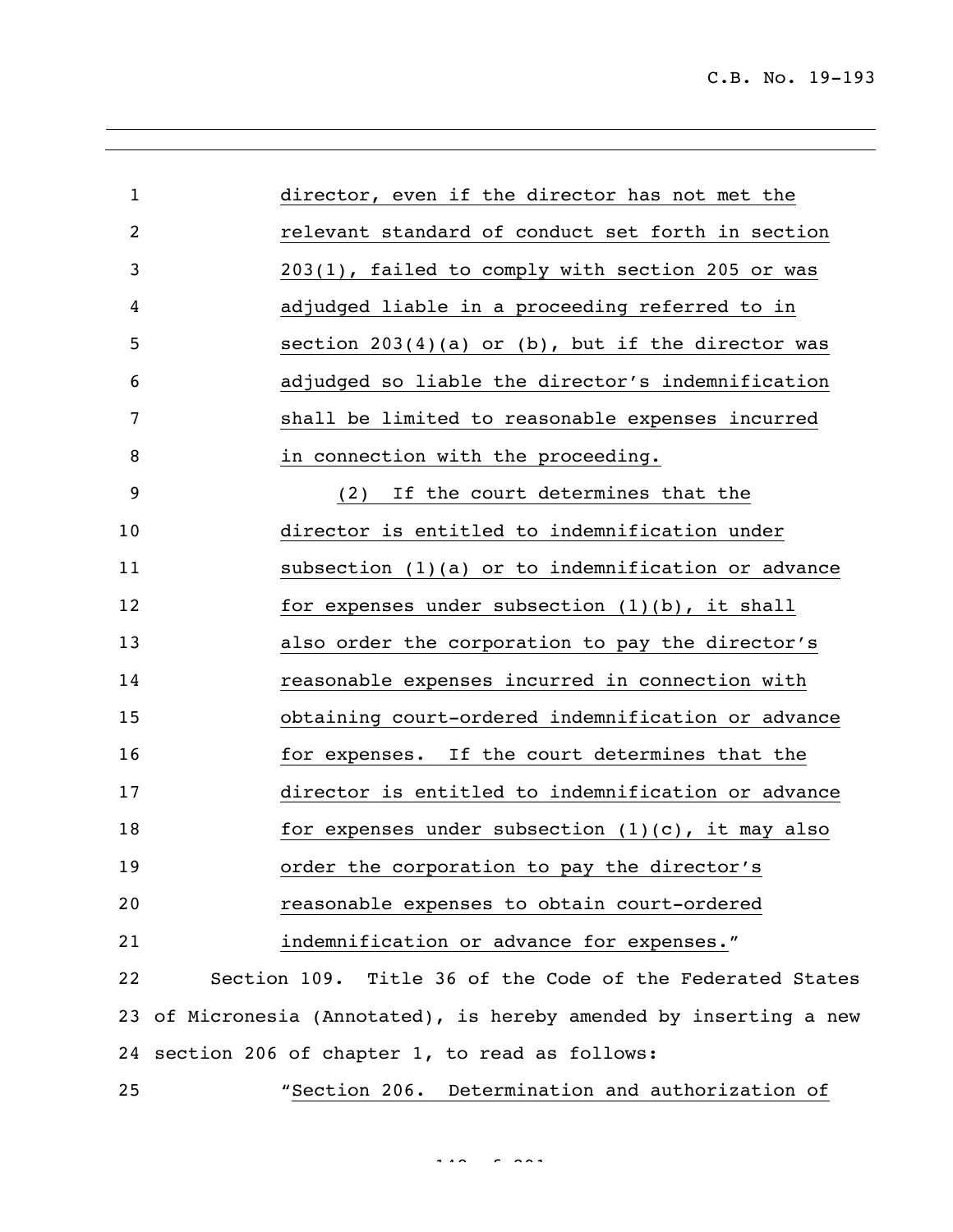| $\mathbf{1}$ | indemnification.                                   |
|--------------|----------------------------------------------------|
| 2            | (1) A corporation may not indemnify a              |
| 3            | director under section 203 unless authorized by a  |
| 4            | specific proceeding after a determination has been |
| 5            | made that indemnification of the director is       |
| 6            | permissible because the director has met the       |
| 7            | relevant standard of conduct set forth in section  |
| 8            | 203.                                               |
| 9            | The determination shall be made:<br>(2)            |
| 10           | If there are two or more<br>(a)                    |
| 11           | disinterested directors, by the board of directors |
| 12           | by a majority vote of all the disinterested        |
| 13           | directors a majority of whom for this purpose      |
| 14           | shall constitute a quorum, or by a majority of the |
| 15           | members of a committee of two or more              |
| 16           | disinterested directors appointed by such a vote;  |
| 17           | By special legal counsel:<br>(b)                   |
| 18           | Selected in the manner<br>(i)                      |
| 19           | prescribed in subsection (2)(a); or                |
| 20           | (ii) If there are fewer than two                   |
| 21           | disinterested directors, selected by the board of  |
| 22           | directors in which selection directors who do not  |
| 23           | qualify as disinterested directors may participate |
| 24           | or;                                                |
| 25           | By the shareholders, but shares<br>(C)             |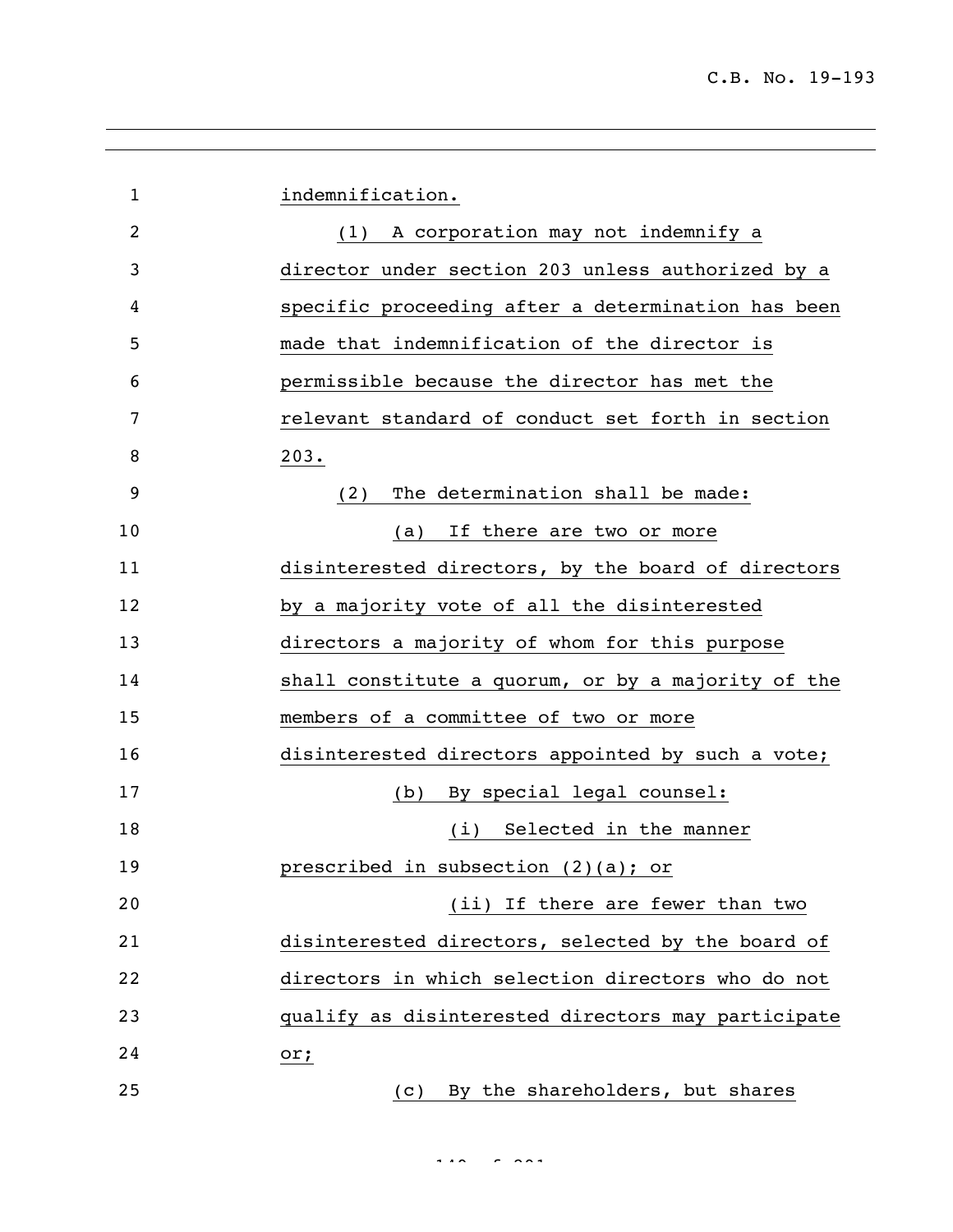| $\mathbf 1$ | owned by or voted under the control of a director                  |
|-------------|--------------------------------------------------------------------|
| 2           | who at the time does not qualify as a                              |
| 3           | disinterested director may not be voted on the                     |
| 4           | determination.                                                     |
| 5           | Authorization of indemnification shall<br>(3)                      |
| 6           | be made in the same manner as a determination that                 |
| 7           | indemnification is permissible, except that if                     |
| 8           | there are fewer than two disinterested directors                   |
| 9           | or if the determination is made by special legal                   |
| 10          | counsel, authorization of indemnification shall be                 |
| 11          | made by those entitled under subsection $(2)(b)(ii)$               |
| 12          | to select special legal counsel."                                  |
| 13          | Section 110. Title 36 of the Code of the Federated States          |
|             | 14 of Micronesia (Annotated), is hereby amended by inserting a new |
|             | 15 section 208 of chapter 1, to read as follows:                   |
| 16          | "Section 208. Officers.                                            |
| 17          | A corporation may indemnify and advance<br>(1)                     |
| 18          | expenses to an officer of the corporation who is a                 |
| 19          | party to a proceeding because the officer is an                    |
| 20          | officer of the corporation:                                        |
| 21          | (a) To the same extent as a director;                              |
| 22          | and                                                                |
| 23          | If the person is an officer but not<br>(b)                         |
| 24          | a director, to such further extent as may be                       |
| 25          | provided by the articles of incorporation, the                     |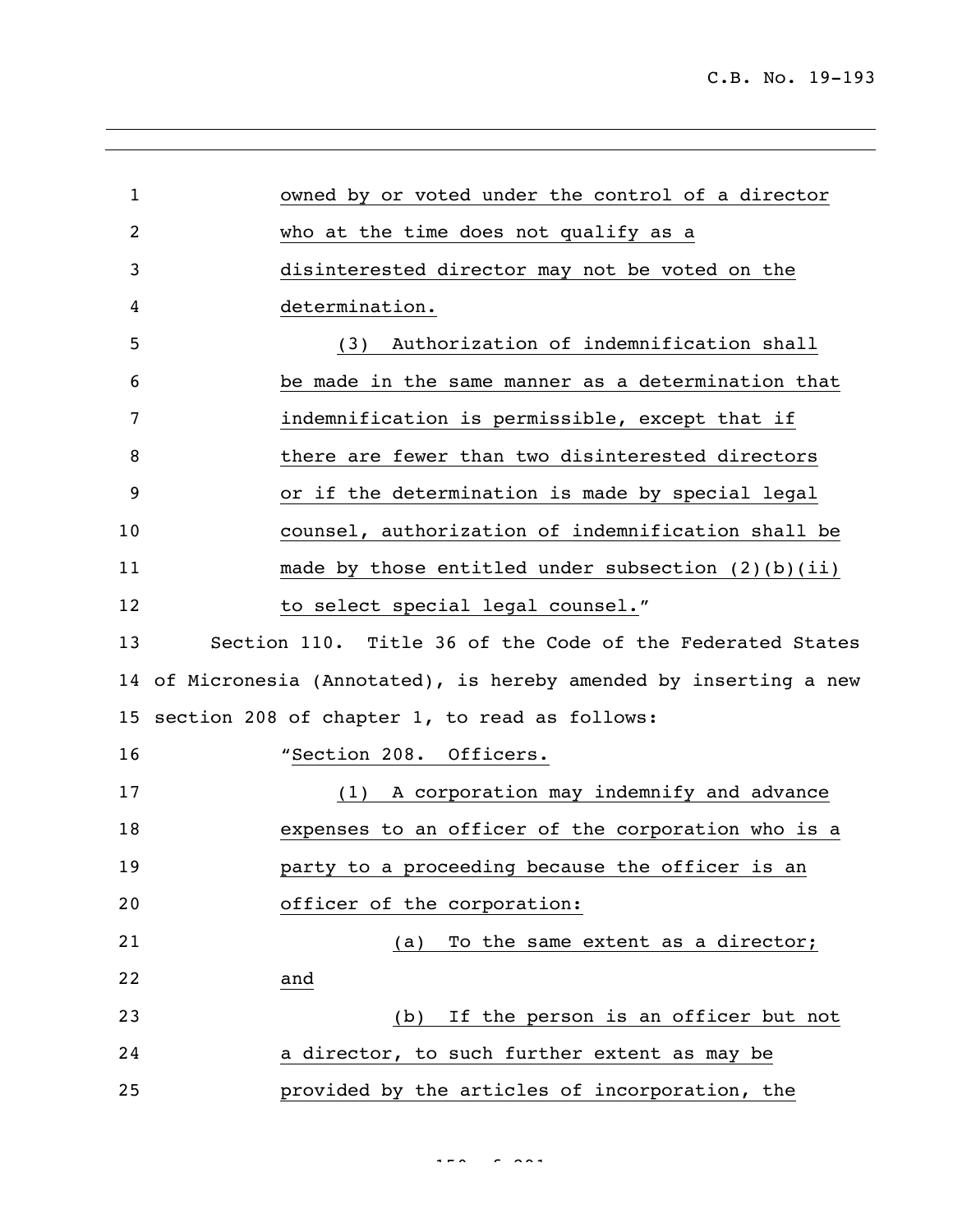| $\mathbf{1}$   | bylaws, a resolution of the board of directors, or |
|----------------|----------------------------------------------------|
| $\overline{c}$ | contract except for:                               |
| 3              | (i) Liability in connection with a                 |
| 4              | proceeding by or in the right of the corporation   |
| 5              | other than for reasonable expenses incurred in     |
| 6              | connection with the proceeding; or                 |
| 7              | (ii) Liability arising out of                      |
| 8              | conduct that constitutes:                          |
| 9              | Receipt by the officer of a<br>(a)                 |
| 10             | financial benefit to which the officer is not      |
| 11             | entitled;                                          |
| 12             | An intentional infliction of harm<br>(b)           |
| 13             | on the corporation or the shareholders; or         |
| 14             | an intentional violation of<br>(C)                 |
| 15             | criminal law.                                      |
| 16             | Subsection $(1)(b)$ shall apply to an<br>(2)       |
| 17             | officer who is also a director if the basis on     |
| 18             | which the officer is made a party to the           |
| 19             | proceeding is an act or omission solely as an      |
| 20             | officer.                                           |
| 21             | An officer of a corporation who is not a<br>(3)    |
| 22             | director, is entitled to mandatory indemnification |
| 23             | under section 204, and may apply to a court under  |
| 24             | section 206 for indemnification or an advance for  |
| 25             | expenses, in each case to the same extent to which |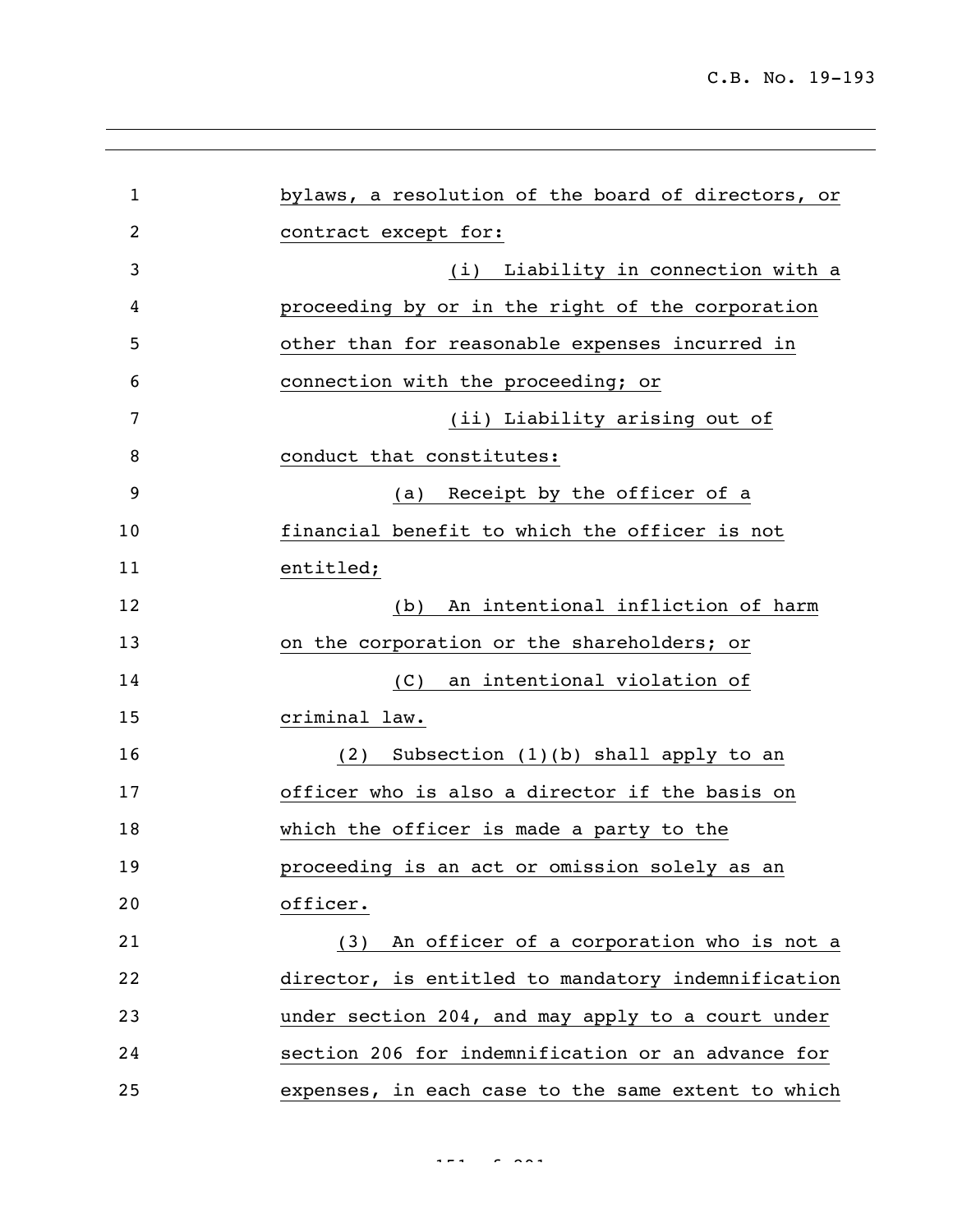| $\mathbf{1}$ | a director may be entitled to indemnification or             |
|--------------|--------------------------------------------------------------|
| 2            | advance for expenses under those provisions."                |
| 3            | Section 111. Title 36 of the Code of the Federated States of |
| 4            | Micronesia (Annotated), is hereby amended by inserting a new |
| 5            | section 209 of chapter 1, to read as follows:                |
| 6            | "Section 209. Insurance. A corporation may                   |
| 7            | purchase and maintain insurance on behalf of an              |
| 8            | individual who is a director or officer of the               |
| 9            | corporation, or who, while a director or officer             |
| 10           | of the corporation, serves at the corporation's              |
| 11           | request as a director, officer, partner, trustee,            |
| 12           | employee, or agent of another domestic or foreign            |
| 13           | corporation, partnership, joint venture, trust,              |
| 14           | employee benefit plan, or other entity, against              |
| 15           | liability asserted against or incurred by the                |
| 16           | director or officer in that capacity or arising              |
| 17           | from the director's or officer's status as a                 |
| 18           | director or officer, whether or not the                      |
| 19           | corporation would have power to indemnify or                 |
| 20           | advance expenses to the director or officer                  |
| 21           | against the same liability under other provisions            |
| 22           | of this act."                                                |
| 23           | Section 112. Title 36 of the Code of the Federated States of |
|              |                                                              |

 Micronesia (Annotated), is hereby amended by inserting a new section 210 of chapter 1, to read as follows: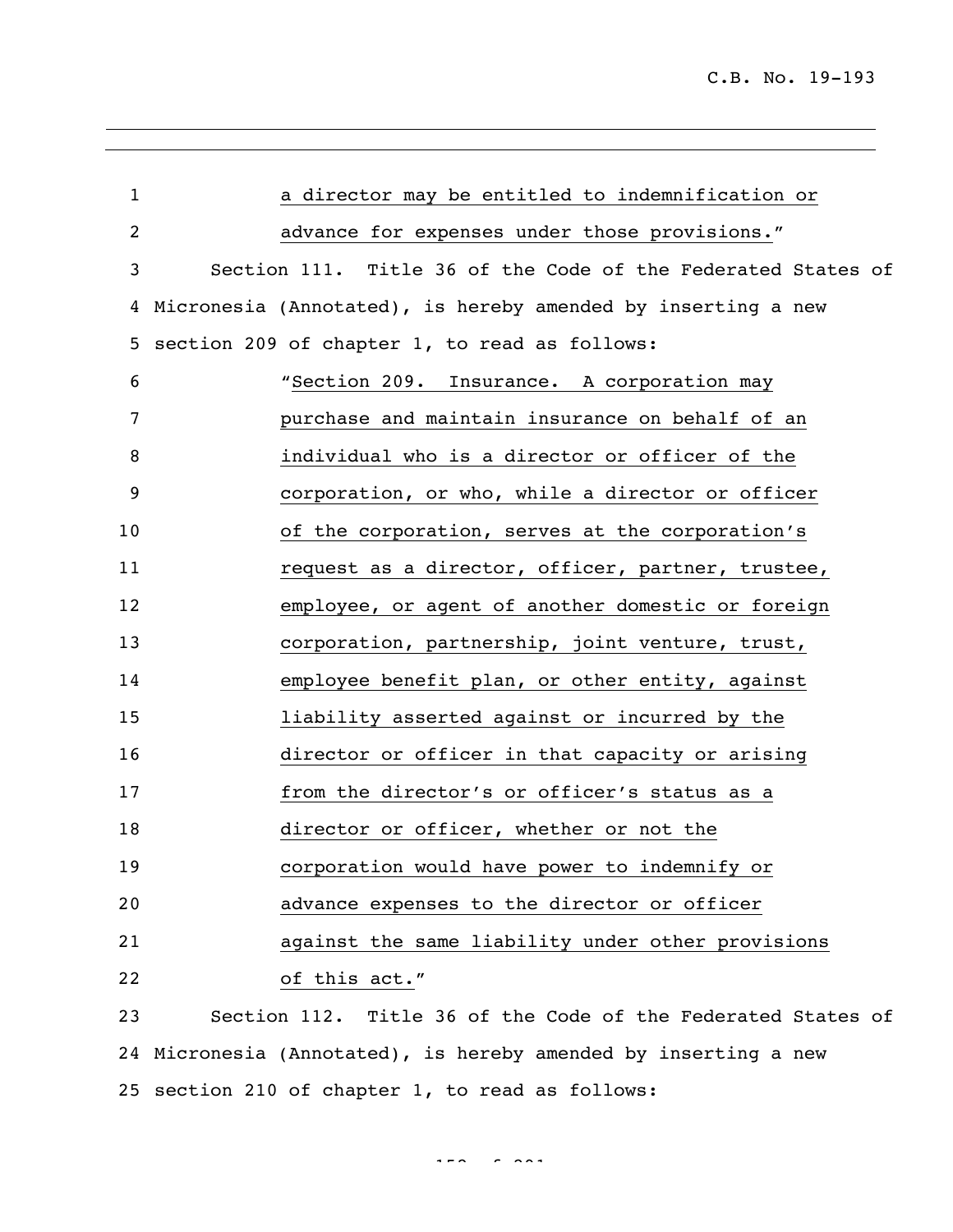| $\mathbf 1$ | "Section 210. Advance obligation by corporate      |
|-------------|----------------------------------------------------|
| 2           | action.                                            |
| 3           | A corporation, by a provision in its<br>(1)        |
| 4           | articles of incorporation or bylaws or in a        |
| 5           | resolution adopted or a contract approved by its   |
| 6           | board of directors or shareholders, may obligate   |
| 7           | itself in advance of the act or omission giving    |
| 8           | rise to a proceeding to provide indemnification in |
| 9           | accordance with section 203 or advance funds to    |
| 10          | pay for or reimburse expenses in accordance with   |
| 11          | section 205. Any such obligatory provision shall   |
| 12          | be deemed to satisfy the requirements for          |
| 13          | authorization referred to in section 205(3) and    |
| 14          | 207(3). Any such provision that obligates the      |
| 15          | corporation to provide indemnification to the      |
| 16          | fullest extent permitted by law shall be deemed to |
| 17          | obligate the corporation to advance funds to pay   |
| 18          | for or reimburse expenses in accordance with       |
| 19          | section 205 to the fullest extent permitted by     |
| 20          | law, unless the provision specifically provides    |
| 21          | otherwise.                                         |
| 22          | Any provision pursuant to subsection (1)<br>(2)    |
| 23          | shall not obligate the corporation to indemnify or |
| 24          | advance expenses to a director of a predecessor of |
| 25          | the corporation, pertaining to conduct with        |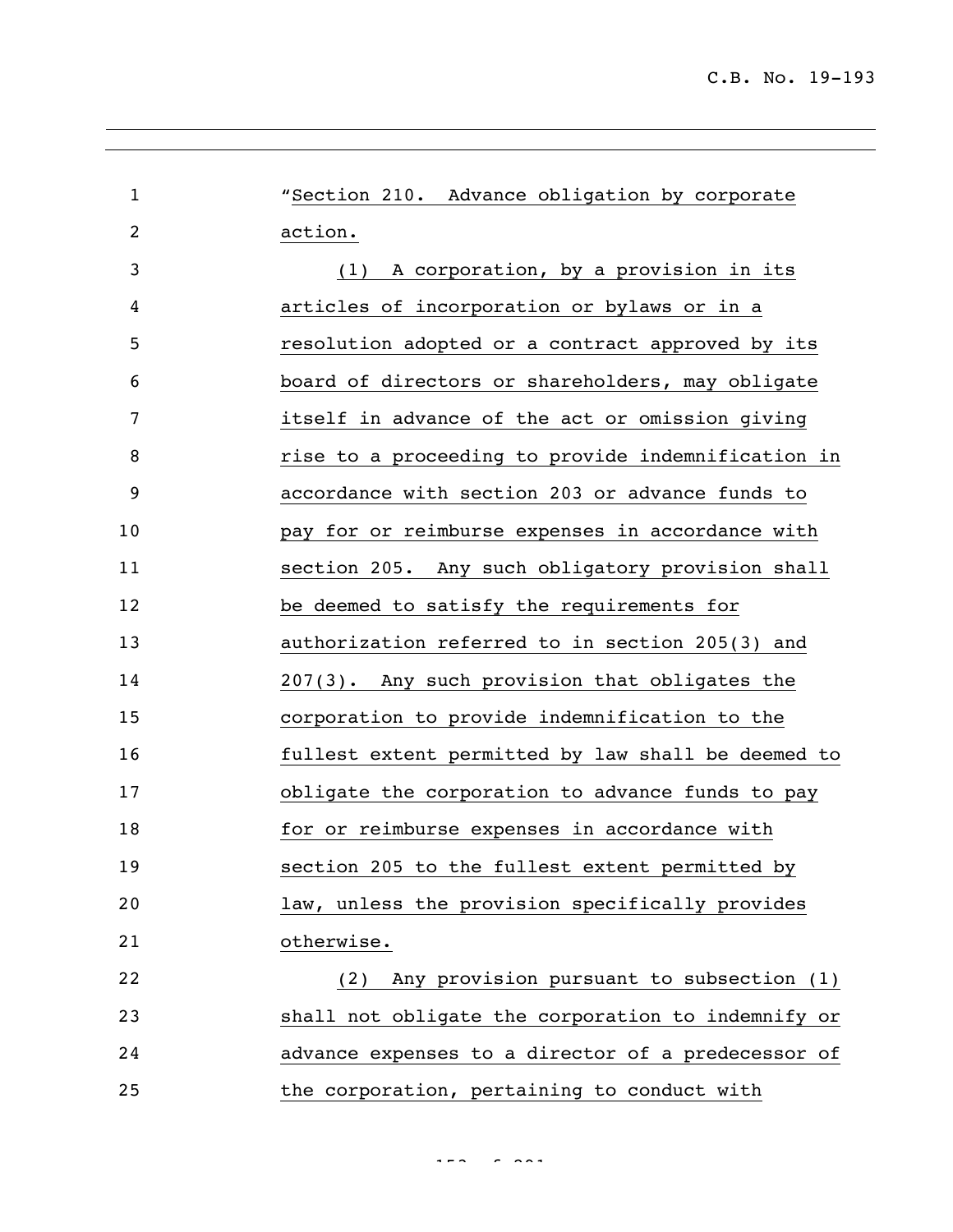| $\mathbf{1}$ | respect to the predecessor, unless otherwise                    |
|--------------|-----------------------------------------------------------------|
| 2            | specifically provided. Any provision for                        |
| 3            | indemnification or advance for expenses in the                  |
| 4            | articles of incorporation, bylaws, or a resolution              |
| 5            | of the board of directors or shareholders of a                  |
| 6            | predecessor of the corporation in a merger or in a              |
| 7            | contract to which the predecessor is a party,                   |
| 8            | existing at the time the merger takes effect,                   |
| 9            | shall be governed by section $238(1)(c)$ .                      |
| 10           | A corporation, by a provision in its<br>(3)                     |
| 11           | articles or incorporation, may limit any of the                 |
| 12           | rights to indemnification or advance for expenses               |
| 13           | created by or pursuant to this chapter.                         |
| 14           | This chapter does not limit a<br>(4)                            |
| 15           | corporation's power to pay or reimburse expenses                |
| 16           | incurred by a director or an officer in connection              |
| 17           | with the director's or officer's appearance as a                |
| 18           | witness in a proceeding at a time when the officer              |
| 19           | or director is not a party.                                     |
| 20           | This chapter does not limit a<br>(5)                            |
| 21           | corporation's power to indemnify, advance expenses              |
| 22           | to, or provide or maintain insurance on behalf of               |
| 23           | an employee or agent."                                          |
| 24           | Section 113. Title 36 of the Code of the Federated States of    |
|              | 25 Micronesia (Annotated), is hereby amended by inserting a new |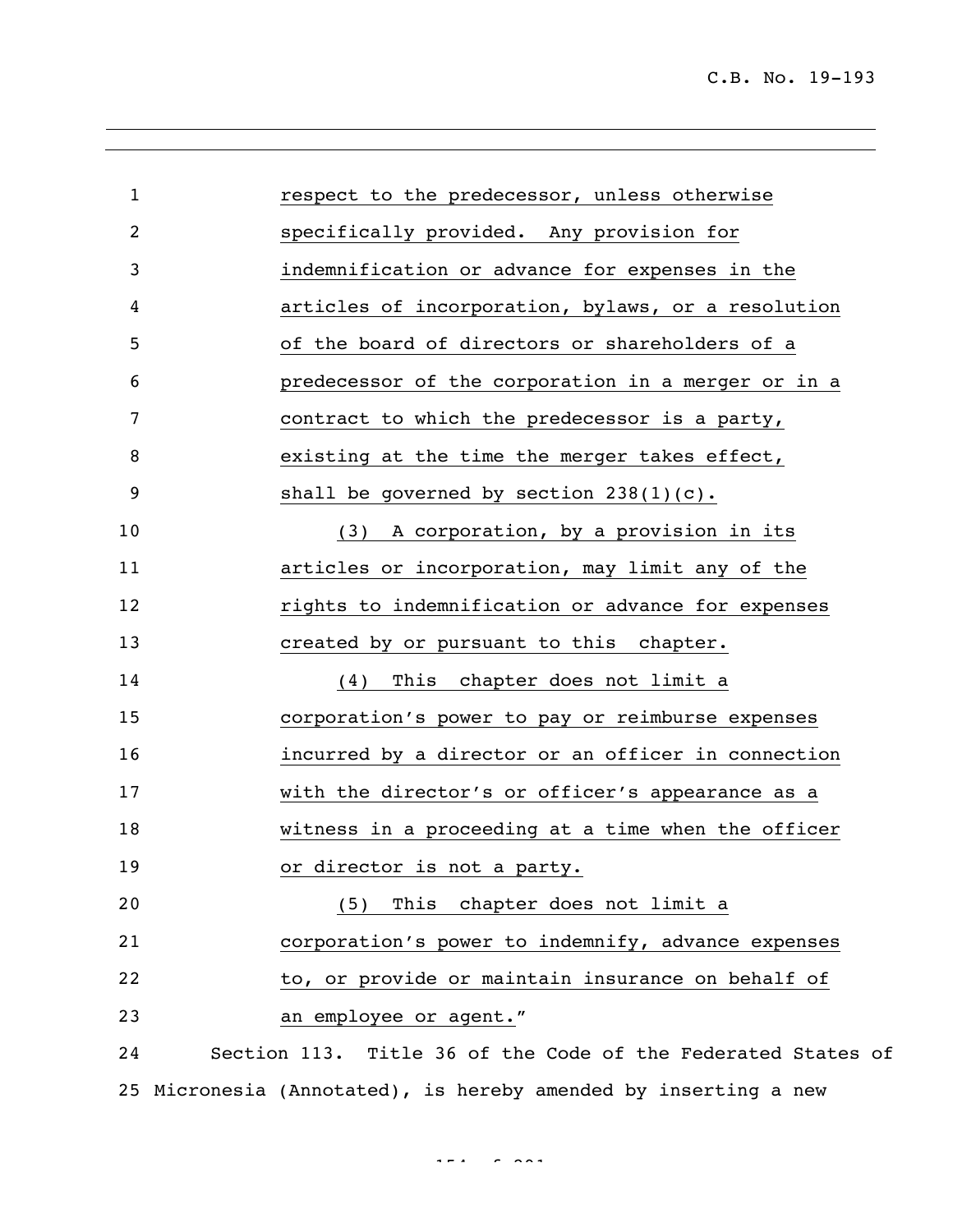|    | 1 section 211 of chapter 1, to read as follows:              |
|----|--------------------------------------------------------------|
| 2  | "Section 211. Nonexclusively of subpart.                     |
| 3  | The indemnification provided by this<br>(1)                  |
| 4  | chapter shall not be deemed exclusive of any other           |
| 5  | rights to which those indemnified may be entitled            |
| 6  | under any bylaw, agreement, vote of shareholders,            |
| 7  | or disinterested directors or otherwise, both as             |
| 8  | to action in a person's official capacity and as             |
| 9  | to action in another capacity while holding the              |
| 10 | office, and shall continue as to a person who has            |
| 11 | ceased to be a director or officer and shall inure           |
| 12 | to the benefit of the heirs and personal                     |
| 13 | representatives of that person.                              |
| 14 | These indemnification provisions do not<br>(2)               |
| 15 | apply to any proceeding against any trustee,                 |
| 16 | investment manager, or other fiduciary of an                 |
| 17 | employee benefit plan in that person's capacity,             |
| 18 | though the person may also be a director or                  |
| 19 | officer of the employer corporation. Nothing                 |
| 20 | contained in this section shall limit any right to           |
| 21 | indemnification to which a trustee, investment               |
| 22 | manager, or other fiduciary may be entitled by               |
| 23 | contract or otherwise."                                      |
| 24 | Section 113. Title 36 of the Code of the Federated States of |

Micronesia (Annotated), as amended, is hereby further by creating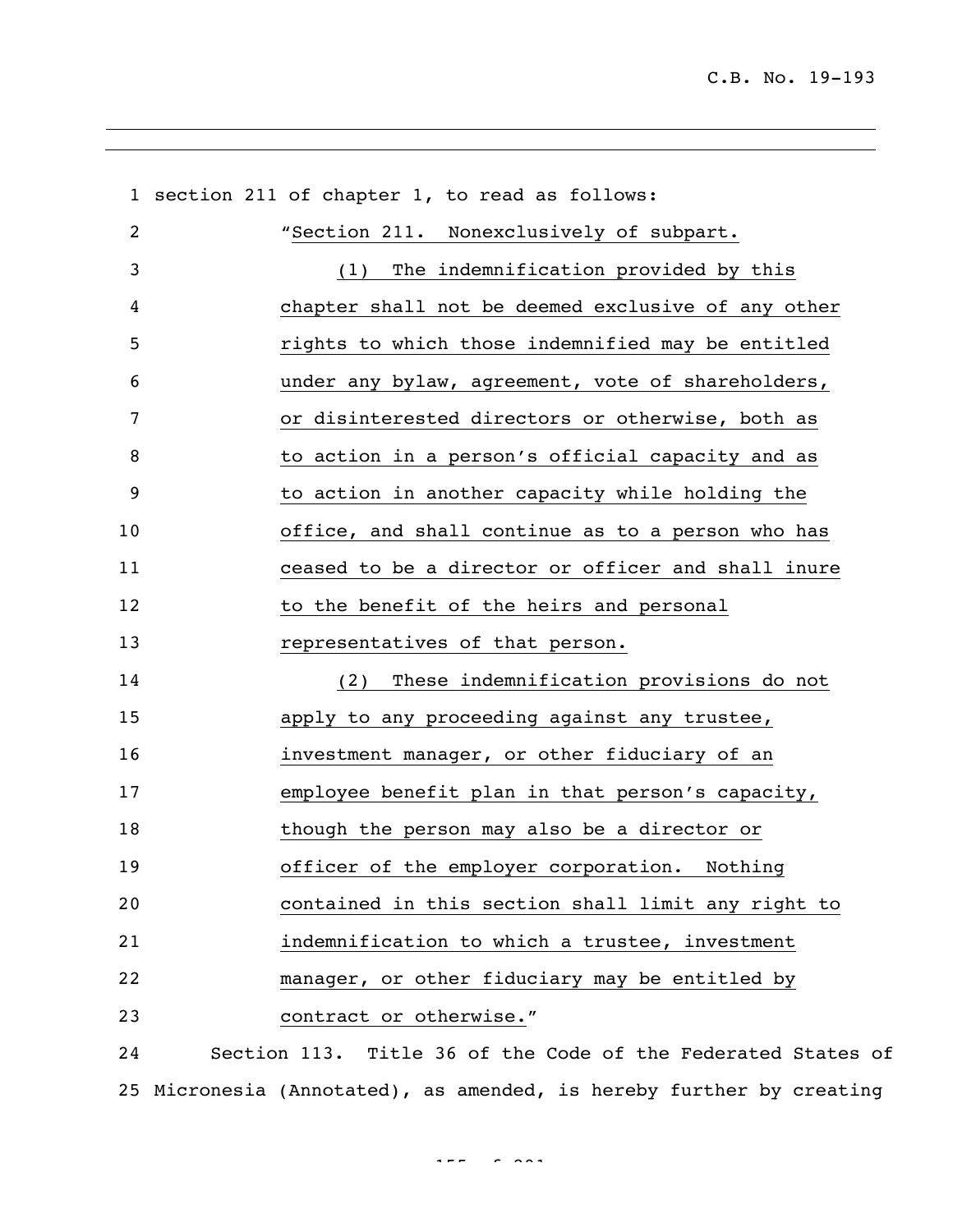|    | 1 a new section 212 of chapter 1, to read as follows: |
|----|-------------------------------------------------------|
| 2  | "Section 212. Definitions-Directors' Conflicting      |
| 3  | Interest Transactions. As used herein:                |
| 4  | (1) "Conflicting interest" with respect to a          |
| 5  | corporation means the interest a director of the      |
| 6  | corporation has respecting a transaction effected     |
| 7  | or proposed to be effected by the corporation or      |
| 8  | by a subsidiary of the corporation or any other       |
| 9  | entity in which the corporation has a controlling     |
| 10 | interest if:                                          |
| 11 | Whether or not the transaction is<br>(a)              |
| 12 | brought before the board of directors of the          |
| 13 | corporation for action, the director knows at the     |
| 14 | time of commitment that the director or a related     |
| 15 | person is a party to the transaction or has a         |
| 16 | beneficial financial interest in or so closely        |
| 17 | linked to the transaction and of such financial       |
| 18 | significance to the director or related person        |
| 19 | that the interest would reasonably be expected to     |
| 20 | exert an influence on the director's judgment if      |
| 21 | the director were called upon to vote on the          |
| 22 | transaction; or                                       |
| 23 | The transaction is brought or is of<br>(b)            |
| 24 | such character and significance to the corporation    |
| 25 | that it would in the normal course be brought         |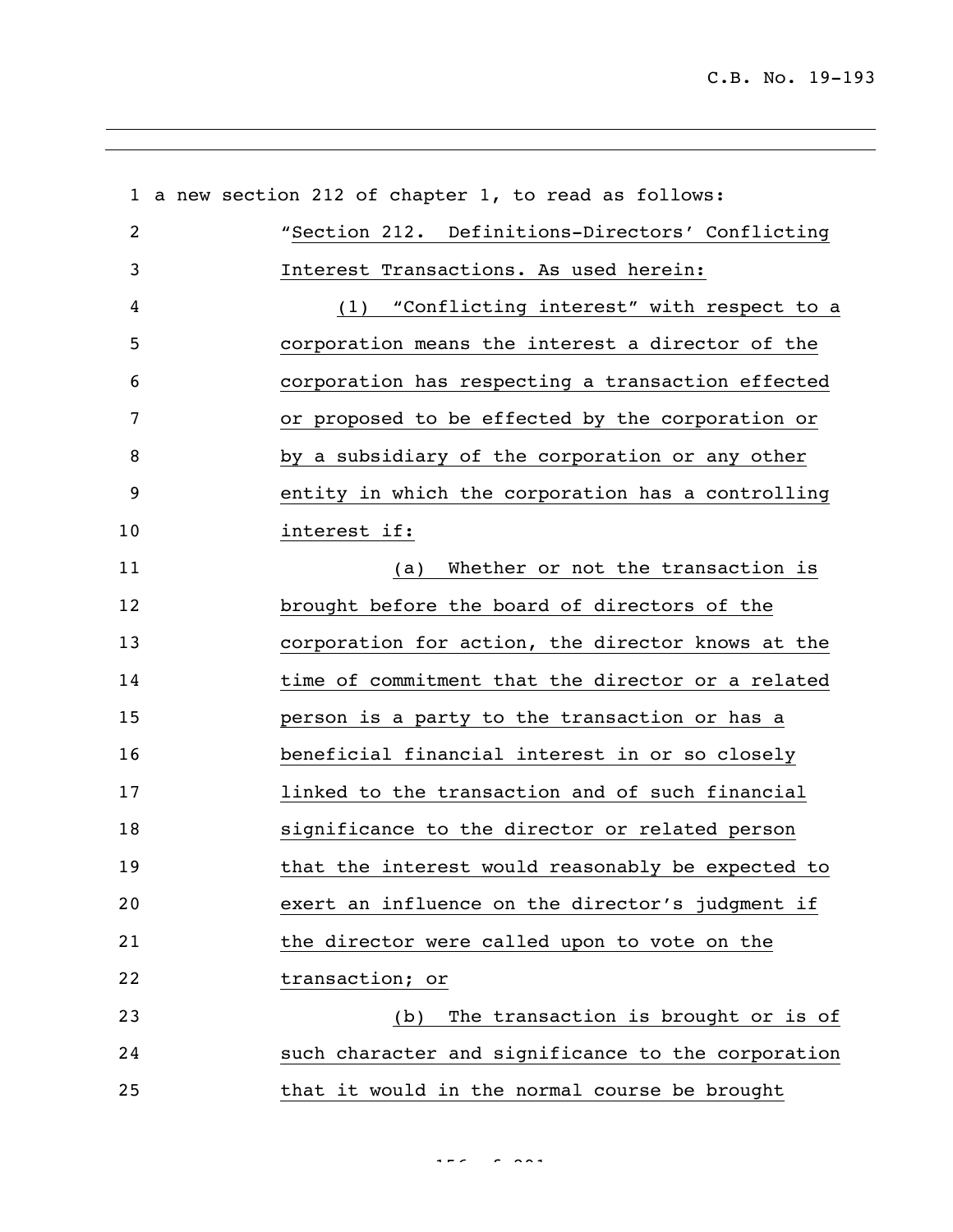| $\mathbf{1}$ | before the board of directors of the corporation   |
|--------------|----------------------------------------------------|
| 2            | for action, and the director knows at the time of  |
| 3            | commitment that any of the following persons is    |
| 4            | either a party to the transaction or has a         |
| 5            | beneficial financial interest in or so closely     |
| 6            | linked to the transaction and of such financial    |
| 7            | significance to the person that the interest would |
| 8            | reasonably be expected to exert an influence on    |
| 9            | the director's judgment if the director were       |
| 10           | called upon to vote on the transaction:            |
| 11           | (i) An entity other than the                       |
| 12           | corporation of which the director is a director,   |
| 13           | general partner, agent, or employee;               |
| 14           | (ii) A person that controls one or                 |
| 15           | more of the entities specified in subparagraph (i) |
| 16           | or an entity that is controlled by, or is under    |
| 17           | common control with, one or more of the entities   |
| 18           | specified in subparagraph (i); or                  |
| 19           | (iii) An individual who is a                       |
| 20           | general partner, principal, or employer of the     |
| 21           | director.                                          |
| 22           | (2) "Director's conflicting interest               |
| 23           | transaction" with respect to a corporation means a |
| 24           | transaction effected or proposed to be effected by |
| 25           | the corporation or by a subsidiary of the          |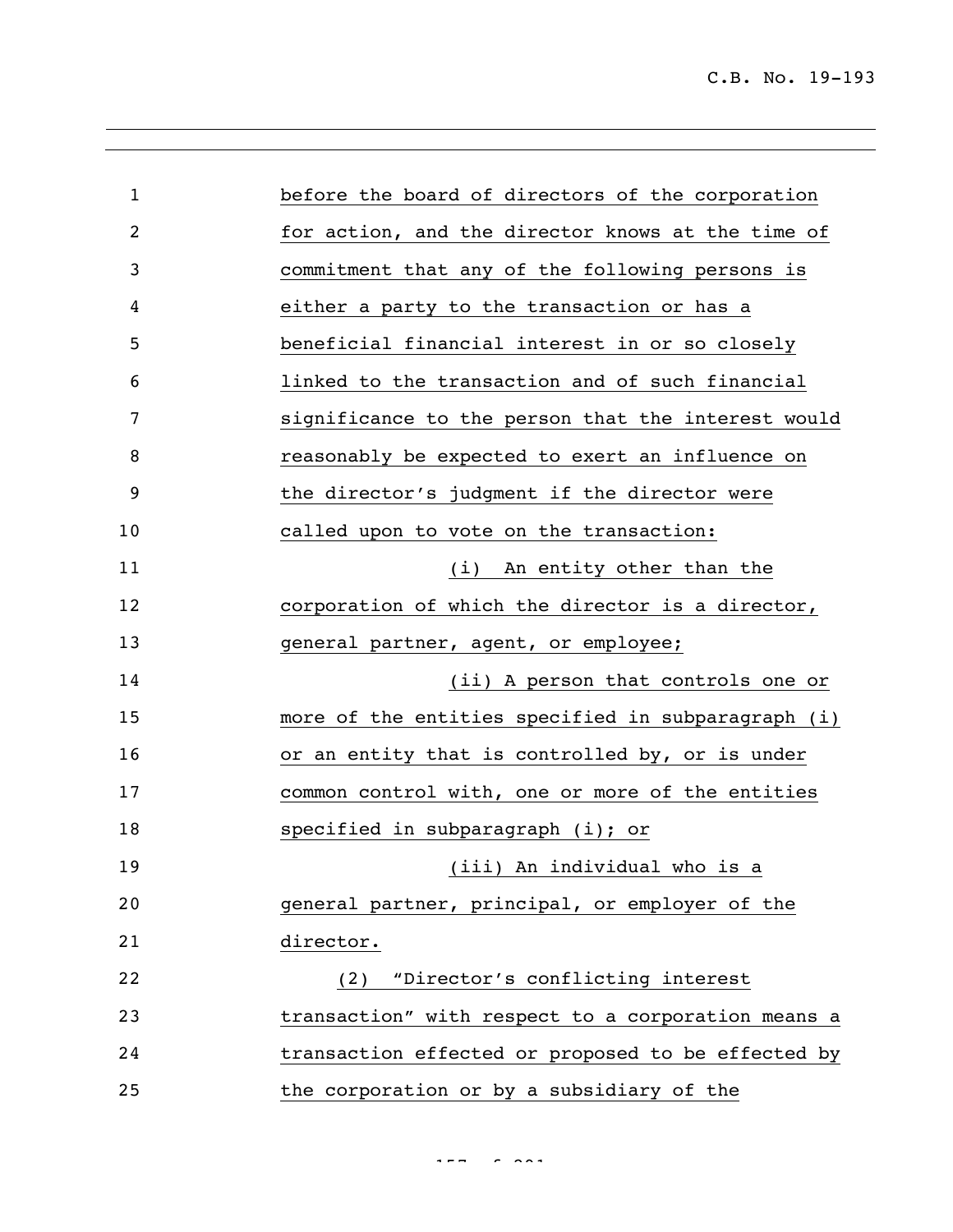| $\mathbf 1$ | corporation or any other entity in which the       |
|-------------|----------------------------------------------------|
| 2           | corporation has a controlling interest respecting  |
| 3           | which a director of the corporation has a          |
| 4           | conflicting interest.                              |
| 5           | (3) "Related person" of a director means:          |
| 6           | The spouse or a parent or sibling<br>(a)           |
| 7           | thereof of the director, or a child, grandchild,   |
| 8           | sibling, parent or spouse of any thereof of the    |
| 9           | director, or an individual having the same home as |
| 10          | the director, or a trust or estate of which an     |
| 11          | individual specified in this paragraph is a        |
| 12          | substantial beneficiary; or                        |
| 13          | (b) A trust, estate, incompetent,                  |
| 14          | conservatee, or minor of which the director is a   |
| 15          | fiduciary.                                         |
| 16          | "Required disclosure" means disclosure<br>(4)      |
| 17          | by the director who has a conflicting interest of: |
| 18          | The existence and nature of the<br>(a)             |
| 19          | director's conflicting interest; and               |
| 20          | All facts known to the director<br>(b)             |
| 21          | respecting the subject matter of the transaction   |
| 22          | that an ordinarily prudent person would reasonably |
| 23          | believe to be material to a judgment about whether |
| 24          | or not to proceed with the transaction.            |
| 25          | "Time of commitment" respecting a<br>(5)           |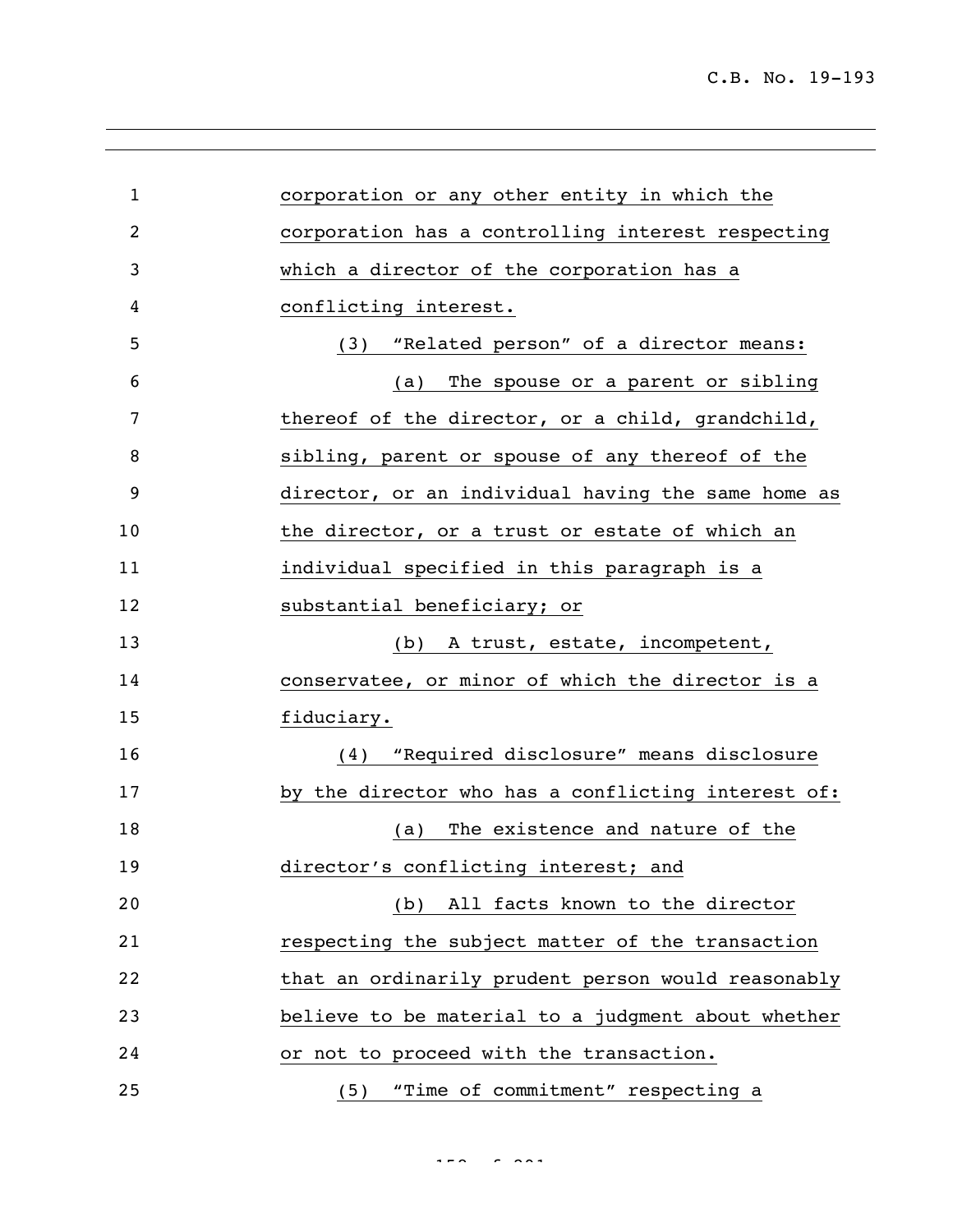| $\mathbf{1}$ | transaction means the time when the transaction is              |
|--------------|-----------------------------------------------------------------|
| 2            | consummated or, if made pursuant to contract, the               |
| 3            | time when the corporation or its subsidiary or the              |
| 4            | entity in which it has a controlling interest                   |
| 5            | becomes contractually obligated so that its                     |
| 6            | unilateral withdrawal from the transaction would                |
| 7            | entail significant loss, liability, or other                    |
| 8            | damage."                                                        |
| 9            | Section 115. Title 36 of the Code of the Federated States of    |
|              | 10 Micronesia (Annotated), is hereby amended by inserting a new |
|              | 11 section 213 of chapter 1, to read as follows:                |
| 12           | "Section 213.<br>Judicial action.                               |
| 13           | A transaction effected or proposed to be<br>(1)                 |
| 14           | effected by a corporation or by a subsidiary of                 |
| 15           | the corporation or any other entity in which the                |
| 16           | corporation has a controlling interest that is not              |
| 17           | a director's conflicting interest transaction may               |
| 18           | not be enjoined, set aside, or give rise to an                  |
| 19           | award of damages or other sanctions, in a                       |
| 20           | proceeding by a shareholder or by or in the right               |
| 21           | of the corporation, because a director of the                   |
| 22           | corporation, or any person with whom or which the               |
| 23           | director has a personal, economic, or other                     |
| 24           | association, has an interest in the transaction.                |
| 25           | A director's conflicting interest<br>(2)                        |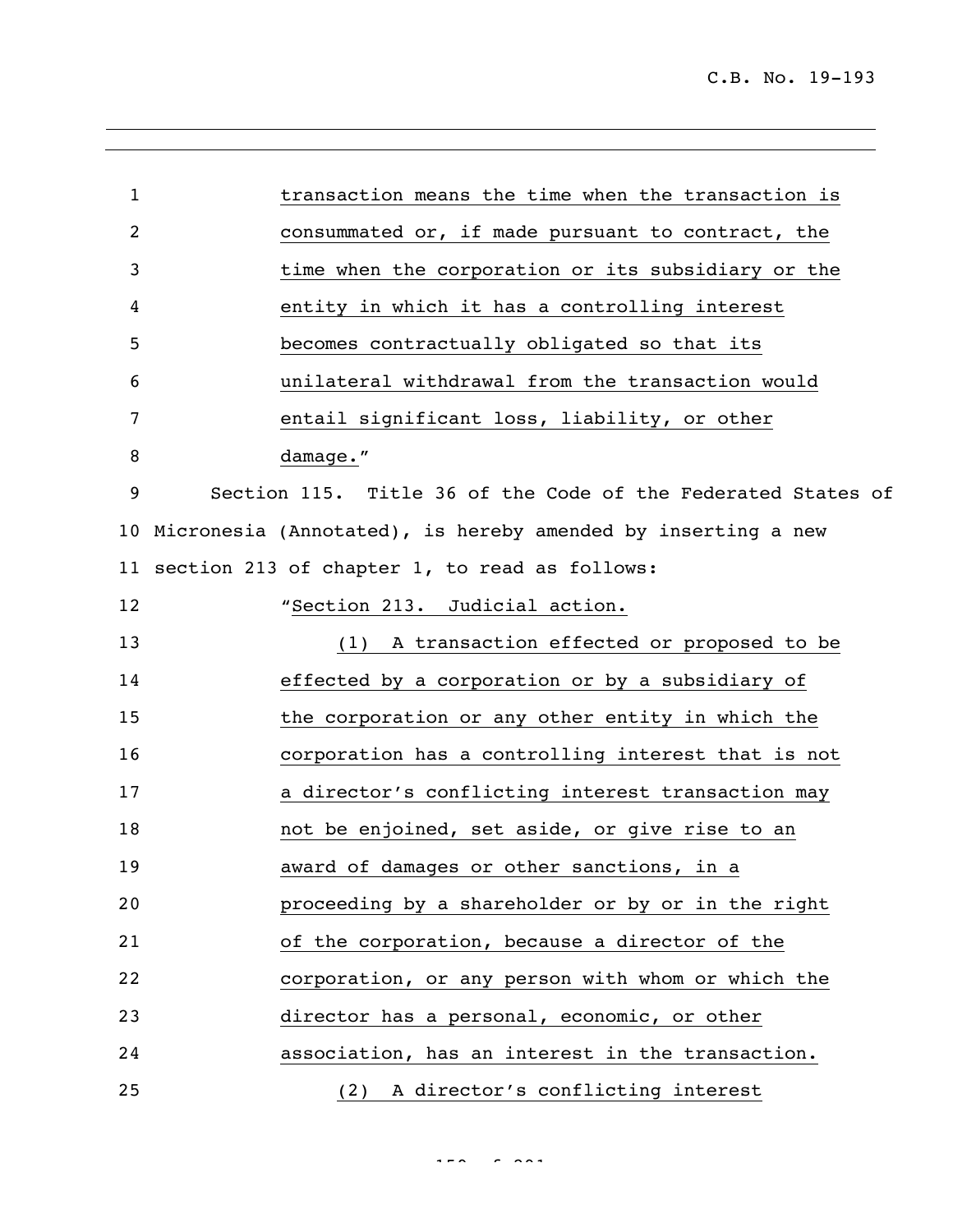| $\mathbf 1$ | transaction may not be enjoined, set aside, or                  |
|-------------|-----------------------------------------------------------------|
| 2           | give rise to an award of damages or other                       |
| 3           | sanctions, in a proceeding by a shareholder or by               |
| 4           | or in the right of the corporation, because the                 |
| 5           | director, or any person with whom or which the                  |
| 6           | director has a personal, economic, or other                     |
| 7           | association, has an interest in the transaction,                |
| 8           | if:                                                             |
| 9           | Directors' action respecting the<br>(a)                         |
| 10          | transaction was at any time taken in compliance                 |
| 11          | with section 214;                                               |
| 12          | Shareholders' action respecting the<br>(b)                      |
| 13          | transaction was at any time taken in compliance                 |
| 14          | with section 215; or                                            |
| 15          | The transaction, judged according<br>(C)                        |
| 16          | to the circumstances at the time of commitment, is              |
| 17          | established to have been fair to the corporation."              |
| 18          | Section 116. Title 36 of the Code of the Federated States of    |
|             | 19 Micronesia (Annotated), is hereby amended by inserting a new |
|             | 20 section 214 of chapter 1, to read as follows:                |
| 21          | "Section 214. Directors' action.                                |
| 22          | The action of directors respecting a<br>(1)                     |
| 23          | transaction is effective for purposes of section                |
| 24          | $213(2)(a)$ if the transaction received the                     |
| 25          | affirmative vote of a majority but no fewer than                |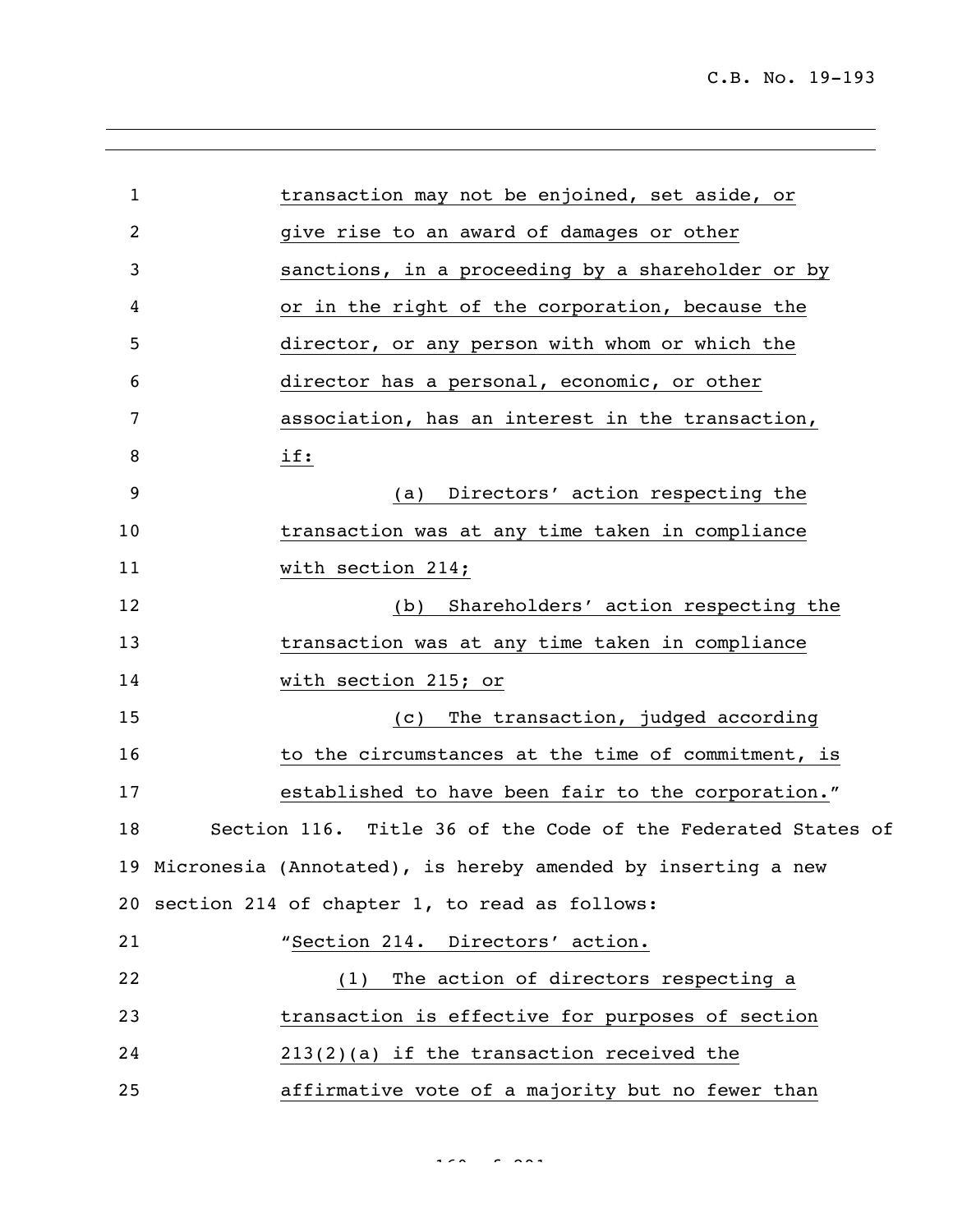| $\mathbf{1}$   | two of those qualified directors on the board of     |
|----------------|------------------------------------------------------|
| $\overline{2}$ | directors or on a duly empowered committee of the    |
| 3              | board who voted on the transaction after either      |
| 4              | required disclosure to them to the extent the        |
| 5              | information was now known by them or compliance      |
| 6              | with subsection $(2)$ ; provided however that action |
| 7              | by a committee is so effective only if:              |
| 8              | (a) All its members are qualified                    |
| 9              | directors; and                                       |
| 10             | Its members are either all the<br>(b)                |
| 11             | qualified directors on the board or are appointed    |
| 12             | by the affirmative vote of a majority of the         |
| 13             | qualified directors on the board.                    |
| 14             | If a director has a conflicting interest<br>(2)      |
| 15             | respecting a transaction, but neither the director   |
| 16             | nor a related person of the director, as set forth   |
| 17             | in the definition of "related person", in section    |
| 18             | 212, is a party to the transaction, and if the       |
| 19             | director has a duty under law or professional        |
| 20             | canon, or a duty of confidentiality to another       |
| 21             | person, respecting information relating to the       |
| 22             | transaction such that the director may not make      |
| 23             | the required disclosure described in subsection      |
| 24             | (b) of the definition of "required disclosure" in    |
| 25             | section 212, then disclosure is sufficient for       |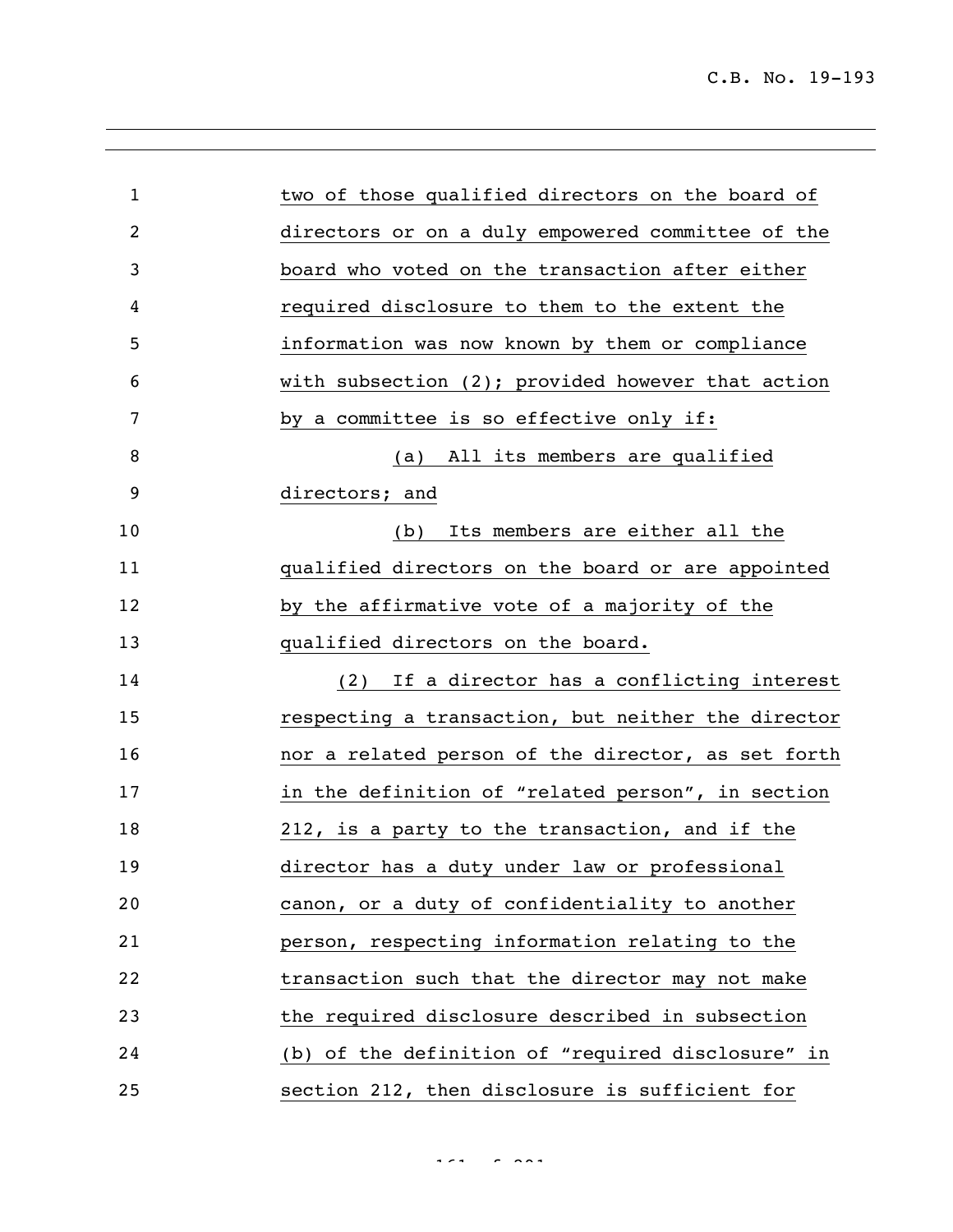| $\mathbf{1}$ | purposes of subsection (1) if the director:        |
|--------------|----------------------------------------------------|
| 2            | (a) Discloses to the directors voting              |
| 3            | on the transaction the existence and nature of the |
| 4            | directors' conflicting interest and informs them   |
| 5            | of the character and limitations imposed by that   |
| 6            | duty before their vote on the transaction; and     |
| 7            | (b) Plays no part, directly or                     |
| 8            | indirectly, in their deliberations or vote.        |
| 9            | (3) A majority but not fewer than two of all       |
| 10           | of the qualified directors on the board of         |
| 11           | directors, or on the committee, constitutes a      |
| 12           | quorum for purposes of action that complies with   |
| 13           | this section. The action of directors that         |
| 14           | otherwise complies with this section is not        |
| 15           | affected by the presence or vote of a director who |
| 16           | is not a qualified director.                       |
| 17           | (4) For purposes of this section, "qualified       |
| 18           | director" means, with respect to a director's      |
| 19           | conflicting interest transaction, any director who |
| 20           | does not have either:                              |
| 21           | (a) A conflicting interest respecting              |
| 22           | the transaction; or                                |
| 23           | (b) A familial, financial,                         |
| 24           | professional, or employment relationship with a    |
| 25           | second director who does have a conflicting        |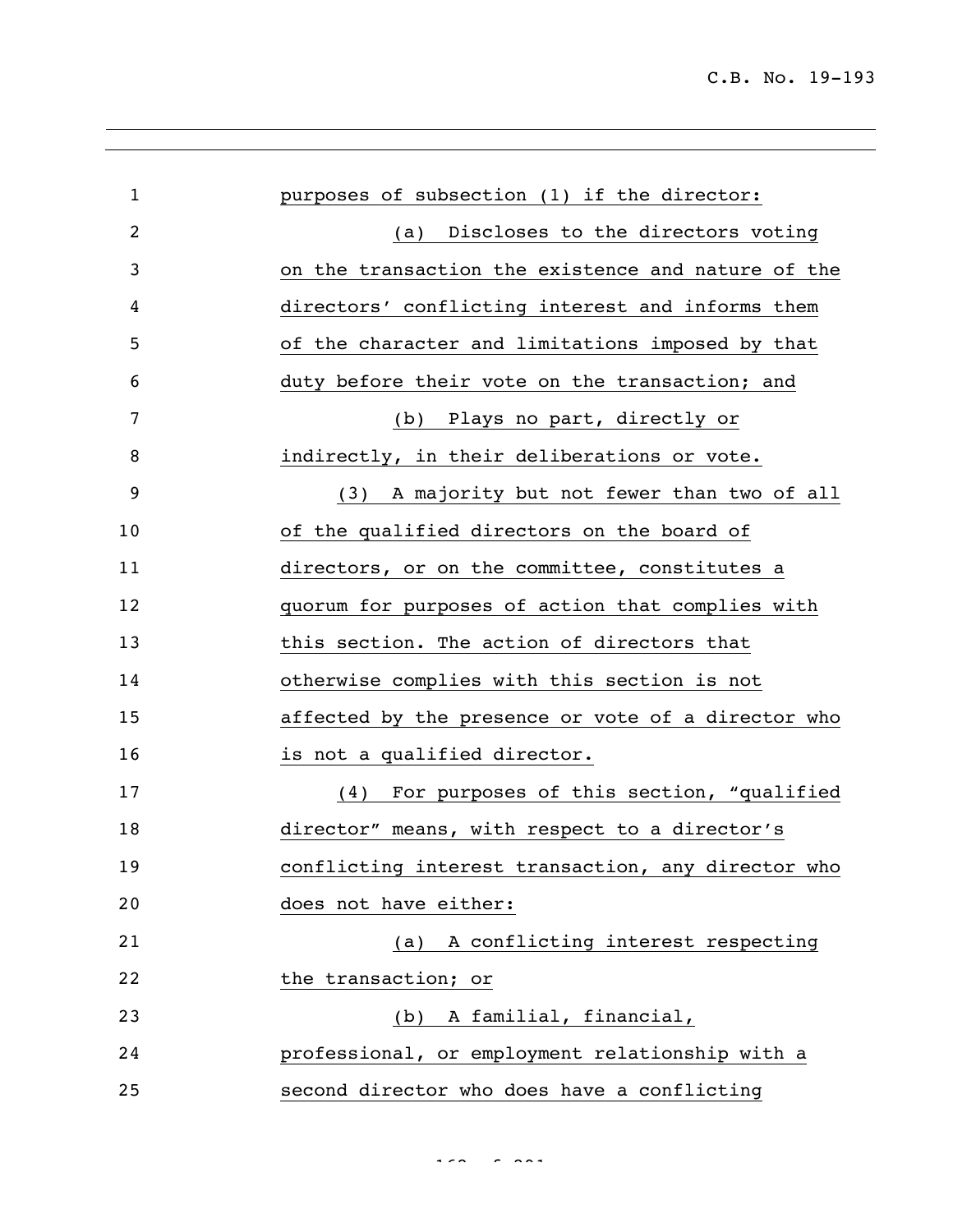| $\mathbf{1}$   | interest respecting the transaction, which                   |
|----------------|--------------------------------------------------------------|
| $\overline{c}$ | relationship would, in the circumstances,                    |
| 3              | reasonably to be expected to exert an influence on           |
| 4              | the first director's judgment when voting on the             |
| 5              | transaction."                                                |
| 6              | Section 117. Title 36 of the Code of the Federated States of |
| 7              | Micronesia (Annotated), is hereby amended by inserting a new |
| 8              | section 215 of chapter 1, to read as follows:                |
| 9              | "Section 215. Shareholders' action.                          |
| 10             | Shareholders' action respecting a<br>(1)                     |
| 11             | transaction is effective for purposes of section             |
| 12             | $213$ (2)(b) if a majority of the votes entitled to          |
| 13             | be cast by the holders of all qualified shares               |
| 14             | were cast in favor of the transaction after:                 |
| 15             | Notice to shareholders describing<br>(a)                     |
| 16             | the director's conflicting interest transaction;             |
| 17             | Provision of the information<br>(b)                          |
| 18             | referred to in subsection $(4)$ ; and                        |
| 19             | (c) Required disclosure to the                               |
| 20             | shareholders who voted on the transaction to the             |
| 21             | extent the information was not known by them.                |
| 22             | (2) For purposes of this section, "qualified                 |
| 23             | shares" means any shares entitled to vote with               |
| 24             | respect to the director's conflicting interest               |
| 25             | transaction except shares that, to the knowledge,            |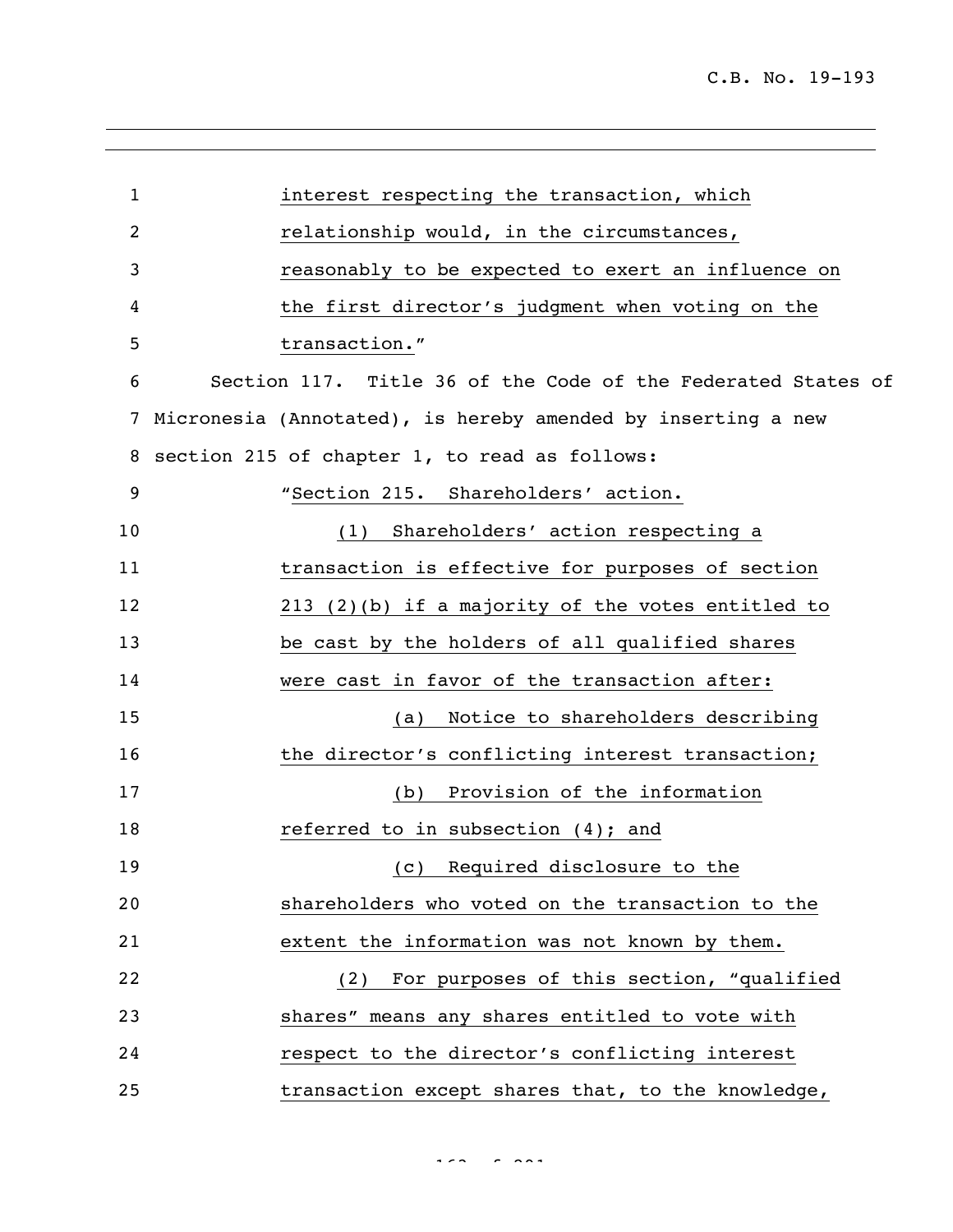| $\mathbf{1}$   | before the vote, of the secretary or other officer  |
|----------------|-----------------------------------------------------|
| $\overline{2}$ | or agent of the corporation authorized to tabulate  |
| 3              | votes, are beneficially owned or the voting of      |
| 4              | which is controlled by a director who has a         |
| 5              | conflicting interest respecting the transaction or  |
| 6              | by a related person of the director, or both.       |
| 7              | (3) A majority of the votes entitled to be          |
| 8              | cast by the holders of all qualified shares         |
| 9              | constitutes a quorum for purposes of action that    |
| 10             | complies with this section. Subject to              |
| 11             | subsections (4) and (5), shareholders' action that  |
| 12             | otherwise complies with this section is not         |
| 13             | affected by the presence of holders, or the         |
| 14             | voting, of shares that are not qualified shares.    |
| 15             | (4) For purposes of compliance with                 |
| 16             | subsection $(1)$ , a director who has a conflicting |
| 17             | interest respecting the transaction, before the     |
| 18             | shareholders' vote, shall inform the secretary or   |
| 19             | other officer or agent of the corporation           |
| 20             | authorized to tabulate votes of the number, and     |
| 21             | the identity of persons holding or controlling the  |
| 22             | vote, of all shares that the director knows are     |
| 23             | beneficially owned or the voting of which is        |
| 24             | controlled by the director or by a related person   |
| 25             | of the director, or both.                           |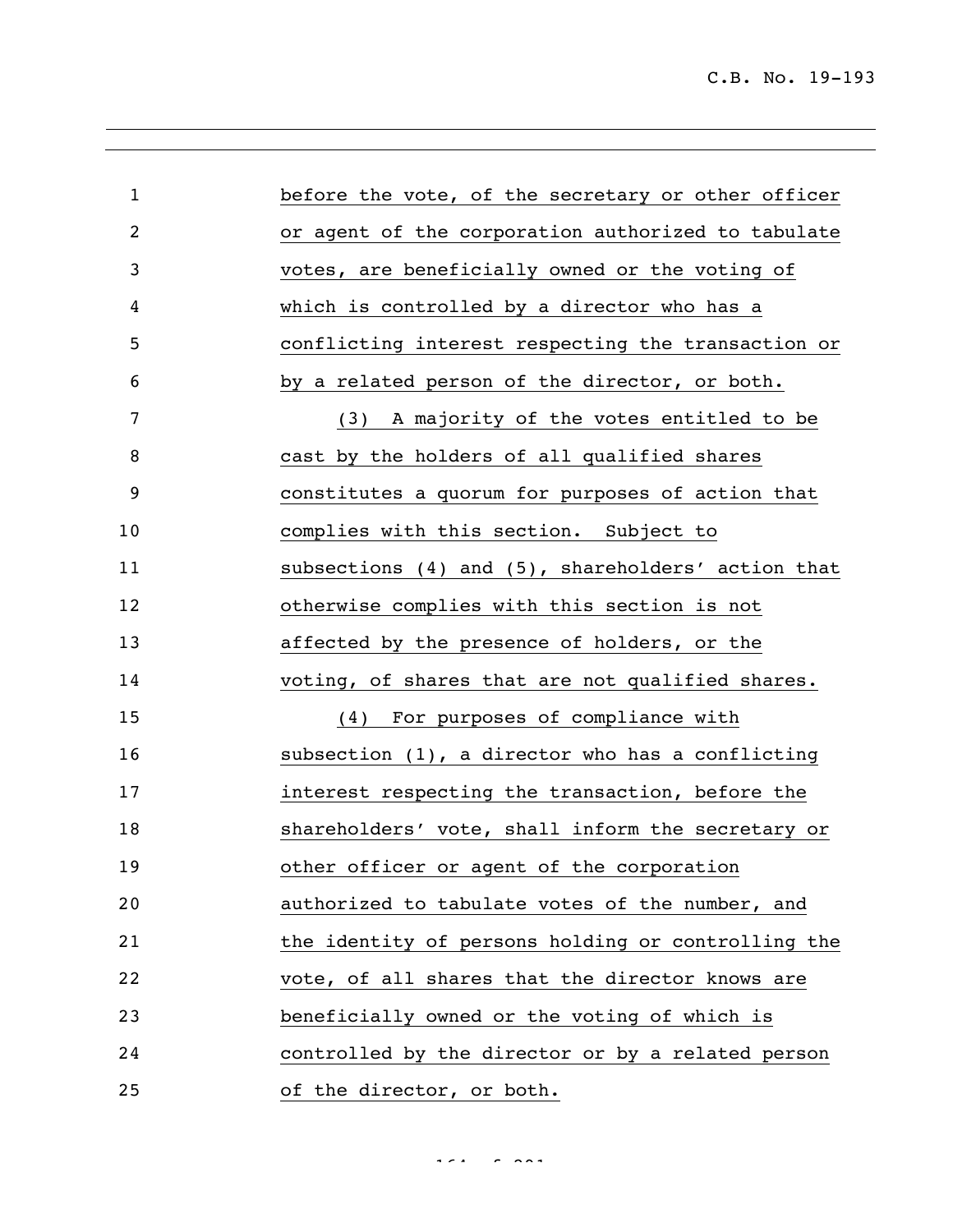| $\mathbf 1$     | If a shareholders' vote does not comply<br>(5)               |
|-----------------|--------------------------------------------------------------|
| 2               | with subsection (1) solely because of a failure of           |
| 3               | a director to comply with subsection (4), and if             |
| 4               | the director establishes that the director's                 |
| 5               | failure did not determine and was not intended by            |
| 6               | the director to influence the outcome of the vote,           |
| 7               | the court, with or without further proceedings               |
| 8               | respecting section 213 (2)(c), may take such                 |
| 9               | action respecting the transaction and the                    |
| 10              | director, and give such effect, if any, to the               |
| 11              | shareholders' vote, as it considers appropriate in           |
| 12              | the circumstances."                                          |
| 13              | Section 118. Title 36 of the Code of the Federated States of |
| 14              | Micronesia (Annotated), is hereby amended by inserting a new |
| 15 <sub>1</sub> | section 216 of chapter 1, to read as follows:                |
| 16              | "Section 216. Conversion into and from                       |
| 17              | corporations.                                                |
| 18              | A domestic corporation may adopt a plan<br>(1)               |
| 19              | of conversion and convert to a foreign corporation           |
| 20              | or any other entity if:                                      |
| 21              | The board of directors and<br>(a)                            |
| 22              | shareholders of the domestic corporation approve a           |
| 23              | plan of conversion in the manner prescribed by               |
| 24              | section 235 and the conversion is treated as a               |
| 25              | merger to which the converting entity is a party             |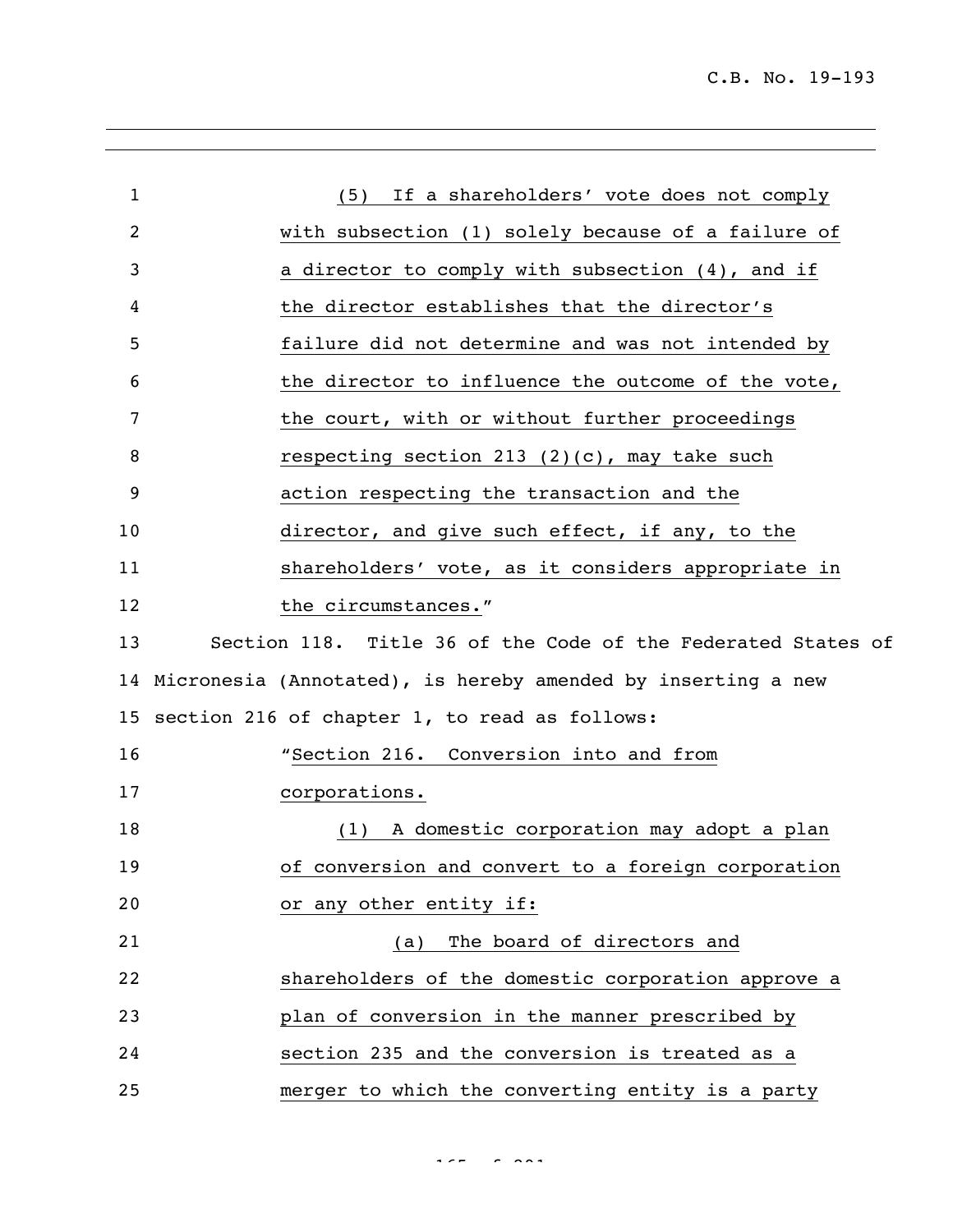| $\mathbf{1}$ | and not the surviving entity;                      |
|--------------|----------------------------------------------------|
| 2            | (b) The conversion is permitted by, and            |
| 3            | complies with the laws of the state or country in  |
| 4            | which the converted entity is to be incorporated,  |
| 5            | formed, or organized; and the incorporation,       |
| 6            | formulation, or organization of the converted      |
| 7            | entity complies with those laws;                   |
| 8            | (c) At the time the conversion becomes             |
| 9            | effective, each shareholder of the domestic        |
| 10           | corporation, unless otherwise agreed to by that    |
| 11           | shareholder, owns an equity interest or other      |
| 12           | ownership interest in, and is a shareholder,       |
| 13           | partner, member, owner, or other security holder   |
| 14           | of, the converted entity;                          |
| 15           | The shareholders of the domestic<br>(d)            |
| 16           | corporation, as a result of the conversion, shall  |
| 17           | not become liable, without the shareholders'       |
| 18           | consent, for the liabilities or obligations of the |
| 19           | converted entity;                                  |
| 20           | The converted entity is<br>(e)                     |
| 21           | incorporated, formed, or organized as part of or   |
| 22           | pursuant to the plan of conversion.                |
| 23           | Any foreign corporation or other entity<br>(2)     |
| 24           | may adopt a plan of conversion and convert to a    |
| 25           | domestic corporation if the conversion is          |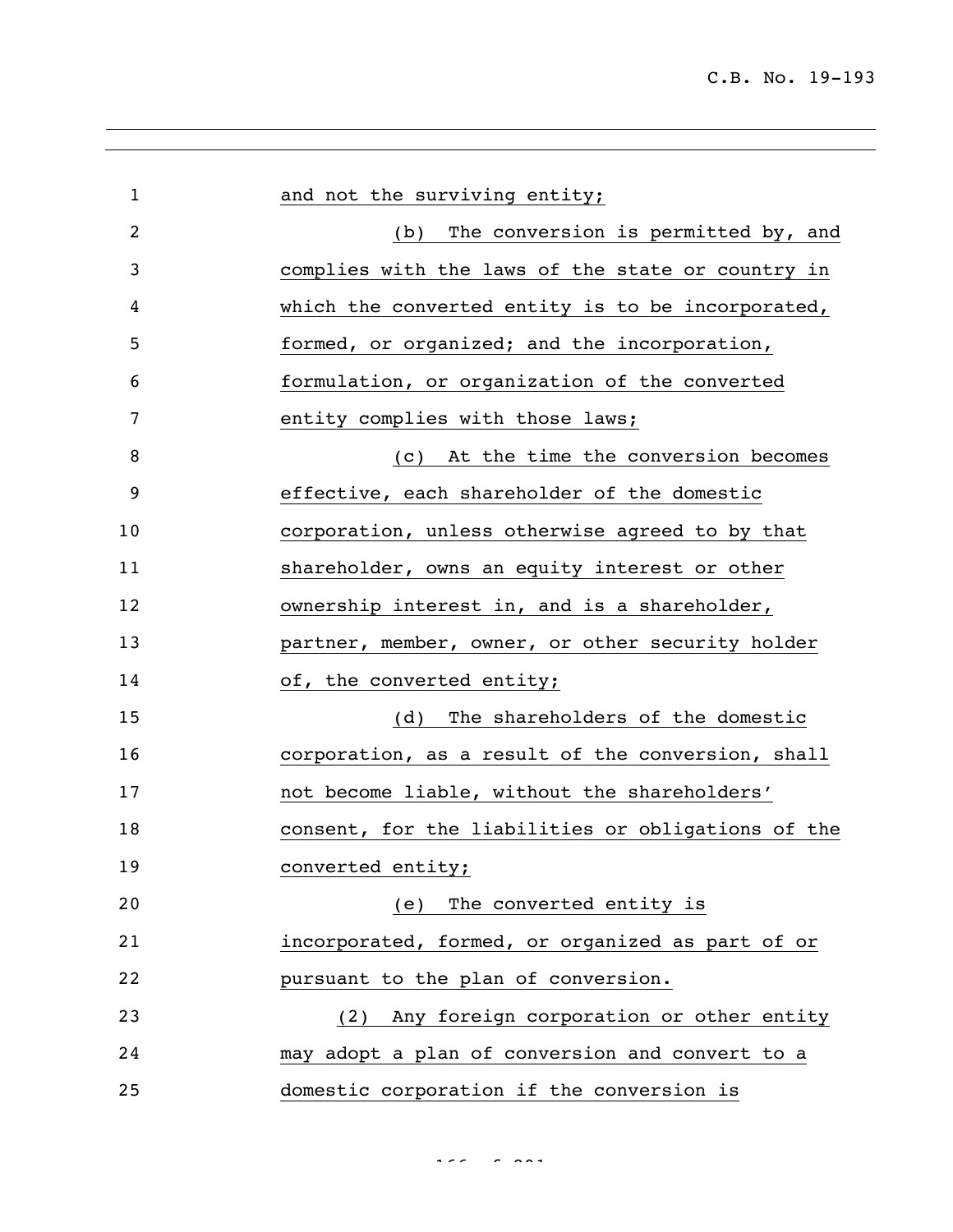| $\mathbf{1}$   | permitted by and complies with the laws of the     |
|----------------|----------------------------------------------------|
| $\overline{2}$ | states or country in which the foreign corporation |
| 3              | or other entity is incorporated, formed, or        |
| 4              | organized.                                         |
| 5              | (3) A plan of conversion shall set forth:          |
| 6              | The name of the converting entity<br>(a)           |
| 7              | and the converted entity;                          |
| 8              | A statement that the converting<br>(b)             |
| 9              | entity is continuing its existence in the          |
| 10             | organizational form of the converted entity;       |
| 11             | A statement describing the<br>(C)                  |
| 12             | organizational form of the converted entity and    |
| 13             | the state or country under the laws of which the   |
| 14             | converted entity is to be incorporated, formed, or |
| 15             | organized; and                                     |
| 16             | The manner and basis of converting<br>(d)          |
| 17             | the shares or other forms of ownership of the      |
| 18             | converting entity into shares or other forms of    |
| 19             | ownership of the converted entity; or any          |
| 20             | combination thereof.                               |
| 21             | (4) A plan of conversion may set forth any         |
| 22             | other provisions relating to the conversion that   |
| 23             | are not prohibited by law, including without       |
| 24             | limitation the initial bylaws and officers of the  |
| 25             | converted entity.                                  |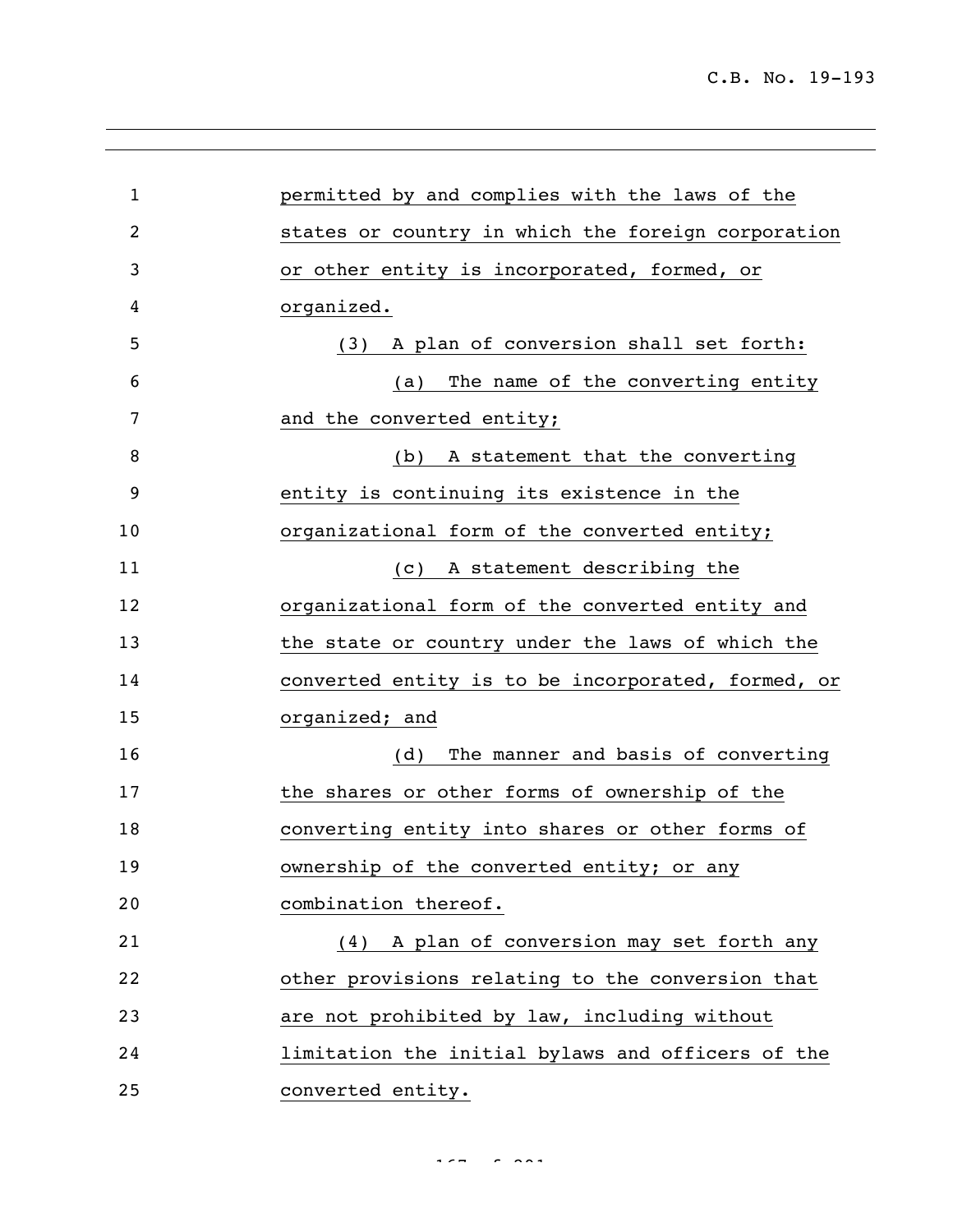C.B. No. 19-193

| $\mathbf{1}$   | (5) After a conversion of a domestic or            |
|----------------|----------------------------------------------------|
| $\overline{2}$ | foreign corporation is approved, and at any time   |
| 3              | before the conversion becomes effective, the plan  |
| 4              | of conversion may be abandoned by the converting   |
| 5              | entity without shareholder action and in           |
| 6              | accordance with the procedures set forth in the    |
| 7              | plan of conversion or, if these procedures are not |
| 8              | provided in the plan, in the manner determined by  |
| 9              | the board of directors. If articles of conversion  |
| 10             | have been filed with the Registrar, but the        |
| 11             | conversion has not become effective, the           |
| 12             | conversion may be abandoned if a statement,        |
| 13             | executed on behalf of the converting entity by an  |
| 14             | officer or other duly authorized representative    |
| 15             | and stating that the plan of conversion has been   |
| 16             | abandoned in accordance with applicable law, is    |
| 17             | filed with the Registrar prior to the effective    |
| 18             | date of the conversion. If the Registrar finds     |
| 19             | the statement satisfied the requirements provided  |
| 20             | by law, the Registrar, after all fees have been    |
| 21             | paid shall:                                        |
| 22             | Stamp the statement and include the<br>(a)         |
| 23             | date of the filing;                                |
| 24             | (b) File the document with the                     |
| 25             | Registrar; and;                                    |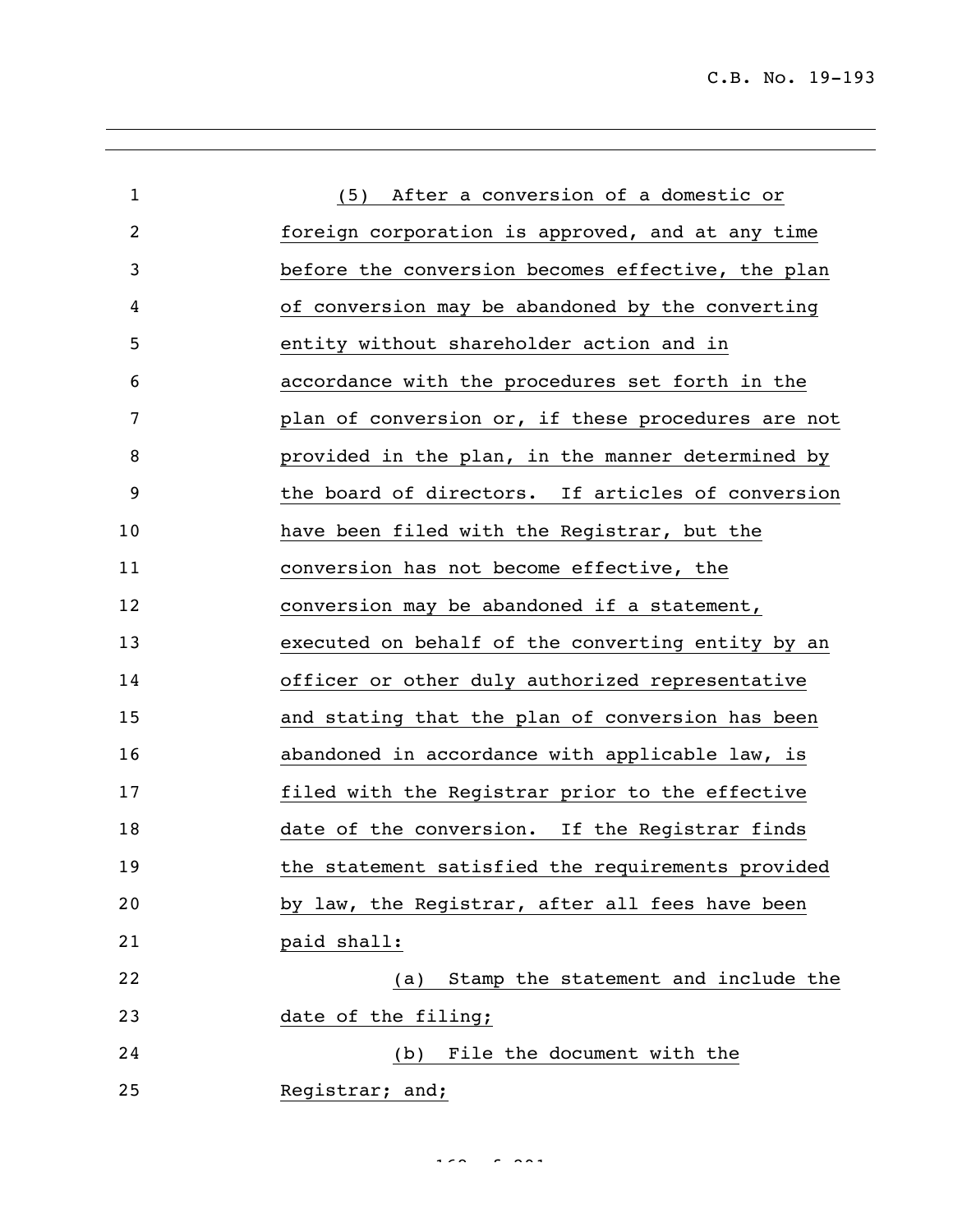| $\mathbf{1}$    | Issue a certificate of abandonment<br>(C)                       |
|-----------------|-----------------------------------------------------------------|
| 2               | to the converting entity or its authorized                      |
| 3               | representatives.                                                |
| 4               | (6) Once the statement provided in                              |
| 5               | subsection (5) is filed with the Registrar, the                 |
| 6               | conversion shall be deemed abandoned and shall not              |
| 7               | be effective."                                                  |
| 8               | Section 119. Title 36 of the Code of the Federated States       |
| 9               | of Micronesia (Annotated), is hereby amended by inserting a new |
| 10 <sub>1</sub> | section 217 of chapter 1, to read as follows:                   |
| 11              | "Section 217. Articles of conversion.                           |
| 12              | (1) If a plan of conversion has been                            |
| 13              | approved in accordance with section 216 and has                 |
| 14              | not been abandoned, articles of conversion shall                |
| 15              | be executed by an officer or other duly authorized              |
| 16              | representative of the converting entity and shall               |
| 17              | set forth:                                                      |
| 18              | A statement certifying the<br>(a)                               |
| 19              | following:                                                      |
| 20              | The name, type of entity, and state<br>(i)                      |
| 21              | or country of incorporation, formation, or                      |
| 22              | organization of the converting and converted                    |
| 23              | entities;                                                       |
| 24              | (ii) That a plan of conversion has been                         |
| 25              | approved in accordance with section 216;                        |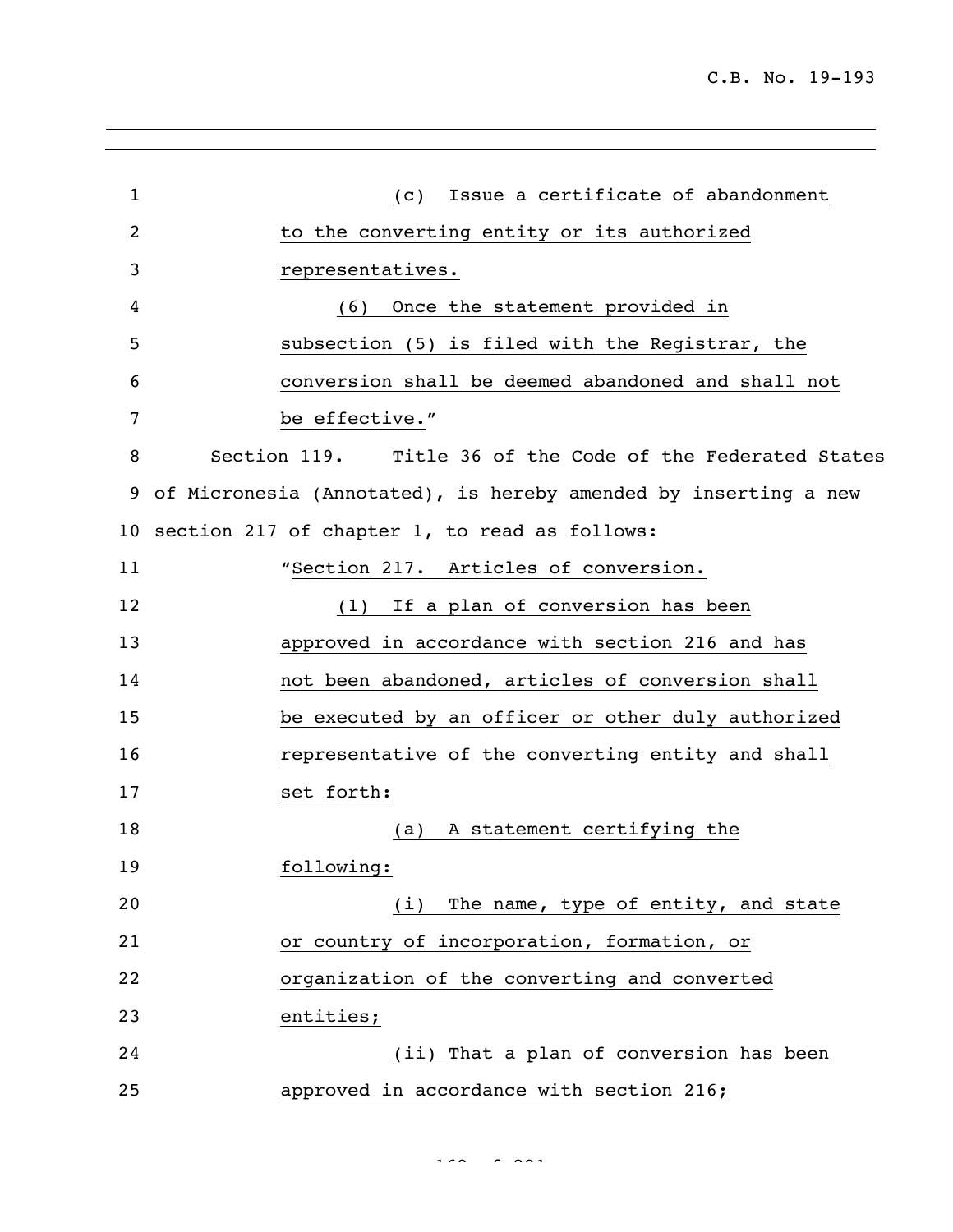| $\mathbf{1}$   | (iii) That an executed plan of                     |
|----------------|----------------------------------------------------|
| $\overline{c}$ | conversion is on file at the principal place of    |
| 3              | business of the converting entity and stating the  |
| 4              | address thereof; and                               |
| 5              | (iv) That a copy of the plan of                    |
| 6              | conversion shall be furnished by the converting    |
| 7              | entity prior to the conversion or by the converted |
| 8              | entity after the conversion on written request and |
| 9              | without cost, to any shareholder, partner, member, |
| 10             | or owner of the converting entity or the converted |
| 11             | entity;                                            |
| 12             | If the converting entity is a<br>(b)               |
| 13             | domestic corporation, the number of shares         |
| 14             | outstanding and, if the shares of any class or     |
| 15             | series are entitled to vote as a class, the        |
| 16             | designation and number of outstanding shares of    |
| 17             | each class or series;                              |
| 18             | (c) If the converting entity is a                  |
| 19             | domestic corporation, the number of shares         |
| 20             | outstanding that voted for and against the plan,   |
| 21             | and, if the shares of any class or series are      |
| 22             | entitled to vote as a class, the number of shares  |
| 23             | of each class or series that voted for and against |
| 24             | the plan; and                                      |
| 25             | If the converting entity is a<br>(d)               |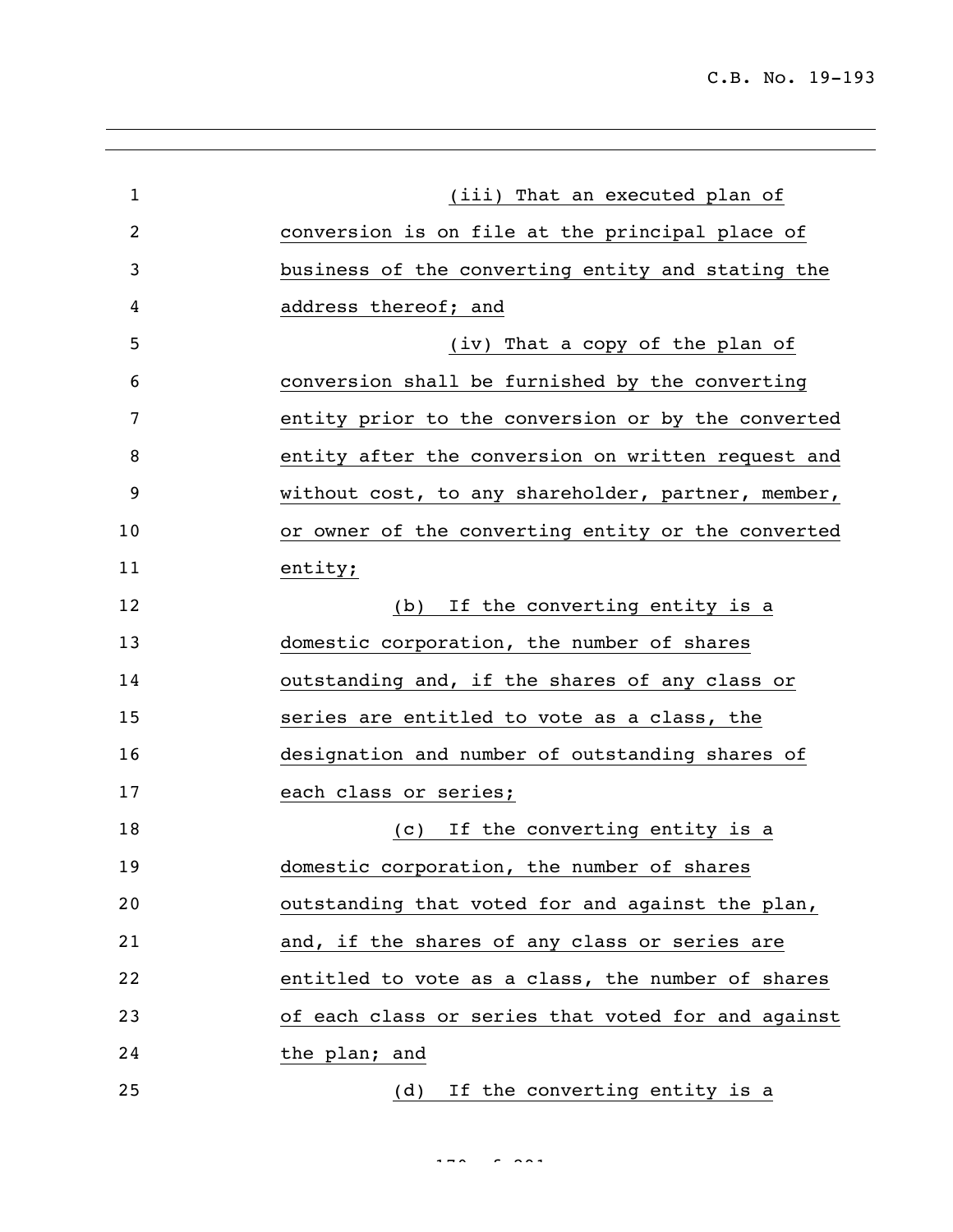| $\mathbf 1$    | foreign corporation or other entity, a statement             |
|----------------|--------------------------------------------------------------|
| $\overline{2}$ | that the approval of the plan of conversion was              |
| 3              | duly authorized and complied with the laws under             |
| 4              | which it was incorporated, formed, or organized.             |
| 5              | The articles of conversion shall be<br>(2)                   |
| 6              | delivered to the Registrar. The converted entity,            |
| 7              | if a domestic corporation, domestic professional             |
| 8              | corporation, domestic nonprofit corporation,                 |
| 9              | domestic general partnership, domestic limited               |
| 10             | partnership, or domestic limited liability company           |
| 11             | shall attach a copy of is respective registration            |
| 12             | documents with the articles of conversion.                   |
| 13             | If the Registrar finds that the articles<br>(3)              |
| 14             | of conversion satisfy the requirements provided by           |
| 15             | law, and that all required documents are filed,              |
| 16             | the Registrar, after all fees have been paid,                |
| 17             | shall:                                                       |
| 18             | Stamp the articles of conversion<br>(a)                      |
| 19             | and include the date of the filing;                          |
| 20             | (b) File the document with the                               |
| 21             | Registrar; and                                               |
| 22             | Issue a certificate of conversion<br>(C)                     |
| 23             | to the converted entity or its authorized                    |
| 24             | representatives."                                            |
| 25             | Section 120. Title 36 of the Code of the Federated States of |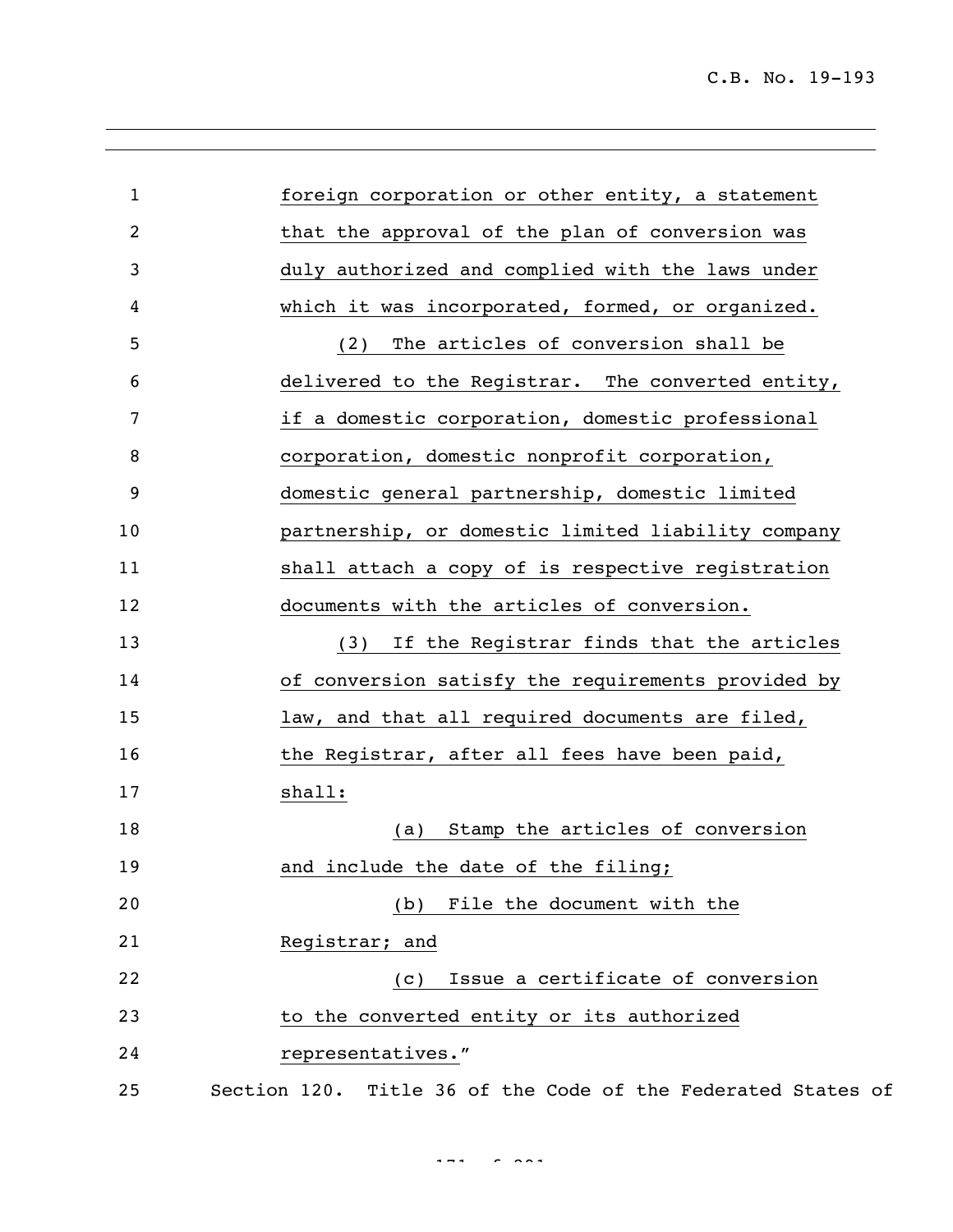|    | 1 Micronesia (Annotated), is hereby amended by inserting a new |
|----|----------------------------------------------------------------|
| 2  | section 218 of chapter 1, to read as follows:                  |
| 3  | "Section 218. Effect of conversion.                            |
| 4  | When conversion become effective:<br>(1)                       |
| 5  | The converting entity shall<br>(a)                             |
| 6  | continue to exist without interruption, but in the             |
| 7  | organizational form of the converted entity;                   |
| 8  | Subject to restrictions on the<br>(b)                          |
| 9  | ownership of real property by non citizens of the              |
| 10 | Federated States of Micronesia all rights, title,              |
| 11 | and interest in all real estate and other property             |
| 12 | owned by the converting entity shall automatically             |
| 13 | be owned by the converted entity without reversion             |
| 14 | or impairment, subject to any existing liens or                |
| 15 | other encumbrances thereon;                                    |
| 16 | All liabilities and obligations of<br>$\left( c\right)$        |
| 17 | the converting entity shall automatically be                   |
| 18 | liabilities and obligations of the converted                   |
| 19 | entity without impairment or diminution due to the             |
| 20 | conversion;                                                    |
| 21 | The rights of creditors of the<br>(d)                          |
| 22 | converting entity shall continue against the                   |
| 23 | converted entity and shall not be impaired or                  |
| 24 | extinguished by the conversion;                                |
| 25 | (e) Any action or proceeding pending by                        |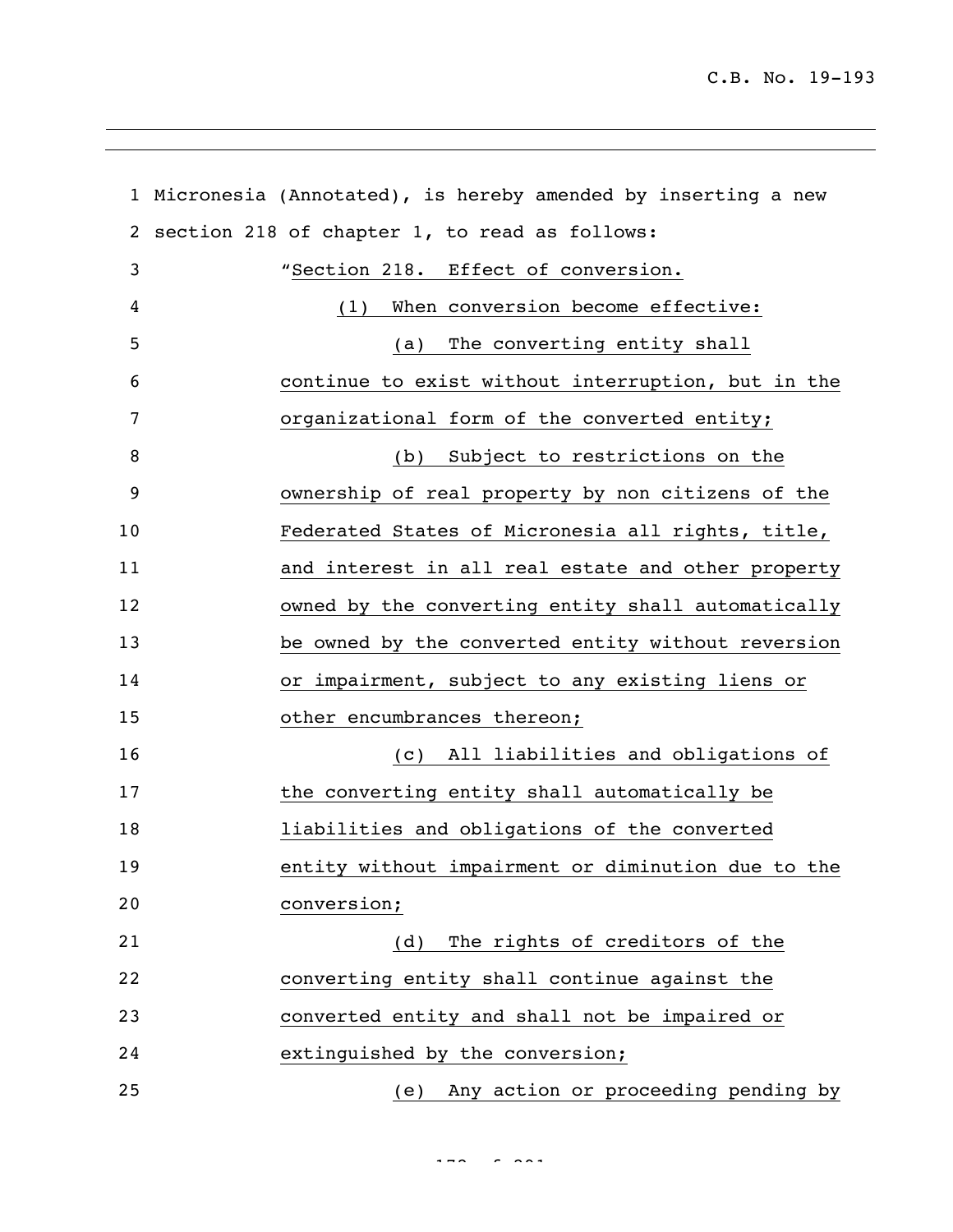| $\mathbf 1$ | or against the converting entity may be continued  |
|-------------|----------------------------------------------------|
| 2           | by or against the converted entity without any     |
| 3           | need for substitution of parties;                  |
| 4           | The shares and other forms of<br>(f)               |
| 5           | ownership in the converting entity that are to be  |
| 6           | converted into shares, and other forms of          |
| 7           | ownership, in the converted entity as provided in  |
| 8           | the plan of conversion shall be converted, and if  |
| 9           | the converting entity is a domestic corporation,   |
| 10          | the former shareholders of the domestic            |
| 11          | corporation shall be entitled only to the rights   |
| 12          | provided in the plan of conversion or to the       |
| 13          | rights to dissent under section 243.               |
| 14          | A shareholder, partner, member, or<br>(g)          |
| 15          | other owner of the converted entity shall be       |
| 16          | liable for the debts and obligations of the        |
| 17          | converting entity that existed before the          |
| 18          | conversion takes effect only to the extent that    |
| 19          | the shareholder, partner, member, or other owner:  |
| 20          | (i) Agreed in writing to be liable                 |
| 21          | for the debts or obligations;                      |
| 22          | (ii) Was liable under applicable                   |
| 23          | law prior to the effective date of the conversion, |
| 24          | for the debts and obligations; or                  |
| 25          | (iii) Becomes liable under                         |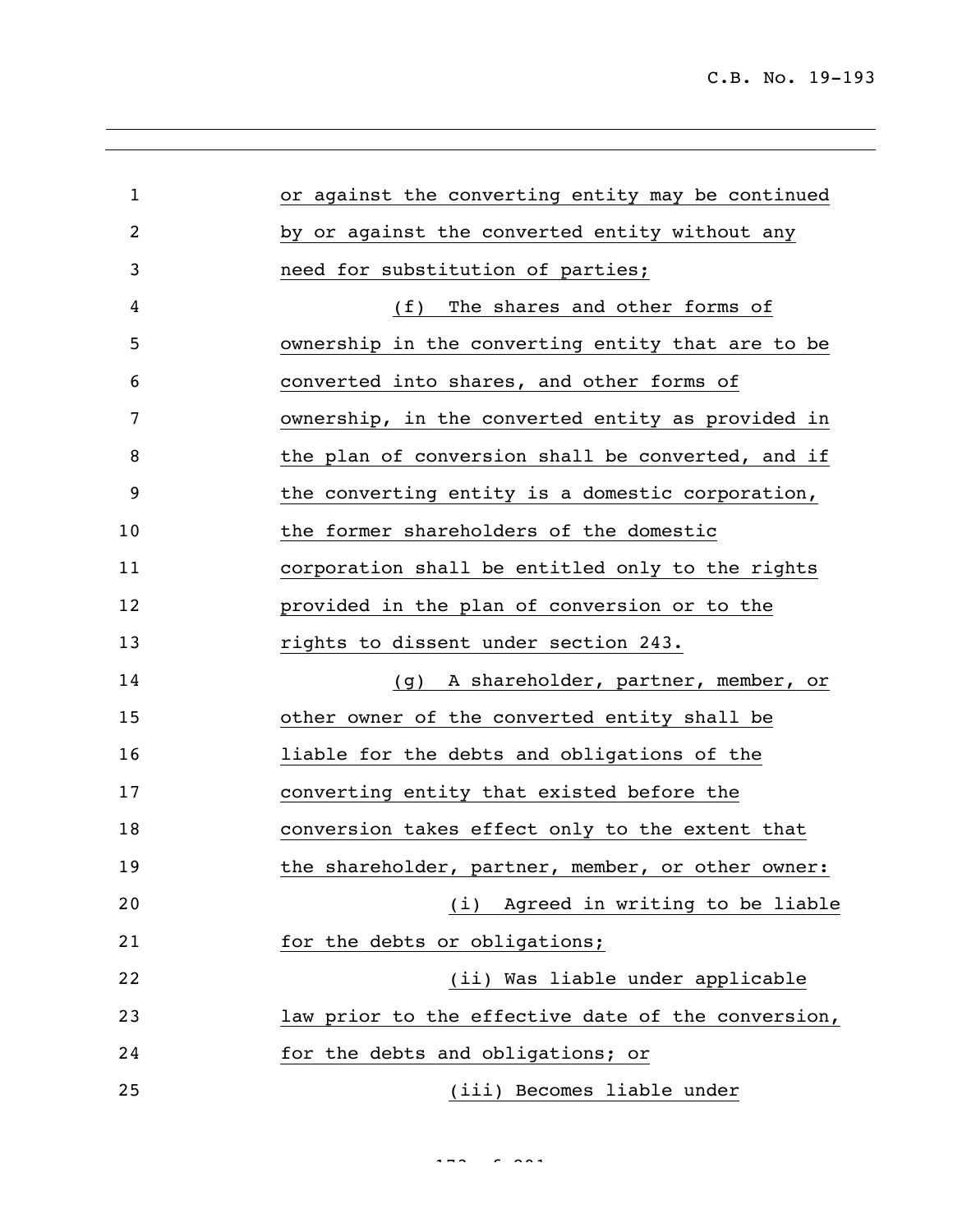| $\mathbf{1}$   | applicable law for existing debts and obligations  |
|----------------|----------------------------------------------------|
| $\overline{2}$ | of the converted entity by becoming a shareholder, |
| 3              | partner, member, or other owner of the converted   |
| 4              | entity;                                            |
| 5              | If the converted entity is a<br>(h)                |
| 6              | foreign corporation or other business entity       |
| 7              | incorporated, formed, or organized under a law     |
| 8              | other than the National or State laws of the       |
| 9              | Federated States of Micronesia, the converted      |
| 10             | entity shall file with the Registrar:              |
| 11             | An agreement that the<br>(i)                       |
| 12             | converted entity may be served with process in the |
| 13             | Federated States of Micronesia in any action or    |
| 14             | proceeding for the enforcement of any liability or |
| 15             | obligation of the converting domestic corporation; |
| 16             | (ii) An irrevocable appointment of                 |
| 17             | a resident of the Federated States of Micronesia   |
| 18             | including the street address, as its agent to      |
| 19             | accept service of process in any such proceeding;  |
| 20             | and                                                |
| 21             | (iii) An agreement for the                         |
| 22             | enforcement, as provided in this chapter, of the   |
| 23             | right of any dissenting shareholder, partner,      |
| 24             | member, or other owner to receive payment for      |
| 25             | their interest against the converted entity; and   |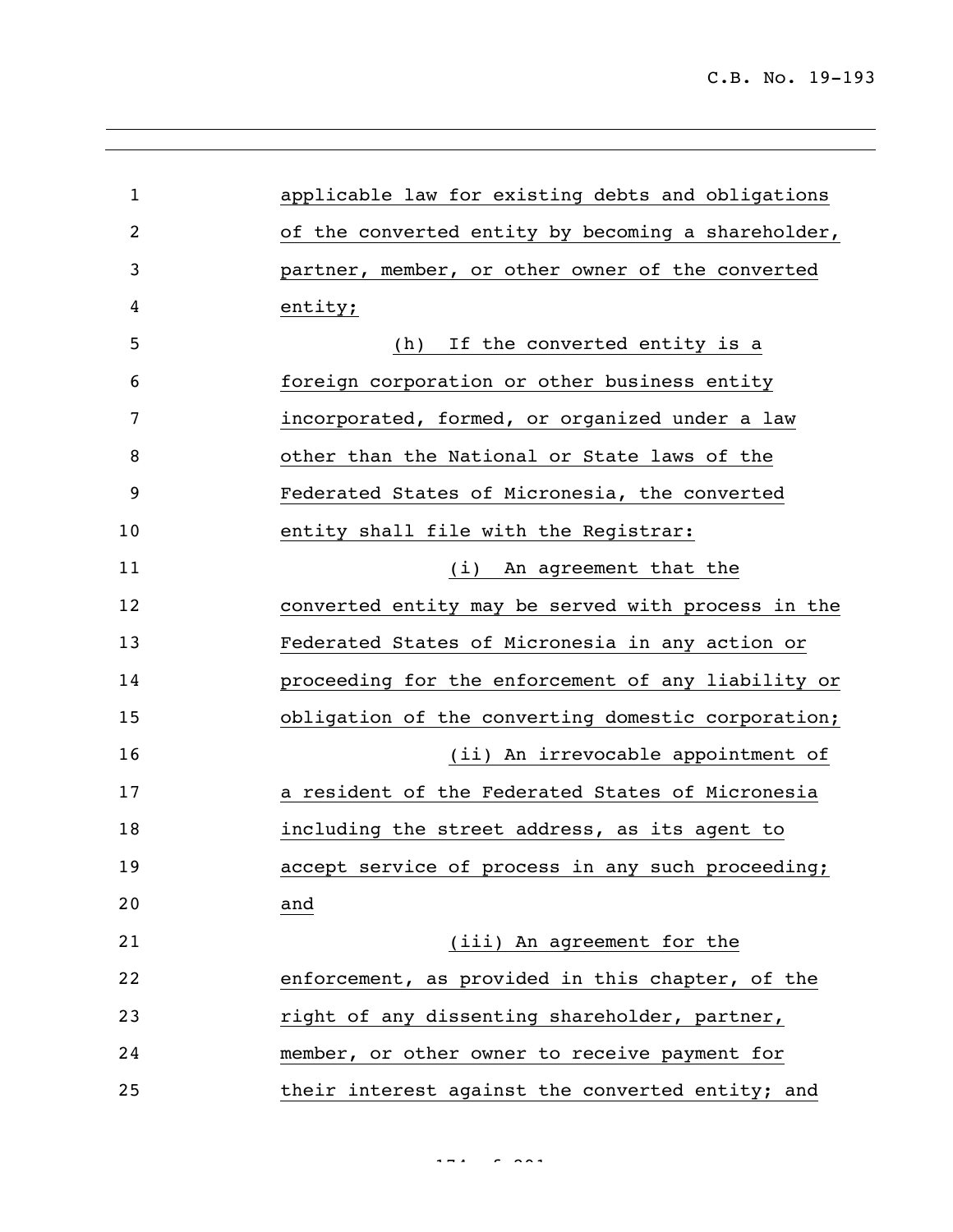| $\mathbf{1}$ | (iv) If the converting entity is a                                 |
|--------------|--------------------------------------------------------------------|
| 2            | domestic corporation, sections 242 through 253                     |
| 3            | shall apply as if the converted entity were the                    |
| 4            | survivor of a merger with the converting entity."                  |
| 5            | Section 120. Title 36 of the Code of the Federated States          |
| 6            | of Micronesia (Annotated), is hereby amended by inserting a new    |
| 7            | section 219 of chapter 1, of to read as follows:                   |
| 8            | "Section 219. Authority to amend - Articles of                     |
| 9            | Incorporation.                                                     |
| 10           | A corporation may amend its articles of<br>(1)                     |
| 11           | incorporation at any time and add or change a                      |
| 12           | provision that is required or permitted in the                     |
| 13           | articles of incorporation or to delete a provision                 |
| 14           | not required in the articles of incorporation.                     |
| 15           | Whether a provision is required or permitted in                    |
| 16           | the articles of incorporation is determined as of                  |
| 17           | the effective date of the amendment.                               |
| 18           | (2) A shareholder of the corporation does                          |
| 19           | not have a vested property right resulting from                    |
| 20           | any provision in the articles of incorporation,                    |
| 21           | including provisions relating to management,                       |
| 22           | control, capital structure, dividend, entitlement,                 |
| 23           | or purpose or duration of the corporation."                        |
| 24           | Section 122. Title 36 of the Code of the Federated States          |
|              | 25 of Micronesia (Annotated), is hereby amended by inserting a new |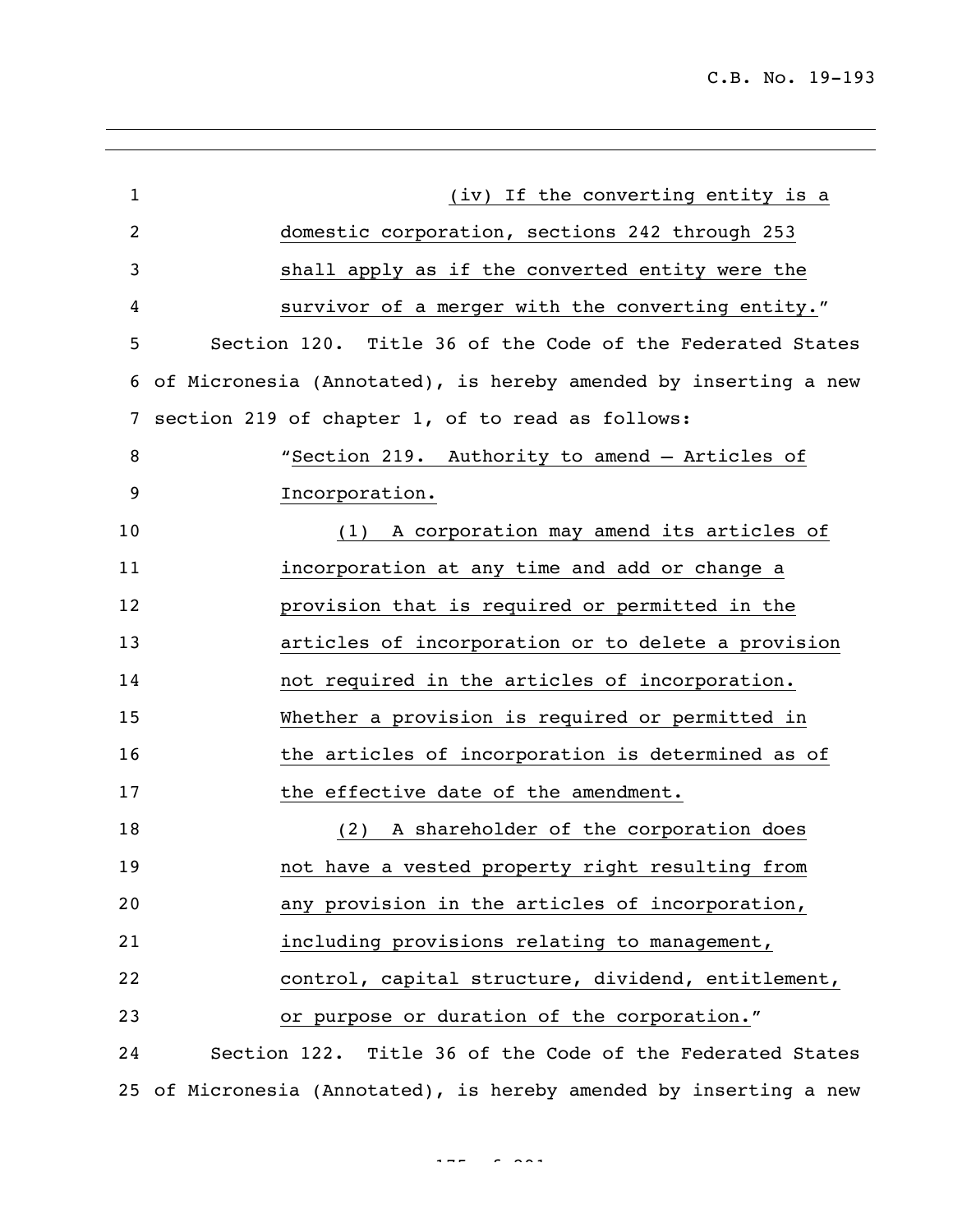section 220 of chapter 1, to read as follows: "Section 220. Amendment by board of directors. (1) Unless the articles of incorporation provide otherwise, a corporation's board of directors may adopt one or more amendments to the corporation's articles of incorporation without shareholder action: (a) To delete the names and addresses of the initial directors; (b) To delete the name and address of 11 the initial registered agent or registered office, if a statement of change is on file with the Registrar; or (c) To make any other change expressly permitted by this chapter to be made without 16 shareholder action." Section 123. Title 36 of the Code of the Federated States of Micronesia (Annotated), is hereby amended by inserting a new section 221 of chapter 1, to read as follows: "Section 221. Amendment by board of directors and shareholders. (1) A corporation's board of directors may propose one or more amendments to the articles of incorporation for submission to the shareholders. (2) For the amendment to be adopted: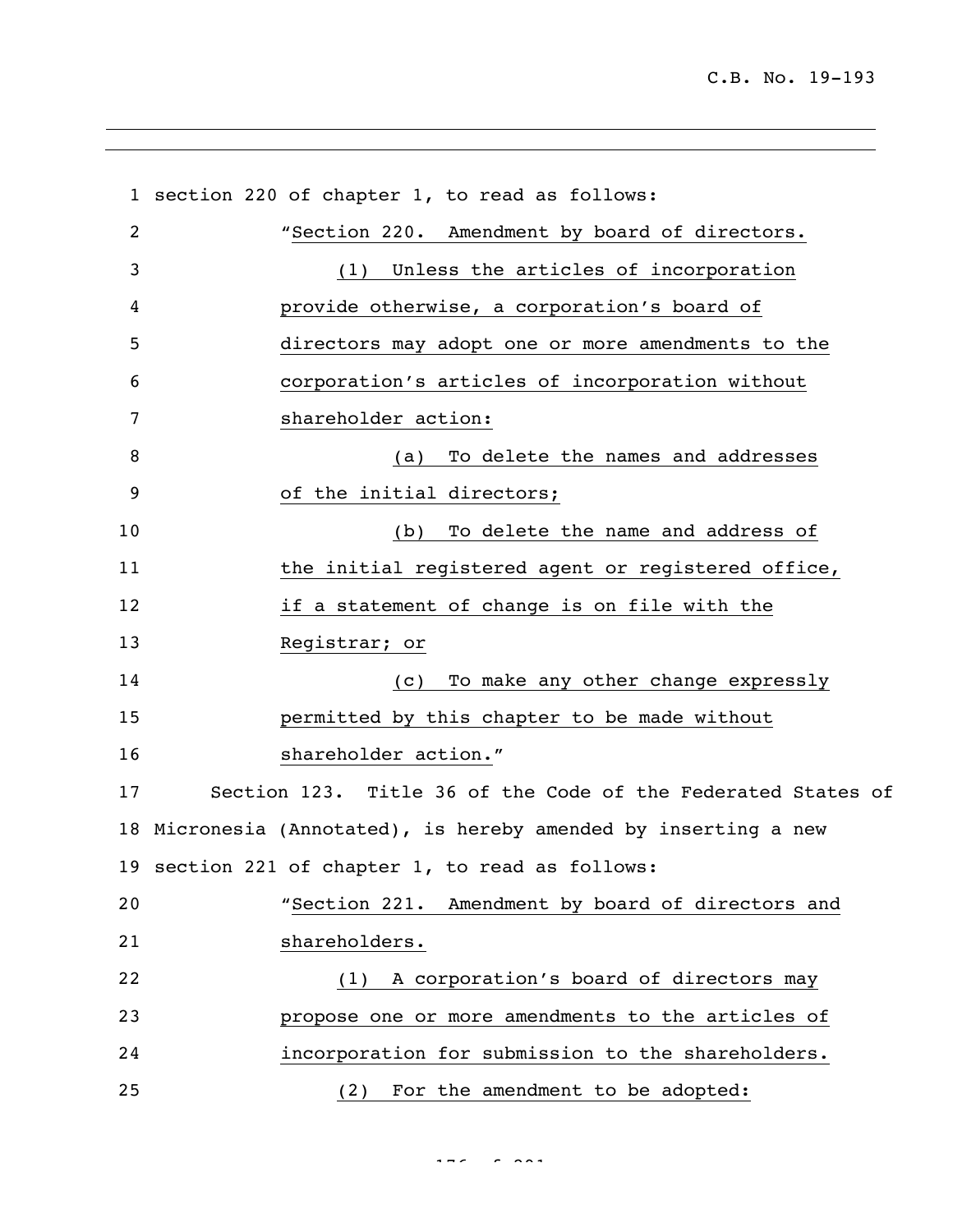| $\mathbf{1}$ | The board of directors must<br>(a)                 |
|--------------|----------------------------------------------------|
| 2            | recommend the amendment to the shareholders unless |
| 3            | the board of directors determines that because of  |
| 4            | conflict of interest or other special              |
| 5            | circumstances it should make no recommendation and |
| 6            | communicates with the basis for its determination  |
| 7            | to the shareholders with the amendment; and        |
| 8            | The shareholders entitled to vote<br>(b)           |
| 9            | on the amendment must approve the amendment as     |
| 10           | provided in section (5).                           |
| 11           | (3) The board of directors may condition its       |
| 12           | submission of the proposed amendment on any basis. |
| 13           | The corporation shall notify each<br>(4)           |
| 14           | shareholder, whether or not entitled to vote, of   |
| 15           | the proposed shareholders' meeting in accordance   |
| 16           | with section 154. The notice of meeting must also  |
| 17           | state that the purpose, or one of the purposes, of |
| 18           | the meeting is to consider the proposed amendment  |
| 19           | and contain or be accompanied by a copy or summary |
| 20           | of the amendment.                                  |
| 21           | (5) Unless this chapter, the articles of           |
| 22           | incorporation, or the board of directors acting    |
| 23           | pursuant to subsection (3) require a greater vote  |
| 24           | or a vote by voting groups, the amendment to be    |
| 25           | adopted must be approved by a vote of the          |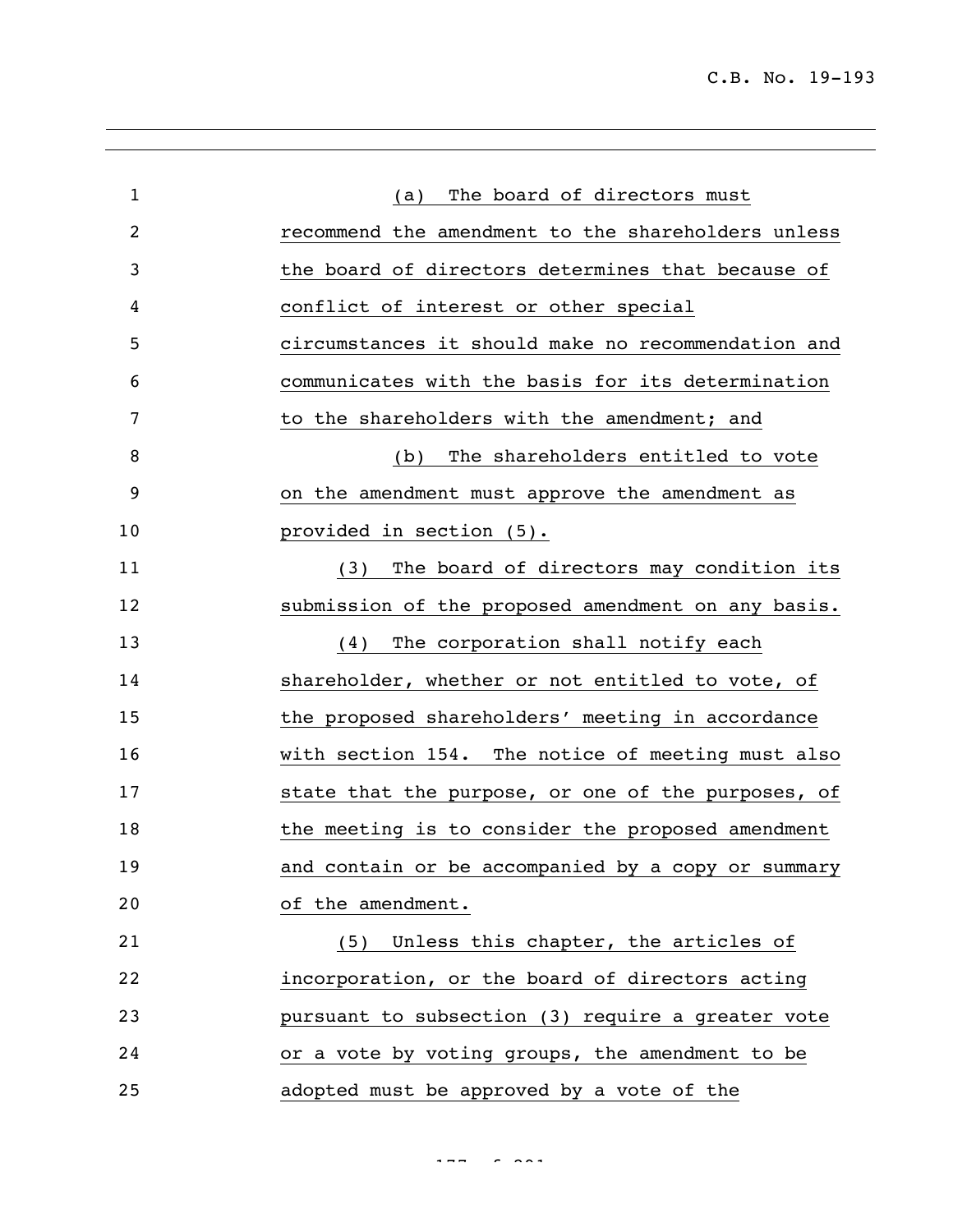| $\mathbf{1}$    | shareholders entitled to vote. The proposed                  |
|-----------------|--------------------------------------------------------------|
| 2               | amendment shall be adopted upon receiving the                |
|                 |                                                              |
| 3               | affirmative vote of the holders of a majority of             |
| 4               | the shares entitled to vote thereon, unless any              |
| 5               | class of shares is entitled to vote thereon as a             |
| 6               | class, in which event the proposed amendment shall           |
| 7               | be adopted upon receiving the affirmative vote of            |
| 8               | the shares of each class of shares entitled to               |
| 9               | vote thereon as a class and of the total shares              |
| 10              | entitled to vote thereon."                                   |
| 11              | Section 124. Title 36 of the Code of the Federated States of |
| 12 <sub>2</sub> | Micronesia (Annotated), is hereby amended by inserting a new |
| 13              | section 222 of chapter 1, to read as follows:                |
| 14              | "Section 222. Voting on amendments by voting                 |
| 15              | groups.                                                      |
| 16              | The holders of the outstanding shares of<br>(1)              |
| 17              | a class are entitled to vote as a separate voting            |
| 18              | group if shareholder voting is otherwise required            |
| 19              | by this chapter on a proposed amendment if the               |
| 20              | amendment would:                                             |
| 21              | Increase or decrease the aggregate<br>(a)                    |
| 22              | number of authorized shares of the class;                    |
| 23              | (b) Effect an exchange or                                    |
| 24              | reclassification of all or part of the shares of             |
| 25              | the class into shares of another class;                      |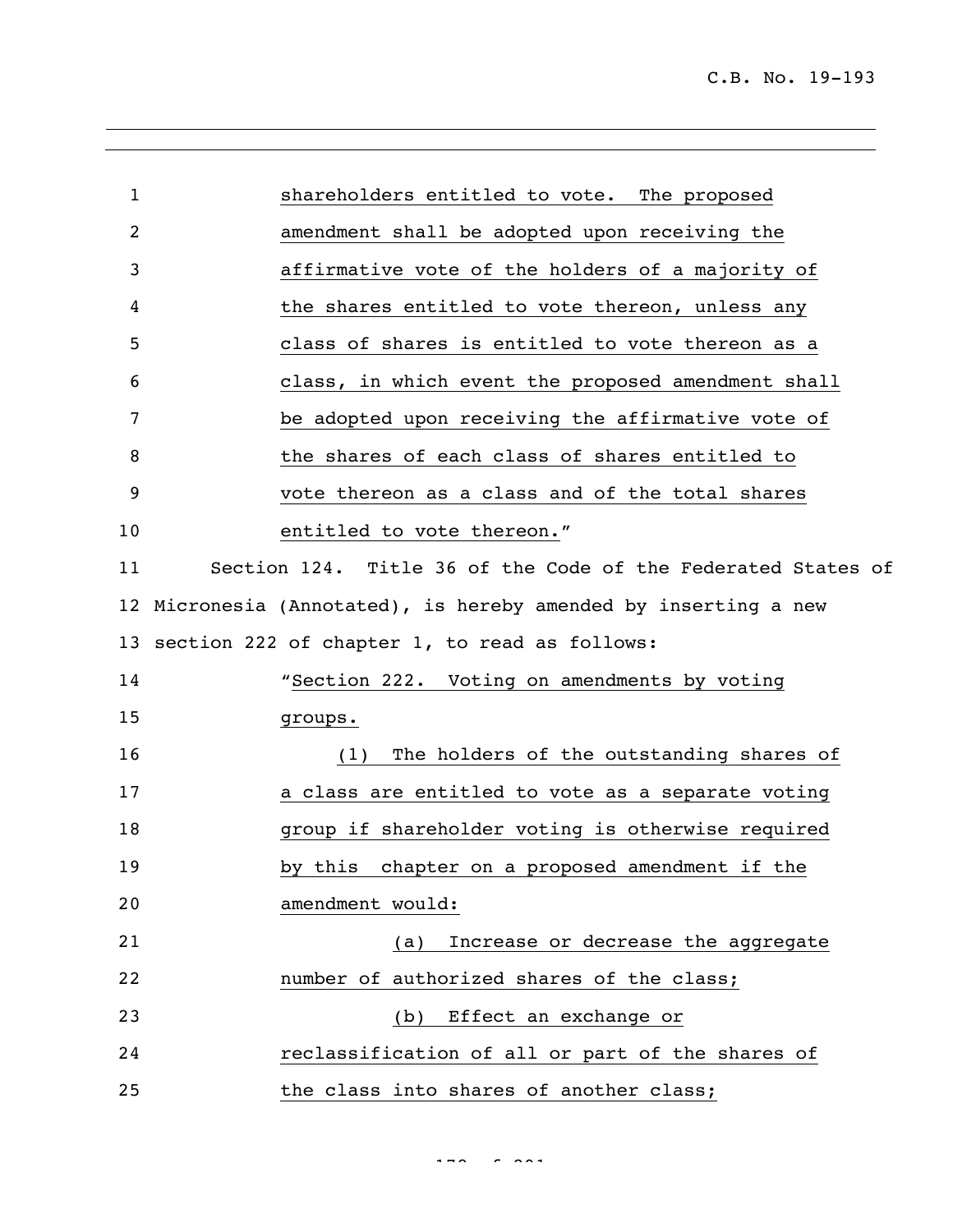| $\mathbf{1}$   | Effect an exchange or<br>(C)                       |
|----------------|----------------------------------------------------|
| $\overline{2}$ | reclassification, or create the right of exchange, |
| 3              | of all or part of the shares of another class into |
| 4              | shares of the class;                               |
| 5              | (d) Change the designation, rights,                |
| 6              | preferences, or limitations of all or part of the  |
| 7              | shares of the class;                               |
| 8              | Change the shares of all or part of<br>(e)         |
| 9              | the class into a different number of shares of the |
| 10             | same class;                                        |
| 11             | Create a new class of shares having<br>(f)         |
| 12             | rights or preferences with respect to distribution |
| 13             | or to dissolution that are prior, superior, or     |
| 14             | substantially equal to the shares of the class;    |
| 15             | Increase the rights, preferences,<br>(q)           |
| 16             | or number of authorized shares of any class that,  |
| 17             | after giving effect to the amendment, have rights  |
| 18             | or preferences with respect to distributions or to |
| 19             | dissolution that are prior, superior, or           |
| 20             | substantially equal to the shares of the class;    |
| 21             | (h) Limit or deny an existing                      |
| 22             | preemptive right of all or part of the shares of   |
| 23             | the class; or                                      |
| 24             | Cancel or otherwise affect rights<br>(i)           |
| 25             | to distributions or dividends that have            |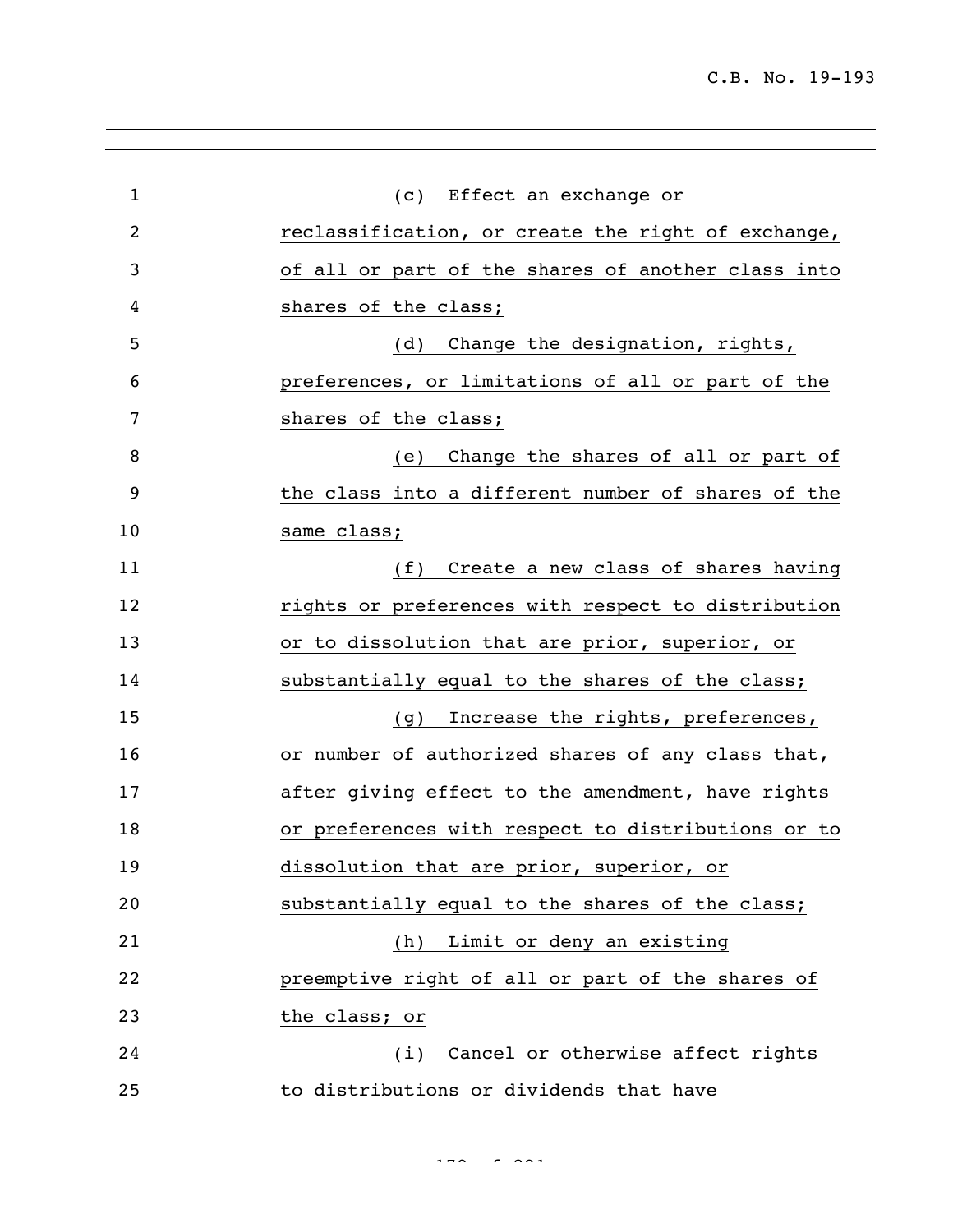| $\mathbf{1}$   |          | accumulated but not yet been declared on all or        |
|----------------|----------|--------------------------------------------------------|
| $\overline{2}$ |          | part of the shares of the class.                       |
| 3              |          | (2) If a proposed amendment would affect a             |
| 4              |          | series of a class of shares in one or more of the      |
| 5              |          | ways described in subsection $(1)$ , the shares of     |
| 6              |          | that series are entitled to vote as a separate         |
| 7              |          | voting group on the proposed amendment.                |
| 8              |          | (3) If a proposed amendment that entitled              |
| 9              |          | two or more series of shares to vote as separate       |
| 10             |          | voting groups under this section would affect          |
| 11             |          | those two or more series in the same or a              |
| 12             |          | substantially similar way, the shares of all the       |
| 13             |          | series so affected must vote together as a single      |
| 14             |          | voting group on the proposed amendment.                |
| 15             |          | (4) a class or series of shares is entitled            |
| 16             |          | to the voting rights granted by this section           |
| 17             |          | although the articles of incorporation provide         |
| 18             |          | that the shares are nonvoting shares."                 |
| 19             |          | Section 125. Title 36 of the Code of the Federated     |
| 20             |          | States of Micronesia (Annotated), is hereby amended by |
| 21             |          | inserting a new section 223 of chapter 1, to read as   |
| 22             | follows: |                                                        |
| 23             |          | "Section 223. Amendment before issuance of             |
| 24             |          | shares. If a corporation has not yet issued            |
| 25             |          | shares, its incorporators or board of directors        |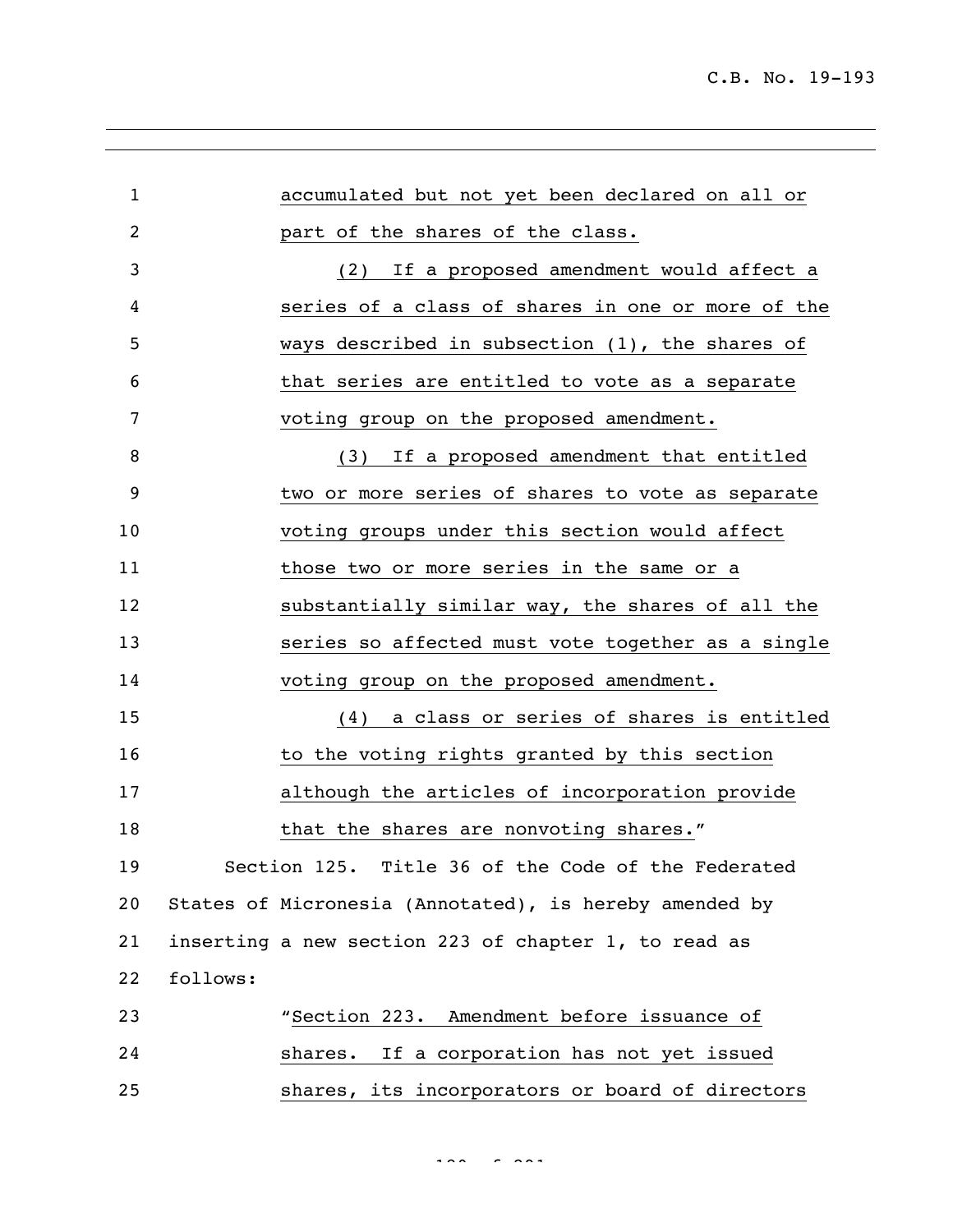| $\mathbf{1}$   | may adopt one or more amendments to the                |
|----------------|--------------------------------------------------------|
| $\overline{c}$ | corporations' articles of incorporation."              |
| 3              | Section 126. Title 36 of the Code of the Federated     |
| 4              | States of Micronesia (Annotated), is hereby amended by |
| 5              | inserting a new section 224 of chapter 1, to read as   |
| 6              | follows:                                               |
| 7              | "Section 224. Articles of amendment.                   |
| 8              | (1) A corporation amending its articles of             |
| 9              | incorporation shall deliver to the Registrar for       |
| 10             | filing articles of amendment setting forth:            |
| 11             | The name of the corporation;<br>(a)                    |
| 12             | The text of each amendment adopted;<br>(b)             |
| 13             | If an amendment provides for an<br>$\left( c\right)$   |
| 14             | exchange, reclassification, or cancellation of         |
| 15             | issued shares, a statement that provisions             |
| 16             | necessary to effect the exchange,                      |
| 17             | reclassification, or cancellation have been made;      |
| 18             | (d)<br>the date of each amendment's                    |
| 19             | adoption;                                              |
| 20             | If an amendment was adopted by the<br>(e)              |
| 21             | incorporators or board of directors without            |
| 22             | shareholder action, a statement to that effect and     |
| 23             | that shareholder action was not required; and          |
| 24             | (f)<br>If an amendment was approved by the             |
| 25             | shareholders:                                          |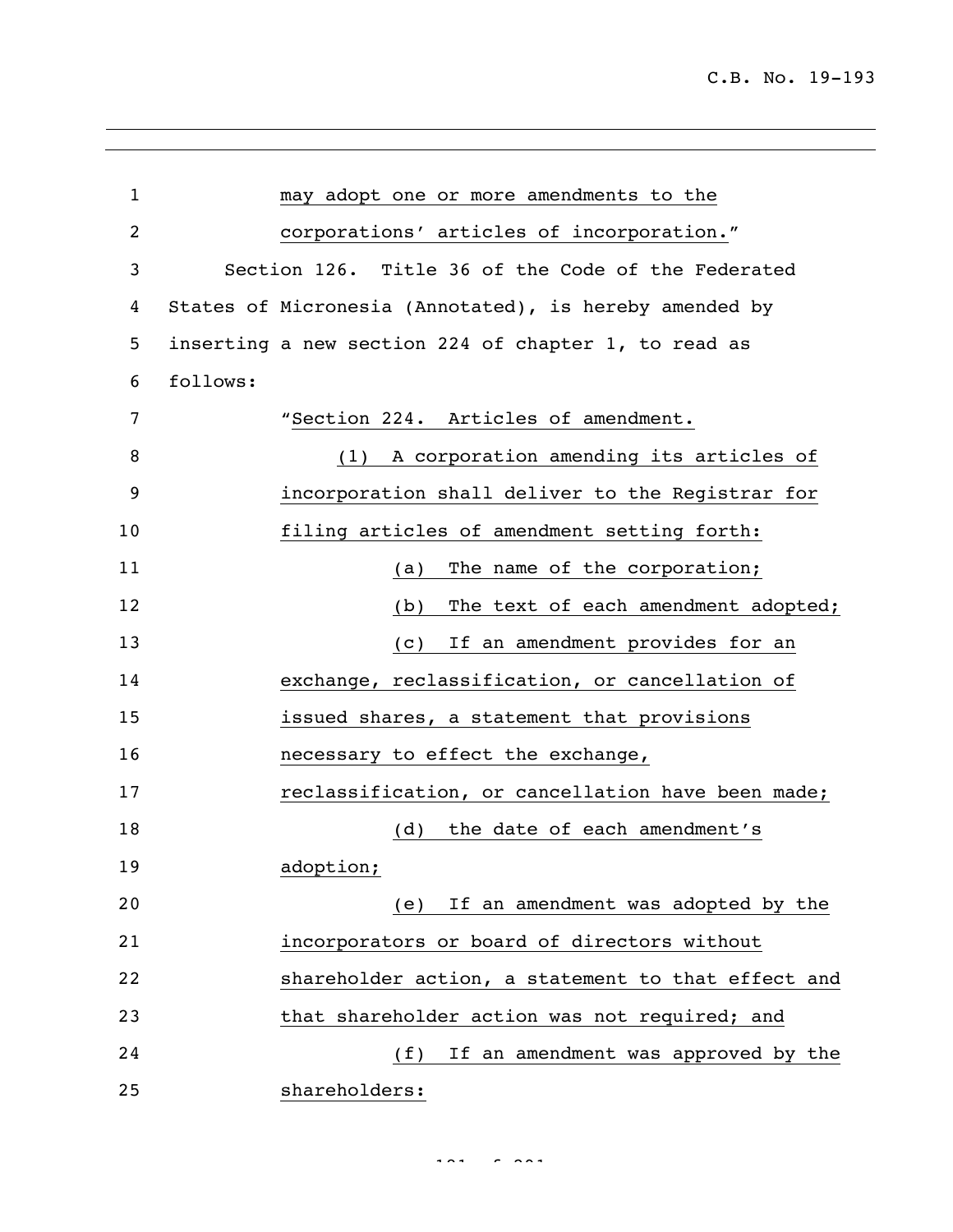| $\mathbf{1}$   |                                                        | (i) The designation, number of  |
|----------------|--------------------------------------------------------|---------------------------------|
| $\overline{c}$ | outstanding shares, number of votes entitled to be     |                                 |
| 3              | cast by each voting group entitled to vote             |                                 |
| 4              | separately on the amendment, and number of votes       |                                 |
| 5              | of each voting group indisputably represented at       |                                 |
| 6              | the meeting; and                                       |                                 |
| 7              |                                                        | (ii) Either the total number of |
| 8              | votes cast for and against the amendment by each       |                                 |
| 9              | voting group entitled to vote separately on the        |                                 |
| 10             | amendment or the total number of undisputed votes      |                                 |
| 11             | cast for the amendment by each voting group and a      |                                 |
| 12             | statement that the number cast for the amendment       |                                 |
| 13             | by each voting group was sufficient for approval       |                                 |
| 14             | by that voting group."                                 |                                 |
| 15             | Section 127. Title 36 of the Code of the Federated     |                                 |
| 16             | States of Micronesia (Annotated), is hereby amended by |                                 |
| 17             | inserting a new section 225 of chapter 1, to read as   |                                 |
| 18             | follows:                                               |                                 |
| 19             | "Section 225. Restated and amended and restated        |                                 |
| 20             | articles of incorporation.                             |                                 |
| 21             | (1) A corporation's board of directors may             |                                 |
| 22             | restate its articles of incorporation at any time      |                                 |
| 23             | with or without shareholder action.                    |                                 |
| 24             | (2) If the board of directors submits a                |                                 |
| 25             | restatement for shareholder action, the                |                                 |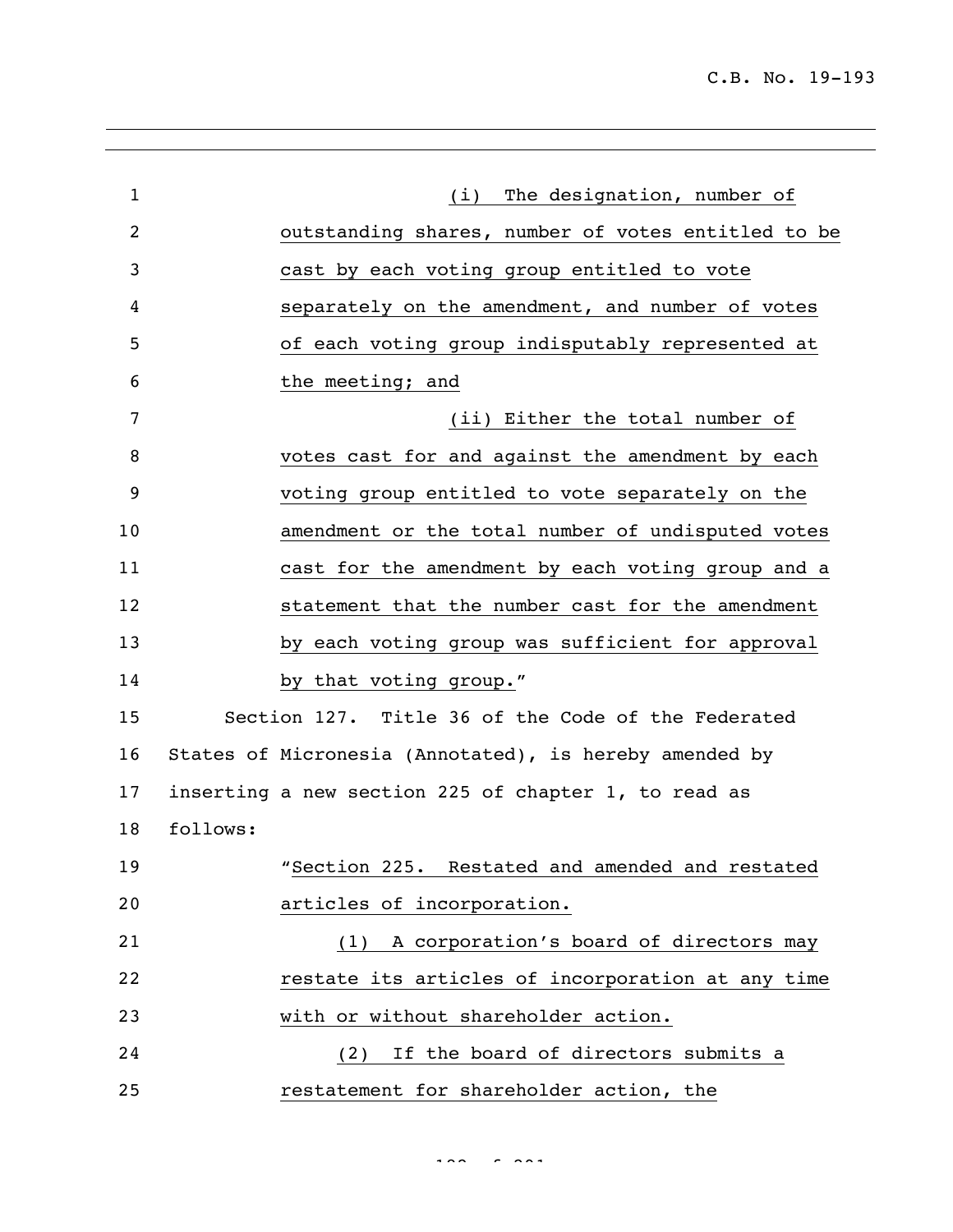| $\mathbf{1}$ | corporation shall notify each shareholder, whether |
|--------------|----------------------------------------------------|
| 2            | or not entitled to vote, of the proposed           |
| 3            | shareholders' meeting in accordance with section   |
| 4            | The notice shall also state that the<br>154.       |
| 5            | purpose, or one of the purposes, of the meeting is |
| 6            | to consider the proposed restatement and contain   |
| 7            | or be accompanied by a copy of the restatement.    |
| 8            | (3) A corporation restating its articles of        |
| 9            | incorporation shall deliver to the Registrar for   |
| 10           | filing articles of restatement setting forth the   |
| 11           | name of the corporation and the text of the        |
| 12           | restated articles of incorporation together with a |
| 13           | statement that the restatement of incorporation    |
| 14           | correctly sets forth without change the            |
| 15           | corresponding provisions of the articles of        |
| 16           | incorporation as theretofore amended and that the  |
| 17           | restated articles of incorporation supersede the   |
| 18           | original articles of incorporation and any         |
| 19           | amendments thereto.                                |
| 20           | (4) Duly adopted restated articles of              |
| 21           | incorporation supersede the original articles of   |
| 22           | incorporation and all amendments to them.          |
| 23           | The Registrar may certify restated<br>(5)          |
| 24           | articles of incorporation as the articles of       |
| 25           | incorporation currently in effect, without         |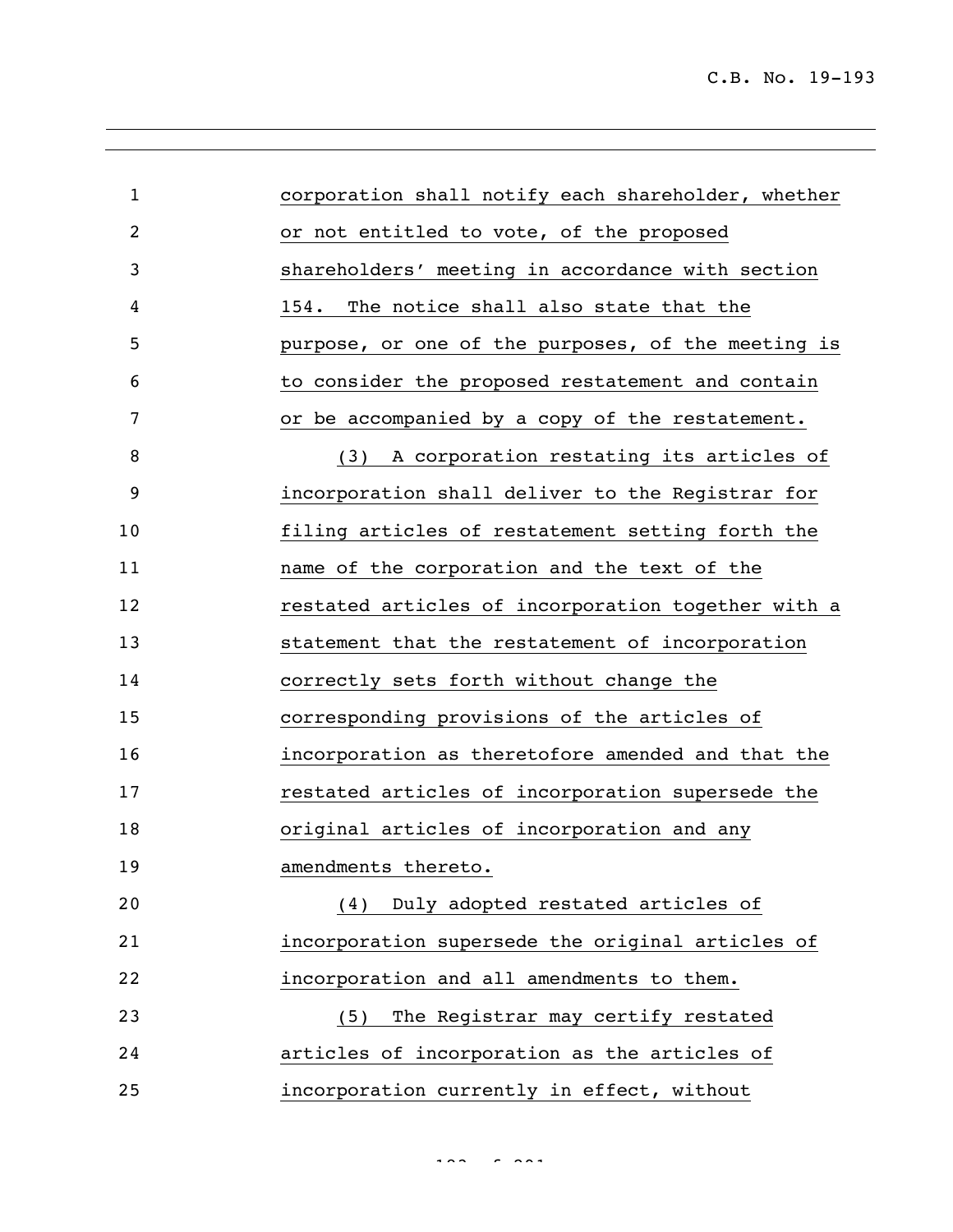| $\mathbf{1}$   | including the information required by subsection       |
|----------------|--------------------------------------------------------|
| $\overline{c}$ | (3). Certification by the Registrar is not a           |
| 3              | condition of the restated articles of                  |
| 4              | incorporation taking effect.                           |
| 5              | A domestic corporation, at any time, may<br>(6)        |
| 6              | amend and restate its articles of incorporation by     |
| 7              | complying with the procedures and requirements of      |
| 8              | this part."                                            |
| 9              | Section 128. Title 36 of the Code of the Federated     |
| 10             | States of Micronesia (Annotated), is hereby amended by |
| 11             | inserting a new section 226 of chapter 1, to read as   |
| 12             | follows:                                               |
| 13             | "Section 226. Amendment pursuant to                    |
| 14             | reorganization.                                        |
| 15             | A corporation's articles of<br>(1)                     |
| 16             | incorporation may be amended without action by the     |
| 17             | board of directors or shareholders to carry out of     |
| 18             | a plan of reorganization ordered or decreed by the     |
| 19             | Supreme Court of the Federated States of               |
| 20             | Micronesia under a national statute, if the            |
| 21             | articles of incorporation after amendment contain      |
| 22             | only provisions required or permitted by section       |
| 23             | 117.                                                   |
| 24             | The individual or individuals designated<br>(2)        |
| 25             | by the court shall deliver to the Registrar for        |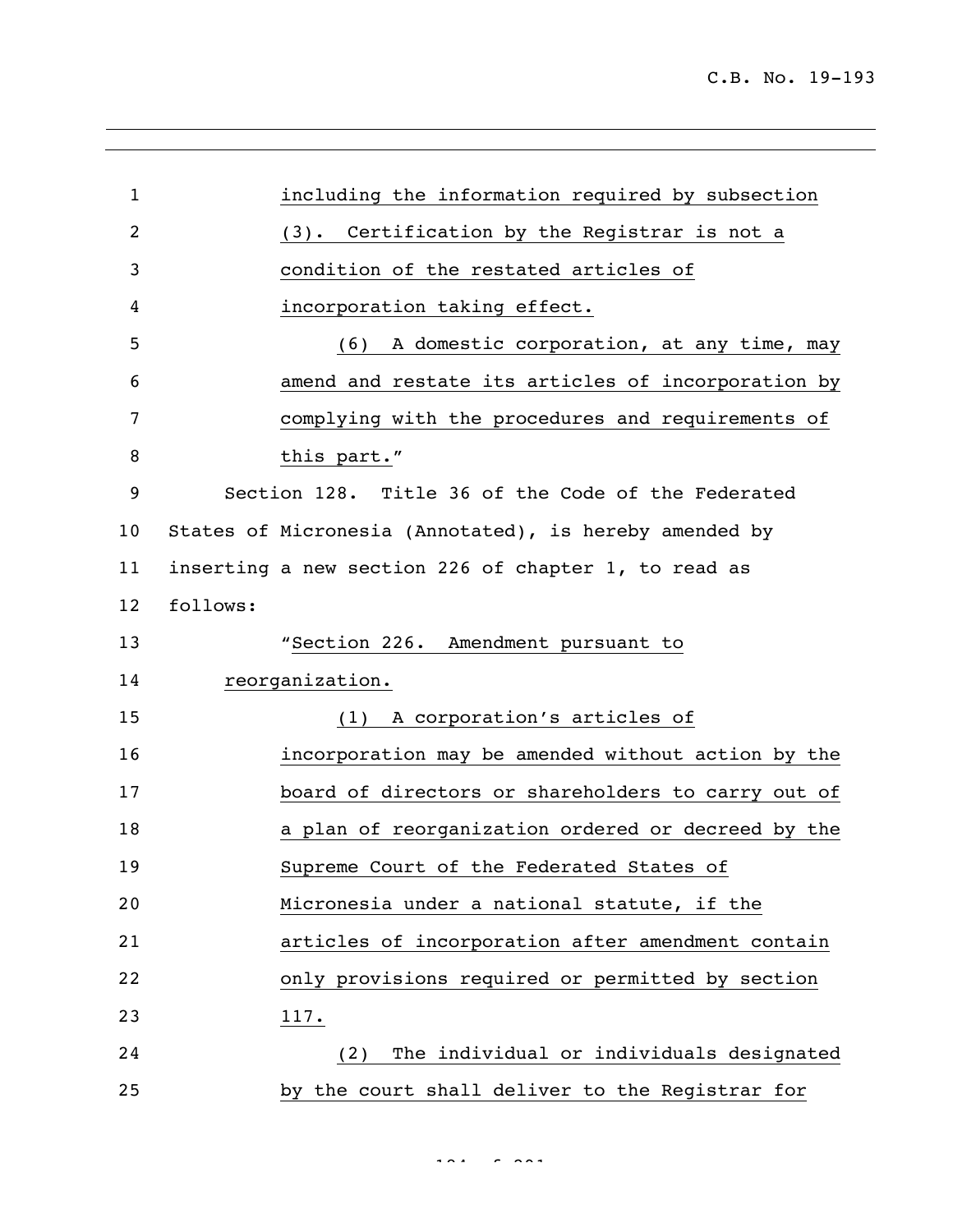| $\mathbf{1}$   | filing articles of amendment setting forth:            |
|----------------|--------------------------------------------------------|
| $\overline{2}$ | The name of the corporation;<br>(a)                    |
| 3              | The text of each amendment approved<br>(b)             |
| 4              | by the court;                                          |
| 5              | The date of the court's order or<br>(C)                |
| 6              | decree approving the articles of amendment;            |
| 7              | The title of the reorganization<br>(d)                 |
| 8              | proceeding in which the order or decree was            |
| 9              | entered; and                                           |
| 10             | A statement that the court had<br>(e)                  |
| 11             | jurisdiction of the proceeding under the               |
| 12             | Federated States of Micronesia statue.                 |
| 13             | Shareholders of a corporation undergoing<br>(3)        |
| 14             | reorganization do not have dissenter's rights          |
| 15             | except as and to the extent provided in the            |
| 16             | reorganization plan.                                   |
| 17             | This section does not apply after entry<br>(4)         |
| 18             | of a final decree in the reorganization proceeding     |
| 19             | even though the court retains jurisdiction of the      |
| 20             | proceeding for limited purposes unrelated to           |
| 21             | consummation of the reorganization plan."              |
| 22             | Section 129. Title 36 of the Code of the Federated     |
| 23             | States of Micronesia (Annotated), is hereby amended by |
| 24             | inserting a new section 227 of chapter 1, to read as   |
| 25             | follows:                                               |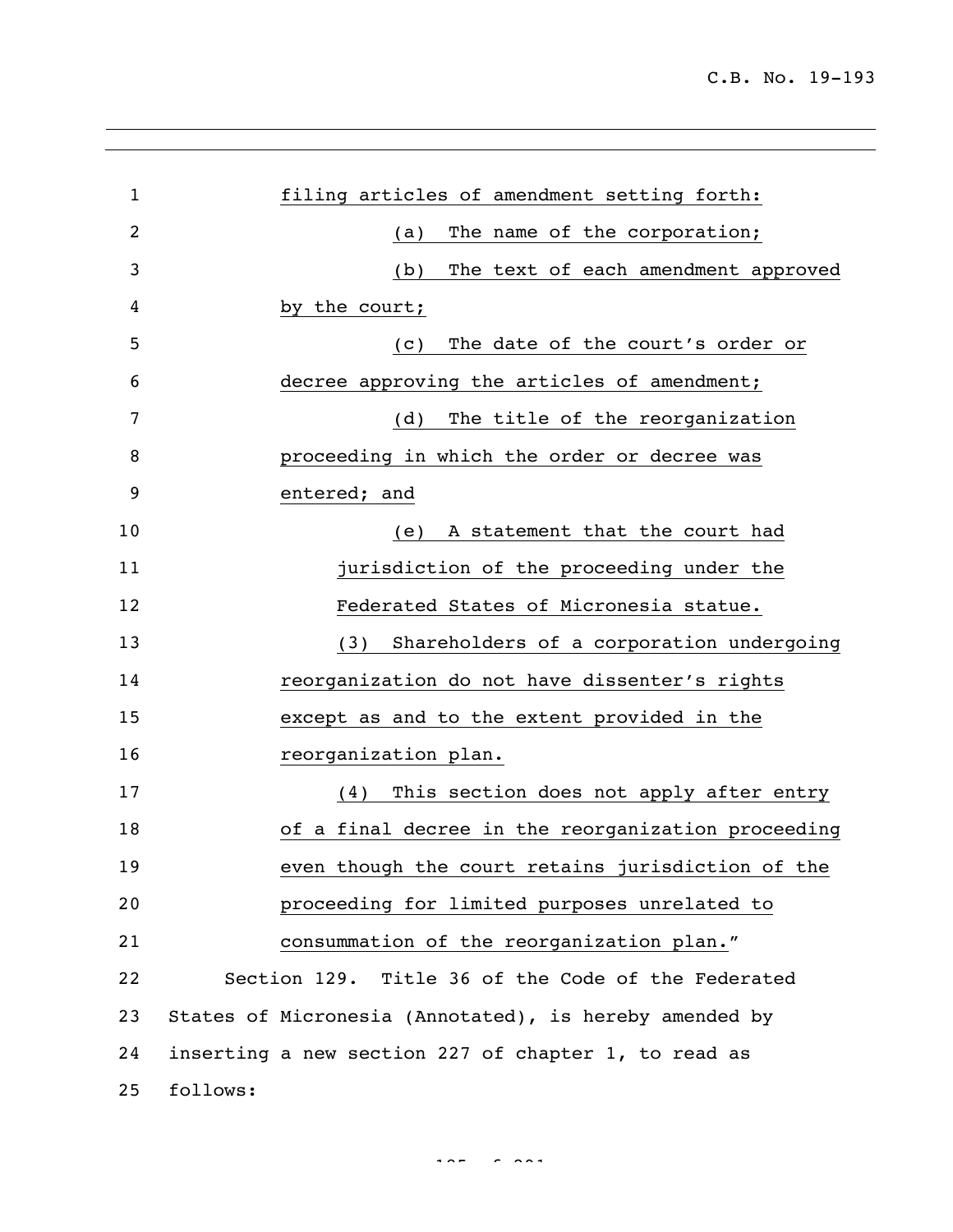| $\mathbf{1}$   | "Section 227. Effect of amendment. An amendment        |
|----------------|--------------------------------------------------------|
| $\overline{c}$ | to articles of incorporation does not affect a         |
| 3              | cause of action existing against or in favor of        |
| 4              | the corporation, a proceeding to which the             |
| 5              | corporation is a party, or the existing rights of      |
| 6              | persons other than shareholders of the                 |
| 7              | corporation. An amendment changing a                   |
| 8              | corporation's name does not abate a proceeding         |
| 9              | brought by or against the corporation in its           |
| 10             | former name."                                          |
| 11             | Section 130. Title 36 of the Code of the Federated     |
| 12             | States of Micronesia (Annotated), is hereby amended by |
| 13             | inserting a new section 228 of chapter 1, to read as   |
| 14             | follows:                                               |
| 15             | "Section 228. Amendment by board of directors or       |
| 16             | shareholders - bylaws.                                 |
| 17             | A corporation's board of directors may<br>(1)          |
| 18             | amend or repeal the corporation's bylaws unless:       |
| 19             | (a) The articles of incorporation or                   |
| 20             | this chapter reserve this power exclusively to the     |
| 21             | shareholders in whole or part; or                      |
| 22             | The shareholders in amending or<br>(b)                 |
| 23             | repealing a particular bylaw provide expressly         |
| 24             | that the board of directors may not amend or           |
| 25             | repeal that bylaw.                                     |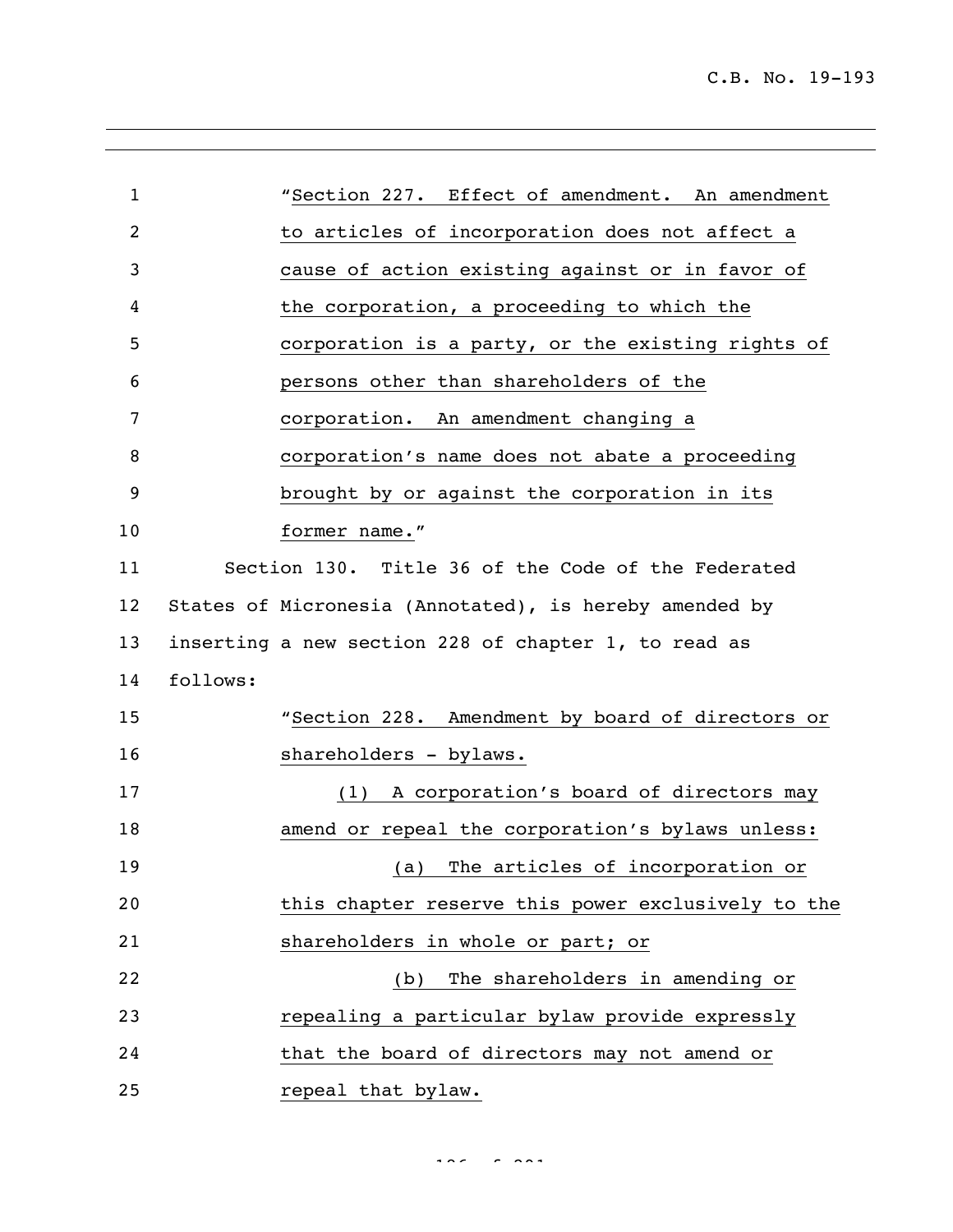| $\mathbf{1}$ |          | (2) A corporation's shareholders may amend             |
|--------------|----------|--------------------------------------------------------|
| 2            |          | or repeal the corporation's bylaws even though the     |
| 3            |          | bylaw may also be amended or repealed by its board     |
| 4            |          | of directors."                                         |
| 5            |          | Section 131. Title 36 of the Code of the Federated     |
| 6            |          | States of Micronesia (Annotated), is hereby amended by |
| 7            |          | inserting a new section 229 of chapter 1, to read as   |
| 8            | follows: |                                                        |
| 9            |          | "Section 229. Bylaw increasing quorum or voting        |
| 10           |          | requirement for shareholders.                          |
| 11           |          | If authorized by the articles of<br>(1)                |
| 12           |          | incorporation, the shareholders may adopt or amend     |
| 13           |          | a bylaw that fixes a greater quorum or voting          |
| 14           |          | requirement for shareholders or voting groups of       |
| 15           |          | shareholders than is required by this chapter.         |
| 16           |          | The adoption or amendment of a bylaw that adds,        |
| 17           |          | changes, or deletes a greater quorum or voting         |
| 18           |          | requirement for shareholders must meet the same        |
| 19           |          | quorum requirement and be adopted by the same vote     |
| 20           |          | and voting groups required to take action under        |
| 21           |          | the quorum and voting requirement then in effect       |
| 22           |          | or proposed to be adopted, whichever is greater.       |
| 23           |          | (2) A bylaw that fixes a greater quorum or             |
| 24           |          | voting requirement for shareholders under              |
| 25           |          | subsection (1) may not be adopted, amended, or         |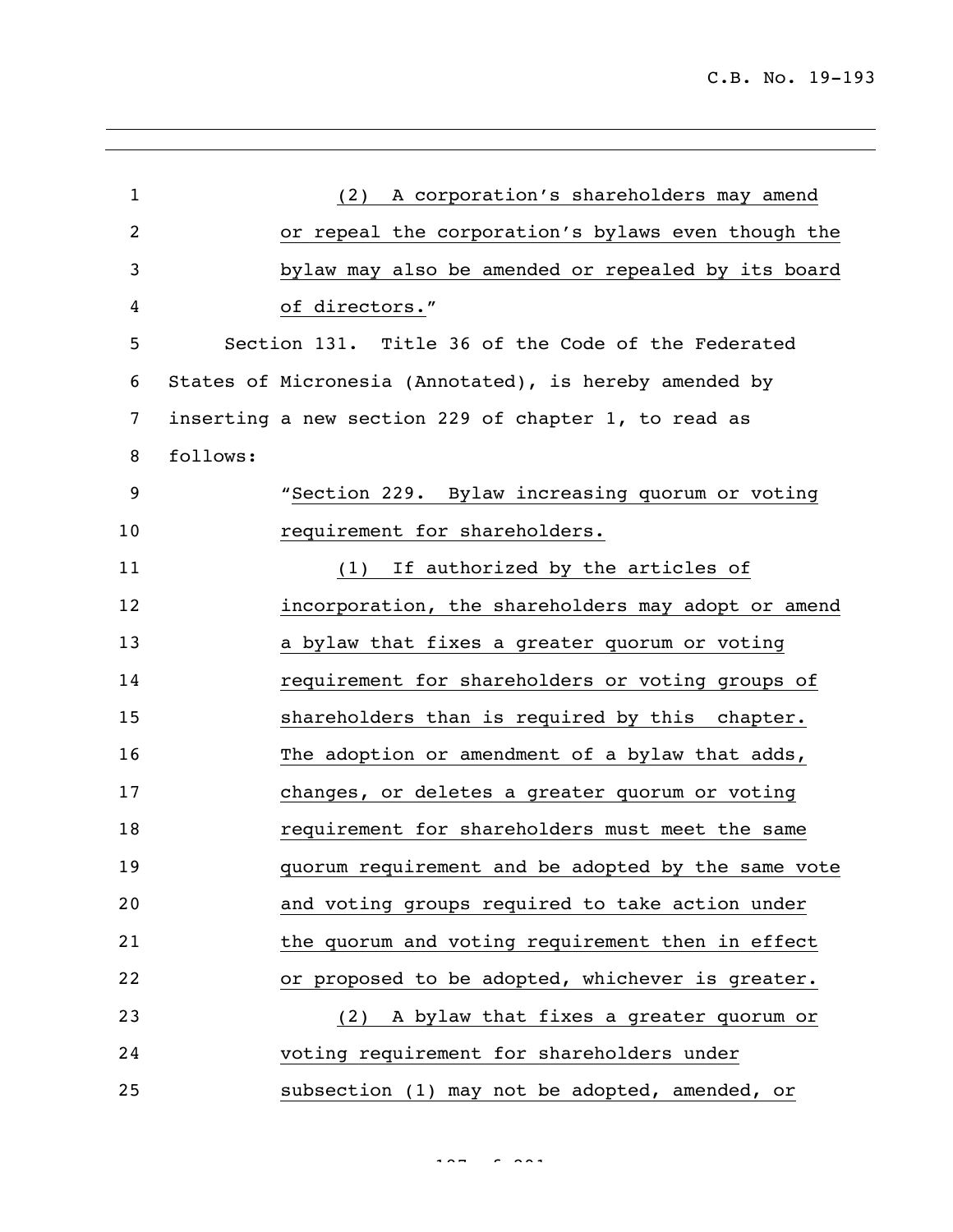| $\mathbf{1}$   | repealed by the board of directors."                   |
|----------------|--------------------------------------------------------|
| $\overline{c}$ | Section 132. Title 36 of the Code of the Federated     |
| 3              | States of Micronesia (Annotated), is hereby amended by |
| 4              | inserting a new section 230 of chapter 1, to read as   |
| 5              | follows:                                               |
| 6              | "Section 230. Bylaw increasing quorum or voting        |
| 7              | requirement for directors.                             |
| 8              | (1) A bylaw that fixes a greater quorum or             |
| 9              | voting requirement for the board of directors may      |
| 10             | be amended or repealed:                                |
| 11             | If originally adopted by the<br>(a)                    |
| 12             | shareholders, only by the shareholders;                |
| 13             | If originally adopted by the board<br>(b)              |
| 14             | of directors; either by the shareholders or by the     |
| 15             | board of directors.                                    |
| 16             | A bylaw adopted or amended by the<br>(2)               |
| 17             | shareholders that fixes a greater quorum or voting     |
| 18             | requirement for the board of directors may provide     |
| 19             | that it may be amended or repealed only by a           |
| 20             | specified vote of either the shareholders or the       |
| 21             | board of directors.                                    |
| 22             | (3) Action by the board of directors under             |
| 23             | subsection (1)(b) to adopt or amend a bylaw that       |
| 24             | changes the quorum or voting requirement must meet     |
| 25             | the same quorum requirement and be adopted by the      |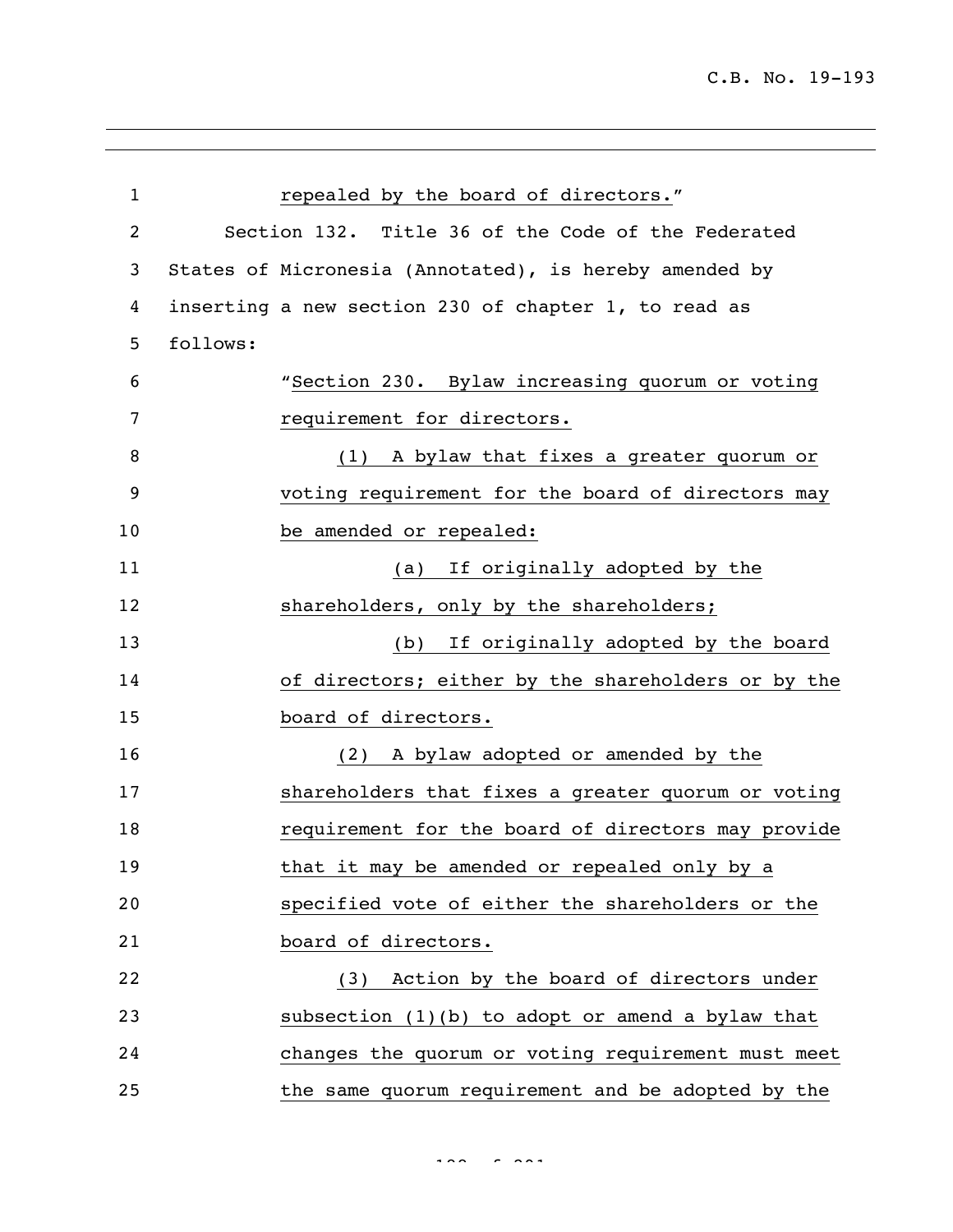| $\mathbf 1$    | same vote required to take action under the quorum     |
|----------------|--------------------------------------------------------|
| $\overline{c}$ | and voting requirement then in effect or proposed      |
| 3              | to be adopted, whichever is greater."                  |
| 4              | Section 133. Title 36 of the Code of the Federated     |
| 5              | States of Micronesia (Annotated), is hereby amended by |
| 6              | inserting a new section 231 of chapter 1, to read as   |
| $\overline{7}$ | follows:                                               |
| 8              | "Section 231. Definitions - Merger and Share           |
| 9              | Exchange. As used herein:                              |
| 10             | 'Merger' means the procedure authorized<br>(1)         |
| 11             | by this chapter in which one domestic or foreign       |
| 12             | entity combines with one or more domestic or           |
| 13             | foreign entities resulting in either one surviving     |
| 14             | entity or one new entity.                              |
| 15             | 'Organizing articles' means:<br>(2)                    |
| 16             | For an association, corporation, or<br>(a)             |
| 17             | nonprofit corporation, the articles of                 |
| 18             | incorporation;                                         |
| 19             | For a general partnership or<br>(b)                    |
| 20             | limited partnership, the registration statement;       |
| 21             | (c) For a limited partnership, the                     |
| 22             | certificate of limited partnership; and                |
| 23             | For a limited liability company,<br>(d)                |
| 24             | the articles of organization.                          |
| 25             | (3) 'Other business entity' means a                    |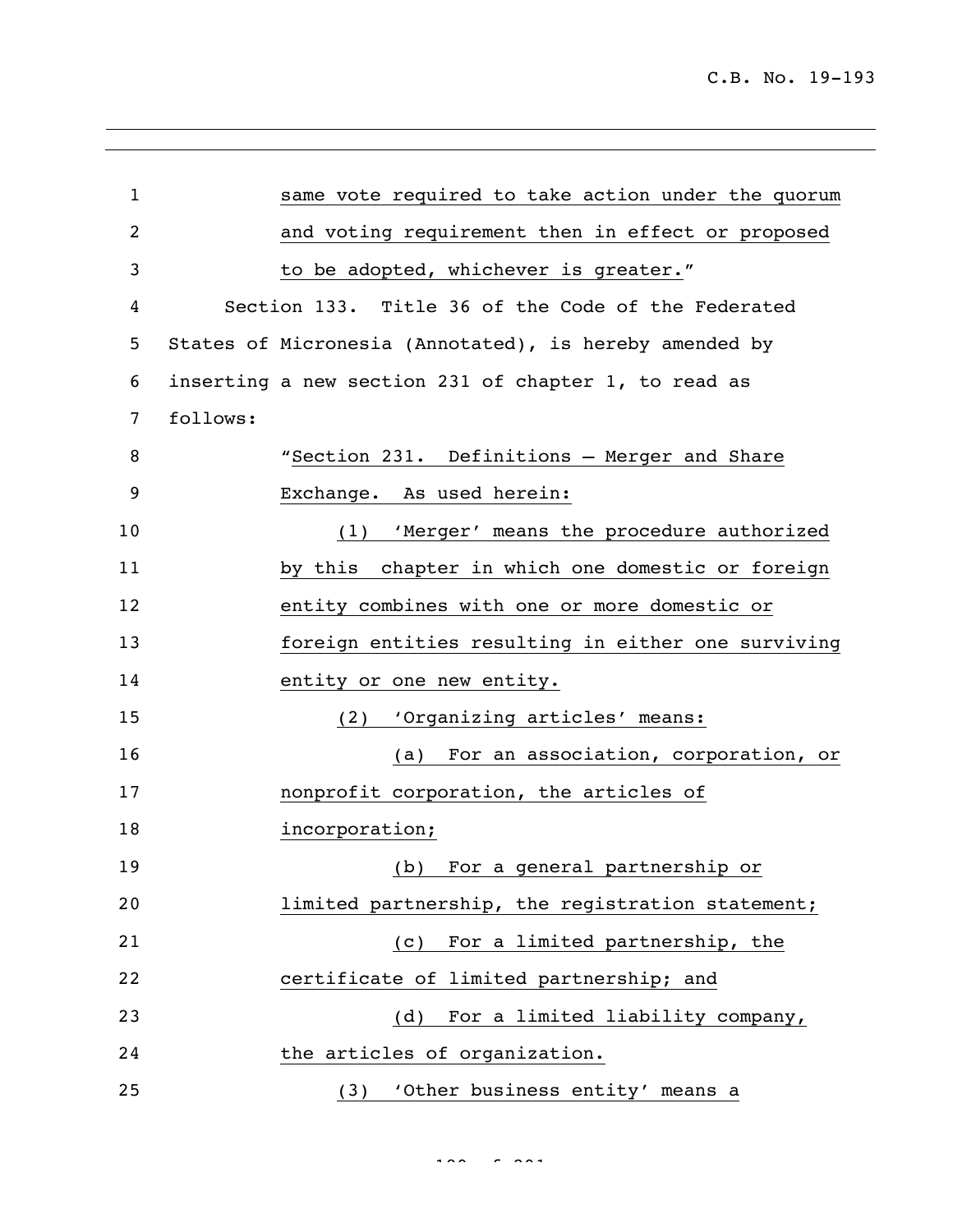| $\mathbf{1}$ |          | nonprofit corporation, limited liability company,      |
|--------------|----------|--------------------------------------------------------|
| 2            |          | general partnership, limited partnership, limited      |
| 3            |          | liability partnership, or association."                |
| 4            |          | Section 134. Title 36 of the Code of the Federated     |
| 5            |          | States of Micronesia (Annotated), is hereby amended by |
| 6            |          | inserting a new section 232 of chapter 1, to read as   |
| 7            | follows: |                                                        |
| 8            |          | "Section 232. Merger                                   |
| 9            |          | (1) Pursuant to a plan of merger adopted by            |
| 10           |          | the board of directors, and approved by the            |
| 11           |          | shareholders if required under section 235, a          |
| 12           |          | domestic or foreign corporation may merge with one     |
| 13           |          | or more domestic corporations, or with one or more     |
| 14           |          | corporations or other business entities formed or      |
| 15           |          | organized under the laws of any state of the           |
| 16           |          | Federated States of Micronesia, any foreign            |
| 17           |          | jurisdiction, or any combination thereof, with one     |
| 18           |          | of the domestic corporations, being the surviving      |
| 19           |          | entity, as provided in the plan; provided that the     |
| 20           |          | merger is permitted by the laws of the                 |
| 21           |          | jurisdiction under whose law each foreign entity       |
| 22           |          | that is a party to the merger is organized.            |
| 23           |          | The plan of merger shall set forth:<br>(2)             |
| 24           |          | The name and jurisdiction of<br>(a)                    |
| 25           |          | formation or organization of each entity that is a     |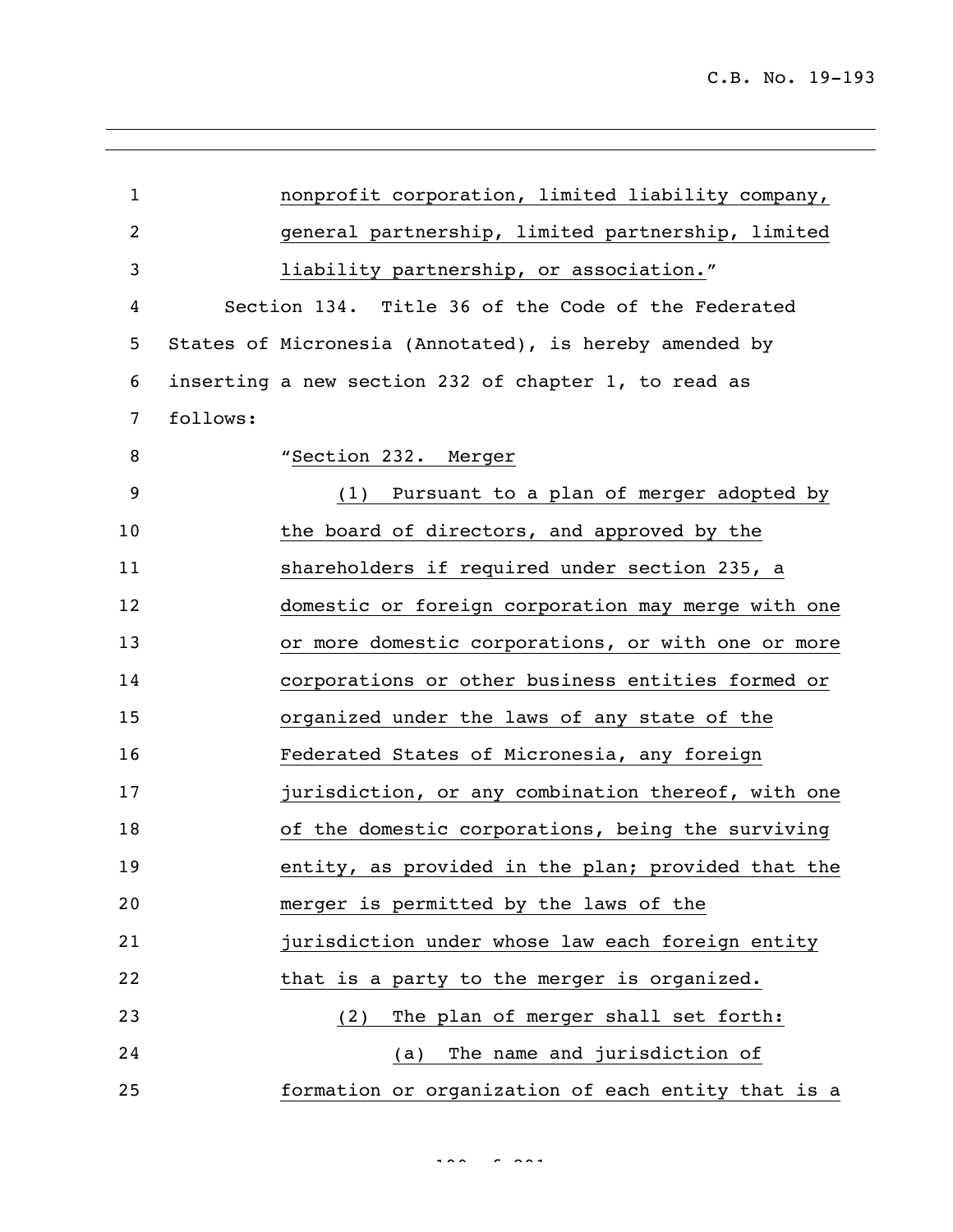| $\mathbf 1$    | party to the merger;                               |
|----------------|----------------------------------------------------|
| $\overline{c}$ | The name of the surviving entity<br>(b)            |
| 3              | with or into which the other entity or entities    |
| 4              | will merge;                                        |
| 5              | The terms and conditions of the<br>(C)             |
| 6              | merger;                                            |
| 7              | The manner and basis of converting<br>(d)          |
| 8              | the shares of each corporation into shares,        |
| 9              | obligations, or other securities of the surviving  |
| 10             | entity, or into cash or other property in whole or |
| 11             | in part;                                           |
| 12             | The street address of the surviving<br>(e)         |
| 13             | entity's principal place of business or, if no     |
| 14             | street address is available, the post office       |
| 15             | number; and                                        |
| 16             | (f)<br>Amendments, if any, to the                  |
| 17             | organizing articles of the surviving entity or, if |
| 18             | no amendments are desired, a statement that the    |
| 19             | organizing articles of the surviving entity shall  |
| 20             | not be amended pursuant to the merger.             |
| 21             | (3) A plan of merger may set forth other           |
| 22             | provisions relating to the merger.                 |
| 23             | If a foreign entity survives a merger<br>(4)       |
| 24             | and intends to do business in the Federated States |
| 25             | of Micronesia it shall comply with all laws of the |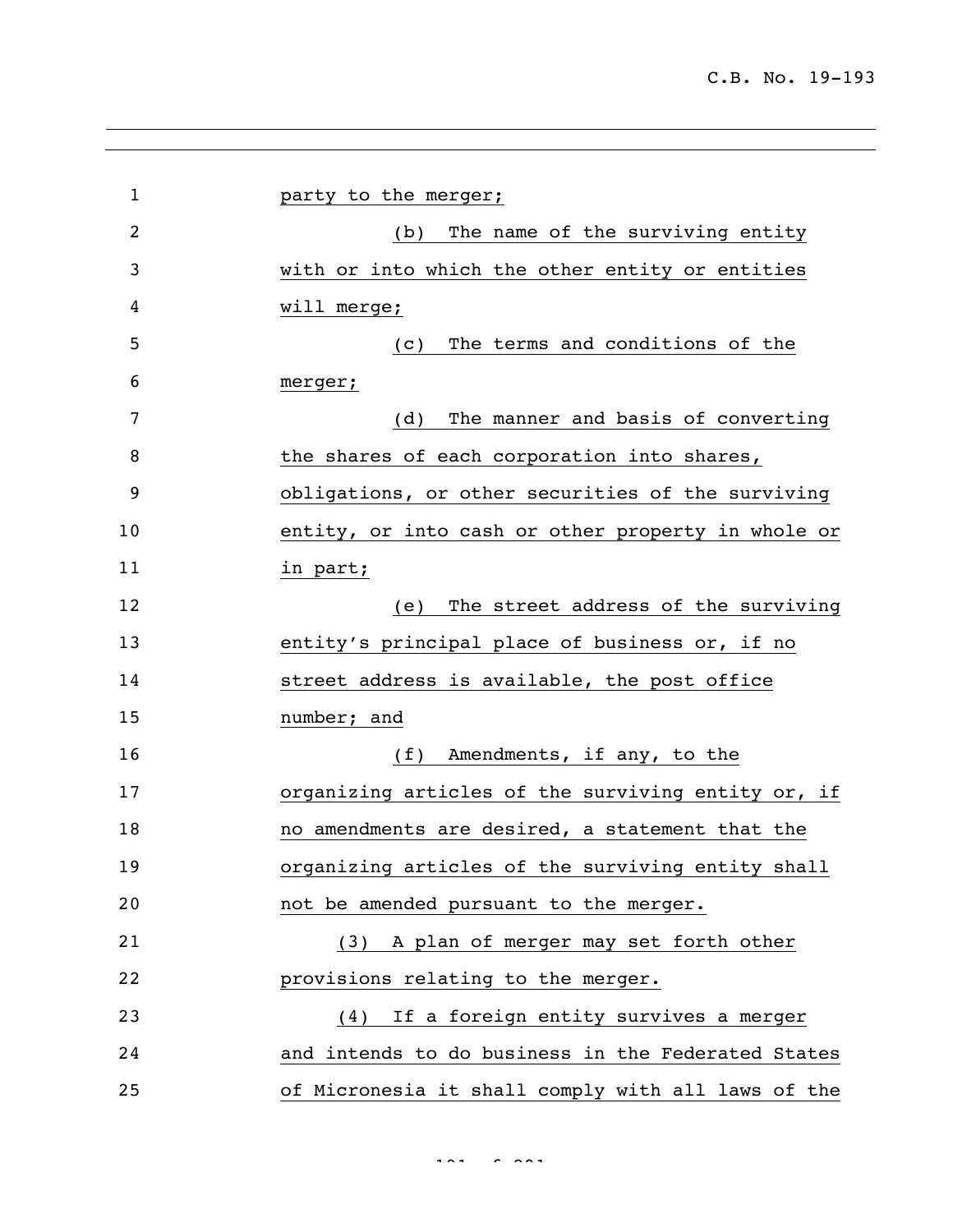Federated States of Micronesia with respect to doing business in the Federated States of Micronesia. (5) The surviving entity shall furnish a copy of the plan of merger, on request and without cost, to any member, shareholder, or partner of 7 any entity that is a party to the merger." Section 135. Title 36 of the Code of the Federated States of Micronesia (Annotated), is hereby amended by inserting a new section 233 of chapter 1, to read as follows: **"Section 233. Foreign mergers.**  (1) Whenever a foreign entity authorized to transact business in the Federated States of Micronesia shall be a party to statutory merger permitted by the laws of the jurisdiction in which it is organized, and the foreign entity shall be 18 the surviving entity, it shall, within sixty days after the merger becomes effective, file with the Registrar a certificate evidencing the merger, duly authenticated by the proper officer of the jurisdiction under the laws of which the statutory merger was effectuated. The certificate evidencing the merger shall be evidence of a change of name if the name of the surviving entity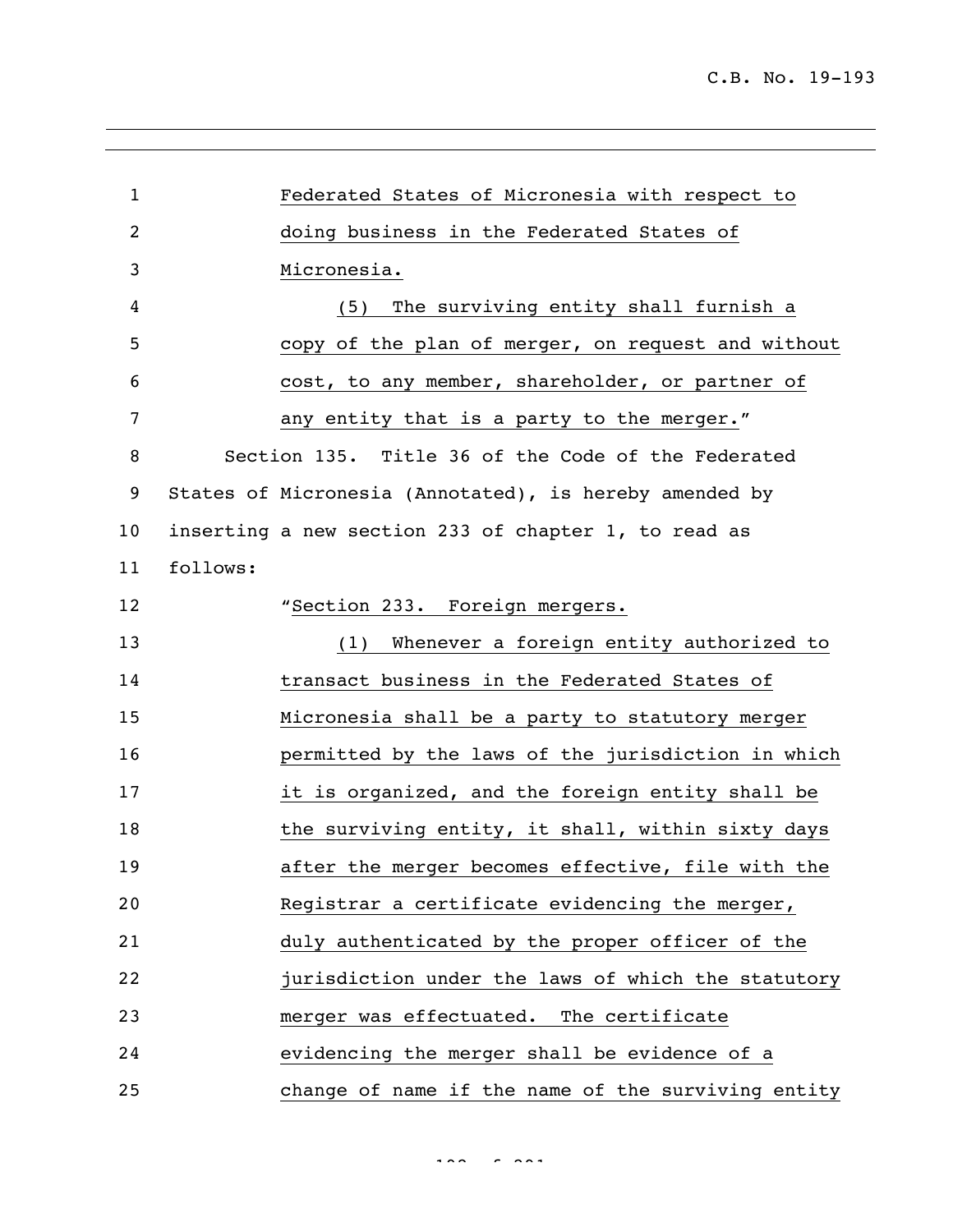| 1  |          | is changed thereby. If the certificate is in a         |
|----|----------|--------------------------------------------------------|
| 2  |          | foreign language, a translation under oath of the      |
| 3  |          | translator shall accompany the certificate.            |
| 4  |          | (2) Whenever a foreign entity authorized to            |
| 5  |          | transact business in the Federated States of           |
| 6  |          | Micronesia shall be a party to a statutory merger      |
| 7  |          | permitted by the laws of the jurisdiction in which     |
| 8  |          | it is organized, and that entity shall not be the      |
| 9  |          | surviving entity, the surviving entity shall,          |
| 10 |          | within sixty days after the merger becomes             |
| 11 |          | effective, file with the Registrar a certificate       |
| 12 |          | evidencing the merger in the form prescribed by        |
| 13 |          | subsection (1)."                                       |
| 14 |          | Section 136. Title 36 of the Code of the Federated     |
| 15 |          | States of Micronesia (Annotated), is hereby amended by |
| 16 |          | inserting a new section 234 of chapter 1, to read as   |
| 17 | follows: |                                                        |
| 18 |          | "Section 234. Share Exchange                           |
| 19 |          | (1) A corporation may acquire all of the               |
| 20 |          | outstanding shares of one or more classes or           |
| 21 |          | series of another corporation if the board of          |
| 22 |          | directors of each corporation adopts, and its          |
| 23 |          | shareholders if required by section 235 approve,       |
| 24 |          | the exchange.                                          |
| 25 |          | The plan of exchange shall set forth:<br>(2)           |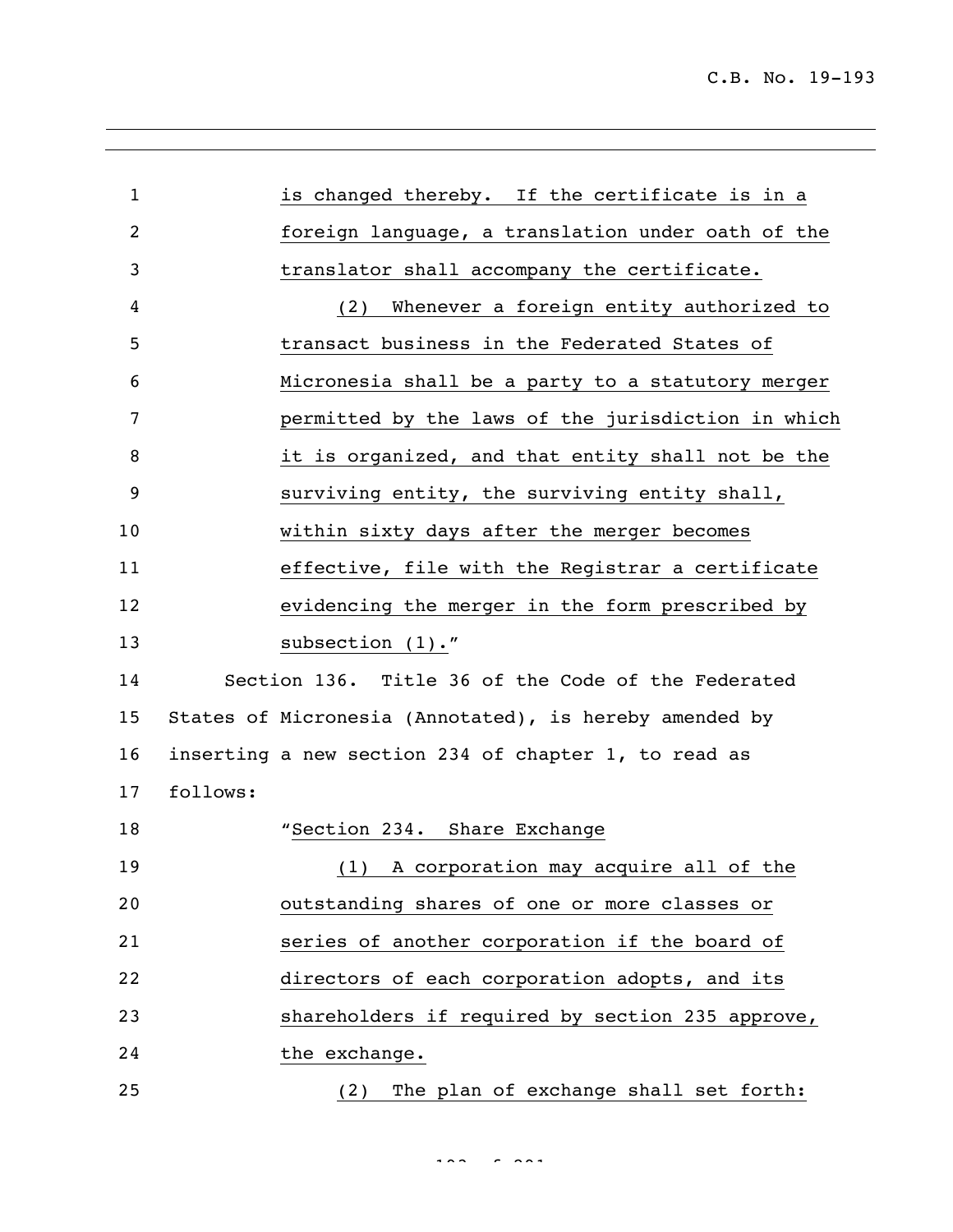C.B. No. 19-193

| $\mathbf{1}$ | The name of the corporation whose<br>(a)               |
|--------------|--------------------------------------------------------|
| 2            | shares will be acquired and the name of the            |
| 3            | acquiring corporation;                                 |
| 4            | the terms and conditions of the<br>(b)                 |
| 5            | exchange; and                                          |
| 6            | The manner and basis of exchanging<br>(C)              |
| 7            | the shares to be acquired for shares, obligations,     |
| 8            | or other securities of the acquiring corporation       |
| 9            | or any other corporation or for cash or other          |
| 10           | property in whole or in part.                          |
| 11           | The plan of exchange may set forth other<br>(3)        |
| 12           | provisions relating to the exchange."                  |
| 13           | Section 137. The Code of the Federated States of       |
| 14           | Micronesia, as amended, is hereby further amended by   |
| 15           | enacting a new section 235 to chapter 1 of Title 36 as |
| 16           | follows:                                               |
| 17           | "Section 235. Action Plan                              |
| 18           | After adopting a plan of merger or share<br>(1)        |
| 19           | exchange, the board of directors of each               |
| 20           | corporation party to the merger, and the board of      |
| 21           | directors of the corporation whose shares will be      |
| 22           | acquired in the share exchange, shall submit the       |
| 23           | plan for approval by its shareholders.                 |
| 24           | For a plan of merger or share exchange<br>(2)          |
| 25           | to be approved:                                        |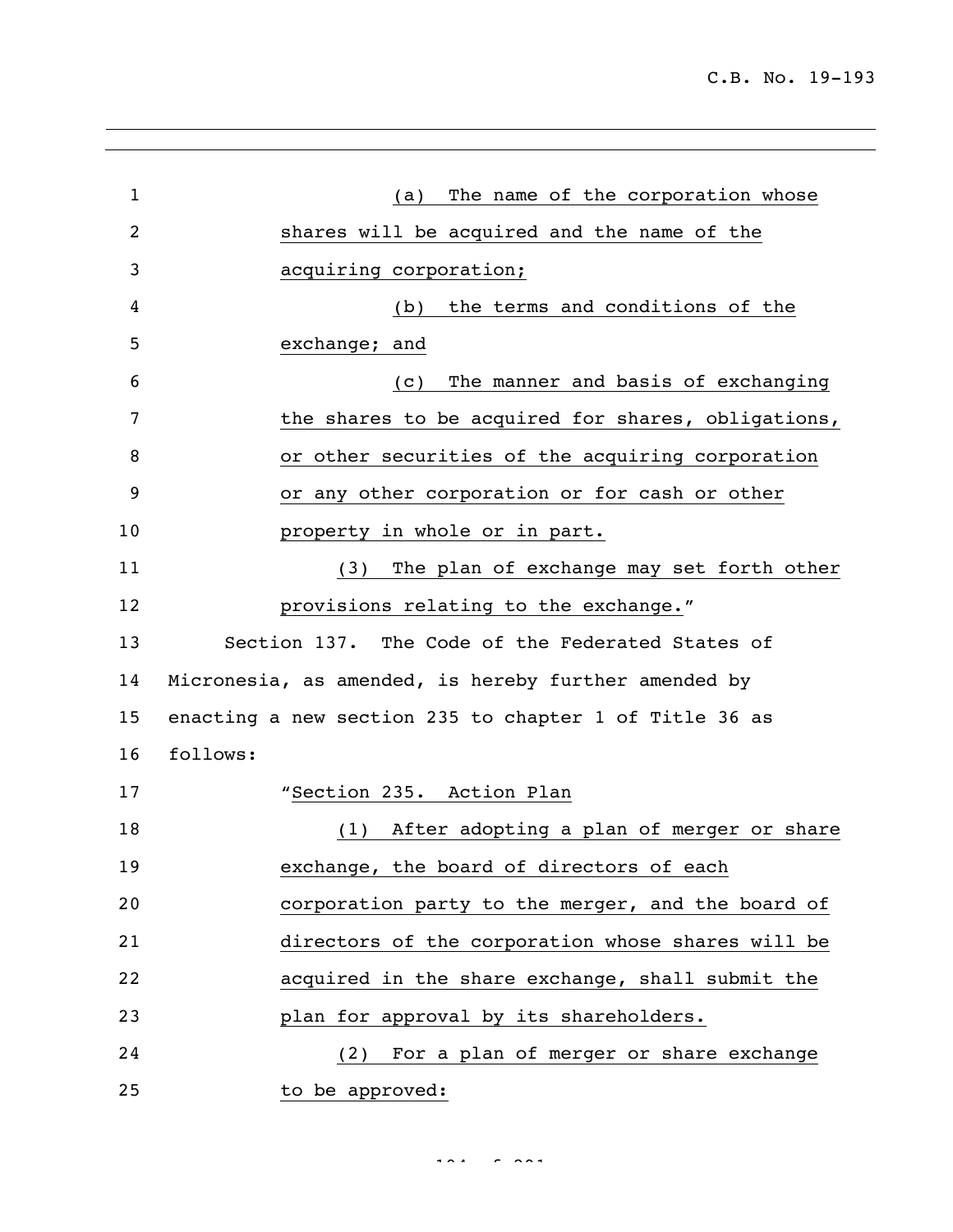| $\mathbf{1}$   | The board of directors shall<br>(a)                |
|----------------|----------------------------------------------------|
| $\overline{2}$ | recommend the plan of merger or share exchange to  |
| 3              | the shareholders, unless the board of directors    |
| 4              | determines that because of conflict of interest or |
| 5              | other special circumstances it should make no      |
| 6              | recommendation and communicates the basis for its  |
| 7              | determination to the shareholders with the plan;   |
| 8              | and                                                |
| 9              | The shareholders entitled to vote<br>(b)           |
| 10             | shall approve the plan.                            |
| 11             | The board of directors may condition its<br>(3)    |
| 12             | submission of the proposed merger or share         |
| 13             | exchange on any basis.                             |
| 14             | The corporation shall notify each<br>(4)           |
| 15             | shareholder, whether or not entitled to vote, of   |
| 16             | the proposed shareholders' meeting in accordance   |
| 17             | with section 154. The notice shall also state      |
| 18             | that the purpose, or one of the purposes, of the   |
| 19             | meeting is to consider the plan of merger or share |
| 20             | exchange and contain or be accompanied by a copy   |
| 21             | or summary of the plan.                            |
| 22             | (5) A vote of the shareholders shall be            |
| 23             | taken on the proposed plan. The plan shall be      |
| 24             | approved upon receiving the affirmative vote of    |
| 25             | the holders of a majority of each class of the     |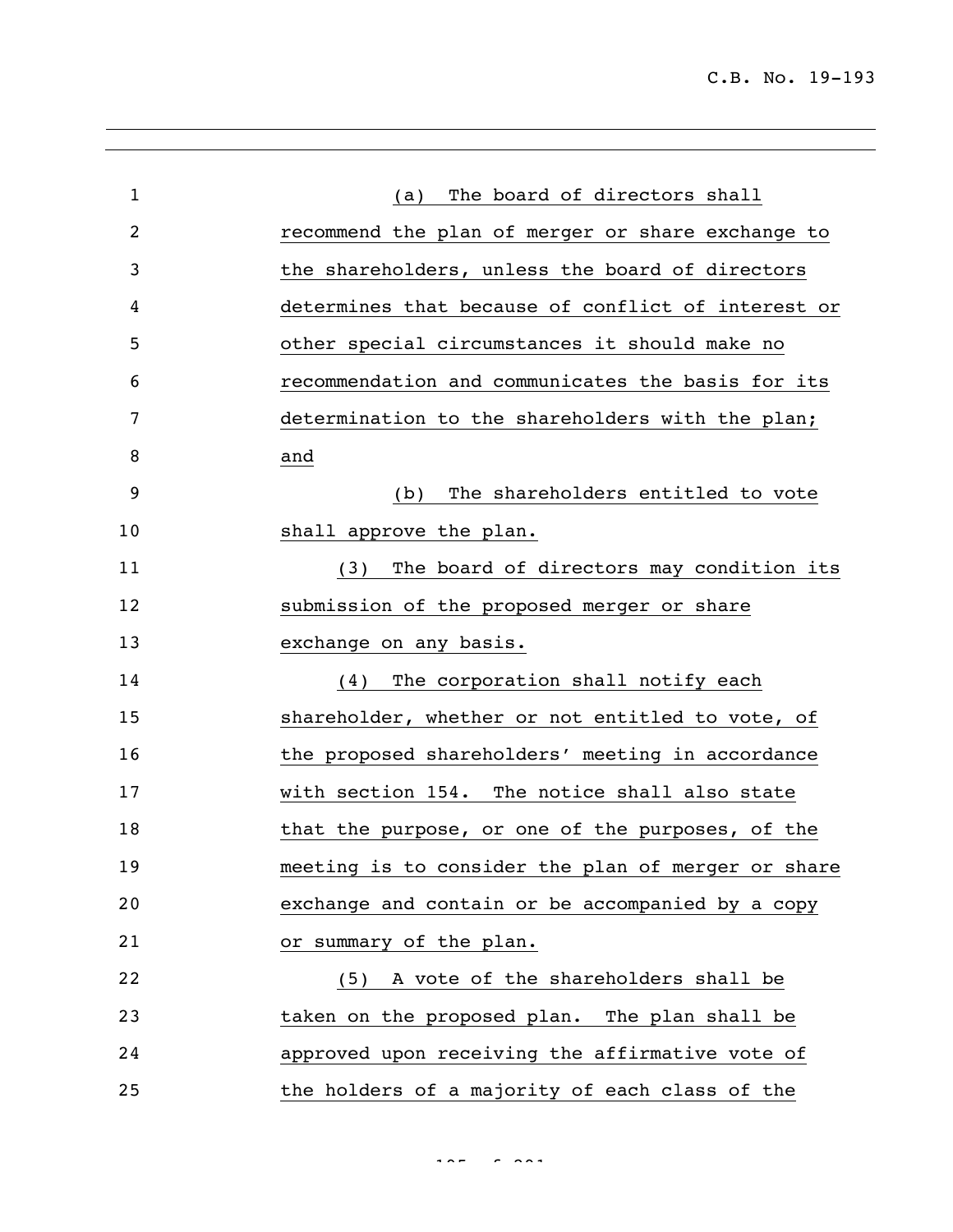| $\mathbf{1}$   | shares entitled to vote thereon as a class and of  |
|----------------|----------------------------------------------------|
| $\overline{2}$ | the total shares entitled to vote thereon. Any     |
| 3              | class of shares of any such corporation shall be   |
| 4              | entitled to vote as a class if any such plan       |
| 5              | contains any provision that, if contained in a     |
| 6              | proposed amendment to articles of incorporation,   |
| 7              | would entitle that class of shares to vote as a    |
| 8              | class and, in the case of an exchange, if the      |
| 9              | class is included in the exchange.                 |
| 10             | (6) Separate voting by voting groups is            |
| 11             | required:                                          |
| 12             | On a plan of merger if the plan<br>(a)             |
| 13             | contains a provision that, if contained in a       |
| 14             | proposed amendment to articles of incorporation,   |
| 15             | would require action by one or more separate       |
| 16             | voting groups on the proposed amendment under      |
| 17             | section 222; or                                    |
| 18             | On a plan of share exchange by each<br>(b)         |
| 19             | class or series of shares included in the          |
| 20             | exchange, with each class or series constituting a |
| 21             | separate voting group.                             |
| 22             | (7) Action by the shareholders of the              |
| 23             | surviving corporation on a plan of merger is not   |
| 24             | required if:                                       |
| 25             | The articles of incorporation of<br>(a)            |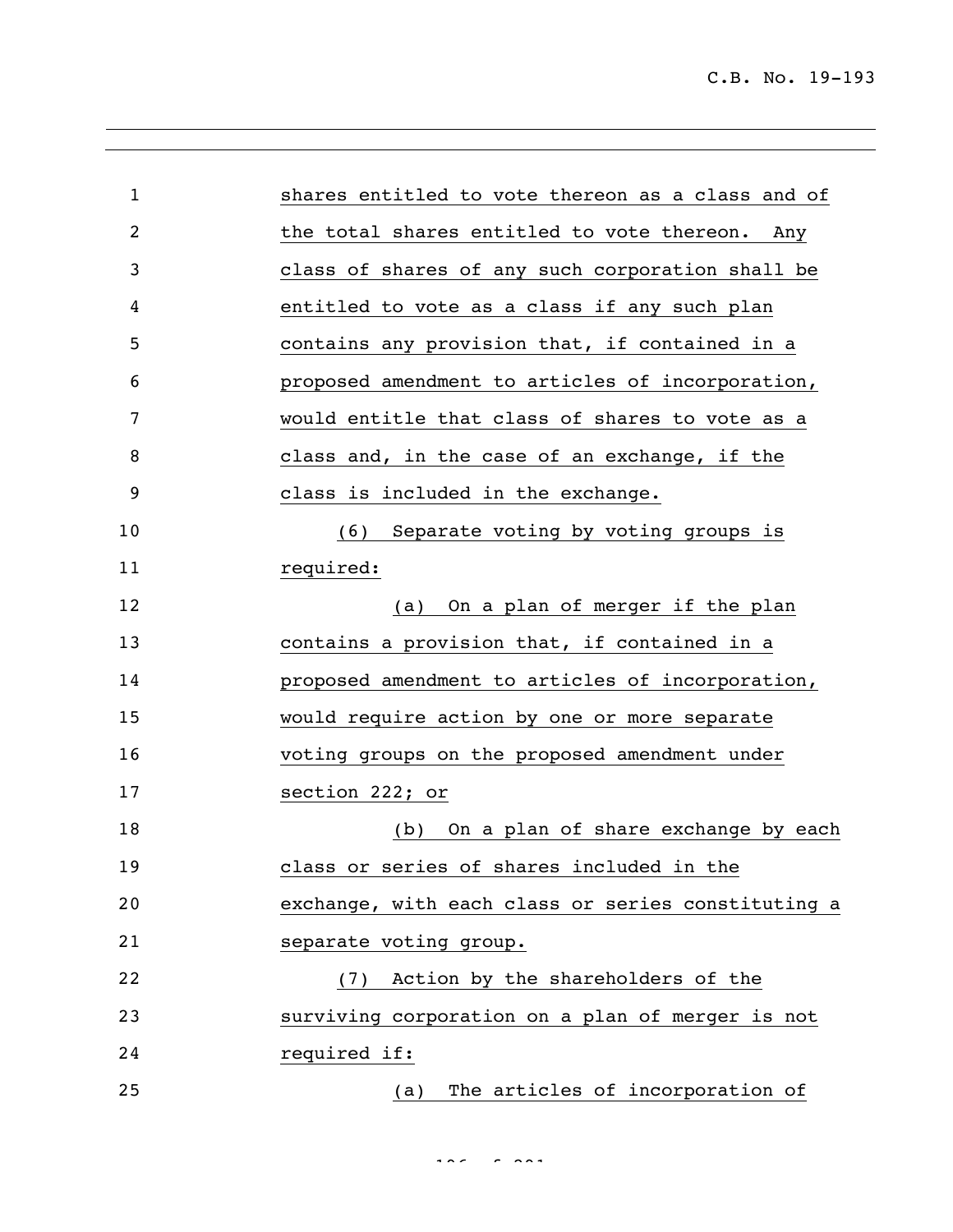C.B. No. 19-193

| $\mathbf{1}$   | the surviving corporation will not differ except   |
|----------------|----------------------------------------------------|
| $\overline{2}$ | for amendments enumerated in section 220 from the  |
| 3              | articles of incorporation before the merger;       |
| 4              | Each shareholder of the surviving<br>(b)           |
| 5              | corporation whose shares were outstanding          |
| 6              | immediately before the effective date of the       |
| 7              | merger will hold the same number of shares, with   |
| 8              | identical designation, preferences, limitations,   |
| 9              | and relative rights, immediately after the merger; |
| 10             | The number of voting shares<br>(C)                 |
| 11             | outstanding immediately after the merger, plus the |
| 12             | number of voting shares issuable as a result of    |
| 13             | the merger either by the conversion of securities  |
| 14             | issued pursuant to the merger or the exercise of   |
| 15             | rights and warrants issued pursuant to the merger, |
| 16             | will not exceed by more than twenty per cent the   |
| 17             | total number of voting shares of the surviving     |
| 18             | corporation outstanding immediately before the     |
| 19             | merger; and                                        |
| 20             | The number of participating shares<br>(d)          |
| 21             | outstanding immediately after the merger, plus the |
| 22             | number of participating shares issuable as a       |
| 23             | result of the merger either by the conversion of   |
| 24             | securities issued pursuant to the merger or        |
| 25             | exercise of rights and warrants issued pursuant to |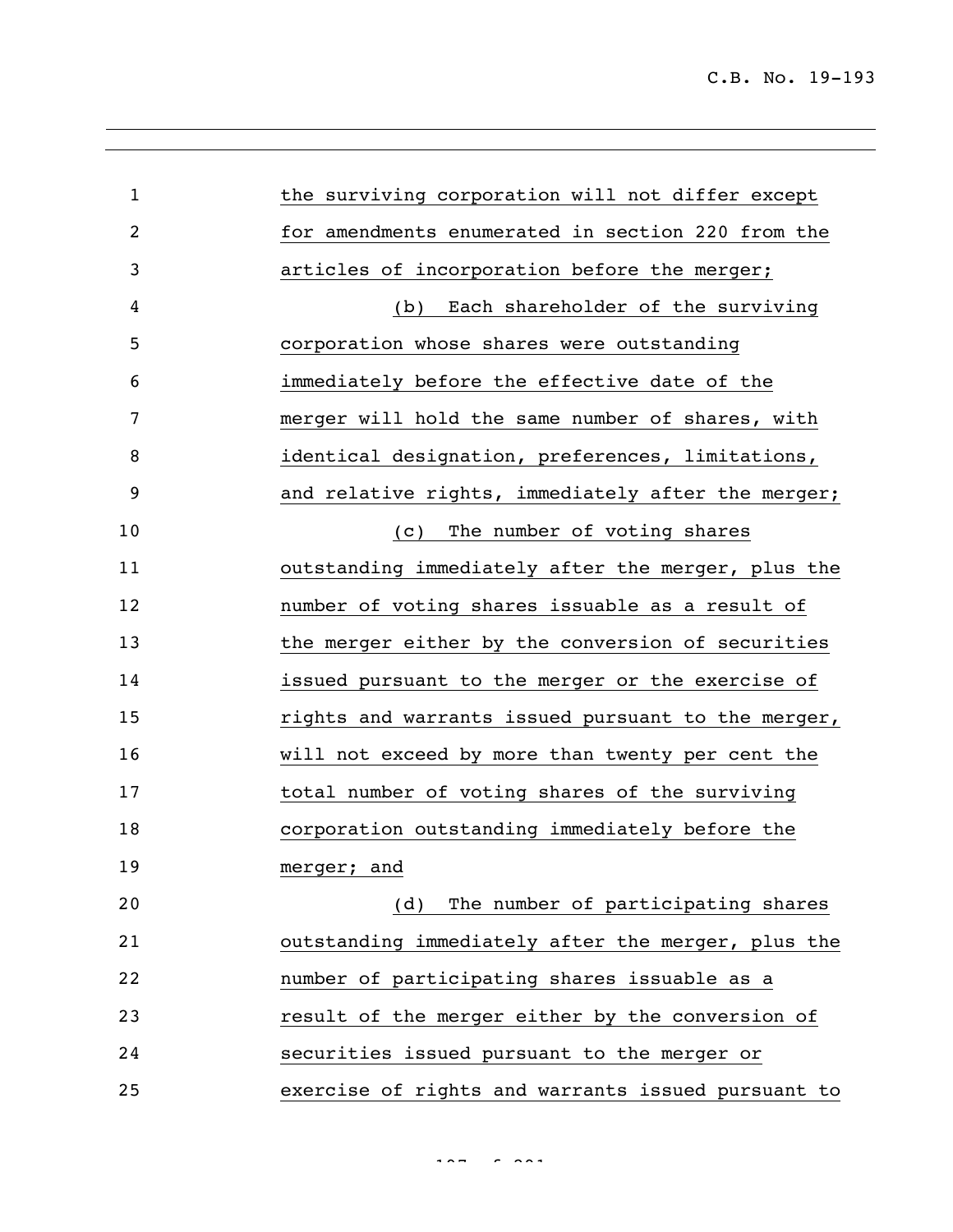| $\mathbf 1$ | the merger, will not exceed by more than twenty    |
|-------------|----------------------------------------------------|
| 2           | per cent the total number of participating shares  |
| 3           | outstanding immediately before the merger.         |
| 4           | As used in subsection (7):<br>(8)                  |
| 5           | 'Participating shares" means shares<br>(a)         |
| 6           | that entitle their holders to participate without  |
| 7           | limitations in distributions.                      |
| 8           | (b) 'Voting shares' means shares that              |
| 9           | entitle their holders to vote unconditionally in   |
| 10          | elections of directors.                            |
| 11          | (9) After a merger or share exchange is            |
| 12          | authorized, and at any time before articles of     |
| 13          | merger or share exchange are filed, the planned    |
| 14          | merger or share exchange may be abandoned without  |
| 15          | prejudice to contractual rights, if any, without   |
| 16          | further shareholder action, in accordance with the |
| 17          | procedure set forth in the plan of merger or share |
| 18          | exchange or, if none is set forth, in the manner   |
| 19          | determined by the board of directors. A plan of    |
| 20          | merger may provide that at any time prior to the   |
| 21          | time that the plan becomes effective, the plan may |
| 22          | be terminated by the board of directors of any     |
| 23          | constituent corporations notwithstanding approval  |
| 24          | of the plan by the stockholders of all or any of   |
| 25          | the constituent corporations. If the plan of       |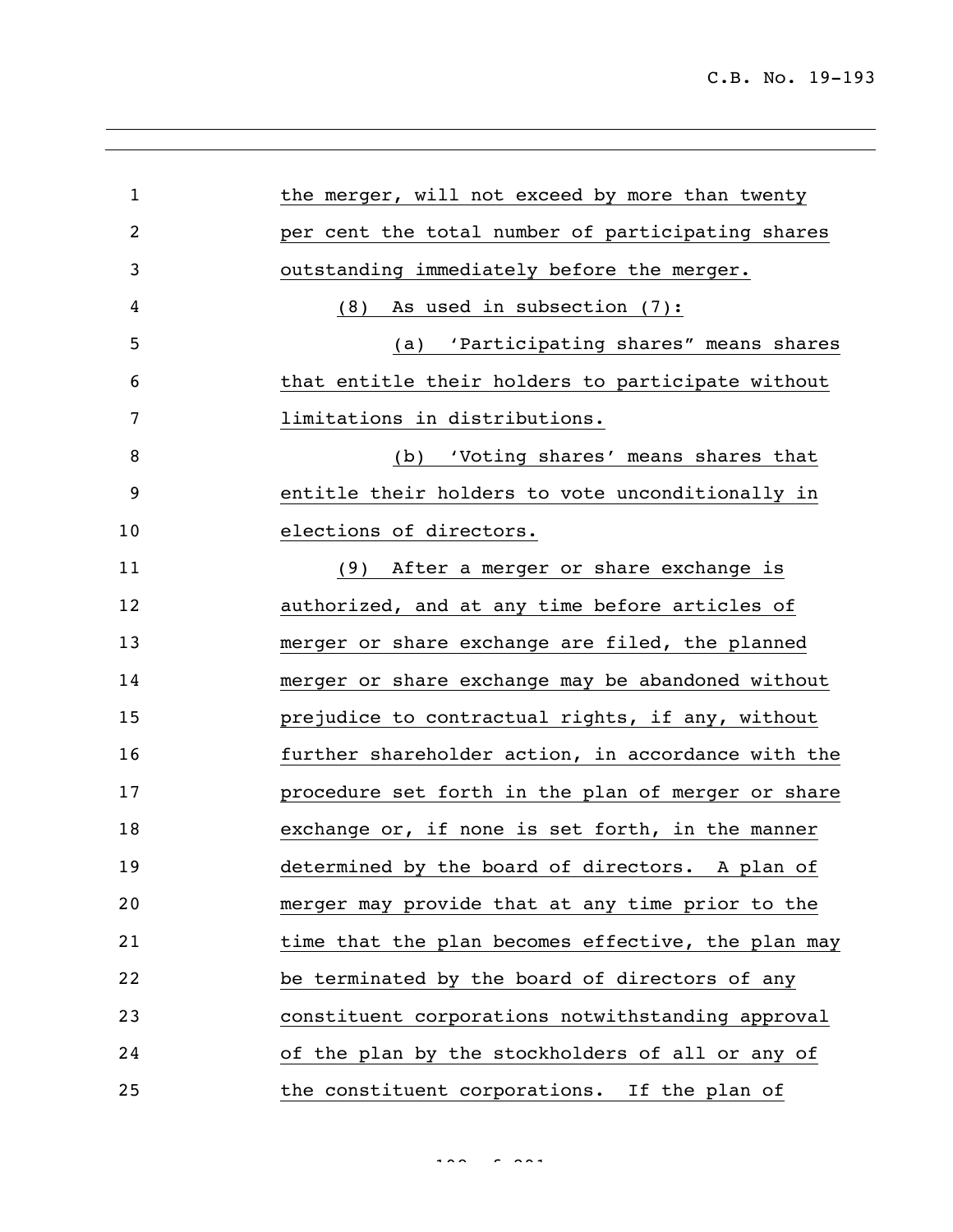| $\mathbf{1}$ | merger is terminated after the filing of the       |
|--------------|----------------------------------------------------|
| 2            | articles but before the plan has become effective, |
| 3            | a certificate of termination shall be filed with   |
| 4            | the Registrar. A plan of merger may allow the      |
| 5            | boards of directors of the constituent             |
| 6            | corporations to amend the plan at any time prior   |
| 7            | to the time that the plan becomes effective;       |
| 8            | provided that an amendment made subsequent to the  |
| 9            | adoption of the plan by the stockholders of any    |
| 10           | constituent corporation shall not:                 |
| 11           | Alter or change the amount or kind<br>(a)          |
| 12           | of shares, securities, cash, property, or rights   |
| 13           | or any of them to be received in exchange for or   |
| 14           | on conversion of all or any of the shares of any   |
| 15           | class or series thereof of the constituent         |
| 16           | corporation;                                       |
| 17           | Alter or change any term of the<br>(b)             |
| 18           | organizing articles of the surviving entity to be  |
| 19           | effected by the merger; or                         |
| 20           | (c) Alter or change any of the terms               |
| 21           | and conditions of the plan if the alteration or    |
| 22           | change would adversely affect the holders of any   |
| 23           | class or series of shares thereof of the           |
| 24           | constituent corporation.                           |
| 25           | (10) If the plan of merger is amended after        |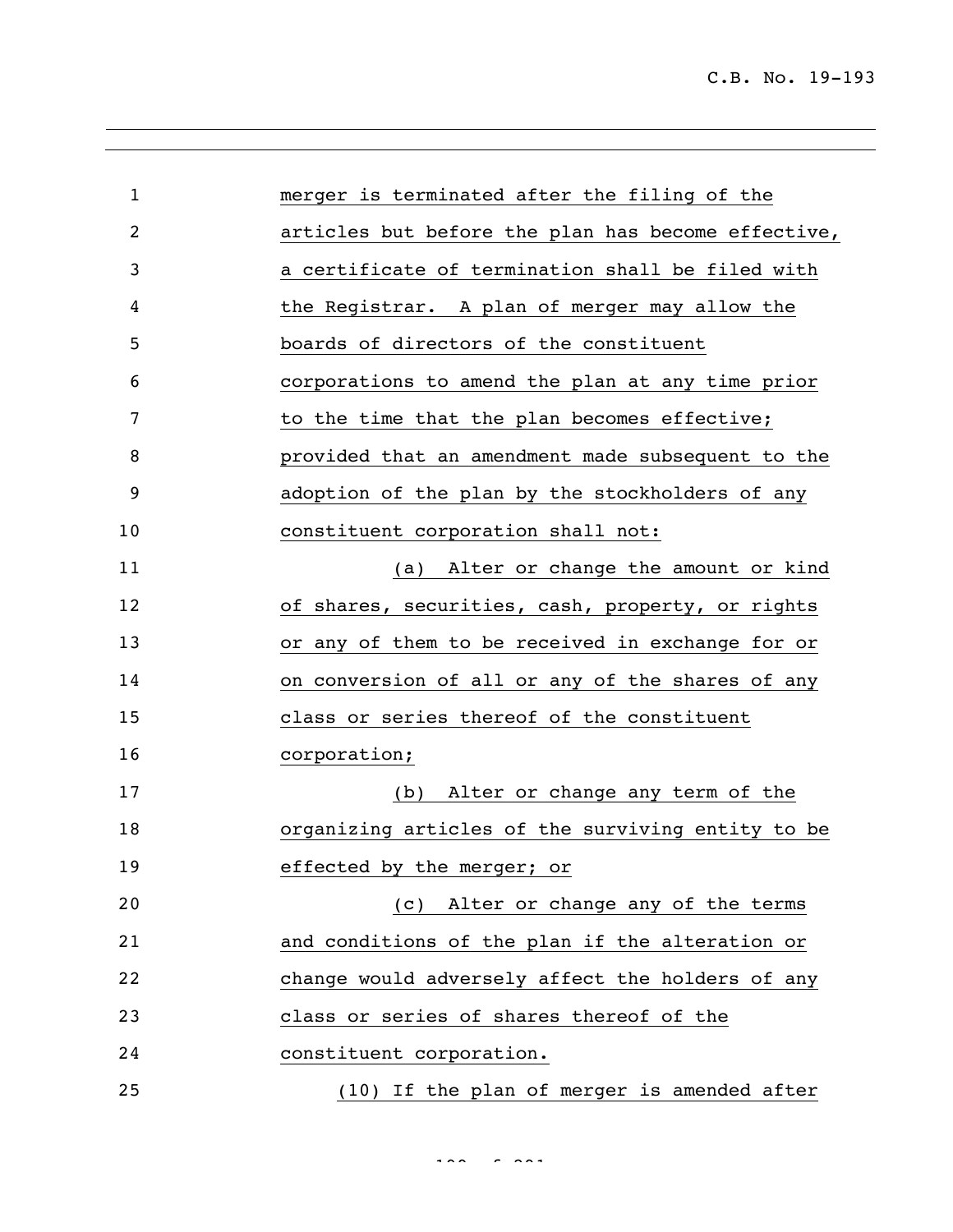| $\mathbf{1}$ |          | the articles are filed with the Registrar but          |
|--------------|----------|--------------------------------------------------------|
| 2            |          | before the plan has become effective, articles of      |
| 3            |          | amendment shall be filed with the Registrar.           |
| 4            |          | (11) A merger or share exchange takes effect           |
| 5            |          | on the filing date of the articles of merger or        |
| 6            |          | share exchange, or on the date subsequent to the       |
| 7            |          | filing as set forth in the articles of merger or       |
| 8            |          | share exchange; provided that the effective date       |
| 9            |          | shall not be more than thirty days from the filing     |
| 10           |          | date."                                                 |
| 11           |          | Section 138. Title 36 of the Code of the Federated     |
| 12           |          | States of Micronesia (Annotated), is hereby amended by |
| 13           |          | inserting a new section 236 of chapter 1, to read as   |
| 14           | follows: |                                                        |
| 15           |          | "Section 236. Merger of subsidiary.                    |
| 16           |          | (1) A parent corporation owning at least               |
| 17           |          | ninety per cent of the outstanding shares of each      |
| 18           |          | class of a subsidiary corporation may merge the        |
| 19           |          | subsidiary into itself without approval of the         |
| 20           |          | shareholders of the parent or subsidiary.              |
| 21           |          | The board of directors of the parent<br>(2)            |
| 22           |          | corporation shall adopt a plan of merger that sets     |
| 23           |          | forth:                                                 |
| 24           |          | The names of the parent and<br>(a)                     |
| 25           |          | subsidiary; and                                        |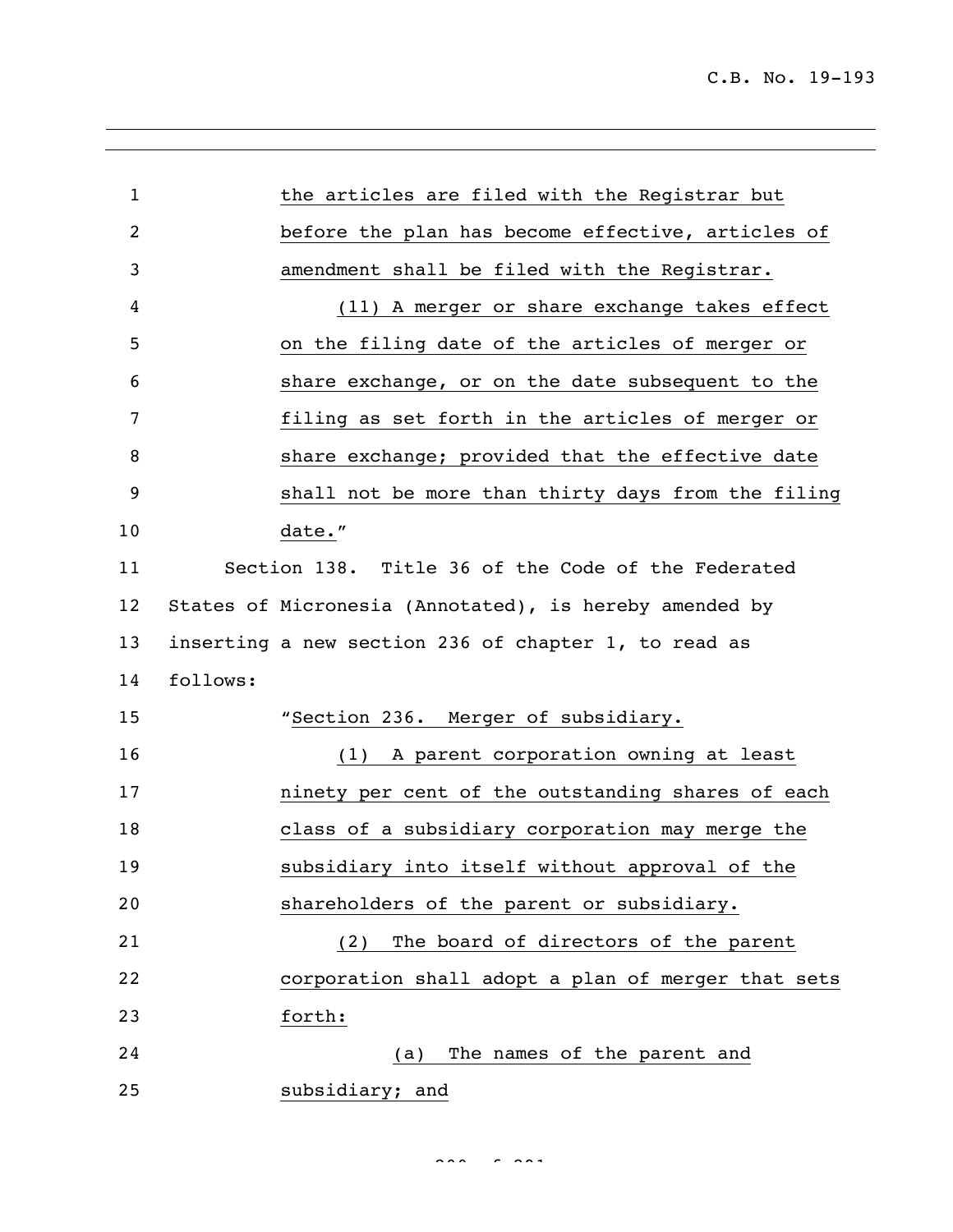| $\mathbf{1}$ | The manner and basis of converting<br>(b)          |
|--------------|----------------------------------------------------|
| 2            | the shares of the subsidiary into shares,          |
| 3            | obligations, or other securities of the parent or  |
| 4            | any other corporation or into cash or other        |
| 5            | property in whole or in part.                      |
| 6            | The parent corporation shall mail a copy<br>(3)    |
| 7            | of the plan of merger to each shareholder of the   |
| 8            | subsidiary corporation who does not waive the      |
| 9            | mailing requirement in writing.                    |
| 10           | Articles of merger shall be delivered to<br>(4)    |
| 11           | the Registrar for filing and shall set forth:      |
| 12           | The name and jurisdiction of<br>(a)                |
| 13           | incorporation of the subsidiary corporation, and   |
| 14           | the name and jurisdiction of incorporation of the  |
| 15           | corporation owning at least ninety percent of its  |
| 16           | shares, which is hereinafter designated as the     |
| 17           | surviving corporation;                             |
| 18           | A statement that the plan or merger<br>(b)         |
| 19           | has been approved by the board of directors of the |
| 20           | surviving corporation;                             |
| 21           | The number of outstanding shares of<br>(C)         |
| 22           | each class of the subsidiary corporation and the   |
| 23           | number of shares of each class owned by the        |
| 24           | surviving corporation;                             |
| 25           | The date a copy of the plan of<br>(d)              |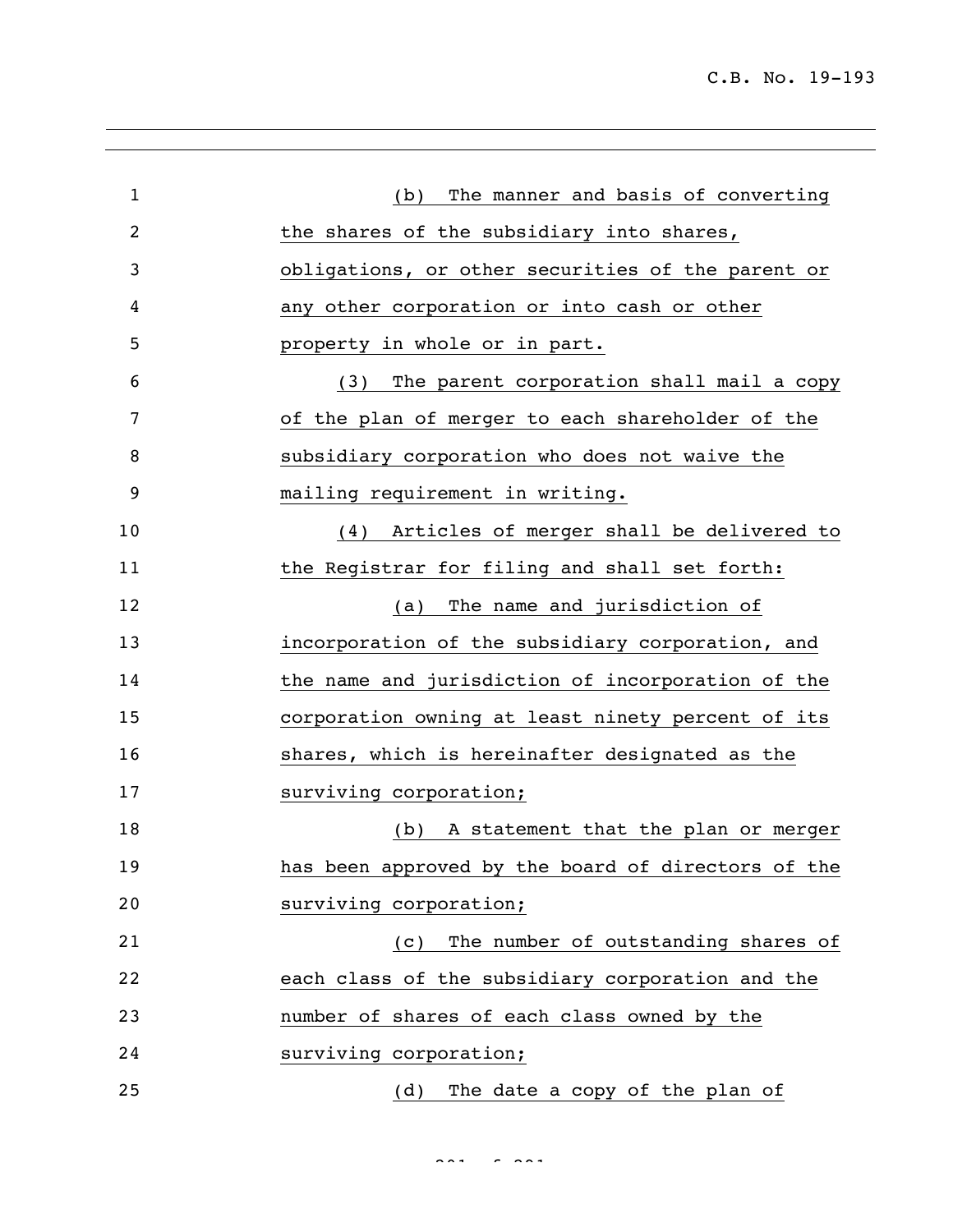| $\mathbf{1}$   | merger was mailed to shareholders of the           |
|----------------|----------------------------------------------------|
| $\overline{2}$ | subsidiary corporation entitled to receive the     |
| 3              | plan; and                                          |
| 4              | A statement that includes:<br>(e)                  |
| 5              | (i) An agreement that the                          |
| 6              | surviving entity may be served with process in the |
| 7              | Federated States of Micronesia in any action or    |
| 8              | proceeding for the enforcement of any liability or |
| 9              | obligation of any entity previously subject to     |
| 10             | suit in the Federated States of Micronesia that is |
| 11             | to merge;                                          |
| 12             | (ii) An irrevocable appointment of                 |
| 13             | a resident of the Federated States of Micronesia   |
| 14             | as its agent to accept service of process in a     |
| 15             | proceeding under subparagraph (i), that includes   |
| 16             | the resident's street address in the Federated     |
| 17             | States of Micronesia; and                          |
| 18             | (iii) An agreement for the                         |
| 19             | enforcement, as provided in this chapter, of the   |
| 20             | right of any dissenting member, shareholder, or    |
| 21             | partner to receive payment for their interest      |
| 22             | against the surviving entity.                      |
| 23             | The parent may not deliver articles of<br>(5)      |
| 24             | merger to the Registrar for filing until at least  |
| 25             | thirty days after the date it mailed a copy of the |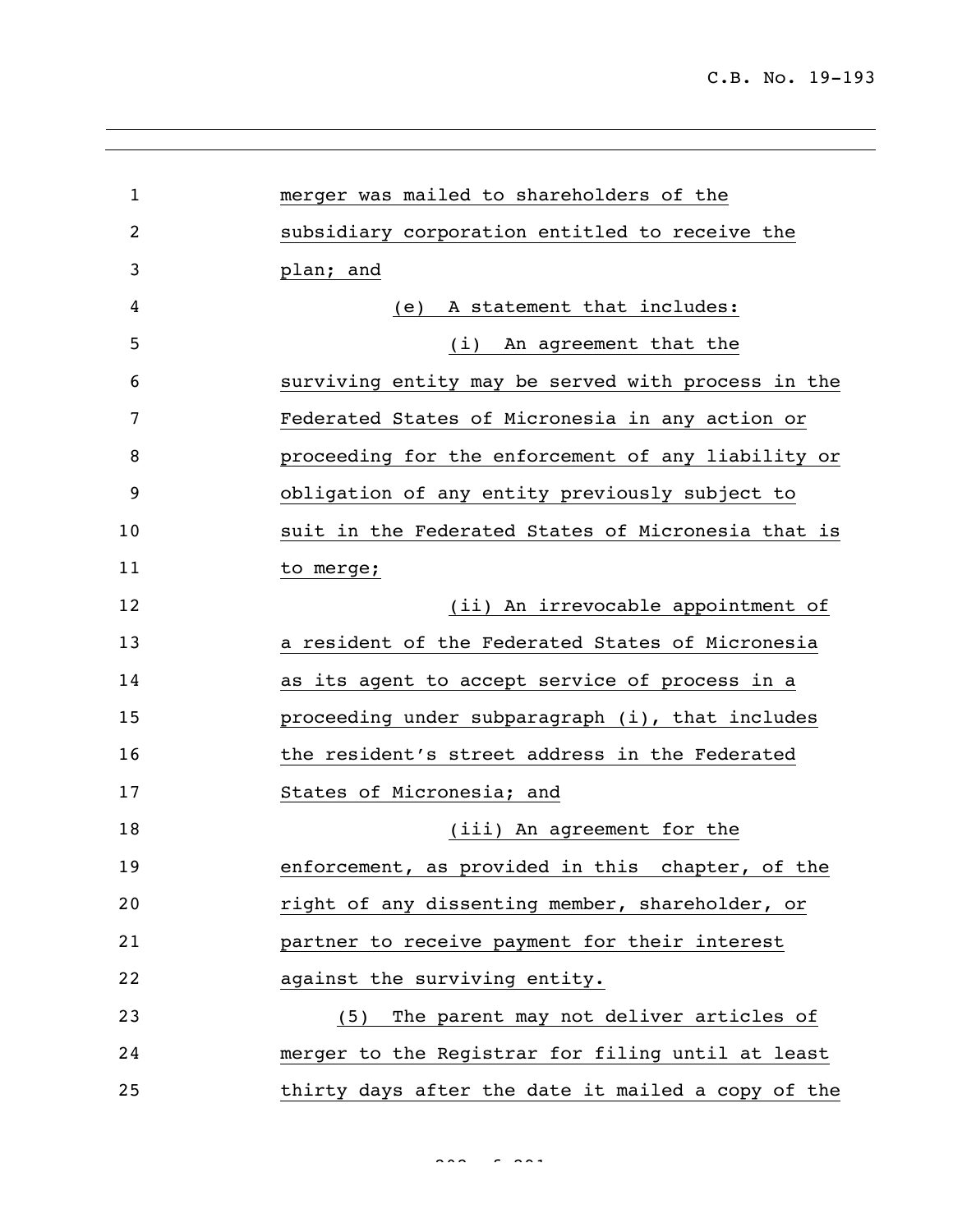| $\mathbf{1}$   |          | plan of merger to each shareholder of the              |
|----------------|----------|--------------------------------------------------------|
| $\overline{c}$ |          | subsidiary corporation who did not waive the           |
| 3              |          | mailing requirement.                                   |
| 4              |          | (6) Articles of merger under this section              |
| 5              |          | may not contain amendments to the articles of          |
| 6              |          | incorporation of the parent corporation except for     |
| 7              |          | amendments enumerated in section 220."                 |
| 8              |          | Section 139. Title 36 of the Code of the Federated     |
| 9              |          | States of Micronesia (Annotated), is hereby amended by |
| 10             |          | inserting a new section 237 of chapter 1, to read as   |
| 11             | follows: |                                                        |
| 12             |          | "Section 237. Articles of merger or share              |
| 13             |          | exchange.                                              |
| 14             |          | (1) After a plan of merger or share exchange           |
| 15             |          | is approved by the shareholders, or adopted by the     |
| 16             |          | board of directors if shareholder approval is not      |
| 17             |          | required, articles of merger or share exchange         |
| 18             |          | shall be signed on behalf of each corporation and      |
| 19             |          | each other entity that is a party to the merger or     |
| 20             |          | share exchange and shall be delivered to the           |
| 21             |          | Register for filing. The articles of merger or         |
| 22             |          | share exchange shall set forth:                        |
| 23             |          | (a) For a merger, the name and                         |
| 24             |          | jurisdiction of each entity that is a party to the     |
| 25             |          | merger, and the name, address, and jurisdiction of     |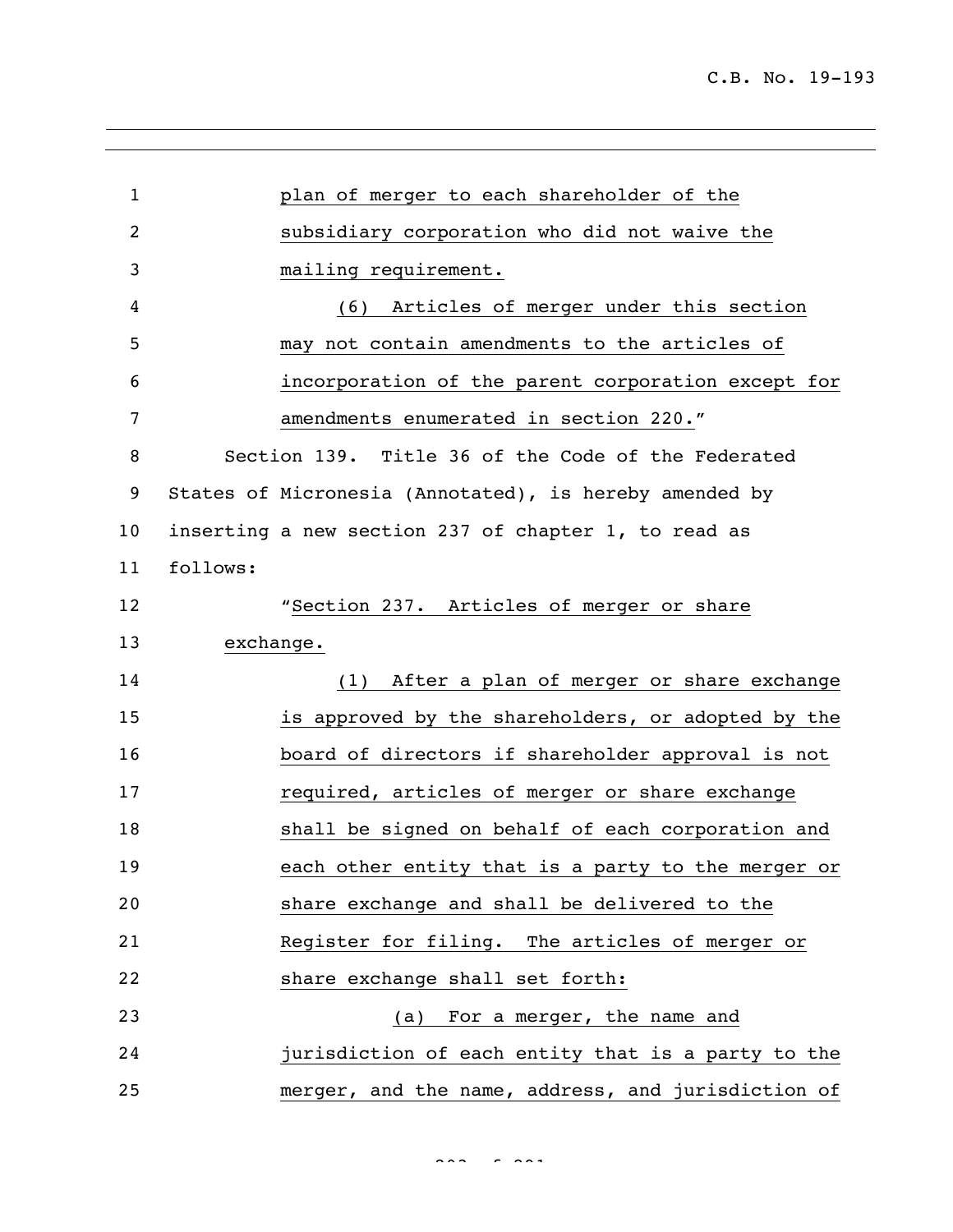| $\mathbf{1}$ | the surviving entity;                              |
|--------------|----------------------------------------------------|
| 2            | (b) For a share exchange, the name,                |
| 3            | address, and jurisdiction of both the corporation  |
| 4            | whose shares will be acquired and the acquiring    |
| 5            | corporation;                                       |
| 6            | A statement that the plan of merger<br>(C)         |
| 7            | or share exchange has been approved by each entity |
| 8            | involved in the merger or share exchange;          |
| 9            | If a merger, a statement indicating<br>(d)         |
| 10           | any changes in the organizing articles of the      |
| 11           | surviving entity to be given effect by the merger; |
| 12           | provided that if no changes are made, a statement  |
| 13           | that the organizing articles of the surviving      |
| 14           | entity shall not be amended pursuant to the        |
| 15           | merger; and                                        |
| 16           | A statement that includes:<br>(e)                  |
| 17           | (i) An agreement that the                          |
| 18           | surviving entity may be served with process in the |
| 19           | Federated States of Micronesia in any action or    |
| 20           | proceeding for the enforcement of any liability or |
| 21           | obligation of any entity previously subject to     |
| 22           | suit in the Federated States of Micronesia that is |
| 23           | to merge;                                          |
| 24           | (ii) An irrevocable appointment of                 |
| 25           | a resident of the Federated States of Micronesia   |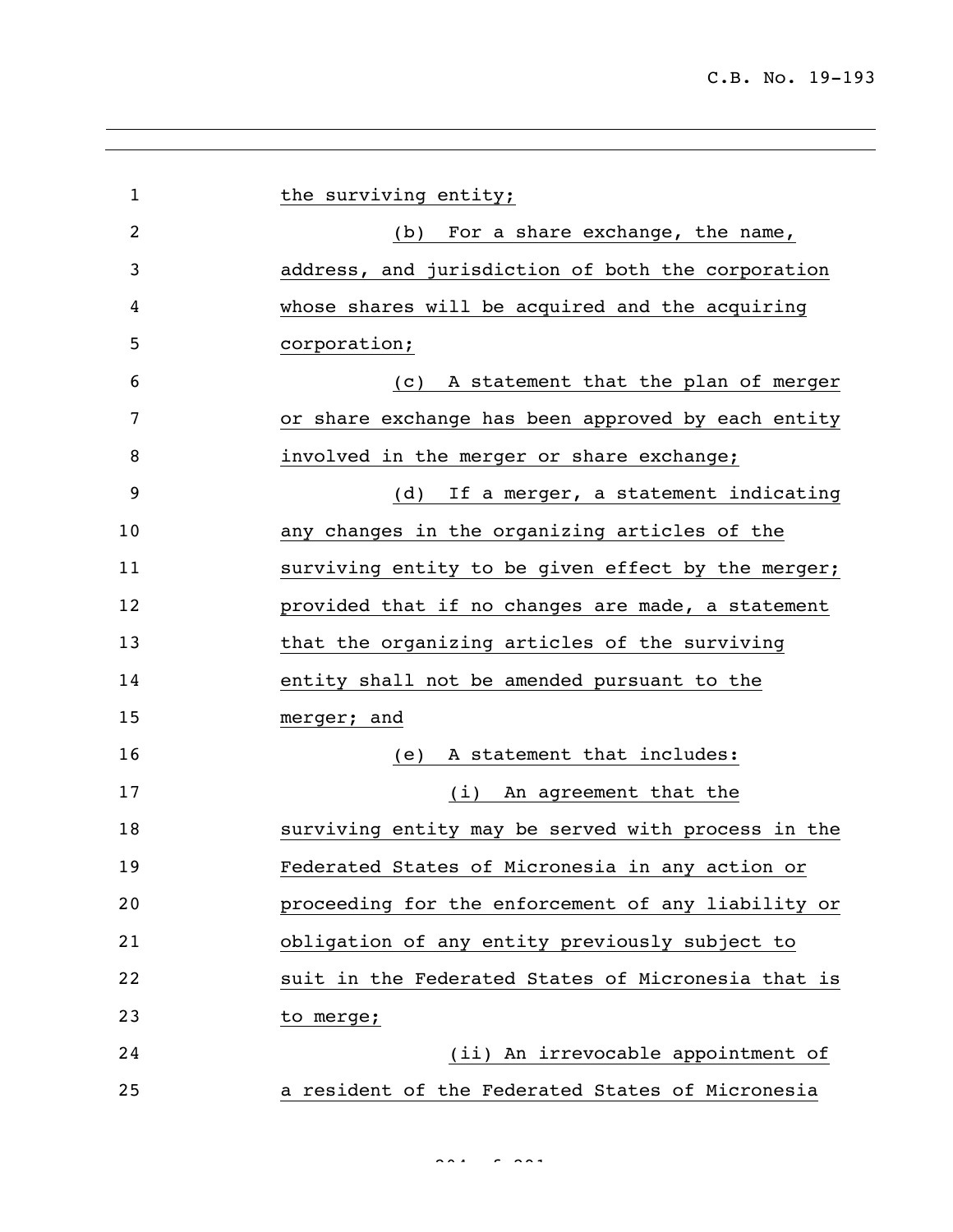| 1  | as its agent to accept service of process in a     |
|----|----------------------------------------------------|
| 2  | proceeding under subparagraph (i), that includes   |
| 3  | the resident's street address in the Federated     |
| 4  | States of Micronesia; and                          |
| 5  | (iii) An agreement for the                         |
| 6  | enforcement, as provided in this chapter, of the   |
| 7  | right of any dissenting member, shareholder, or    |
| 8  | partner to receive payment for their interest      |
| 9  | against the surviving entity.                      |
| 10 | If the articles of merger provide for a<br>(2)     |
| 11 | future effective date, and:                        |
| 12 | The plan of merger is amended to<br>(a)            |
| 13 | change the future effective date;                  |
| 14 | The plan of merger permits the<br>(b)              |
| 15 | amendment of the articles of merger to change the  |
| 16 | future effective date without an amendment to the  |
| 17 | plan of merger; or                                 |
| 18 | The plan of merger is amended to<br>(C)            |
| 19 | change any other matter contained in the articles  |
| 20 | of merger so as to make the articles of merger     |
| 21 | inaccurate in any material respect, prior to the   |
| 22 | future effective date;                             |
| 23 | Then the articles of merger shall be amended by    |
| 24 | filing with the Registrar articles of amendment    |
| 25 | that identify the articles of merger and set forth |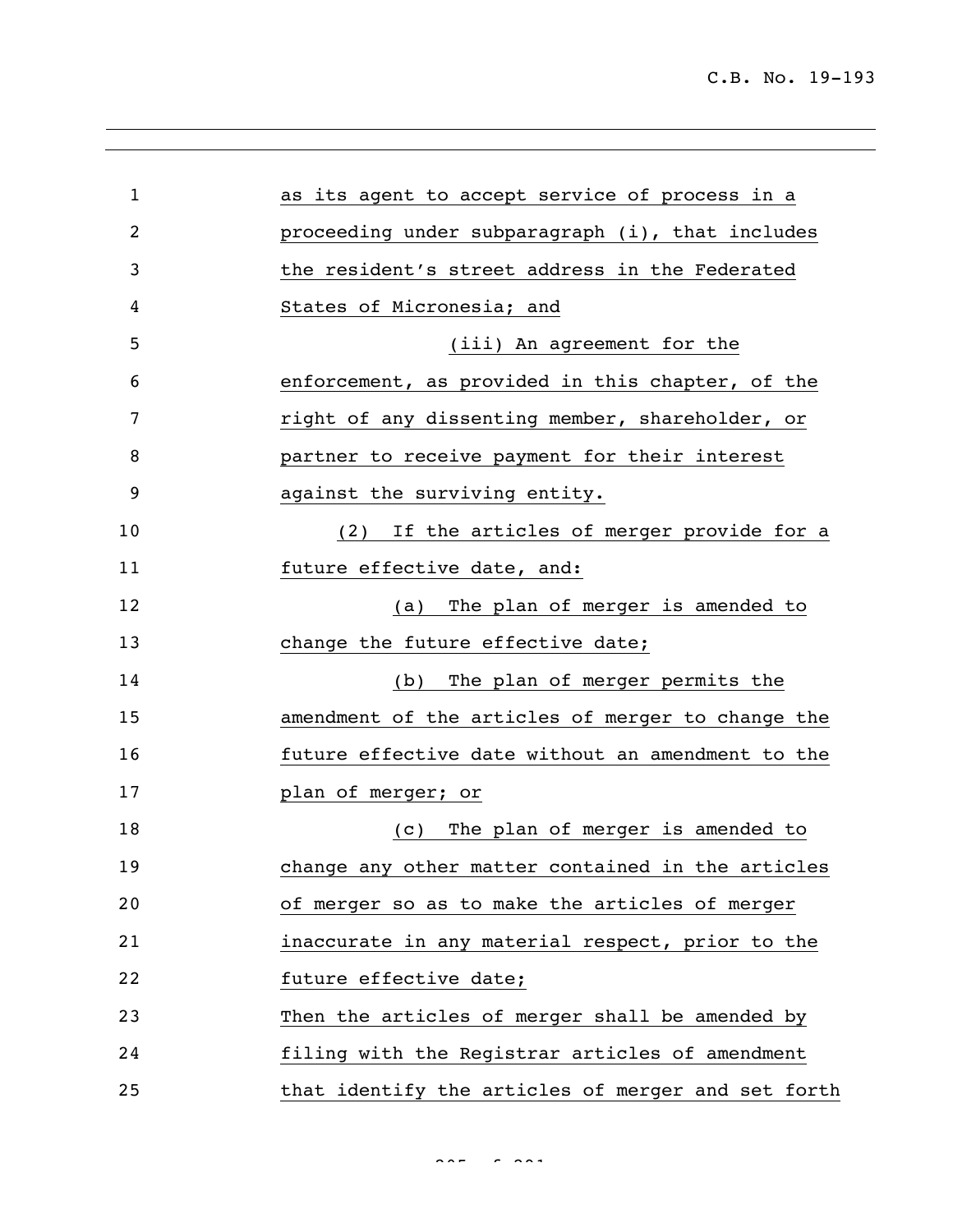| $\mathbf{1}$ | the amendment to the articles of merger. If the        |
|--------------|--------------------------------------------------------|
| 2            | articles of merger provide for a future effective      |
| 3            | date and if the plan of merger is terminated prior     |
| 4            | to the future effective date, the articles of          |
| 5            | merger shall be terminated by filing with the          |
| 6            | Registrar a certificate of termination that            |
| 7            | identifies the articles of merger and states that      |
| 8            | the plan of merger has been terminated.                |
| 9            | (3) Articles of merger operate as an                   |
| 10           | amendment to the corporation's articles of             |
| 11           | incorporation."                                        |
| 12           | Section 140. Title 36 of the Code of the Federated     |
| 13           | States of Micronesia (Annotated), is hereby amended by |
| 14           | inserting a new section 238 of chapter 1, to read as   |
| 15           | follows:                                               |
| 16           | "Section 238. Effect of merger or share exchange.      |
| 17           | When a merger takes effect:<br>(1)                     |
| 18           | Every other entity that is a party<br>(a)              |
| 19           | to the merger merges into the surviving entity and     |
| 20           | the separate existence of every entity except the      |
| 21           | surviving entity ceases;                               |
| 22           | The title to all lawfully owned<br>(b)                 |
| 23           | real estate and other property owned by each           |
| 24           | entity that is a party to the merger is vested in      |
| 25           | the surviving entity to the extent permitted by        |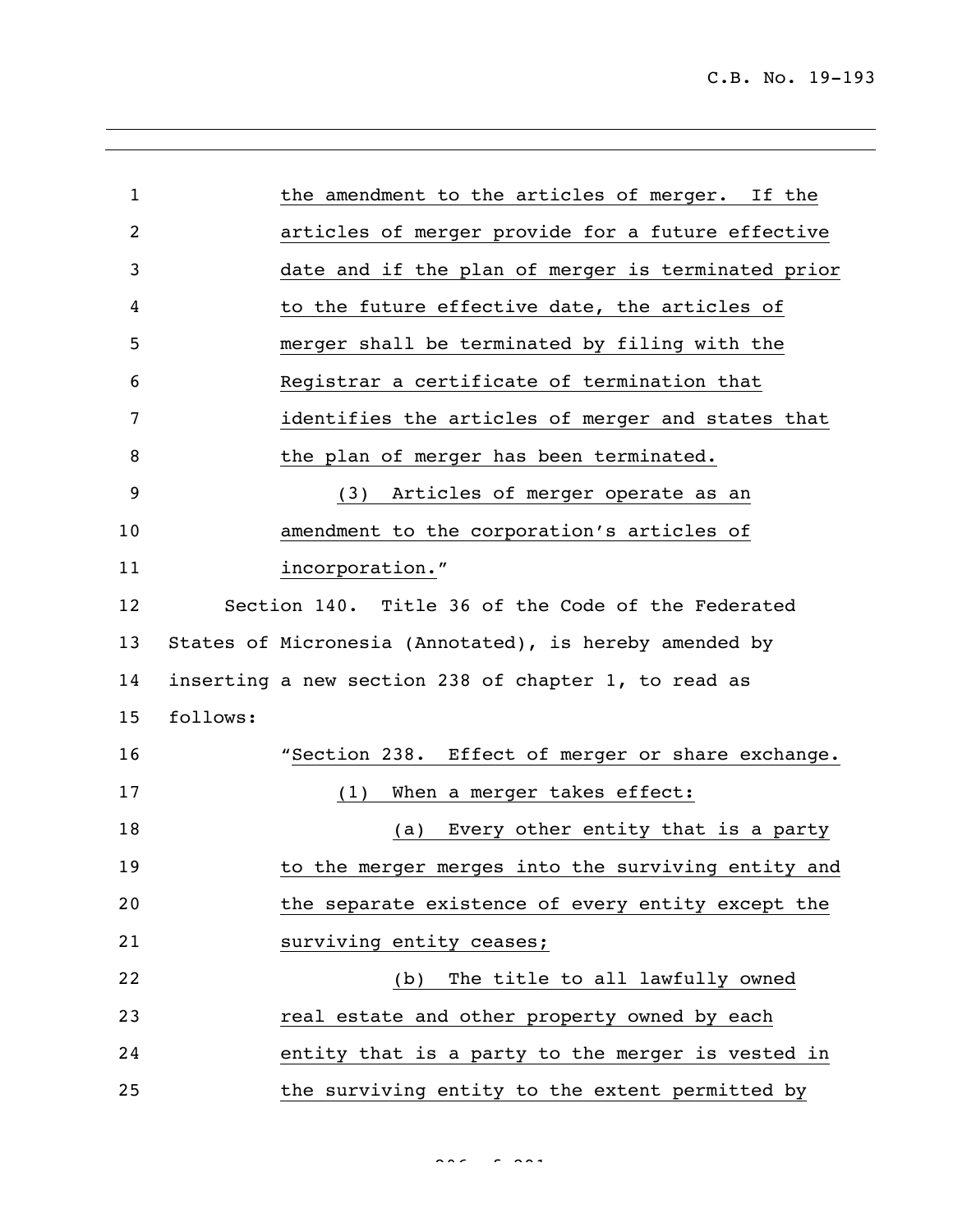| $\mathbf 1$ | law without reversion or impairment;               |
|-------------|----------------------------------------------------|
| 2           | The surviving entity has all<br>(C)                |
| 3           | liabilities of each entity that is a party to the  |
| 4           | merger;                                            |
| 5           | (d) A proceeding pending against any               |
| 6           | entity that is a party to the merger may be        |
| 7           | continued as if the merger did not occur or the    |
| 8           | surviving entity may be substituted in the         |
| 9           | proceeding for the entity whose existence ceased;  |
| 10          | The organizing articles of the<br>(e)              |
| 11          | surviving entity are amended to the extent         |
| 12          | provided in the plan of merger and indicated in    |
| 13          | the articles of merger; and                        |
| 14          | (f) The shares of each corporation                 |
| 15          | party to the merger that are to be converted into  |
| 16          | shares, obligations, or other securities of the    |
| 17          | surviving entity or into cash or other property    |
| 18          | are converted, and the former holders of he shares |
| 19          | are entitled only to the rights provided in the    |
| 20          | articles of merger or to their rights under        |
| 21          | section 242 through 255.                           |
| 22          | (2) When a share exchange takes effect, the        |
| 23          | shares of each acquired corporation are exchanged  |
| 24          | as provided in the plan, and the former holder of  |
| 25          | the shares are entitled only to the exchange       |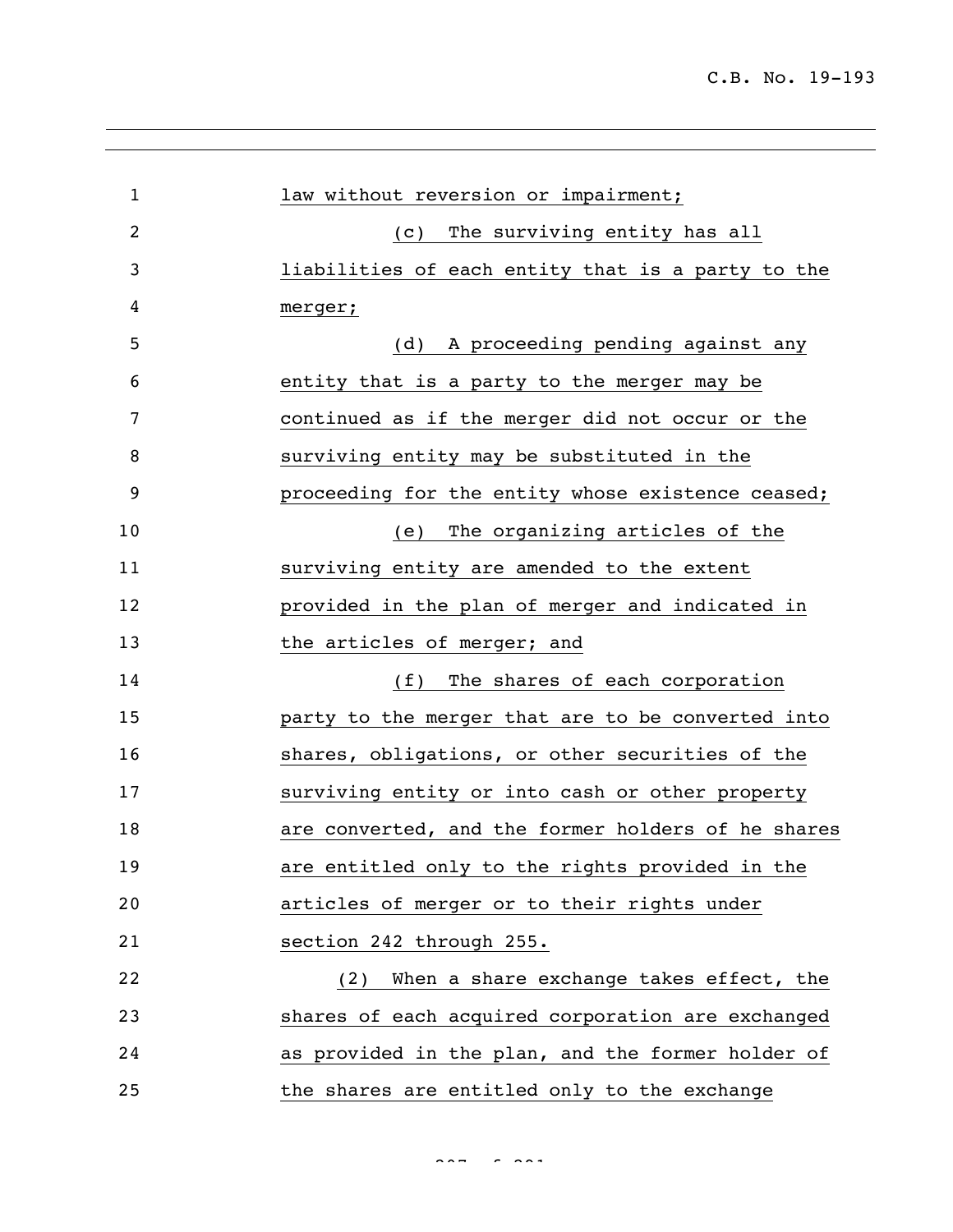C.B. No. 19-193

| $\mathbf{1}$ | rights provided in the articles of share exchange      |
|--------------|--------------------------------------------------------|
| 2            | or to their rights under section 242 through 255.      |
| 3            | If a surviving entity fails to appoint<br>(3)          |
| 4            | or maintain an agent designated for service of         |
| 5            | process in the Federated States of Micronesia or       |
| 6            | the agent for service of process cannot with           |
| 7            | reasonable diligence be found at the designated        |
| 8            | office, service of process may be made upon the        |
| 9            | surviving entity by sending a copy of the process      |
| 10           | by registered or certified mail, return receipt        |
| 11           | requested, to the surviving entity at the address      |
| 12           | set forth in the articles of merger. Service is        |
| 13           | effected under this subsection at the earliest of:     |
| 14           | The date of the surviving entity<br>(a)                |
| 15           | receives the process, notice, or demand;               |
| 16           | The date shown on the return<br>(b)                    |
| 17           | receipt, if signed on behalf of the surviving          |
| 18           | entity; or                                             |
| 19           | Five days after its deposit in the<br>(c)              |
| 20           | mail, if mailed postpaid and correctly addressed."     |
| 21           | Section 141. Title 36 of the Code of the Federated     |
| 22           | States of Micronesia (Annotated), is hereby amended by |
| 23           | inserting a new section 226 of chapter 1, to read as   |
| 24           | follows:                                               |
| 25           | "Section 226. Merger of subsidiary corporations.       |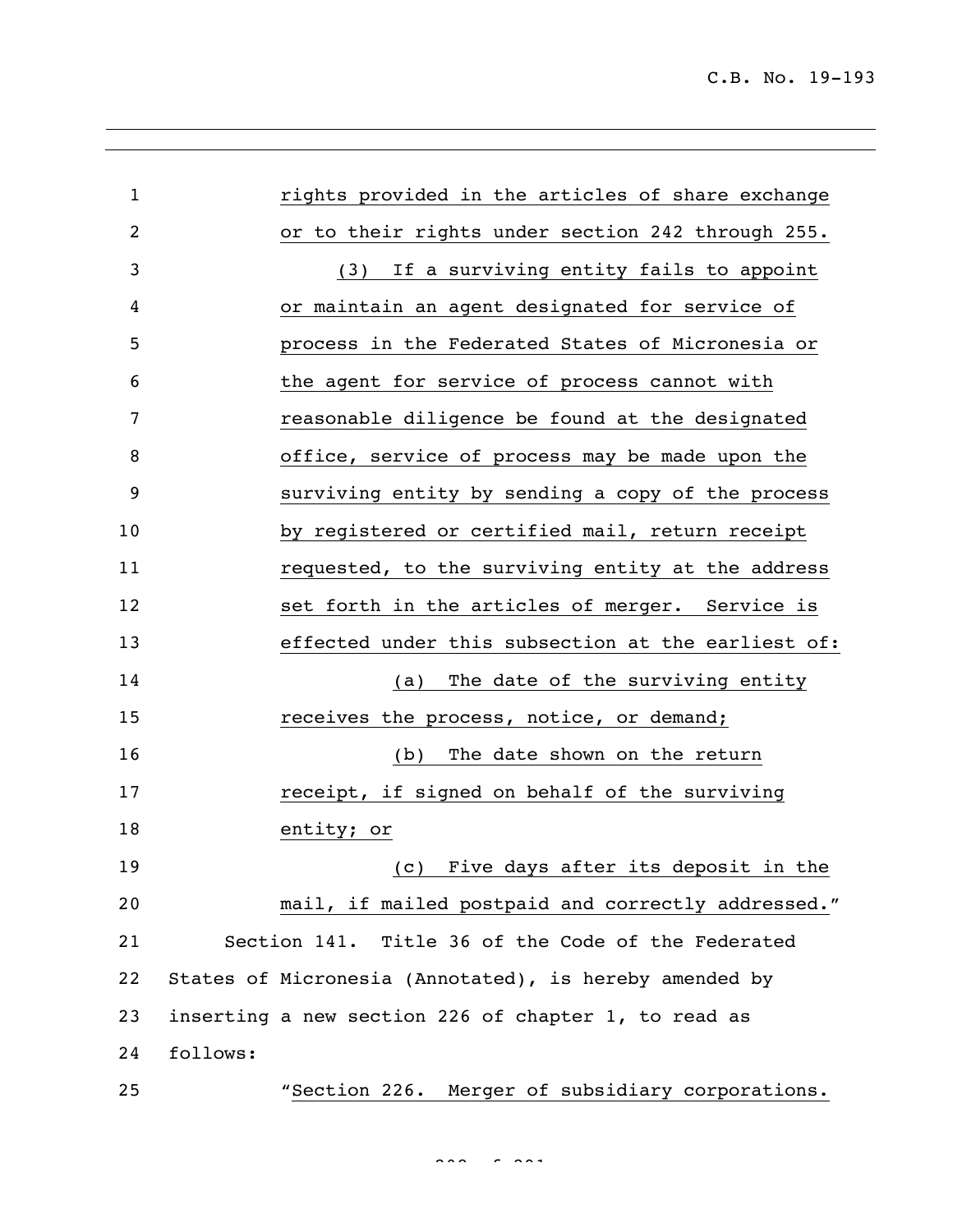| $\mathbf 1$ | (1) Any corporation owning at least ninety         |
|-------------|----------------------------------------------------|
| 2           | percent of the outstanding shares of each class of |
| 3           | two or more corporations may adopt a plan of       |
| 4           | merger pursuant to section 236 that shall be       |
| 5           | delivered to the Registrar for filing including    |
| 6           | articles of merger. The articles of merger shall   |
| 7           | be signed by the parent corporation and the        |
| 8           | surviving subsidiary corporation. The plan of      |
| 9           | merger shall set forth:                            |
| 10          | The name of the parent corporation<br>(a)          |
| 11          | owning at least ninety percent of the shares of    |
| 12          | the subsidiary corporations, the name of any       |
| 13          | nonsurviving subsidiary corporation, and the name  |
| 14          | of the surviving corporation; and                  |
| 15          | The manner and basis of converting<br>(b)          |
| 16          | the shares of any nonsurviving subsidiary          |
| 17          | corporation into shares, obligations, or other     |
| 18          | securities of the surviving subsidiary corporation |
| 19          | or of any other corporation or, in whole or in     |
| 20          | part, into cash or other property.                 |
| 21          | (2) A copy of the plan of merger shall be          |
| 22          | mailed to each shareholder of record of any        |
| 23          | nonsurviving subsidiary corporation.               |
| 24          | (3) On or after the thirtieth day after the        |
| 25          | mailing of a copy of the plan of merger to         |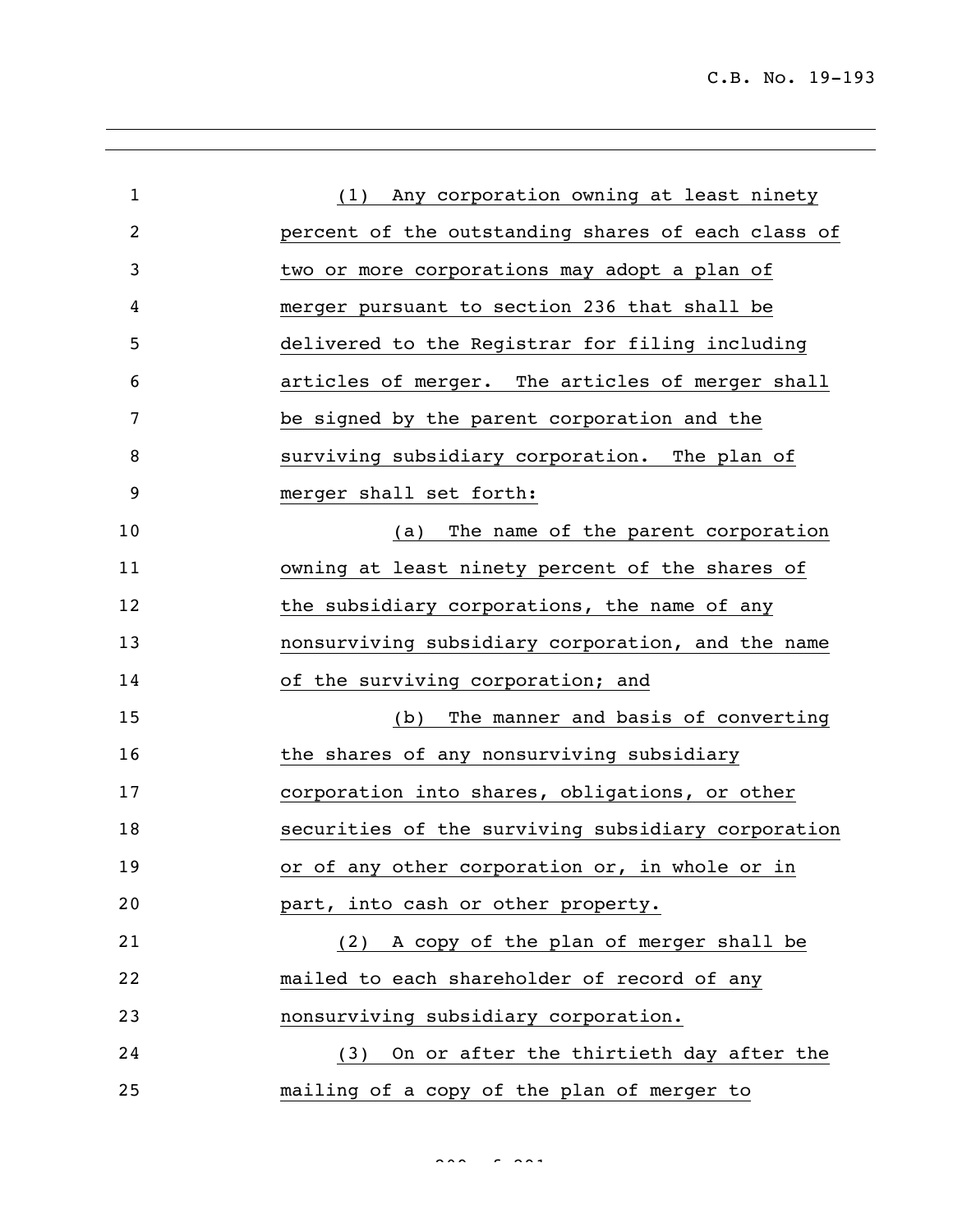| $\mathbf{1}$ | shareholders of any nonsurviving subsidiary            |
|--------------|--------------------------------------------------------|
| 2            | corporation or upon the waiver thereof by the          |
| 3            | holders of all outstanding shares, the articles of     |
| 4            | merger shall be delivered to the Registrar for         |
| 5            | filing. Articles of merger shall set forth:            |
| 6            | A statement that the plan of merger<br>(a)             |
| 7            | has been approved by the board of directors of the     |
| 8            | parent corporation;                                    |
| 9            | The number of outstanding shares of<br>(b)             |
| 10           | each class of any nonsurviving subsidiary              |
| 11           | corporation and the number of the shares of each       |
| 12           | class owned by the parent corporation; and             |
| 13           | The date a copy of the plan of<br>(C)                  |
| 14           | merger is mailed to shareholders of any                |
| 15           | nonsurviving subsidiary corporation entitled to        |
| 16           | receive the plan of merger."                           |
| 17           | Section 142. Title 36 of the Code of the Federated     |
| 18           | States of Micronesia (Annotated), is hereby amended by |
| 19           | inserting a new section 240 of chapter 1, to read as   |
| 20           | follows:                                               |
| 21           | "Section 240. Sale of assets in regular course of      |
| 22           | business and mortgage of assets.                       |
| 23           | A corporation, on the terms and<br>(1)                 |
| 24           | conditions and for the consideration determined by     |
| 25           | the board of directors, may:                           |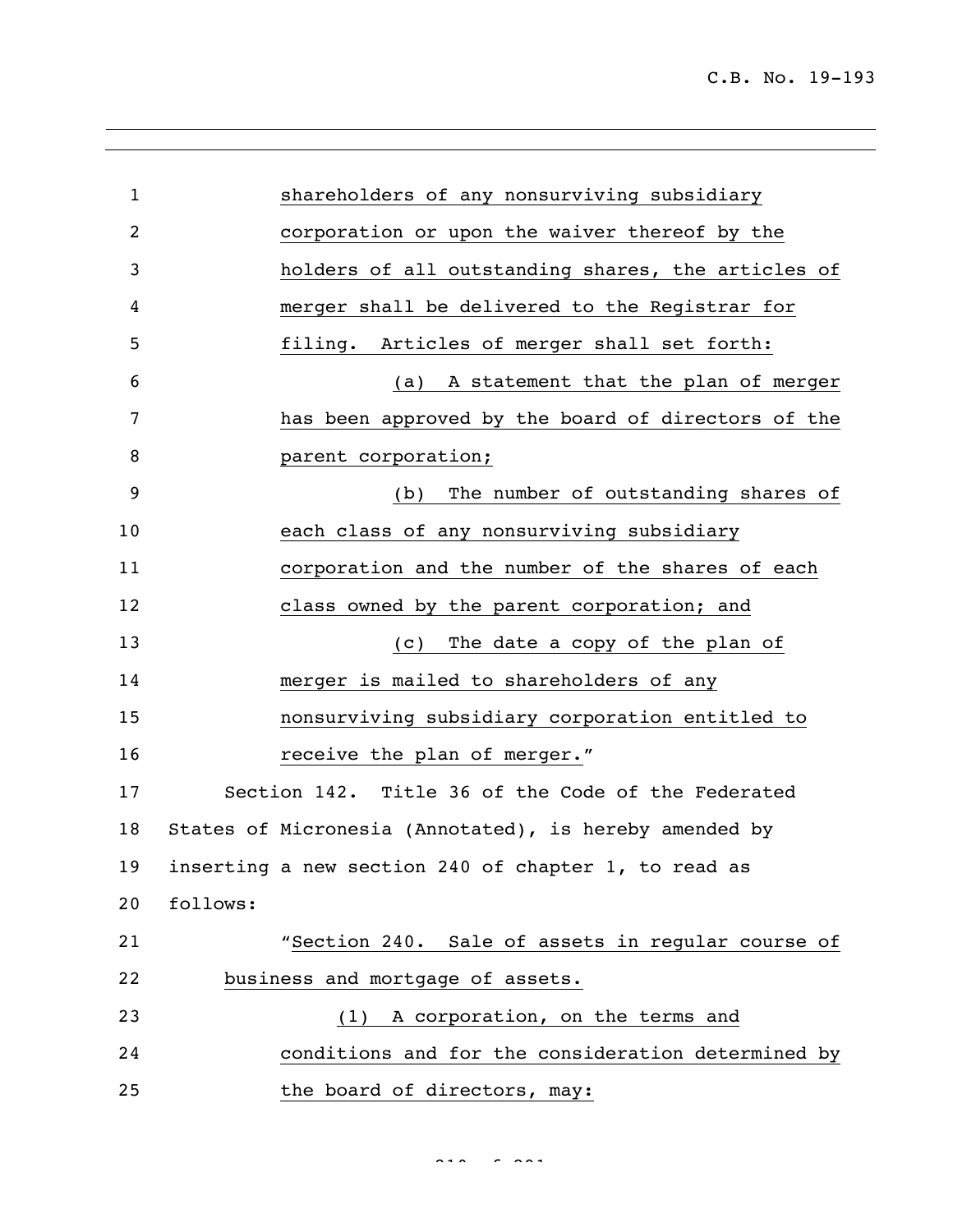| $\mathbf{1}$   | (a) Sell, lease, exchange, or otherwise                  |
|----------------|----------------------------------------------------------|
| $\overline{2}$ | dispose of all, or substantially all, of its             |
| 3              | property in the usual and regular course of              |
| 4              | business;                                                |
| 5              | Mortgage, pledge, dedicate to the<br>(b)                 |
| 6              | repayment of indebtedness whether with or                |
| 7              | without recourse, or otherwise encumber any              |
| 8              | or all of its property whether or not in the             |
| 9              | usual and regular course of business; or                 |
| 10             | Transfer any or all of its property<br>$\left( c\right)$ |
| 11             | to a corporation all the shares of which are             |
| 12             | owned by the corporation.                                |
| 13             | (2) Unless the articles of incorporation                 |
| 14             | require it, approval by the shareholders of a            |
| 15             | transaction described in subsection (1) is not           |
| 16             | required."                                               |
| 17             | Section 143. Title 36 of the Code of the Federated       |
| 18             | States of Micronesia (Annotated), is hereby amended by   |
| 19             | inserting a new section 241 of chapter 1, to read as     |
| 20             | follows:                                                 |
| 21             | "Section 241. Sale of assets other than in               |
| 22             | regular course of business.                              |
| 23             | (1) A corporation may sell, lease, exchange,             |
| 24             | or otherwise dispose of all, or substantially all,       |
| 25             | of its property with or without the goodwill,            |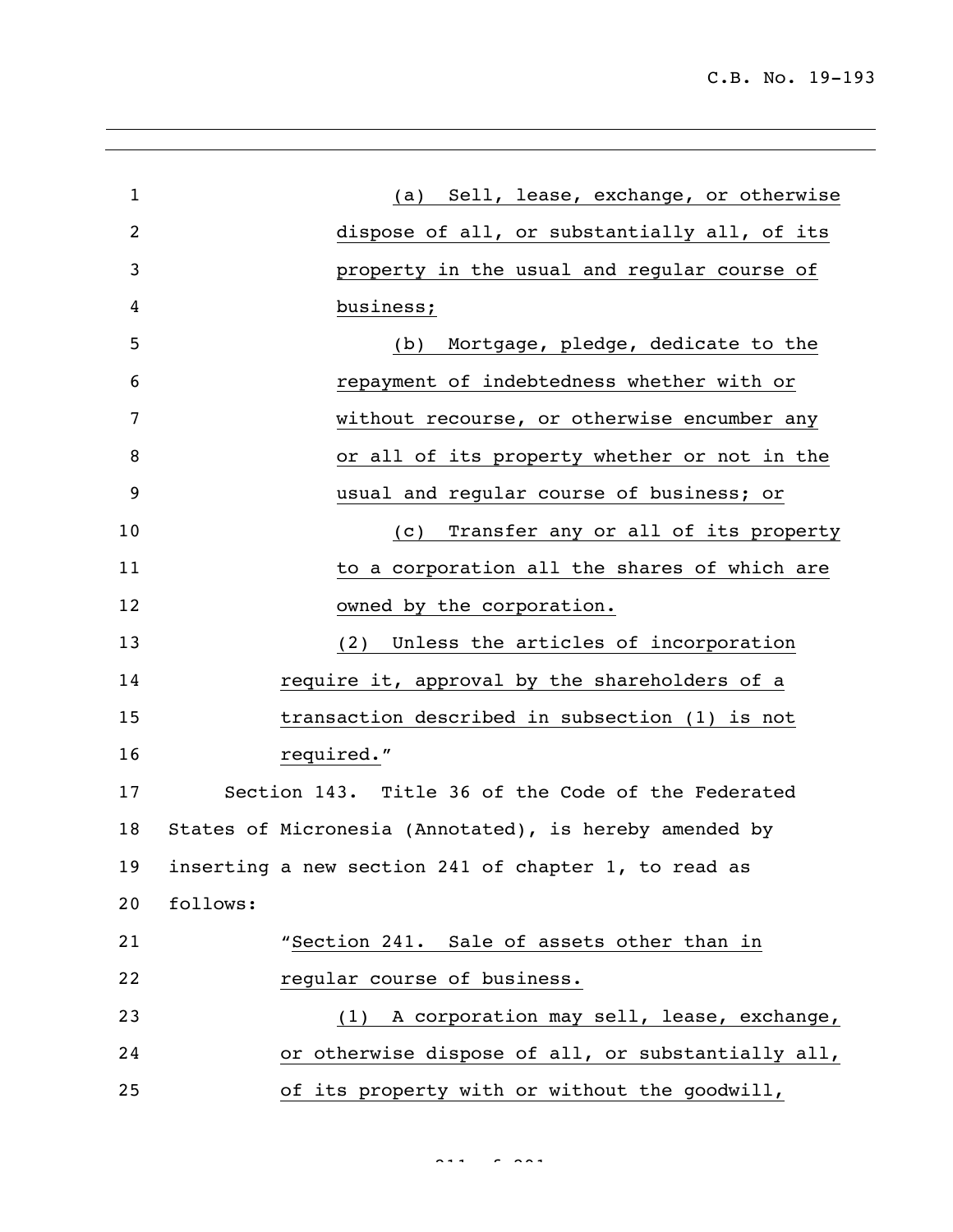| $\mathbf{1}$ | otherwise than in the usual and regular course of  |
|--------------|----------------------------------------------------|
| 2            | business, on the terms and conditions and for the  |
| 3            | consideration determined by the corporation's      |
| 4            | board of directors, if the board of directors      |
| 5            | proposes and its shareholders approve the proposed |
| 6            | transaction.                                       |
| 7            | For a transaction to be authorized:<br>(2)         |
| 8            | The board of directors must<br>(a)                 |
| 9            | recommend the proposed transaction to the          |
| 10           | shareholders unless the board of directors         |
| 11           | determines that because of conflict of interest or |
| 12           | other special circumstances it should make no      |
| 13           | recommendation and communicates the basis for its  |
| 14           | determination to the shareholders with the         |
| 15           | submission of the proposed transaction; and        |
| 16           | The shareholders entitled to vote<br>(b)           |
| 17           | must approve the transaction.                      |
| 18           | The board of directors may condition its<br>(3)    |
| 19           | submission of the proposed transaction on any      |
| 20           | basis.                                             |
| 21           | The corporation shall notify each<br>(4)           |
| 22           | shareholder, whether or not entitled to vote, of   |
| 23           | the proposed shareholders' meeting in accordance   |
| 24           | with section 154. The notice must also state that  |
| 25           | the purpose, or one of the purposes, of the        |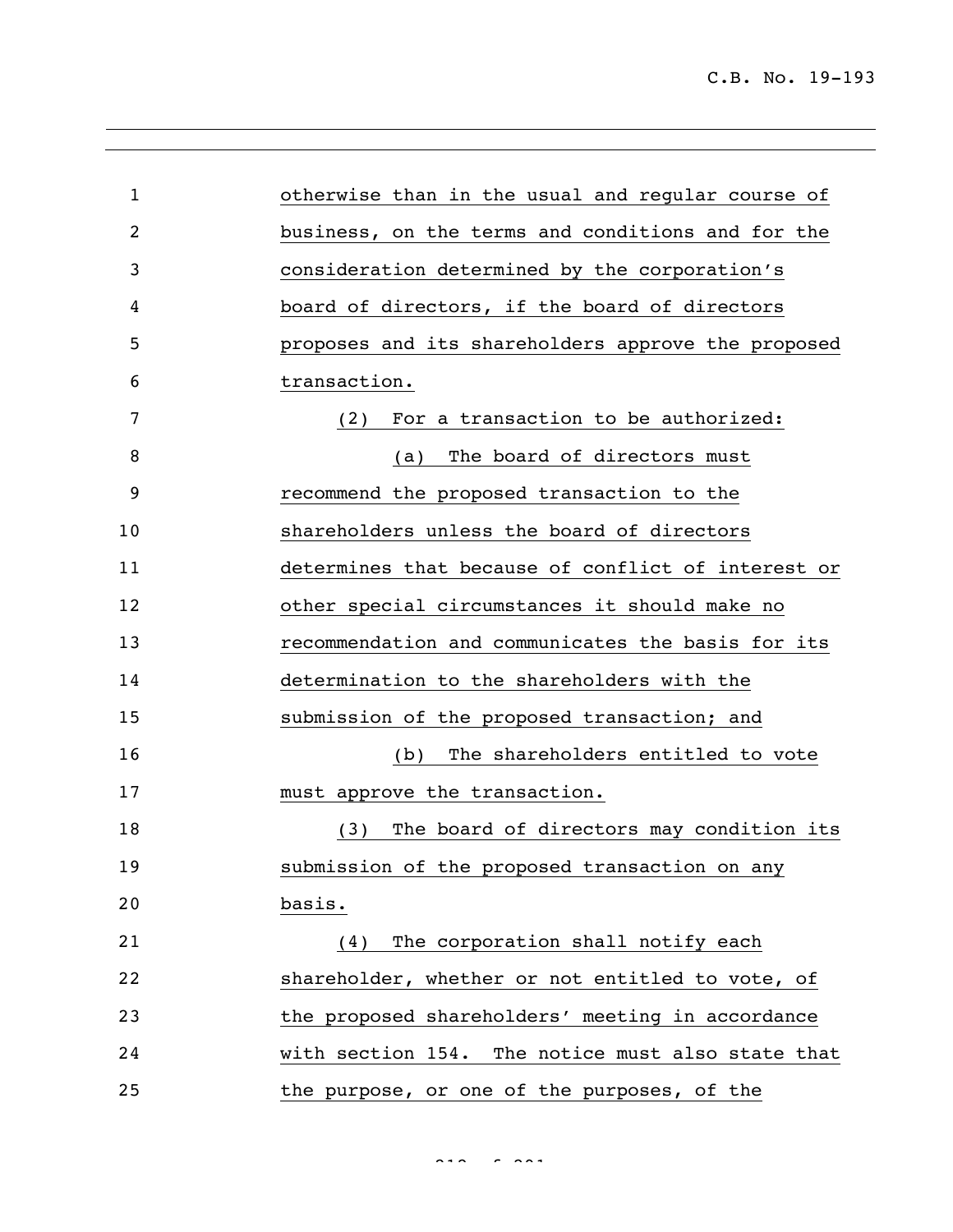| $\mathbf 1$ | meeting is to consider the sale, lease, exchange,  |
|-------------|----------------------------------------------------|
| 2           | or other disposition of all, or substantially all, |
| 3           | the property of the corporation and contain or be  |
| 4           | accompanied by a description of the transaction.   |
| 5           | The shareholders may authorize the sale,<br>(5)    |
| 6           | lease, exchange, or other disposition and may fix, |
| 7           | or may authorize the board of directors to fix,    |
| 8           | any or all of the terms and conditions thereof and |
| 9           | the consideration to be received by the            |
| 10          | corporation therefore. The authorization shall     |
| 11          | require the affirmative vote of the holders of a   |
| 12          | majority of the shares of the corporation entitled |
| 13          | to vote thereon, unless any class of shares is     |
| 14          | entitled to vote thereon as a class, in which      |
| 15          | event the authorization shall require the          |
| 16          | affirmative vote of the holders of a majority of   |
| 17          | the shares of each class of shares entitled to     |
| 18          | vote as a class thereon and of the total shares    |
| 19          | entitled to vote thereon.                          |
| 20          | (6) After a sale, lease, exchange, or other        |
| 21          | disposition of property is authorized, the         |
| 22          | transaction may be abandoned subject to any        |
| 23          | contractual rights without further shareholder     |
| 24          | action.                                            |
| 25          | A transaction that constitutes a<br>(7)            |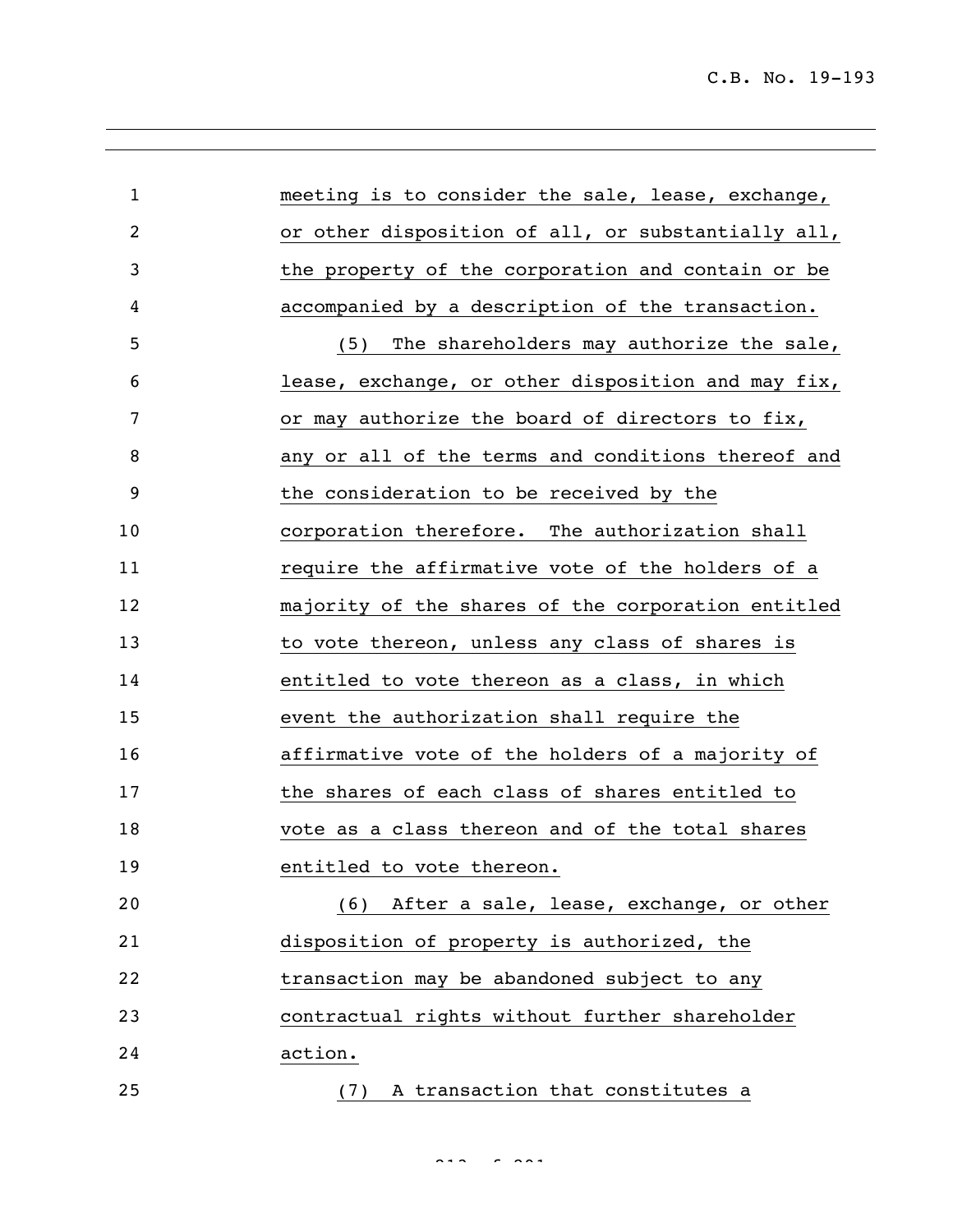| $\mathbf{1}$ |          | distribution to shareholders is governed by            |
|--------------|----------|--------------------------------------------------------|
| 2            |          | section 149 and not by this section.                   |
| 3            |          | A sale, lease, exchange, or other<br>(8)               |
| 4            |          | disposition of the property of a corporation shall     |
| 5            |          | not be deemed to be the sale, lease, exchange, or      |
| 6            |          | other disposition of all or substantially all the      |
| 7            |          | property of the corporation if the corporation is      |
| 8            |          | retaining sufficient property to continue one or       |
| 9            |          | more significant business segments or lines of the     |
| 10           |          | corporation after the sale, lease, exchange, or        |
| 11           |          | other disposition. Furthermore, the business           |
| 12           |          | segments or lines retained must not be only            |
| 13           |          | temporary operations or merely a pretext to avoid      |
| 14           |          | shareholders' rights which might otherwise arise       |
| 15           |          | under this chapter."                                   |
| 16           |          | Section 144. Title 36 of the Code of the Federated     |
| 17           |          | States of Micronesia (Annotated), is hereby amended by |
| 18           |          | inserting a new section 242 of chapter 1, to read as   |
| 19           | follows: |                                                        |
| 20           |          | "Section 242. Definitions - Dissenters Rights. As      |
| 21           |          | used herein:                                           |
| 22           |          | 'Beneficial shareholder' means the<br>(1)              |
| 23           |          | person who is a beneficial owner of shares held in     |
| 24           |          | a voting trust or by a nominee as the record           |
| 25           |          | shareholder.                                           |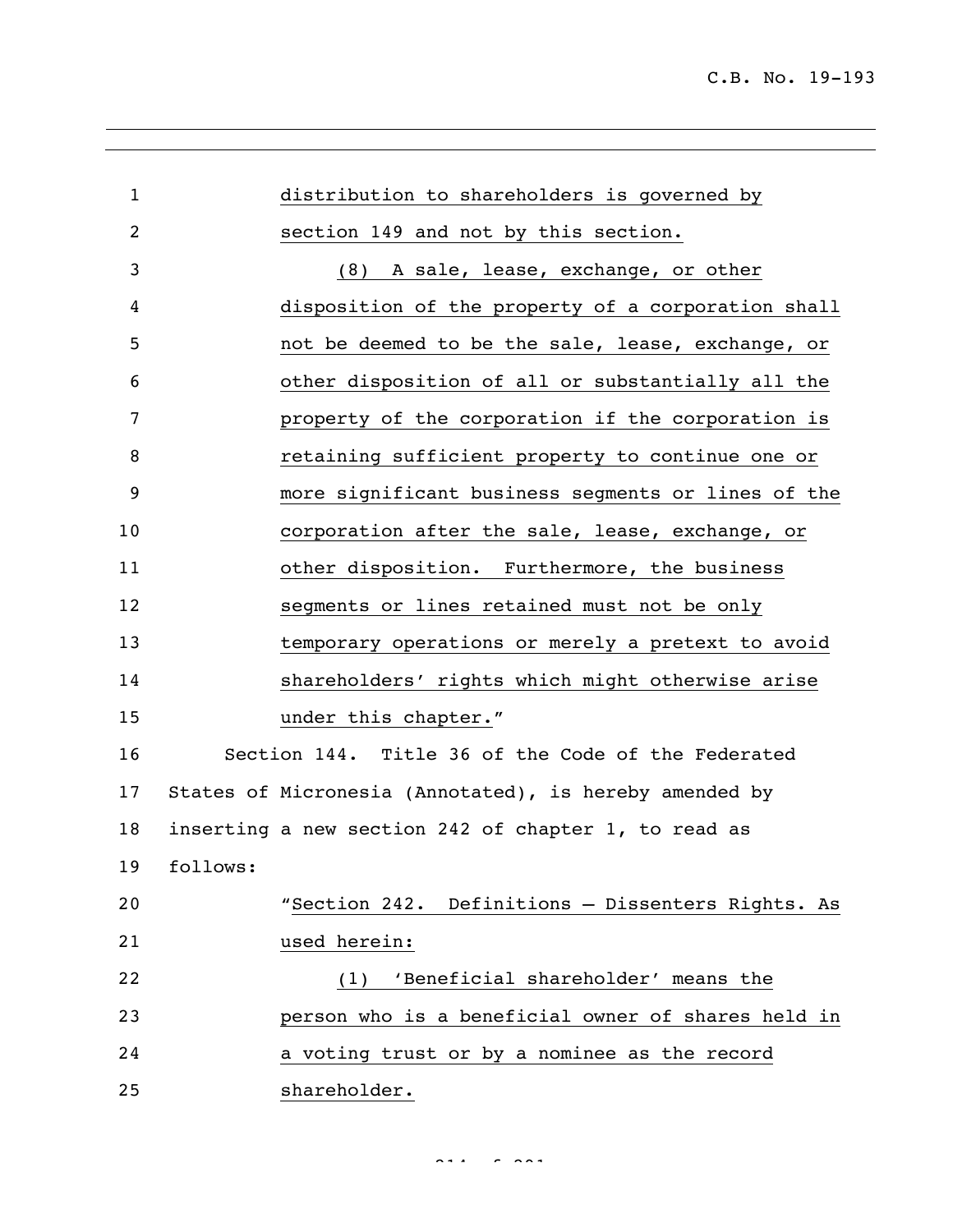| $\mathbf{1}$ | (2) 'Corporation' means the issuer of the          |
|--------------|----------------------------------------------------|
| 2            | shares held by a dissenter before the corporate    |
| 3            | action, or the surviving or acquiring corporation  |
| 4            | by merger or share exchange of that issuer.        |
| 5            | (3) 'Dissenter' means a shareholder who is         |
| 6            | entitled to dissent from corporate action under    |
| 7            | section 243 and who exercises that right when and  |
| 8            | in the manner required by section 245 to 253.      |
| 9            | (4) 'Fair value', with respect to a                |
| 10           | dissenter's shares, means the value of the shares  |
| 11           | immediately before the effectuation of the         |
| 12           | corporate action to which the dissenter objects,   |
| 13           | excluding any appreciation or depreciation in      |
| 14           | anticipation of the corporate action unless        |
| 15           | exclusion would be inequitable.                    |
| 16           | 'Interest' means interest from the<br>(5)          |
| 17           | effective date of the corporate action until the   |
| 18           | date of payment, at the average rate currently     |
| 19           | paid by the corporation on its principal bank      |
| 20           | loans or, if none, at a rate that is fair and      |
| 21           | equitable under all the circumstances.             |
| 22           | 'Record shareholder' means the person in<br>(6)    |
| 23           | whose name shares are registered in the records of |
| 24           | a corporation or the beneficial owner of shares to |
| 25           | the extent of the rights granted by a nominee      |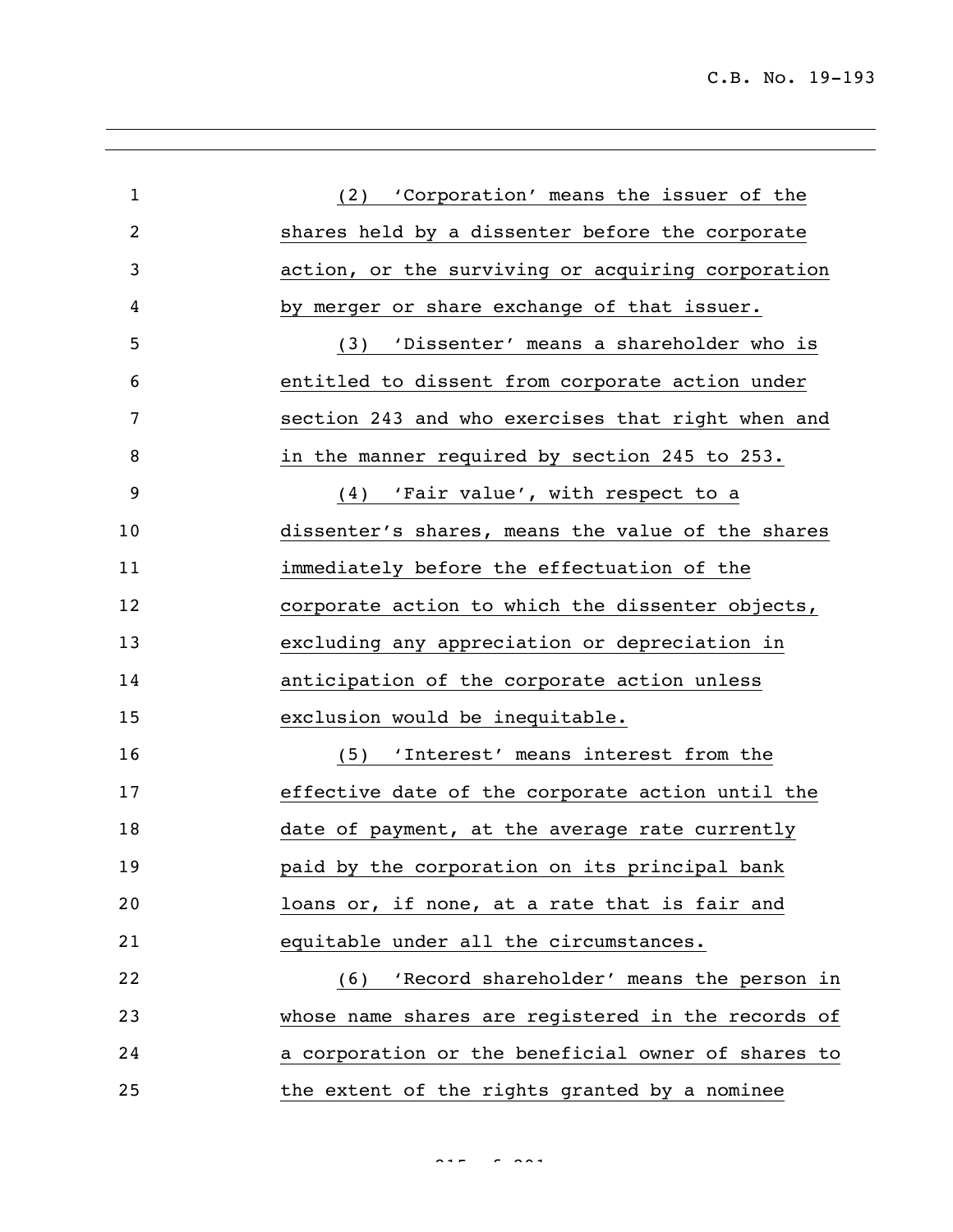| $\mathbf{1}$ | certificate on file with a corporation.                |
|--------------|--------------------------------------------------------|
| 2            | 'Shareholders' means the record<br>(7)                 |
| 3            | shareholder or beneficial shareholder."                |
| 4            | Section 145. Title 36 of the Code of the Federated     |
| 5            | States of Micronesia (Annotated), is hereby amended by |
| 6            | inserting a new section 243 of chapter 1, to read as   |
| 7            | follows:                                               |
| 8            | "Section 243. Right to dissent.                        |
| 9            | A shareholder is entitled to dissent<br>(1)            |
| 10           | from, and obtain payment of the fair value of the      |
| 11           | shareholder's shares in the event of, any of the       |
| 12           | following corporate actions:                           |
| 13           | Consummation of a plan of merger to<br>(a)             |
| 14           | which the corporation is a party:                      |
| 15           | If shareholder approval is<br>(i)                      |
| 16           | required for the merger by section 235 or the          |
| 17           | articles of incorporation; provided that the           |
| 18           | shareholder is entitled to vote on the merger; or      |
| 19           | (ii) If the corporation is a                           |
| 20           | subsidiary that is merged with its parent under        |
| 21           | section 236;                                           |
| 22           | Consummation of a plan of share<br>(b)                 |
| 23           | exchange to which the corporation is a party as        |
| 24           | the corporation whose shares will be acquired, if      |
| 25           | the shareholder is entitled to vote on the plan;       |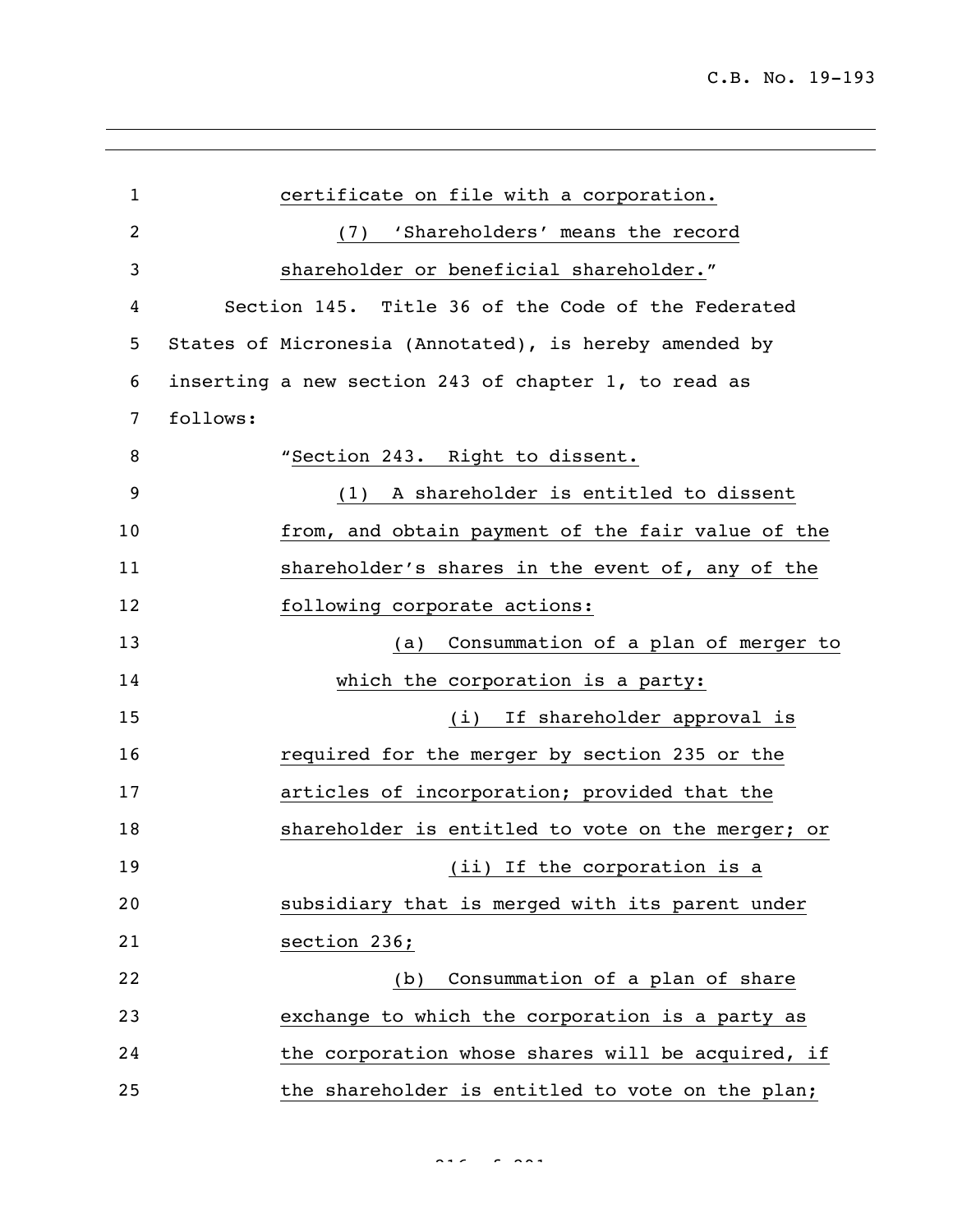| $\mathbf{1}$ | Consummation of a sale or exchange<br>(C)          |
|--------------|----------------------------------------------------|
| 2            | of all, or substantially all, of the property of   |
| 3            | the corporation other than in the usual and        |
| 4            | regular course of business, if the shareholder is  |
| 5            | entitled to vote on the sale or exchange,          |
| 6            | including a sale in dissolution, but not including |
| 7            | a sale pursuant to court order or a sale for cash  |
| 8            | pursuant to a plan by which all or substantially   |
| 9            | all of the net proceeds of the sale will be        |
| 10           | distributed to the shareholders within one year    |
| 11           | after the date of sale;                            |
| 12           | An amendment of the articles of<br>(d)             |
| 13           | incorporation that materially and adversely        |
| 14           | affects rights in respect of a dissenter's shares  |
| 15           | because it:                                        |
| 16           | Alters or abolishes a<br>(i)                       |
| 17           | preferential right of the shares;                  |
| 18           | (ii) Creates, alters, or abolishes                 |
| 19           | a right in respect of redemption, including a      |
| 20           | provision respecting a sinking fund for the        |
| 21           | redemption or repurchase, of the shares;           |
| 22           | (iii) Alters or abolishes a                        |
| 23           | preemptive right of the holder of the shares to    |
| 24           | acquire shares or other securities;                |
| 25           | (iv) Excludes or limits the right                  |

 $227 - 222$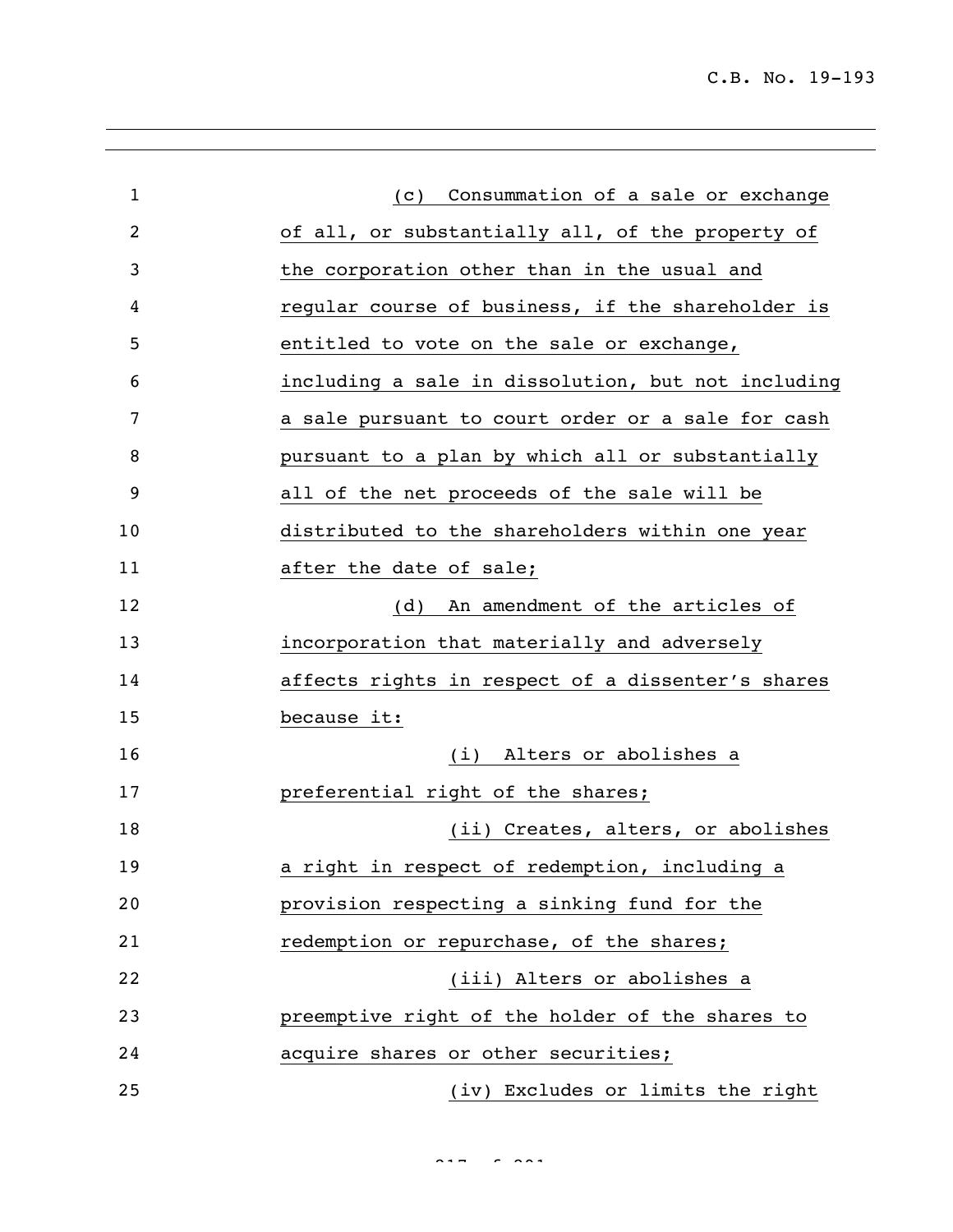C.B. No. 19-193

| 1  | of the shares to vote on any matter, or to         |
|----|----------------------------------------------------|
| 2  | cumulate votes, other than a limitation by         |
| 3  | dilution through issuance of shares or other       |
| 4  | securities with similar voting rights; or          |
| 5  | Reduces the number of shares<br>$(\vee)$           |
| 6  | owned by the shareholder to a fraction of a share  |
| 7  | if the fractional share so created is to be        |
| 8  | acquired for cash under section 137;               |
| 9  | Any corporate action taken pursuant<br>(e)         |
| 10 | to a shareholder vote to the extent the articles   |
| 11 | of incorporation, bylaws, or a resolution of the   |
| 12 | board of directors provides that voting or         |
| 13 | nonvoting shareholders are entitled to dissent and |
| 14 | obtain payment for their shares; or                |
| 15 | Consummation of a plan of<br>(f)                   |
| 16 | conversion to which the corporation is the         |
| 17 | converting entity, if the shareholder is entitled  |
| 18 | to vote on the plan.                               |
| 19 | (2) A shareholder entitled to dissent and          |
| 20 | obtain payment for the shareholder's shares under  |
| 21 | this part may not challenge the corporate action   |
| 22 | creating the shareholder's entitlement unless the  |
| 23 | action is unlawful or fraudulent with respect to   |
| 24 | the shareholder or the corporation."               |
| 25 | Section 146. Title 36 of the Code of the Federated |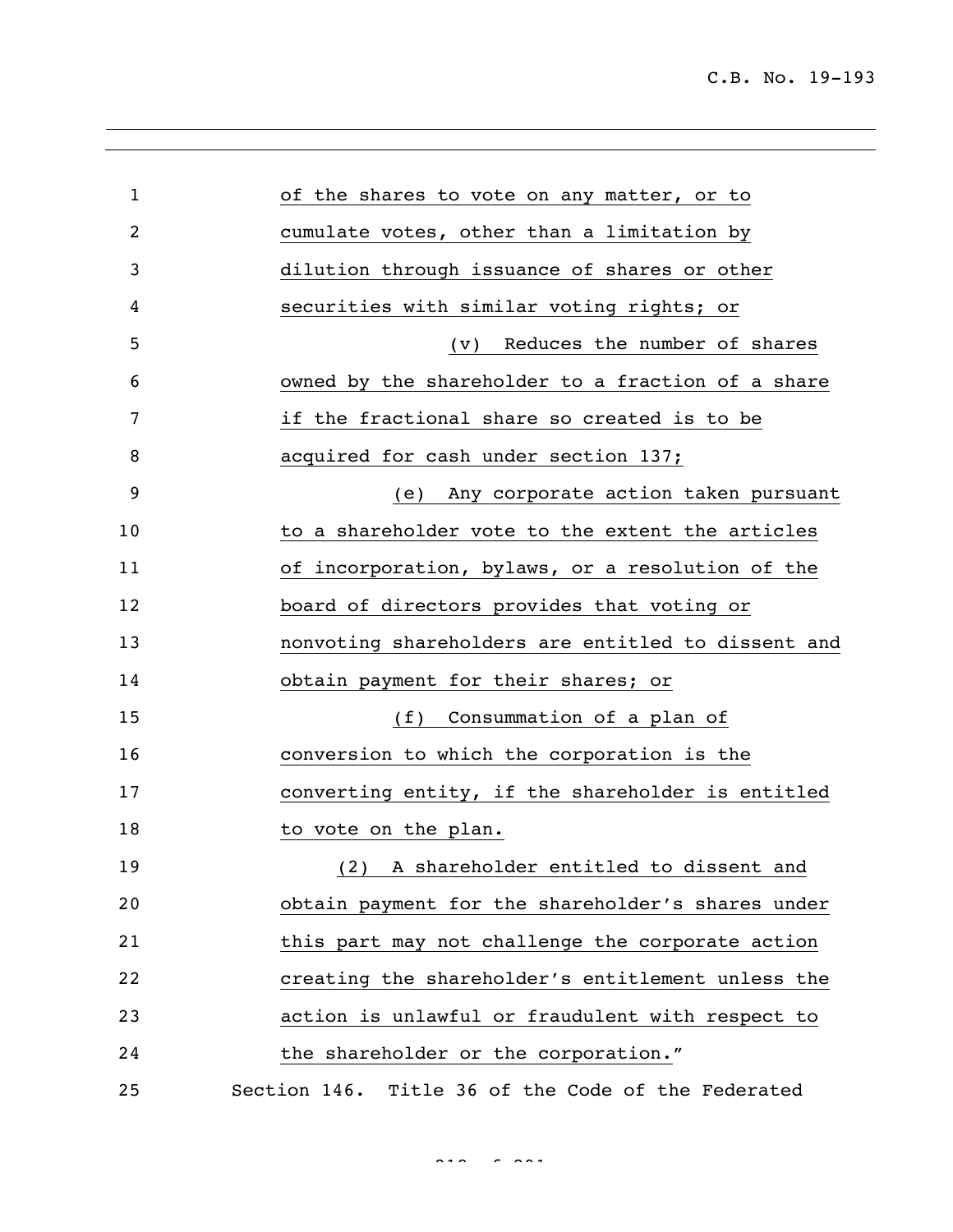| $\mathbf{1}$ | States of Micronesia (Annotated), is hereby amended by |
|--------------|--------------------------------------------------------|
| 2            | inserting a new section 244 of chapter 1, to read as   |
| 3            | follows:                                               |
| 4            | "Section 244. Dissent by nominees and beneficial       |
| 5            | owners.                                                |
| 6            | (1) A record shareholder may assert                    |
| 7            | dissenter's rights as to fewer than all the shares     |
| 8            | registered in the shareholder's name only if the       |
| 9            | shareholder dissents with respect to all shares        |
| 10           | beneficially owned by any one person and notifies      |
| 11           | the corporation in writing of the name and address     |
| 12           | of each person on whose behalf the record              |
| 13           | shareholder asserts dissenters' rights.<br>The         |
| 14           | rights of a partial dissenter under this               |
| 15           | subsection are determined as if the shares to          |
| 16           | which the partial dissenter dissents and the           |
| 17           | partial dissenter's other shares were registered       |
| 18           | in the names of different shareholders.                |
| 19           | A beneficial shareholder may assert<br>(2)             |
| 20           | dissenter's rights as to shares held on the            |
| 21           | beneficial shareholder's behalf only if:               |
| 22           | The beneficial shareholder submits<br>(a)              |
| 23           | to the corporation the record shareholder's            |
| 24           | written consent to the dissent not later than the      |
| 25           | time the beneficial shareholder asserts                |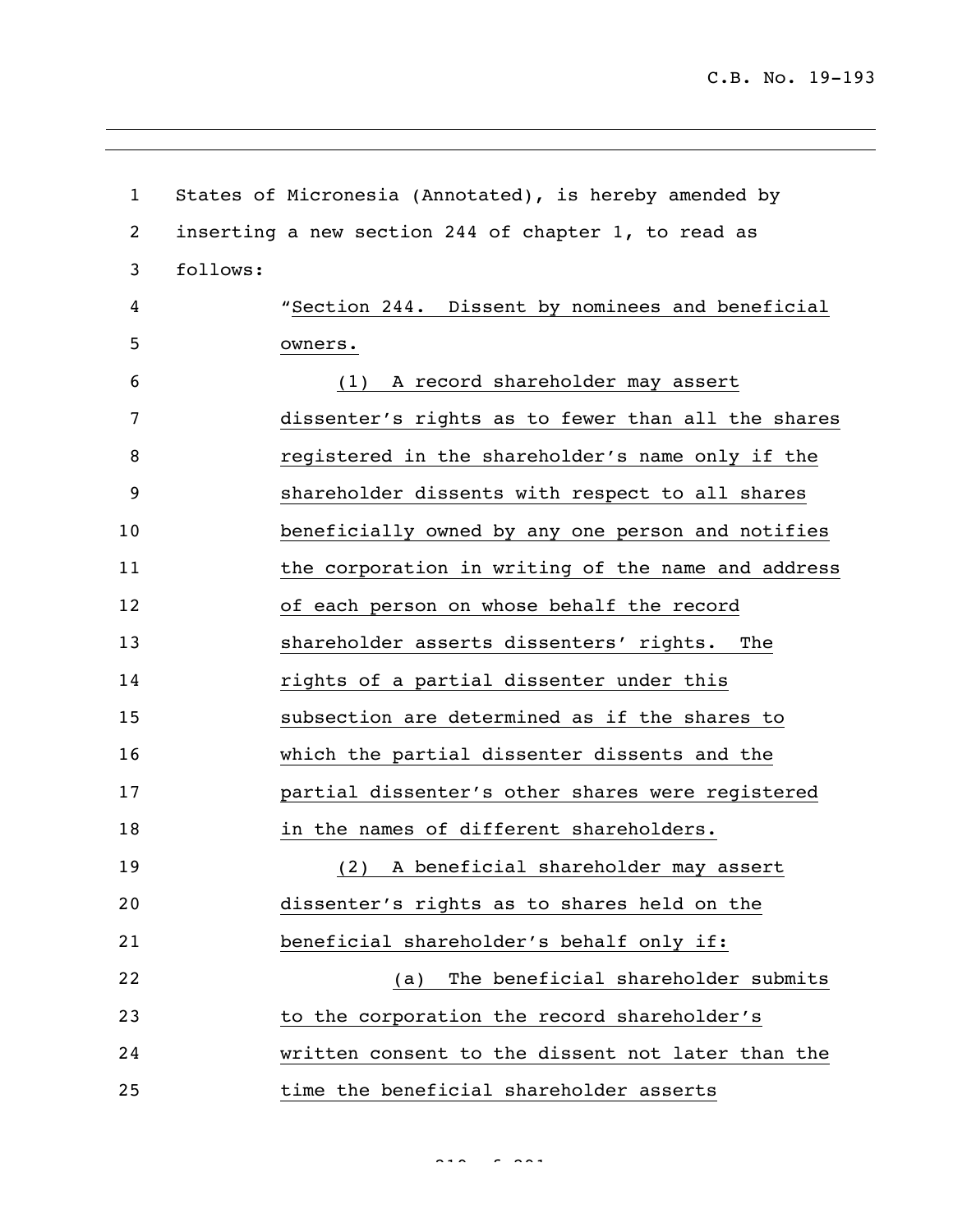| $\mathbf{1}$ | dissenters' rights; and                                |
|--------------|--------------------------------------------------------|
| 2            | The beneficial shareholder does so<br>(b)              |
| 3            | with respect to all shares of which the beneficial     |
| 4            | shareholder is the beneficial shareholder or over      |
| 5            | which the beneficial shareholder has power to          |
| 6            | direct the vote."                                      |
| 7            | Section 147. Title 36 of the Code of the Federated     |
| 8            | States of Micronesia (Annotated), is hereby amended by |
| 9            | inserting a new section 245 of chapter 1, to read as   |
| 10           | follows:                                               |
| 11           | "Section 245. Notice of dissenters' rights.            |
| 12           | (1) If proposed corporate action creating              |
| 13           | dissenters' rights under section 243 is submitted      |
| 14           | to a vote at a shareholders' meeting, the meeting      |
| 15           | notice must state that shareholders are or may be      |
| 16           | entitled to assert dissenters' rights under this       |
| 17           | part and be accompanied by a copy of this part.        |
| 18           | If corporate action creating dissenters'<br>(2)        |
| 19           | rights under section 243 is taken without a vote       |
| 20           | of shareholders, the corporation shall notify in       |
| 21           | writing all shareholders entitled to assert            |
| 22           | dissenters' rights that the action was taken and       |
| 23           | send them the dissenters' notice described in          |
| 24           | section 247."                                          |
| 25           | Section 148. Title 36 of the Code of the Federated     |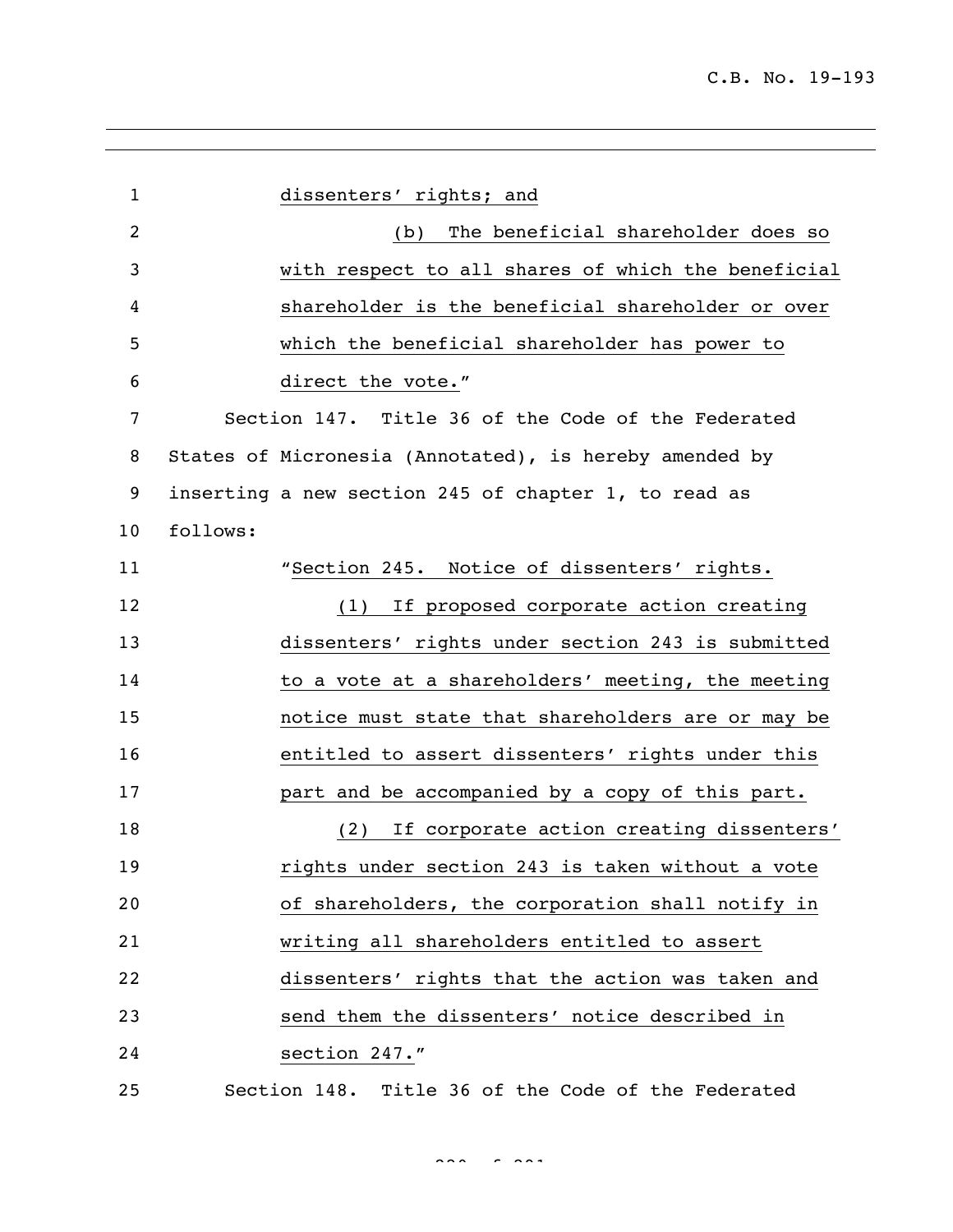```
1 States of Micronesia (Annotated), is hereby amended by 
2 inserting a new section 246 of chapter 1, to read as 
3 follows:
4 "Section 246. Notice of intent to demand payment.
5 (1) If proposed corporate action creating 
6 dissenters' rights under section 243 is submitted 
7 to a vote at a shareholders' meeting, a
8 shareholder who wishes to assert dissenters' 
9 rights:
10 (a) Must deliver to the corporation 
11 before the vote is taken written notice of the 
12 shareholder's intent to demand payment for the 
13 shareholder's shares if the proposed action is 
14 effectuated; and
15 (b) Must not vote the shareholder's
16 shares in favor of the proposed action.
17 (2) A shareholder who does not satisfy the 
18 requirements of subsection (1) is not entitled to 
19 payment for the shareholder's shares under this 
20 part."
21 Section 149. Title 36 of the Code of the Federated 
22 States of Micronesia (Annotated), is hereby amended by 
23 inserting a new section 247 of chapter 1, to read as 
24 follows:
25 "Section 247. Dissenters' notice.
```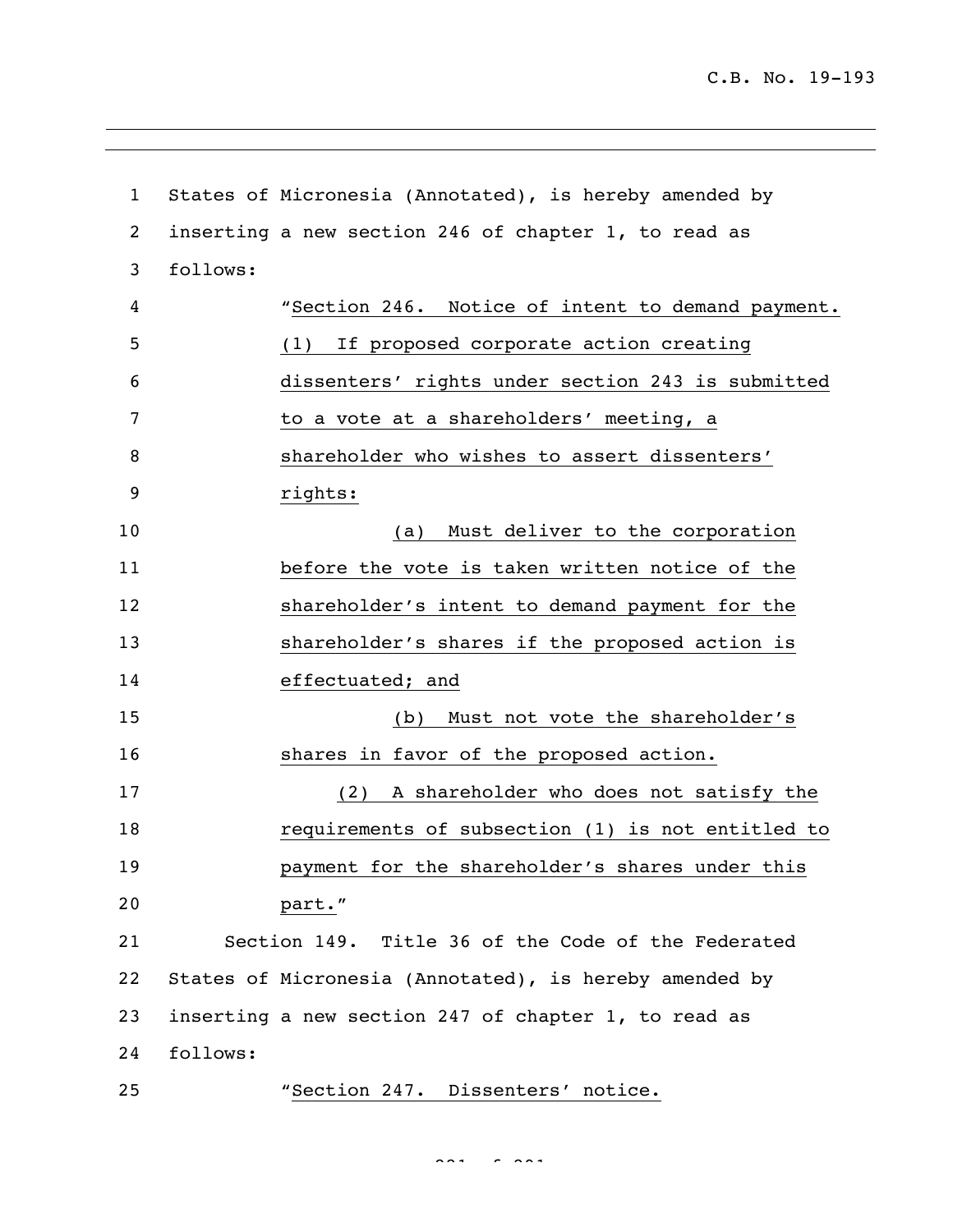| $\mathbf{1}$ | (1) If proposed corporate action creating          |
|--------------|----------------------------------------------------|
| 2            | dissenters' rights under section 243 is authorized |
| 3            | at a shareholders' meeting, the corporation shall  |
| 4            | deliver a written dissenters' notice to all        |
| 5            | shareholders who satisfied the requirements of     |
| 6            | section 246.                                       |
| 7            | (2) The dissenters' notice must be sent no         |
| 8            | later than ten days after the corporate action was |
| 9            | taken, and must:                                   |
| 10           | (a) State where the payment demand must            |
| 11           | be sent and where and when certificates for        |
| 12           | certificated shares must be deposited;             |
| 13           | Inform holders of uncertificated<br>(b)            |
| 14           | shares to what extent transfer of the shares will  |
| 15           | be restricted after the payment demand is          |
| 16           | received;                                          |
| 17           | (c) Supply a form for demanding payment            |
| 18           | that includes the date of the first announcement   |
| 19           | to news media or to shareholders of the terms of   |
| 20           | the proposed corporate action and requires that    |
| 21           | the person asserting dissenters' rights certify    |
| 22           | whether or not the person acquired beneficial      |
| 23           | ownership of the shares before that date;          |
| 24           | (d) Set a date which the corporation               |
| 25           | must receive the payment demand, which date may    |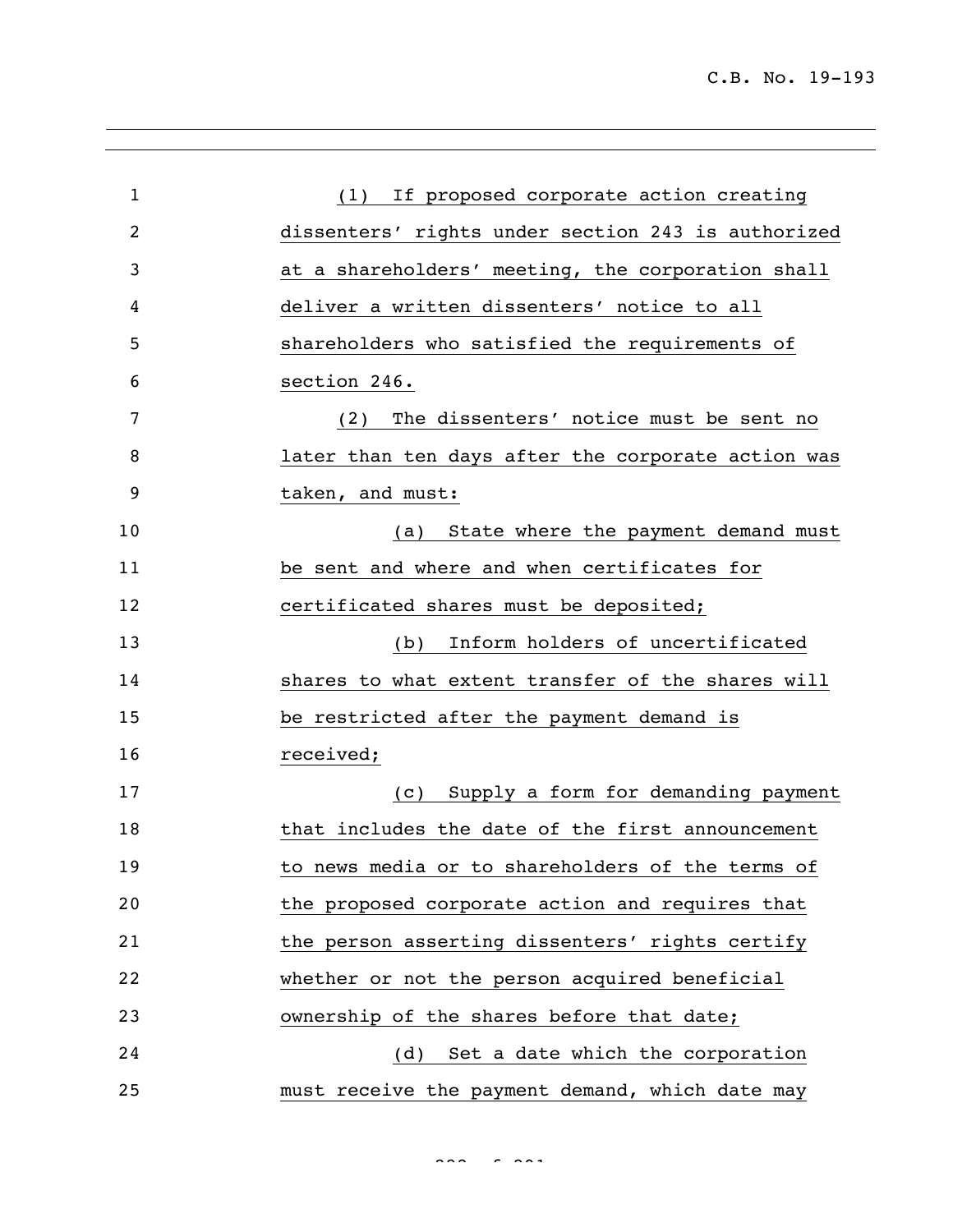| $\mathbf{1}$   | not be fewer than thirty nor more than sixty days      |
|----------------|--------------------------------------------------------|
| $\overline{c}$ | after the date the subsection (1) notice is            |
| 3              | delivered; and                                         |
| 4              | Be accompanies by a copy of this<br>(e)                |
| 5              | part."                                                 |
| 6              | Section 150. Title 36 of the Code of the Federated     |
| 7              | States of Micronesia (Annotated), is hereby amended by |
| 8              | inserting a new section 248 of chapter 1, to read as   |
| 9              | follows:                                               |
| 10             | "Section 248. Duty to demand payment.                  |
| 11             | (1) A shareholder sent a dissenters' notice            |
| 12             | described in section 247 must demand payment,          |
| 13             | certify whether the shareholder acquired               |
| 14             | beneficial ownership of shares before the date         |
| 15             | required to be set forth in the dissenters' notice     |
| 16             | pursuant to section 247(2) and deposit the             |
| 17             | shareholder's certificates in accordance with the      |
| 18             | terms of the notice.                                   |
| 19             | (2) The shareholder who demands payment and            |
| 20             | deposits the shareholder's share certificates          |
| 21             | under subsection (1) retains all other rights of a     |
| 22             | shareholder until these rights are canceled or         |
| 23             | modified by the taking of the proposed corporate       |
| 24             | action.                                                |
| 25             | A shareholder who does not demand<br>(3)               |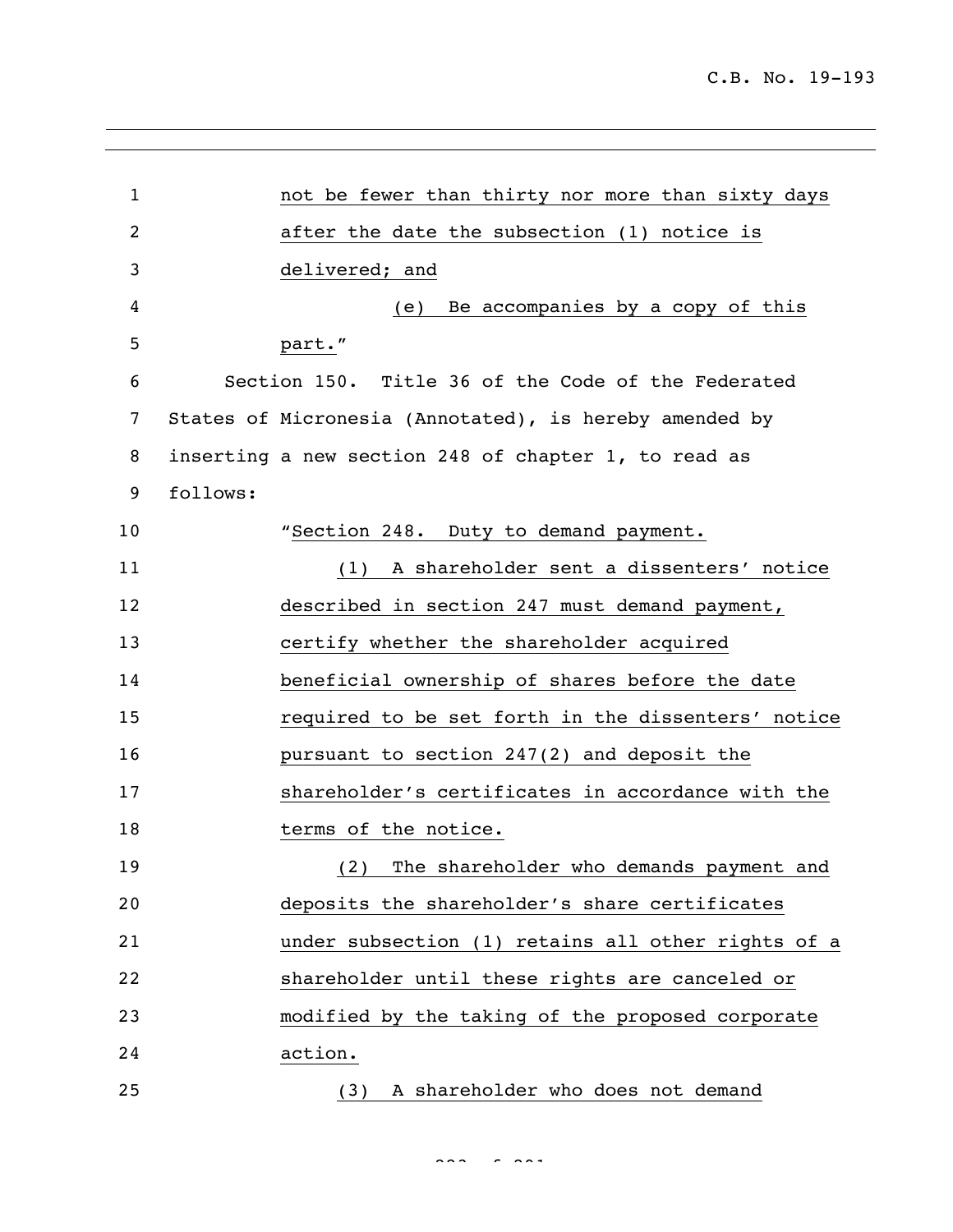| $\mathbf{1}$   |          | payment or deposit the shareholder's share             |
|----------------|----------|--------------------------------------------------------|
| $\overline{2}$ |          | certificates where required, each by the date set      |
| 3              |          | in the dissenters' notice, is not entitled to          |
| 4              |          | payment for the shareholder's shares under this        |
| 5              |          | part."                                                 |
| 6              |          | Section 151. Title 36 of the Code of the Federated     |
| 7              |          | States of Micronesia (Annotated), is hereby amended by |
| 8              |          | inserting a new section 249 of chapter 1, to read as   |
| 9              | follows: |                                                        |
| 10             |          | "Section 249. Share restrictions.                      |
| 11             |          | The corporation may restrict the<br>(1)                |
| 12             |          | transfer of uncertificated shares from the date        |
| 13             |          | the demand for their payment is received until the     |
| 14             |          | proposed corporate action is taken or the              |
| 15             |          | restrictions released under section 251.               |
| 16             |          | The person for whom dissenters' rights<br>(2)          |
| 17             |          | are asserted as to uncertificated shares retains       |
| 18             |          | all other rights of a shareholder until these          |
| 19             |          | rights are canceled or modified by the taking of       |
| 20             |          | the proposed corporate action."                        |
| 21             |          | Section 152. Title 36 of the Code of the Federated     |
| 22             |          | States of Micronesia (Annotated), is hereby amended by |
| 23             |          | inserting a new section 250 of chapter 1, to read as   |
| 24             | follows: |                                                        |
| 25             |          | "Section 250. Payment.                                 |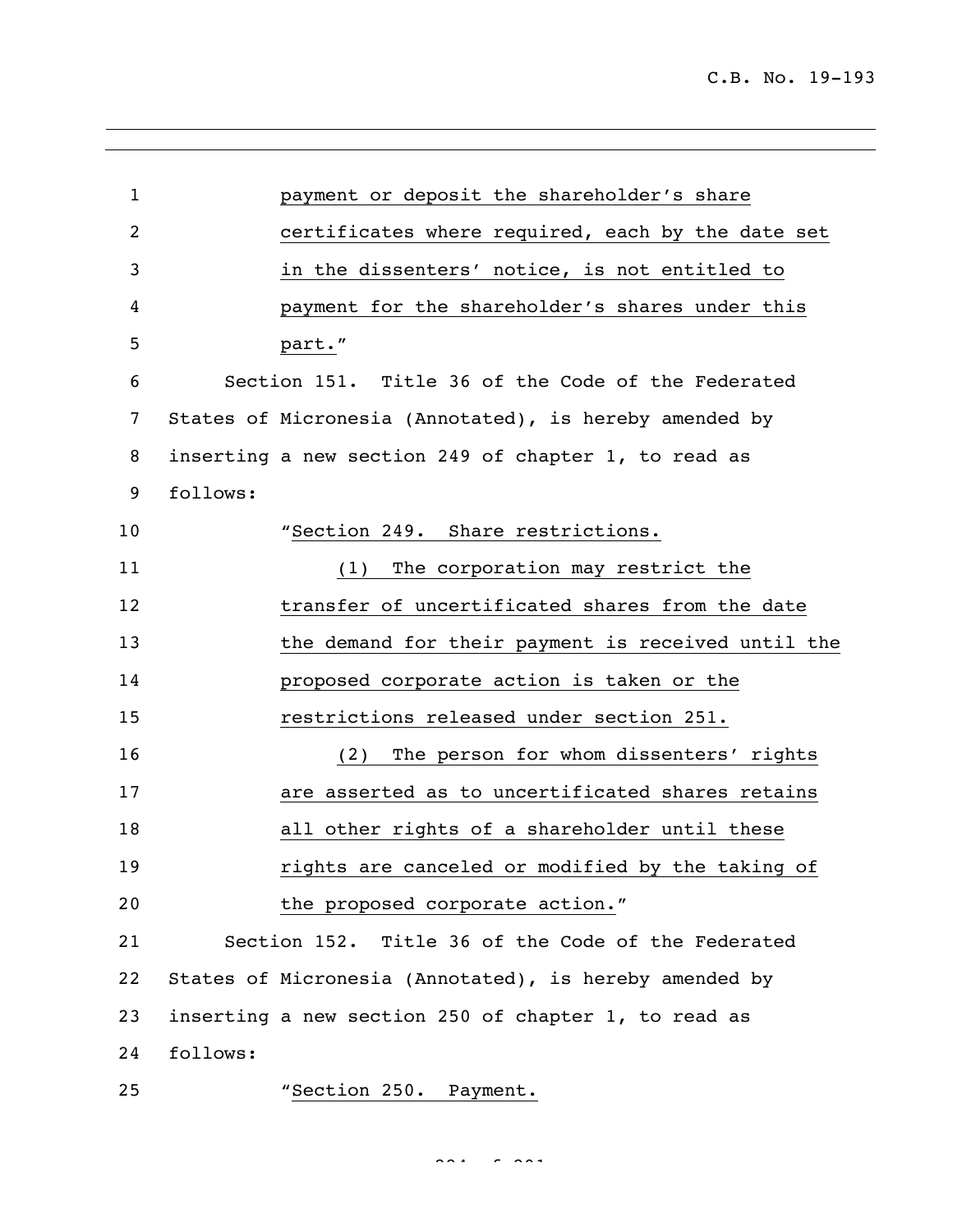| $\mathbf{1}$   | (1) Except as provided in section 252, as              |
|----------------|--------------------------------------------------------|
| $\overline{2}$ | soon as the proposed corporate action is taken, or     |
| 3              | upon receipt of a payment demand, the corporation      |
| 4              | shall pay each dissenter who complied with section     |
| 5              | 248 the amount the corporation estimates to be the     |
| 6              | fair value of the dissenters' shares, plus accrued     |
| 7              | interest.                                              |
| 8              | The payment must be accompanied by:<br>(2)             |
| 9              | The corporation's balance sheet as<br>(a)              |
| 10             | of the end of a fiscal year ending not more than       |
| 11             | sixteen months before the date of payment, an          |
| 12             | income statement for that year, a statement of         |
| 13             | changes in shareholders' equity for that year, and     |
| 14             | the latest available interim financial statements,     |
| 15             | if any;                                                |
| 16             | A statement of the corporation's<br>(b)                |
| 17             | estimate of the fair value of the shares;              |
| 18             | An explanation of how the interest<br>(C)              |
| 19             | was calculated;                                        |
| 20             | (d) A statement of the dissenter's                     |
| 21             | right to demand payment under section 253; and         |
| 22             | (e) A copy of this part."                              |
| 23             | Section 153. Title 36 of the Code of the Federated     |
| 24             | States of Micronesia (Annotated), is hereby amended by |
| 25             | inserting a new section 251 of chapter 1, to read as   |

 $225 - 225$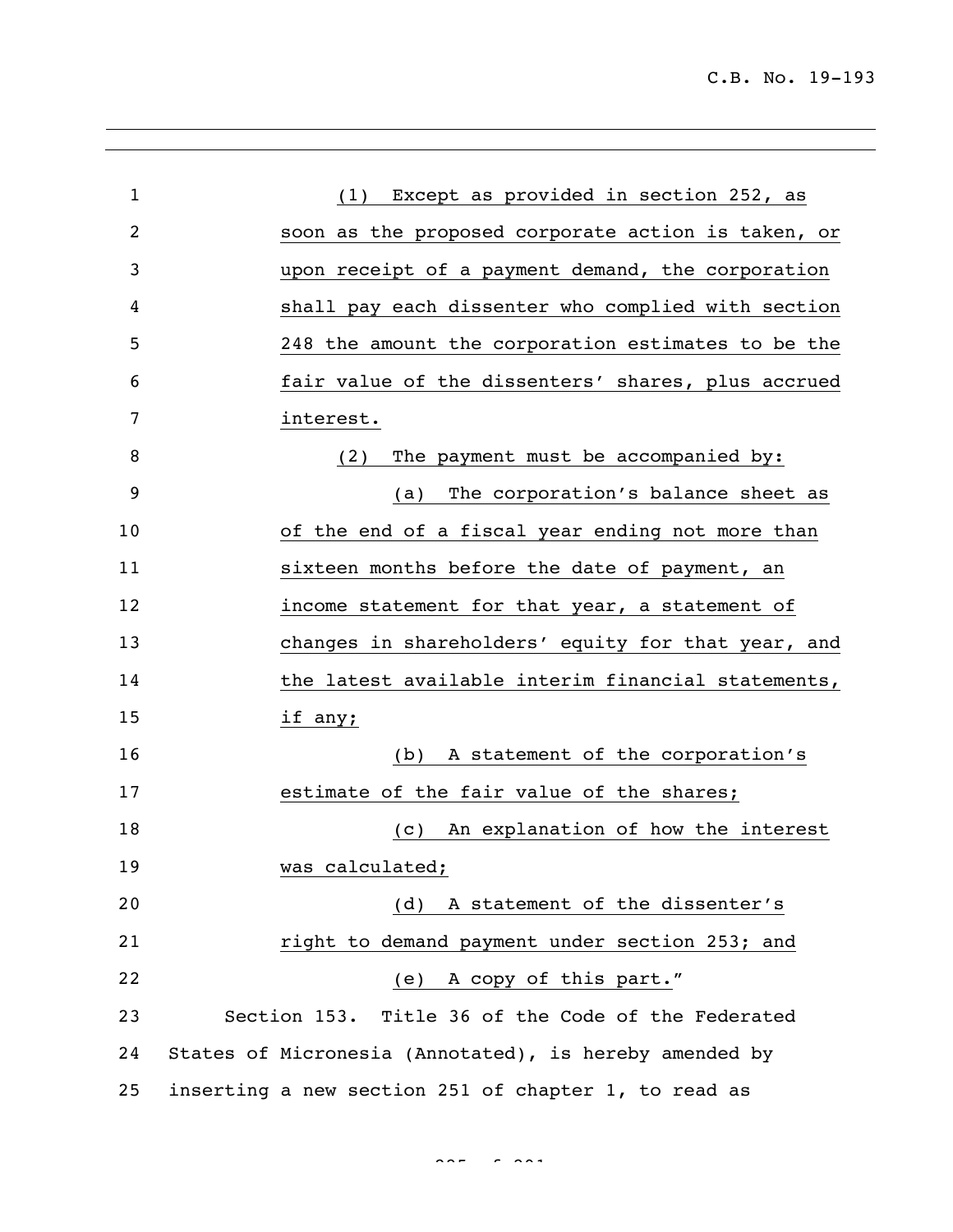| $\mathbf{1}$ | follows: |                                                        |
|--------------|----------|--------------------------------------------------------|
| 2            |          | "Section 251 Failure to take action.                   |
| 3            |          | (1) If the corporation does not take the               |
| 4            |          | proposed action within sixty days after the date       |
| 5            |          | set for demanding payment and depositing share         |
| 6            |          | certificates, the corporation shall return the         |
| 7            |          | deposited certificates and release the transfer        |
| 8            |          | restrictions imposed on uncertificated shares.         |
| 9            |          | If after returning deposited<br>(2)                    |
| 10           |          | certificates and releasing transfer restrictions,      |
| 11           |          | the corporation takes the proposed action, it must     |
| 12           |          | send a new dissenters' notice under section 2437       |
| 13           |          | and repeat the payment demand procedure."              |
| 14           |          | Section 154. Title 36 of the Code of the Federated     |
| 15           |          | States of Micronesia (Annotated), is hereby amended by |
| 16           |          | inserting a new section 252 of chapter 1, to read as   |
| 17           | follows: |                                                        |
| 18           |          | "Section 252. After-acquired shares.                   |
| 19           |          | A corporation may elect to withhold<br>(1)             |
| 20           |          | payment required by section 250 from a dissenter       |
| 21           |          | unless the dissenter was the beneficial owner of       |
| 22           |          | the shares before the date set forth in the            |
| 23           |          | dissenters' notice as the date of the first            |
| 24           |          | announcement to news media or to shareholders of       |
| 25           |          | the terms of the proposed corporate action.            |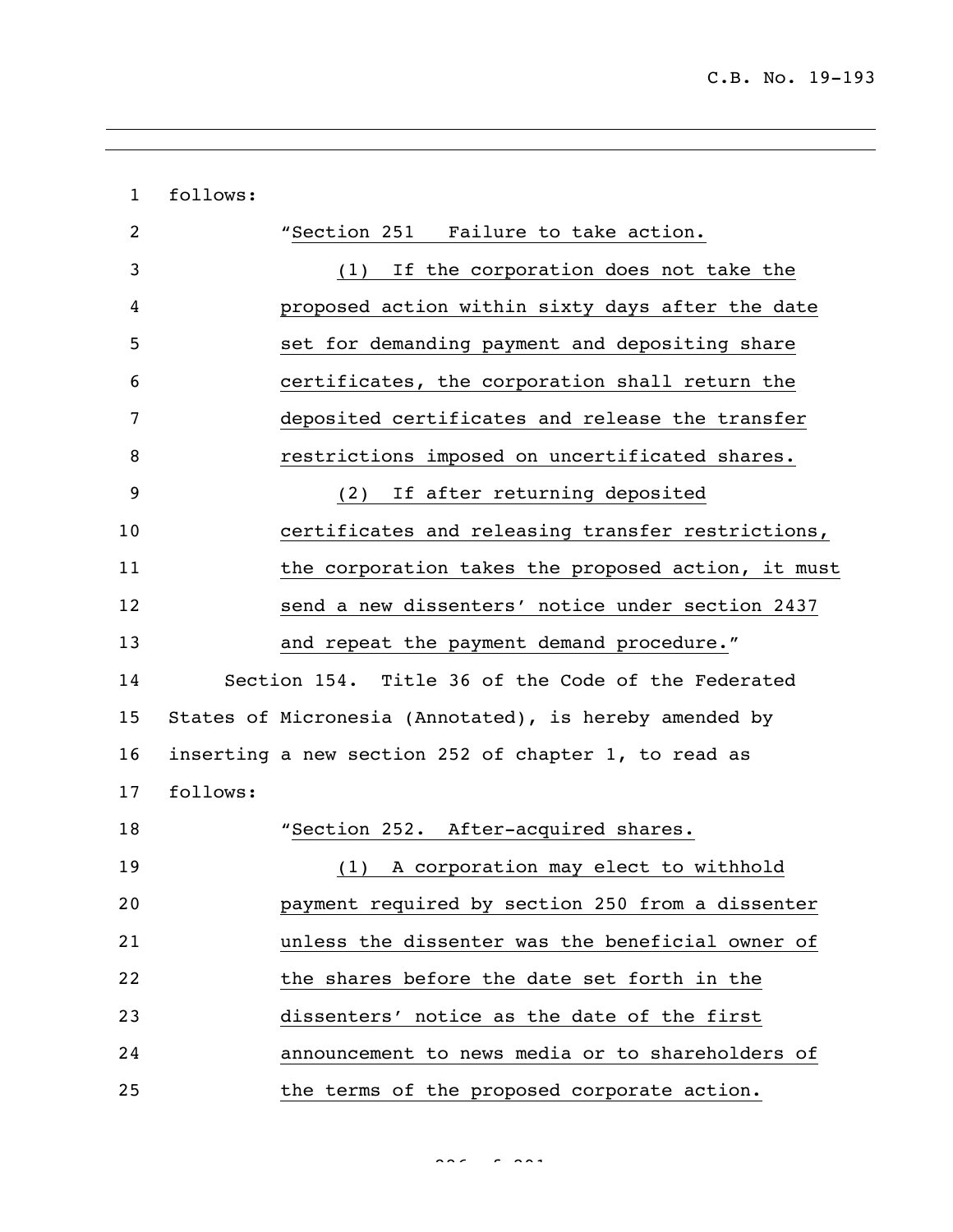C.B. No. 19-193

| $\mathbf{1}$   | To the extent the corporation elects to<br>(2)         |
|----------------|--------------------------------------------------------|
| $\overline{c}$ | withhold payment under subsection (1), after           |
| 3              | taking the proposed corporate action, it shall         |
| 4              | estimate the fair value of the shares, plus            |
| 5              | accrued interest, and shall pay this amount to         |
| 6              | each dissenter who agrees to accept it in full         |
| 7              | satisfaction of the dissenter's demand.<br>The         |
| 8              | corporation shall send with its offer a statement      |
| 9              | of its estimate of the fair value of the shares,       |
| 10             | an explanation of how the interest was calculated,     |
| 11             | and a statement of the dissenter's right to demand     |
| 12             | payment under section 253."                            |
| 13             | Section 155. Title 36 of the Code of the Federated     |
| 14             | States of Micronesia (Annotated), is hereby amended by |
| 15             | inserting a new section 253 of chapter 1, to read as   |
| 16             | follows:                                               |
| 17             | "Section 253. Procedure if shareholder                 |
| 18             | dissatisfied with payment or offer.                    |
| 19             | (1) A dissenter may notify the corporation             |
| 20             | in writing of the dissenter's own estimate of the      |
| 21             | fair value of the dissenter's shares and amount of     |
| 22             | interest due, and demand payment of the                |
| 23             | dissenter's estimate less any payment under            |
| 24             | section 250, or reject the corporation's offer         |
| 25             | under section 252 and demand payment of the fair       |

 $227 - 227$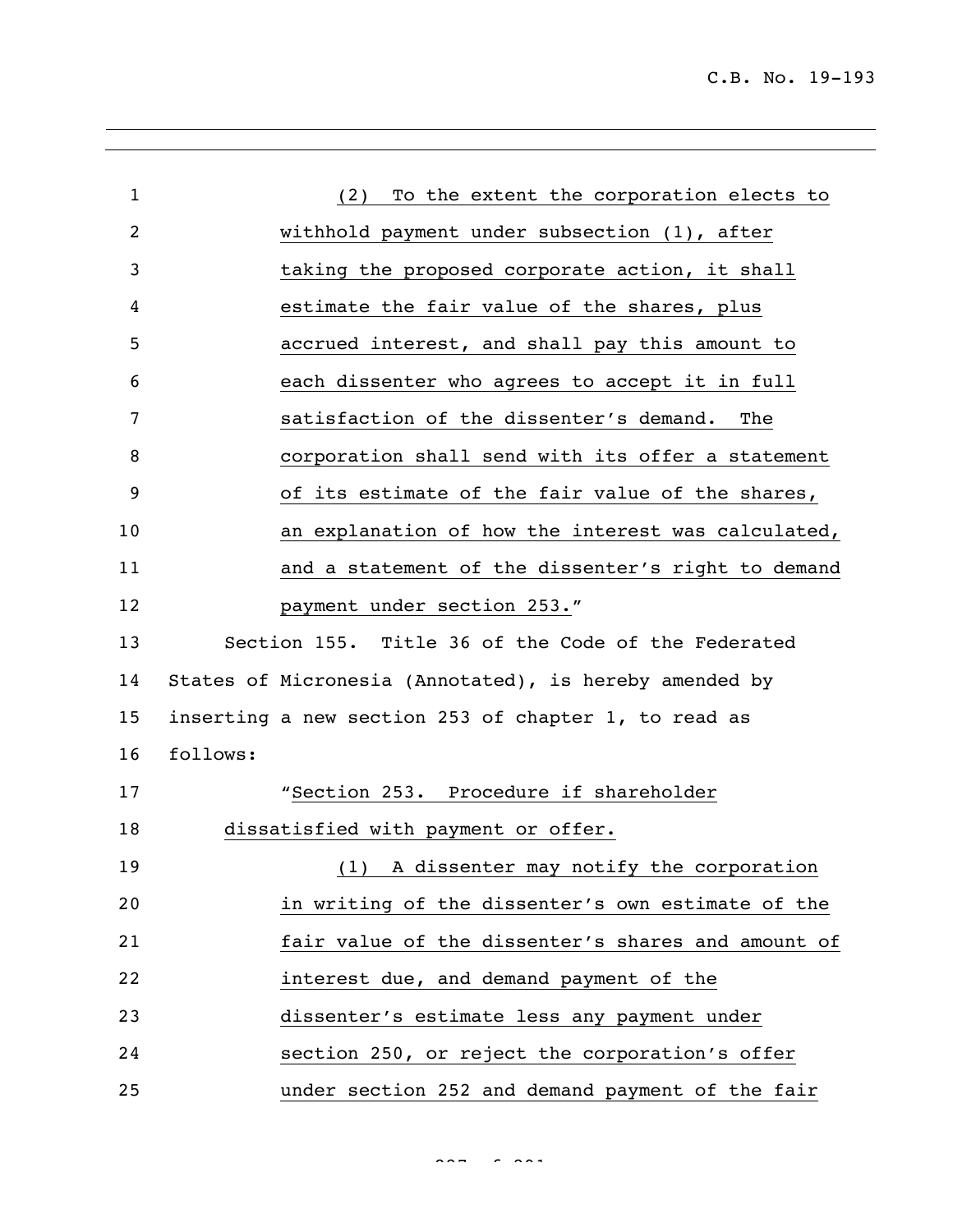| $\mathbf 1$ | value of the dissenter's shares and interest due,      |
|-------------|--------------------------------------------------------|
| 2           | if:                                                    |
| 3           | The dissenter believes that the<br>(a)                 |
| 4           | amount paid under section 250 or offered under         |
| 5           | section 252 is less than the fair value of the         |
| 6           | dissenter's shares or that the interest due is         |
| 7           | incorrectly calculated;                                |
| 8           | The corporation fails to make<br>(b)                   |
| 9           | payment under section 250 within sixty days after      |
| 10          | the date set for demanding payment; or                 |
| 11          | The corporation, having failed to<br>(C)               |
| 12          | take the proposed action, does not return the          |
| 13          | deposited certificates or release the transfer         |
| 14          | restrictions imposed on uncertificated shares          |
| 15          | within sixty days after the date set for demanding     |
| 16          | payment.                                               |
| 17          | A dissenter waives the dissenter's right<br>(2)        |
| 18          | to demand payment under this section unless the        |
| 19          | dissenter notifies the corporation of the              |
| 20          | dissenter's demand in writing under subsection (1)     |
| 21          | within thirty days after the corporation made or       |
| 22          | offered payment for the dissenter's shares."           |
| 23          | Section 156. Title 36 of the Code of the Federated     |
| 24          | States of Micronesia (Annotated), is hereby amended by |
| 25          | inserting a new section 254 of chapter 1, to read as   |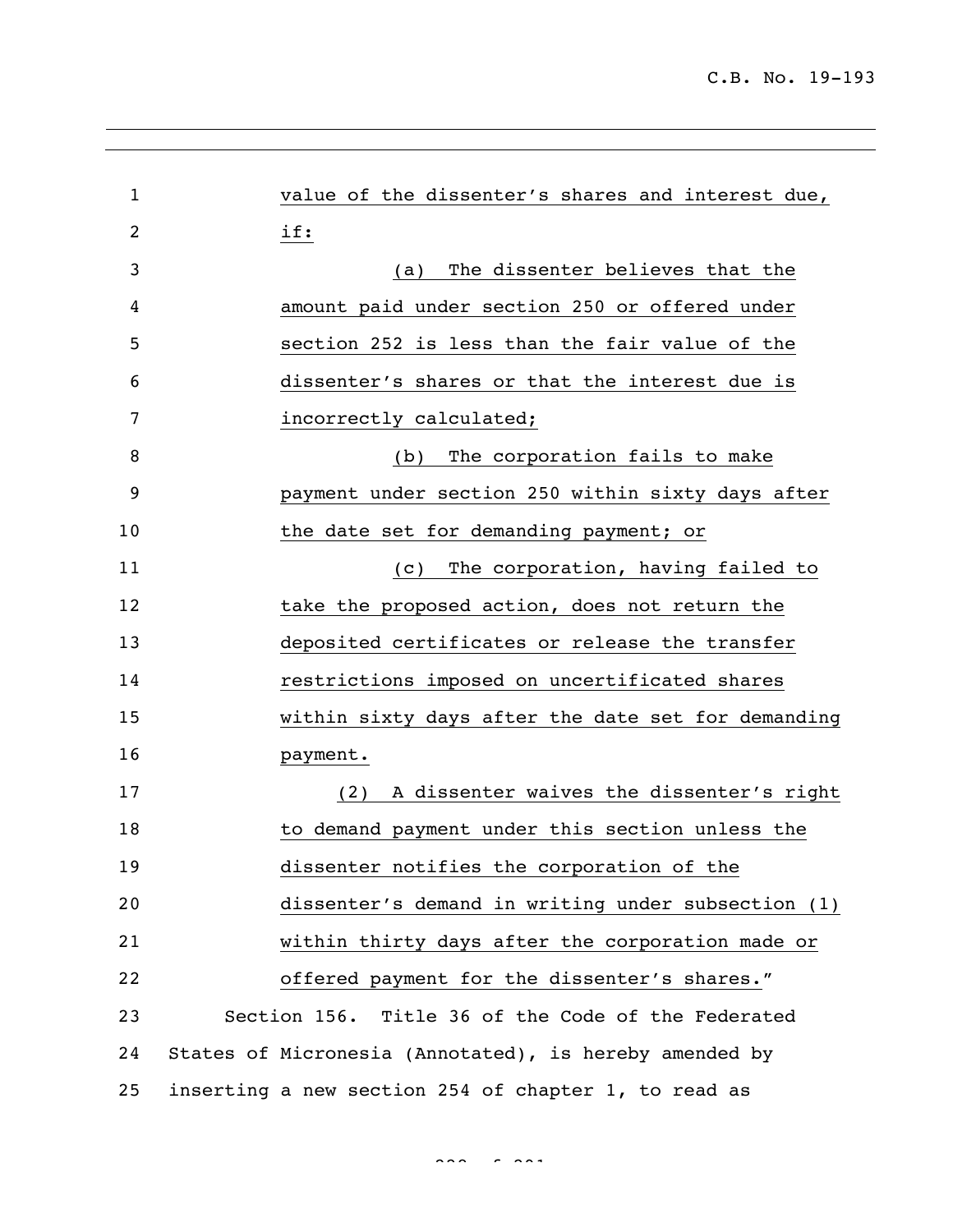| $\mathbf{1}$ | follows: |                                                   |
|--------------|----------|---------------------------------------------------|
| 2            |          | "Section 254. Court action.                       |
| 3            |          | (1) If a demand for payment under section         |
| 4            |          | 253 remains unsettled, the corporation shall      |
| 5            |          | commence a proceeding within sixty days after     |
| 6            |          | receiving the payment demand and petition the     |
| 7            |          | court to determine the fair value of the shares   |
| 8            |          | and accrued interest. If the corporation does not |
| 9            |          | commence the proceeding within the sixty day      |
| 10           |          | period, it shall pay each dissenter whose demand  |
| 11           |          | remains unsettled the amount demanded.            |
| 12           |          | The corporation shall commence the<br>(2)         |
| 13           |          | proceeding in the Federated States of Micronesia  |
| 14           |          | Supreme Court. If the corporation is a foreign    |
| 15           |          | corporation without a registered office in the    |
| 16           |          | Federated States of Micronesia, it shall commence |
| 17           |          | the proceeding in the trial division of the       |
| 18           |          | Federated States of Micronesia Supreme Court in   |
| 19           |          | the State where the registered office of the      |
| 20           |          | domestic corporation merged with or whose shares  |
| 21           |          | were acquired by the foreign corporation was      |
| 22           |          | located or, if no such registered office exists,  |
| 23           |          | in the trial division of Pohnpei State.           |
| 24           |          | The corporation shall make all<br>(3)             |
| 25           |          | dissenters whether or not resident of the         |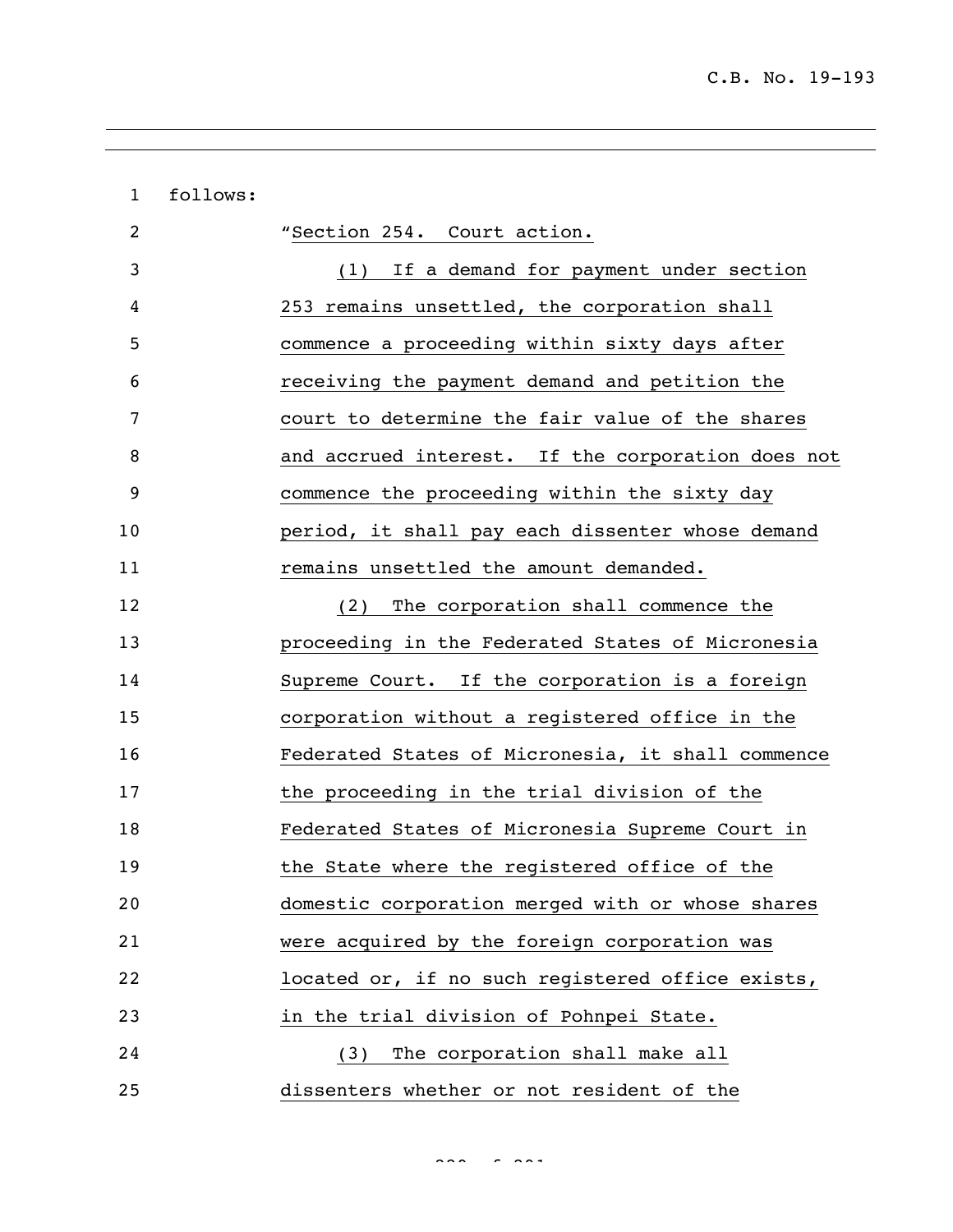| $\mathbf 1$ | Federated States of Micronesia whose demands       |
|-------------|----------------------------------------------------|
| 2           | remain unsettled parties to the proceeding as in   |
| 3           | an action against their shares and all parties     |
| 4           | must be served with a copy of the petition.        |
| 5           | Nonresidents may be served by registered or        |
| 6           | certified mail or by publication as provided by    |
| 7           | law.                                               |
| 8           | The jurisdiction of the court in which<br>(4)      |
| 9           | the proceeding is commenced under subsection (2)   |
| 10          | is plenary and exclusive. The court may appoint    |
| 11          | one or more person as appraisers to receive        |
| 12          | evidence and recommend decision on the question of |
| 13          | fair value. The appraisers have the power          |
| 14          | described in the order appointing them, or in any  |
| 15          | amendment to it. The dissenters are entitled to    |
| 16          | the same discovery rights as parties in other      |
| 17          | civil proceedings.                                 |
| 18          | (5) Each dissenter made a party to the             |
| 19          | proceeding is entitled to judgment:                |
| 20          | (a) For the amount, if any, by which               |
| 21          | the court finds the fair value of the dissenter's  |
| 22          | shares, plus interest, exceeds the amount paid by  |
| 23          | the corporation; or                                |
| 24          | For the fair value, plus accrued<br>(b)            |
| 25          | interest, of the dissenter's after-acquired shares |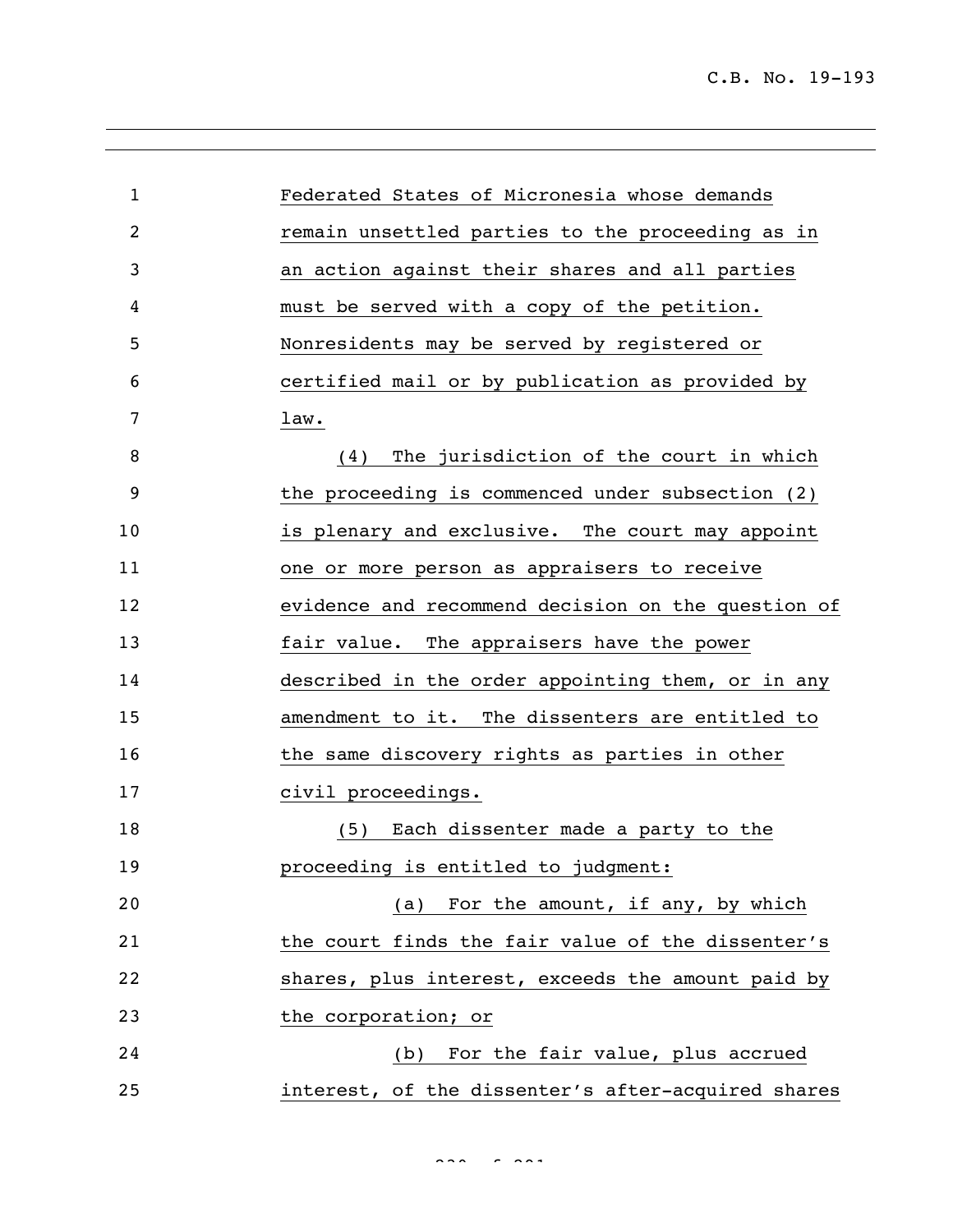| $\mathbf{1}$   |          | for which the corporation elected to withhold          |
|----------------|----------|--------------------------------------------------------|
| $\overline{c}$ |          | payment under section 252."                            |
| 3              |          | Section 157. Title 36 of the Code of the Federated     |
| 4              |          | States of Micronesia (Annotated), is hereby amended by |
| 5              |          | inserting a new section 255 of chapter 1, to read as   |
| 6              | follows: |                                                        |
| 7              |          | "Section 255. Court costs and counsel fees.            |
| 8              |          | (1) The court in an appraisal proceeding               |
| 9              |          | commenced under section 254 shall determine all        |
| 10             |          | costs of the proceeding, including the reasonable      |
| 11             |          | compensation and expenses of appraisers appointed      |
| 12             |          | by the court. The court shall assess the costs         |
| 13             |          | against the corporation, except that the court may     |
| 14             |          | assess cost against all or some of the dissenters,     |
| 15             |          | in amount the court finds equitable, to the extent     |
| 16             |          | the court finds the dissenters acted arbitrarily,      |
| 17             |          | vexatiously, or not in good faith in demanding         |
| 18             |          | payment under section 253.                             |
| 19             |          | The court may also assess the fees and<br>(2)          |
| 20             |          | expenses of counsel and experts for the respective     |
| 21             |          | parties, in amounts the court finds equitable:         |
| 22             |          | (a) Against the corporation and in                     |
| 23             |          | favor of any or all dissenters if the court finds      |
| 24             |          | the corporation did not substantially comply with      |
| 25             |          | the requirements of sections 245 and 253; or           |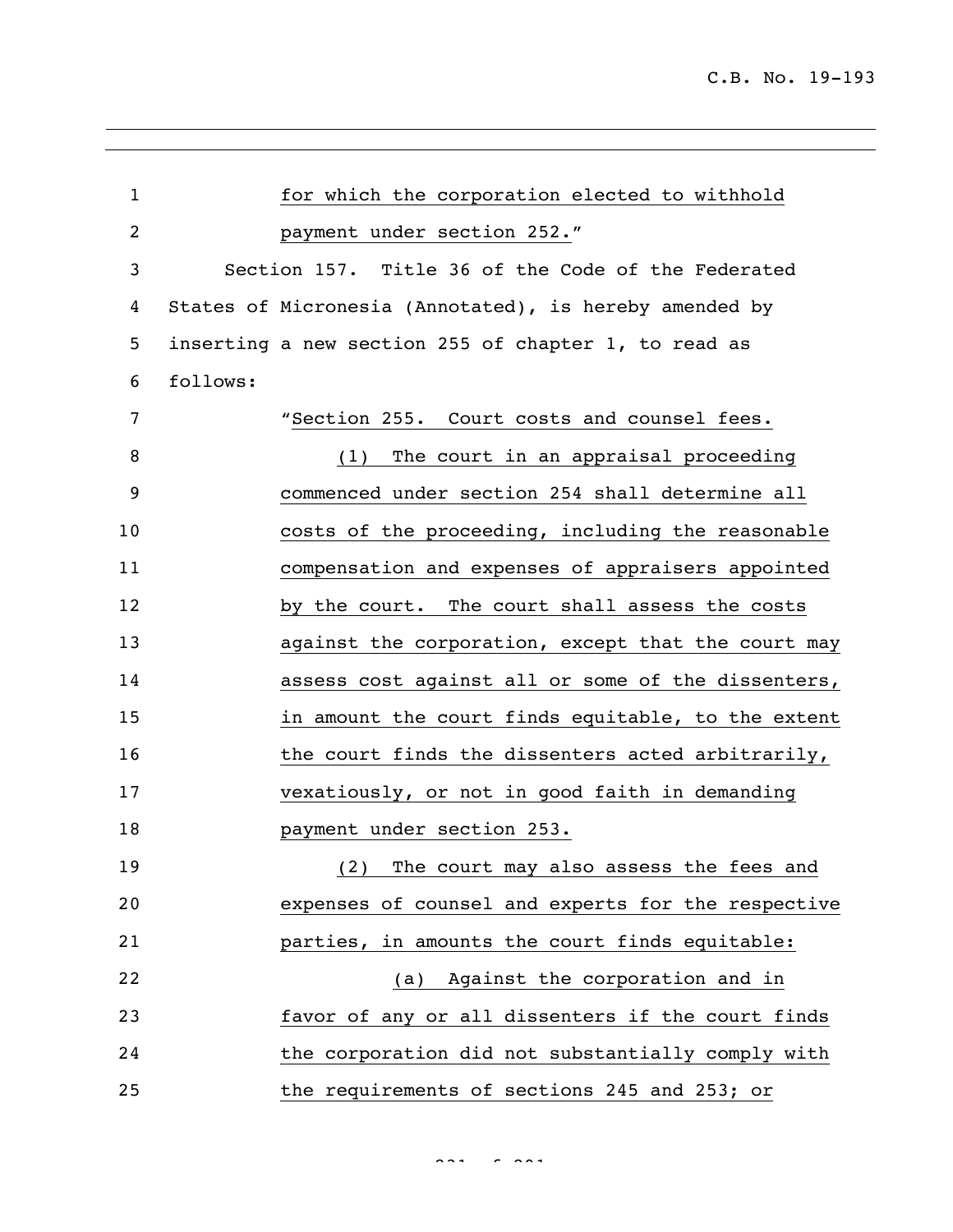C.B. No. 19-193

| $\mathbf{1}$   |          | Against either the corporation or a<br>(b)             |
|----------------|----------|--------------------------------------------------------|
| $\overline{2}$ |          | dissenter, in favor of any other party, if the         |
| 3              |          | court finds that the party against whom the fees       |
| 4              |          | and expenses are assessed acted arbitrarily,           |
| 5              |          | vexatiously, or not in good faith with respect to      |
| 6              |          | the rights provided herein.                            |
| 7              |          | (3) If the court finds that the services of            |
| 8              |          | counsel for any dissenter were of substantial          |
| 9              |          | benefit to other dissenters similarly situated,        |
| 10             |          | and that the fees for those services should not be     |
| 11             |          | assessed against the corporation, the court may        |
| 12             |          | award to these counsel reasonable fees to be paid      |
| 13             |          | out of the amounts awarded the dissenters who were     |
| 14             |          | benefited."                                            |
| 15             |          | Section 158. Title 36 of the Code of the Federated     |
| 16             |          | States of Micronesia (Annotated), is hereby amended by |
| 17             |          | inserting a new section 247 of chapter 1, to read as   |
| 18             | follows: |                                                        |
| 19             |          | "Section 247. Dissolution by incorporators or          |
| 20             |          | initial directors.                                     |
| 21             |          | (1) A majority of the incorporators or                 |
| 22             |          | initial directors of a corporation that has not        |
| 23             |          | issued shares or has not commenced business may        |
| 24             |          | dissolve the corporation by delivering to the          |
| 25             |          | Registrar for filing articles of dissolution that      |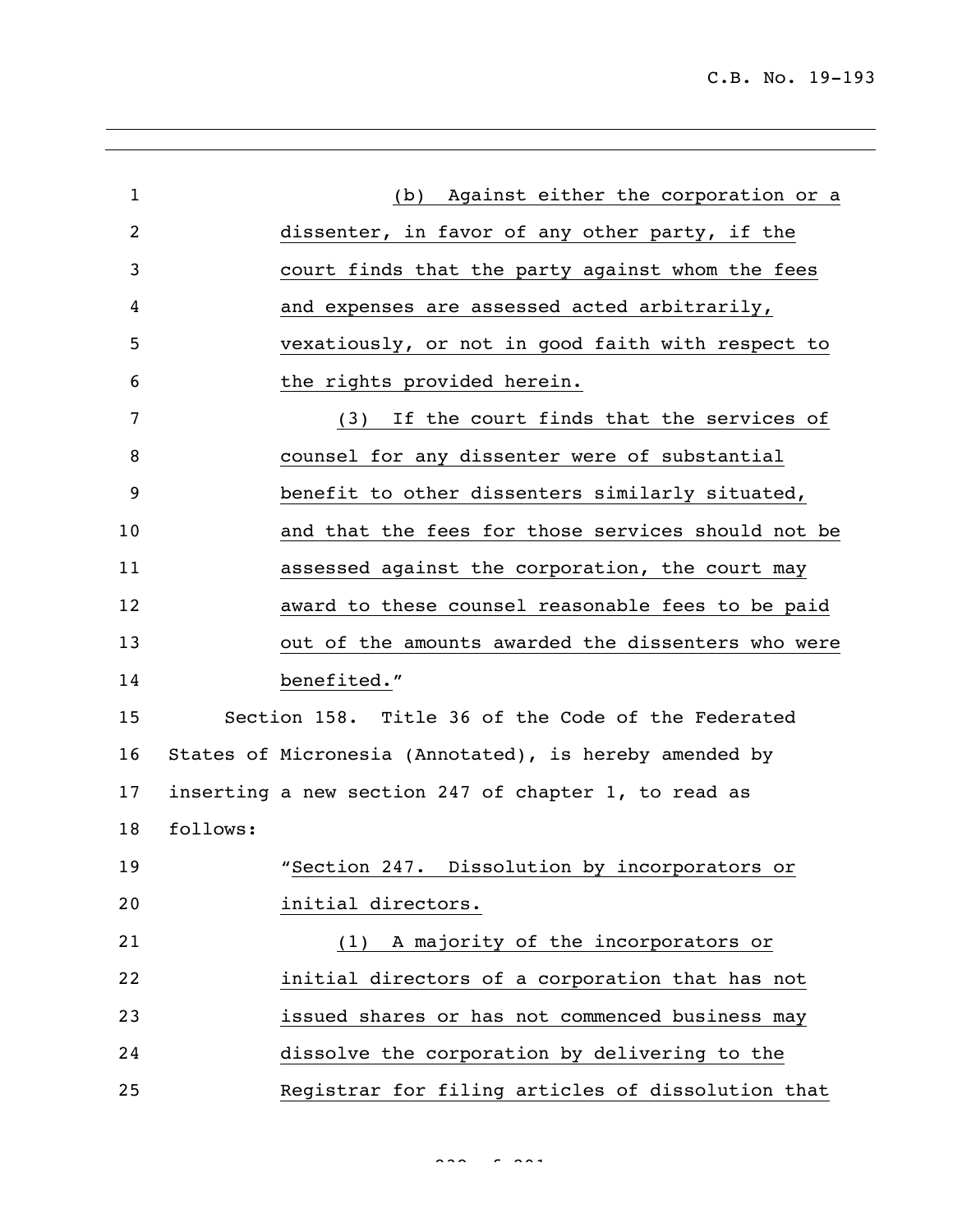| $\mathbf{1}$ | set forth:                                             |
|--------------|--------------------------------------------------------|
| 2            | The name of the corporation;<br>(a)                    |
| 3            | The date of its incorporation;<br>(b)                  |
| 4            | Either:<br>(C)                                         |
| 5            | That none of the corporation's<br>(i)                  |
| 6            | shares has been issued; or                             |
| 7            | (ii) That the corporation has not                      |
| 8            | commenced business;                                    |
| 9            | That no debt of the corporation<br>(d)                 |
| 10           | remains unpaid;                                        |
| 11           | That the net assets of the<br>(e)                      |
| 12           | corporation remaining after winding up have been       |
| 13           | distributed to the shareholders, if shares were        |
| 14           | issued; and                                            |
| 15           | That a majority of the<br>(f)                          |
| 16           | incorporators or initial directors authorized the      |
| 17           | dissolution."                                          |
| 18           | Section 159. Title 36 of the Code of the Federated     |
| 19           | States of Micronesia (Annotated), is hereby amended by |
| 20           | inserting a new section 257 of chapter 1, to read as   |
| 21           | follows:                                               |
| 22           | "Section 257. Dissolution by board of directors        |
| 23           | and shareholders.                                      |
| 24           | A corporation's board of directors may<br>(1)          |
| 25           | propose dissolution for submission to the              |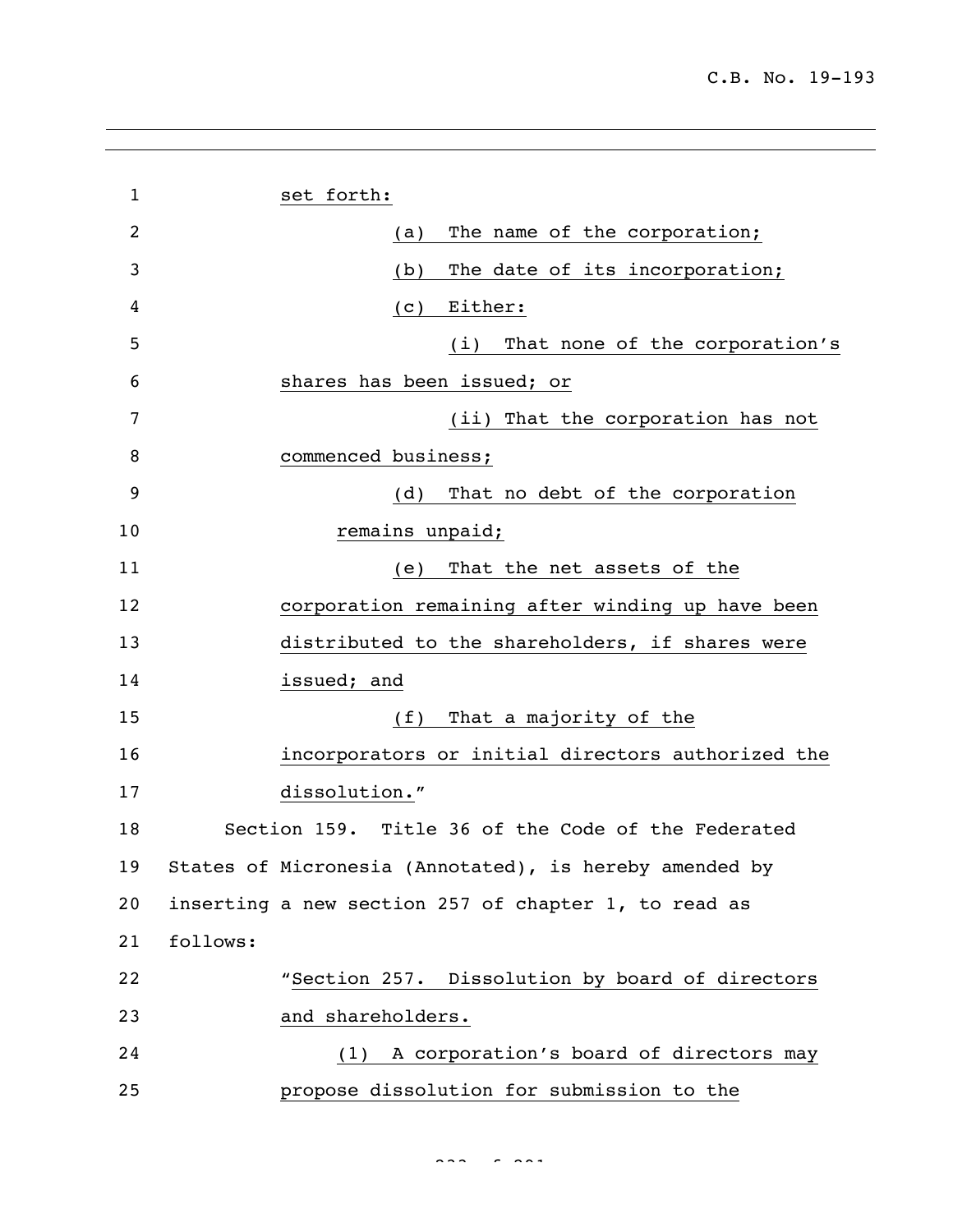| $\mathbf 1$ | shareholders.                                      |
|-------------|----------------------------------------------------|
| 2           | For a proposal to dissolve to be<br>(2)            |
| 3           | adopted:                                           |
| 4           | The board of directors must<br>(a)                 |
| 5           | recommend dissolution to the shareholders unless   |
| 6           | the board of directors determines that because of  |
| 7           | conflict of interest or other special              |
| 8           | circumstances it should make no recommendation and |
| 9           | communicates the basis for its determination to    |
| 10          | the shareholders; and                              |
| 11          | The shareholders entitled to vote<br>(b)           |
| 12          | must approve the proposal to dissolve as provided  |
| 13          | subsections $(5)$ and $(6)$ .                      |
| 14          | The board of directors may condition its<br>(3)    |
| 15          | submission of the proposal for dissolution on any  |
| 16          | basis.                                             |
| 17          | The corporation shall notify each<br>(4)           |
| 18          | shareholder, whether or not entitled to vote, of   |
| 19          | the proposed shareholders' meeting in accordance   |
| 20          | with section 154. The notice must also state that  |
| 21          | the purpose, or one of the purposes, of the        |
| 22          | meeting is to consider dissolving the corporation. |
| 23          | (5) At a meeting a vote of shareholders            |
| 24          | entitled to vote thereat shall be taken on a       |
| 25          | resolution to dissolve the corporation.<br>The     |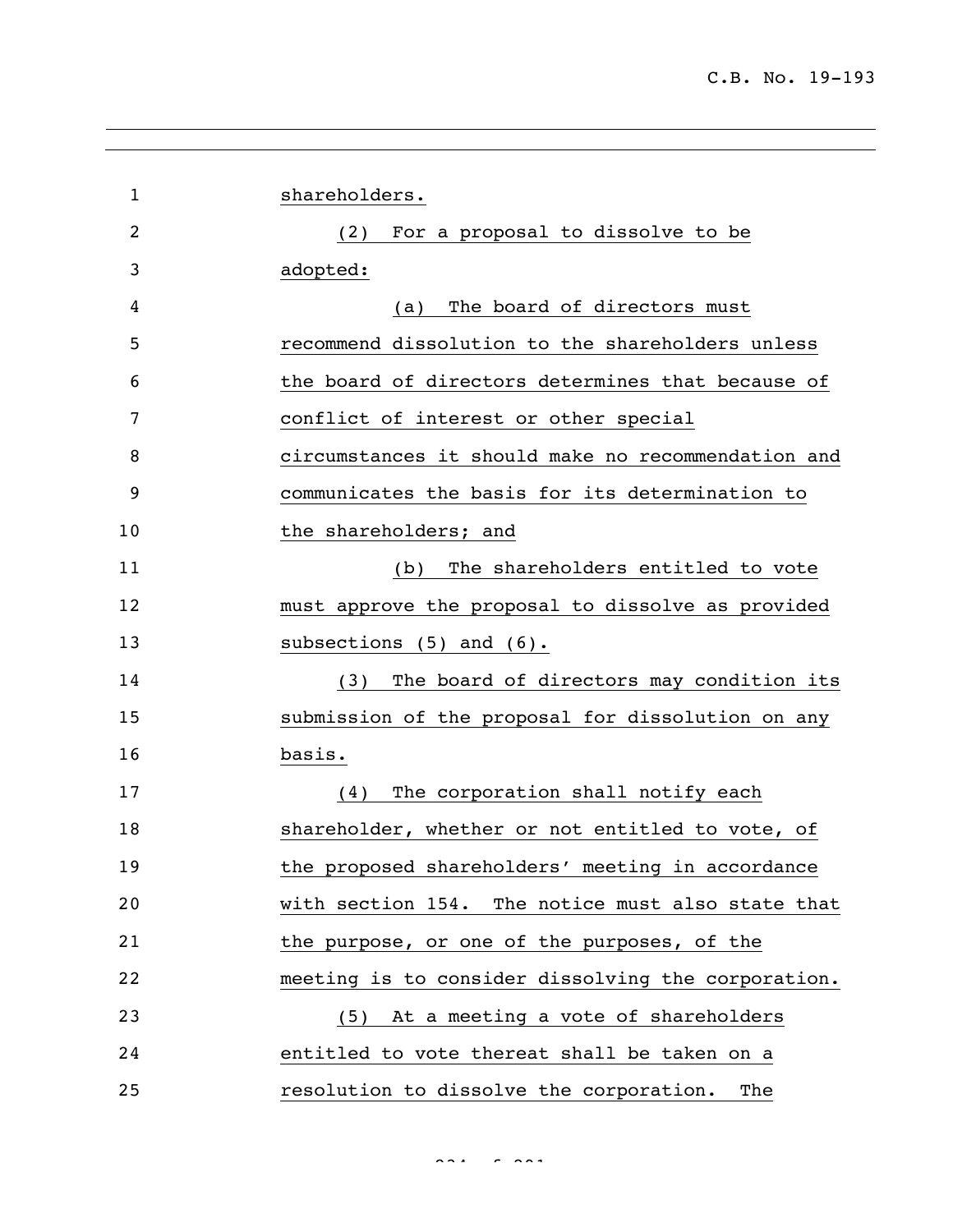| $\mathbf{1}$   | resolution shall be adopted upon receiving the         |
|----------------|--------------------------------------------------------|
| $\overline{2}$ | affirmative vote of the holders of a majority of       |
| 3              | the shares of each class of shares entitled to         |
| 4              | vote thereon as a class and of the total shares        |
| 5              | entitled to vote thereon."                             |
| 6              | Section 160. Title 36 of the Code of the Federated     |
| 7              | States of Micronesia (Annotated), is hereby amended by |
| 8              | inserting a new section 258 of chapter 1, to read as   |
| 9              | follows:                                               |
| 10             | "Section 258. Articles of dissolution.                 |
| 11             | At any time after dissolution is<br>(1)                |
| 12             | authorized, the corporation may dissolve by            |
| 13             | delivering to the Registrar for filing articles of     |
| 14             | dissolution setting forth:                             |
| 15             | The name of the corporation;<br>(a)                    |
| 16             | The date dissolution was<br>(b)                        |
| 17             | authorized;                                            |
| 18             | If dissolution was approved by the<br>(C)              |
| 19             | shareholders;                                          |
| 20             | (i) The number of votes entitled                       |
| 21             | to be cast on the proposal to dissolve; and            |
| 22             | (ii) Either the total number of                        |
| 23             | votes cast for and against dissolution or the          |
| 24             | total number of undisputed votes cast for              |
| 25             | dissolution and a statement that the number cast       |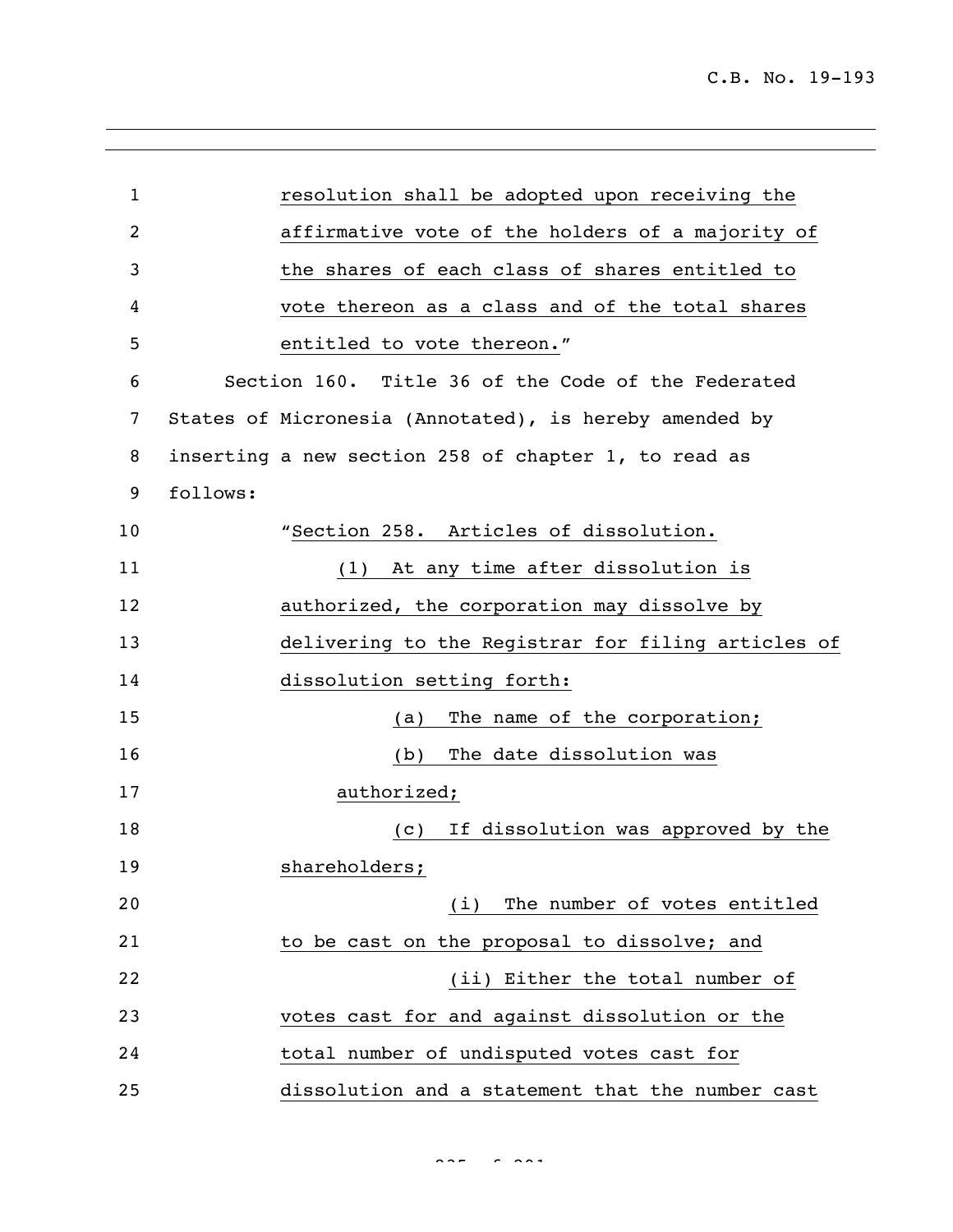| $\mathbf{1}$ |          | for dissolution was sufficient for approval; and       |
|--------------|----------|--------------------------------------------------------|
| 2            |          | If voting by voting groups was<br>(d)                  |
| 3            |          | required, the information required by paragraph        |
| 4            |          | $(1)(c)$ must be separately provided for each voting   |
| 5            |          | group entitled to vote separately on the plan to       |
| 6            |          | dissolve.                                              |
| 7            |          | A corporation is dissolved upon the<br>(2)             |
| 8            |          | effective date of its articles of dissolution.         |
| 9            |          | The articles of dissolution may specify a delayed      |
| 10           |          | effective time and date, and if it does so the         |
| 11           |          | document becomes effective at the time and date        |
| 12           |          | specified. If a delayed effective date but no          |
| 13           |          | time is specified, the document shall be effective     |
| 14           |          | at the close of business on that date. A delayed       |
| 15           |          | effective date for a document may not be later         |
| 16           |          | than the thirtieth day after the date it is            |
| 17           |          | filed."                                                |
| 18           |          | Section 161. Title 36 of the Code of the Federated     |
| 19           |          | States of Micronesia (Annotated), is hereby amended by |
| 20           |          | inserting a new section 259 of chapter 1, to read as   |
| 21           | follows: |                                                        |
| 22           |          | "Section 259. Revocation of dissolution.               |
| 23           |          | A corporation may revoke its dissolution<br>(1)        |
| 24           |          | within one hundred twenty days of its effective        |
| 25           |          | date.                                                  |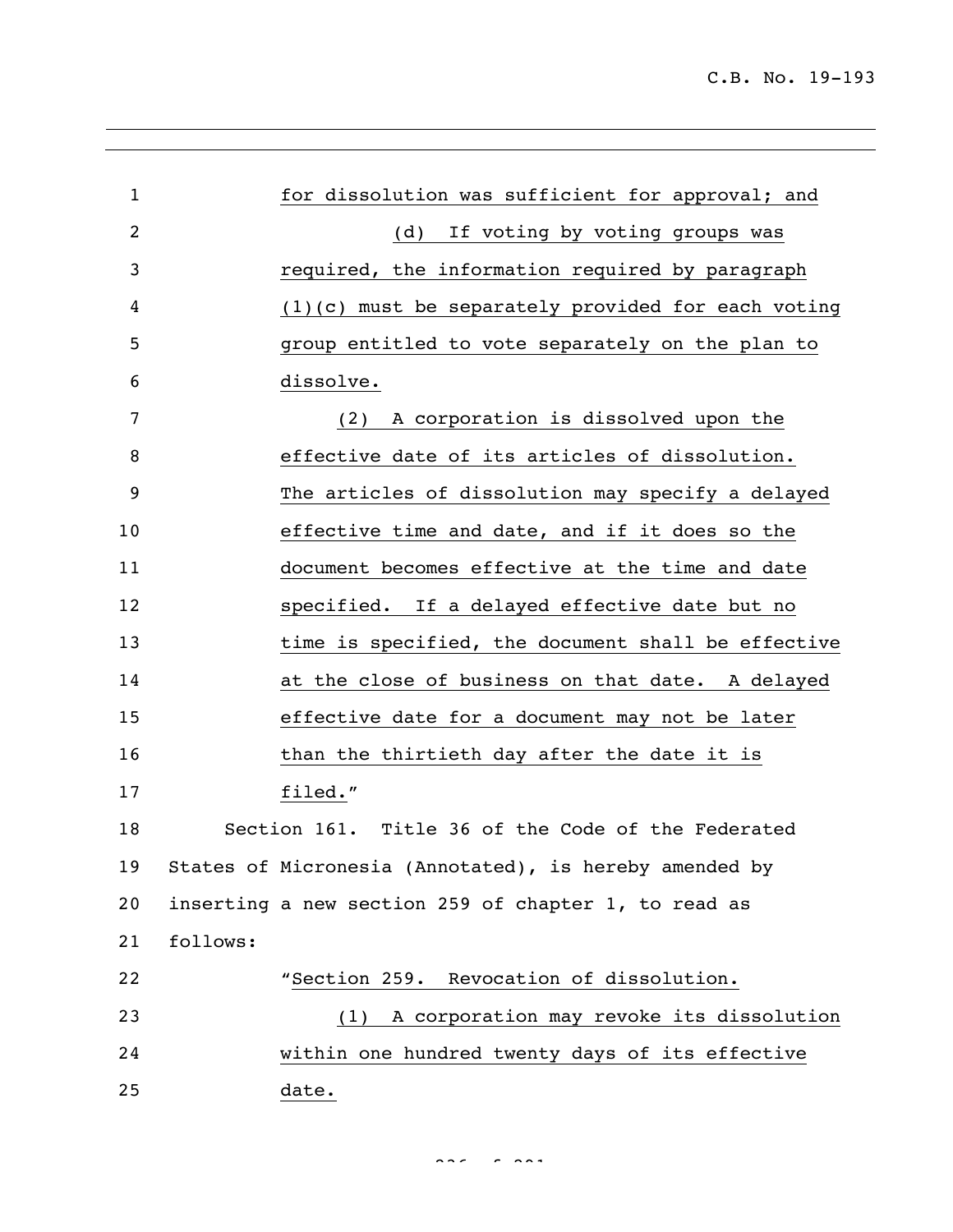| $\mathbf 1$ | (2) Revocation of dissolution shall be             |
|-------------|----------------------------------------------------|
| 2           | authorized in the same manner as the dissolution   |
| 3           | was authorized unless that authorization permitted |
| 4           | revocation by action of the board of directors     |
| 5           | alone, in which event the board of directors may   |
| 6           | revoke the dissolution without shareholder action. |
| 7           | After the revocation of dissolution is<br>(3)      |
| 8           | authorized, the corporation may revoke the         |
| 9           | dissolution by delivering to the Registrar for     |
| 10          | filing articles of revocation of dissolution,      |
| 11          | together with a copy of its articles of            |
| 12          | dissolution, that set forth:                       |
| 13          | The name of the corporation;<br>(a)                |
| 14          | The effective date of the<br>(b)                   |
| 15          | dissolution that was revoked;                      |
| 16          | The date that the revocation of<br>(C)             |
| 17          | dissolution was authorized;                        |
| 18          | (d)<br>If the corporation's board of               |
| 19          | directors or incorporators revoked the             |
| 20          | dissolution, a statement to that effect;           |
| 21          | If the corporation's board of<br>(e)               |
| 22          | directors revoked the dissolution, the             |
| 23          | information required by section $258(1)(c)$ or     |
| 24          | $(d)$ .                                            |
| 25          | Within the applicable revocation of<br>(4)         |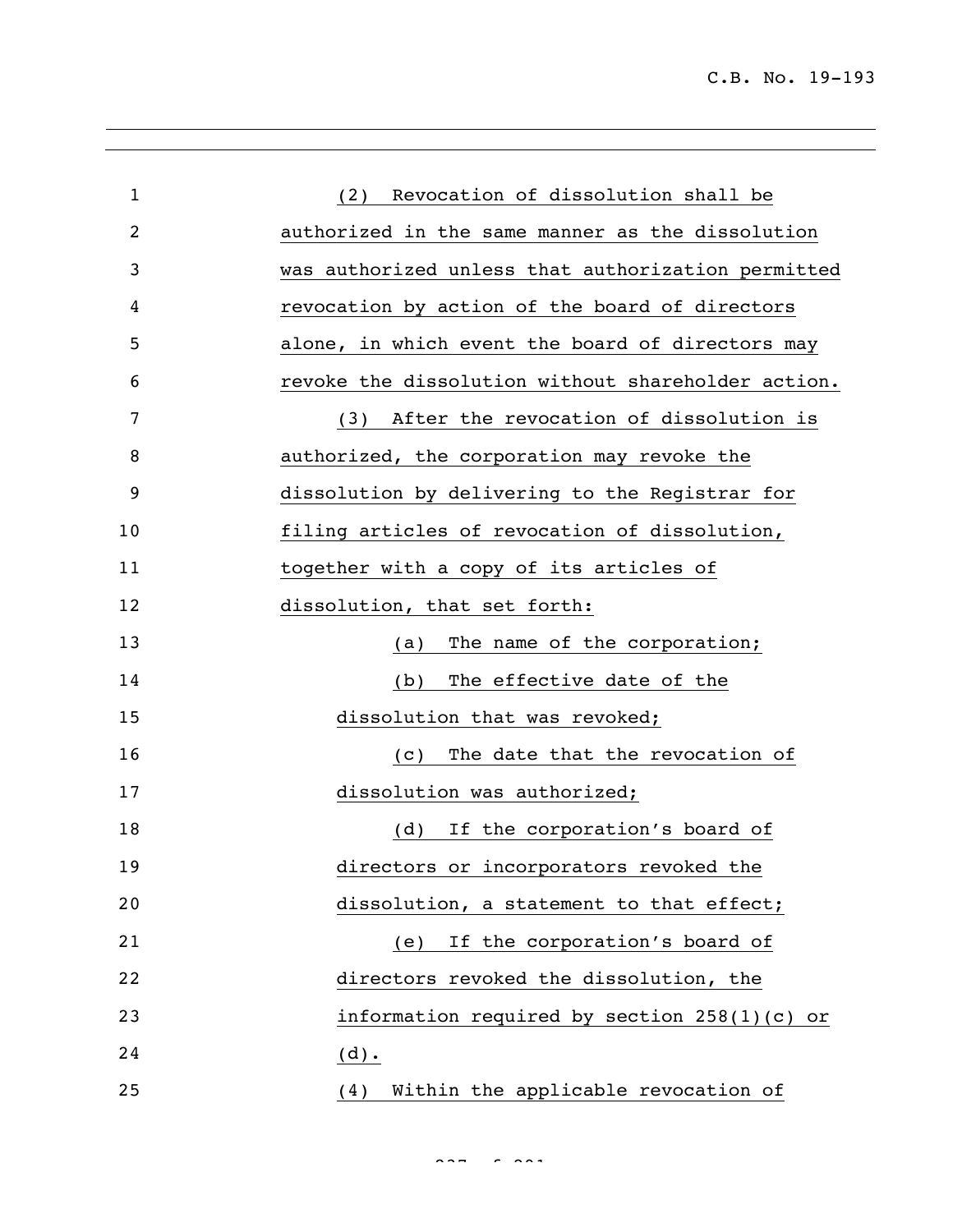| 1  |          | dissolution period, should the name of the             |
|----|----------|--------------------------------------------------------|
| 2  |          | corporation, or a name substantially identical         |
| 3  |          | thereto be registered or reserved by another           |
| 4  |          | corporation, partnership, limited partnership, or      |
| 5  |          | should the name or a name substantially identical      |
| 6  |          | thereto be registered as a trade name, trademark,      |
| 7  |          | or service mark, then revocation of dissolution        |
| 8  |          | shall be allowed only upon the registration of a       |
| 9  |          | new name by the dissolved corporation pursuant to      |
| 10 |          | the amendment provisions of this chapter.              |
| 11 |          | Revocation of dissolution is effective<br>(5)          |
| 12 |          | upon the effective date of the articles of             |
| 13 |          | revocation of dissolution.                             |
| 14 |          | When the revocation of dissolution is<br>(6)           |
| 15 |          | effective, it relates back to and takes effect as      |
| 16 |          | of the effective date of the dissolution and the       |
| 17 |          | corporation resumes carrying on its business as if     |
| 18 |          | dissolution had never occurred."                       |
| 19 |          | Section 162. Title 36 of the Code of the Federated     |
| 20 |          | States of Micronesia (Annotated), is hereby amended by |
| 21 |          | inserting a new section 260 of chapter 1, to read as   |
| 22 | follows: |                                                        |
| 23 |          | "Section 260. Effect of dissolution.                   |
| 24 |          | (1) A dissolved corporation continues its              |
| 25 |          | corporate existence but may not carry on any           |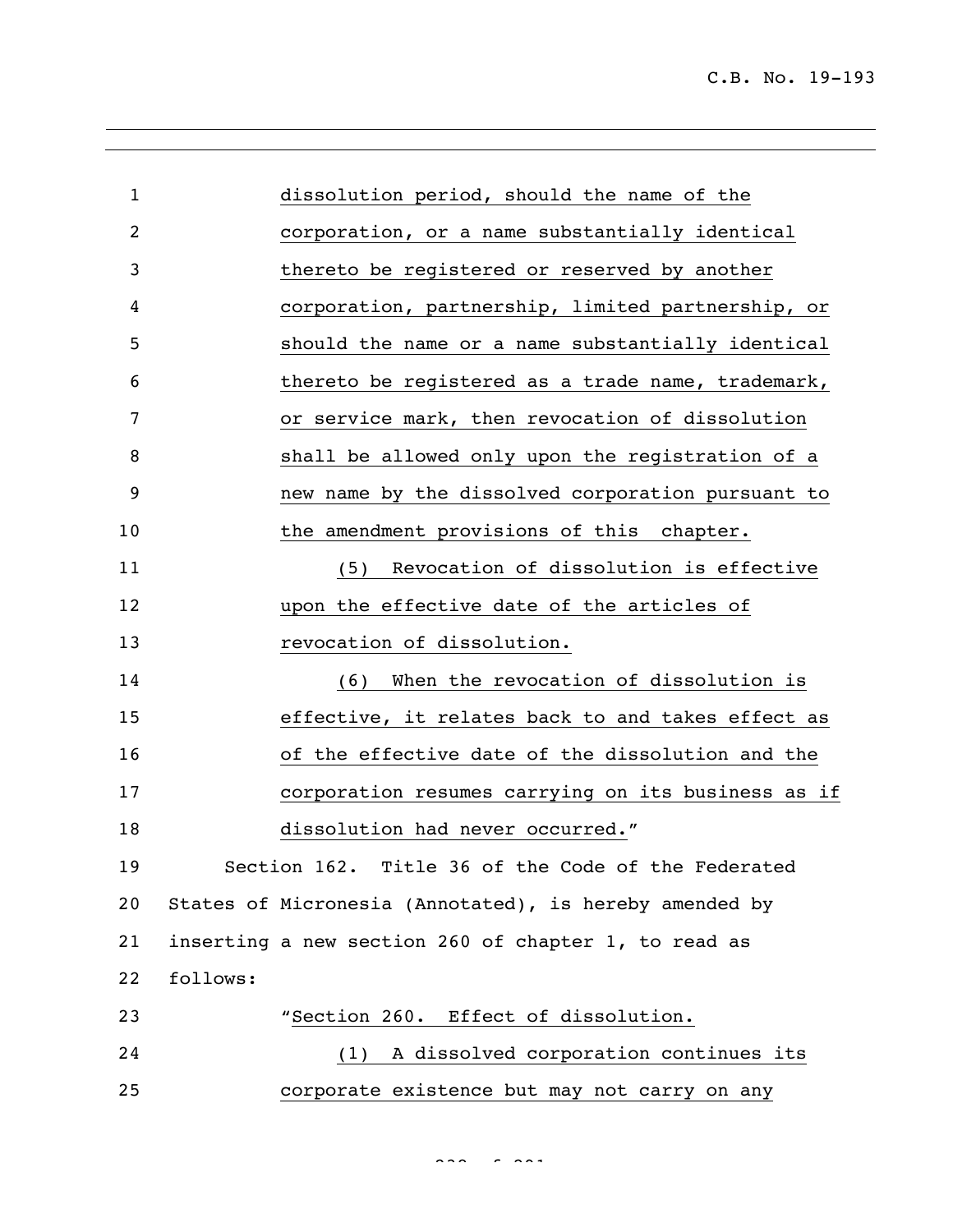| $\mathbf{1}$ | business except that appropriate to wind up and    |
|--------------|----------------------------------------------------|
| 2            | liquidate its business and affairs, including:     |
| 3            | Collecting its assets;<br>(a)                      |
| 4            | Disposing of its properties that<br>(b)            |
| 5            | will not be distributed in kind to its             |
| 6            | shareholders;                                      |
| 7            | Discharging or making provision for<br>(C)         |
| 8            | discharging its liabilities;                       |
| 9            | Distributing its remaining property<br>(d)         |
| 10           | among its shareholders according to their          |
| 11           | interests; and                                     |
| 12           | Doing every other act necessary to<br>(e)          |
| 13           | wind up and liquidate its business affairs.        |
| 14           | Dissolution of a corporation does<br>(2)           |
| 15           | not:                                               |
| 16           | Transfer title to the corporation's<br>(a)         |
| 17           | property;                                          |
| 18           | Prevent transfer of its shares or<br>(b)           |
| 19           | securities, although the authorization to dissolve |
| 20           | may provide for closing the corporation's share    |
| 21           | transfer records;                                  |
| 22           | Subject its directors or officers<br>(C)           |
| 23           | to standards of conduct different from those       |
| 24           | prescribed in sections 177 through 215;            |
| 25           | Change quorum or voting<br>(d)                     |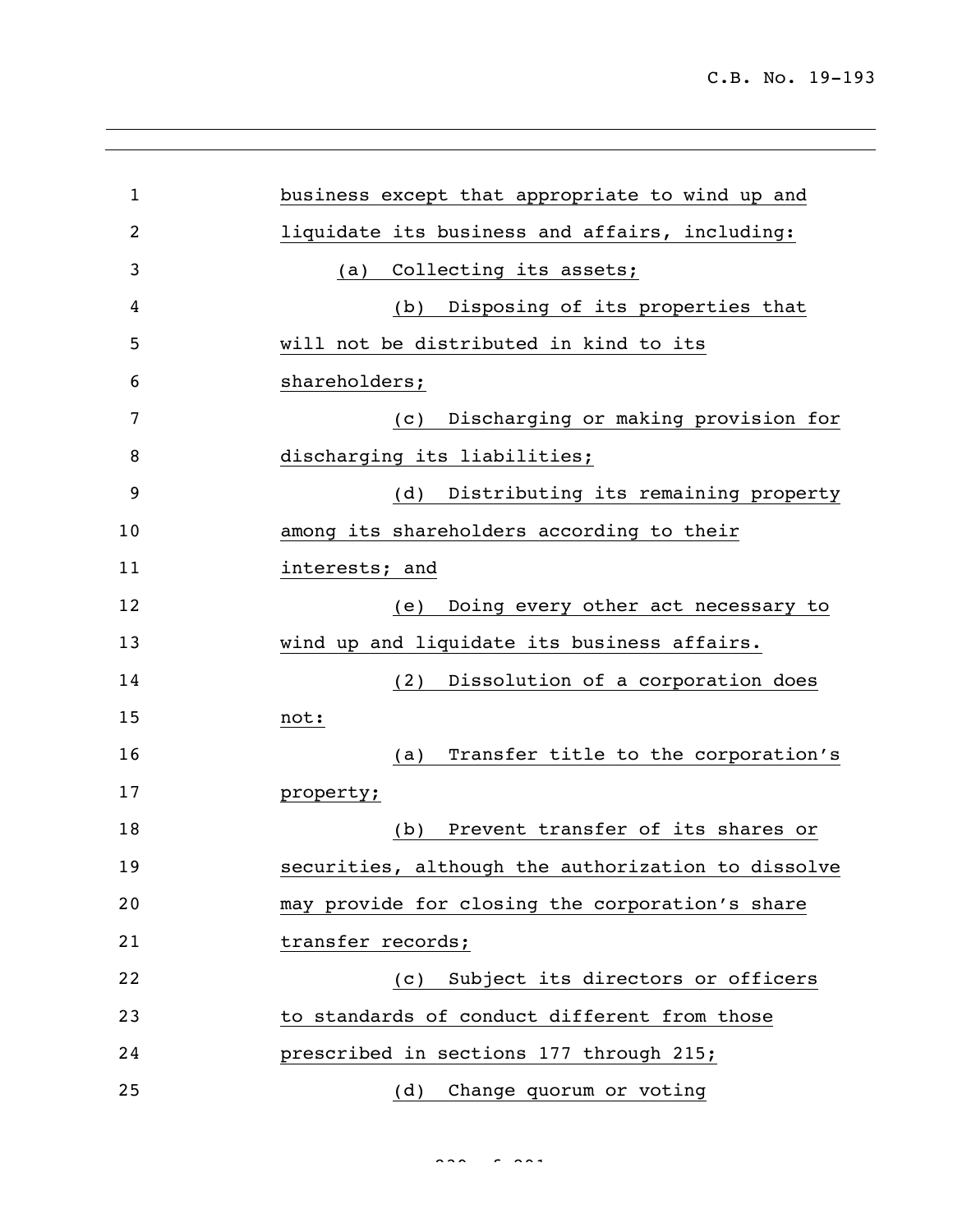| $\mathbf{1}$ | requirements for its board of directors or                   |
|--------------|--------------------------------------------------------------|
| 2            | shareholders; change provisions for selection,               |
| 3            | resignation, or removal of its directors or                  |
| 4            | officers or both; or change provisions for                   |
| 5            | amending its bylaws;                                         |
| 6            | Prevent commencement of a<br>(e)                             |
| 7            | proceeding by or against the corporation in its              |
| 8            | corporate name;                                              |
| 9            | Abate or suspend a proceeding<br>(f)                         |
| 10           | pending by or against the corporation on the                 |
| 11           | effective date of dissolution; or                            |
| 12           | Terminate the authority of the<br>(q)                        |
| 13           | registered agent of the corporation."                        |
| 14           | Section 162. Title 36 of the Code of the Federated           |
| 15           | States of Micronesia (Annotated), as amended, is hereby      |
| 16           | amended by inserting a new section 261 of chapter 1, to read |
| 17           | as follows:                                                  |
| 18           | "Section 261. Known claims against dissolved                 |
| 19           | corporation.                                                 |
| 20           | (1) A dissolved corporation may dispose of                   |
| 21           | the known claims against it by following the                 |
| 22           | procedure described in this section.                         |
| 23           | The dissolved corporation shall notify<br>(2)                |
| 24           | its known claimants in writing of the dissolution            |
| 25           | at any time after its effective date. The written            |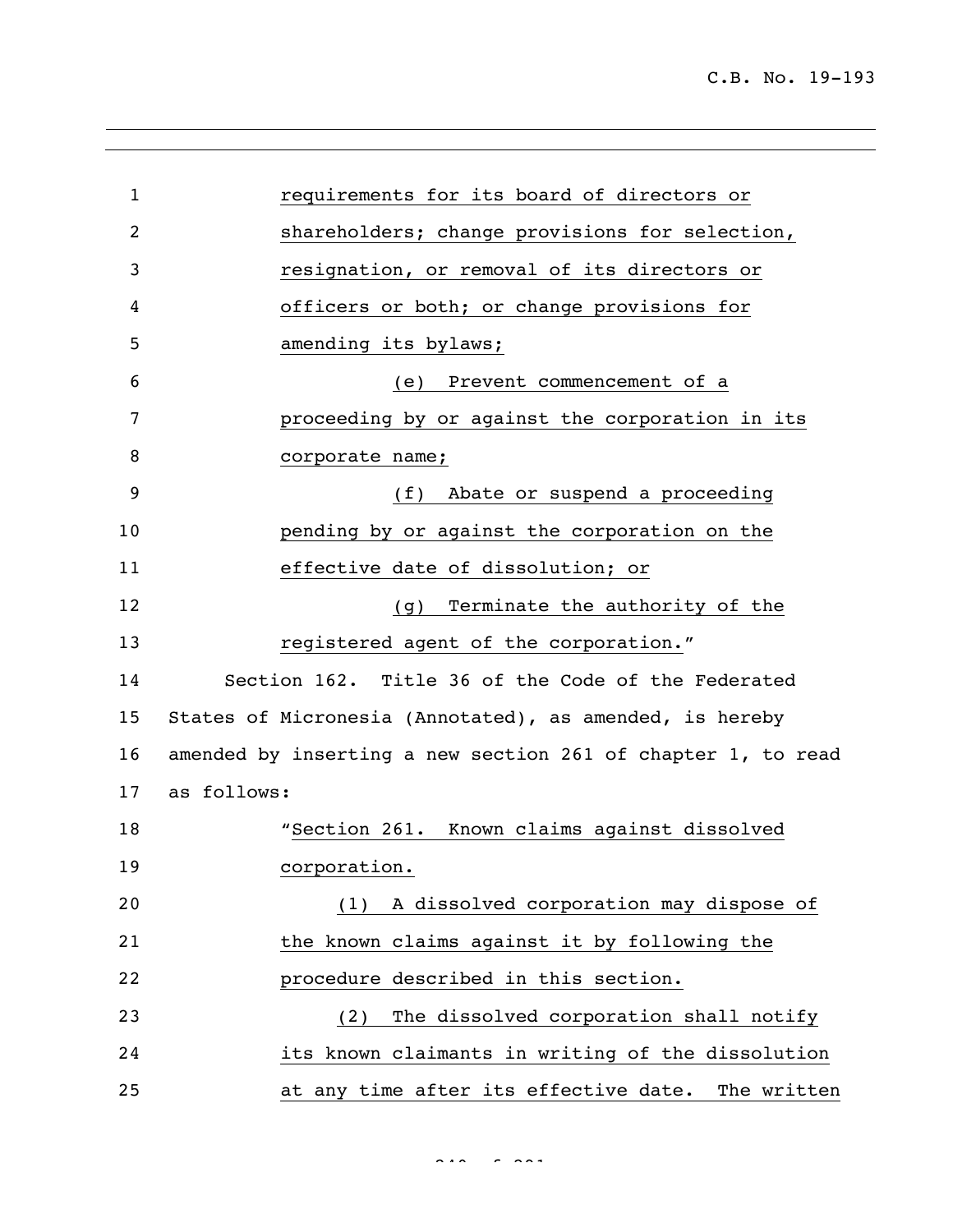| $\mathbf{1}$   | notice must:                                       |
|----------------|----------------------------------------------------|
| $\overline{2}$ | Describe information that must be<br>(a)           |
| 3              | included in a claim;                               |
| 4              | Provide a mailing address where a<br>(b)           |
| 5              | claim may be sent;                                 |
| 6              | State the deadline, which may not<br>(c)           |
| 7              | be fewer than one hundred twenty days from the     |
| 8              | effective date of the written notice, by which the |
| 9              | dissolved corporation must receive the claim; and  |
| 10             | State that the claim will be barred<br>(d)         |
| 11             | if not received by the deadline.                   |
| 12             | A claim against the dissolved<br>(3)               |
| 13             | corporation is barred:                             |
| 14             | If a claimant who was given written<br>(a)         |
| 15             | notice under subsection (b) does not deliver the   |
| 16             | claim to the dissolved corporation by the          |
| 17             | deadline;                                          |
| 18             | If a claimant whose claim was<br>(b)               |
| 19             | rejected by the dissolved corporation does not     |
| 20             | commence a proceeding to enforce the claim within  |
| 21             | ninety days from the effective date of the         |
| 22             | rejection notice.                                  |
| 23             | (4) For purposes of this section, "claim"          |
| 24             | does not include a contingent liability or a claim |
| 25             | based on an event occurring after the effective    |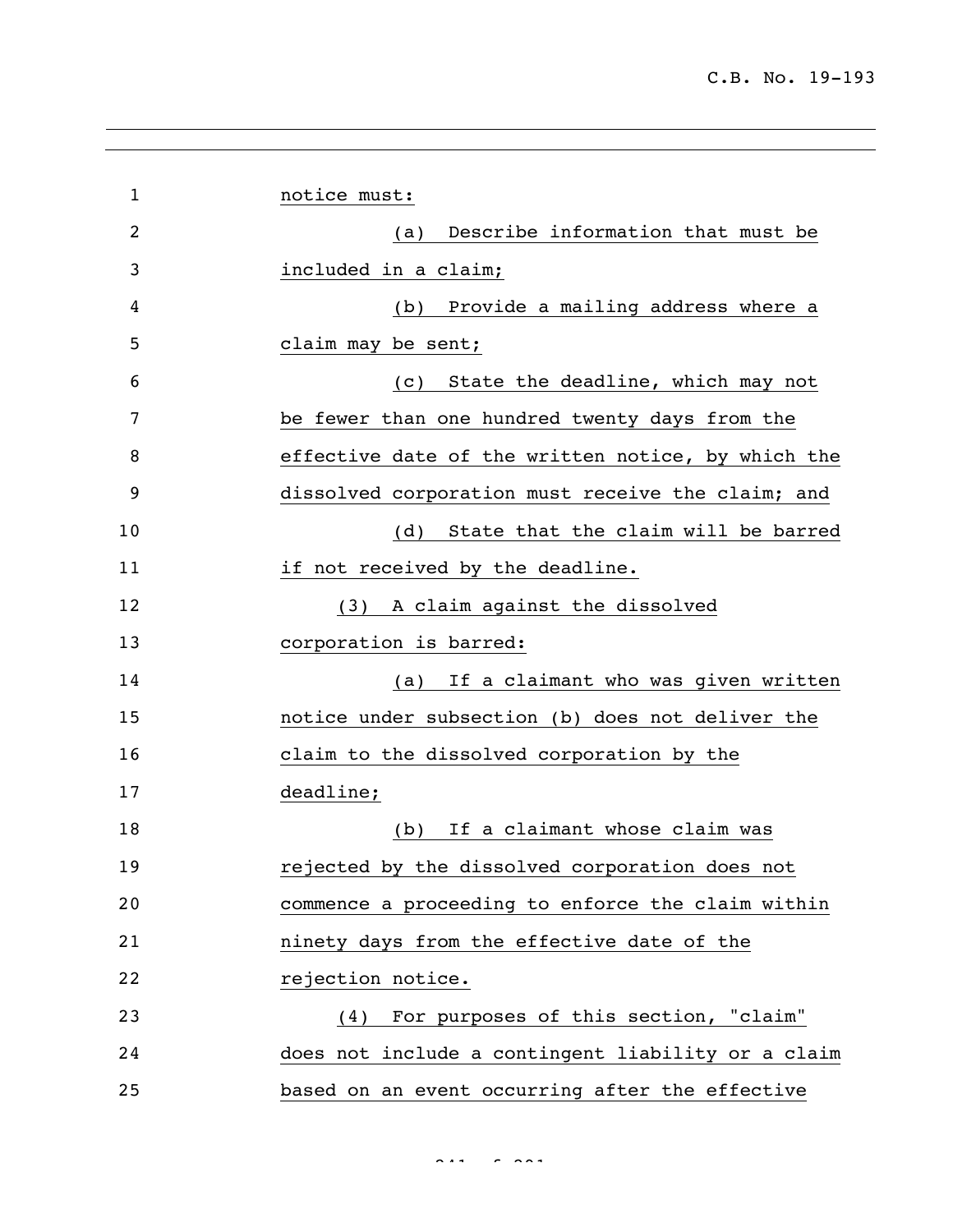| $\mathbf{1}$ | date of dissolution."                                  |
|--------------|--------------------------------------------------------|
| 2            | Section 164. Title 36 of the Code of the Federated     |
| 3            | States of Micronesia (Annotated), is hereby amended by |
| 4            | inserting a new section 262 of chapter 1, to read as   |
| 5            | follows:                                               |
| 6            | "Section 262. Unknown claims against dissolved         |
| 7            | corporation.                                           |
| 8            | A dissolved corporation may also publish<br>(1)        |
| 9            | notice of its dissolution and request that persons     |
| 10           | with claims against the corporation present them       |
| 11           | in accordance with the notice.                         |
| 12           | The notice must:<br>(2)                                |
| 13           | Be published one time in a<br>(a)                      |
| 14           | newspaper of general circulation in the Federated      |
| 15           | States of Micronesia;                                  |
| 16           | Describe the information that must<br>(b)              |
| 17           | be included in a claim and provide a mailing           |
| 18           | address where the claim may be sent; and               |
| 19           | (c) State that a claim against the                     |
| 20           | corporation will be barred unless a proceeding to      |
| 21           | enforce the claim is commenced within five years       |
| 22           | after the publication of the notice.                   |
| 23           | (3) If the dissolved corporation publishes a           |
| 24           | newspaper notice in accordance with subsection         |
| 25           | (b), the claim of each of the following claimants      |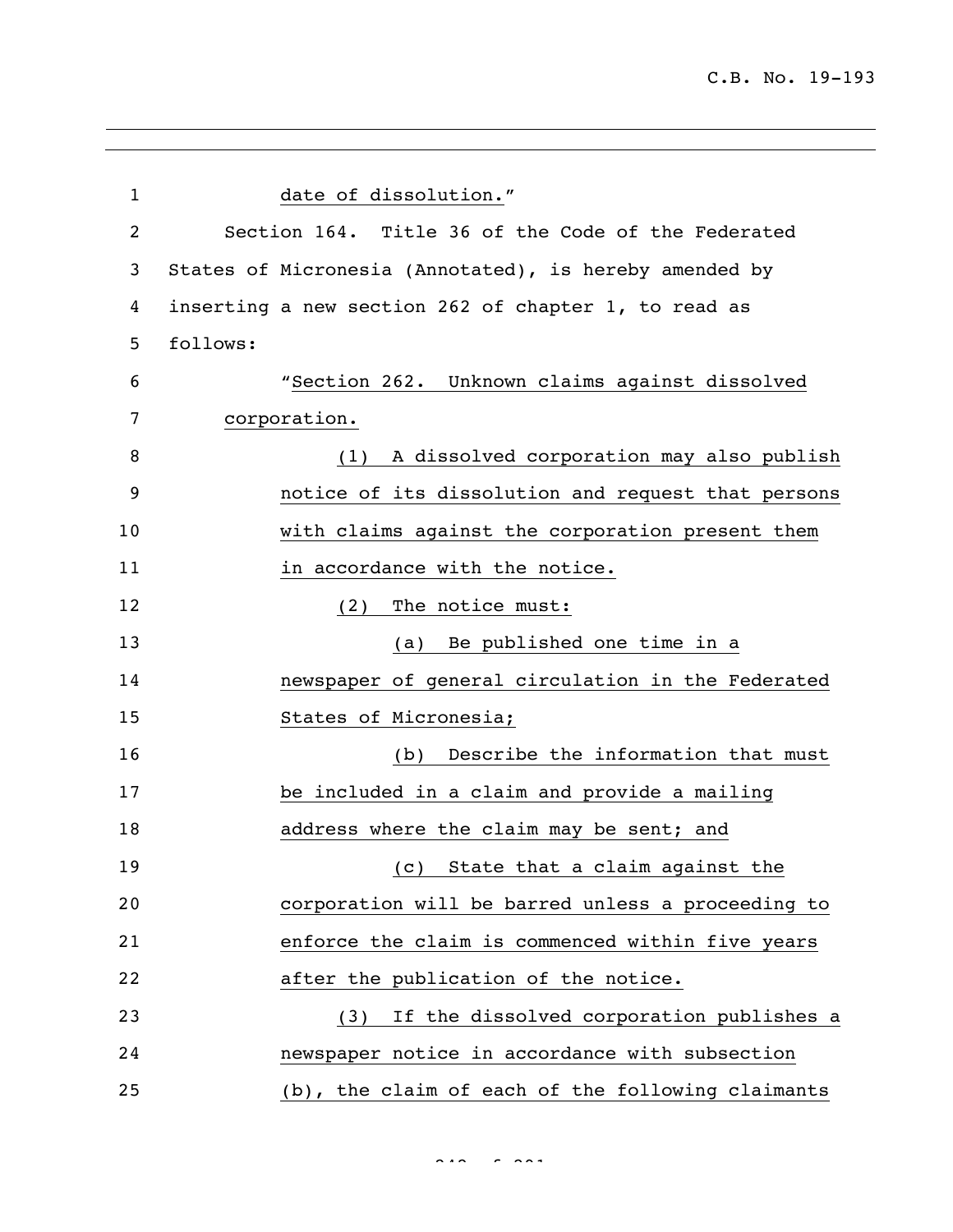| $\mathbf 1$ | is barred unless the claimant commences a          |
|-------------|----------------------------------------------------|
| 2           | proceeding to enforce the claim against the        |
| 3           | dissolved corporation within five years after the  |
| 4           | publication date of the newspaper notice:          |
| 5           | A claimant who did not receive<br>(a)              |
| 6           | written notice under section 261;                  |
| 7           | A claimant whose claim was timely<br>(b)           |
| 8           | sent to the dissolved corporation but not acted    |
| 9           | on;                                                |
| 10          | A claimant whose claim is<br>(C)                   |
| 11          | contingent or based on an event occurring after    |
| 12          | the effective date of dissolution.                 |
| 13          | A claim may be enforced under this<br>(4)          |
| 14          | section:                                           |
| 15          | (a) Against the dissolved corporation,             |
| 16          | to the extent of its undistributed assets; or      |
| 17          | If the assets have been distributed<br>(b)         |
| 18          | in liquidation, against a shareholder of the       |
| 19          | dissolved corporation to the extent of the         |
| 20          | shareholder's pro rata share of the shareholder    |
| 21          | claim or the corporate assets distributed to the   |
| 22          | shareholder in liquidation, whichever is less, but |
| 23          | a shareholder's total liability for all claims     |
| 24          | under this section may not exceed the total amount |
| 25          | of assets distributed to such shareholder."        |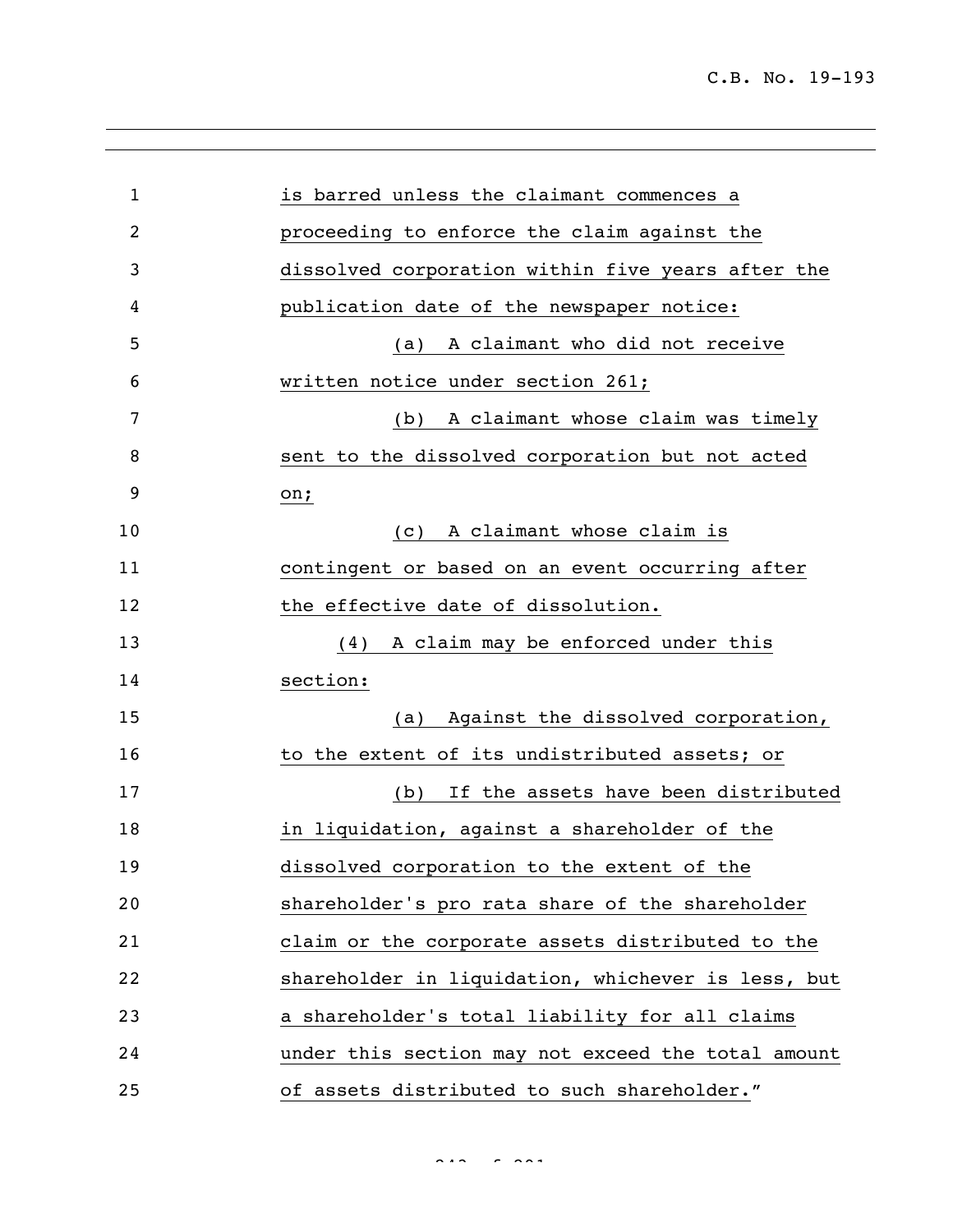C.B. No. 19-193

 Section 165. Title 36 of the Code of the Federated States of Micronesia (Annotated), is hereby amended by inserting a new section 263 of chapter 1, to read as follows: **"**Section 263. Grounds for administrative dissolution. (1) The Registrar may commence a proceeding under section 264 to administratively dissolve a corporation if the corporation fails to: 10 (a) Pay any fees prescribed by law; (b) File its annual report for a period of two years; (c) Appoint and maintain an agent for service of process as required; or (d) File a statement of a change in the name or business address of the agent as required **under this chapter.**" Section 166. Title 36 of the Code of the Federated States of Micronesia (Annotated), is hereby amended by inserting a new section 264 of chapter 1, to read as follows: "Section 264. Procedure for and effect of administrative dissolution and effect of expiration. (1) If the Registrar determines that one or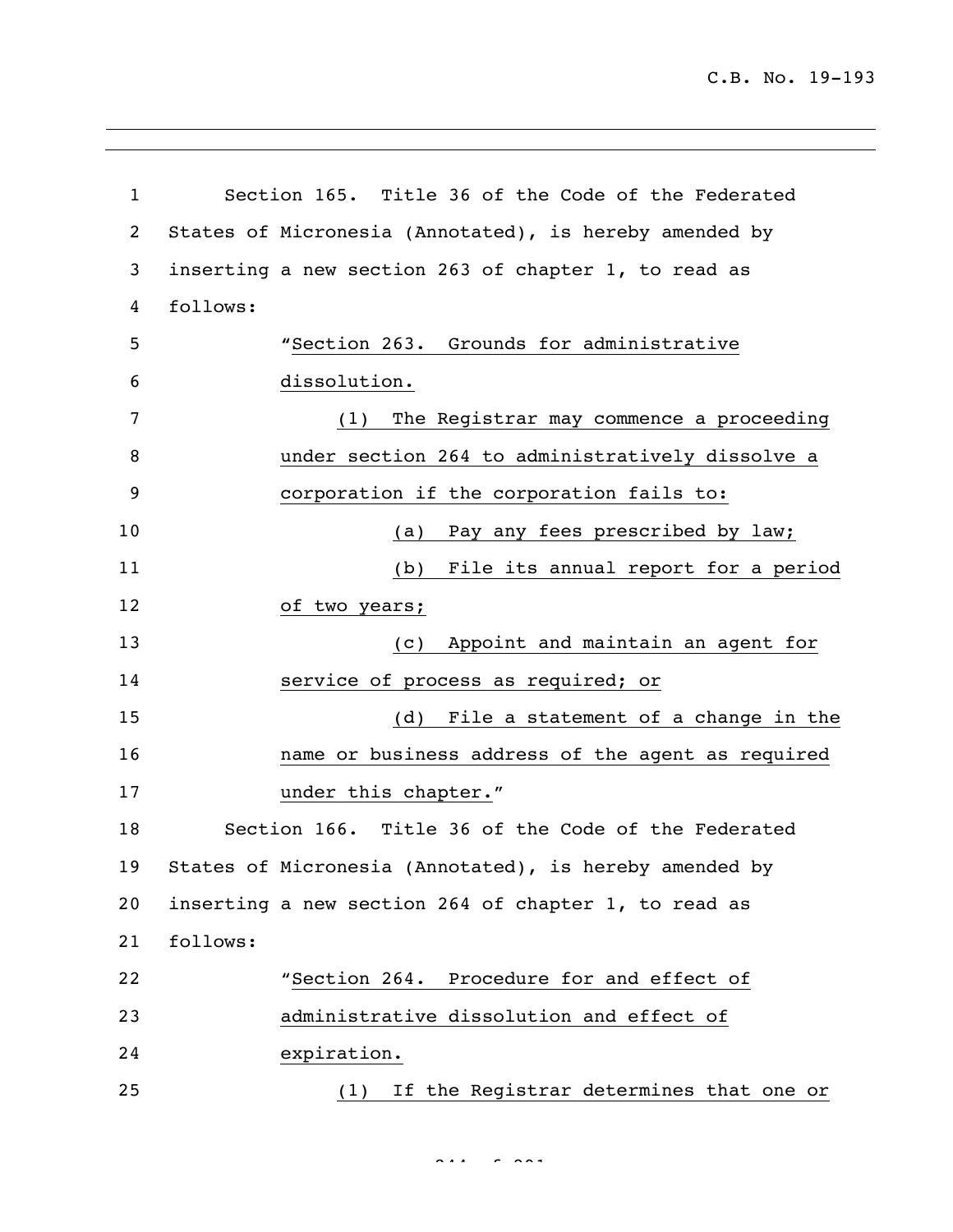| $\mathbf{1}$ | more grounds exist under section 263 for           |
|--------------|----------------------------------------------------|
| 2            | dissolving a corporation, the Registrar shall give |
| 3            | written notice of the Registrar's determination by |
| 4            | mailing the notice to the corporation at its last  |
| 5            | known address appearing in the records of the      |
| 6            | Registrar.                                         |
| 7            | If the corporation does not correct each<br>(2)    |
| 8            | ground for dissolution or demonstrate to the       |
| 9            | reasonable satisfaction of the Registrar that each |
| 10           | ground determined by the Registrar does not exist  |
| 11           | within sixty days after the date of mailing of the |
| 12           | Registrar's written notice, the Registrar shall    |
| 13           | administratively dissolve the corporation by       |
| 14           | signing a decree of dissolution that recites any   |
| 15           | grounds for dissolution and its effective date.    |
| 16           | The decree shall be filed in the Registrar's       |
| 17           | office.                                            |
| 18           | (3) A corporation administratively dissolved       |
| 19           | continues its corporate existence but may not      |
| 20           | carry on any business except that necessary to     |
| 21           | wind up and liquidate its business and affairs     |
| 22           | under section 260 and notify claimants under       |
| 23           | sections 261 and 262.                              |
| 24           | (4) The administrative dissolution of a            |
| 25           | corporation does not terminate the authority of    |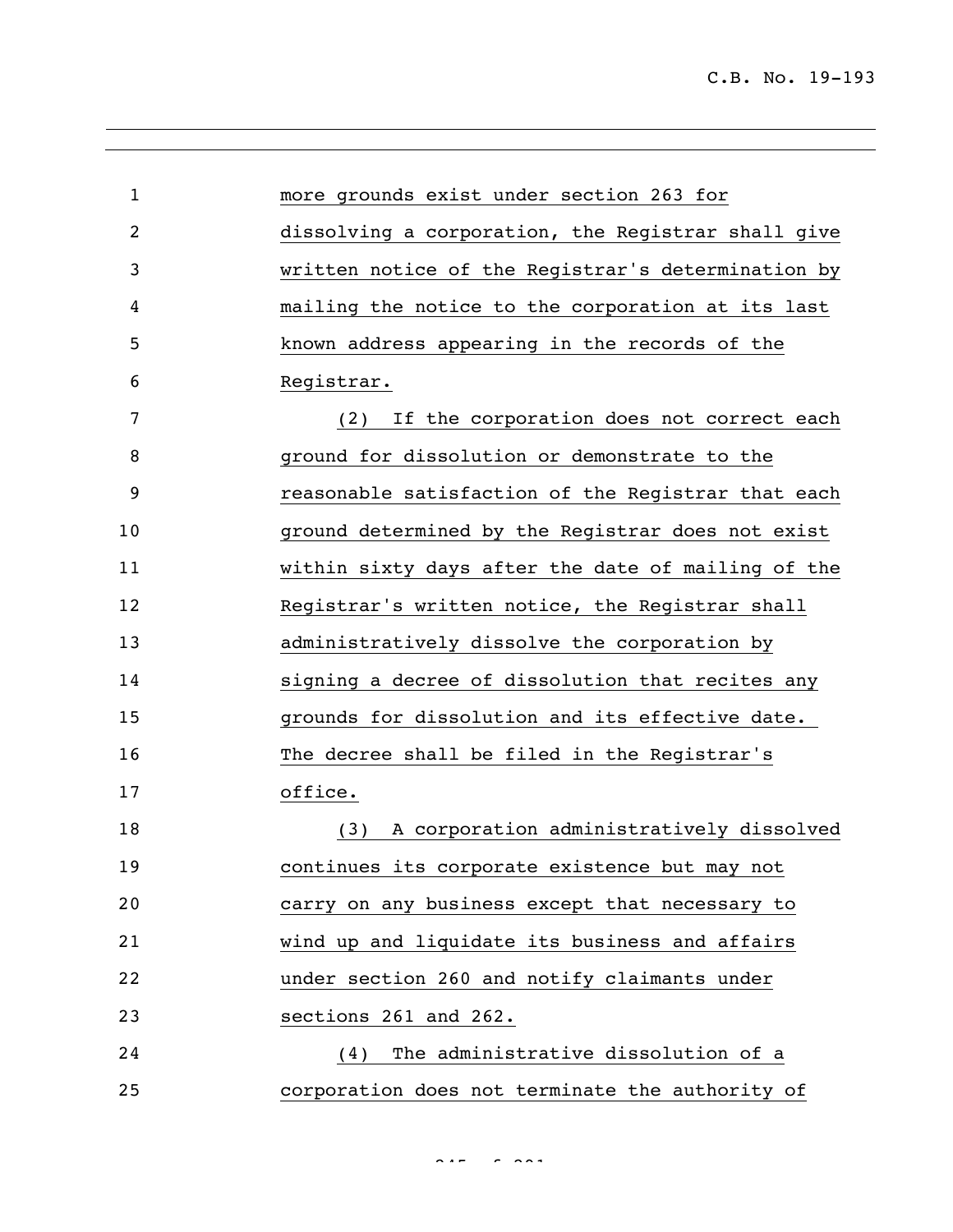| $\mathbf{1}$   | its registered agent.                              |
|----------------|----------------------------------------------------|
| $\overline{2}$ | (5) If a corporation's period of duration          |
| 3              | specified in its articles of incorporation has     |
| 4              | expired, the corporation may continue its          |
| 5              | corporate existence but may not carry on any       |
| 6              | business except as necessary to wind up and        |
| 7              | liquidate its business and affairs under section   |
| 8              | 260 and notify claimants under sections 261 and    |
| 9              | 262.                                               |
| 10             | (6) The corporation, at any time within two        |
| 11             | years of the expiration of its period of duration, |
| 12             | may amend its articles of incorporation to extend  |
| 13             | its period of duration, and upon the amendment,    |
| 14             | the corporation may resume carrying on its         |
| 15             | business as if the expiration had never occurred;  |
| 16             | provided that if the name of the corporation, or a |
| 17             | name substantially identical is registered or      |
| 18             | reserved by another entity, or if that name or a   |
| 19             | name substantially identical is registered as a    |
| 20             | trade name, trademark, or service mark, the        |
| 21             | extension of its period of duration shall be       |
| 22             | allowed only upon the registration of a new name   |
| 23             | by the corporation pursuant to the amendment       |
| 24             | provisions of this chapter."                       |
| 25             | Section 167. Title 36 of the Code of the Federated |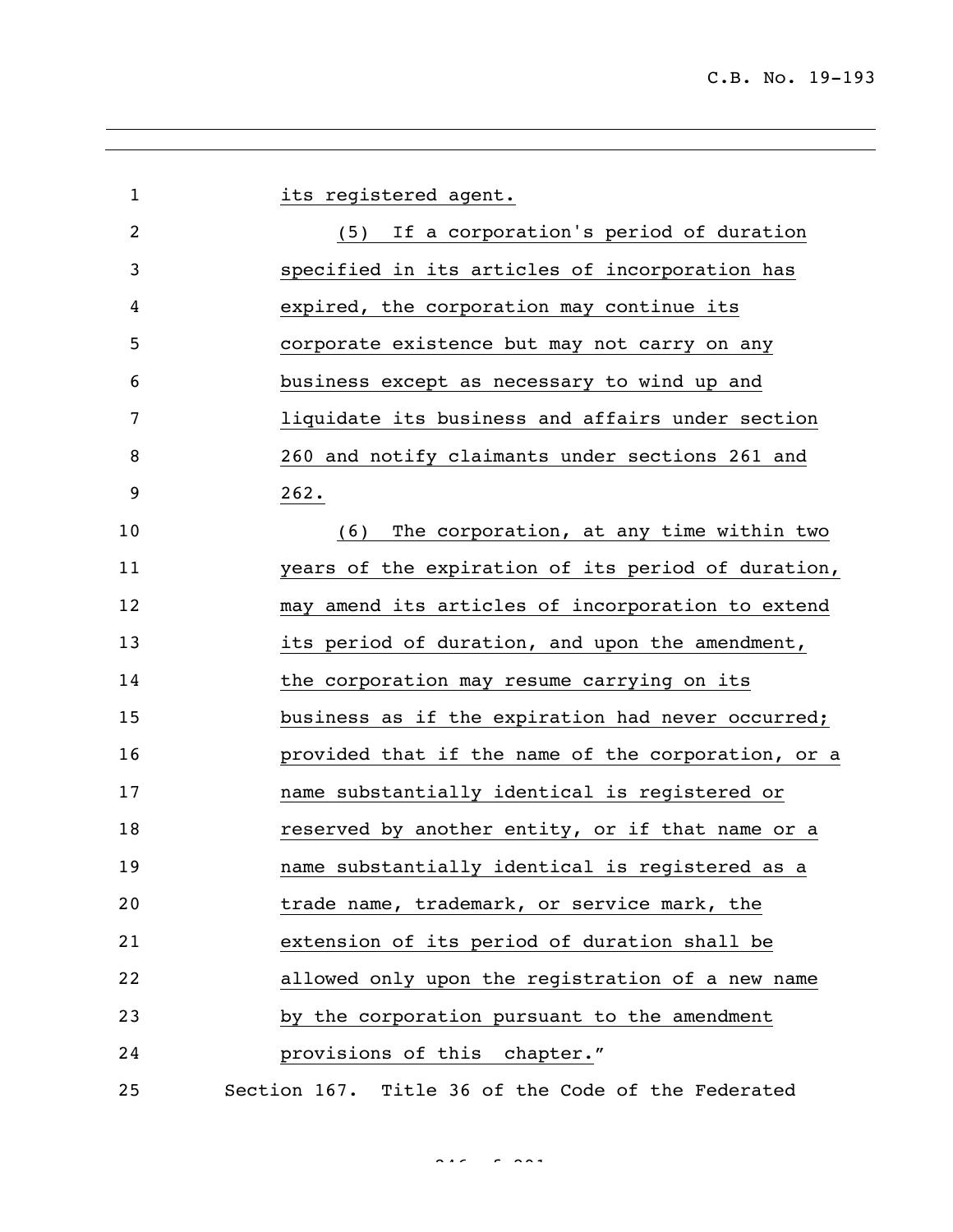```
1 States of Micronesia (Annotated), is hereby amended by 
2 inserting a new section 247 of chapter 1, to read as 
3 follows:
4 "Section 265. Reinstatement following 
5 administrative dissolution.
6 (1) A corporation administratively dissolved 
7 under section 264 may apply to the Registrar for 
8 reinstatement within two years after the effective 
9 date of dissolution. The application shall:
10 (a) Recite the name of the corporation 
11 and the effective date of its administrative 
12 dissolution;
13 (b) Contain all reports due and 
14 unfiled;
15 (c) Contain the payment of all 
16 delinquent fees and penalties; and
17 (d) Contain a certificate from the 
18 Department of Finance indicating that all taxes 
19 owed by the corporation have been paid, a payment 
20 arrangement has been entered into, or the unpaid 
21 tax liabilities are being contested in an
22 administrative or judicial appeal with the 
23 Department of Finance.
24 (2) Within the applicable reinstatement 
25 period, should the name of the corporation, or a
```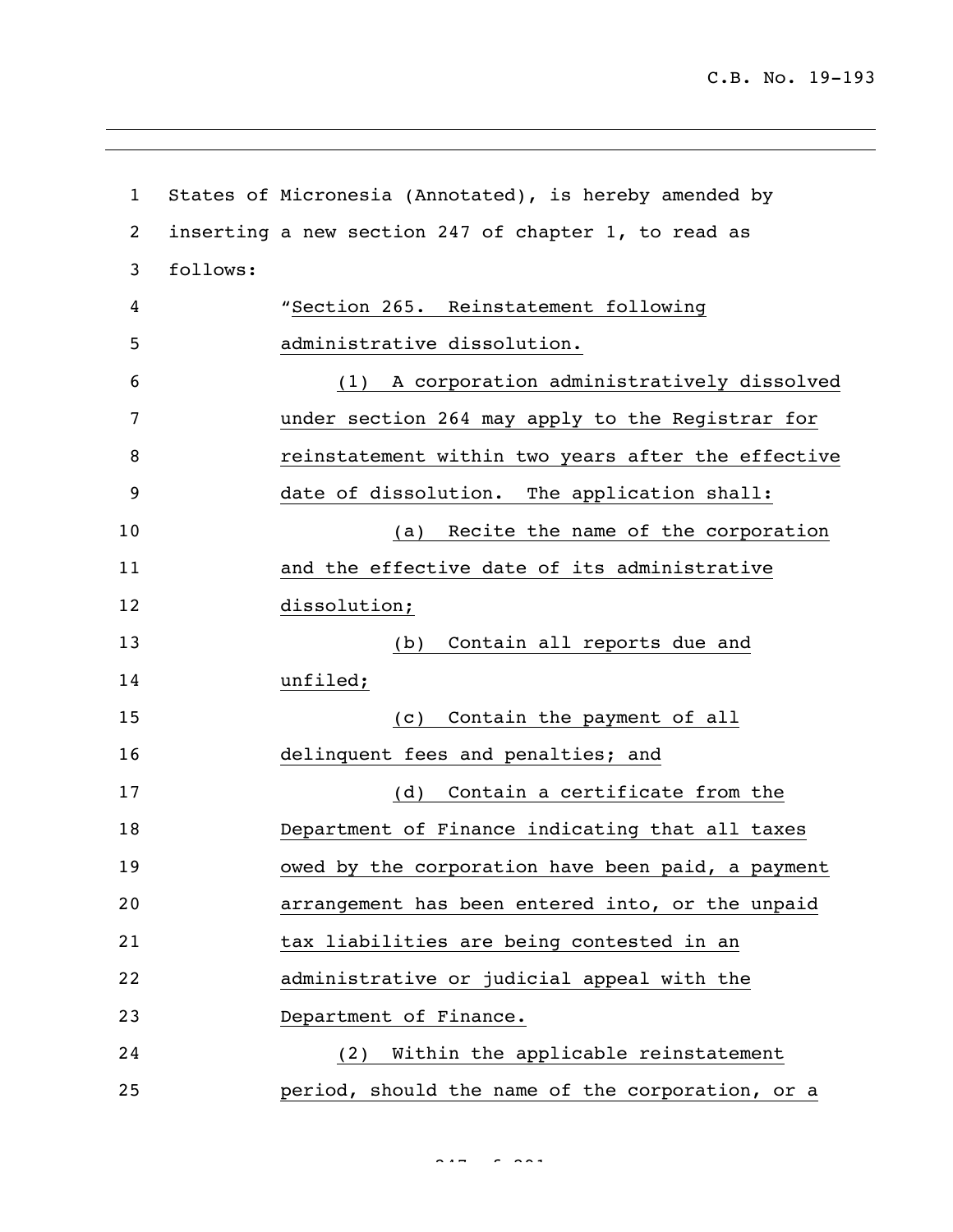| $\mathbf{1}$ | name substantially identical thereto be registered     |
|--------------|--------------------------------------------------------|
| 2            | or reserved by another corporation, partnership,       |
| 3            | limited partnership, limited liability company, or     |
| 4            | limited liability partnership, or should the name      |
| 5            | or a name substantially identical thereto be           |
| 6            | registered as a trade name, trademark, or service      |
| 7            | mark, then reinstatement shall be allowed only         |
| 8            | upon the registration of a new name by the             |
| 9            | involuntarily dissolved corporation pursuant to        |
| 10           | the amendment provisions of this chapter.              |
| 11           | When the reinstatement is effective, it<br>(3)         |
| 12           | relates back to and takes effect as of the             |
| 13           | effective date of the administrative dissolution       |
| 14           | and the corporation resumes carrying on its            |
| 15           | business as if the administrative dissolution had      |
| 16           | never occurred."                                       |
| 17           | Section 168. Title 36 of the Code of the Federated     |
| 18           | States of Micronesia (Annotated), is hereby amended by |
| 19           | inserting a new section 266 of chapter 1, to read as   |
| 20           | follows:                                               |
| 21           | "Section 266. Appeal from denial of                    |
| 22           | reinstatement.                                         |
| 23           | (1) If the Registrar denies a corporation's            |
| 24           | application for reinstatement following                |
| 25           | administrative dissolution, the Registrar shall        |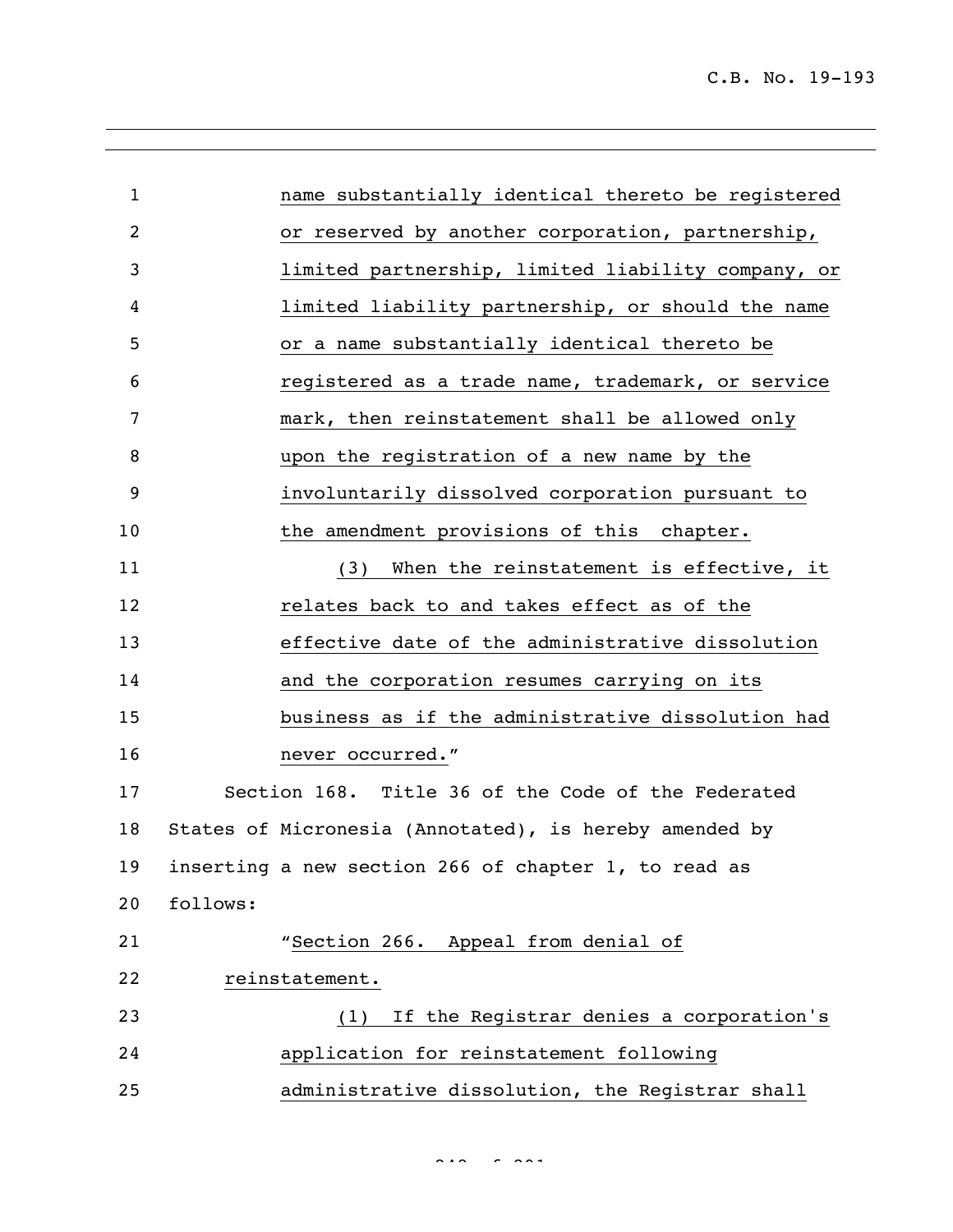| $\mathbf{1}$ | mail a written notice to the corporation or its        |
|--------------|--------------------------------------------------------|
| 2            | designated representative that explains the reason     |
| 3            | or reasons for denial.                                 |
| 4            | The corporation may appeal the denial of<br>(2)        |
| 5            | reinstatement to the Supreme Court of the              |
| 6            | Federated States of Micronesia within thirty days      |
| 7            | after the notice of denial is mailed.<br>The           |
| 8            | corporation may appeal by petitioning the court to     |
| 9            | set aside the dissolution and attaching to the         |
| 10           | petition copies of the Registrar's certificate of      |
| 11           | dissolution, the corporation's application for         |
| 12           | reinstatement, and the Registrar's notice of           |
| 13           | denial.                                                |
| 14           | The court may summarily order the<br>(3)               |
| 15           | Registrar to reinstate the dissolved corporation       |
| 16           | or may take other action the court considers           |
| 17           | appropriate.                                           |
| 18           | The court's final decision may be<br>(4)               |
| 19           | appealed as in other civil proceedings."               |
| 20           | Section 169. Title 36 of the Code of the Federated     |
| 21           | States of Micronesia (Annotated), is hereby amended by |
| 22           | inserting a new section 267 of chapter 1, to read as   |
| 23           | follows:                                               |
| 24           | "Section 267. Grounds for judicial dissolution.        |
| 25           | The Supreme Court of the Federated<br>(1)              |

 $249 - 292$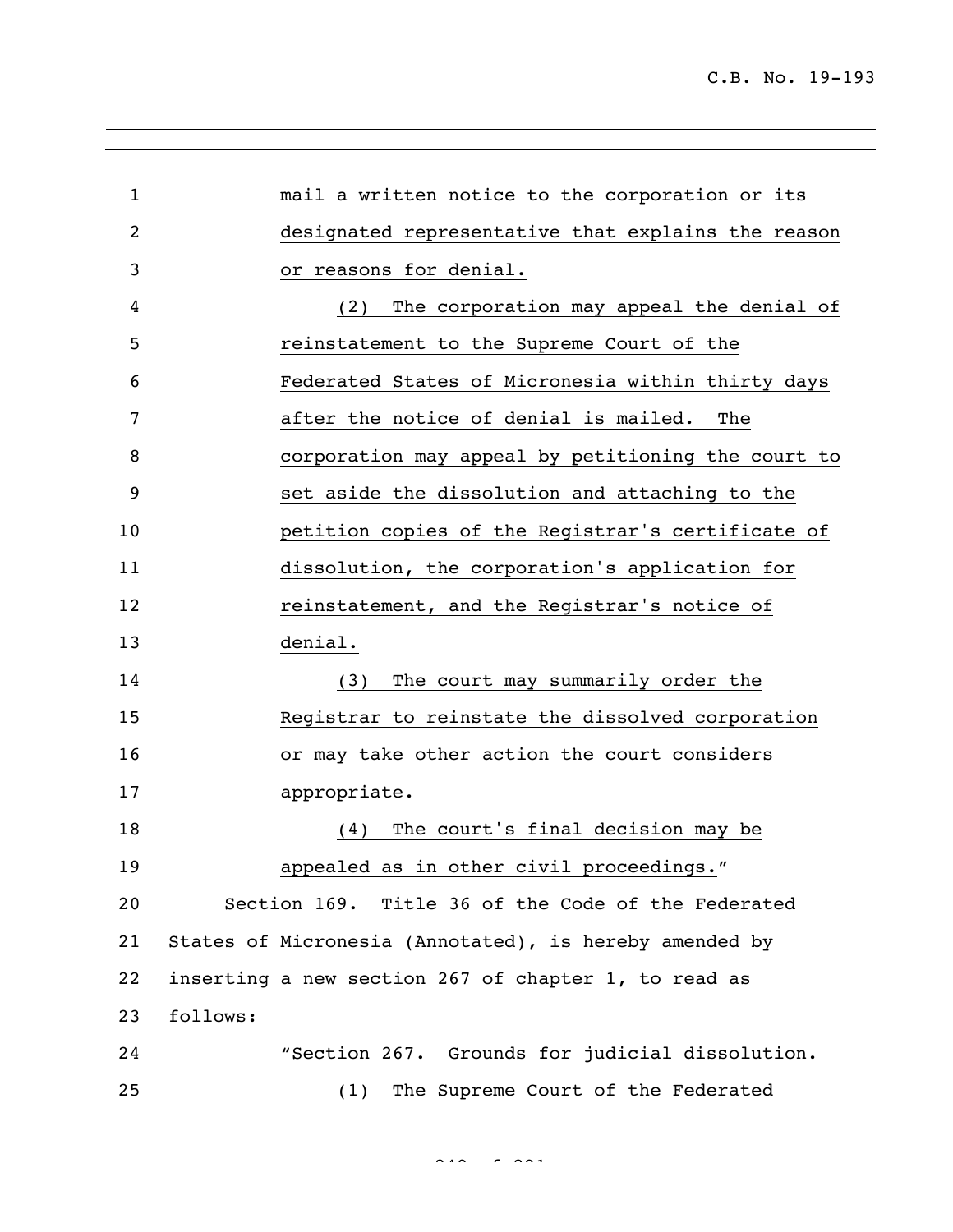| $\mathbf{1}$ | States of Micronesia may dissolve a corporation:   |
|--------------|----------------------------------------------------|
| 2            | In a proceeding by the Secretary of<br>(a)         |
| 3            | the Department of Justice if it is established     |
| 4            | that:                                              |
| 5            | The corporation obtained its<br>(i)                |
| 6            | articles of incorporation through fraud; or        |
| 7            | (ii) The corporation has continued                 |
| 8            | to exceed or abuse the authority conferred upon it |
| 9            | by law;                                            |
| 10           | In a proceeding by a shareholder if<br>(b)         |
| 11           | it is established that:                            |
| 12           | The directors are deadlocked<br>(i)                |
| 13           | in the management of the corporate affairs, the    |
| 14           | shareholders are unable to break the deadlock, and |
| 15           | irreparable injury to the corporation is           |
| 16           | threatened or being suffered, or the business and  |
| 17           | affairs of the corporation can no longer be        |
| 18           | conducted to the advantage of the shareholders     |
| 19           | generally, because of the deadlock;                |
| 20           | (ii) The directors or those in                     |
| 21           | control of the corporation have acted, are acting, |
| 22           | or will act in a manner that is illegal,           |
| 23           | oppressive, or fraudulent;                         |
| 24           | (iii) The shareholders are                         |
| 25           | deadlocked in voting power and have failed, for a  |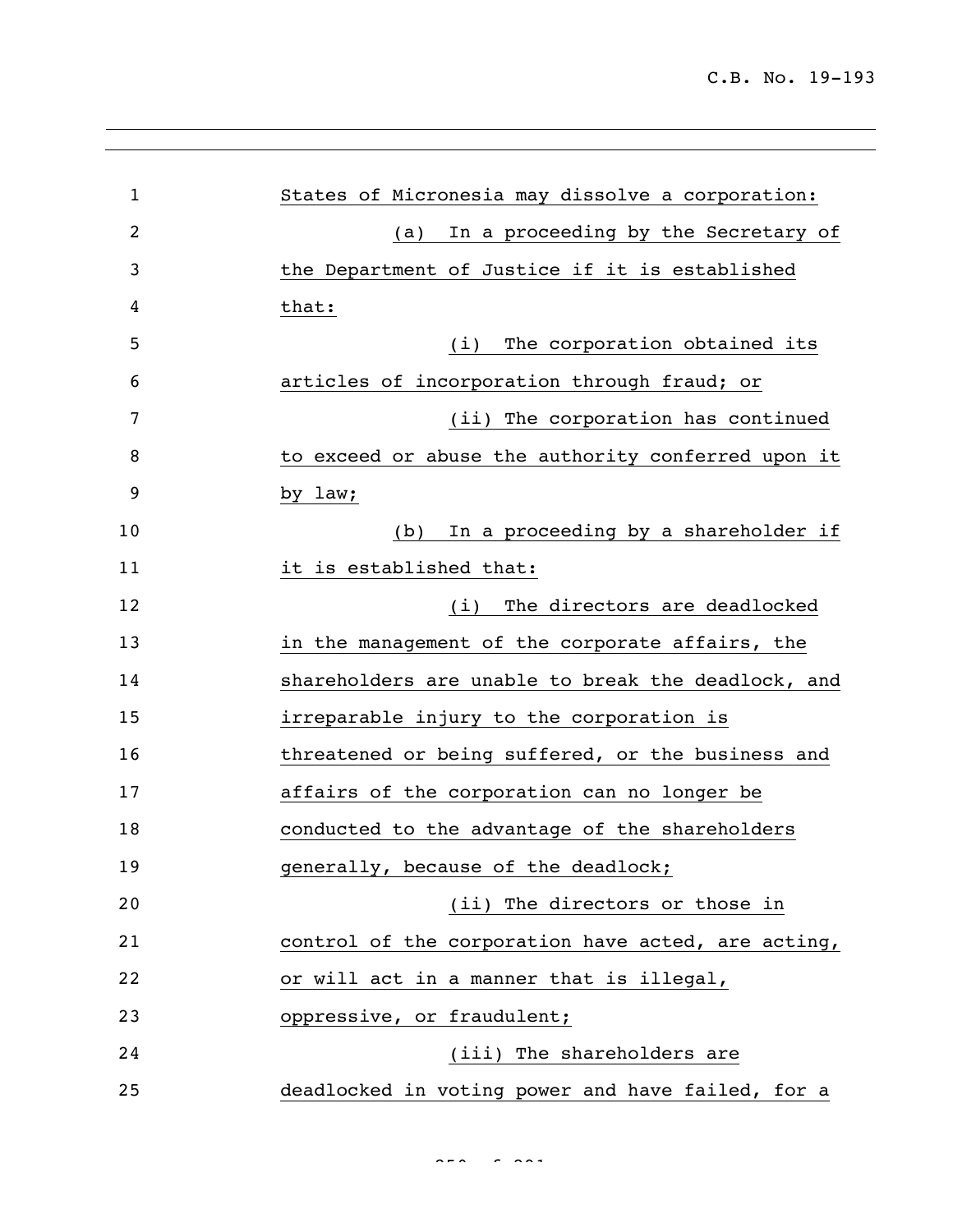| $\mathbf{1}$ |          | period that includes at least two consecutive          |
|--------------|----------|--------------------------------------------------------|
| 2            |          | annual meeting dates, to elect successors to           |
| 3            |          | directors whose terms have expired; or                 |
| 4            |          | (iv) The corporate assets are being                    |
| 5            |          | misapplied or wasted;                                  |
| 6            |          | In a proceeding by a creditor<br>(C)                   |
| 7            |          | if it is established that:                             |
| 8            |          | The creditor's claim has been<br>(i)                   |
| 9            |          | reduced to judgment, the execution on the judgment     |
| 10           |          | returned unsatisfied, and the corporation is           |
| 11           |          | insolvent; or                                          |
| 12           |          | (ii) The corporation has admitted                      |
| 13           |          | in writing that the creditor's claim is due and        |
| 14           |          | owing and the corporation is insolvent; or             |
| 15           |          | In a proceeding by the corporation<br>(d)              |
| 16           |          | to have its voluntary dissolution continued under      |
| 17           |          | court supervision."                                    |
| 18           |          | Section 170. Title 36 of the Code of the Federated     |
| 19           |          | States of Micronesia (Annotated), is hereby amended by |
| 20           |          | inserting a new section 268 of chapter 1, to read as   |
| 21           | follows: |                                                        |
| 22           |          | "Section 268. Procedure for judicial dissolution.      |
| 23           |          | Jurisdiction for a judicial proceeding<br>(1)          |
| 24           |          | to dissolve a corporation lies in the Supreme          |
| 25           |          | Court of the Federated States of Micronesia.           |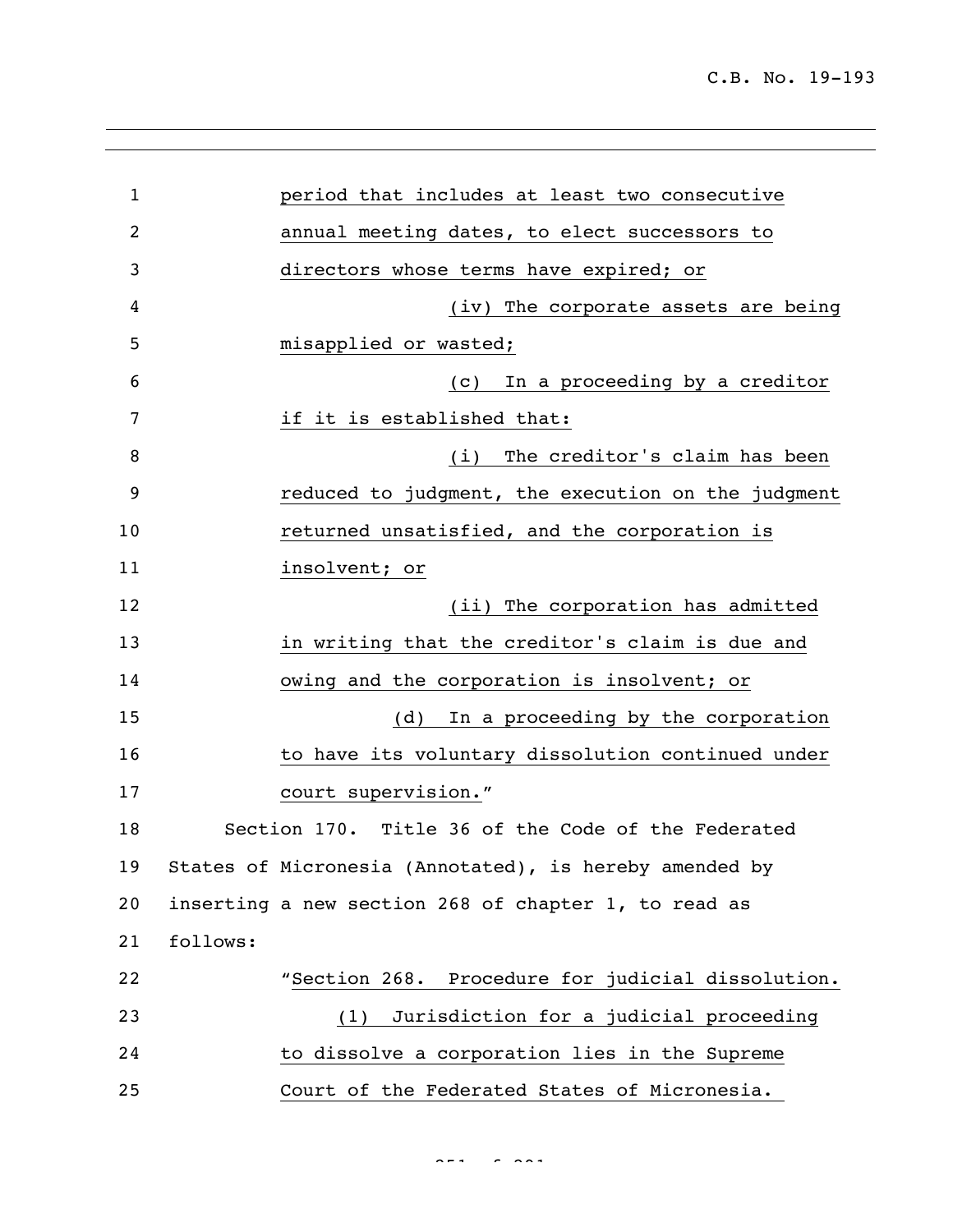| $\mathbf{1}$   | Venue for a proceeding brought by any party named  |
|----------------|----------------------------------------------------|
| $\overline{2}$ | in section 267 lies in the Trial Division of the   |
| 3              | Supreme Court in the state where a corporation's   |
| 4              | principal office is located or, if none, where its |
| 5              | registered office is or was last located.          |
| 6              | (2) It is not necessary to make shareholders       |
| 7              | parties to a proceeding to dissolve a corporation  |
| 8              | unless relief is sought against them individually. |
| 9              | A court in a proceeding brought to<br>(3)          |
| 10             | dissolve a corporation may issue injunctions,      |
| 11             | appoint a receiver or custodian pendente lite with |
| 12             | all powers and duties the court directs, take      |
| 13             | other action required to preserve the corporate    |
| 14             | assets wherever located, and carry on the business |
| 15             | of the corporation until a full hearing can be     |
| 16             | held.                                              |
| 17             | (4) Within ten days after the commencement         |
| 18             | of a proceeding under section 267 to dissolve a    |
| 19             | corporation that has no shares listed on a         |
| 20             | national securities exchange or regularly traded   |
| 21             | in a market maintained by one or more members of a |
| 22             | national or affiliated securities association, the |
| 23             | corporation must send to all shareholders, other   |
| 24             | than the petitioner, a notice stating that the     |
| 25             | shareholders are entitled to avoid the dissolution |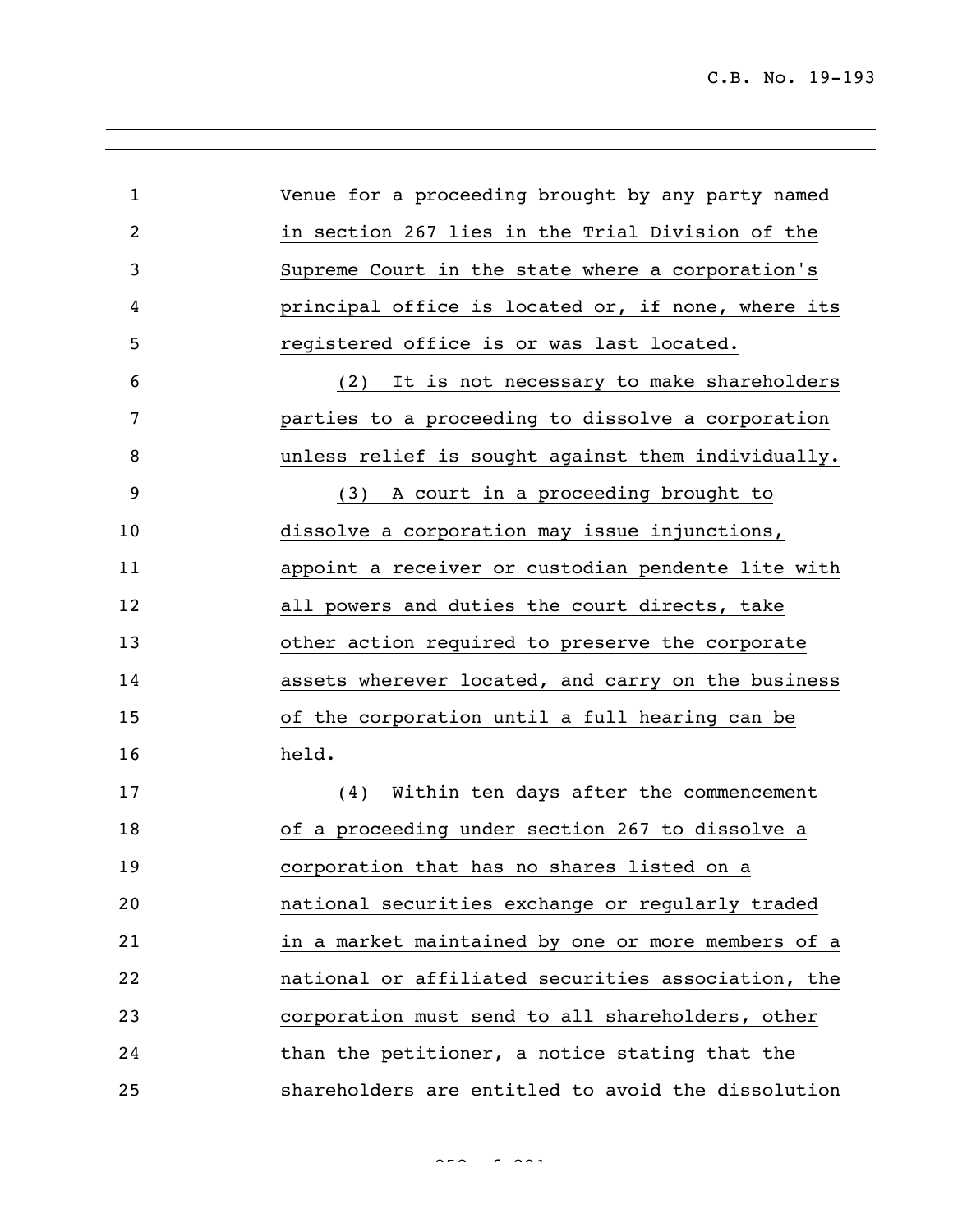| $\mathbf{1}$   |          | of the corporation by electing to purchase the         |
|----------------|----------|--------------------------------------------------------|
| $\overline{c}$ |          | petitioner's shares under section 271 and              |
| 3              |          | accompanied by a copy of section 271."                 |
| 4              |          | Section 171. Title 36 of the Code of the Federated     |
| 5              |          | States of Micronesia (Annotated), is hereby amended by |
| 6              |          | inserting a new section 269 of chapter 1, to read as   |
| 7              | follows: |                                                        |
| 8              |          | "Section 269. Receivership or custodianship.           |
| 9              |          | A court in a judicial proceeding brought<br>(1)        |
| 10             |          | to dissolve a corporation may appoint one or more      |
| 11             |          | receivers to wind up and liquidate, or one or more     |
| 12             |          | custodians to manage, the business and affairs of      |
| 13             |          | the corporation. The court shall hold a hearing,       |
| 14             |          | after notifying all parties to the proceeding and      |
| 15             |          | any interested persons designated by the court,        |
| 16             |          | before appointing a receiver or custodian.<br>The      |
| 17             |          | court appointing a receiver or custodian has           |
| 18             |          | exclusive jurisdiction over the corporation and        |
| 19             |          | all of its property wherever located.                  |
| 20             |          | The court may appoint an individual or a<br>(2)        |
| 21             |          | domestic or foreign corporation authorized to          |
| 22             |          | transact business in the Federated States of           |
| 23             |          | Micronesia as a receiver or custodian.<br>The court    |
| 24             |          | may require the receiver or custodian to post          |
| 25             |          | bond, with or without sureties, in an amount the       |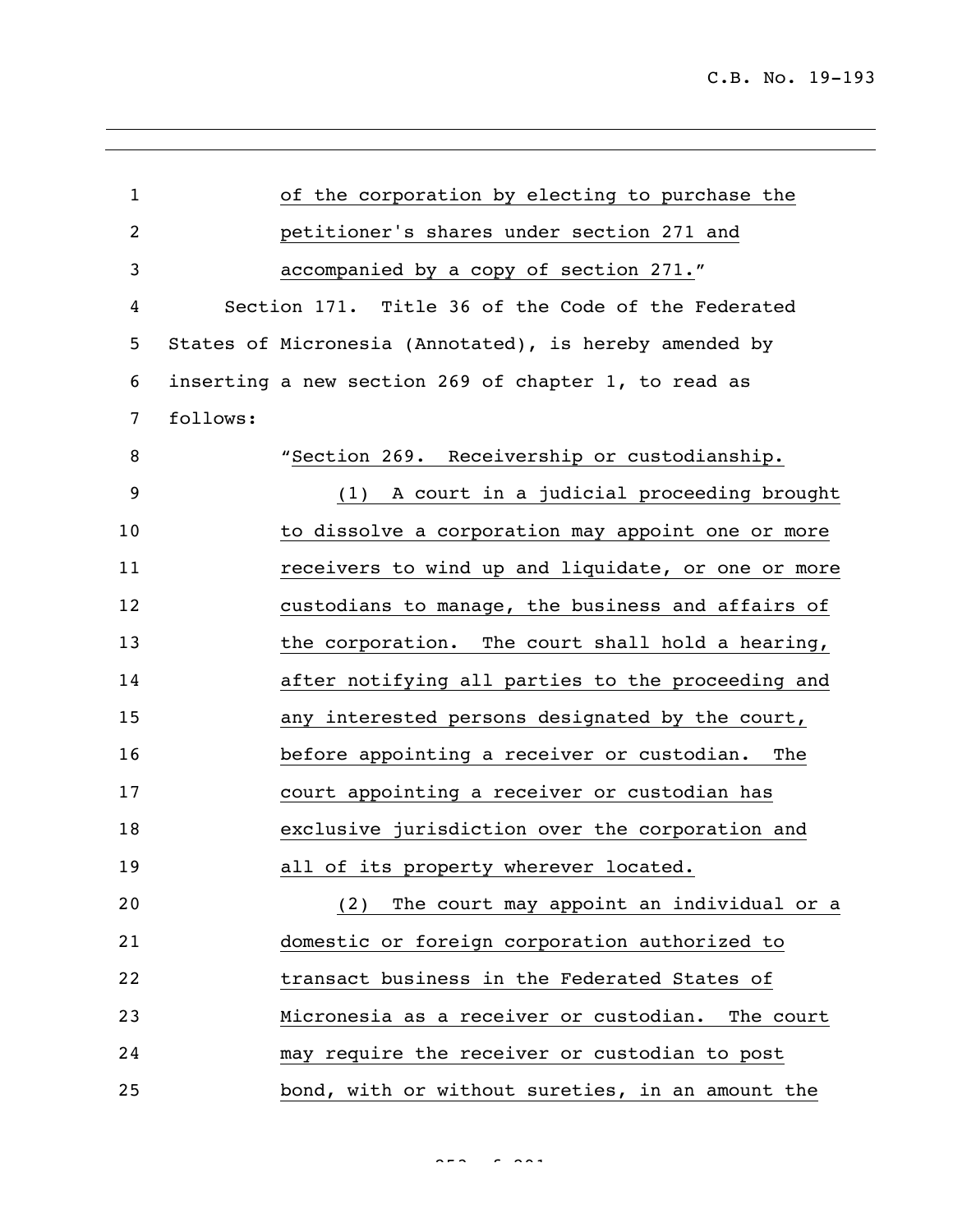| $\mathbf{1}$   | court directs.                                     |
|----------------|----------------------------------------------------|
| $\overline{2}$ | The court shall describe the powers and<br>(3)     |
| 3              | duties of the receiver or custodian in its         |
| 4              | appointing order, which may be amended from time   |
| 5              | to time. Among other powers:                       |
| 6              | (a) The receiver:                                  |
| 7              | (i) May dispose of all or any part                 |
| 8              | of the assets of the corporation wherever located, |
| 9              | at a public or private sale, if authorized by the  |
| 10             | court; and                                         |
| 11             | (ii) May sue and defend in the                     |
| 12             | receiver's own name as receiver of the             |
| 13             | corporation; and                                   |
| 14             | The custodian may exercise all of<br>(b)           |
| 15             | the powers of the corporation, through or in place |
| 16             | of its board of directors, to the extent necessary |
| 17             | to manage the affairs of the corporation in the    |
| 18             | best interests of its shareholders and creditors.  |
| 19             | The court during a receivership may<br>(4)         |
| 20             | redesignate the receiver a custodian, and during a |
| 21             | custodianship may redesignate the custodian a      |
| 22             | receiver, if doing so is in the best interests of  |
| 23             | the corporation, its shareholders, and creditors.  |
| 24             | (5) The court from time to time during the         |
| 25             | receivership or custodianship may order            |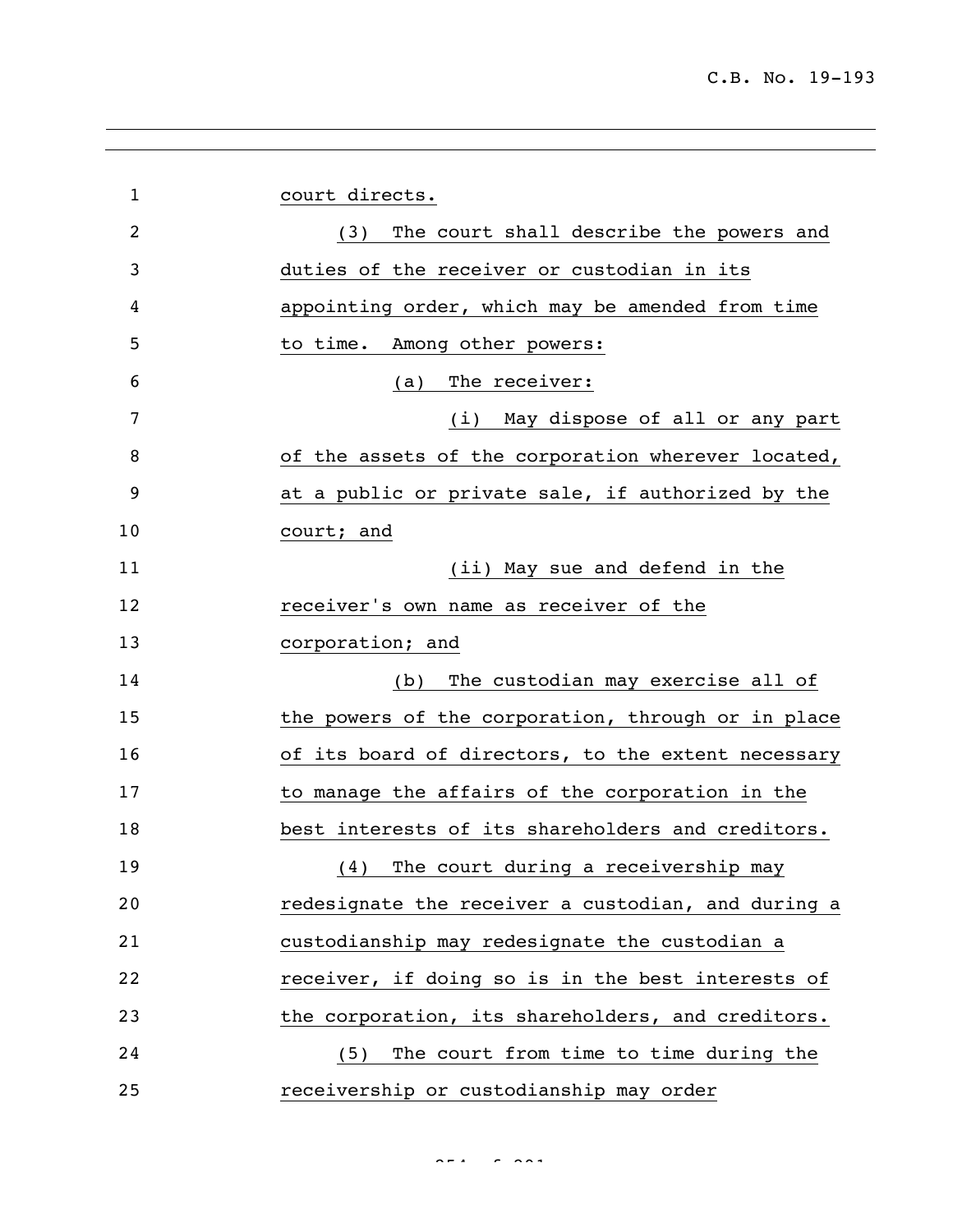| $\mathbf{1}$   | compensation paid and expense disbursements or         |
|----------------|--------------------------------------------------------|
| $\overline{c}$ | reimbursements made to the receiver or custodian       |
| 3              | and the receiver's or custodian's counsel from the     |
| 4              | assets of the corporation or proceeds from the         |
| 5              | sale of the assets."                                   |
| 6              | Section 172. Title 36 of the Code of the Federated     |
| 7              | States of Micronesia (Annotated), is hereby amended by |
| 8              | inserting a new section 270 of chapter 1, to read as   |
| 9              | follows:                                               |
| 10             | "Section 270. Decree of dissolution.                   |
| 11             | (1) If after a hearing the court determines            |
| 12             | that one or more grounds for judicial dissolution      |
| 13             | described in section 267 exist, it may enter a         |
| 14             | decree dissolving the corporation and specifying       |
| 15             | the effective date of the dissolution, and the         |
| 16             | clerk of the court shall deliver a certified copy      |
| 17             | of the decree to the Registrar, who shall file it.     |
| 18             | After entering the decree of<br>(2)                    |
| 19             | dissolution, the court shall direct the winding up     |
| 20             | and liquidation of the corporation's business and      |
| 21             | affairs in accordance with section 260 and the         |
| 22             | notification of claimants in accordance with           |
| 23             | sections 261 and 262."                                 |
| 24             | Section 173. Title 36 of the Code of the Federated     |
| 25             | States of Micronesia (Annotated), is hereby amended by |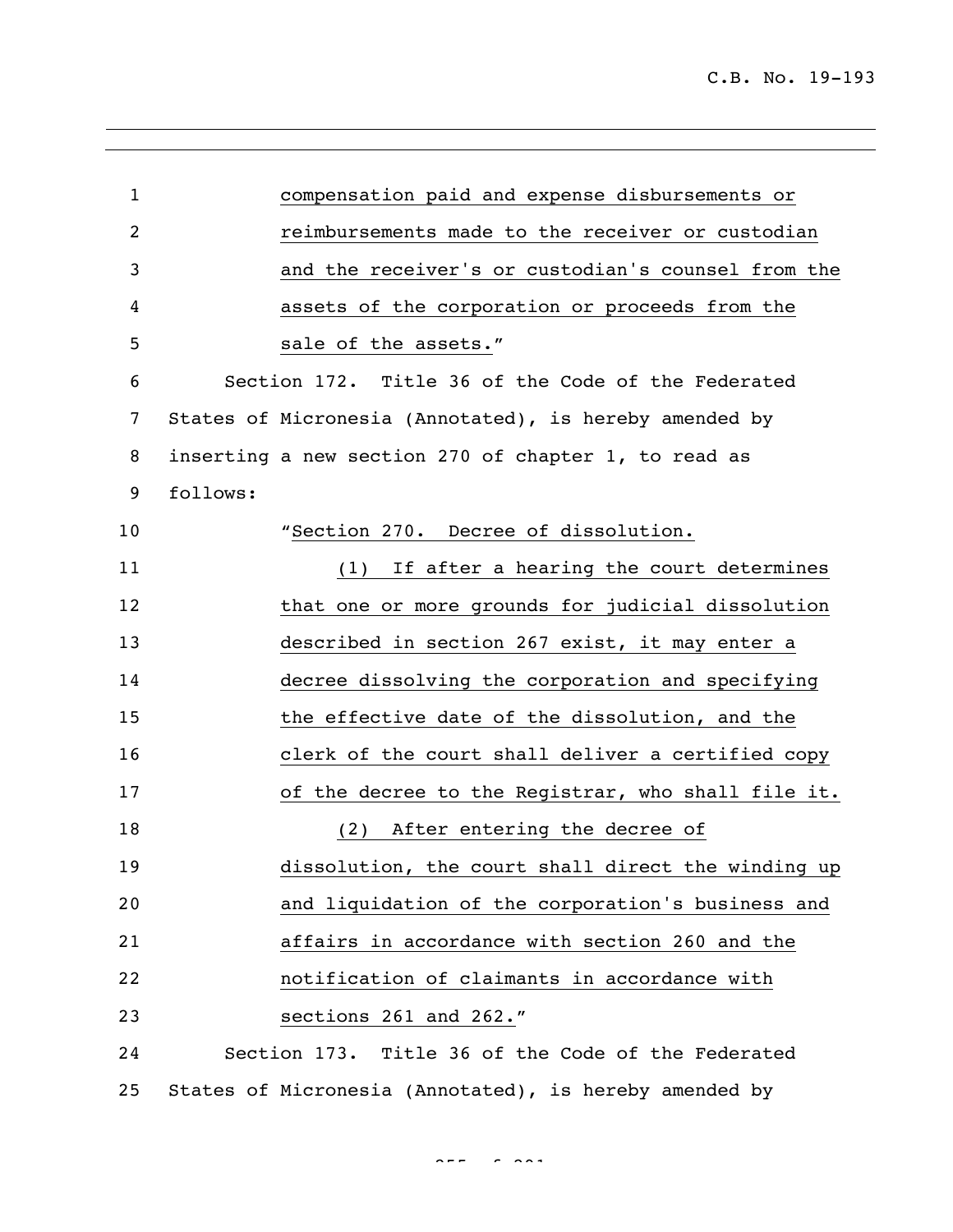inserting a new section 271 of chapter 1, to read as follows: "Section 271. Election to purchase in lieu of dissolution. (1) In a proceeding under section 267(1)(b) to dissolve a corporation that has no shares listed on a national securities exchange or regularly traded in a market maintained by one or more members of a national or affiliated securities association, the corporation may elect 11 or, if it fails to elect, one or more shareholders may elect to purchase all shares owned by the petitioning shareholder at the fair value of the shares. An election pursuant to this section shall be irrevocable unless the court determines 16 that it is equitable to set aside or modify the election. (2) An election to purchase pursuant to this section may be filed with the court at any time within ninety days after the filing of the petition under section 267(1)(b) or at such later 22 time as the court in its discretion may allow. If the election to purchase is filed by one or more shareholders, the corporation, within ten days thereafter, shall give written notice to all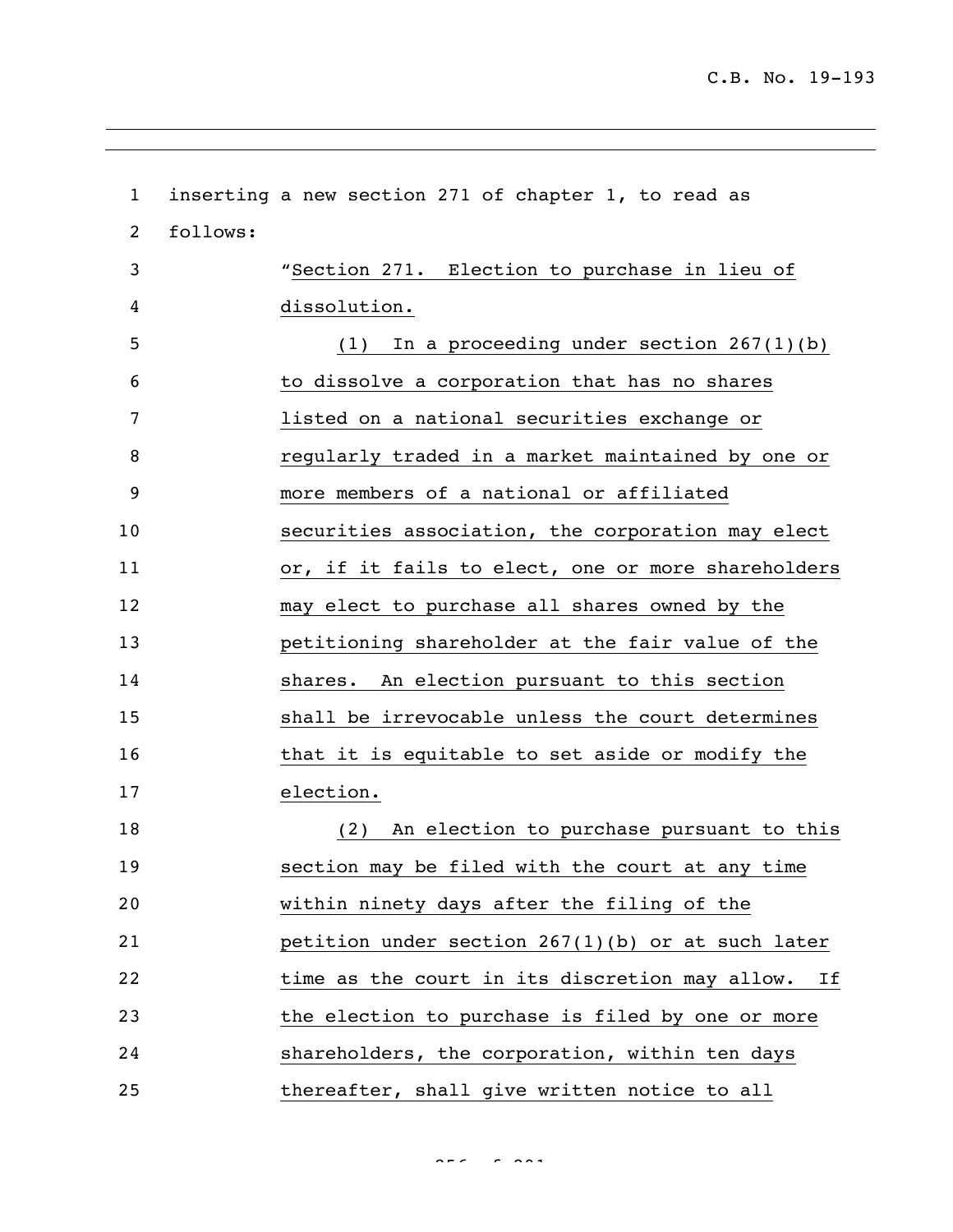| $\mathbf{1}$ | shareholders, other than the petitioning           |
|--------------|----------------------------------------------------|
| 2            | shareholder. The notice shall state the name and   |
| 3            | number of shares owned by the petitioning          |
| 4            | shareholder and the name and number of shares      |
| 5            | owned by each electing shareholder and shall       |
| 6            | advise the recipients of their right to join in    |
| 7            | the election to purchase shares in accordance with |
| 8            | this section. Shareholders who wish to             |
| 9            | participate shall file notice of their intention   |
| 10           | to join in the purchase no later than thirty days  |
| 11           | after the effective date of the notice to them.    |
| 12           | All shareholders who have filed an election or     |
| 13           | notice of their intention to participate in the    |
| 14           | election to purchase thereby become parties to the |
| 15           | proceeding and shall participate in the purchase   |
| 16           | in proportion to their ownership of shares as of   |
| 17           | the date the first election was filed, unless they |
| 18           | otherwise agree or the court otherwise directs.    |
| 19           | After an election has been filed by the            |
| 20           | corporation or one or more shareholders, the       |
| 21           | proceeding under section $267(1)(b)$ may not be    |
| 22           | discontinued or settled, nor may the petitioning   |
| 23           | shareholder sell or otherwise dispose of the       |
| 24           | shareholder's shares, unless the court determines  |
| 25           | that it would be equitable to the corporation and  |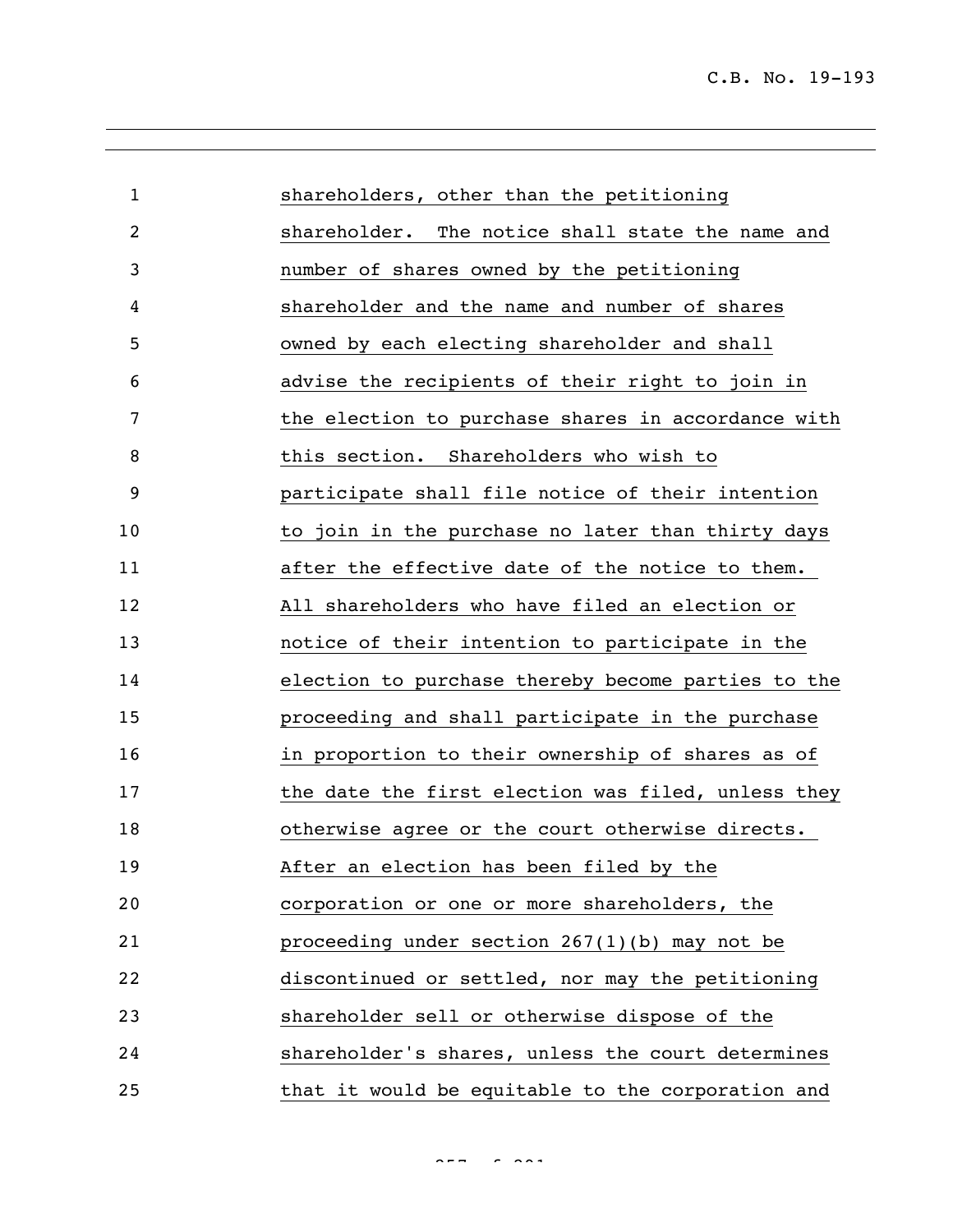| $\mathbf{1}$   | the shareholders, other than the petitioning       |
|----------------|----------------------------------------------------|
| $\overline{c}$ | shareholder, to permit the discontinuance,         |
| 3              | settlement, sale, or other disposition.            |
| 4              | If, within sixty days of the filing of<br>(3)      |
| 5              | the first election, the parties reach agreement as |
| 6              | to the fair value and terms of purchase of the     |
| 7              | petitioning shareholder's shares, the court shall  |
| 8              | enter an order directing the purchase of the       |
| 9              | petitioning shareholder's shares upon the terms    |
| 10             | and conditions agreed to by the parties.           |
| 11             | If the parties are unable to reach an<br>(4)       |
| 12             | agreement as provided for in subsection (3), the   |
| 13             | court, upon application of any party, shall stay   |
| 14             | the section $267(1)(b)$ proceedings and determine  |
| 15             | the fair value of the petitioning shareholder's    |
| 16             | shares as of the day before the date on which the  |
| 17             | petition under section $267(1)(b)$ was filed or as |
| 18             | of any other date the court deems appropriate      |
| 19             | under the circumstances.                           |
| 20             | (5) Upon determining the fair value of the         |
| 21             | shares, the court shall enter an order directing   |
| 22             | the purchase upon the terms and conditions that    |
| 23             | the court deems appropriate, which may include     |
| 24             | payment of the purchase price in installments,     |
| 25             | where necessary in the interests of equity,        |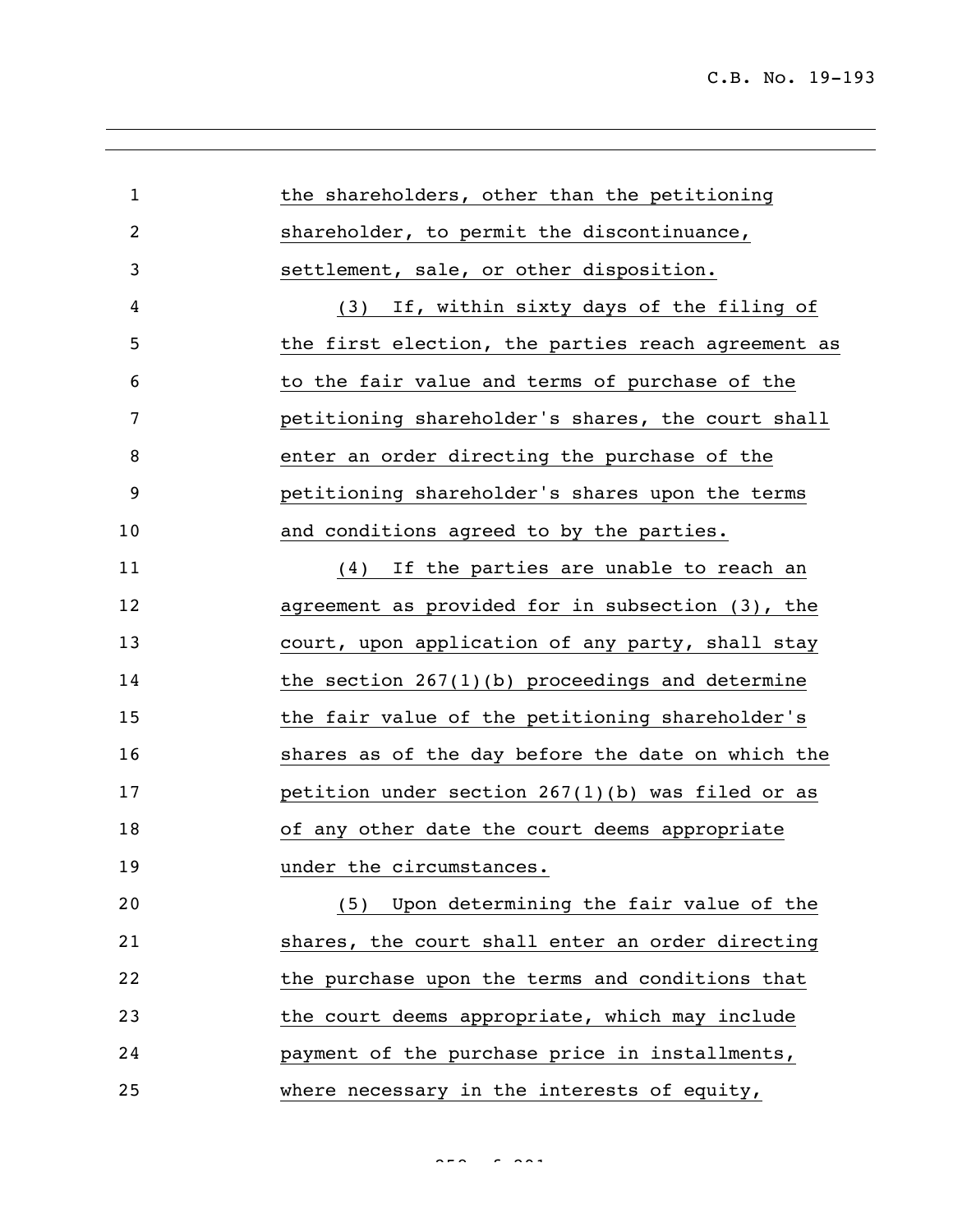C.B. No. 19-193

| $\mathbf{1}$ | provision for security to assure payment of the       |
|--------------|-------------------------------------------------------|
| 2            | purchase price and any additional costs, fees, and    |
| 3            | expenses as may have been awarded, and, if the        |
| 4            | shares are to be purchased by shareholders, the       |
| 5            | allocation of shares among them. In allocating        |
| 6            | the petitioning shareholder's shares among holders    |
| 7            | of different classes of shares, the court shall       |
| 8            | attempt to preserve the existing distribution of      |
| 9            | voting rights among holders of different classes      |
| 10           | insofar as practicable and may direct that holders    |
| 11           | of a specific class or classes shall not              |
| 12           | participate in the purchase. Interest may be          |
| 13           | allowed at the rate and from the date determined      |
| 14           | by the court to be equitable, but if the court        |
| 15           | finds that the refusal of the petitioning             |
| 16           | shareholder to accept an offer of payment was         |
| 17           | arbitrary or otherwise not in good faith, no          |
| 18           | interest shall be allowed. If the court finds         |
| 19           | that the petitioning shareholder had probable         |
| 20           | grounds for relief under section $267(1)(b)(ii)$ , it |
| 21           | may award to the petitioning shareholder              |
| 22           | reasonable fees and expenses of counsel and of any    |
| 23           | experts employed by the petitioning shareholder.      |
| 24           | (6) Upon entry of an order under subsection           |
| 25           | (3) or (5), the court shall dismiss the petition      |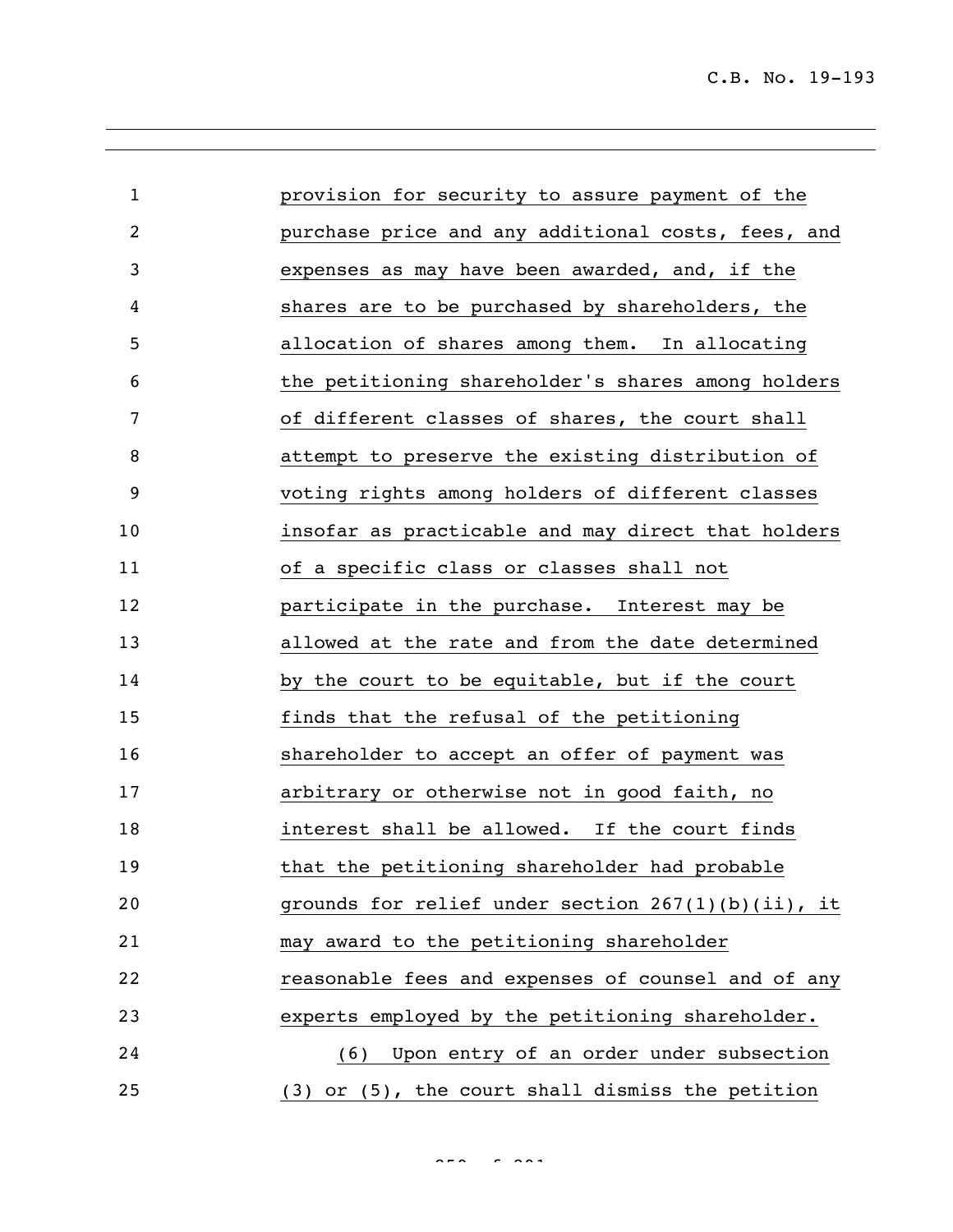| $\mathbf{1}$ | to dissolve the corporation under section 267, and |
|--------------|----------------------------------------------------|
| 2            | the petitioning shareholder shall no longer have   |
| 3            | any rights or status as a shareholder of the       |
| 4            | corporation, except the right to receive the       |
| 5            | amounts awarded to the petitioning shareholder by  |
| 6            | the order of the court that shall be enforceable   |
| 7            | in the same manner as any other judgment.          |
| 8            | The purchase ordered pursuant to<br>(7)            |
| 9            | subsection (5), shall be made within ten days      |
| 10           | after the date the order becomes final unless      |
| 11           | before that time the corporation files with the    |
| 12           | court a notice of its intention to adopt articles  |
| 13           | of dissolution pursuant to sections 257 and 258,   |
| 14           | which articles shall then be adopted and filed     |
| 15           | within fifty days thereafter. Upon filing of the   |
| 16           | articles of dissolution, the corporation shall be  |
| 17           | dissolved in accordance with sections 260 to 262,  |
| 18           | and the order entered pursuant to subsection (5)   |
| 19           | shall no longer be of any force or effect, except  |
| 20           | that the court may award the petitioning           |
| 21           | shareholder reasonable fees and expenses in        |
| 22           | accordance with the provisions of the last         |
| 23           | sentence of subsection (5) and the petitioning     |
| 24           | shareholder may continue to pursue any claims      |
| 25           | previously asserted on behalf of the corporation.  |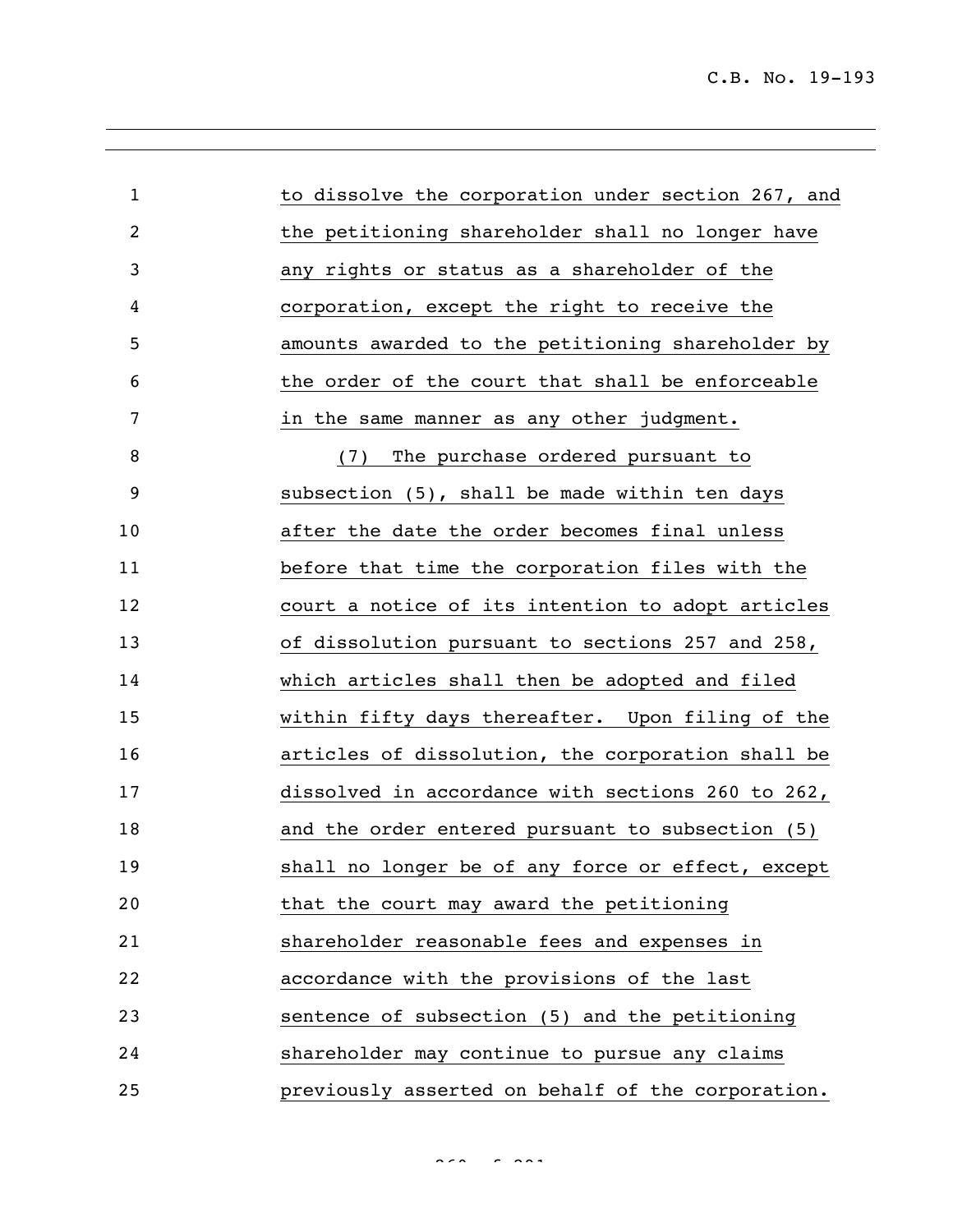| $\mathbf{1}$   | (8) Any payment by the corporation pursuant             |
|----------------|---------------------------------------------------------|
| $\overline{c}$ | to an order under subsection $(3)$ or $(5)$ , other     |
| 3              | than an award of fees and expenses pursuant to          |
| 4              | subsection (5), is subject to section 149."             |
| 5              | Section 174. Title 36 of the Code of the Federated      |
| 6              | States of Micronesia (Annotated), is hereby amended by  |
| $\overline{7}$ | inserting a new section 272 of chapter 1, to read as    |
| 8              | follows:                                                |
| 9              | "Section 272. Deposit with Secretary of Finance.        |
| 10             | Assets of a dissolved corporation that should be        |
| 11             | transferred to a creditor, claimant, or shareholder of  |
| 12             | the corporation who cannot be found or who is not       |
| 13             | competent to receive them shall be reduced to cash and  |
| 14             | deposited with the Secretary of Finance for disposition |
| 15             | by order of court."                                     |
| 16             | Section 175. Title 36 of the Code of the Federated      |
| 17             | States of Micronesia (Annotated), is hereby amended by  |
| 18             | inserting a new section 273 of chapter 1, to read as    |
| 19             | follows:                                                |
| 20             | "Section 273. Trustees or receivers for dissolved       |
| 21             | corporations; appointment; powers; duties.              |
| 22             | (1) When any corporation organized and                  |
| 23             | authorized to issue shares under the laws of the        |
| 24             | Federated States of Micronesia shall be or shall        |
| 25             | have been dissolved or shall cease or shall have        |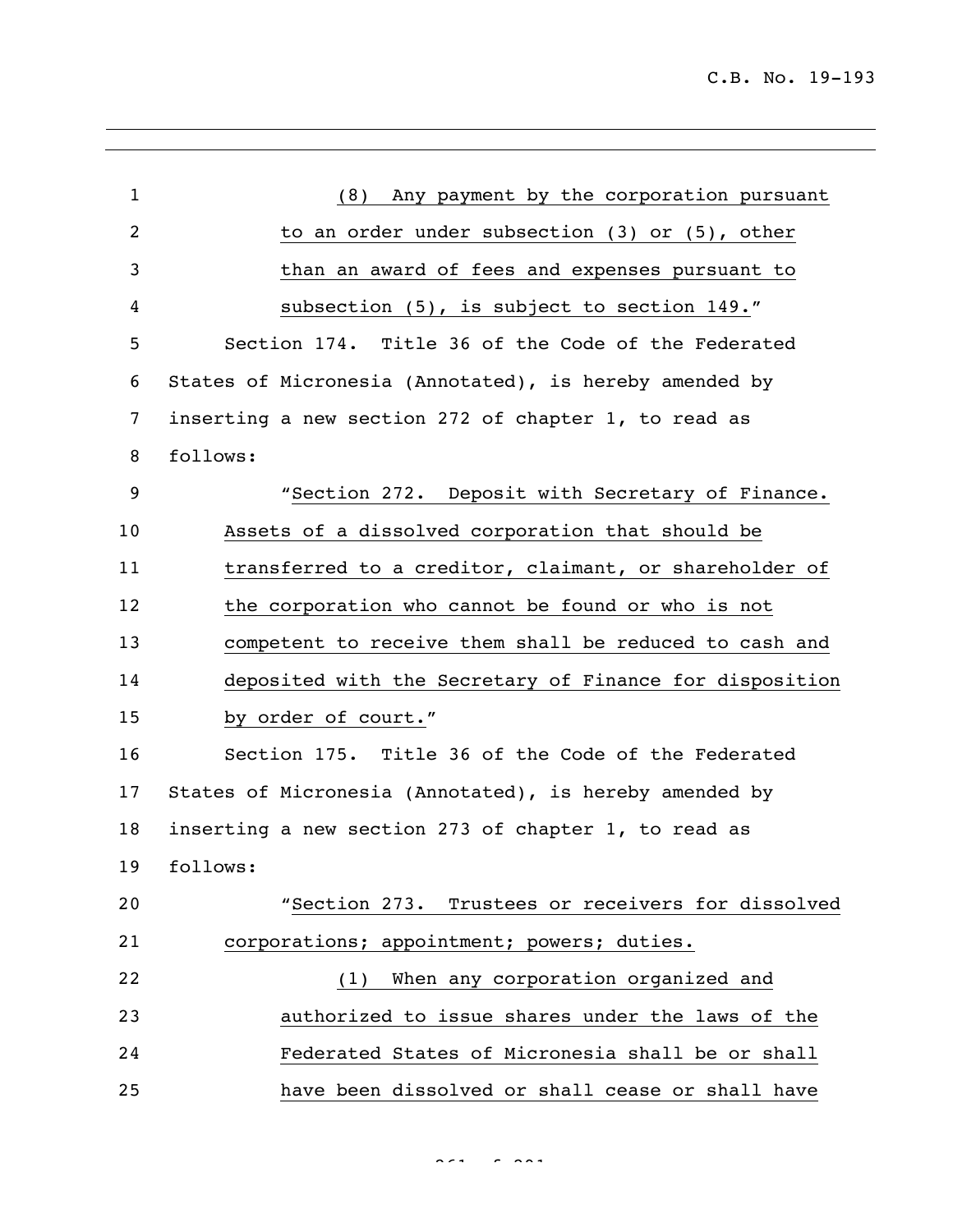| $\mathbf{1}$ | ceased to exist, the Supreme Court of the          |
|--------------|----------------------------------------------------|
| 2            | Federated States of Micronesia, upon application   |
| 3            | of any creditor, stockholder, or director of the   |
| 4            | corporation, or any other person who shows good    |
| 5            | cause therefore, and upon a finding that the       |
| 6            | persons responsible for settling the unfinished    |
| 7            | business and winding up the affairs of the         |
| 8            | corporation either are not diligently pursuing     |
| 9            | such obligations, or cannot be found or otherwise  |
| 10           | are not available, may either appoint one or more  |
| 11           | of the directors of the corporation to be trustees |
| 12           | or appoint one or more persons to be receivers of  |
| 13           | and for the corporation, to do all acts that are   |
| 14           | necessary for the final settlement of the          |
| 15           | unfinished business of the corporation.<br>The     |
| 16           | powers of the trustees or receivers shall be       |
| 17           | effective for the time period determined by the    |
| 18           | Supreme Court of the Federated States of           |
| 19           | Micronesia.                                        |
| 20           | The relief provided in this section<br>(2)         |
| 21           | shall be in addition to, and shall not limit or    |
| 22           | diminish, any remedies otherwise available under   |
| 23           | the common law or other laws or regulations of the |
| 24           | Federated States of Micronesia. In the event of a  |
| 25           | conflict between this section and any common law,  |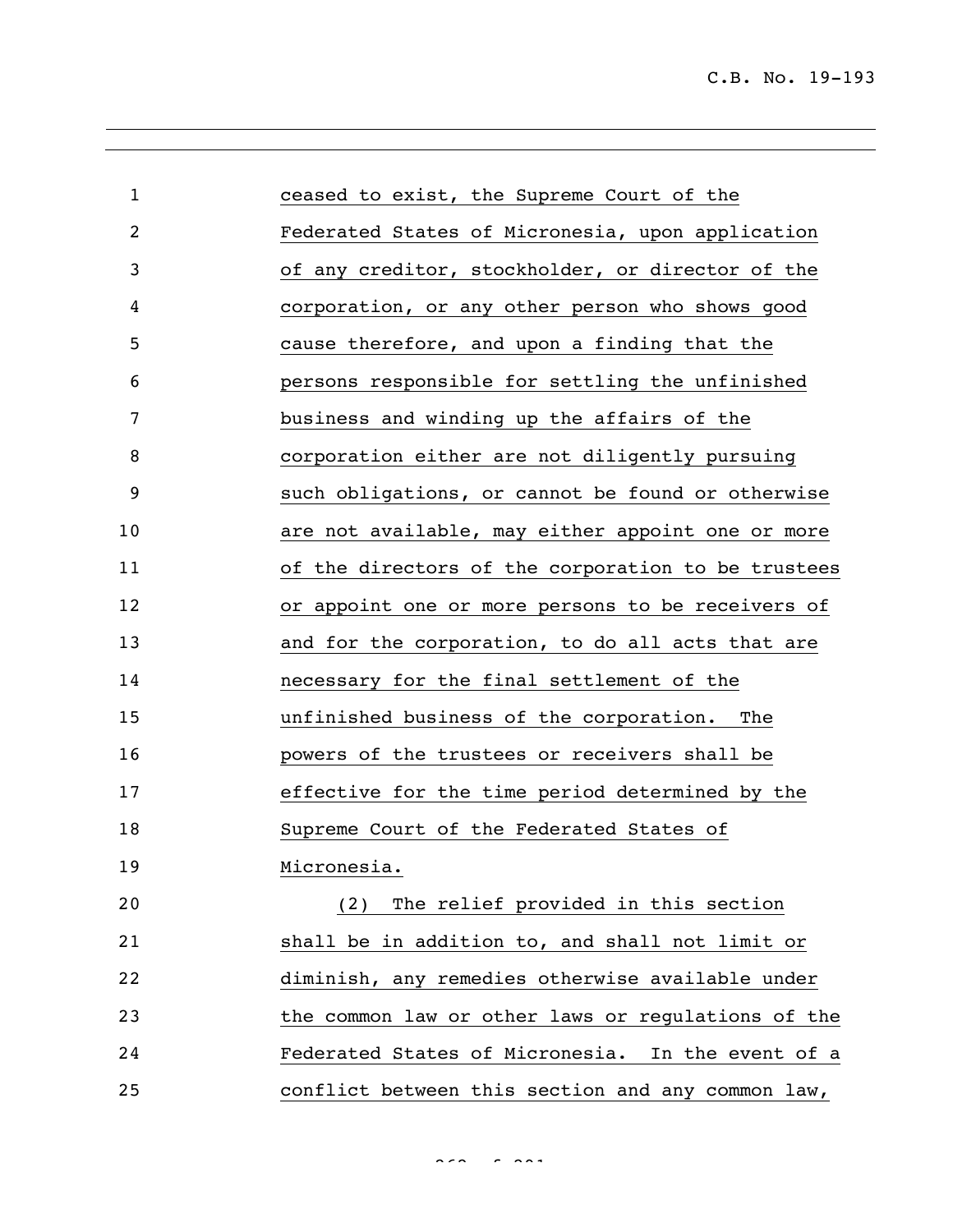| $\mathbf{1}$ | statute, or rule on the subject, the more              |                                                    |
|--------------|--------------------------------------------------------|----------------------------------------------------|
| 2            |                                                        | beneficial provisions favoring the applicant shall |
| 3            | prevail."                                              |                                                    |
| 4            | Section 176. Title 36 of the Code of the Federated     |                                                    |
| 5            | States of Micronesia (Annotated), is hereby amended by |                                                    |
| 6            | inserting a new section 274 of chapter 1, to read as   |                                                    |
| 7            | follows:                                               |                                                    |
| 8            |                                                        | "Section 274. Authority to transact business       |
| 9            | required.                                              |                                                    |
| 10           |                                                        | (1) A foreign corporation may not transact         |
| 11           |                                                        | business in the Federated States of Micronesia     |
| 12           |                                                        | until it obtains a certificate of authority from   |
| 13           |                                                        | the Registrar and has complied with the State and  |
| 14           |                                                        | National foreign investment and other similar laws |
| 15           | applicable to it.                                      |                                                    |
| 16           | (2)                                                    | The following activities, among others,            |
| 17           |                                                        | do not constitute transacting business within the  |
| 18           | meaning of subsection $(1)$ :                          |                                                    |
| 19           |                                                        | (a) Maintaining, defending, or settling            |
| 20           | any proceeding;                                        |                                                    |
| 21           | (b)                                                    | Holding meetings of the board of                   |
| 22           |                                                        | directors or shareholders or carrying on other     |
| 23           |                                                        | activities concerning internal corporate affairs;  |
| 24           | (C)                                                    | Maintaining bank accounts;                         |
| 25           | (d)                                                    | Maintaining offices or agencies for                |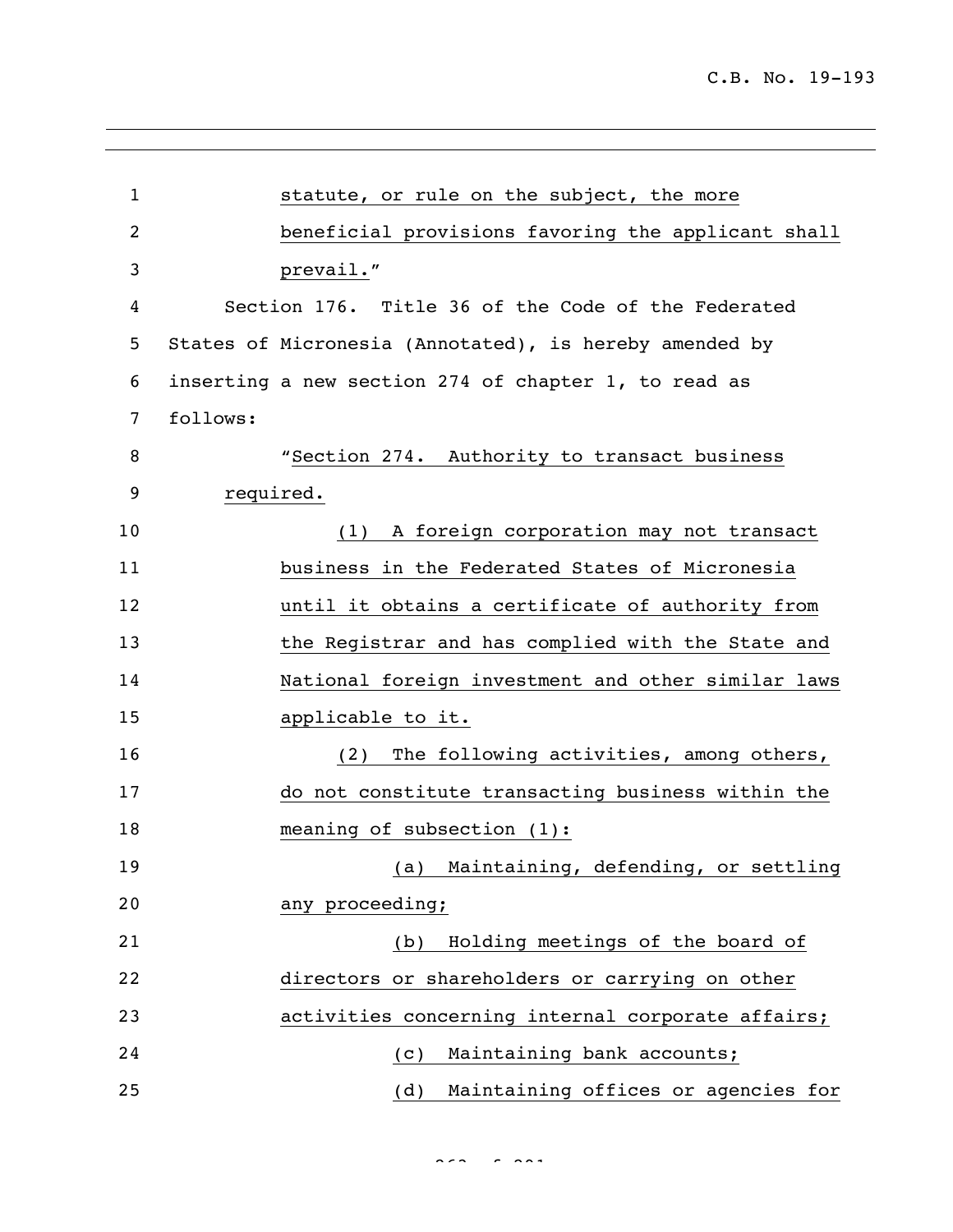| $\mathbf{1}$ | the transfer, exchange, and registration of the    |
|--------------|----------------------------------------------------|
| 2            | corporation's own securities or maintaining        |
| 3            | trustees or depositories with respect to those     |
| 4            | securities;                                        |
| 5            | Selling through independent<br>(e)                 |
| 6            | contractors;                                       |
| 7            | Soliciting or obtaining orders,<br>(f)             |
| 8            | whether by mail or through employees or agents or  |
| 9            | otherwise, if the orders require acceptance        |
| 10           | outside of the Federated States of Micronesia      |
| 11           | before they become contracts;                      |
| 12           | (g) Creating as borrower or lender, or             |
| 13           | acquiring, as borrower or lender, indebtedness,    |
| 14           | mortgages, and security interests in real or       |
| 15           | personal property;                                 |
| 16           | Securing or collecting debts or<br>(h)             |
| 17           | enforcing mortgages and security interests in      |
| 18           | property securing the debts;                       |
| 19           | (i)<br>Owning, without more, personal              |
| 20           | property or leasing real property;                 |
| 21           | Conducting an isolated transaction<br>(i)          |
| 22           | that is completed within fourteen days and that is |
| 23           | not one in the course of repeated transactions of  |
| 24           | a like nature; and                                 |
| 25           | Transacting business in<br>(k)                     |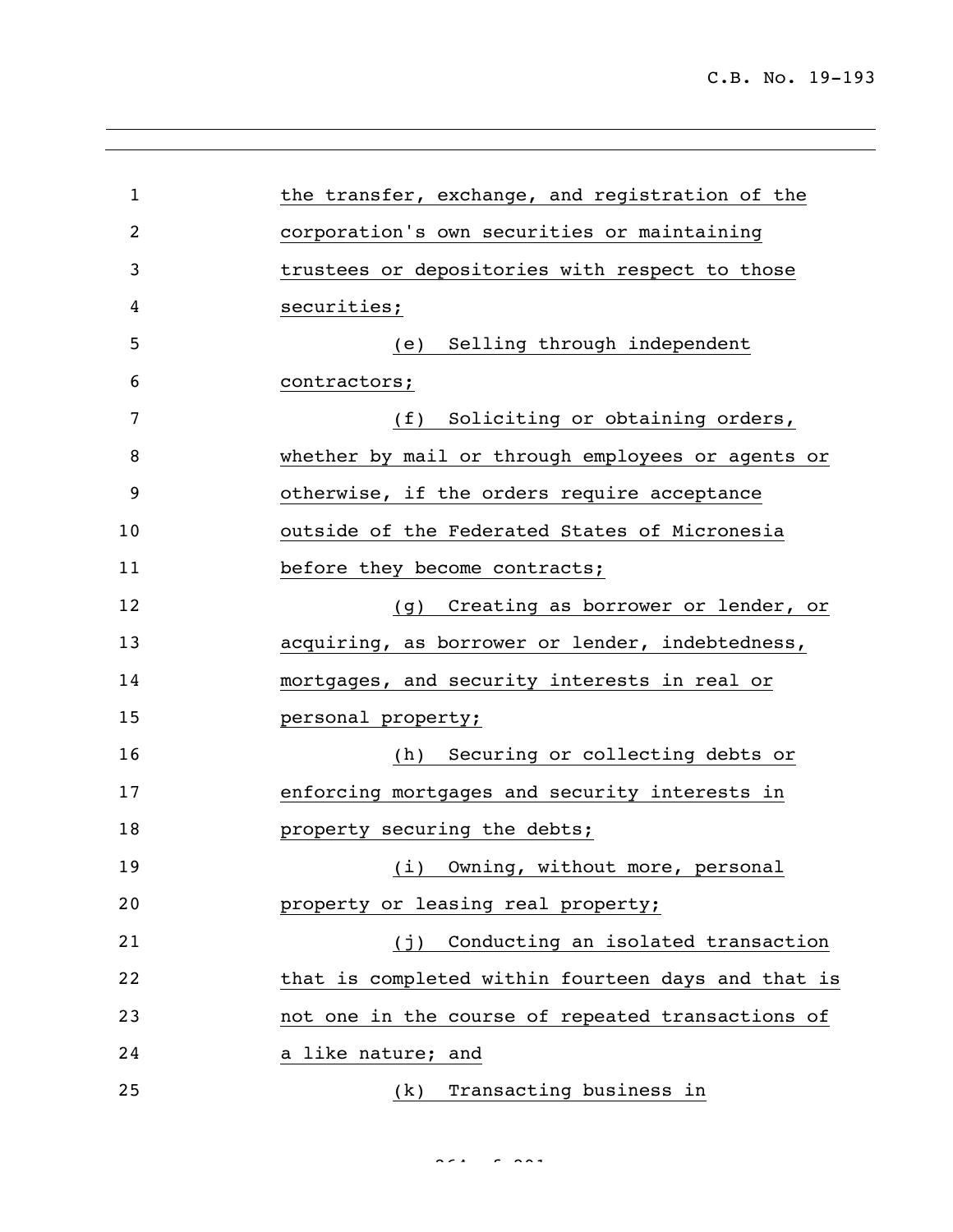| $\mathbf{1}$   |          | international commerce.                                |
|----------------|----------|--------------------------------------------------------|
| 2              |          | The list of activities in subsection (2)<br>(3)        |
| 3              |          | is not exhaustive."                                    |
| 4              |          | Section 177. Title 36 of the Code of the Federated     |
| 5              |          | States of Micronesia (Annotated), is hereby amended by |
| 6              |          | inserting a new section 275 of chapter 1, to read as   |
| $\overline{7}$ | follows: |                                                        |
| 8              |          | "Section 275. Consequences of transacting              |
| 9              |          | business without authority.                            |
| 10             |          | A foreign corporation transacting<br>(1)               |
| 11             |          | business in the Federated States of Micronesia         |
| 12             |          | without a certificate of authority may not             |
| 13             |          | maintain a proceeding in any court in the              |
| 14             |          | Federated States of Micronesia until it obtains a      |
| 15             |          | certificate of authority.                              |
| 16             |          | The successor to a foreign corporation<br>(2)          |
| 17             |          | that transacted business in the Federated States       |
| 18             |          | of Micronesia without a certificate of authority       |
| 19             |          | and the assignee of a cause of action arising out      |
| 20             |          | of that business may not maintain a proceeding         |
| 21             |          | based on that cause of action in any court in the      |
| 22             |          | Federated States of Micronesia until the foreign       |
| 23             |          | corporation or its successor obtains a certificate     |
| 24             |          | of authority.                                          |
| 25             |          | A court may stay a proceeding commenced<br>(3)         |

 $255 - 255$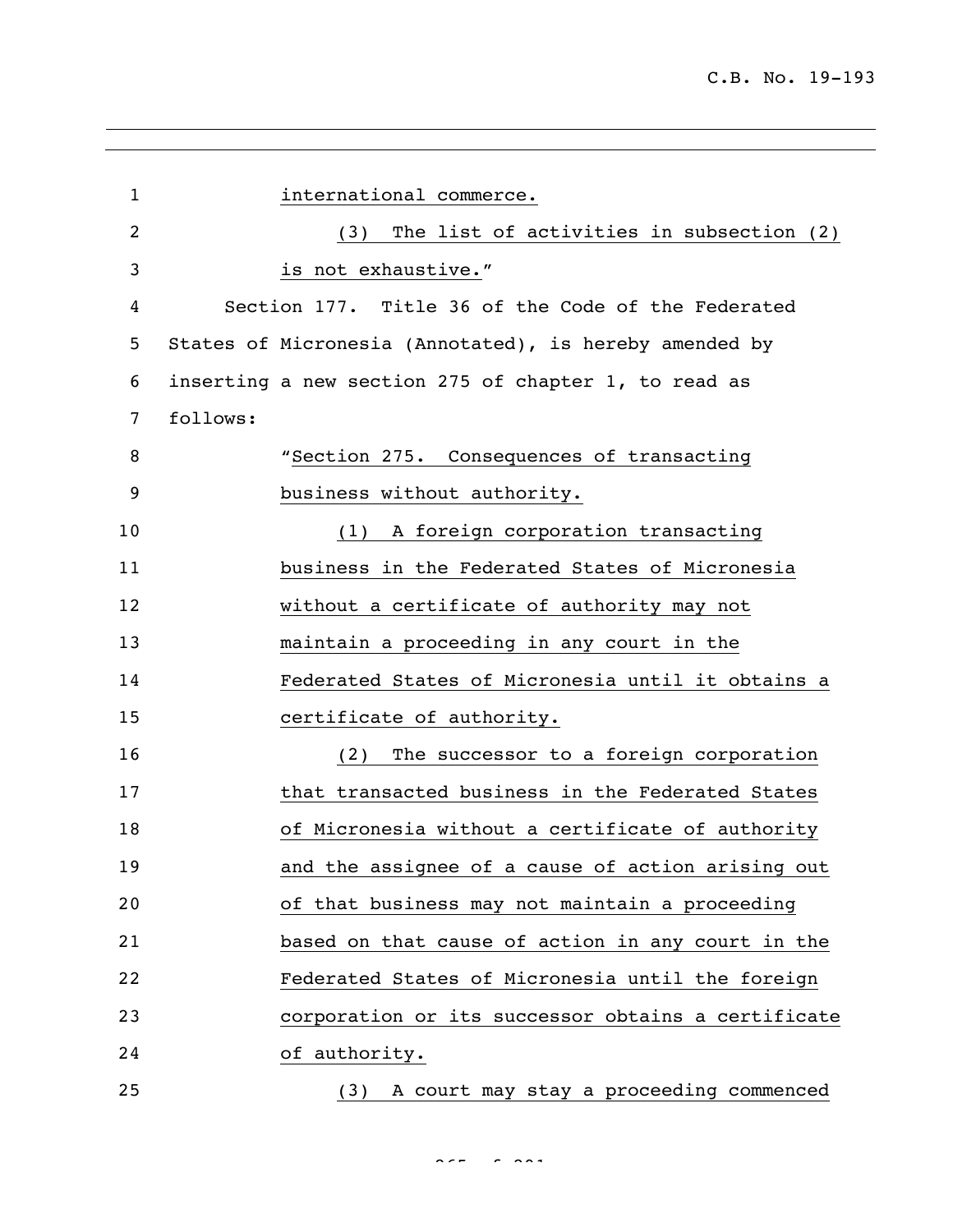| $\mathbf 1$ | by a foreign corporation, its successor, or        |
|-------------|----------------------------------------------------|
| 2           | assignee until it determines whether the foreign   |
| 3           | corporation or its successor requires a            |
| 4           | certificate of authority. If it so determines,     |
| 5           | the court may further stay the proceeding until    |
| 6           | the foreign corporation or its successor obtains   |
| 7           | the certificate.                                   |
| 8           | (4) A foreign corporation that transacts           |
| 9           | business in the Federated States of Micronesia     |
| 10          | without a certificate of authority shall be liable |
| 11          | to the Federated States of Micronesia, for the     |
| 12          | years or parts thereof during which it transacted  |
| 13          | business in the Federated States of Micronesia     |
| 14          | without a certificate of authority, in an amount   |
| 15          | equal to all fees that would have been imposed by  |
| 16          | this chapter upon the corporation had it duly      |
| 17          | applied for and received a certificate of          |
| 18          | authority to transact business in the Federated    |
| 19          | States of Micronesia as required by this chapter   |
| 20          | and thereafter filed all reports required by this  |
| 21          | chapter, plus all penalties imposed by this        |
| 22          | chapter for failure to pay the fees. The attorney  |
| 23          | general shall bring proceedings to recover all     |
| 24          | amounts due the Federated States of Micronesia     |
| 25          | under this section.                                |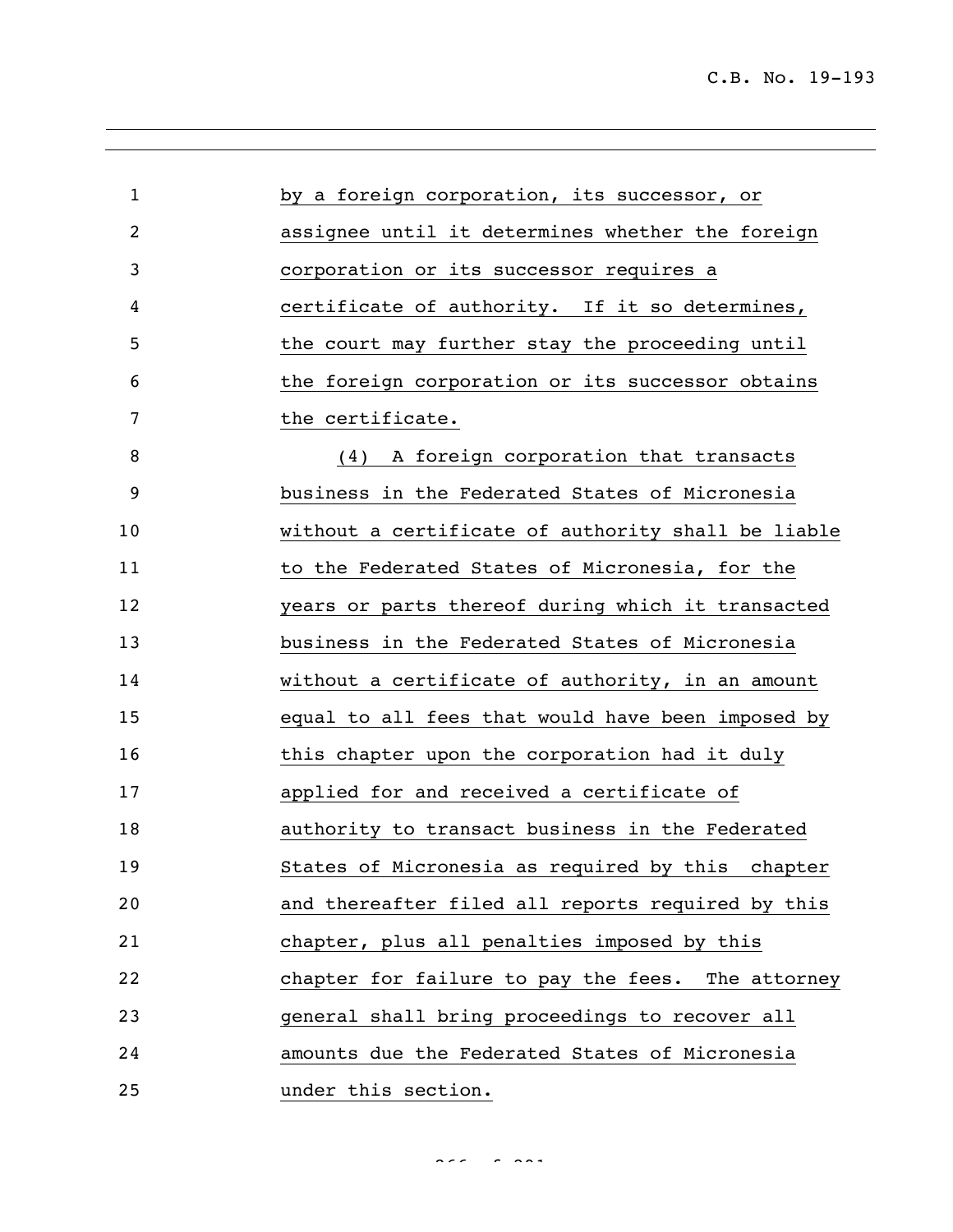| $\mathbf{1}$   | Notwithstanding subsections (1) and (2),<br>(5)        |
|----------------|--------------------------------------------------------|
| $\overline{2}$ | the failure of a foreign corporation to obtain a       |
| 3              | certificate of authority does not impair the           |
| 4              | validity of its corporate acts or prevent it from      |
| 5              | defending any proceeding in the Federated States       |
| 6              | of Micronesia."                                        |
| 7              | Section 178. Title 36 of the Code of the Federated     |
| 8              | States of Micronesia (Annotated), is hereby amended by |
| 9              | inserting a new section 276 of chapter 1, to read as   |
| 10             | follows:                                               |
| 11             | "Section 276. Application for certificate of           |
| 12             | authority.                                             |
| 13             | A foreign corporation may apply for a<br>(1)           |
| 14             | certificate of authority to transact business in       |
| 15             | the Federated States of Micronesia by delivering       |
| 16             | an application to the Registrar for filing.<br>The     |
| 17             | application shall set forth:                           |
| 18             | The name of the foreign corporation<br>(a)             |
| 19             | or, if its name is unavailable for use in the          |
| 20             | Federated States of Micronesia, a corporate name       |
| 21             | that satisfies the requirements of section 279;        |
| 22             | The name of the jurisdiction under<br>(b)              |
| 23             | whose law it is incorporated;                          |
| 24             | Its date of incorporation;<br>(C)                      |
| 25             | The mailing address of the<br>(d)                      |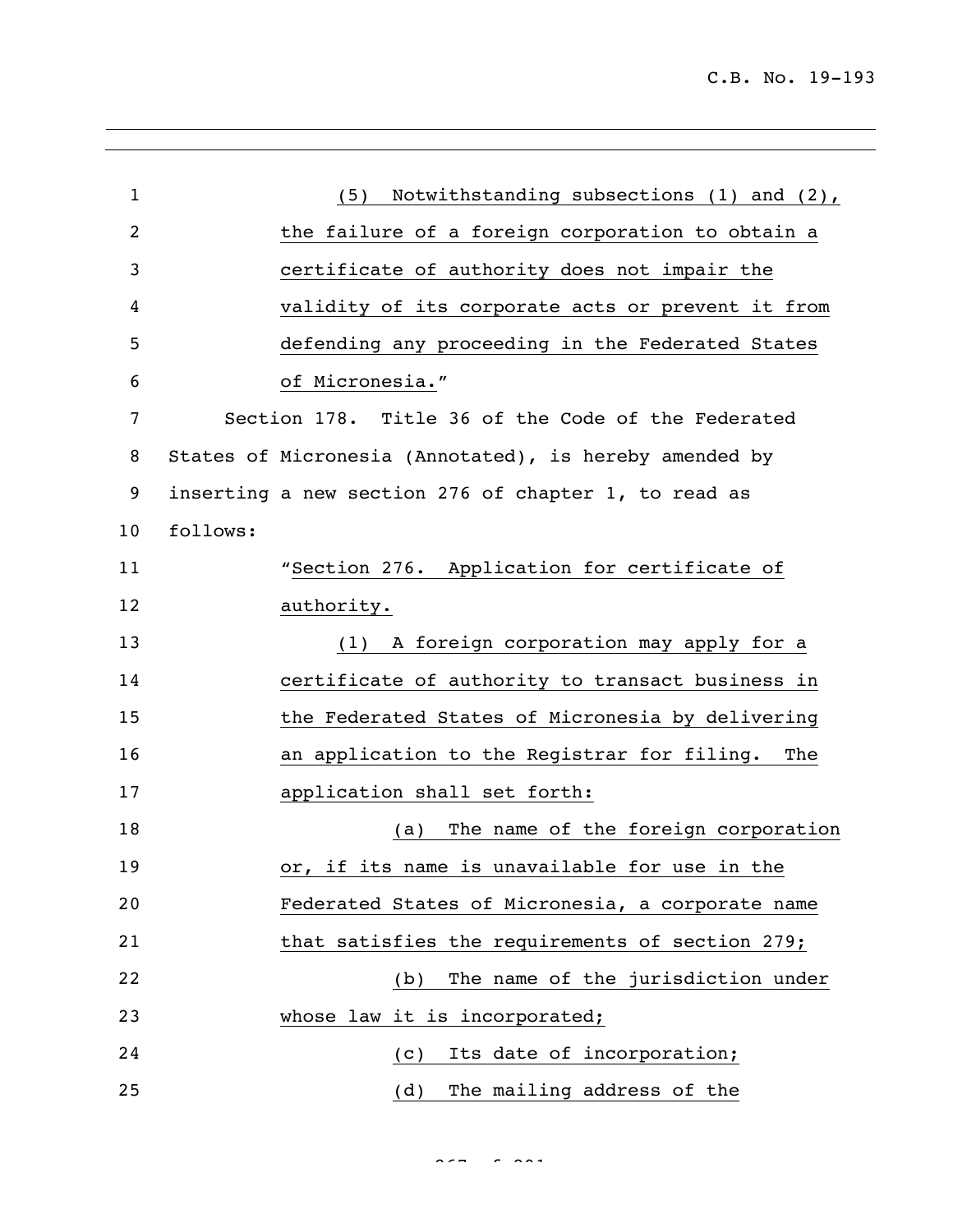| $\mathbf{1}$   |          | corporation's principal office, the street address     |
|----------------|----------|--------------------------------------------------------|
| $\overline{2}$ |          | of its registered office in the Federated States       |
| 3              |          | of Micronesia, and the name of its registered          |
| 4              |          | agent at its registered office in the Federated        |
| 5              |          | States of Micronesia; and                              |
| 6              |          | The names and usual business<br>(e)                    |
| 7              |          | addresses of its current directors and officers.       |
| 8              |          | The foreign corporation shall deliver<br>(2)           |
| 9              |          | with the completed application a certificate of        |
| 10             |          | good standing or other similar record duly             |
| 11             |          | authenticated by the secretary of state or other       |
| 12             |          | official having custody of corporate records in        |
| 13             |          | the state or country under whose law it is             |
| 14             |          | incorporated; provided that the certificate shall      |
| 15             |          | be dated not earlier than sixty days prior to the      |
| 16             |          | filing of the application. If the certificate is       |
| 17             |          | in a foreign language, a translation attested to       |
| 18             |          | under oath by the translator shall accompany the       |
| 19             |          | certificate."                                          |
| 20             |          | Section 179. Title 36 of the Code of the Federated     |
| 21             |          | States of Micronesia (Annotated), is hereby amended by |
| 22             |          | inserting a new section 277 of chapter 1, to read as   |
| 23             | follows: |                                                        |
| 24             |          | "Section 277. Change of name by foreign                |
| 25             |          | corporation.                                           |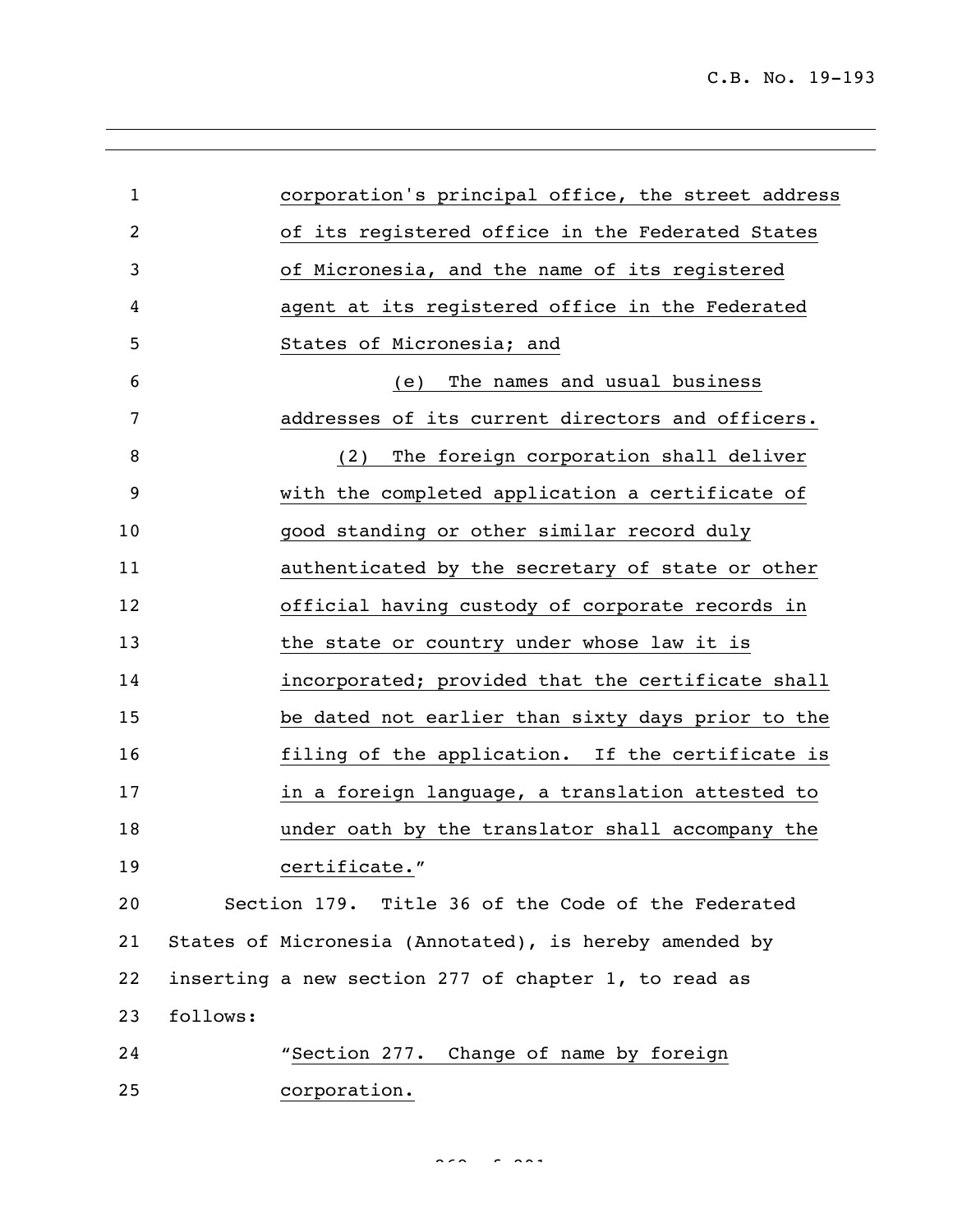| $\mathbf{1}$ | (1) Whenever the name of a foreign                 |
|--------------|----------------------------------------------------|
| 2            | corporation authorized to transact business in the |
| 3            | Federated States of Micronesia is changed by the   |
| 4            | amendment of its articles of incorporation, the    |
| 5            | foreign corporation, within sixty days after the   |
| 6            | amendment becomes effective, shall deliver to the  |
| 7            | Registrar a certificate evidencing the name        |
| 8            | change, duly authenticated by the proper officer   |
| 9            | of the state or country under the laws of which it |
| 10           | is incorporated. If the certificate is in a        |
| 11           | foreign language, a translation under oath of the  |
| 12           | translator shall accompany the certificate.        |
| 13           | Whenever a foreign corporation that is<br>(2)      |
| 14           | authorized to transact business in the Federated   |
| 15           | States of Micronesia shall change its name to one  |
| 16           | under which a certificate of authority would not   |
| 17           | be granted to it on application therefor, the      |
| 18           | foreign corporation shall not thereafter transact  |
| 19           | any business in the Federated States of Micronesia |
| 20           | until it has changed its name to a name that is    |
| 21           | available to it under the laws of the Federated    |
| 22           | States of Micronesia or has otherwise complied     |
| 23           | with this chapter.                                 |
| 24           | If a foreign corporation is unable to<br>(3)       |
| 25           | change its name to a name that is available to it  |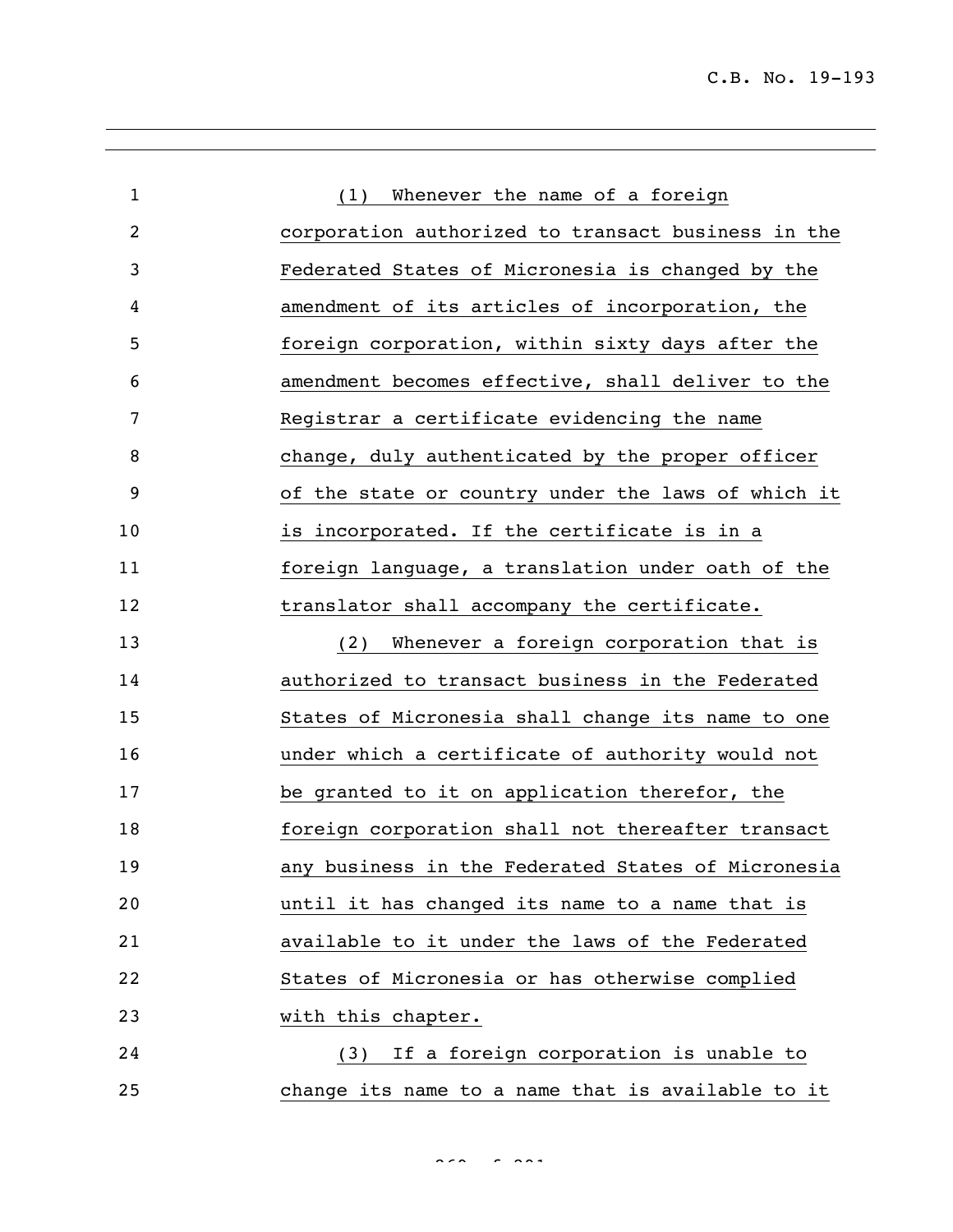| $\mathbf{1}$   |          | under the laws of the Federated States of              |
|----------------|----------|--------------------------------------------------------|
| $\overline{2}$ |          | Micronesia, it may deliver to the Registrar a copy     |
| 3              |          | of a certificate of registration of a trade name       |
| 4              |          | and thereafter shall become authorized to transact     |
| 5              |          | business in the Federated States of Micronesia         |
| 6              |          | under that name."                                      |
| 7              |          | Section 180. Title 36 of the Code of the Federated     |
| 8              |          | States of Micronesia (Annotated), is hereby amended by |
| 9              |          | inserting a new section 271 of chapter 1, to read as   |
| 10             | follows: |                                                        |
| 11             |          | "Section 278. Effect of certificate of authority.      |
| 12             |          | (1) A certificate of authority together with           |
| 13             |          | compliance with all State and National foreign         |
| 14             |          | investment and similar laws authorizes the foreign     |
| 15             |          | corporation to which it is issued to transact          |
| 16             |          | business in the Federated States of Micronesia         |
| 17             |          | subject to the right of the Federated States of        |
| 18             |          | Micronesia to revoke the certificate as provided       |
| 19             |          | in this chapter.                                       |
| 20             |          | (2) With respect to Federated States of                |
| 21             |          | Micronesia Corporations law, a foreign corporation     |
| 22             |          | with a valid certificate of authority has the same     |
| 23             |          | but no greater rights and has the same but no          |
| 24             |          | greater privileges as, and except as otherwise         |
| 25             |          | provided by this chapter is subject to the same        |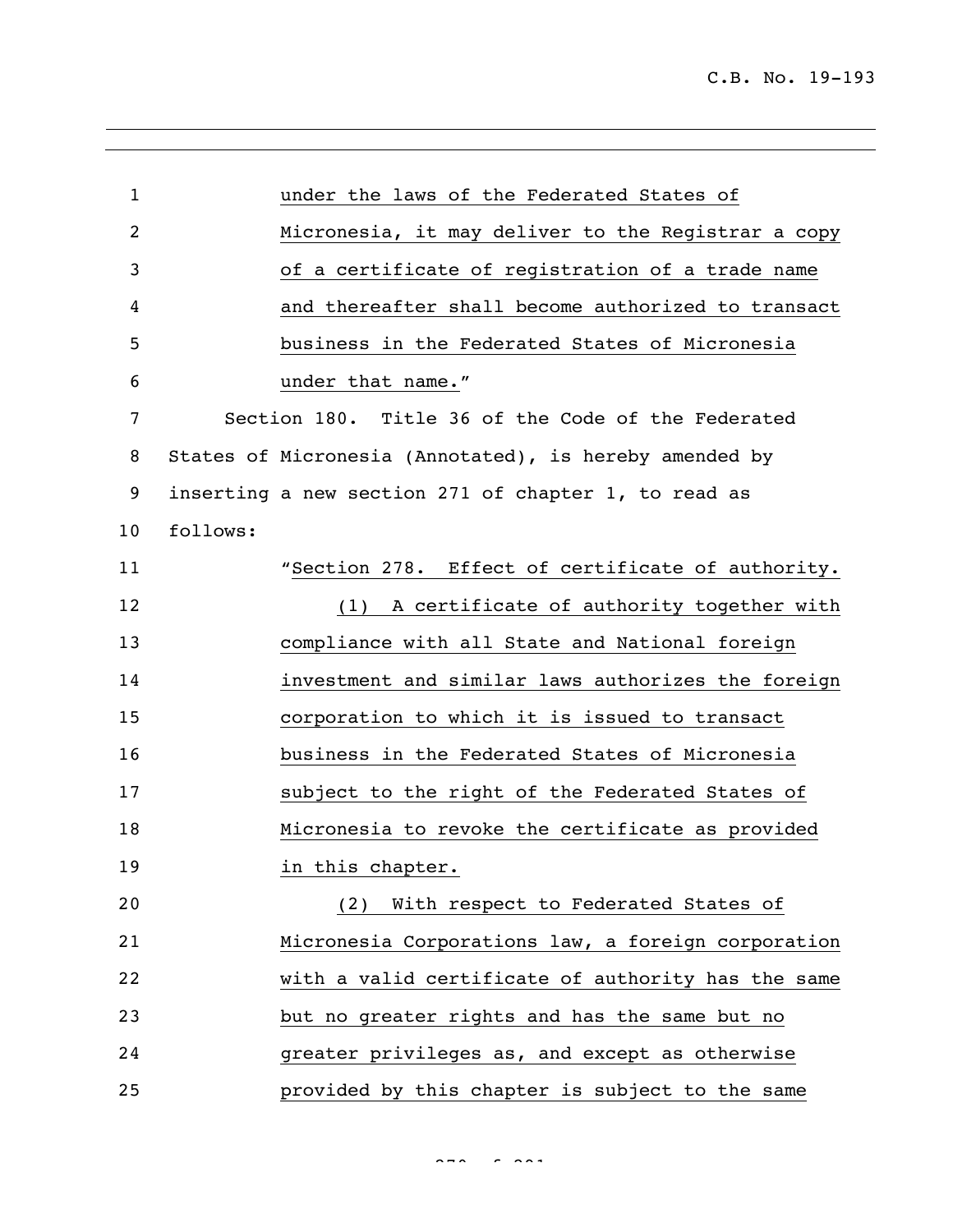| $\mathbf{1}$ |          | duties, restrictions, penalties, and liabilities       |
|--------------|----------|--------------------------------------------------------|
| 2            |          | now or later imposed on, a domestic corporation of     |
| 3            |          | like character.                                        |
| 4            |          | This chapter does not authorize the<br>(3)             |
| 5            |          | Federated States of Micronesia to regulate the         |
| 6            |          | organization or internal affairs of a foreign          |
| 7            |          | corporation authorized to transact business in the     |
| 8            |          | Federated States of Micronesia."                       |
| 9            |          | Section 181. Title 36 of the Code of the Federated     |
| 10           |          | States of Micronesia (Annotated), is hereby amended by |
| 11           |          | inserting a new section 279 of chapter 1, to read as   |
| 12           | follows: |                                                        |
| 13           |          | "Section 279. Corporate name of foreign                |
| 14           |          | corporation.                                           |
| 15           |          | If the corporate name of a foreign<br>(1)              |
| 16           |          | corporation does not satisfy the requirements of       |
| 17           |          | section $127(2)$ , $(3)$ and $(4)$ , the foreign       |
| 18           |          | corporation to obtain or maintain a certificate of     |
| 19           |          | authority to transact business in the Federated        |
| 20           |          | States of Micronesia may use a fictitious name to      |
| 21           |          | transact business in the Federated States of           |
| 22           |          | Micronesia if its real name is unavailable and it      |
| 23           |          | delivers to the Registrar for filing a copy of a       |
| 24           |          | certificate of registration of a trade name by the     |
| 25           |          | foreign corporation under which the foreign            |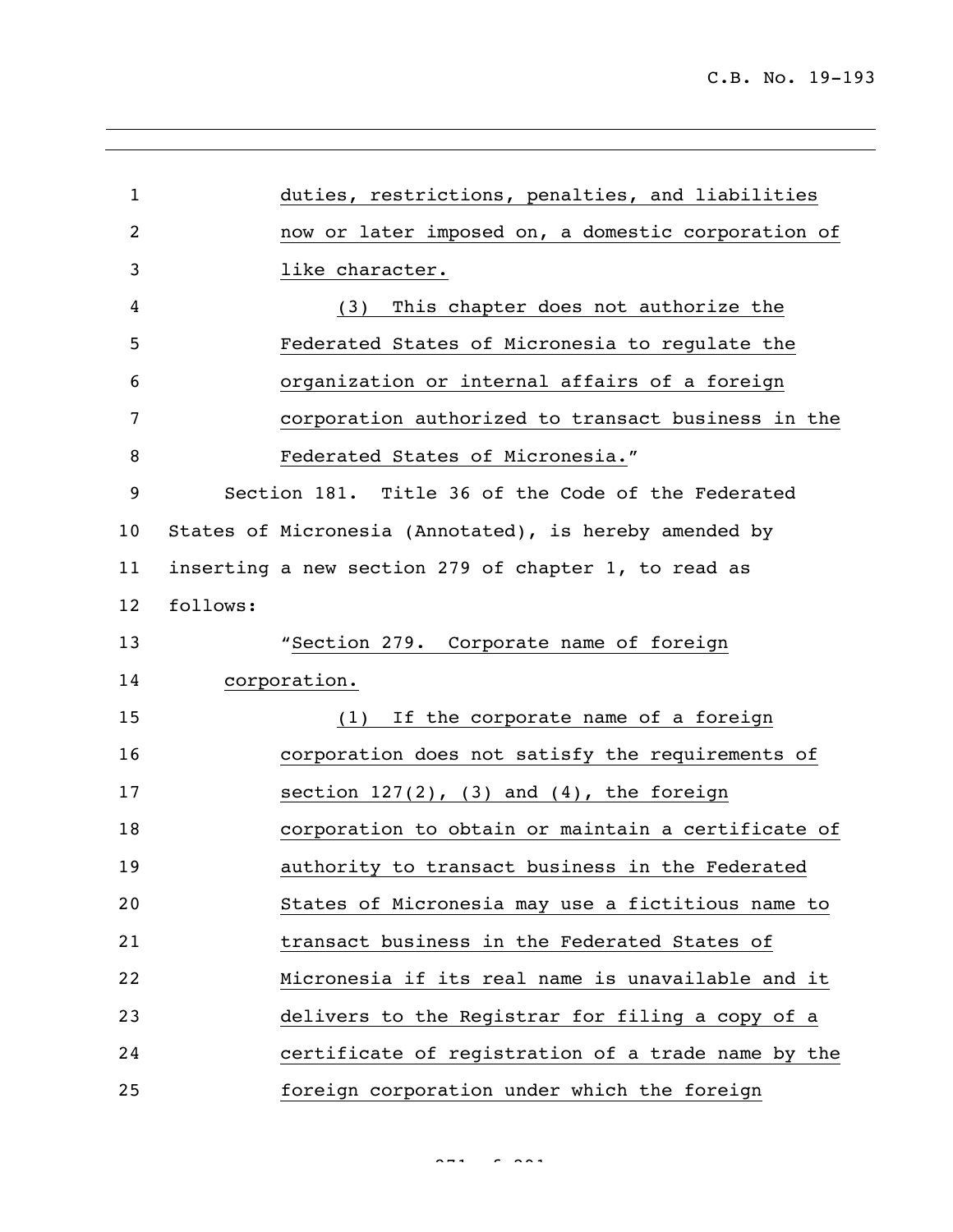| $\mathbf{1}$ | corporation will transact business in the          |
|--------------|----------------------------------------------------|
| 2            | Federated States of Micronesia.                    |
| 3            | (2) Except as authorized by subsections (c)        |
| 4            | and (d), the corporate name including a fictitious |
| 5            | name of a foreign corporation may not be the same  |
| 6            | as, or substantially identical to:                 |
| 7            | The name of any domestic<br>(a)                    |
| 8            | corporation, partnership, limited partnership,     |
| 9            | limited liability company, or limited liability    |
| 10           | partnership existing or registered under the laws  |
| 11           | of the Federated States of Micronesia, or any      |
| 12           | foreign corporation, partnership, limited          |
| 13           | partnership, limited liability company, or limited |
| 14           | liability partnership authorized to transact       |
| 15           | business in the Federated States of Micronesia;    |
| 16           | A name the exclusive right to which<br>(b)         |
| 17           | is, at the time, reserved in the Federated States  |
| 18           | of Micronesia;                                     |
| 19           | The fictitious name of another<br>(C)              |
| 20           | foreign corporation authorized to transact         |
| 21           | business in the Federated States of Micronesia;    |
| 22           | and                                                |
| 23           | (d) Any trade name, trademark, or                  |
| 24           | service mark registered in the Federated States of |
| 25           | Micronesia.                                        |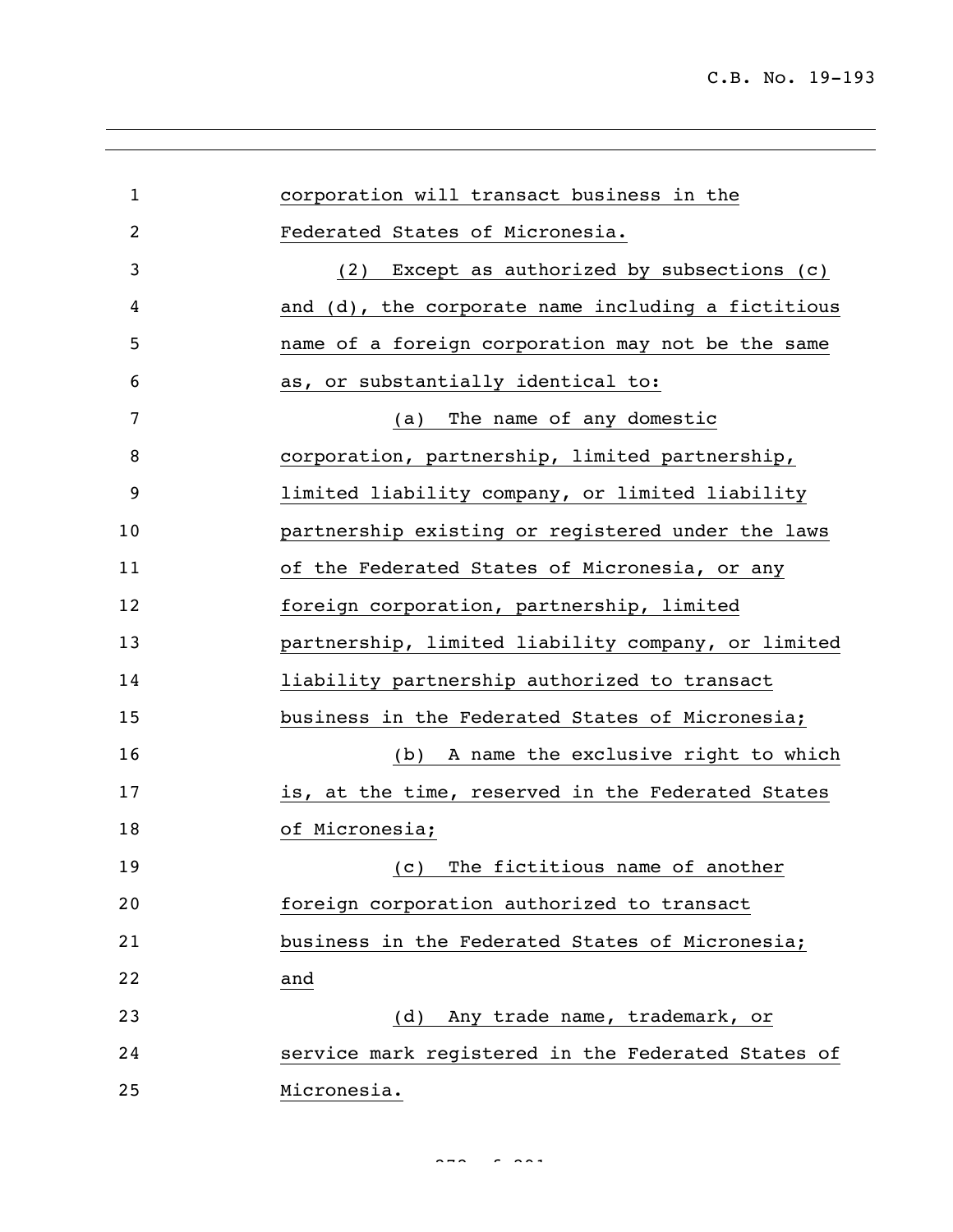C.B. No. 19-193

| $\mathbf{1}$ | A foreign corporation may apply to the<br>(3)      |
|--------------|----------------------------------------------------|
| 2            | Registrar for authorization to use in the          |
| 3            | Federated States of Micronesia the name of another |
| 4            | corporation incorporated or authorized to transact |
| 5            | business in this State that is substantially       |
| 6            | identical based upon the Registrar's records to    |
| 7            | the name applied for. The Registrar shall          |
| 8            | authorize use of the name applied for if:          |
| 9            | The other entity or holder of a<br>(a)             |
| 10           | reserved or registered name consents to the use in |
| 11           | writing and one or more words are added to the     |
| 12           | other entity's name to make the name               |
| 13           | distinguishable from the name of the applicant; or |
| 14           | The applicant delivers to the<br>(b)               |
| 15           | Registrar a certified copy of a final judgment of  |
| 16           | a court of competent jurisdiction establishing the |
| 17           | applicant's right to use the name applied for in   |
| 18           | this State.                                        |
| 19           | (4) A foreign corporation may use in the           |
| 20           | Federated States of Micronesia the name including  |
| 21           | the fictitious name of another domestic or foreign |
| 22           | corporation that is used in the Federated States   |
| 23           | of Micronesia if the other corporation is          |
| 24           | incorporated or authorized to transact business in |
| 25           | the Federated States of Micronesia and the foreign |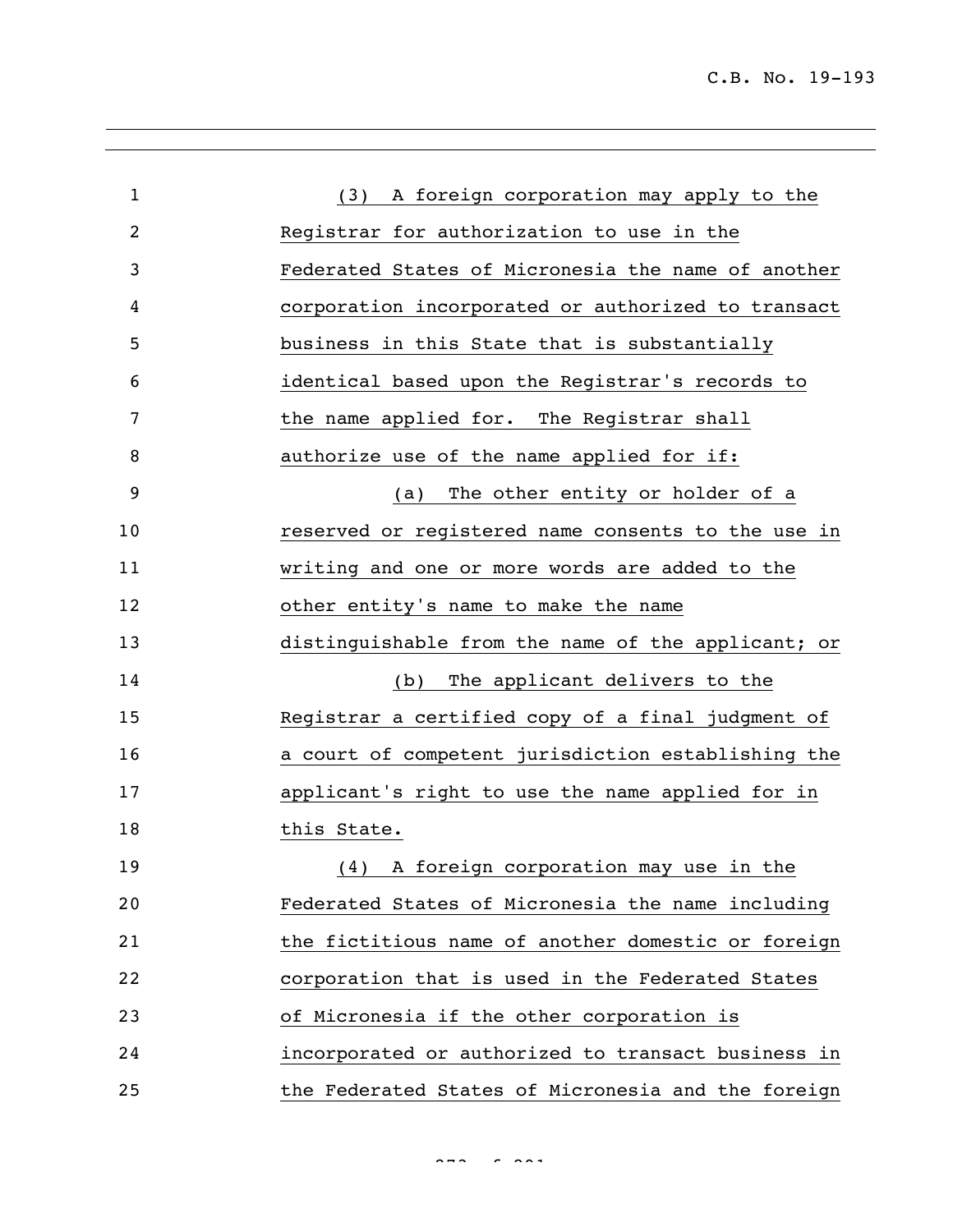| $\mathbf{1}$    |          | corporation:                                           |
|-----------------|----------|--------------------------------------------------------|
| 2               |          | Has merged with the other<br>(a)                       |
| 3               |          | corporation;                                           |
| 4               |          | Has been formed by reorganization<br>(b)               |
| 5               |          | of the other corporation; or                           |
| 6               |          | Has acquired all or substantially<br>(C)               |
| 7               |          | all of the assets, including the corporate name,       |
| 8               |          | of the other corporation."                             |
| 9               |          | Section 182. Title 36 of the Code of the Federated     |
| 10 <sub>o</sub> |          | States of Micronesia (Annotated), is hereby amended by |
| 11              |          | inserting a new section 280 of chapter 1, to read as   |
| 12              | follows: |                                                        |
| 13              |          | "Section 280. Registered office and registered         |
| 14              |          | agent of foreign corporation.                          |
| 15              |          | Each foreign corporation authorized to<br>(1)          |
| 16              |          | transact business in the Federated States of           |
| 17              |          | Micronesia must continuously maintain in the           |
| 18              |          | Federated States of Micronesia:                        |
| 19              |          | A registered office that may be the<br>(a)             |
| 20              |          | same as any of its places of business; and             |
| 21              |          | A registered agent, who may be:<br>(b)                 |
| 22              |          | (i) An individual who resides in                       |
| 23              |          | the Federated States of Micronesia and whose           |
| 24              |          | business office is identical with the registered       |
| 25              |          | office;                                                |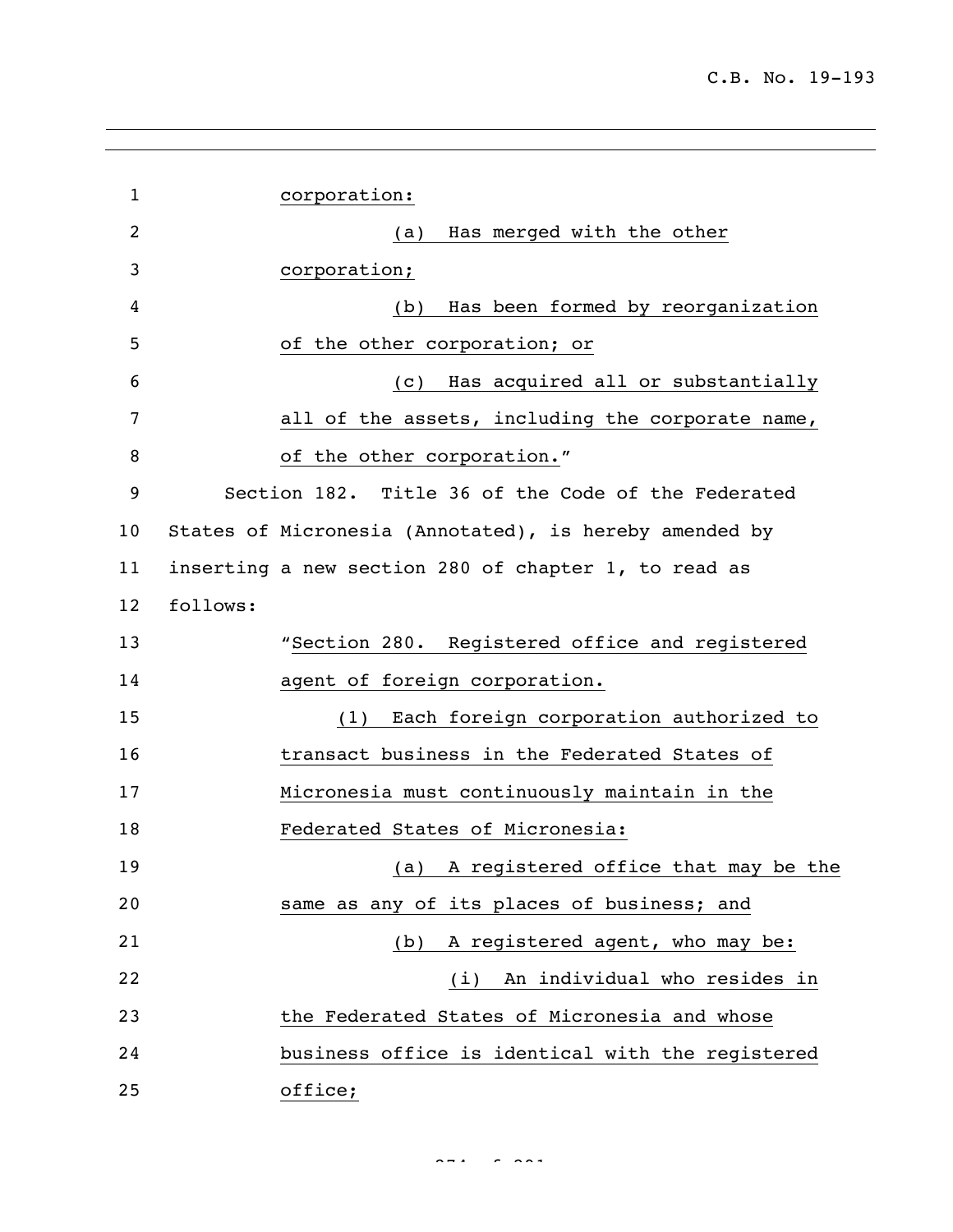| $\mathbf{1}$   | (ii) A domestic entity authorized                      |
|----------------|--------------------------------------------------------|
| $\overline{2}$ | to transact business in the Federated States of        |
| 3              | Micronesia whose business office is identical with     |
| 4              | the registered office; or                              |
| 5              | (iii) A foreign entity authorized                      |
| 6              | to transact business in the Federated States of        |
| 7              | Micronesia whose business office is identical with     |
| 8              | the registered office."                                |
| 9              | Section 183. Title 36 of the Code of the Federated     |
| 10             | States of Micronesia (Annotated), is hereby amended by |
| 11             | inserting a new section 281 of chapter 1, to read as   |
| 12             | follows:                                               |
| 13             | "Section 281. Change of registered office or           |
| 14             | registered agent of foreign corporation.               |
| 15             | A foreign corporation authorized to<br>(1)             |
| 16             | transact business in the Federated States of           |
| 17             | Micronesia may change its registered office or its     |
| 18             | registered agent by delivering to the Registrar        |
| 19             | for filing a statement of change that sets forth:      |
| 20             | Its name;<br>(a)                                       |
| 21             | The street address of its current<br>(b)               |
| 22             | registered office, the name of its current             |
| 23             | registered agent at its registered office, and any     |
| 24             | changes required to keep the information current;      |
| 25             | and                                                    |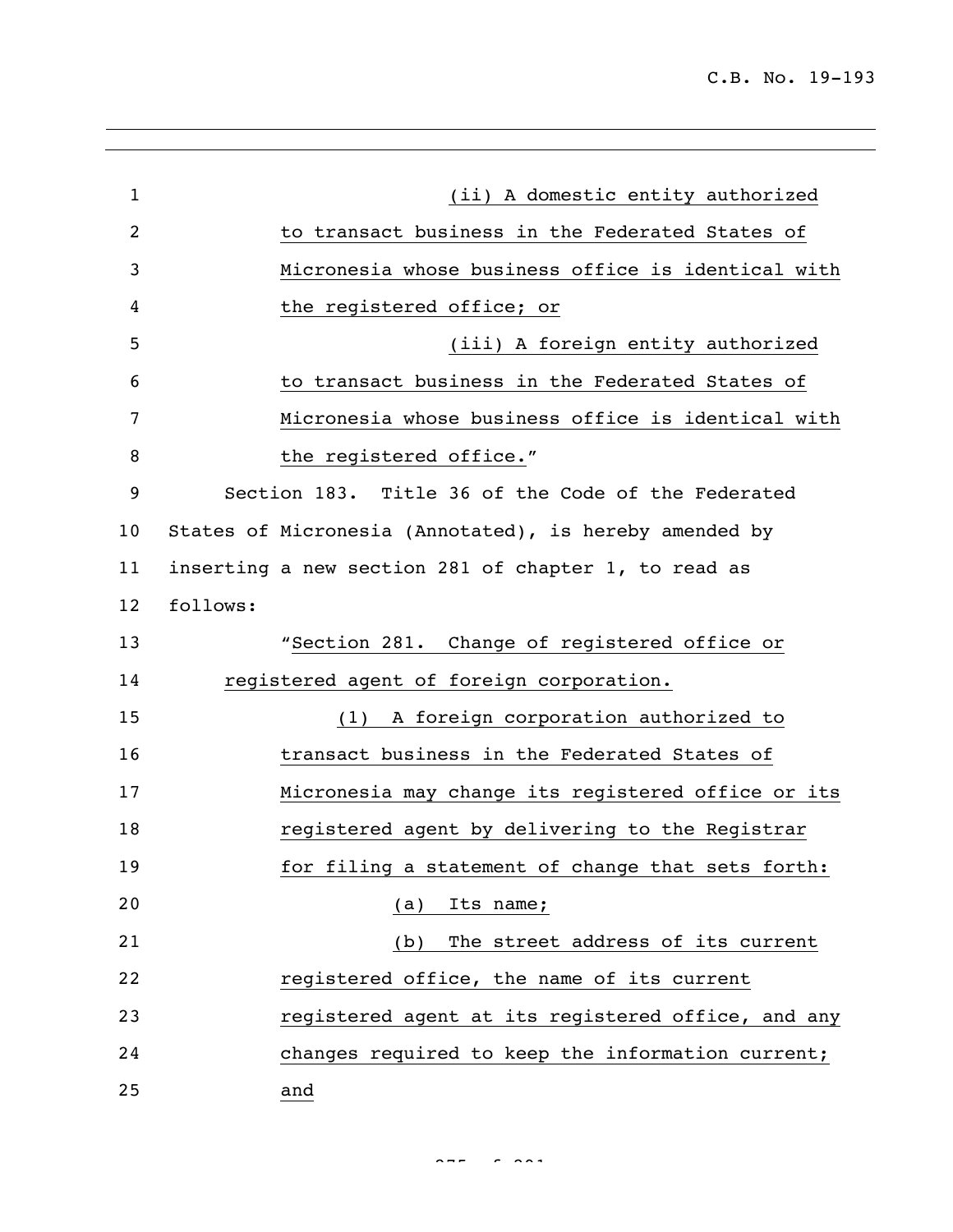C.B. No. 19-193

| $\mathbf{1}$   |          | That after the change or changes<br>(C)                |
|----------------|----------|--------------------------------------------------------|
| $\overline{c}$ |          | are made, the street addresses of its registered       |
| 3              |          | office and the business office of its registered       |
| 4              |          | agent shall be identical.                              |
| 5              |          | (2) If a registered agent changes the street           |
| 6              |          | address of the agent's business office, the agent      |
| 7              |          | may change the street address of the registered        |
| 8              |          | office of any foreign corporation for which the        |
| 9              |          | agent is the registered agent by notifying the         |
| 10             |          | corporation in writing of the change and signing       |
| 11             |          | either manually or in facsimile and delivering to      |
| 12             |          | the Registrar for filing a statement of change         |
| 13             |          | that complies with the requirements of subsection      |
| 14             |          | (1) and recites that the corporation has been          |
| 15             |          | notified of the change."                               |
| 16             |          | Section 184. Title 36 of the Code of the Federated     |
| 17             |          | States of Micronesia (Annotated), is hereby amended by |
| 18             |          | inserting a new section 282 of chapter 1, to read as   |
| 19             | follows: |                                                        |
| 20             |          | "Section 282. Resignation of registered agent of       |
| 21             |          | foreign corporation.                                   |
| 22             |          | The registered agent of a foreign<br>(1)               |
| 23             |          | corporation may resign from the registered agent's     |
| 24             |          | appointment by signing and delivering to the           |
| 25             |          | Registrar for filing a statement of resignation.       |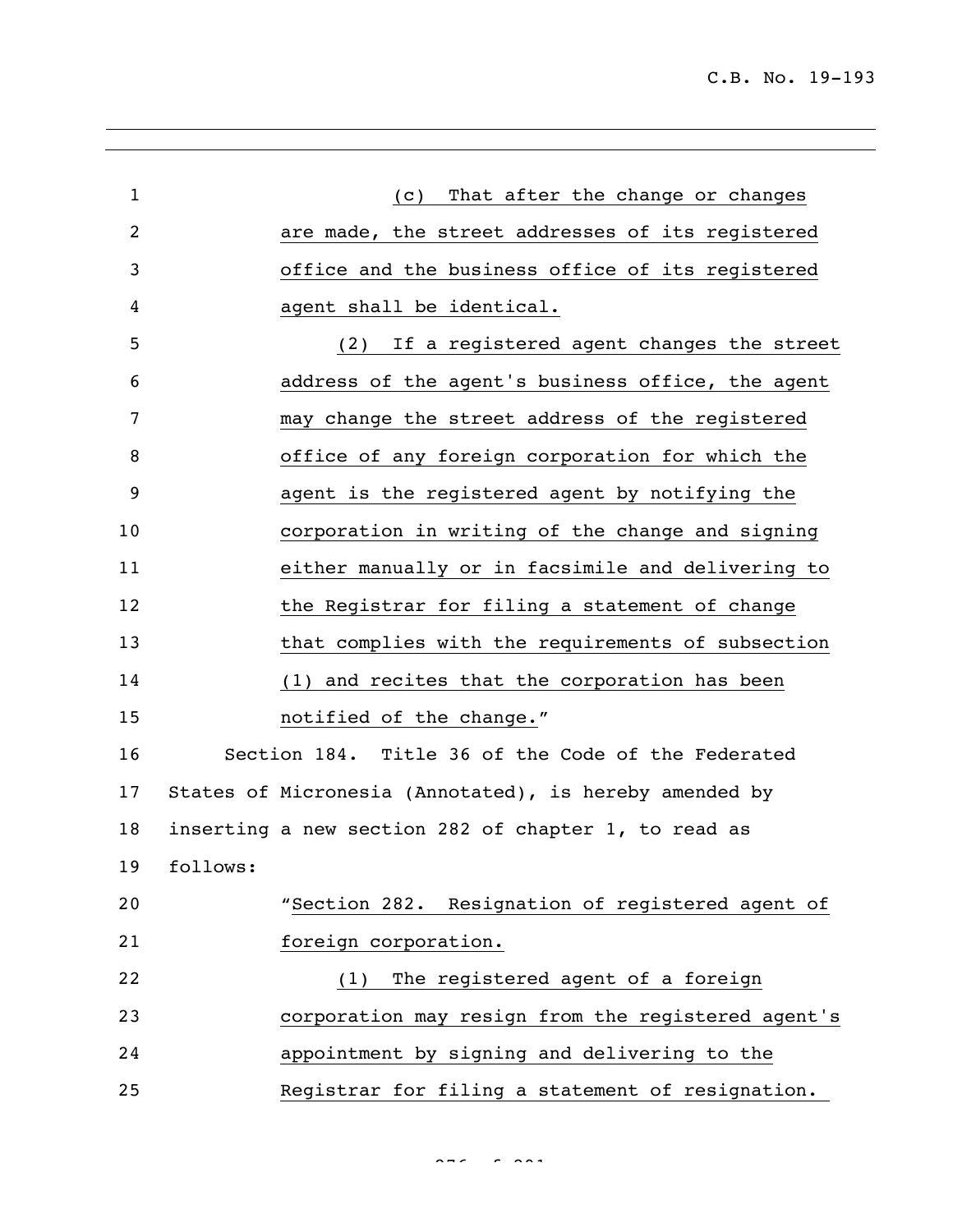| $\mathbf{1}$ | The statement of resignation may include a             |
|--------------|--------------------------------------------------------|
| 2            | statement that the registered office is also           |
| 3            | discontinued.                                          |
| 4            | The registered agent shall attach the<br>(2)           |
| 5            | filing receipt to a copy of the statement of           |
| 6            | resignation and mail the copy and receipt to the       |
| 7            | registered office if not discontinued.<br>The          |
| 8            | registered agent shall mail a second copy to the       |
| 9            | foreign corporation at its principal office            |
| 10           | address shown in its most recent annual report.        |
| 11           | The appointment of the agent is<br>(3)                 |
| 12           | terminated, and the registered office discontinued     |
| 13           | if so provided, on the thirty-first day after the      |
| 14           | date on which the statement was filed."                |
| 15           | Section 185. Title 36 of the Code of the Federated     |
| 16           | States of Micronesia (Annotated), is hereby amended by |
| 17           | inserting a new section 283 of chapter 1, to read as   |
| 18           | follows:                                               |
| 19           | "Section 283. Service on foreign corporation.          |
| 20           | (1) Service of any notice or process                   |
| 21           | authorized by law that is issued against any           |
| 22           | foreign corporation by any court, judicial or          |
| 23           | administrative officer, or board, may be made in       |
| 24           | the manner provided by law upon any registered         |
| 25           | agent, officer, or director of the foreign             |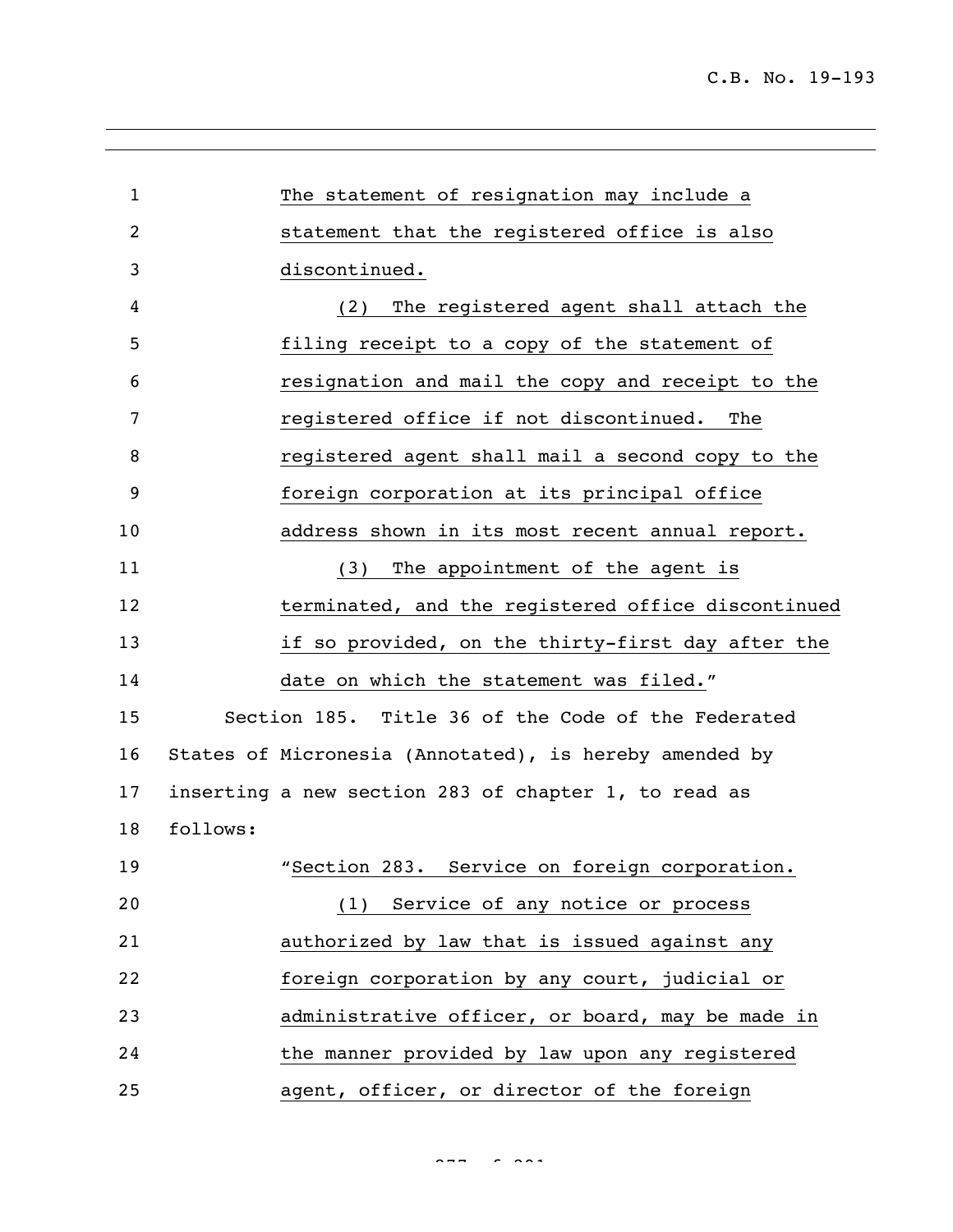| $\mathbf{1}$   | corporation who is found within the jurisdiction   |
|----------------|----------------------------------------------------|
| $\overline{c}$ | of the court, officer, or board; or if any         |
| 3              | registered agent, officer, or director cannot be   |
| 4              | found, upon the manager or superintendent of the   |
| 5              | foreign corporation or any person who is found in  |
| 6              | charge of the property, business, or office of the |
| 7              | foreign corporation within the jurisdiction.       |
| 8              | (2) If no officer, director, manager,              |
| 9              | superintendent, or other person in charge of the   |
| 10             | property, business, or office of the foreign       |
| 11             | corporation can be found within the Federated      |
| 12             | States of Micronesia, and if the foreign           |
| 13             | corporation has not filed with the Registrar       |
| 14             | pursuant to this chapter the name of a registered  |
| 15             | agent upon whom legal notice and process from the  |
| 16             | courts of the Federated States of Micronesia may   |
| 17             | be served, and likewise if the person named is not |
| 18             | found within the Federated States of Micronesia,   |
| 19             | service may be made upon the foreign corporation   |
| 20             | by registered or certified mail, return receipt    |
| 21             | requested, addressed to the secretary of the       |
| 22             | foreign corporation at its principal office shown  |
| 23             | in its application for a certificate of authority  |
| 24             | or in its most recent annual report.               |
| 25             | (3) Service using registered or certified          |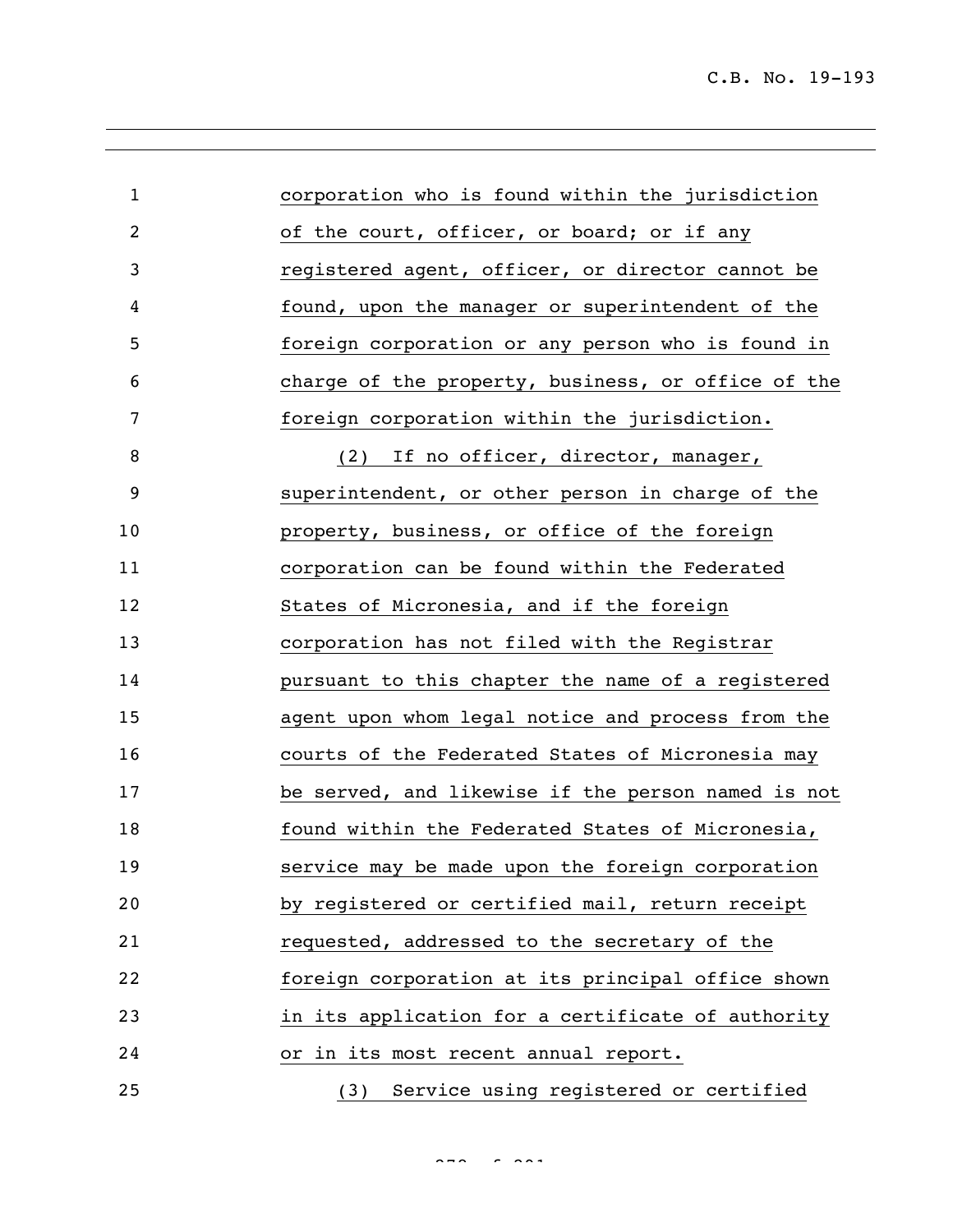| $\mathbf 1$ | mail is perfected at the earliest of:                  |
|-------------|--------------------------------------------------------|
| 2           | The date the foreign corporation<br>(a)                |
| 3           | receives the mail;                                     |
| 4           | The date shown on the return<br>(b)                    |
| 5           | receipt, if signed on behalf of the foreign            |
| 6           | corporation; or                                        |
| 7           | Five days after its deposit in the<br>(C)              |
| 8           | mail, as evidenced by the postmark, if mailed          |
| 9           | postpaid and correctly addressed.                      |
| 10          | Nothing contained herein shall<br>(d)                  |
| 11          | limit or affect the right to serve any process,        |
| 12          | notice, or demand required or permitted by law to      |
| 13          | be served upon a foreign corporation in any other      |
| 14          | manner permitted by law."                              |
| 15          | Section 186. Title 36 of the Code of the Federated     |
| 16          | States of Micronesia (Annotated), is hereby amended by |
| 17          | inserting a new section 284 of chapter 1, to read as   |
| 18          | follows:                                               |
| 19          | "Section 284. Application to corporations              |
| 20          | heretofore authorized to transact business in the      |
| 21          | Federated States of Micronesia. Foreign                |
| 22          | corporations that are duly authorized to transact      |
| 23          | business in the Federated States of Micronesia on      |
| 24          | the effective date of this act, for a purpose or       |
| 25          | purposes for which a corporation might secure the      |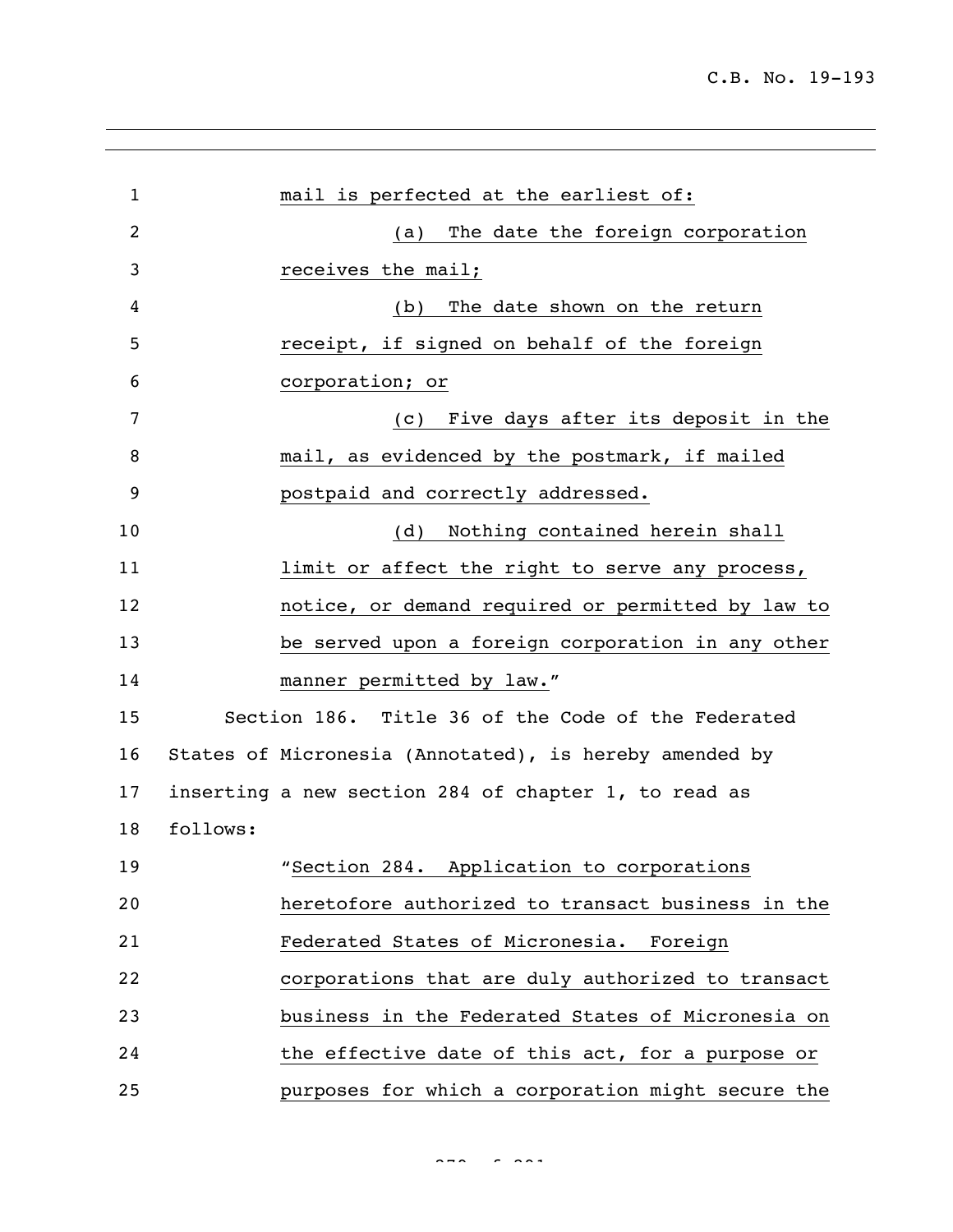| $\mathbf{1}$ |          | authority under this chapter, shall be entitled to     |
|--------------|----------|--------------------------------------------------------|
| 2            |          | all of the rights and privileges applicable to         |
| 3            |          | foreign corporations procuring certificates of         |
| 4            |          | authority to transact business in the Federated        |
| 5            |          | States of Micronesia under this chapter, and from      |
| 6            |          | the effective date of this act, the corporations       |
| 7            |          | shall be subject to all of the limitations,            |
| 8            |          | restrictions, liabilities, and duties prescribed       |
| 9            |          | herein for foreign corporations procuring              |
| 10           |          | certificates of authority to transact business in      |
| 11           |          | the Federated States of Micronesia under this          |
| 12           |          | chapter."                                              |
| 13           |          | Section 187. Title 36 of the Code of the Federated     |
| 14           |          | States of Micronesia (Annotated), is hereby amended by |
| 15           |          | inserting a new section 285 of chapter 1, to read as   |
| 16           | follows: |                                                        |
| 17           |          | "Section 285. Withdrawal of foreign corporation.       |
| 18           |          | A foreign corporation or branch<br>(1)                 |
| 19           |          | authorized to transact business in the Federated       |
| 20           |          | States of Micronesia under this chapter may not        |
| 21           |          | withdraw from the Federated States of Micronesia       |
| 22           |          | until it obtains a certificate of withdrawal from      |
| 23           |          | the Registrar which certificate shall be issued        |
| 24           |          | within five business days of request; provided         |
| 25           |          | however, if the certificate of withdrawal is not       |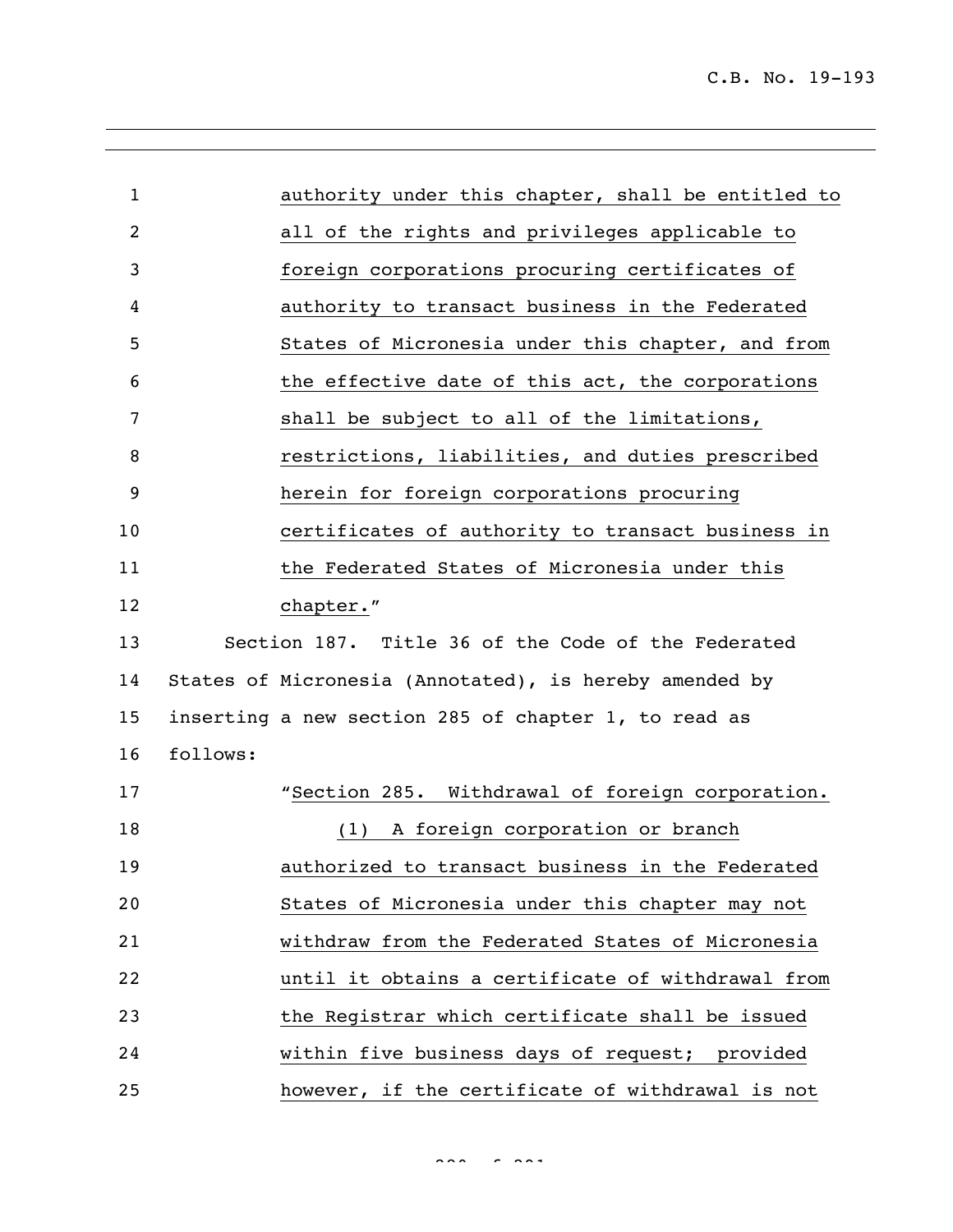| $\mathbf{1}$   | issued within the time required by this subsection |
|----------------|----------------------------------------------------|
| $\overline{c}$ | the corporation seeking withdrawal shall be deemed |
| 3              | to have lawfully withdrawn upon expiration of the  |
| 4              | time limit for issuance of the certificate.        |
| 5              | A foreign corporation or branch<br>(2)             |
| 6              | authorized to transact business in the Federated   |
| 7              | States of Micronesia may apply for a certificate   |
| 8              | of withdrawal by delivering an application to the  |
| 9              | Registrar for filing. The application shall set    |
| 10             | forth:                                             |
| 11             | The name of the foreign corporation<br>(a)         |
| 12             | and the name of the state or country under whose   |
| 13             | law it is incorporated;                            |
| 14             | That it is not transacting business<br>(b)         |
| 15             | in the Federated States of Micronesia and that it  |
| 16             | surrenders its authority to transact business in   |
| 17             | the Federated States of Micronesia;                |
| 18             | That it revokes the authority of<br>(C)            |
| 19             | its registered agent to accept service on its      |
| 20             | behalf and consents that service of process in any |
| 21             | action or proceeding based upon any cause of       |
| 22             | action arising in the Federated States of          |
| 23             | Micronesia during the time the corporation was     |
| 24             | authorized to transact business in the Federated   |
| 25             | States of Micronesia may thereafter be made on     |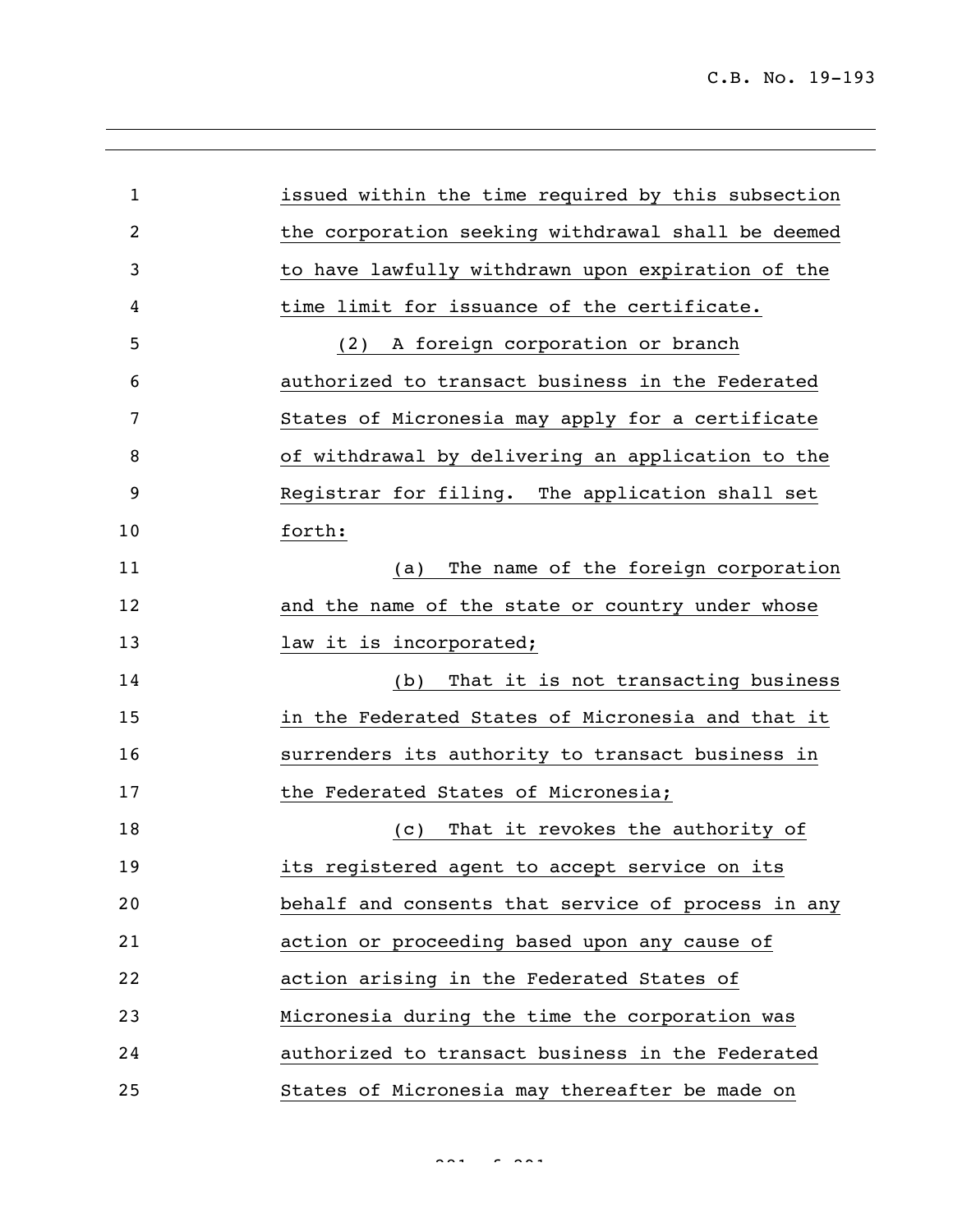| $\mathbf 1$ |          | such corporation by service thereof on the             |
|-------------|----------|--------------------------------------------------------|
| 2           |          | Registrar; and                                         |
| 3           |          | (d) A mailing address to which the                     |
| 4           |          | Registrar may mail a copy of any process served on     |
| 5           |          | the Registrar under paragraph (c).                     |
| 6           |          | (e) After the withdrawal of the                        |
| 7           |          | corporation is effective, service of process on        |
| 8           |          | the Registrar under this section is service on the     |
| 9           |          | foreign corporation. Upon receipt of process, the      |
| 10          |          | Registrar shall mail a copy of the process to the      |
| 11          |          | foreign corporation at the mailing address set         |
| 12          |          | forth under subsection (2).                            |
| 13          |          | (f) After the filing of the application                |
| 14          |          | of withdrawal, the Registrar shall issue a             |
| 15          |          | certificate of withdrawal that shall be effective      |
| 16          |          | as of the date of the filing of the application of     |
| 17          |          | withdrawal, and the authority of the foreign           |
| 18          |          | corporation to transact business in the Federated      |
| 19          |          | States of Micronesia shall cease."                     |
| 20          |          | Section 188. Title 36 of the Code of the Federated     |
| 21          |          | States of Micronesia (Annotated), is hereby amended by |
| 22          |          | inserting a new section 286 of chapter 1, to read as   |
| 23          | follows: |                                                        |
| 24          |          | "Section 286. Grounds for revocation.                  |
| 25          |          | The Registrar may commence a proceeding<br>(1)         |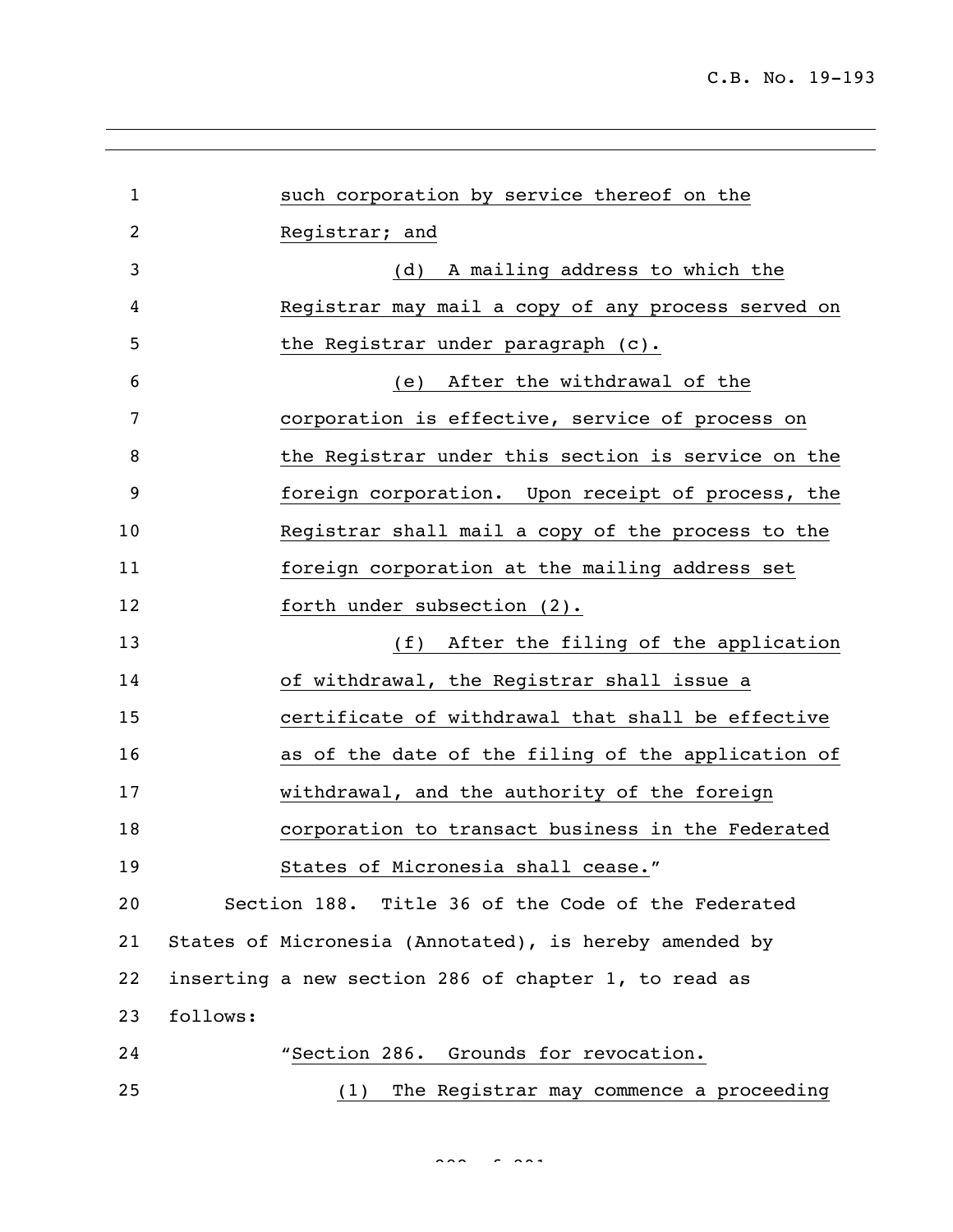| $\mathbf{1}$ | under section 287 to revoke the certificate of         |
|--------------|--------------------------------------------------------|
| 2            | authority of a foreign corporation authorized to       |
| 3            | transact business in the Federated States of           |
| 4            | Micronesia if:                                         |
| 5            | The corporation fails to:<br>(a)                       |
| 6            | (i) Pay any fees prescribed by                         |
| 7            | law;                                                   |
| 8            | (ii) File its annual report for a                      |
| 9            | period of two years;                                   |
| 10           | (iii) Appoint and maintain an agent                    |
| 11           | for service of process as required; or                 |
| 12           | (iv) File a statement of a change                      |
| 13           | in the name or business address of the agent as        |
| 14           | required; or                                           |
| 15           | A misrepresentation has been made<br>(b)               |
| 16           | of any material matter in any application, report,     |
| 17           | affidavit, or other record or document submitted       |
| 18           | by the corporation."                                   |
| 19           | Section 189. Title 36 of the Code of the Federated     |
| 20           | States of Micronesia (Annotated), is hereby amended by |
| 21           | inserting a new section 287 of chapter 1, to read as   |
| 22           | follows:                                               |
| 23           | "Section 287. Procedure for and effect of              |
| 24           | revocation.                                            |
| 25           | If the Registrar determines that one or<br>(1)         |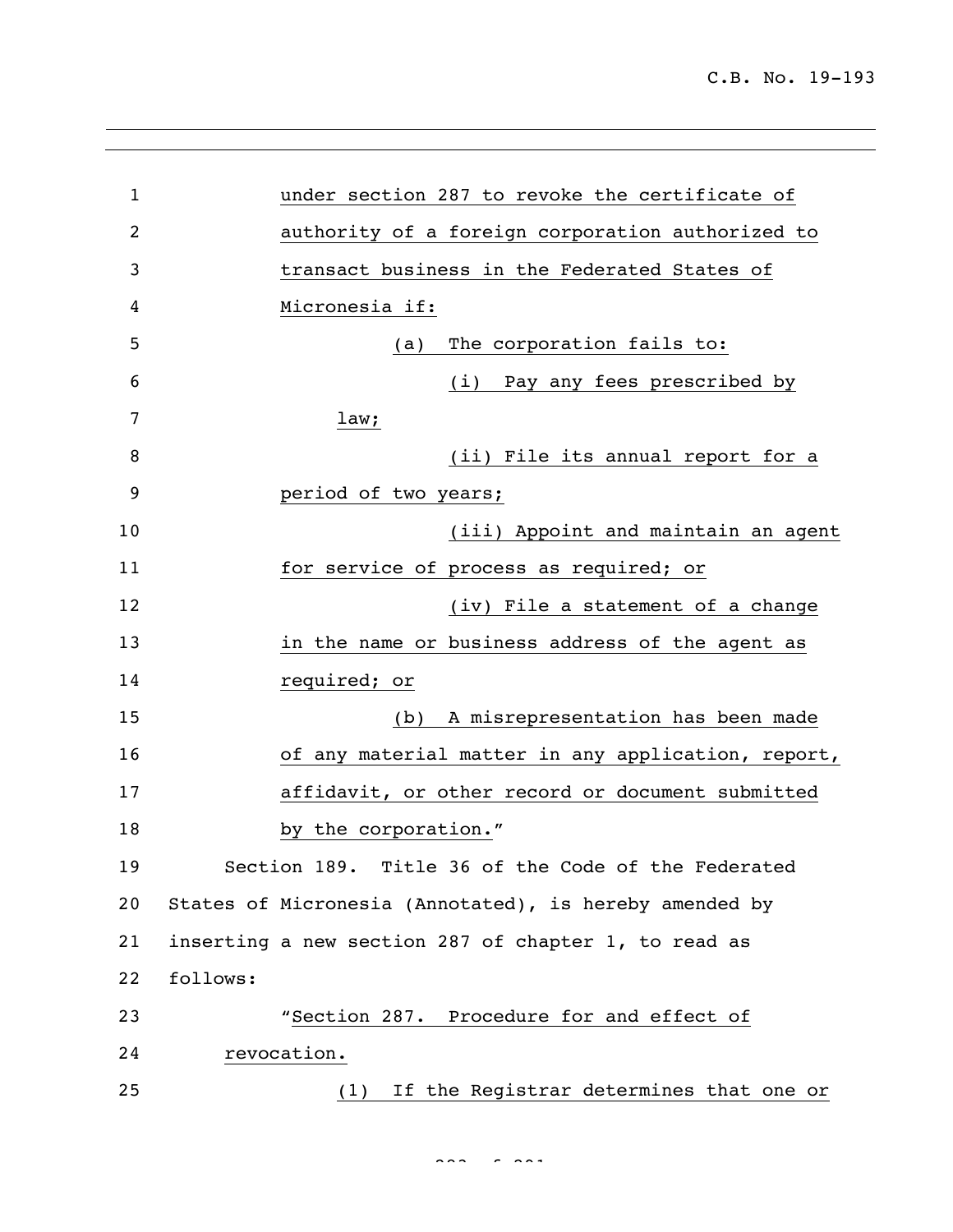| $\mathbf{1}$ | more grounds exist under section 286 for           |
|--------------|----------------------------------------------------|
| 2            | revocation of a certificate of authority, the      |
| 3            | Registrar shall give written notice of the         |
| 4            | Registrar's determination by mailing the notice to |
| 5            | the foreign corporation at its last known address  |
| 6            | appearing in the records of the Registrar.         |
| 7            | If the foreign corporation does not<br>(2)         |
| 8            | correct each ground for revocation or demonstrate  |
| 9            | to the reasonable satisfaction of the Registrar    |
| 10           | that each ground determined by the Registrar does  |
| 11           | not exist within sixty days after the date of      |
| 12           | mailing of the Registrar's written notice, the     |
| 13           | Registrar may revoke the foreign corporation's     |
| 14           | certificate of authority by signing a certificate  |
| 15           | of revocation that recites the ground or grounds   |
| 16           | for revocation and its effective date.             |
| 17           | Upon revoking any certificate of<br>(3)            |
| 18           | authority, the Registrar shall issue a certificate |
| 19           | of revocation that shall be filed in the           |
| 20           | Registrar's office, and the authority of a foreign |
| 21           | corporation to transact business in this State     |
| 22           | shall immediately cease thereafter.                |
| 23           | Revocation of a foreign corporation's<br>(4)       |
| 24           | certificate of authority does not terminate the    |
| 25           | authority of the registered agent of the           |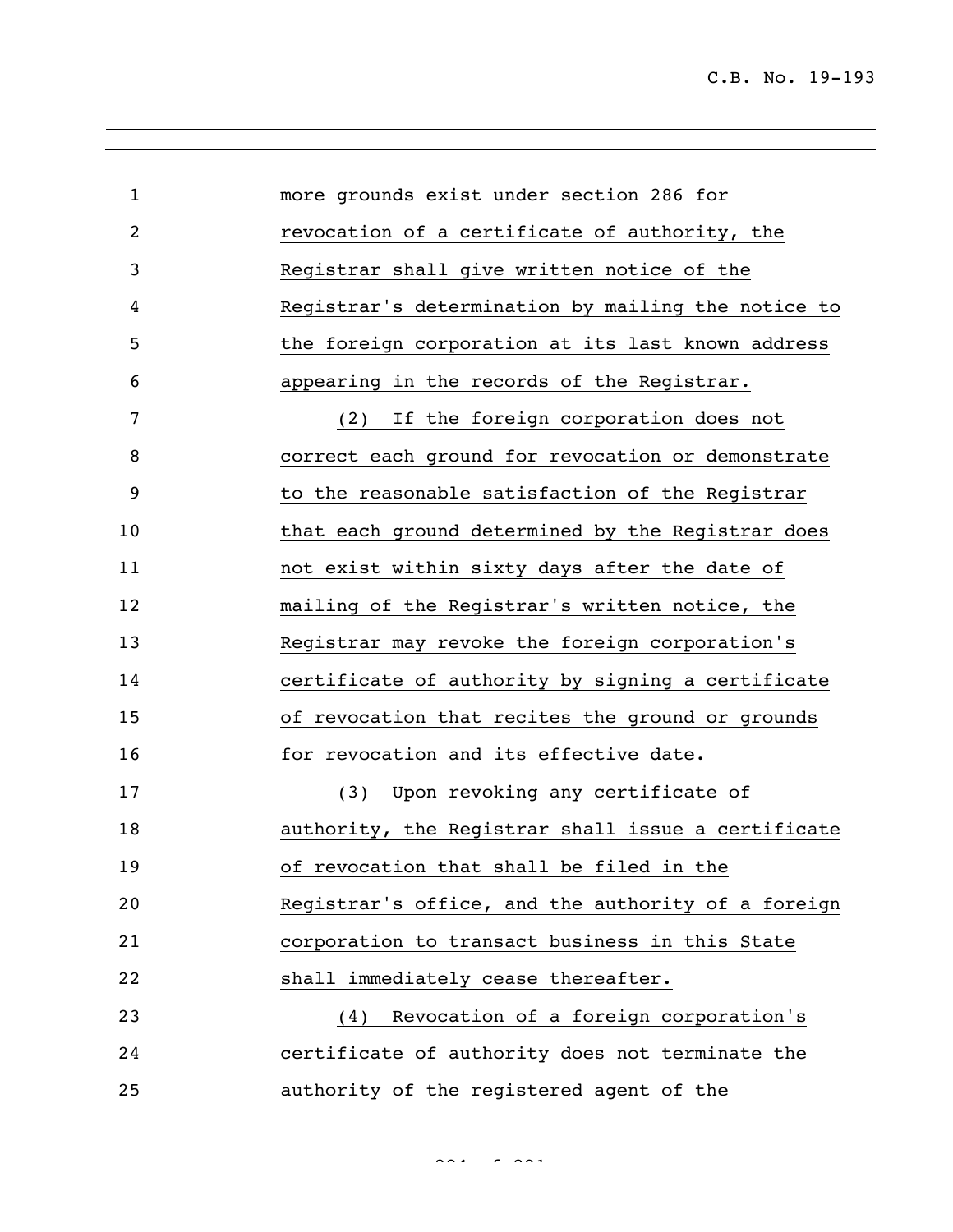| $\mathbf{1}$   | corporation."                                          |
|----------------|--------------------------------------------------------|
| $\overline{c}$ | Section 190. Title 36 of the Code of the Federated     |
| 3              | States of Micronesia (Annotated), is hereby amended by |
| 4              | inserting a new section 288 of chapter 1, to read as   |
| 5              | follows:                                               |
| 6              | "Section 288. Appeal from revocation.                  |
| 7              | A foreign corporation may appeal the<br>(1)            |
| 8              | Registrar's revocation of its certificate of           |
| 9              | authority to the Supreme Court of the Federated        |
| 10             | States of Micronesia within thirty days after the      |
| 11             | certificate of revocation is signed. The foreign       |
| 12             | corporation appeals by petitioning the court to        |
| 13             | set aside the revocation and attaching to the          |
| 14             | petition copies of its certificate of authority        |
| 15             | and the Registrar's certificate of revocation.         |
| 16             | The court may summarily order the<br>(2)               |
| 17             | Registrar to reinstate the certificate of              |
| 18             | authority or may take any other action the court       |
| 19             | considers appropriate.                                 |
| 20             | (3) The court's final decision may be                  |
| 21             | appealed as in other civil proceedings."               |
| 22             | Section 191. Title 36 of the Code of the Federated     |
| 23             | States of Micronesia (Annotated), is hereby amended by |
| 24             | inserting a new section 289 of chapter 1, to read as   |
| 25             | follows:                                               |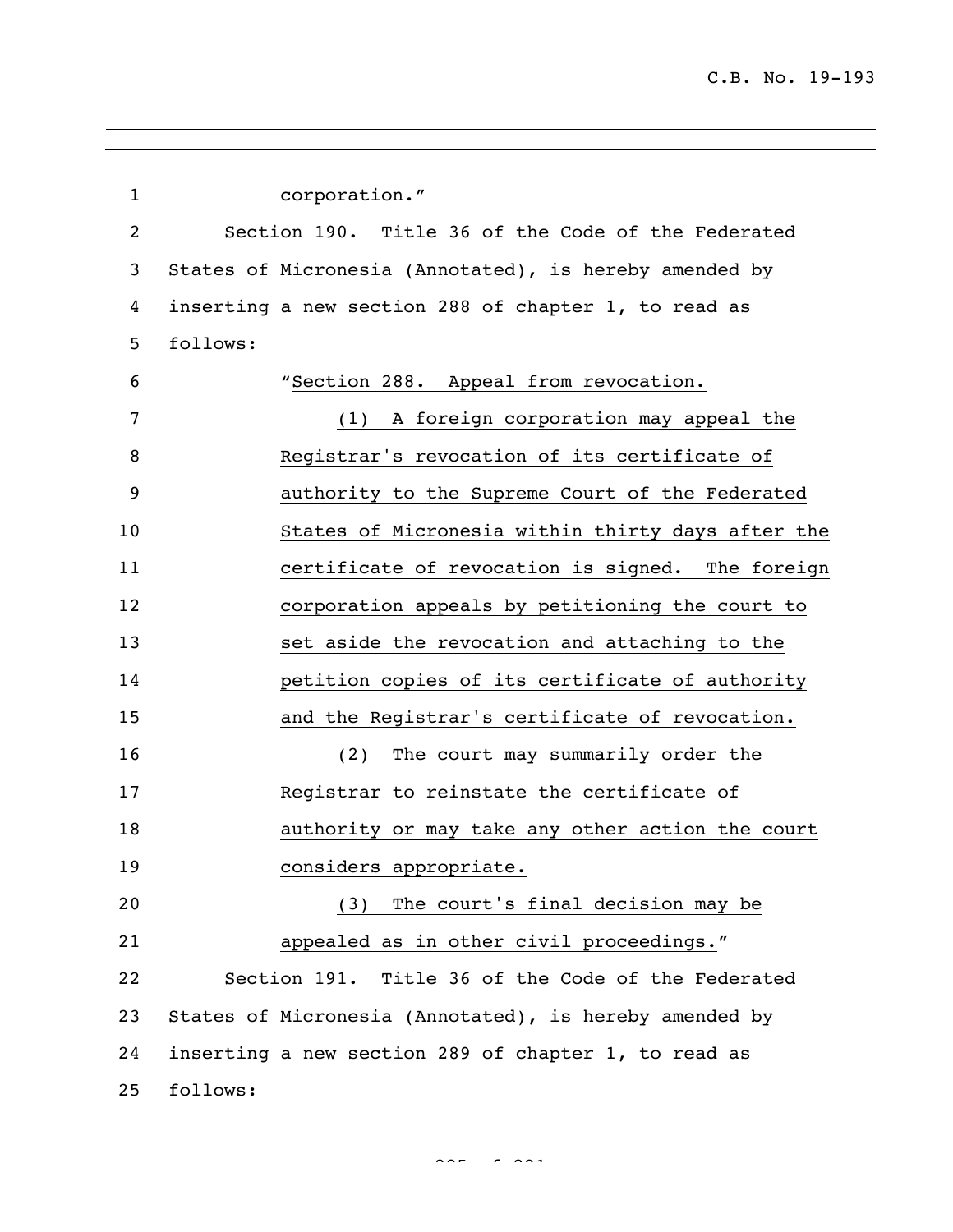| $\mathbf{1}$   | "Section 289. Books and records.                   |
|----------------|----------------------------------------------------|
| $\overline{2}$ | (1) Each corporation shall keep accurate and       |
| 3              | complete books and records of account and shall    |
| 4              | keep and maintain at its principal office, or      |
| 5              | other place as its board of directors may order,   |
| 6              | minutes of the proceedings of its shareholders and |
| 7              | board of directors. The books and records of       |
| 8              | account shall include accounts of the              |
| 9              | corporation's assets, liabilities, receipts,       |
| 10             | disbursements, gains, and losses. The minutes of   |
| 11             | the proceedings of the shareholders and board of   |
| 12             | directors of the corporation shall show, as to     |
| 13             | each meeting of the shareholders or the board of   |
| 14             | directors, the time and place, if any, thereof,    |
| 15             | whether regular or special, whether notice thereof |
| 16             | was given, and if so in what manner, the names of  |
| 17             | those present at directors' meetings, the number   |
| 18             | of shares present or represented at shareholders'  |
| 19             | meetings, and the proceedings at each meeting.     |
| 20             | Any of the books and records described in this     |
| 21             | subsection may be kept on, or by means of, or be   |
| 22             | in the form of, any information storage device or  |
| 23             | method; provided that the books and records can be |
| 24             | converted into clearly legible paper form within a |
| 25             | reasonable time. Upon the request of any person    |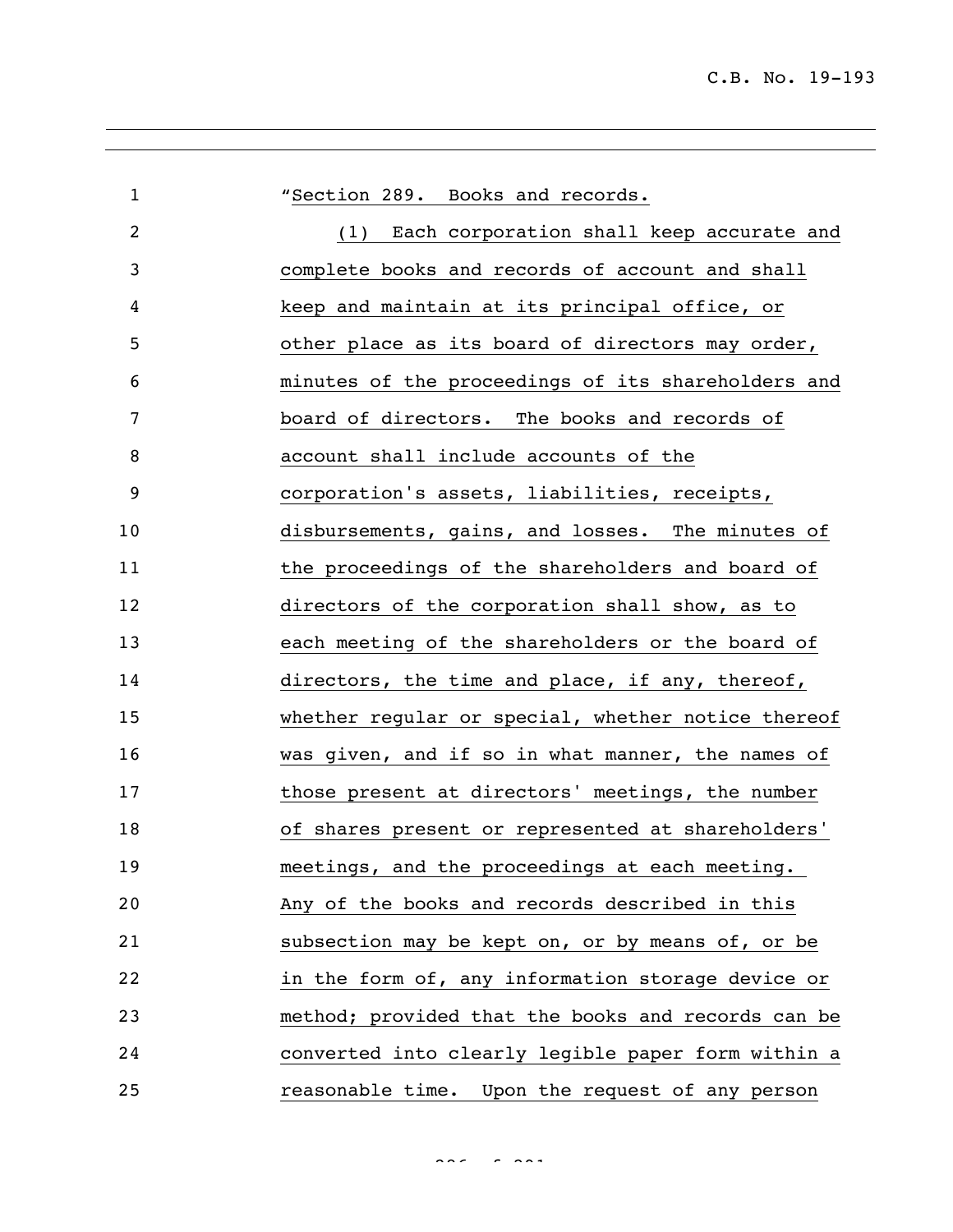| $\mathbf{1}$ | entitled to inspect the books and records pursuant |
|--------------|----------------------------------------------------|
| 2            | to any provision of this chapter, a corporation,   |
| 3            | at its own expense, shall convert the requested    |
| 4            | stored books and records. When books and records   |
| 5            | are kept pursuant to this subsection, a clearly    |
| 6            | legible paper form produced from or by means of    |
| 7            | the information storage device or method shall be  |
| 8            | admissible as evidence, and accepted for all other |
| 9            | purposes, to the same extent as an original paper  |
| 10           | record of the same information would have been;    |
| 11           | provided that the paper form accurately portrays   |
| 12           | the record.                                        |
| 13           | In every corporation incorporated under<br>(2)     |
| 14           | this chapter, the board of directors of the        |
| 15           | corporation shall cause a book to be kept for      |
| 16           | registering the names of all persons who are or    |
| 17           | shall become shareholders of the corporation,      |
| 18           | showing the number of shares of stock held by them |
| 19           | respectively, and the time when they respectively  |
| 20           | became the owner of the shares. The book shall be  |
| 21           | open at all reasonable times for the inspection of |
| 22           | the shareholders. The secretary or the person      |
| 23           | having the charge thereof shall give a certified   |
| 24           | transcript of anything therein contained to any    |
| 25           | shareholder applying therefor; provided that the   |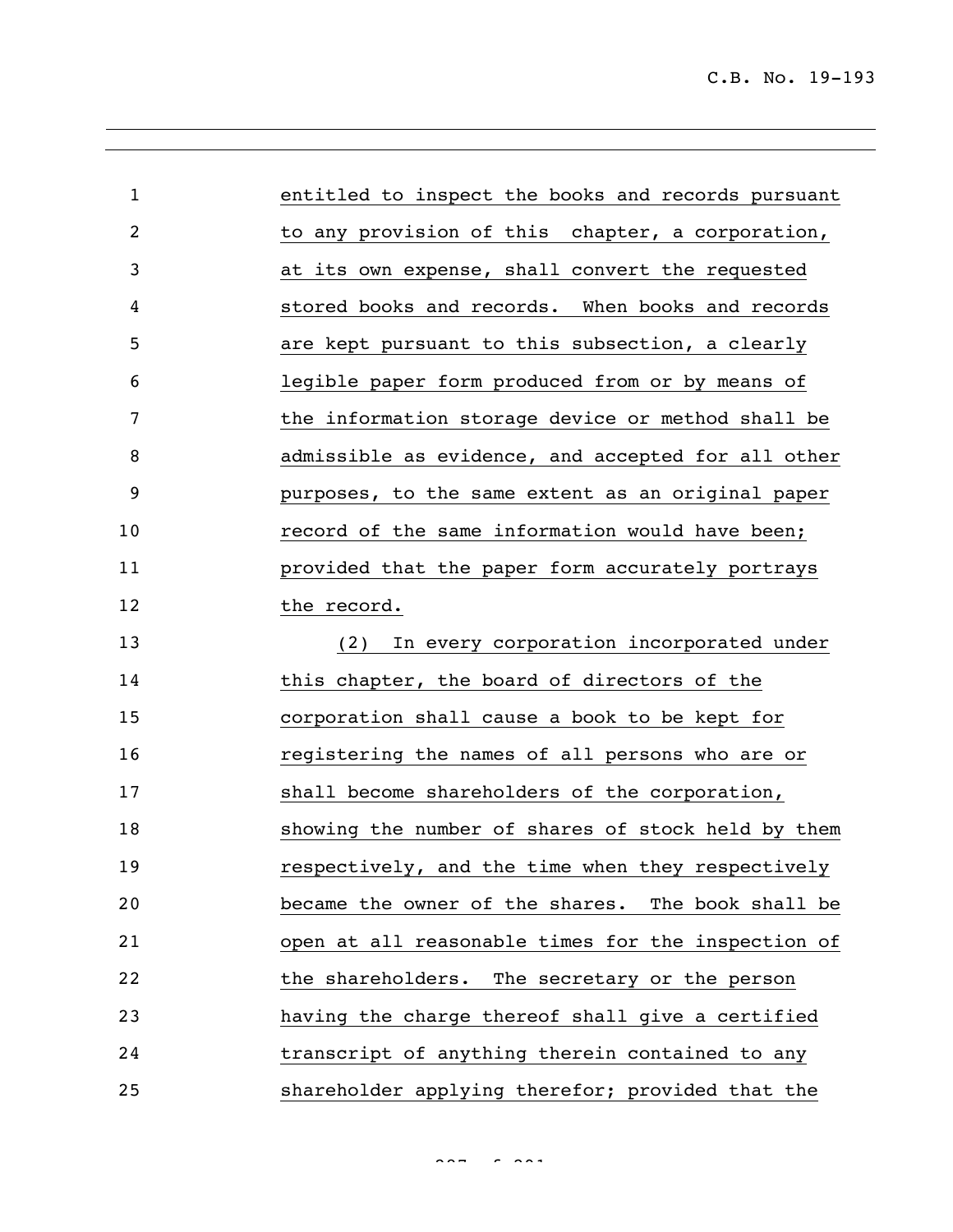| 1  | shareholder pays a reasonable charge for the           |
|----|--------------------------------------------------------|
| 2  | preparation of the certified transcript.<br>The        |
| 3  | transcript shall be legal evidence of the facts        |
| 4  | therein set forth in any suit by or against the        |
| 5  | corporation."                                          |
| 6  | Section 192. Title 36 of the Code of the Federated     |
| 7  | States of Micronesia (Annotated), is hereby amended by |
| 8  | inserting a new section 290 of chapter 1, to read as   |
| 9  | follows:                                               |
| 10 | "Section 290. Annual report.                           |
| 11 | (1) Each domestic corporation, and each                |
| 12 | foreign corporation authorized to transact             |
| 13 | business in the Federated States of Micronesia,        |
| 14 | shall deliver to the Registrar for filing an           |
| 15 | annual report that sets forth:                         |
| 16 | The name of the corporation and the<br>(a)             |
| 17 | state or country under whose law it is                 |
| 18 | incorporated;                                          |
| 19 | (b) The mailing address of its principal               |
| 20 | office, the address of its registered office in        |
| 21 | the Federated States of Micronesia, and the name       |
| 22 | of its registered agent at its registered office       |
| 23 | in the Federated States of Micronesia;                 |
| 24 | The names and business addresses of its<br>(C)         |
| 25 | directors and officers; and                            |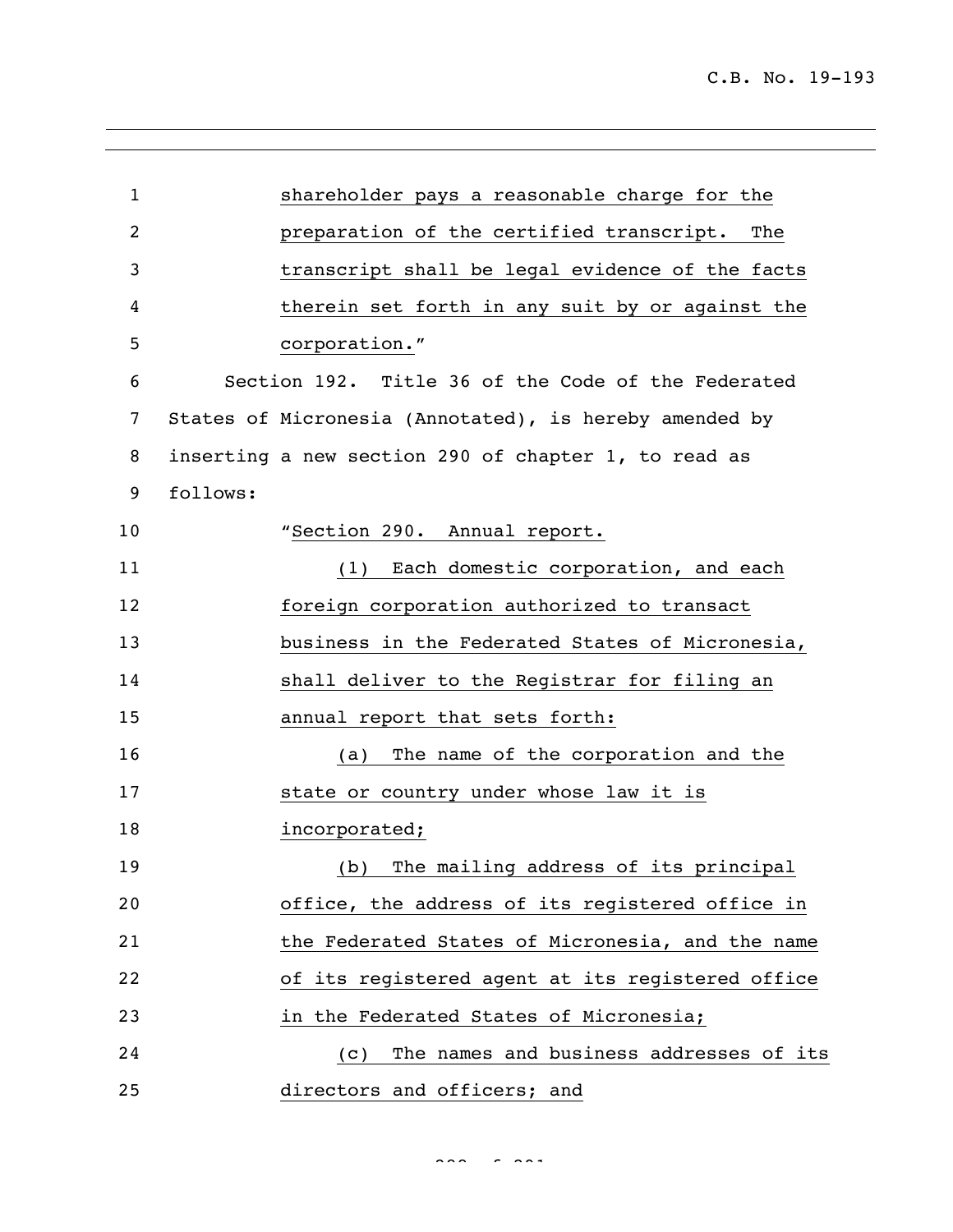| $\mathbf{1}$ | (d) A brief description of the nature of its           |
|--------------|--------------------------------------------------------|
| 2            | business.                                              |
| 3            | Domestic corporations shall also provide<br>(2)        |
| 4            | the total number of authorized shares, itemized by     |
| 5            | class and series, if any, within each class, and       |
| 6            | the total number of issued and outstanding shares,     |
| 7            | itemized by class and series, if any, within each      |
| 8            | class.                                                 |
| 9            | Notwithstanding any of the provisions of<br>(3)        |
| 10           | this chapter to the contrary, annual reports           |
| 11           | reflecting the previous fiscal or calendar year        |
| 12           | shall be filed not later than June 30 of each          |
| 13           | year.                                                  |
| 14           | (4) If an annual report does not contain the           |
| 15           | information required by this section, or no annual     |
| 16           | report is filed, the Registrar shall promptly          |
| 17           | notify the reporting domestic or foreign               |
| 18           | corporation in writing. If the report is provided      |
| 19           | or corrected to contain the information required       |
| 20           | by this section as the case may be and delivered       |
| 21           | to the Registrar within thirty days after the          |
| 22           | effective date of notice, it is deemed to be           |
| 23           | timely filed."                                         |
| 24           | Section 193. Title 36 of the Code of the Federated     |
| 25           | States of Micronesia (Annotated), is hereby amended by |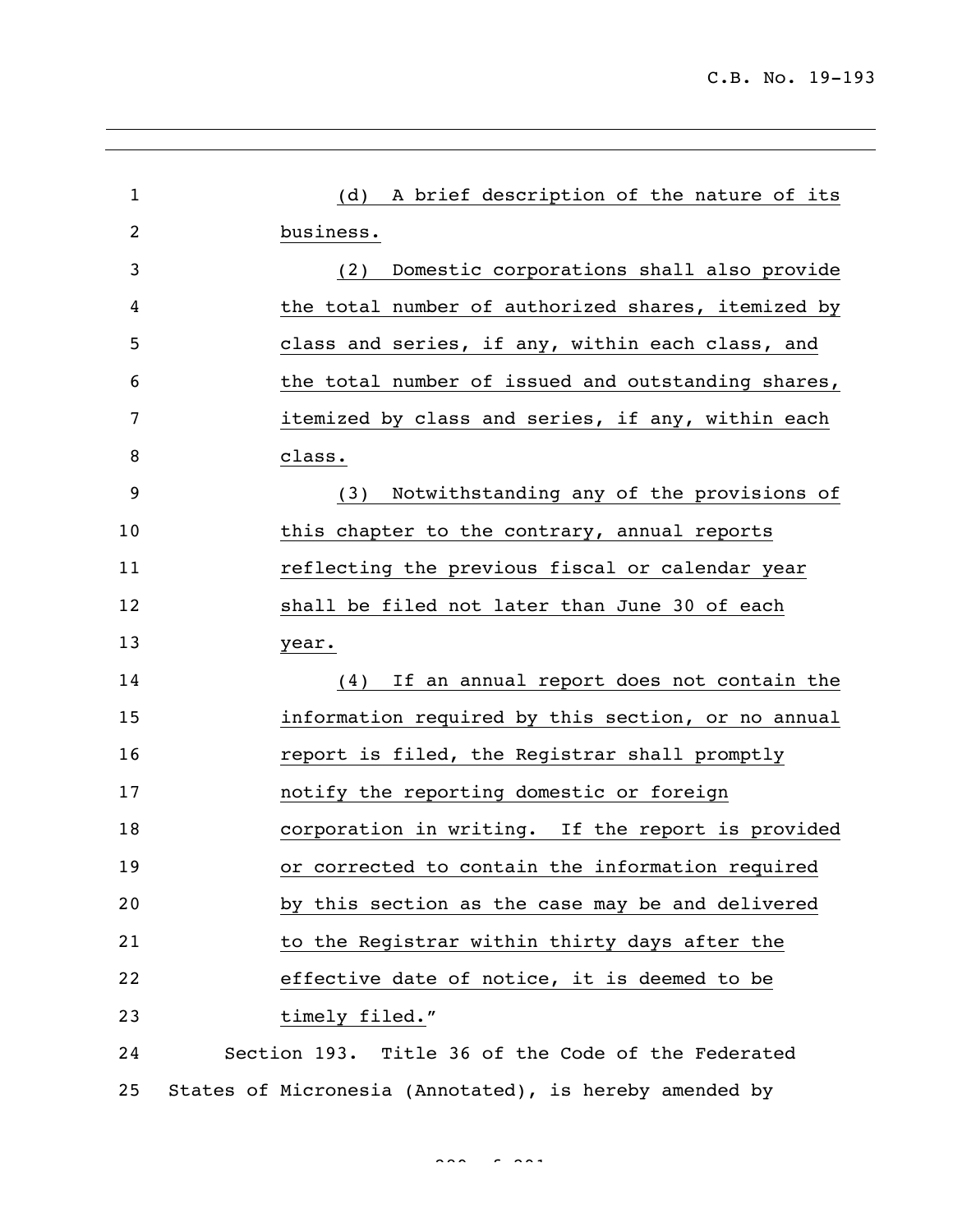inserting a new section 291 of chapter 1, to read as follows: "Section 291. Penalties imposed upon corporations**.** Subject to the provisions of section 290, each corporation, domestic or foreign, that fails or refuses to file its annual report for any year within the time prescribed by this part shall be subject to a forfeiture of an amount to be determined by the Registrar not exceeding \$100 for every violation, neglect, or failure, to be recovered by action brought in the name of the Federated States of Micronesia by the Registrar. A continuance of a failure to file the required report shall be a separate offense for each thirty days of the continuance. The Registrar, for good cause shown, may reduce or waive the penalty imposed by this section." Section 194. Title 36 of the Code of the Federated States of Micronesia (Annotated), is hereby amended by inserting a new section 292 of chapter 1, to read as follows: "Section 292. Severability. If any provision of this chapter or its application to any person or circumstance is held invalid by a court of competent jurisdiction, the invalidity shall not